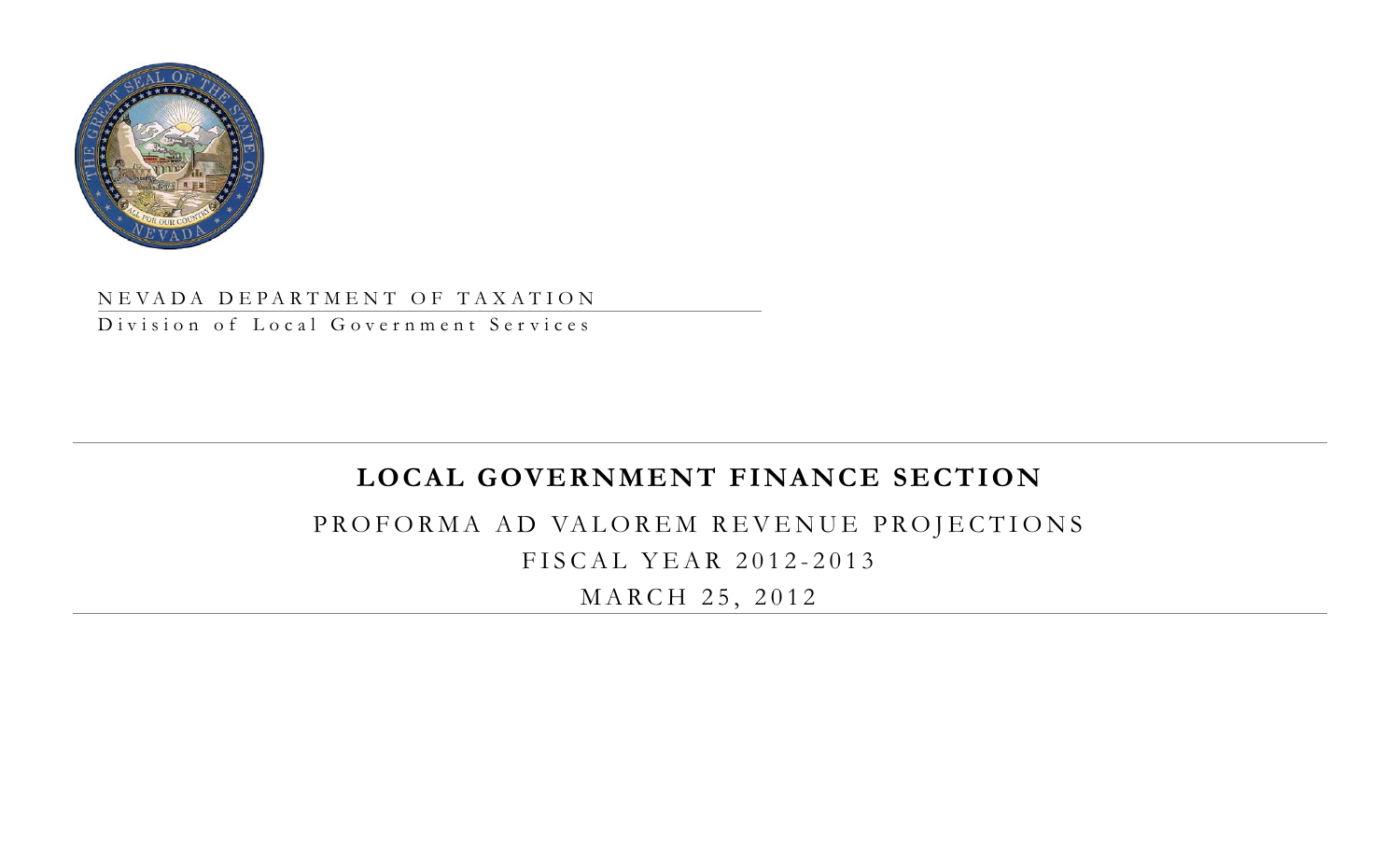Division of Local Government Services

# PROFORMA AD VALOREM REVENUE PROJECTIONS

Fiscal Year 2012-2013

Department of Taxation Division of Local Government Services 1550 E. College Parkway, Suite 115 Carson City, NV 89706 Phone 775.684.2100 ● Fax 775.684.2020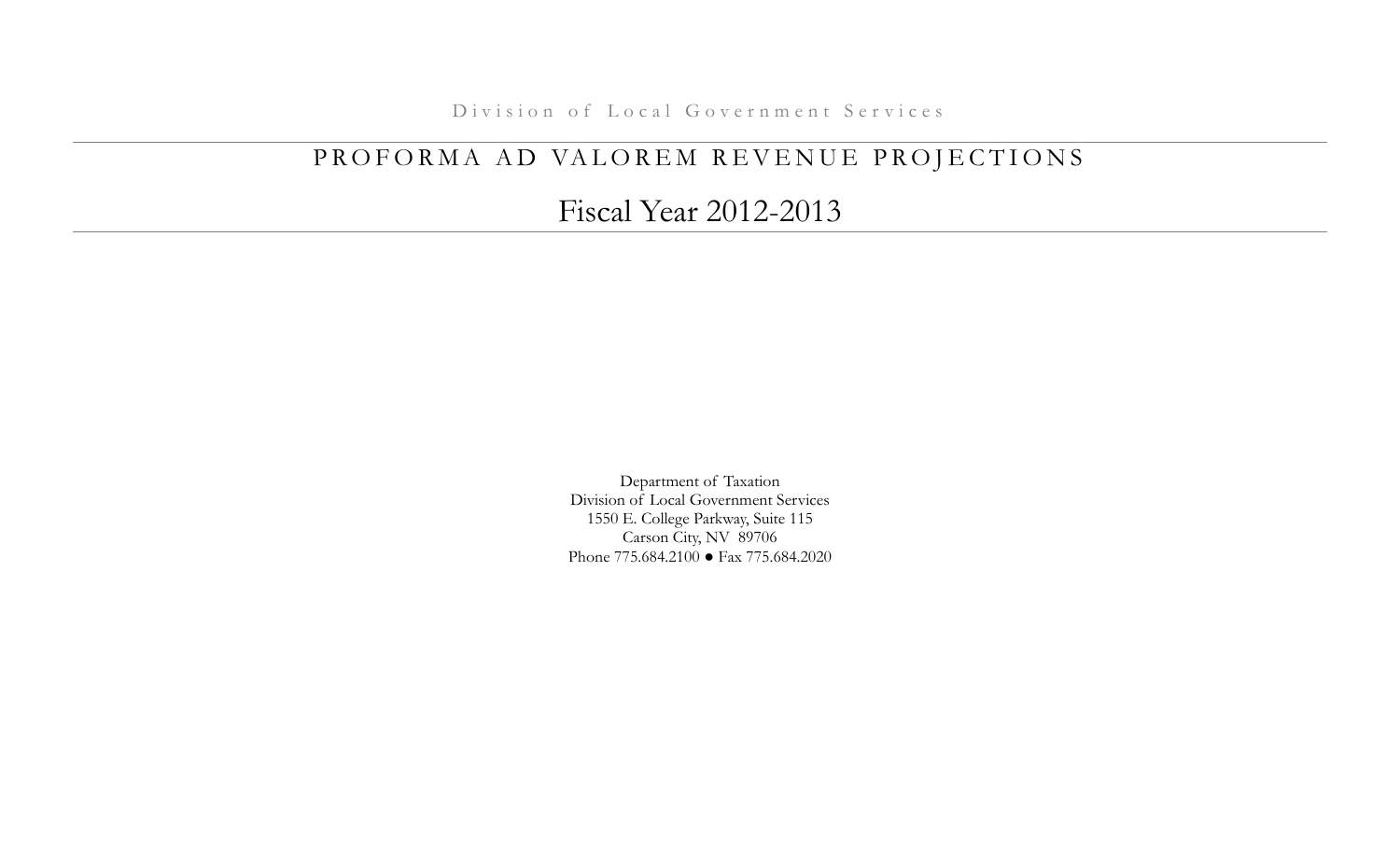# CONTENTS

# 2012-13 PRO FORMA AD VALOREM PROJECTIONS

# **COUNTY**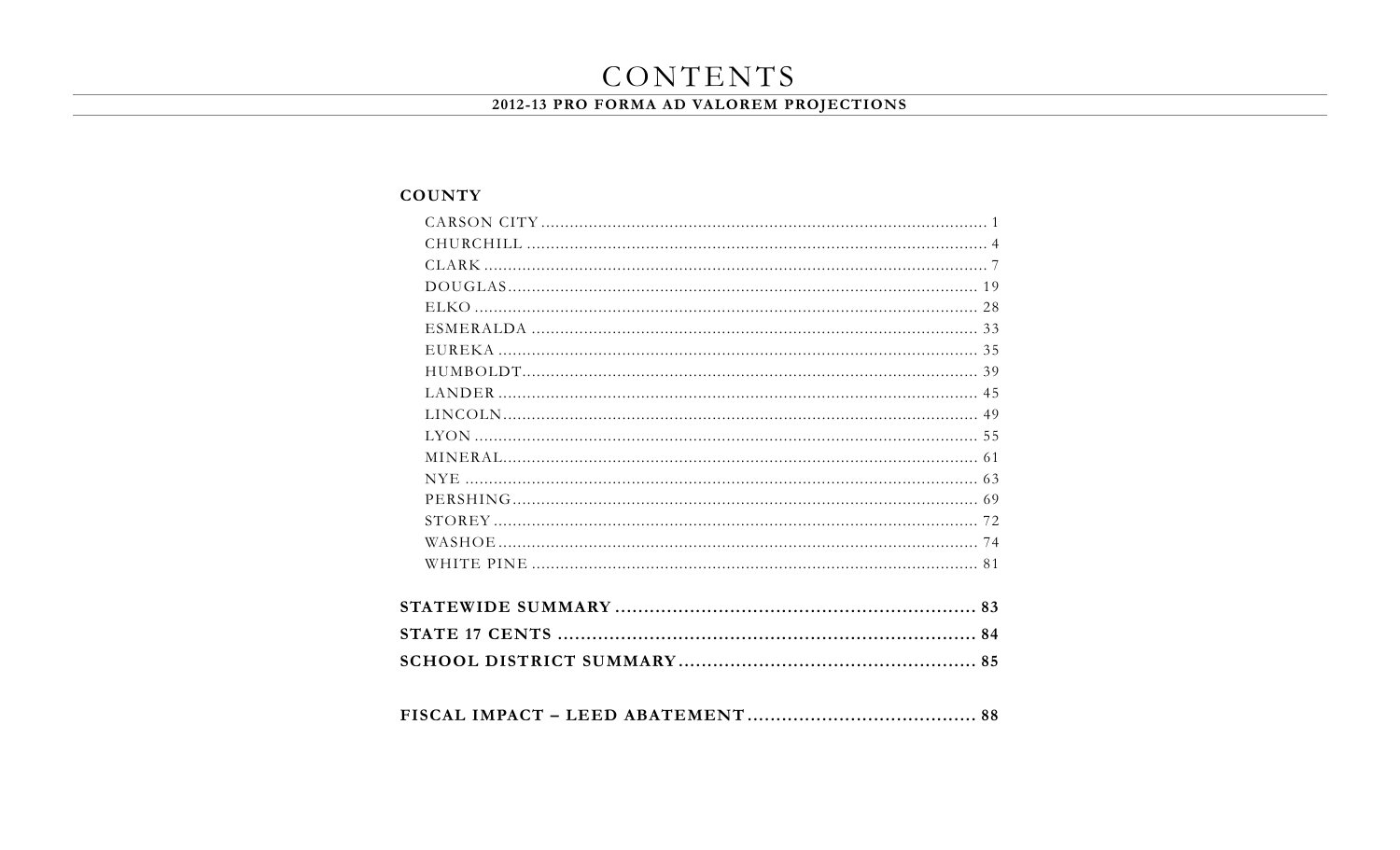| <b>CARSON CITY</b>                                                                                                                                                              |                                                          |                                       |                                                          |                                                                                                    |                                                               |                                                                                       |                                                                          |                                                                   |                                                 |                                                                                       |                                                                             |                                                                                       |                                                                           |                                                                                       |
|---------------------------------------------------------------------------------------------------------------------------------------------------------------------------------|----------------------------------------------------------|---------------------------------------|----------------------------------------------------------|----------------------------------------------------------------------------------------------------|---------------------------------------------------------------|---------------------------------------------------------------------------------------|--------------------------------------------------------------------------|-------------------------------------------------------------------|-------------------------------------------------|---------------------------------------------------------------------------------------|-----------------------------------------------------------------------------|---------------------------------------------------------------------------------------|---------------------------------------------------------------------------|---------------------------------------------------------------------------------------|
|                                                                                                                                                                                 | (1)                                                      | (2)                                   | (3)                                                      | (4)                                                                                                | (5)                                                           | (6)                                                                                   | (7)                                                                      | (8)                                                               | (9)                                             | (10)                                                                                  | (11)                                                                        | (12)                                                                                  | (13)                                                                      | (15)                                                                                  |
| TAX ENTITY                                                                                                                                                                      | PROPOSED FY<br><b>13 TAX RATE</b>                        | FY 13<br><b>EXEMPT</b><br><b>RATE</b> | <b>PARCEL</b><br><b>COUNT</b>                            | <b>TOTAL ASSESSED</b><br><b>VALUE</b><br>(EXCLUDING NPM)                                           | <b>TAX ON NEW</b><br><b>PROPERTY</b>                          | <b>CAP-SUBJECT TAX ON</b><br><b>EXISTING PROPERTY</b>                                 | <b>CAP-EXEMPT</b><br><b>TAX ON</b><br><b>EXISTING</b><br><b>PROPERTY</b> | <b>EXEMPTIONS</b>                                                 | <b>RECAPTURE</b><br><b>AMOUNT</b>               | <b>TOTAL PREABATED</b><br><b>TAX AMOUNT</b><br>$(5+6+7-8+9)$                          | <b>ABATEMENT</b><br><b>AMOUNT</b>                                           | NET_TAX<br>$(10-11)$                                                                  | <b>REDEVELOPMENT</b>                                                      | <b>NET TAX LESS</b><br><b>REDEVELOPMENT</b><br>$(12-13)$                              |
| <b>ALL ENTITIES</b>                                                                                                                                                             |                                                          |                                       |                                                          |                                                                                                    |                                                               |                                                                                       |                                                                          |                                                                   |                                                 |                                                                                       |                                                                             |                                                                                       |                                                                           |                                                                                       |
| STATE OF NEVADA<br><b>GENERAL COUNTY</b><br><b>SCHOOL DISTRICT</b><br><b>EVUWB</b>                                                                                              | 0.1700<br>2.1800<br>1.1800                               | $\sim$<br>$\sim$<br>$\sim$<br>$\sim$  | 18,445<br>18,445<br>18,445                               | 1,425,196,961<br>1,425,196,953<br>1,425,196,956<br>$\overline{\phantom{a}}$                        | 27,061.12<br>332,276.18<br>187,835.93                         | 2,404,420.89<br>30,833,095.00<br>16,689,503.08                                        | $\overline{\phantom{a}}$                                                 | 8,674.40<br>110,429.53<br>60,218.10                               | 29.32<br>635.82<br>196.53<br>$\sim$             | 2,422,836.93<br>31,055,577.47<br>16,817,317.44<br>$\sim$                              | 41,249.82<br>5,123,682.52<br>280,460.15<br>$\sim$                           | 2,381,587.11<br>25,931,894.95<br>16,536,857.29<br>$\sim$                              | 81,374.10<br>1,010,301.27<br>617,499.59<br>$\sim$                         | 2,300,213.01<br>24,921,593.68<br>15,919,357.70                                        |
| CWSD<br><b>CVUWB</b>                                                                                                                                                            | 0.0300                                                   | $\sim$                                | 18,442                                                   | 1,423,798,583                                                                                      | 4,768.23<br>$\sim$                                            | 423,891.77                                                                            |                                                                          | 1,527.69                                                          | 5.18                                            | 427,137.49                                                                            | 7,244.17                                                                    | 419,893.32                                                                            | 15,699.11                                                                 | 404,194.21                                                                            |
| <b>SFFPD</b>                                                                                                                                                                    | 0.1000                                                   |                                       | 923                                                      | 122,805,482                                                                                        | 778.41                                                        | 122,239.02                                                                            | $\sim$                                                                   | 211.87                                                            | 7.87                                            | 122,813.43                                                                            | 5,197.57                                                                    | 117,615.86                                                                            | 10,954.86                                                                 | 106,661.00                                                                            |
| <b>TOTAL COUNTY</b>                                                                                                                                                             |                                                          |                                       | 18,445                                                   | 1,425,196,961                                                                                      | 552,719.87                                                    | 50,473,149.77                                                                         | $\sim$                                                                   | 181,061.59                                                        | 874.72                                          | 50,845,682.77<br><b>Abatement Percent</b>                                             | 5,457,834.23<br>10.73%                                                      | 45,387,848.54                                                                         | 1,735,828.93                                                              | 43,652,019.61                                                                         |
| <b>STATE OF NEVADA</b>                                                                                                                                                          |                                                          |                                       |                                                          |                                                                                                    |                                                               |                                                                                       |                                                                          |                                                                   |                                                 |                                                                                       |                                                                             |                                                                                       |                                                                           |                                                                                       |
| <b>Existing Secured</b><br><b>New Property</b><br><b>Existing Unsecured</b>                                                                                                     | 0.1700<br>0.1700<br>0.1700                               | $\sim$<br>$\sim$<br>$\sim$            | 18,445                                                   | 1,266,150,345<br>11,573,806<br>53,659,341                                                          | 1,744.53<br>19,675.47                                         | 2,155,758.37<br>91,220.88                                                             | $\sim$                                                                   | 5,074.54                                                          | 24.34                                           | 2,152,452.70<br>19,675.47<br>91,220.88                                                | 34,733.16                                                                   | 2,117,719.54<br>19,675.47<br>91,220.88                                                | 81,371.22                                                                 | 2,036,348.32<br>19,675.47<br>91,220.88                                                |
| <b>Centrally Assessed</b><br>Secured<br>Unsecured                                                                                                                               | 0.1700<br>0.1700                                         | $\sim$<br>$\sim$                      |                                                          | 90,684,347<br>3,129,122                                                                            | 340.24<br>5,300.88                                            | 157,422.99<br>18.65                                                                   |                                                                          | 3,599.83<br>0.03                                                  | 4.98<br>$\sim$                                  | 154,168.38<br>5,319.50                                                                | 6,516.66                                                                    | 147,651.72<br>5,319.50                                                                | 2.78<br>0.10                                                              | 147,648.94<br>5,319.40                                                                |
| TOTAL STATE OF NV<br>Total AV - March Seg - Col. Q<br><b>Difference</b><br><b>GENERAL COUNTY</b>                                                                                | 0.1700                                                   |                                       | 18,445                                                   | 1,425,196,961<br>1,381,815,028<br>43,381,933                                                       | 27,061.12                                                     | 2,404,420.89                                                                          | $\overline{a}$                                                           | 8,674.40                                                          | 29.32                                           | 2,422,836.93                                                                          | 41,249.82                                                                   | 2,381,587.11                                                                          | 81,374.10                                                                 | 2,300,213.01                                                                          |
| <b>Existing Secured</b><br><b>City Operating</b><br>Cooperate Extension<br>Senior Citizen<br>Hospital Supplemental Indigent<br>State Medical Indigent<br><b>Capital Project</b> | 1.9522<br>0.0128<br>0.0500<br>0.0150<br>0.1000<br>0.0500 |                                       | 18,445<br>18,445<br>18,445<br>18,445<br>18,445<br>18,445 | 1,266,150,345<br>1,266,150,345<br>1,266,150,345<br>1,266,150,345<br>1,266,150,345<br>1,266,150,345 | 20,033.52<br>131.34<br>513.09<br>153.92<br>1,026.23<br>513.09 | 24,755,700.60<br>162,315.19<br>634,047.20<br>190,211.59<br>1,268,094.00<br>634,047.17 |                                                                          | 57,465.85<br>380.79<br>1,494.36<br>446.02<br>2,985.49<br>1,494.36 | 279.72<br>1.84<br>7.16<br>2.14<br>14.32<br>7.16 | 24,718,547.99<br>162,067.58<br>633,073.09<br>189,921.63<br>1,266,149.06<br>633,073.06 | 4,747,908.02<br>2.617.45<br>10,212.59<br>3,063.43<br>20,428.11<br>10,212.57 | 19,970,639.97<br>159,450.13<br>622,860.50<br>186,858.20<br>1,245,720.95<br>622,860.49 | 891,059.48<br>6,698.02<br>26,164.35<br>7,849.32<br>52,329.04<br>26,164.35 | 19,079,580.49<br>152,752.11<br>596,696.15<br>179,008.88<br>1,193,391.91<br>596,696.14 |
| <b>GENERAL TOTAL</b>                                                                                                                                                            | 2.1800                                                   |                                       | 18,445                                                   | 1,266,150,345                                                                                      | 22,371.19                                                     | 27,644,415.75                                                                         | $\sim$                                                                   | 64,266.87                                                         | 312.34                                          | 27,602,832.41                                                                         | 4,794,442.17                                                                | 22,808,390.24                                                                         | 1,010,264.56                                                              | 21,798,125.68                                                                         |
| <b>New Property</b><br><b>Existing Unsecured</b><br><b>Centrally Assessed</b>                                                                                                   | 2.1800<br>2.1800                                         | $\sim$<br>$\sim$                      |                                                          | 11,573,799<br>53,659,341                                                                           | 252,308.81                                                    | 1,169,773.63                                                                          | $\overline{\phantom{a}}$<br>$\blacksquare$                               |                                                                   |                                                 | 252,308.81<br>1,169,773.63                                                            |                                                                             | 252,308.81<br>1,169,773.63                                                            |                                                                           | 252,308.81<br>1,169,773.63                                                            |
| Secured<br>Unsecured                                                                                                                                                            | 2.1800<br>2.1800                                         | $\sim$                                |                                                          | 90,684,347<br>3,129,122                                                                            | 4,362.78<br>53,233.40                                         | 2,018,718.39<br>187.23                                                                |                                                                          | 46,162.40<br>0.26                                                 | 323.48<br>$\sim$                                | 1,977,242.25<br>53,420.37                                                             | 329,240.35<br>$\sim$                                                        | 1,648,001.90<br>53,420.37                                                             | 35.66<br>1.05                                                             | 1,647,966.24<br>53,419.32                                                             |
| TOTAL GENERAL COUNTY                                                                                                                                                            | 2.1800                                                   |                                       | 18,445                                                   | 1,425,196,953                                                                                      | 332,276.18                                                    | 30,833,095.00                                                                         |                                                                          | 110,429.53                                                        | 635.82                                          | 31,055,577.47                                                                         | 5,123,682.52                                                                | 25,931,894.95                                                                         | 1,010,301.27                                                              | 24,921,593.68                                                                         |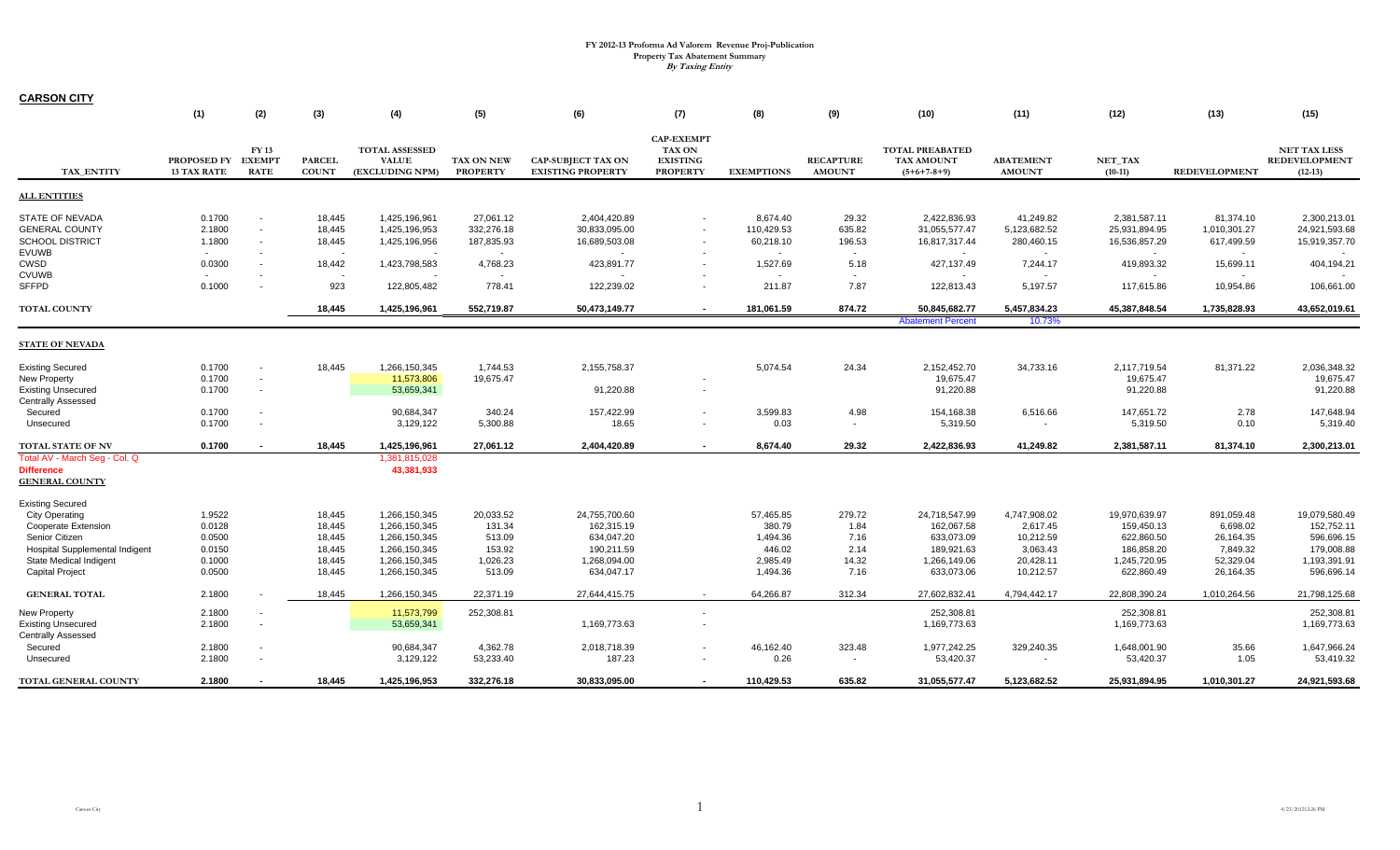**CARSON CITY**

|                                                                                               | (1)                               | (2)                                   | (3)                           | (4)                                                      | (5)                           | (6)                                                   | (7)                                                               | (8)               | (9)                               | (10)                                                         | (11)                              | (12)                                    | (13)                 | (15)                                                     |
|-----------------------------------------------------------------------------------------------|-----------------------------------|---------------------------------------|-------------------------------|----------------------------------------------------------|-------------------------------|-------------------------------------------------------|-------------------------------------------------------------------|-------------------|-----------------------------------|--------------------------------------------------------------|-----------------------------------|-----------------------------------------|----------------------|----------------------------------------------------------|
| TAX ENTITY                                                                                    | PROPOSED FY<br><b>13 TAX RATE</b> | FY 13<br><b>EXEMPT</b><br><b>RATE</b> | <b>PARCEL</b><br><b>COUNT</b> | <b>TOTAL ASSESSED</b><br><b>VALUE</b><br>(EXCLUDING NPM) | TAX ON NEW<br><b>PROPERTY</b> | <b>CAP-SUBJECT TAX ON</b><br><b>EXISTING PROPERTY</b> | <b>CAP-EXEMPT</b><br>TAX ON<br><b>EXISTING</b><br><b>PROPERTY</b> | <b>EXEMPTIONS</b> | <b>RECAPTURE</b><br><b>AMOUNT</b> | <b>TOTAL PREABATED</b><br><b>TAX AMOUNT</b><br>$(5+6+7-8+9)$ | <b>ABATEMENT</b><br><b>AMOUNT</b> | NET_TAX<br>$(10-11)$                    | <b>REDEVELOPMENT</b> | <b>NET TAX LESS</b><br><b>REDEVELOPMENT</b><br>$(12-13)$ |
| <b>March Assessors Report:</b><br>New secured<br><b>Existing Secured</b><br><b>Difference</b> |                                   |                                       |                               | 818,020<br>1,221,743,916<br>1,222,561,936<br>43,588,409  | 3.57%                         |                                                       |                                                                   |                   |                                   |                                                              |                                   |                                         |                      |                                                          |
| Total AV - March Seg - Col. Q<br><b>Difference</b>                                            |                                   |                                       |                               | 1,381,815,028<br>43,381,925                              |                               |                                                       |                                                                   |                   |                                   |                                                              |                                   |                                         |                      |                                                          |
| <b>SCHOOL DISTRICT</b>                                                                        |                                   |                                       |                               |                                                          |                               |                                                       |                                                                   |                   |                                   |                                                              |                                   |                                         |                      |                                                          |
| <b>Existing Secured</b><br>New Property<br><b>Existing Unsecured</b>                          | 0.7500<br>0.7500<br>0.7500        | $\sim$<br>$\sim$                      | 18,445                        | 1,266,150,345<br>11,573,801<br>53,659,341                | 7,696.49<br>86,803.51         | 9,510,693.64<br>402,445.06                            | $\sim$                                                            | 22,392.51         | 107.45                            | 9,496,105.07<br>86,803.51<br>402,445.06                      | 153,243.35                        | 9,342,861.72<br>86,803.51<br>402,445.06 | 392,465.83           | 8,950,395.89<br>86,803.51<br>402,445.06                  |
| <b>Centrally Assessed</b><br>Secured<br>Unsecured                                             | 0.7500<br>0.7500                  | $\sim$                                |                               | 90,684,347<br>3,129,122                                  | 1,500.95<br>23,386.29         | 694,513.20<br>82.25                                   | $\overline{\phantom{a}}$<br>$\sim$                                | 15,881.57<br>0.11 | 17.47<br>$\sim$                   | 680,150.06<br>23,468.43                                      | 25,015.04                         | 655,135.02<br>23,468.43                 | 12.27<br>0.46        | 655,122.75<br>23,467.98                                  |
| TOTAL SCHOOL OPERATING                                                                        | 0.7500                            |                                       | 18,445                        | 1,425,196,956                                            | 119,387.24                    | 10,607,734.15                                         | $\sim$                                                            | 38,274.19         | 124.92                            | 10,688,972.13                                                | 178,258.39                        | 10,510,713.74                           | 392,478.55           | 10,118,235.18                                            |
| <b>SCHOOL DEBT</b>                                                                            |                                   |                                       |                               |                                                          | 2,361.50<br>36,794.43         | 1,092,700.77<br>129.41                                | $\sim$                                                            | 24,987.00<br>0.17 | 27.49<br>$\sim$                   | 1,070,102.76<br>36,923.67                                    | 39,357.00                         | 1,030,745.76<br>36,923.67               | 19.30<br>0.72        | 1,030,726.46<br>36,922.95                                |
| <b>Existing Secured</b><br>New Property<br><b>Existing Unsecured</b>                          | 0.4300<br>0.4300<br>0.4300        | $\sim$<br>$\sim$                      | 18,445                        | 1,266,150,345<br>11,573,795<br>53,659,341                | 4,412.68<br>49,767.32         | 5,452,799.04<br>230,735.17                            | $\sim$                                                            | 12,838.42         | 61.59                             | 5,444,434.89<br>49,767.32<br>230,735.17                      | 87,859.80                         | 5,356,575.09<br>49,767.32<br>230,735.17 | 225,013.74           | 5,131,561.35<br>49,767.32<br>230,735.17                  |
| <b>Centrally Assessed</b><br>Secured<br>Unsecured                                             | 0.4300<br>0.4300                  |                                       |                               | 90,684,347<br>3,129,122                                  | 860.55<br>13,408.14           | 398,187.57<br>47.16                                   | $\sim$<br>$\sim$                                                  | 9,105.43<br>0.06  | 10.02<br>$\sim$                   | 389,952.70<br>13,455.24                                      | 14,341.96                         | 375,610.74<br>13,455.24                 | 7.03<br>0.26         | 375,603.71<br>13,454.97                                  |
| <b>TOTAL SCHOOL DEBT</b>                                                                      | 0.4300                            |                                       | 18.445                        | 1,425,196,950                                            | 68,448.69                     | 6,081,768.93                                          | $\sim$                                                            | 21,943.91         | 71.61                             | 6,128,345.31                                                 | 102,201.76                        | 6,026,143.56                            | 225,021.04           | 5,801,122.52                                             |
| TOTAL SCHOOL DISTRICT<br>Total AV - March Seg - Col. Q<br><b>Difference</b>                   | 1.1800                            |                                       | 18,445                        | 1,425,196,956<br>1,381,815,028<br>43,381,928             | 187,835.93                    | 16,689,503.08                                         | $\sim$                                                            | 60,218.10         | 196.53                            | 16,817,317.44                                                | 280,460.15                        | 16,536,857.29                           | 617,499.59           | 15,919,357.70                                            |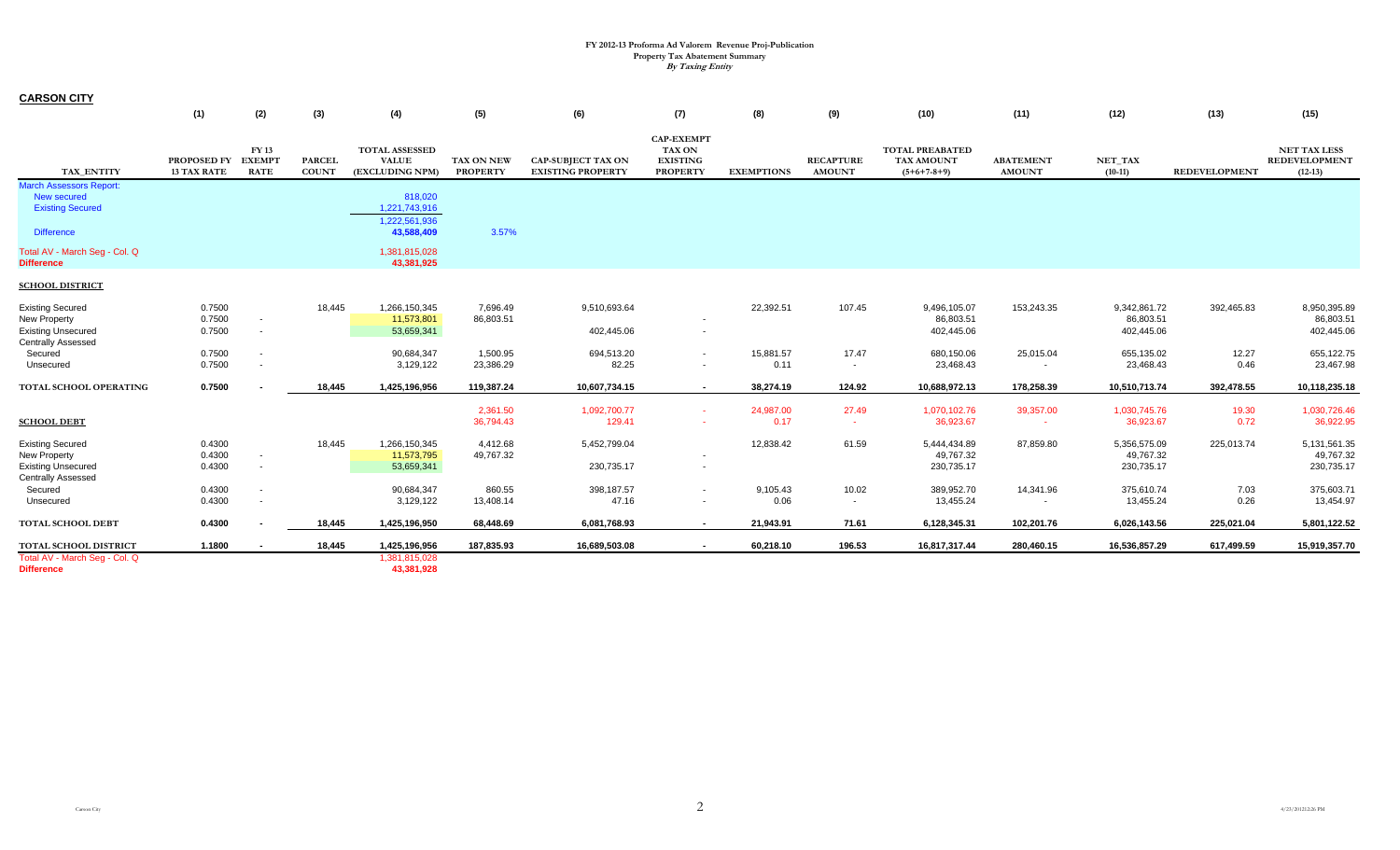**CARSON CITY**

|                                                                                                   | (1)                                      | (2)                                  | (3)                           | (4)                                                      | (5)                                  | (6)                                                   | (7)                                                               | (8)                                | (9)                                | (10)                                                  | (11)                               | (12)                                | (13)                 | (15)                                                     |
|---------------------------------------------------------------------------------------------------|------------------------------------------|--------------------------------------|-------------------------------|----------------------------------------------------------|--------------------------------------|-------------------------------------------------------|-------------------------------------------------------------------|------------------------------------|------------------------------------|-------------------------------------------------------|------------------------------------|-------------------------------------|----------------------|----------------------------------------------------------|
| <b>TAX ENTITY</b>                                                                                 | <b>PROPOSED FY</b><br><b>13 TAX RATE</b> | FY 13<br><b>EXEMP</b><br><b>RATE</b> | <b>PARCEL</b><br><b>COUNT</b> | <b>TOTAL ASSESSED</b><br><b>VALUE</b><br>(EXCLUDING NPM) | <b>TAX ON NEW</b><br><b>PROPERTY</b> | <b>CAP-SUBJECT TAX ON</b><br><b>EXISTING PROPERTY</b> | <b>CAP-EXEMPT</b><br>TAX ON<br><b>EXISTING</b><br><b>PROPERTY</b> | <b>EXEMPTIONS</b>                  | <b>RECAPTURE</b><br><b>AMOUNT</b>  | <b>TOTAL PREABATED</b><br>TAX AMOUNT<br>$(5+6+7-8+9)$ | <b>ABATEMENT</b><br><b>AMOUNT</b>  | NET_TAX<br>$(10-11)$                | <b>REDEVELOPMENT</b> | <b>NET TAX LESS</b><br><b>REDEVELOPMENT</b><br>$(12-13)$ |
| CARSON WATER SUBCONSERVANCY DISTRICT                                                              |                                          |                                      |                               |                                                          |                                      |                                                       |                                                                   |                                    |                                    |                                                       |                                    |                                     |                      |                                                          |
| <b>Existing Secured</b><br>New Property<br><b>Existing Unsecured</b><br><b>Centrally Assessed</b> | 0.0300<br>0.0300<br>0.0300               | $\sim$<br>$\sim$                     | 18,442                        | 1,264,961,493<br>11,573,800<br>53,659,341                | 307.86<br>3,472.14                   | 380,069.72<br>16,097.80                               | $\sim$                                                            | 896.38                             | 4.30                               | 379,485.50<br>3,472.14<br>16,097.80                   | 6,105.51                           | 373,379.99<br>3,472.14<br>16,097.80 | 15,698.60            | 357,681.39<br>3,472.14<br>16,097.80                      |
| Secured<br>Unsecured                                                                              | 0.0300<br>0.0300                         | $\sim$<br>$\sim$                     |                               | 90,489,176<br>3,114,773                                  | 56.31<br>931.92                      | 27,721.76<br>2.49                                     | $\sim$                                                            | 631.31<br>$\overline{\phantom{a}}$ | 0.88<br>$\sim$                     | 27,147.64<br>934.41                                   | 1,138.66                           | 26,008.98<br>934.41                 | 0.49<br>0.02         | 26,008.49<br>934.39                                      |
| <b>TOTAL CWSD</b>                                                                                 | 0.0300                                   | $\blacksquare$                       | 18,442                        | 1,423,798,583                                            | 4,768.23                             | 423,891.77                                            |                                                                   | 1,527.69                           | 5.18                               | 427,137.49                                            | 7,244.17                           | 419,893.32                          | 15,699.11            | 404,194.21                                               |
| Total AV - March Seg - Col. Q<br><b>Difference</b><br>SIERRA FOREST FIRE PROTECTION DISTRICT      |                                          |                                      |                               | 1,380,416,657<br>43,381,926                              |                                      |                                                       |                                                                   |                                    |                                    |                                                       |                                    |                                     |                      |                                                          |
| <b>Existing Secured</b><br>New Property<br><b>Existing Unsecured</b>                              | 0.1000<br>0.1000<br>0.1000               | $\sim$<br>$\sim$                     | 923                           | 117,090,988<br>335,890<br>3,339,723                      | 293.71<br>335.89                     | 116,873.64<br>3,339.72                                | $\sim$                                                            | 76.30                              | 7.87                               | 117,098.92<br>335.89<br>3,339.72                      | 4,815.27                           | 112,283.65<br>335.89<br>3,339.72    | 10,954.86            | 101,328.79<br>335.89<br>3,339.72                         |
| <b>Centrally Assessed</b><br>Secured<br>Unsecured                                                 | 0.1000<br>0.1000                         | $\sim$<br>$\sim$                     |                               | 1,920,510<br>118,371                                     | 35.83<br>112.98                      | 2,020.27<br>5.39                                      | $\sim$<br>$\sim$                                                  | 135.57<br>$\sim$                   | $\sim$<br>$\overline{\phantom{a}}$ | 1,920.53<br>118.37                                    | 382.30<br>$\overline{\phantom{a}}$ | 1,538.23<br>118.37                  |                      | 1,538.23<br>118.37                                       |
| <b>TOTAL SFFPD</b>                                                                                | 0.1000                                   | $\overline{\phantom{a}}$             | 923                           | 122,805,482                                              | 778.41                               | 122,239.02                                            | $\sim$                                                            | 211.87                             | 7.87                               | 122,813.43                                            | 5,197.57                           | 117,615.86                          | 10,954.86            | 106,661.00                                               |
| Total AV - March Seg - Col. Q<br><b>Difference</b>                                                |                                          |                                      |                               | 110,957,443<br>11,848,039                                |                                      |                                                       |                                                                   |                                    |                                    |                                                       |                                    |                                     |                      |                                                          |

**Note: The total existing secured value in column (4) includes \$43,611,653 incremental value of parcels located within the boundary of the Redevelopment Authority.**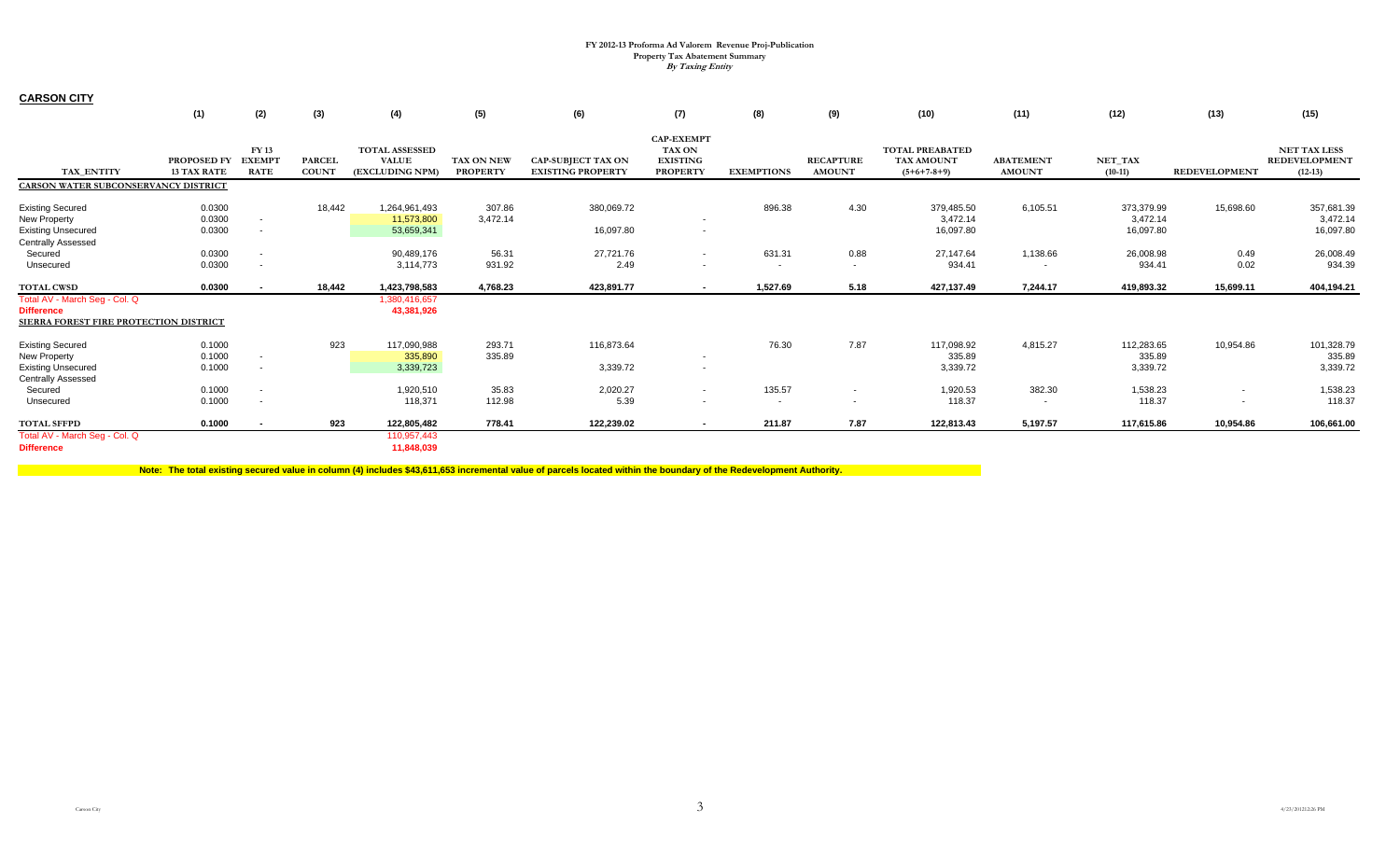| <u>CHURCHILL COUNTY</u>       |                 |                          |               |                   |                   |                          |                          |                   |                  |                          |                  |               |                      |                      |
|-------------------------------|-----------------|--------------------------|---------------|-------------------|-------------------|--------------------------|--------------------------|-------------------|------------------|--------------------------|------------------|---------------|----------------------|----------------------|
|                               | (1)             | (2)                      | (3)           | (4)               | (5)               | (6)                      | (7)                      | (8)               | (9)              | (10)                     | (11)             | (12)          | (13)                 | (15)                 |
|                               |                 |                          |               | <b>TOTAL</b>      |                   |                          |                          |                   |                  |                          |                  |               |                      |                      |
|                               |                 |                          |               | <b>ASSESSED</b>   |                   | <b>CAP-SUBJECT</b>       | <b>CAP-EXEMPT</b>        |                   |                  | <b>TOTAL</b>             |                  |               |                      |                      |
|                               | <b>PROPOSED</b> | <b>FY13</b>              |               | <b>VALUE</b>      |                   | <b>TAX ON</b>            | <b>TAX ON</b>            |                   |                  | <b>PREABATED</b>         |                  |               |                      | <b>NET TAX LESS</b>  |
|                               | FY 13 TAX       | <b>EXEMPT</b>            | <b>PARCEL</b> | <b>(EXCLUDING</b> | <b>TAX ON NEW</b> | <b>EXISTING</b>          | <b>EXISTING</b>          |                   | <b>RECAPTURE</b> | TAX AMOUNT               | <b>ABATEMENT</b> | NET TAX       |                      | <b>REDEVELOPMENT</b> |
| TAX_ENTITY                    | <b>RATE</b>     | <b>RATE</b>              | <b>COUNT</b>  | NPM)              | <b>PROPERTY</b>   | <b>PROPERTY</b>          | <b>PROPERTY</b>          | <b>EXEMPTIONS</b> | <b>AMOUNT</b>    | $(5+6+7-8+9)$            | <b>AMOUNT</b>    | $(10-11)$     | <b>REDEVELOPMENT</b> | $(12-13)$            |
| <b>ALL ENTITIES</b>           |                 |                          |               |                   |                   |                          |                          |                   |                  |                          |                  |               |                      |                      |
| <b>STATE OF NEVADA</b>        | 0.1700          | $\sim$                   | 12,062        | 676,220,213       | 132,749.43        | 1,027,734.18             |                          | 10,906.99         | 98.55            | 1,149,675.17             | 21,212.47        | 1,128,462.70  |                      | 1,128,462.70         |
| <b>GENERAL COUNTY</b>         | 1.2229          | 0.0300                   | 12,062        | 676,220,236       | 933,667.83        | 7,211,672.71             | 202,635.08               | 78,464.11         | 692.24           | 8,270,203.75             | 195,180.82       | 8,075,022.93  |                      | 8,075,022.93         |
| <b>SCHOOL DISTRICT</b>        | 1.3000          | $\overline{\phantom{a}}$ | 12,062        | 676,220,250       | 1,015,142.86      | 7,859,138.12             |                          | 83,413.92         | 753.54           | 8,791,620.60             | 149,140.38       | 8,642,480.22  |                      | 8,642,480.22         |
| <b>FALLON</b>                 | 0.8371          | $\overline{\phantom{a}}$ | 3,683         | 163,050,237       | 43,900.66         | 1,329,098.18             | $\overline{\phantom{a}}$ | 8,105.64          | 239.86           | 1,365,133.06             | 8,738.36         | 1,356,394.70  |                      | 1,356,394.70         |
| CHURCHILL MOSQUITO            | 0.0800          | $\blacksquare$           | 12,062        | 676,220,255       | 62,470.36         | 483,638.75               |                          | 5,134.92          | 46.36            | 541,020.55               | 9,982.83         | 531,037.72    |                      | 531,037.72           |
| <b>CWSD</b>                   | 0.0300          |                          | 11,698        | 633,701,633       | 21,766.63         | 170,076.48               | $\overline{\phantom{a}}$ | 1,734.85          | 17.42            | 190,125.67               | 3,153.31         | 186,972.36    |                      | 186,972.36           |
| <b>TOTAL COUNTY</b>           |                 |                          | 12,062        | 676,220,213       | 2,209,697.76      | 18,081,358.41            | 202,635.08               | 187,760.43        | 1,847.97         | 20,307,778.79            | 387,408.17       | 19,920,370.62 |                      | 19,920,370.62        |
|                               |                 |                          |               |                   |                   |                          |                          |                   |                  | <b>Abatement Percent</b> | 1.91%            |               |                      |                      |
|                               |                 |                          |               |                   |                   |                          |                          |                   |                  |                          |                  |               |                      |                      |
| <b>STATE OF NEVADA</b>        |                 |                          |               |                   |                   |                          |                          |                   |                  |                          |                  |               |                      |                      |
| <b>Existing Secured</b>       | 0.1700          |                          | 12,062        | 421,495,597       | 2,985.93          | 719,804.89               |                          | 6,246.06          | 98.24            | 716,643.00               | 8,155.46         | 708,487.54    |                      | 708,487.54           |
| New Property                  | 0.1700          |                          |               | 70,897,530        | 120,525.80        |                          |                          |                   |                  | 120,525.80               |                  | 120,525.80    |                      | 120,525.80           |
| <b>Existing Unsecured</b>     | 0.1700          | $\overline{\phantom{a}}$ |               | 118,325,976       |                   | 201,154.16               |                          |                   |                  | 201,154.16               |                  | 201,154.16    |                      | 201,154.16           |
| <b>Centrally Assessed</b>     |                 |                          |               |                   |                   |                          |                          |                   |                  |                          |                  |               |                      |                      |
| Secured                       | 0.1700          |                          |               | 62,961,548        | 5,209.05          | 106,486.14               |                          | 4,660.53          | 0.31             | 107,034.97               | 13,057.01        | 93,977.96     |                      | 93,977.96            |
| Unsecured                     | 0.1700          | $\blacksquare$           |               | 2,539,563         | 4,028.65          | 288.99                   | $\overline{\phantom{a}}$ | 0.40              | $\sim$           | 4,317.24                 | $\overline{a}$   | 4,317.24      |                      | 4,317.24             |
| <b>TOTAL STATE OF NV</b>      | 0.1700          |                          | 12,062        | 676,220,213       | 132,749.43        | 1,027,734.18             |                          | 10,906.99         | 98.55            | 1,149,675.17             | 21,212.47        | 1,128,462.70  |                      | 1,128,462.70         |
| Total AV - March Seg - Col. Q |                 |                          |               | 676,251,835       |                   |                          |                          |                   |                  |                          |                  |               |                      |                      |
| Difference                    |                 |                          |               | (31, 622)         |                   |                          |                          |                   |                  |                          |                  |               |                      |                      |
| <b>GENERAL COUNTY</b>         |                 |                          |               |                   |                   |                          |                          |                   |                  |                          |                  |               |                      |                      |
| <b>Existing Secured</b>       |                 |                          |               |                   |                   |                          |                          |                   |                  |                          |                  |               |                      |                      |
| General Co.                   | 0.8040          |                          | 12,062        | 421,495,597       | 14,121.77         | 3,404,255.74             |                          | 29,541.67         | 464.45           | 3,389,300.29             | 48,821.95        | 3,340,478.34  |                      | 3,340,478.34         |
| Social Servs.                 | 0.0879          | $\overline{\phantom{a}}$ | 12,062        | 421,495,597       | 1,543.95          | 372,184.06               |                          | 3,229.80          | 50.82            | 370,549.03               | 6,155.79         | 364,393.24    |                      | 364,393.24           |
| Ag Extension                  | 0.0200          | $\overline{\phantom{a}}$ | 12,062        | 421,495,597       | 351.21            | 84,685.05                |                          | 733.26            | 11.51            | 84,314.51                | 963.22           | 83,351.29     |                      | 83,351.29            |
| Pub. Library                  | 0.0841          |                          | 12,062        | 421,495,597       | 1,477.15          | 356,091.19               |                          | 3,092.58          | 48.54            | 354,524.30               | 4,036.66         | 350,487.64    |                      | 350,487.64           |
| Cap.Imp.Fund                  | 0.0500          | $\overline{\phantom{a}}$ | 12,062        | 421,495,597       | 878.19            | 211,705.96               |                          | 1,837.62          | 28.89            | 210,775.42               | 2,397.22         | 208,378.20    |                      | 208,378.20           |
| Tax Act 1991                  | 0.0219          | $\overline{\phantom{a}}$ | 12,062        | 421,495,597       | 384.51            | 92,727.36                |                          | 804.98            | 12.69            | 92,319.58                | 1,050.82         | 91,268.76     |                      | 91,268.76            |
| Hosp.Care MVA                 | 0.0150          | $\sim$                   | 12,062        | 421,495,597       | 263.37            | 63,511.24                |                          | 549.62            | 8.66             | 63,233.65                | 719.17           | 62,514.48     |                      | 62,514.48            |
| Fire Equip.                   | 0.0300          | 0.0300                   | 12,062        | 421,495,597       | 526.92            | $\overline{\phantom{a}}$ | 127,025.37               | 1,103.55          | $\sim$           | 126,448.74               | (2.63)           | 126,451.37    |                      | 126,451.37           |
| <b>Youth Service</b>          | 0.0500          | $\overline{\phantom{a}}$ | 12,062        | 421,495,597       | 878.19            | 211,705.96               |                          | 1,837.62          | 28.89            | 210,775.42               | 2,397.22         | 208,378.20    |                      | 208,378.20           |
| Ind Med Care                  | 0.0600          | $\sim$                   | 12,062        | 421,495,597       | 1,053.84          | 254,048.35               | $\overline{\phantom{a}}$ | 2,204.79          | 34.64            | 252,932.04               | 2,879.08         | 250,052.96    |                      | 250,052.96           |
|                               |                 |                          |               |                   |                   |                          |                          |                   |                  |                          |                  |               |                      |                      |
| <b>GENERAL TOTAL</b>          | 1.2229          | 0.0300                   | 12,062        | 421,495,597       | 21,479.10         | 5,050,914.91             | 127,025.37               | 44,935.49         | 689.09           | 5, 155, 172.98           | 69,418.50        | 5,085,754.48  |                      | 5,085,754.48         |
| <b>New Property</b>           | 1.2229          | 0.0300                   |               | 70,897,552        | 845,736.90        |                          | 21,269.27                |                   |                  | 867,006.16               |                  | 867,006.16    |                      | 867,006.16           |
| <b>Existing Unsecured</b>     | 1.2229          | 0.0300                   |               | 118,325,976       |                   | 1,411,510.57             | 35,497.79                |                   |                  | 1,447,008.36             |                  | 1,447,008.36  |                      | 1,447,008.36         |
| <b>Centrally Assessed</b>     |                 |                          |               |                   |                   |                          |                          |                   |                  |                          |                  |               |                      |                      |
| Secured                       | 1.2229          | 0.0300                   |               | 62,961,548        | 37,471.48         | 747,219.37               | 18,791.65                | 33,525.73         | 3.15             | 769,959.92               | 125,762.32       | 644,197.60    |                      | 644,197.60           |
| Unsecured                     | 1.2229          | 0.0300                   |               | 2,539,563         | 28,980.35         | 2,027.86                 | 51.00                    | 2.89              |                  | 31,056.32                |                  | 31,056.32     |                      | 31,056.32            |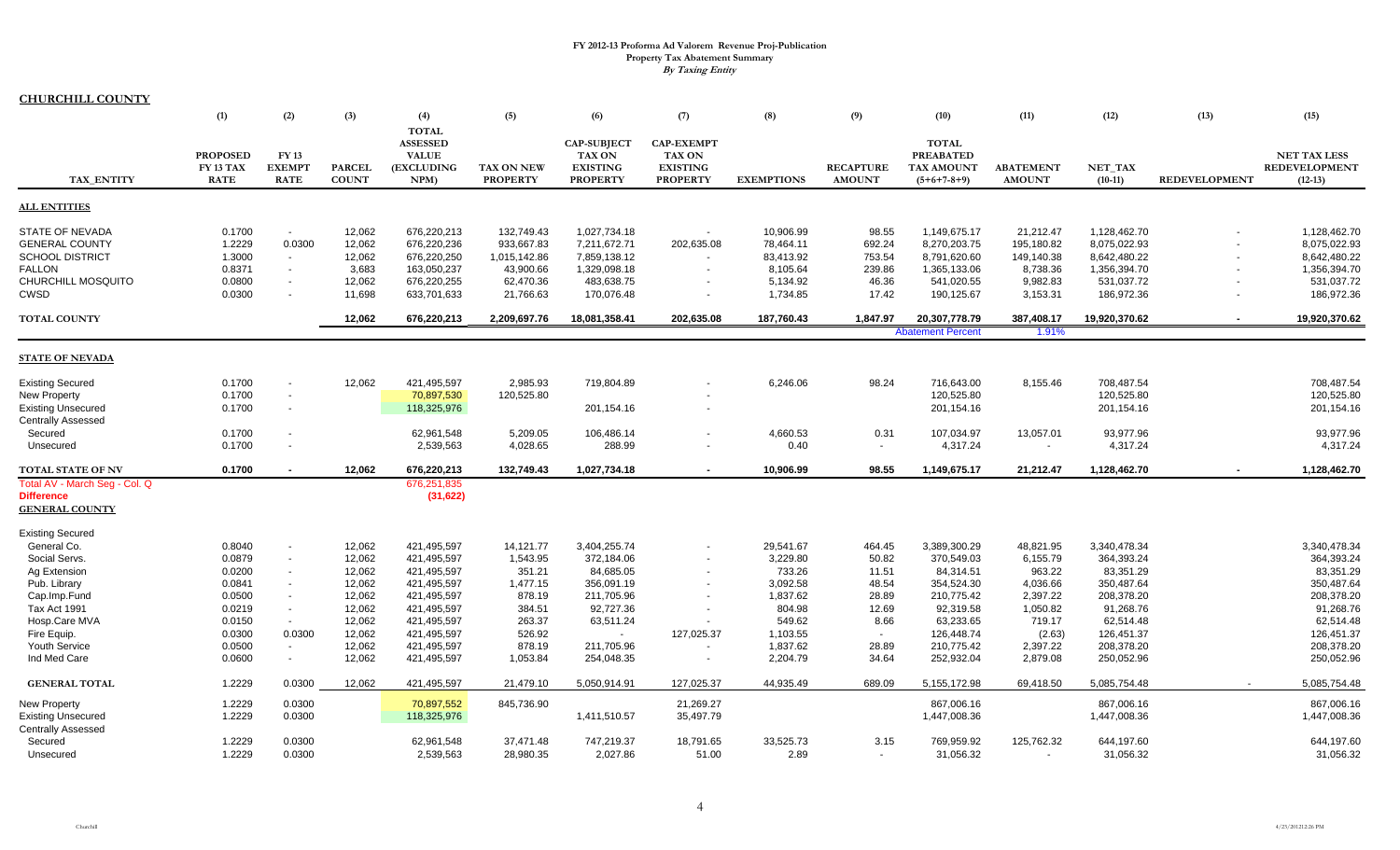| <b>CHURCHILL COUNTY</b>        |                                     |                          |               |                            |                       |                                  |                                  |                   |                                  |                                       |                          |                               |                      |                                             |
|--------------------------------|-------------------------------------|--------------------------|---------------|----------------------------|-----------------------|----------------------------------|----------------------------------|-------------------|----------------------------------|---------------------------------------|--------------------------|-------------------------------|----------------------|---------------------------------------------|
|                                | (1)                                 | (2)                      | (3)           | (4)                        | (5)                   | (6)                              | (7)                              | (8)               | (9)                              | (10)                                  | (11)                     | (12)                          | (13)                 | (15)                                        |
|                                |                                     |                          |               | <b>TOTAL</b>               |                       |                                  |                                  |                   |                                  |                                       |                          |                               |                      |                                             |
|                                |                                     |                          |               | <b>ASSESSED</b>            |                       | <b>CAP-SUBJECT</b>               | <b>CAP-EXEMPT</b>                |                   |                                  | <b>TOTAL</b>                          |                          |                               |                      |                                             |
|                                | <b>PROPOSED</b><br><b>FY 13 TAX</b> | FY 13<br><b>EXEMPT</b>   | <b>PARCEL</b> | <b>VALUE</b><br>(EXCLUDING | <b>TAX ON NEW</b>     | <b>TAX ON</b><br><b>EXISTING</b> | <b>TAX ON</b><br><b>EXISTING</b> |                   | <b>RECAPTURE</b>                 | <b>PREABATED</b><br><b>TAX AMOUNT</b> | <b>ABATEMENT</b>         | $\operatorname{\bf NET\_TAX}$ |                      | <b>NET TAX LESS</b><br><b>REDEVELOPMENT</b> |
| <b>TAX ENTITY</b>              | <b>RATE</b>                         | <b>RATE</b>              | <b>COUNT</b>  | NPM                        | <b>PROPERTY</b>       | <b>PROPERTY</b>                  | <b>PROPERTY</b>                  | <b>EXEMPTIONS</b> | <b>AMOUNT</b>                    | $(5+6+7-8+9)$                         | <b>AMOUNT</b>            | $(10-11)$                     | <b>REDEVELOPMENT</b> | $(12-13)$                                   |
| <b>TOTAL GENERAL COUNTY</b>    | 1.2229                              | 0.0300                   | 12,062        | 676,220,236                | 933,667.83            | 7,211,672.71                     | 202,635.08                       | 78,464.11         | 692.24                           | 8,270,203.75                          | 195,180.82               | 8,075,022.93                  | $\sim$               | 8,075,022.93                                |
| <b>March Assessors Report:</b> |                                     |                          |               |                            |                       |                                  |                                  |                   |                                  |                                       |                          |                               |                      |                                             |
| New secured                    |                                     |                          |               | 1,756,398                  |                       |                                  |                                  |                   |                                  |                                       |                          |                               |                      |                                             |
| <b>Existing Secured</b>        |                                     |                          |               | 419,770,789                |                       |                                  |                                  |                   |                                  |                                       |                          |                               |                      |                                             |
|                                |                                     |                          |               | 421,527,187                |                       |                                  |                                  |                   |                                  |                                       |                          |                               |                      |                                             |
| <b>Difference</b>              |                                     |                          |               | (31,590)                   | $-0.01%$              |                                  |                                  |                   |                                  |                                       |                          |                               |                      |                                             |
| Total AV - March Seg - Col. Q  |                                     |                          |               | 676,251,835                |                       |                                  |                                  |                   |                                  |                                       |                          |                               |                      |                                             |
| <b>Difference</b>              |                                     |                          |               | (31, 599)                  |                       |                                  |                                  |                   |                                  |                                       |                          |                               |                      |                                             |
| <b>SCHOOL DISTRICT</b>         |                                     |                          |               |                            |                       |                                  |                                  |                   |                                  |                                       |                          |                               |                      |                                             |
| <b>Existing Secured</b>        | 0.7500                              | $\overline{\phantom{a}}$ | 12,062        | 421,495,597                | 13,172.95             | 3,175,607.68                     | $\overline{\phantom{a}}$         | 27,560.42         | 433.38                           | 3,161,653.59                          | 35,985.35                | 3,125,668.24                  |                      | 3,125,668.24                                |
| New Property                   | 0.7500                              | $\blacksquare$           |               | 70,897,566                 | 531,731.74            |                                  |                                  |                   |                                  | 531,731.74                            |                          | 531,731.74                    |                      | 531,731.74                                  |
| <b>Existing Unsecured</b>      | 0.7500                              | $\overline{\phantom{a}}$ |               | 118,325,976                |                       | 887,444.82                       | $\overline{\phantom{a}}$         |                   |                                  | 887,444.82                            |                          | 887,444.82                    |                      | 887,444.82                                  |
| <b>Centrally Assessed</b>      |                                     |                          |               |                            |                       |                                  |                                  |                   |                                  |                                       |                          |                               |                      |                                             |
| Secured                        | 0.7500                              |                          |               | 62,961,548                 | 22,981.11             | 469,791.72                       | $\overline{\phantom{a}}$         | 20,561.21         | 1.37                             | 472,212.98                            | 50,058.31                | 422,154.67                    |                      | 422,154.67                                  |
| Unsecured                      | 0.7500                              |                          |               | 2,539,563                  | 17,773.54             | 1,274.96                         | $\overline{\phantom{a}}$         | 1.77              | $\sim$                           | 19,046.73                             | $\overline{\phantom{a}}$ | 19,046.73                     |                      | 19,046.73                                   |
| TOTAL SCHOOL OPERATING         | 0.7500                              |                          | 12,062        | 676,220,250                | 585,659.34            | 4,534,119.18                     | $\sim$                           | 48,123.40         | 434.75                           | 5,072,089.86                          | 86,043.66                | 4,986,046.20                  | $\sim$               | 4,986,046.20                                |
|                                |                                     |                          |               |                            | 39,833.92             | 814,305.64                       | $\sim$                           | 35,639.43         | 2.37                             | 818,502.50                            | 86,767.74                | 731,734.76                    |                      | 731,734.76                                  |
| <b>SCHOOL DEBT</b>             |                                     |                          |               |                            | 30,807.47             | 2,209.93                         | $\sim$                           | 3.07              | $\sim$                           | 33,014.33                             | $\sim$                   | 33,014.33                     |                      | 33,014.33                                   |
| <b>Existing Secured</b>        | 0.5500                              | $\overline{\phantom{a}}$ | 12,062        | 421,495,597                | 9,660.19              | 2,328,777.18                     | $\overline{\phantom{a}}$         | 20,211.00         | 317.79                           | 2,318,544.16                          | 26,387.29                | 2,292,156.87                  |                      | 2,292,156.87                                |
| New Property                   | 0.5500                              | $\overline{\phantom{a}}$ |               | 70,897,561                 | 389,936.58            |                                  |                                  |                   |                                  | 389,936.58                            |                          | 389,936.58                    |                      | 389,936.58                                  |
| <b>Existing Unsecured</b>      | 0.5500                              | $\sim$                   |               | 118,325,976                |                       | 650,792.87                       | $\blacksquare$                   |                   |                                  | 650,792.87                            |                          | 650,792.87                    |                      | 650,792.87                                  |
| <b>Centrally Assessed</b>      |                                     |                          |               |                            |                       |                                  |                                  |                   |                                  |                                       |                          |                               |                      |                                             |
| Secured                        | 0.5500                              | $\overline{\phantom{a}}$ |               | 62,961,548                 | 16,852.81             | 344,513.92                       | $\blacksquare$                   | 15,078.22         | 1.00                             | 346,289.52                            | 36,709.43                | 309,580.09                    |                      | 309,580.09                                  |
| Unsecured                      | 0.5500                              | $\overline{\phantom{a}}$ |               | 2,539,563                  | 13,033.93             | 934.97                           | $\overline{\phantom{a}}$         | 1.30              | $\sim$                           | 13,967.60                             | $\overline{\phantom{a}}$ | 13,967.60                     |                      | 13,967.60                                   |
| TOTAL SCHOOL DEBT              | 0.5500                              |                          | 12,062        | 676,220,245                | 429,483.52            | 3,325,018.94                     | $\sim$                           | 35,290.52         | 318.79                           | 3,719,530.73                          | 63,096.72                | 3,656,434.01                  |                      | 3,656,434.01                                |
| TOTAL SCHOOL DISTRICT          | 1.3000                              |                          | 12,062        | 676,220,250                | 1,015,142.86          | 7,859,138.12                     | $\sim$                           | 83,413.92         | 753.54                           | 8,791,620.60                          | 149,140.38               | 8,642,480.22                  |                      | 8,642,480.22                                |
| Total AV - March Seg - Col. Q  |                                     |                          |               | 676,251,835                |                       |                                  |                                  |                   |                                  |                                       |                          |                               |                      |                                             |
| <b>Difference</b>              |                                     |                          |               | (31, 585)                  |                       |                                  |                                  |                   |                                  |                                       |                          |                               |                      |                                             |
| <b>CITY OF FALLON</b>          |                                     |                          |               |                            |                       |                                  |                                  |                   |                                  |                                       |                          |                               |                      |                                             |
| <b>Existing Secured</b>        | 0.8371                              | $\overline{\phantom{a}}$ | 3,683         | 140,965,013                | 4,709.17              | 1,183,089.57                     | $\overline{\phantom{a}}$         | 7,780.92          | 239.82                           | 1,180,257.64                          | 7,965.64                 | 1,172,292.00                  |                      | 1,172,292.00                                |
| New Property                   | 0.8371                              |                          |               | 3,268,983                  | 27,364.66             |                                  |                                  |                   |                                  | 27,364.66                             |                          | 27,364.66                     |                      | 27,364.66                                   |
| <b>Existing Unsecured</b>      | 0.8371                              | $\overline{\phantom{a}}$ |               | 6,551,499                  |                       | 54,842.60                        | $\blacksquare$                   |                   |                                  | 54,842.60                             |                          | 54,842.60                     |                      | 54,842.60                                   |
| <b>Centrally Assessed</b>      |                                     |                          |               |                            |                       |                                  |                                  |                   |                                  |                                       | 772.72                   |                               |                      |                                             |
| Secured<br>Unsecured           | 0.8371<br>0.8371                    | $\overline{\phantom{a}}$ |               | 12,121,684<br>143,057      | 10,629.31<br>1,197.52 | 91,166.01                        | $\blacksquare$                   | 324.72            | 0.04<br>$\overline{\phantom{a}}$ | 101,470.64<br>1,197.52                | $\overline{\phantom{a}}$ | 100,697.92<br>1,197.52        |                      | 100,697.92<br>1,197.52                      |
|                                |                                     |                          |               |                            |                       |                                  |                                  |                   |                                  |                                       |                          |                               |                      |                                             |
| <b>TOTAL FALLON</b>            | 0.8371                              |                          | 3,683         | 163,050,237                | 43,900.66             | 1,329,098.18                     |                                  | 8,105.64          | 239.86                           | 1,365,133.06                          | 8,738.36                 | 1,356,394.70                  |                      | 1,356,394.70                                |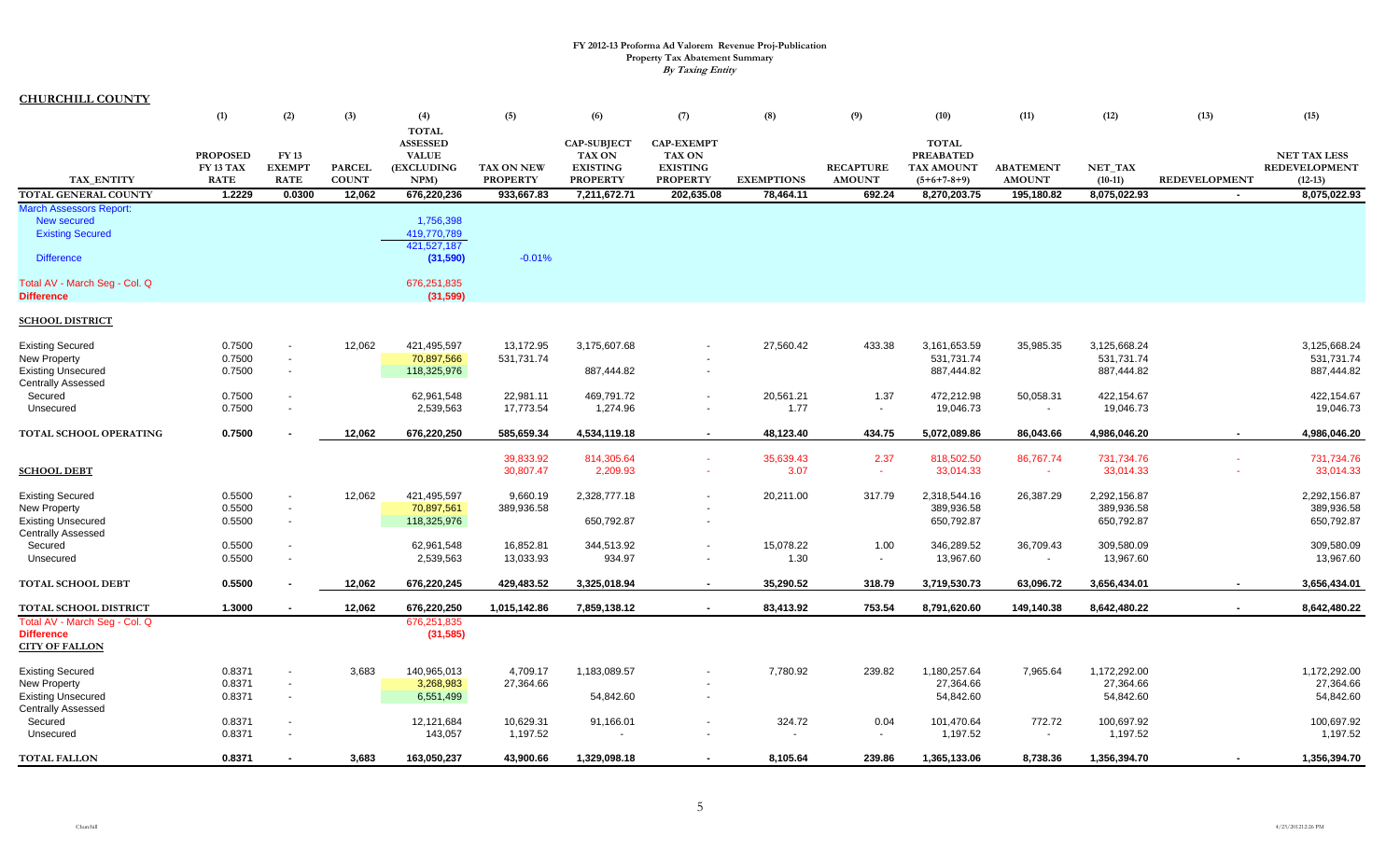**CHURCHILL COUNTY**

|                                      | (1)                      | (2)                          | (3)                           | (4)                                             | (5)                                  | (6)                                | (7)                                | (8)               | (9)                               | (10)                               | (11)                              | (12)                 | (13)                 | (15)                              |
|--------------------------------------|--------------------------|------------------------------|-------------------------------|-------------------------------------------------|--------------------------------------|------------------------------------|------------------------------------|-------------------|-----------------------------------|------------------------------------|-----------------------------------|----------------------|----------------------|-----------------------------------|
|                                      | <b>PROPOSED</b>          | <b>FY 13</b>                 |                               | <b>TOTAL</b><br><b>ASSESSED</b><br><b>VALUE</b> |                                      | CAP-SUBJECT<br><b>TAX ON</b>       | <b>CAP-EXEMPT</b><br><b>TAX ON</b> |                   |                                   | <b>TOTAL</b><br><b>PREABATED</b>   |                                   |                      |                      | <b>NET TAX LESS</b>               |
| TAX ENTITY                           | FY 13 TAX<br><b>RATE</b> | <b>EXEMPT</b><br><b>RATE</b> | <b>PARCEL</b><br><b>COUNT</b> | <b>(EXCLUDING</b><br>NPM                        | <b>TAX ON NEW</b><br><b>PROPERTY</b> | <b>EXISTING</b><br><b>PROPERTY</b> | <b>EXISTING</b><br><b>PROPERTY</b> | <b>EXEMPTIONS</b> | <b>RECAPTURE</b><br><b>AMOUNT</b> | <b>TAX AMOUNT</b><br>$(5+6+7-8+9)$ | <b>ABATEMENT</b><br><b>AMOUNT</b> | NET TAX<br>$(10-11)$ | <b>REDEVELOPMENT</b> | <b>REDEVELOPMENT</b><br>$(12-13)$ |
| Total AV - March Seg - Col. Q        |                          |                              |                               | 163,080,734                                     |                                      |                                    |                                    |                   |                                   |                                    |                                   |                      |                      |                                   |
| <b>Difference</b>                    |                          |                              |                               | (30, 497)                                       |                                      |                                    |                                    |                   |                                   |                                    |                                   |                      |                      |                                   |
| CHURCHILL CO. MOSQUITO DISTRICT      |                          |                              |                               |                                                 |                                      |                                    |                                    |                   |                                   |                                    |                                   |                      |                      |                                   |
| <b>Existing Secured</b>              | 0.0800                   | $\sim$                       | 12,062                        | 421,495,597                                     | 1,405.11                             | 338,730.82                         | $\overline{\phantom{0}}$           | 2,941.54          | 46.22                             | 337,240.61                         | 3,838.30                          | 333,402.31           |                      | 333,402.31                        |
| <b>New Property</b>                  | 0.0800                   | $\sim$                       |                               | 70,897,572                                      | 56,718.06                            |                                    | $\sim$                             |                   |                                   | 56,718.06                          |                                   | 56,718.06            |                      | 56,718.06                         |
| <b>Existing Unsecured</b>            | 0.0800                   | $\sim$                       |                               | 118,325,976                                     |                                      | 94,660.78                          | $\overline{\phantom{a}}$           |                   |                                   | 94,660.78                          |                                   | 94,660.78            |                      | 94,660.78                         |
| <b>Centrally Assessed</b>            |                          |                              |                               |                                                 |                                      |                                    |                                    |                   |                                   |                                    |                                   |                      |                      |                                   |
| Secured                              | 0.0800                   | $\sim$                       |                               | 62,961,548                                      | 2,451.32                             | 50,111.15                          | $\sim$                             | 2,193.19          | 0.14                              | 50,369.42                          | 6,144.53                          | 44,224.89            |                      | 44,224.89                         |
| Unsecured                            | 0.0800                   |                              |                               | 2,539,563                                       | 1,895.87                             | 136.00                             | $\overline{\phantom{a}}$           | 0.19              | $\overline{a}$                    | 2,031.68                           | $\overline{\phantom{a}}$          | 2,031.68             |                      | 2,031.68                          |
| TOTAL MOSQUITO DISTRICT              | 0.0800                   |                              | 12,062                        | 676,220,255                                     | 62,470.36                            | 483,638.75                         | $\sim$                             | 5,134.92          | 46.36                             | 541,020.55                         | 9,982.83                          | 531,037.72           |                      | 531,037.72                        |
| Total AV - March Seg - Col. Q        |                          |                              |                               | 676,251,835                                     |                                      |                                    |                                    |                   |                                   |                                    |                                   |                      |                      |                                   |
| <b>Difference</b>                    |                          |                              |                               | (31,580)                                        |                                      |                                    |                                    |                   |                                   |                                    |                                   |                      |                      |                                   |
| CARSON WATER SUBCONSERVANCY DISTRICT |                          |                              |                               |                                                 | 1,753,400                            |                                    |                                    |                   |                                   |                                    |                                   |                      |                      |                                   |
| <b>Existing Secured</b>              | 0.0300                   | $\sim$                       | 11,698                        | 419,217,103                                     | 526.02                               | 126,340.23                         | $\overline{\phantom{a}}$           | 1,103.40          | 17.37                             | 125,780.22                         | 1,376.15                          | 124,404.07           |                      | 124,404.07                        |
| <b>New Property</b>                  | 0.0300                   | $\sim$                       |                               | 65,882,685                                      | 19,764.81                            |                                    |                                    |                   |                                   | 19,764.81                          |                                   | 19,764.81            |                      | 19,764.81                         |
| <b>Existing Unsecured</b>            | 0.0300                   | $\overline{\phantom{a}}$     |                               | 91,965,622                                      |                                      | 27,589.69                          | $\overline{\phantom{a}}$           |                   |                                   | 27,589.69                          |                                   | 27,589.69            |                      | 27,589.69                         |
| <b>Centrally Assessed</b>            |                          |                              |                               |                                                 |                                      |                                    |                                    |                   |                                   |                                    |                                   |                      |                      |                                   |
| Secured                              | 0.0300                   | $\overline{\phantom{a}}$     |                               | 54,611,378                                      | 919.25                               | 16,095.56                          | $\sim$                             | 631.38            | 0.05                              | 16,383.48                          | 1,777.16                          | 14,606.32            |                      | 14,606.32                         |
| Unsecured                            | 0.0300                   | $\sim$                       |                               | 2,024,846                                       | 556.55                               | 51.00                              | $\overline{\phantom{a}}$           | 0.07              | $\sim$                            | 607.48                             | $\overline{\phantom{a}}$          | 607.48               |                      | 607.48                            |
| <b>TOTAL CWSD</b>                    | 0.0300                   |                              | 11,698                        | 633,701,633                                     | 21,766.63                            | 170,076.48                         | $\sim$                             | 1,734.85          | 17.42                             | 190,125.67                         | 3,153.31                          | 186,972.36           |                      | 186,972.36                        |
| Total AV - March Seg - Col. Q        |                          |                              |                               | 633,733,232                                     |                                      |                                    |                                    |                   |                                   |                                    |                                   |                      |                      |                                   |
| <b>Difference</b>                    |                          |                              |                               | (31, 599)                                       |                                      |                                    |                                    |                   |                                   |                                    |                                   |                      |                      |                                   |

**Note:**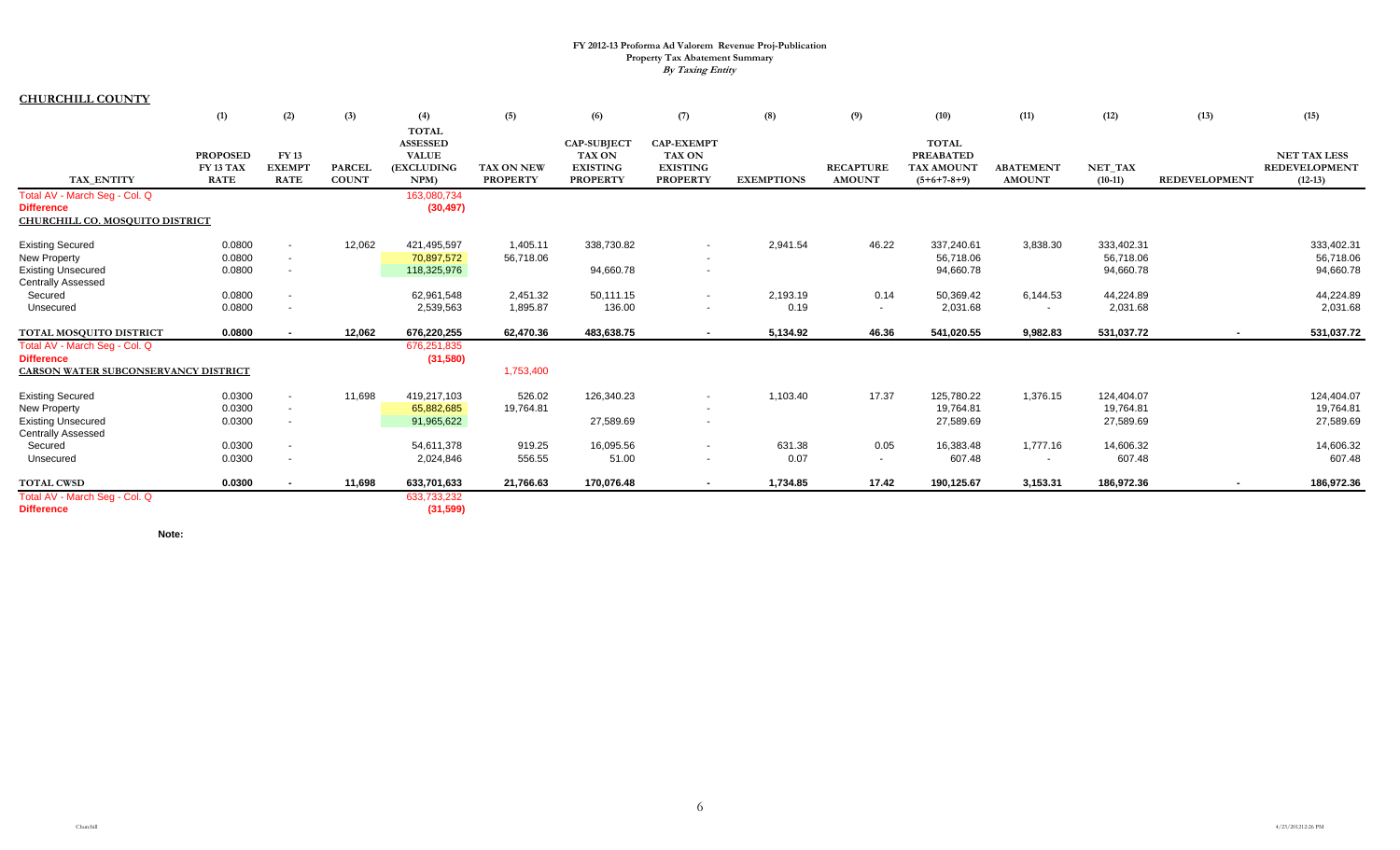| <b>CLARK COUNTY</b>                |                                             |                                             |                               |                                                          |                               |                                                                 |                                                                          |                   |                                   |                                                              |                                   |                      |                          |                                                   |
|------------------------------------|---------------------------------------------|---------------------------------------------|-------------------------------|----------------------------------------------------------|-------------------------------|-----------------------------------------------------------------|--------------------------------------------------------------------------|-------------------|-----------------------------------|--------------------------------------------------------------|-----------------------------------|----------------------|--------------------------|---------------------------------------------------|
|                                    | (1)                                         | (2)                                         | (3)                           | (4)                                                      | (5)                           | (6)                                                             | (7)                                                                      | (8)               | (9)                               | (10)                                                         | (11)                              | (12)                 | (13)                     | (15)                                              |
| TAX ENTITY                         | <b>PROPOSED</b><br>FY 13 TAX<br><b>RATE</b> | <b>FY13</b><br><b>EXEMPT</b><br><b>RATE</b> | <b>PARCEL</b><br><b>COUNT</b> | <b>TOTAL ASSESSED</b><br><b>VALUE (EXCLUDING</b><br>NPM) | TAX ON NEW<br><b>PROPERTY</b> | <b>CAP-SUBJECT TAX</b><br><b>ON EXISTING</b><br><b>PROPERTY</b> | <b>CAP-EXEMPT</b><br><b>TAX ON</b><br><b>EXISTING</b><br><b>PROPERTY</b> | <b>EXEMPTIONS</b> | <b>RECAPTURE</b><br><b>AMOUNT</b> | <b>TOTAL PREABATED</b><br><b>TAX AMOUNT</b><br>$(5+6+7-8+9)$ | <b>ABATEMENT</b><br><b>AMOUNT</b> | NET TAX<br>$(10-11)$ | <b>REDEVELOPMENT</b>     | <b>NET TAX LESS</b><br>REDEVELOPMENT<br>$(12-13)$ |
|                                    |                                             |                                             |                               |                                                          |                               |                                                                 |                                                                          |                   |                                   |                                                              |                                   |                      |                          |                                                   |
| <b>ALL ENTITIES</b>                |                                             |                                             |                               |                                                          |                               |                                                                 |                                                                          |                   |                                   |                                                              |                                   |                      |                          |                                                   |
| STATE OF NEVADA                    | 0.1700                                      |                                             | 728,579                       | 65,766,257,086                                           | 1,674,270.84                  | 108,962,369.42                                                  |                                                                          | 18,641,209.95     | 46,531.12                         | 92,041,961.43                                                | 3,543,373.01                      | 88,498,588.42        | 30,443.26                | 88,468,145.16                                     |
| <b>GENERAL COUNTY</b>              | 0.6541                                      |                                             | 728,579                       | 65,766,257,086                                           | 6,437,377.99                  | 418,631,571.29                                                  |                                                                          | 71,542,896.86     | 178,655.71                        | 353,704,708.13                                               | 13,576,029.16                     | 340,128,678.97       | 117,684.54               | 340,010,994.43                                    |
| <b>SCHOOL DISTRICT</b>             | 1.3034                                      | $\sim$                                      | 728,579                       | 65,766,257,086                                           | 12,867,340.38                 | 839,505,366.00                                                  |                                                                          | 139,917,517.37    | 359,268.98                        | 712,814,457.99                                               | 27,309,591.44                     | 685,504,866.55       | 233,409.57               | 685,271,456.98                                    |
| <b>BOULDER CITY</b>                | 0.2600                                      | $\sim$                                      | 7,576                         | 887,128,758                                              | 43,473.60                     | 2,131,306.19                                                    |                                                                          | 852,431.35        | 225.49                            | 1,322,573.93                                                 | 52,037.75                         | 1,270,536.18         | 737.25                   | 1,269,798.93                                      |
| <b>CITY OF HENDERSON</b>           | 0.7408                                      | $\sim$                                      | 110,596                       | 9,391,034,657                                            | 498,221.71                    | 67,643,514.05                                                   |                                                                          | 6,958,865.63      | 22,939.20                         | 61,205,809.33                                                | 1,754,642.87                      | 59,451,166.46        | 38,023.71                | 59,413,142.75                                     |
| CITY OF LAS VEGAS                  | 0.7715                                      | $\sim$                                      | 197,899                       | 13,864,714,845                                           | 635,920.83                    | 102,381,812.24                                                  |                                                                          | 10,909,565.08     | 21,156.67                         | 92,129,324.66                                                | 2,187,999.03                      | 89,941,325.63        | 73,873.97                | 89,867,451.66                                     |
| <b>CITY OF MESQUITE</b>            | 0.5520                                      | $\overline{\phantom{a}}$                    | 11,819                        | 685,750,636                                              | 44,684.84                     | 3,190,781.99                                                    |                                                                          | 369,156.15        | 1.576.15                          | 2,867,886.84                                                 | 32,857.26                         | 2,835,029.58         | 4,785.67                 | 2,830,243.91                                      |
| CITY OF NORTH LAS VEGAS            | 1.2087                                      | $\sim$                                      | 77,120                        | 4,808,914,498                                            | 472,787.97                    | 57,376,091.66                                                   |                                                                          | 9,521,124.23      | 12,989.62                         | 48,340,745.02                                                | 1,435,197.14                      | 46,905,547.88        | 15,031.72                | 46,890,516.16                                     |
| <b>BUNKERVILLE TOWN</b>            | 0.0200                                      | $\sim$                                      | 1,223                         | 165,545,101                                              | 523.30                        | 32,771.32                                                       |                                                                          | 28,317.67         | 2.90                              | 4,979.85                                                     | 368.18                            | 4,611.67             |                          | 4,611.67                                          |
| <b>ENTERPRISE TOWN</b>             | 0.2064                                      | $\sim$                                      | 73,263                        | 5,311,450,712                                            | 170,071.65                    | 10,841,628.97                                                   |                                                                          | 1,019,452.40      | 4,368.96                          | 9,996,617.18                                                 | 258,873.32                        | 9,737,743.86         |                          | 9,737,743.86                                      |
| <b>INDIAN SPRINGS TOWN</b>         | 0.0200                                      | $\sim$                                      | 457                           | 25,870,957                                               | 136.98                        | 5,118.39                                                        |                                                                          | 2,684.18          | $\sim$                            | 2,571.19                                                     | 336.55                            | 2,234.64             |                          | 2,234.64                                          |
| <b>LAUGHLIN TOWN</b>               | 0.8416                                      |                                             | 4.451                         | 436,262,436                                              | 47,743.19                     | 3,648,280.72                                                    |                                                                          | 854,129.09        | 634.87                            | 2,842,529.69                                                 | 199,884.14                        | 2,642,645.55         |                          | 2,642,645.55                                      |
| MOAPA TOWN                         | 0.0200                                      | $\sim$                                      | 1,233                         | 173,193,843                                              | 2,501.29                      | 32,642.07                                                       |                                                                          | 16,566.45         | 0.95                              | 18,577.86                                                    | 1,860.81                          | 16,717.05            |                          | 16,717.05                                         |
| MOAPA VALLEY TOWN                  | 0.0200                                      | $\sim$                                      | 4,816                         | 246,913,702                                              | 785.70                        | 49,121.91                                                       |                                                                          | 20,557.03         | 12.71                             | 29,363.29                                                    | 1,003.52                          | 28,359.77            |                          | 28,359.77                                         |
| MT CHARLESTON TOWN                 | 0.0200                                      | $\sim$                                      | 1,060                         | 107,055,273                                              | 36.05                         | 21,441.03                                                       |                                                                          | 13,180.27         |                                   | 8,296.81                                                     | 426.80                            | 7,870.01             |                          | 7,870.01                                          |
| PARADISE TOWN                      | 0.2064                                      | $\sim$                                      | 63,308                        | 13,197,424,820                                           | 1,028,196.18                  | 26,272,452.94                                                   |                                                                          | 2,719,754.87      | 25,506.58                         | 24,606,400.83                                                | 1,812,076.97                      | 22,794,323.86        |                          | 22,794,323.86                                     |
| <b>SEARCHLIGHT TOWN</b>            | 0.0200                                      | $\sim$                                      | 1,218                         | 103,544,313                                              | 193.56                        | 20,765.40                                                       |                                                                          | 15,767.82         | 0.25                              | 5,191.38                                                     | 305.06                            | 4,886.32             |                          | 4,886.32                                          |
| SPRING VALLEY TOWN                 | 0.2064                                      | $\sim$                                      | 68,972                        | 4,915,848,934                                            | 89,409.20                     | 10,105,581.11                                                   |                                                                          | 790,521.07        | 2,630.26                          | 9,407,099.50                                                 | 190,951.53                        | 9,216,147.97         |                          | 9,216,147.97                                      |
| <b>SUMMERLIN TOWN</b>              | 0.2064                                      | $\sim$                                      | 12,776                        | 1,729,339,066                                            | 52,439.96                     | 3,527,377.67                                                    |                                                                          | 292,253.27        | 46.07                             | 3,287,610.43                                                 | 189,035.10                        | 3,098,575.33         |                          | 3,098,575.33                                      |
| <b>SUNRISE MANOR TOWN</b>          | 0.2064                                      | $\sim$                                      | 48,984                        | 2,511,250,601                                            | 20,806.67                     | 5,203,641.88                                                    |                                                                          | 1,118,062.23      | 1.270.90                          | 4,107,657.22                                                 | 133,723.09                        | 3,973,934.13         |                          | 3,973,934.13                                      |
| <b>WHITNEY TOWN</b>                | 0.2064                                      |                                             | 13,791                        | 608,349,367                                              | 20,374.38                     | 1,246,402.44                                                    |                                                                          | 287,623.08        | 112.17                            | 979,265.90                                                   | 31,031.55                         | 948,234.35           |                          | 948,234.35                                        |
| <b>WINCHESTER TOWN</b>             | 0.2064                                      | $\overline{\phantom{a}}$                    | 9,261                         | 1,201,073,323                                            | 15,004.90                     | 2,470,988.17                                                    |                                                                          | 183,031.27        | 1,489.23                          | 2,304,451.03                                                 | 64,440.07                         | 2,240,010.96         | $\sim$                   | 2,240,010.96                                      |
| <b>BOULDER CITY LIBRARY</b>        | 0.0980                                      | $\sim$                                      | 7,576                         | 887,128,758                                              | 16,295.47                     | 803,309.33                                                      |                                                                          | 321,369.52        | 84.85                             | 498,320.13                                                   | 16,571.72                         | 481,748.41           | 351.00                   | 481,397.41                                        |
| <b>BOULDER CITY LIBRARY - DEBT</b> | 0.1050                                      |                                             | 7,263                         | 675,776,726                                              | 5,511.64                      | 708,037.42                                                      |                                                                          | 225,277.77        | 103.53                            | 488,374.82                                                   | 29,881.39                         | 458,493.43           | 275.47                   | 458,217.96                                        |
| BOULDER CITY REDEVELOPMENT         | $\sim$                                      |                                             | 664                           | 107,005,926                                              |                               | 1,085,723.45                                                    |                                                                          | 554,806.24        | 276.04                            | 531,193.25                                                   | 9,797.25                          | 521,396.00           |                          | 521,396.00                                        |
| <b>CLARK COUNTY FIRE</b>           | 0.2197                                      |                                             | 300,430                       | 31,039,156,333                                           | 1,525,254.13                  | 66,930,141.65                                                   |                                                                          | 7,798,474.32      | 43,592.12                         | 60,700,513.57                                                | 2,962,348.51                      | 57,738,165.06        |                          | 57,738,165.06                                     |
| <b>MOAPA TOWN PARKS</b>            | 0.0894                                      | $\sim$                                      | 1,080                         | 120,214,919                                              | 7,747.79                      | 101,139.26                                                      |                                                                          | 51,734.33         | 4.21                              | 57,156.93                                                    | 4,130.83                          | 53,026.10            | $\overline{\phantom{a}}$ | 53,026.10                                         |
| HENDERSON PUBLIC LIBRARY           | 0.0589                                      | $\sim$                                      | 110,596                       | 9,391,034,657                                            | 39,791.89                     | 5,385,491.72                                                    |                                                                          | 554,087.60        | 1,823.92                          | 4,873,019.93                                                 | 165,055.62                        | 4,707,964.31         | 2,970.50                 | 4,704,993.81                                      |
| HENDERSON REDEVELOPMENT            | $\sim$                                      |                                             | 10,292                        | 694,617,684                                              | 72,640.57                     | 5,521,204.90                                                    |                                                                          | 1,297,278.08      | 2,815.63                          | 4,299,383.02                                                 | 72,871.88                         | 4,226,511.14         |                          | 4,226,511.14                                      |
| LAS VEGAS/CLARK COUNTY LIBRA       | 0.0942                                      | $\overline{\phantom{a}}$                    | 533,287                       | 50,672,151,504                                           | 810,345.35                    | 46,425,526.16                                                   |                                                                          | 8,343,432.25      | 21,768.76                         | 38,914,208.02                                                | 2,419,669.64                      | 36,494,538.38        | 6,587.04                 | 36,487,951.34                                     |
| LVMPD MANPOWER (LV)                | 0.2800                                      |                                             | 197,899                       | 13,864,714,845                                           | 238,164.16                    | 38,262,847.60                                                   |                                                                          | 4,334,008.42      | 8,237.97                          | 34, 175, 241. 31                                             | 843,837.43                        | 33,331,403.88        | 26,811.03                | 33,304,592.85                                     |
| LVMPD MANPOWER (CO)                | 0.2800                                      | $\sim$                                      | 323,569                       | 36,120,564,759                                           | 2,156,744.02                  | 99,446,449.92                                                   |                                                                          | 20,798,069.20     | 56,193.63                         | 80,861,318.38                                                | 4,100,565.17                      | 76,760,753.21        | 1,654.31                 | 76,759,098.90                                     |
| LVMPD EMERGENCY 911                | 0.0050                                      | $\sim$                                      | 511,497                       | 46,668,537,644                                           | 49,601.62                     | 2,260,536.36                                                    |                                                                          | 286,192.01        | 1,008.62                          | 2,024,954.59                                                 | 82,852.60                         | 1,942,101.99         | 508.40                   | 1,941,593.59                                      |
| LAS VEGAS REDEVELOPMENT            | $\sim$                                      | $\sim$                                      | 6,991                         | 1,423,231,460                                            | 110,791.69                    | 16,618,794.27                                                   |                                                                          | 5,606,879.70      | 8,412.07                          | 11,131,118.33                                                | 754,275.10                        | 10,376,843.23        |                          | 10,376,843.23                                     |
| MESQUITE REDEVELOPMENT             |                                             |                                             | 1,061                         | 154,370,366                                              | 19,287.01                     | 2,291,036.30                                                    |                                                                          | 97,501.82         | 4,767.52                          | 2,217,589.01                                                 | 105,113.02                        | 2,112,475.99         |                          | 2,112,475.99                                      |
| <b>MT CHARLESTON FIRE</b>          | 0.8813                                      |                                             | 1,145                         | 115,368,098                                              | 1,634.61                      | 1,018,173.75                                                    |                                                                          | 651,019.28        | $\sim$                            | 368,789.08                                                   | 19,339.23                         | 349,449.85           |                          | 349,449.85                                        |
| NORTH LAS VEGAS CITY LIBRARY       | 0.0682                                      | $\sim$                                      | 77,120                        | 4,808,914,498                                            | 26,524.77                     | 3,237,400.31                                                    |                                                                          | 537,208.98        | 732.92                            | 2,727,449.02                                                 | 86,493.26                         | 2,640,955.76         | 848.22                   | 2,640,107.54                                      |
| NORTH LAS VEGAS 911                | 0.0050                                      |                                             | 77,120                        | 4,808,914,498                                            | 1,970.21                      | 237,346.58                                                      |                                                                          | 39,387.79         | 53.72                             | 199,982.72                                                   | 5,689.54                          | 194,293.18           | 59.12                    | 194,234.06                                        |
| NORTH LAS VEGAS REDEVELOPME        | $\sim$                                      |                                             | 1,954                         | 149,089,469                                              | 126.36                        | 1,639,917.32                                                    |                                                                          | 422,333.27        | 101.32                            | 1,217,811.73                                                 | 31,854.98                         | 1,185,956.75         | $\sim$                   | 1,185,956.75                                      |
| <b>TOTAL COUNTY</b>                |                                             |                                             | 728,579                       | 65,766,257,086                                           | 29,204,732.44                 | 1,955,274,103.16                                                |                                                                          | 317,993,727.90    | 829,395.62                        | 1,667,314,503.32                                             | 64,486,391.52                     | 1,602,828,111.80     | 554,054.78               | 1,602,274,057.02                                  |
|                                    |                                             |                                             |                               |                                                          |                               |                                                                 |                                                                          |                   |                                   | <b>Abatement Percent</b>                                     | 3.87%                             |                      |                          |                                                   |
|                                    |                                             |                                             |                               |                                                          |                               |                                                                 |                                                                          |                   |                                   |                                                              |                                   |                      |                          |                                                   |

**STATE OF NEVADA**

| <b>Existing Secured</b> | 0.1700 | 728,579 | 60,071,918,854 769,219.44 | 99,750,507.21 |  | 18,204,671.26  46,489.64  82,361,545.03  2,321,641.03  80,039,904.00 |  | 80,039,904.00 |
|-------------------------|--------|---------|---------------------------|---------------|--|----------------------------------------------------------------------|--|---------------|
|                         |        |         |                           |               |  |                                                                      |  |               |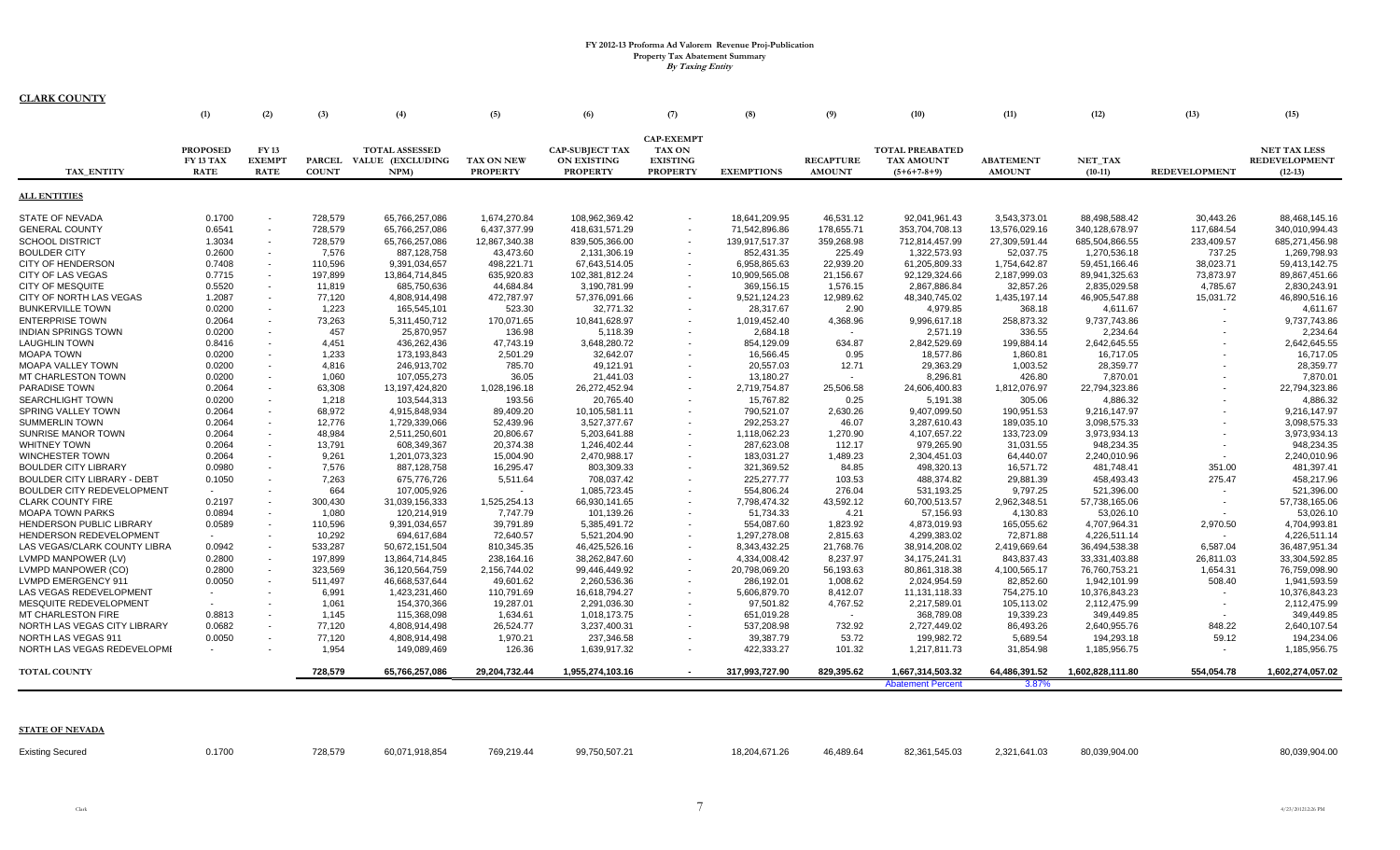|                                                                                                                                                                                                                       | (1)                                                                | (2)                                                  | (3)                                                                       | (4)                                                                                                                        | (5)                                                                                          | (6)                                                                                                               | (7)                                                                      | (8)                                                                                                            | (9)                                                                                  | (10)                                                                                                             | (11)                                                                                               | (12)                                                                                                                | (13)                   | (15)                                                                                                                |
|-----------------------------------------------------------------------------------------------------------------------------------------------------------------------------------------------------------------------|--------------------------------------------------------------------|------------------------------------------------------|---------------------------------------------------------------------------|----------------------------------------------------------------------------------------------------------------------------|----------------------------------------------------------------------------------------------|-------------------------------------------------------------------------------------------------------------------|--------------------------------------------------------------------------|----------------------------------------------------------------------------------------------------------------|--------------------------------------------------------------------------------------|------------------------------------------------------------------------------------------------------------------|----------------------------------------------------------------------------------------------------|---------------------------------------------------------------------------------------------------------------------|------------------------|---------------------------------------------------------------------------------------------------------------------|
| TAX_ENTITY                                                                                                                                                                                                            | <b>PROPOSED</b><br>FY 13 TAX<br><b>RATE</b>                        | FY 13<br><b>EXEMPT</b><br><b>RATE</b>                | <b>PARCEL</b><br><b>COUNT</b>                                             | <b>TOTAL ASSESSED</b><br><b>VALUE (EXCLUDING</b><br>NPM)                                                                   | <b>TAX ON NEW</b><br><b>PROPERTY</b>                                                         | <b>CAP-SUBJECT TAX</b><br><b>ON EXISTING</b><br><b>PROPERTY</b>                                                   | <b>CAP-EXEMPT</b><br><b>TAX ON</b><br><b>EXISTING</b><br><b>PROPERTY</b> | <b>EXEMPTIONS</b>                                                                                              | <b>RECAPTURE</b><br><b>AMOUNT</b>                                                    | <b>TOTAL PREABATED</b><br>TAX AMOUNT<br>$(5+6+7-8+9)$                                                            | <b>ABATEMENT</b><br><b>AMOUNT</b>                                                                  | <b>NET_TAX</b><br>$(10-11)$                                                                                         | <b>REDEVELOPMENT</b>   | <b>NET TAX LESS</b><br><b>REDEVELOPMENT</b><br>$(12-13)$                                                            |
| New Property<br><b>Existing Unsecured</b><br><b>Centrally Assessed</b>                                                                                                                                                | 0.1700<br>0.1700                                                   | $\sim$<br>$\sim$                                     |                                                                           | 385,779,727<br>3,052,007,989                                                                                               | 655,825.54                                                                                   | 5,188,413.58                                                                                                      |                                                                          |                                                                                                                |                                                                                      | 655.825.54<br>5,188,413.58                                                                                       |                                                                                                    | 655.825.54<br>5,188,413.58                                                                                          |                        | 655,825.54<br>5,188,413.58                                                                                          |
| Secured<br>Unsecured                                                                                                                                                                                                  | 0.1700<br>0.1700                                                   | $\sim$                                               |                                                                           | 2,154,687,931<br>101,862,585                                                                                               | 94,193.55<br>155,032.31                                                                      | 4,004,560.55<br>18,888.08                                                                                         | $\blacksquare$                                                           | 435,784.59<br>754.10                                                                                           | 41.48                                                                                | 3,663,010.99<br>173,166.29                                                                                       | 1,221,731.98                                                                                       | 2,441,279.01<br>173,166.29                                                                                          | 28,640.12<br>1,803.14  | 2,412,638.89<br>171,363.15                                                                                          |
| TOTAL STATE OF NEVADA                                                                                                                                                                                                 | 0.1700                                                             |                                                      | 728,579                                                                   | 65,766,257,086                                                                                                             | 1,674,270.84                                                                                 | 108,962,369.42                                                                                                    |                                                                          | 18,641,209.95                                                                                                  | 46,531.12                                                                            | 92,041,961.43                                                                                                    | 3,543,373.01                                                                                       | 88,498,588.42                                                                                                       | 30,443.26              | 88,468,145.16                                                                                                       |
| Total AV - March Seg - Col. Q<br><b>Difference</b><br><b>GENERAL COUNTY</b>                                                                                                                                           |                                                                    |                                                      |                                                                           | 54, 193, 378, 125<br>864,248,808                                                                                           |                                                                                              |                                                                                                                   |                                                                          |                                                                                                                |                                                                                      |                                                                                                                  |                                                                                                    |                                                                                                                     |                        |                                                                                                                     |
| <b>Existing Secured</b><br><b>General Operating</b><br><b>Family Court</b><br>Cooperate Extension<br>Medical Asst to Indigent Persons<br>Clark County Debt<br><b>Clark County Capital</b><br><b>Indigent Accident</b> | 0.4470<br>0.0192<br>0.0100<br>0.1000<br>0.0129<br>0.0500<br>0.0150 |                                                      | 728,579<br>728,579<br>728,579<br>728,579<br>728,579<br>728,579<br>728,579 | 60,071,918,854<br>60,071,918,854<br>60,071,918,854<br>60,071,918,854<br>60,071,918,854<br>60,071,918,854<br>60,071,918,854 | 2,019,434.08<br>86,740.79<br>45,177.50<br>451,774.96<br>58,278.97<br>225,887.48<br>67,766.24 | 261,863,394.62<br>11,247,823.64<br>5,858,241.50<br>58,582,414.94<br>7,557,131.51<br>29,291,207.46<br>8,787,362.26 |                                                                          | 47,743,301.26<br>2,050,656.44<br>1,068,063.13<br>10,680,838.80<br>1,377,836.91<br>5,340,460.79<br>1,602,092.67 | 121,981.01<br>5,239.46<br>2,728.88<br>27,288.82<br>3,520.26<br>13,644.40<br>4,093.32 | 216,261,508.45<br>9,289,147.45<br>4,838,084.75<br>48,380,639.92<br>6,241,093.83<br>24,190,278.55<br>7,257,129.15 | 6,089,832.74<br>261,575.64<br>136,236.20<br>1,362,378.59<br>175,751.96<br>681,193.11<br>204,351.90 | 210, 171, 675. 71<br>9,027,571.81<br>4,701,848.55<br>47,018,261.33<br>6,065,341.87<br>23,509,085.44<br>7,052,777.25 |                        | 210, 171, 675. 71<br>9,027,571.81<br>4,701,848.55<br>47,018,261.33<br>6,065,341.87<br>23,509,085.44<br>7,052,777.25 |
| TOTAL GENERAL COUNTY                                                                                                                                                                                                  | 0.6541                                                             |                                                      | 728,579                                                                   | 60,071,918,854                                                                                                             | 2,955,060.02                                                                                 | 383, 187, 575. 93                                                                                                 |                                                                          | 10,680,820,975<br>69,863,250.00                                                                                | 178,496.15                                                                           | 316,457,882.10                                                                                                   | 8,911,320.14                                                                                       | 307,546,561.96                                                                                                      |                        | 307,546,561.96                                                                                                      |
| New Property<br><b>Existing Unsecured</b><br><b>Centrally Assessed</b>                                                                                                                                                | 0.6541<br>0.6541                                                   | $\sim$<br>$\sim$                                     |                                                                           | 385,779,727<br>3,052,007,989                                                                                               | 2,523,385.19                                                                                 | 19,963,184.26                                                                                                     | $\overline{\phantom{a}}$<br>$\sim$                                       |                                                                                                                |                                                                                      | 2,523,385.19<br>19,963,184.26                                                                                    |                                                                                                    | 2,523,385.19<br>19,963,184.26                                                                                       |                        | 2,523,385.19<br>19,963,184.26                                                                                       |
| Secured<br>Unsecured                                                                                                                                                                                                  | 0.6541<br>0.6541                                                   | $\overline{\phantom{a}}$<br>$\overline{\phantom{a}}$ |                                                                           | 2,154,687,931<br>101,862,585                                                                                               | 362,423.37<br>596,509.41                                                                     | 15,408,136.06<br>72,675.04                                                                                        |                                                                          | 1,676,745.30<br>2,901.56                                                                                       | 159.56<br>$\sim$                                                                     | 14,093,973.69<br>666,282.89                                                                                      | 4,664,709.02                                                                                       | 9,429,264.67<br>666,282.89                                                                                          | 110,747.12<br>6,937.42 | 9,318,517.55<br>659,345.47                                                                                          |
| TOTAL GENERAL COUNTY                                                                                                                                                                                                  | 0.6541                                                             | $\blacksquare$                                       | 728,579                                                                   | 65,766,257,086                                                                                                             | 6,437,377.99                                                                                 | 418,631,571.29                                                                                                    |                                                                          | 71,542,896.86                                                                                                  | 178,655.71                                                                           | 353,704,708.13                                                                                                   | 13,576,029.16                                                                                      | 340,128,678.97                                                                                                      | 117,684.54             | 340,010,994.43                                                                                                      |
| <b>March Assessors Report:</b><br><b>New secured</b><br><b>Existing Secured</b><br><b>Difference</b><br>Total AV - March Seg - Col. Q                                                                                 |                                                                    |                                                      |                                                                           | 120,021,876<br>48.527.641.028<br>48,647,662,904<br>743,434,975<br>54, 193, 378, 125                                        | 1.53%                                                                                        |                                                                                                                   |                                                                          |                                                                                                                |                                                                                      |                                                                                                                  |                                                                                                    |                                                                                                                     |                        |                                                                                                                     |
| <b>Difference</b>                                                                                                                                                                                                     |                                                                    |                                                      |                                                                           | 892,057,986                                                                                                                |                                                                                              |                                                                                                                   |                                                                          |                                                                                                                |                                                                                      |                                                                                                                  |                                                                                                    |                                                                                                                     |                        |                                                                                                                     |
| <b>SCHOOL DISTRICT</b>                                                                                                                                                                                                |                                                                    |                                                      |                                                                           |                                                                                                                            |                                                                                              |                                                                                                                   |                                                                          |                                                                                                                |                                                                                      |                                                                                                                  |                                                                                                    |                                                                                                                     |                        |                                                                                                                     |
| <b>Existing Secured</b><br>New Property<br><b>Existing Unsecured</b><br><b>Centrally Assessed</b>                                                                                                                     | 0.7500<br>0.7500<br>0.7500                                         | $\sim$<br>$\sim$                                     | 728,579                                                                   | 60,071,918,854<br>385,779,727<br>3,052,007,989                                                                             | 3,388,312.22<br>2,893,347.95                                                                 | 439,368,111.70<br>22,890,059.92                                                                                   | $\blacksquare$                                                           | 77,691,349.59                                                                                                  | 204,666.12                                                                           | 365,269,740.45<br>2,893,347.95<br>22,890,059.92                                                                  | 10,217,852.91                                                                                      | 355,051,887.54<br>2,893,347.95<br>22,890,059.92                                                                     |                        | 355,051,887.54<br>2,893,347.95<br>22,890,059.92                                                                     |
| Secured<br>Unsecured                                                                                                                                                                                                  | 0.7500<br>0.7500                                                   |                                                      |                                                                           | 2,154,687,931<br>101,862,585                                                                                               | 415,559.61<br>683.965.95                                                                     | 17,667,179.12<br>83.330.38                                                                                        |                                                                          | 1,922,579.34<br>3,327.04                                                                                       | 182.99                                                                               | 16, 160, 342. 37<br>763,969.29                                                                                   | 5,389,862.15                                                                                       | 10,770,480.23<br>763.969.29                                                                                         | 126,353.57<br>7.954.53 | 10,644,126.66<br>756.014.76                                                                                         |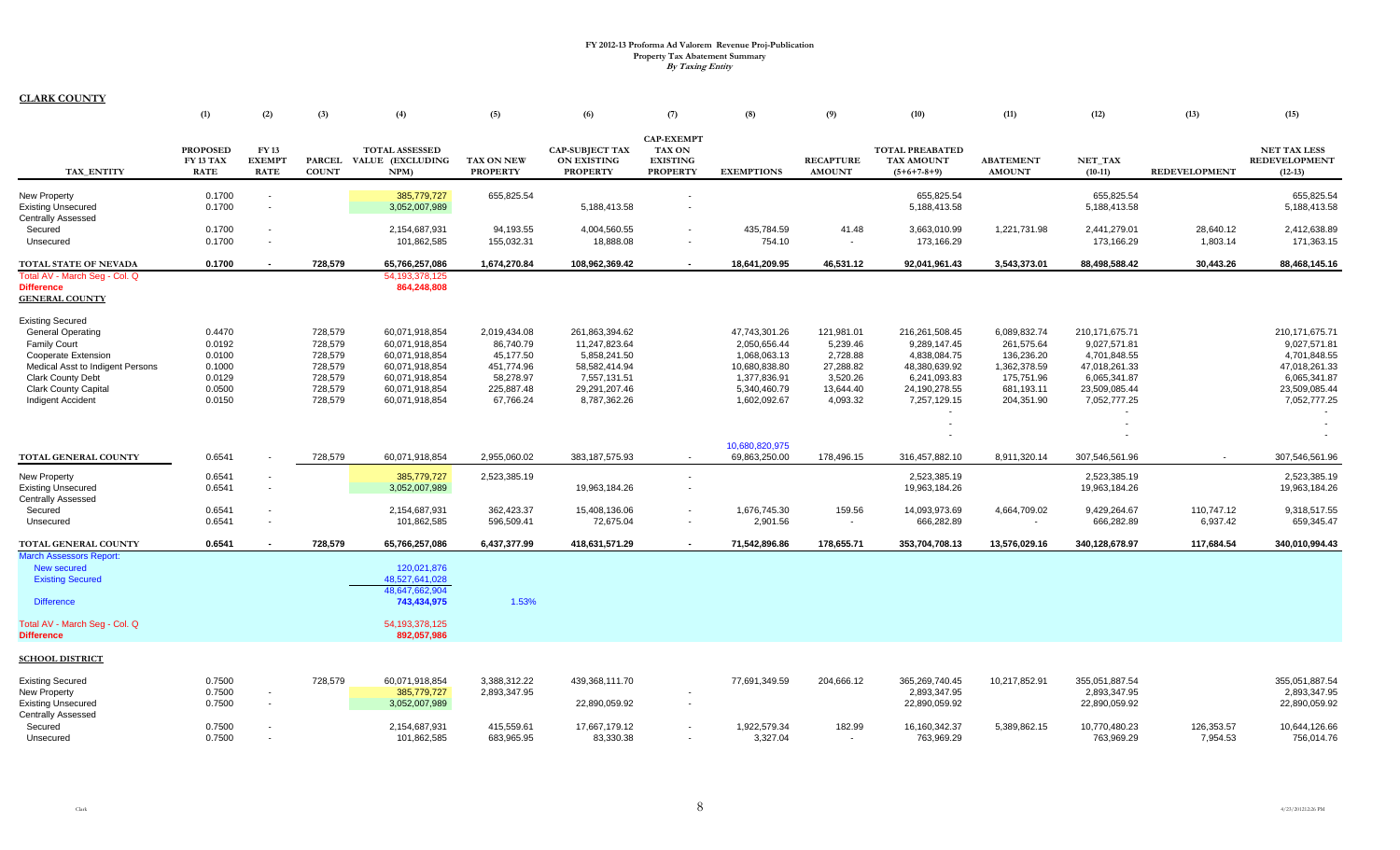|                                                                                | (1)                                                | (2)                                         | (3)                           | (4)                                                      | (5)                                        | (6)                                                             | (7)                                                                      | (8)                                        | (9)                               | (10)                                                  | (11)                                    | (12)                                            | (13)                                      | (15)                                                     |
|--------------------------------------------------------------------------------|----------------------------------------------------|---------------------------------------------|-------------------------------|----------------------------------------------------------|--------------------------------------------|-----------------------------------------------------------------|--------------------------------------------------------------------------|--------------------------------------------|-----------------------------------|-------------------------------------------------------|-----------------------------------------|-------------------------------------------------|-------------------------------------------|----------------------------------------------------------|
| <b>TAX ENTITY</b>                                                              | <b>PROPOSED</b><br><b>FY 13 TAX</b><br><b>RATE</b> | <b>FY13</b><br><b>EXEMPT</b><br><b>RATE</b> | <b>PARCEL</b><br><b>COUNT</b> | <b>TOTAL ASSESSED</b><br><b>VALUE (EXCLUDING</b><br>NPM) | <b>TAX ON NEW</b><br><b>PROPERTY</b>       | <b>CAP-SUBJECT TAX</b><br><b>ON EXISTING</b><br><b>PROPERTY</b> | <b>CAP-EXEMPT</b><br><b>TAX ON</b><br><b>EXISTING</b><br><b>PROPERTY</b> | <b>EXEMPTIONS</b>                          | <b>RECAPTURE</b><br><b>AMOUNT</b> | <b>TOTAL PREABATED</b><br>TAX AMOUNT<br>$(5+6+7-8+9)$ | <b>ABATEMENT</b><br><b>AMOUNT</b>       | NET TAX<br>$(10-11)$                            | <b>REDEVELOPMENT</b>                      | <b>NET TAX LESS</b><br><b>REDEVELOPMENT</b><br>$(12-13)$ |
| TOTAL SCHOOL DISTRICT                                                          | 0.7500                                             |                                             | 728,579                       | 65,766,257,086                                           | 7,381,185.73                               | 480,008,681.12                                                  |                                                                          | 79,617,255.97                              | 204.849.11                        | 407,977,459.99                                        | 15,607,715.06                           | 392.369.744.93                                  | 134.308.10                                | 392,235,436.83                                           |
| <b>SCHOOL DEBT</b>                                                             |                                                    |                                             |                               |                                                          | 5,928,258.60<br>722,187.19<br>1,188,641.63 | 768,877,475.10<br>30,703,201.68<br>144,817.09                   | х.<br>$\sim$                                                             | 136,570,548.87<br>3,341,186.55<br>5,781.95 | 358,950.97<br>318.01<br>$\sim$    | 638,594,135.80<br>28,084,520.33<br>1,327,676.77       | 17,942,729.68<br>9,366,861.76<br>$\sim$ | 620,651,406.12<br>18,717,658.57<br>1,327,676.77 | <b>Section</b><br>219,585.65<br>13,823.92 | 620,651,406.12<br>18,498,072.92<br>1,313,852.85          |
| <b>Existing Secured</b><br><b>New Property</b>                                 | 0.5534<br>0.5534                                   | $\sim$                                      | 728,579                       | 60,071,918,854<br>385,779,727                            | 2,539,946.38<br>2,134,905.01               | 329,509,363.40                                                  |                                                                          | 58,879,199.28                              | 154,284.85                        | 273,324,395.35<br>2,134,905.01                        | 7,724,876.77                            | 265,599,518.58<br>2,134,905.01                  |                                           | 265,599,518.58<br>2,134,905.01                           |
| <b>Existing Unsecured</b><br><b>Centrally Assessed</b>                         | 0.5534                                             | $\sim$                                      |                               | 3,052,007,989                                            |                                            | 16,889,812.21                                                   | $\blacksquare$                                                           |                                            |                                   | 16,889,812.21                                         |                                         | 16,889,812.21                                   |                                           | 16,889,812.21                                            |
| Secured<br>Unsecured                                                           | 0.5534<br>0.5534                                   | $\sim$<br>$\blacksquare$                    |                               | 2,154,687,931<br>101,862,585                             | 306,627.58<br>504,675.68                   | 13,036,022.56<br>61,486.71                                      | $\overline{\phantom{a}}$<br>$\blacksquare$                               | 1,418,607.21<br>2,454.91                   | 135.02<br>$\sim$                  | 11,924,177.96<br>563,707.48                           | 3,976,999.61                            | 7,947,178.34<br>563,707.48                      | 93,232.08<br>5,869.39                     | 7,853,946.26<br>557,838.09                               |
| TOTAL SCHOOL DEBT                                                              | 0.5534                                             | $\blacksquare$                              | 728,579                       | 65,766,257,086                                           | 5,486,154.65                               | 359.496.684.89                                                  | $\sim$                                                                   | 60.300.261.40                              | 154,419.87                        | 304,836,998.01                                        | 11,701,876.38                           | 293,135,121.62                                  | 99,101.47                                 | 293.036.020.15                                           |
| <b>TOTAL SCHOOL DISTRICT</b>                                                   | 1.3034                                             | $\blacksquare$                              | 728.579                       | 65,766,257,086                                           | 12.867.340.38                              | 839,505,366.00                                                  | $\sim$                                                                   | 139.917.517.37                             | 359.268.98                        | 712,814,457.99                                        | 27.309.591.44                           | 685.504.866.55                                  | 233,409.57                                | 685,271,456.98                                           |
| Total AV - March Seg - Col. Q<br><b>Difference</b><br><b>BOULDER CITY</b>      |                                                    |                                             |                               | 54, 193, 378, 125<br>1,214,032,349                       |                                            |                                                                 |                                                                          |                                            |                                   |                                                       |                                         |                                                 |                                           |                                                          |
| <b>Existing Secured</b><br>New Property                                        | 0.2600<br>0.2600                                   | $\sim$                                      | 7,576                         | 782,826,645<br>1,555,604                                 | 33,820.10<br>4.044.57                      | 1,863,546.62                                                    |                                                                          | 846,203.89                                 | 223.78                            | 1,051,386.61<br>4,044.57                              | 33,085.71                               | 1,018,300.90<br>4.044.57                        |                                           | 1,018,300.90<br>4,044.57                                 |
| <b>Existing Unsecured</b><br><b>Centrally Assessed</b>                         | 0.2600                                             | $\sim$                                      |                               | 74,331,900                                               |                                            | 193,262.94                                                      |                                                                          |                                            |                                   | 193,262.94                                            |                                         | 193,262.94                                      |                                           | 193,262.94                                               |
| Secured<br>Unsecured                                                           | 0.2600<br>0.2600                                   | $\sim$<br>$\sim$                            |                               | 27,465,569<br>949,039                                    | 3,721.54<br>1,887.39                       | 73,891.44<br>605.19                                             | $\sim$                                                                   | 6,202.42<br>25.04                          | 1.71<br>$\overline{\phantom{a}}$  | 71,412.27<br>2,467.54                                 | 18,952.03<br>0.01                       | 52,460.24<br>2,467.53                           | 691.14<br>46.11                           | 51,769.10<br>2,421.42                                    |
| <b>TOTAL BOULDER CITY</b>                                                      | 0.2600                                             | $\overline{a}$                              | 7.576                         | 887,128,758                                              | 43.473.60                                  | 2,131,306.19                                                    |                                                                          | 852.431.35                                 | 225.49                            | 1,322,573.93                                          | 52.037.75                               | 1.270.536.18                                    | 737.25                                    | 1,269,798.93                                             |
| Total AV - March Seg - Col. Q<br><b>Difference</b><br><b>CITY OF HENDERSON</b> |                                                    |                                             |                               |                                                          |                                            |                                                                 |                                                                          |                                            |                                   |                                                       |                                         |                                                 |                                           |                                                          |
| <b>Existing Secured</b><br>New Property                                        | 0.7408<br>0.7408                                   | $\sim$                                      | 110,596                       | 8,771,920,379<br>33,121,777                              | 158,076.76<br>245,366.12                   | 63,225,295.18                                                   |                                                                          | 6,702,433.26                               | 22,925.95                         | 56,703,864.63<br>245,366.12                           | 981,397.11                              | 55,722,467.52<br>245,366.12                     |                                           | 55,722,467.52<br>245,366.12                              |
| <b>Existing Unsecured</b><br><b>Centrally Assessed</b>                         | 0.7408                                             | $\sim$                                      |                               | 304,435,424                                              |                                            | 2,255,257.62                                                    | $\blacksquare$                                                           |                                            |                                   | 2,255,257.62                                          |                                         | 2,255,257.62                                    |                                           | 2,255,257.62                                             |
| Secured<br>Unsecured                                                           | 0.7408<br>0.7408                                   | $\sim$<br>$\sim$                            |                               | 270,922,503<br>10,634,574                                | 24,173.18<br>70,605.65                     | 2,157,734.09<br>5,227.16                                        | $\sim$                                                                   | 256,190.16<br>242.21                       | 13.25<br>$\sim$                   | 1,925,730.36<br>75,590.60                             | 773,245.76                              | 1,152,484.60<br>75,590.60                       | 35,679.96<br>2,343.75                     | 1,116,804.64<br>73,246.85                                |
| <b>TOTAL HENDERSON</b>                                                         | 0.7408                                             |                                             | 110.596                       | 9.391.034.657                                            | 498.221.71                                 | 67.643.514.05                                                   |                                                                          | 6.958.865.63                               | 22.939.20                         | 61.205.809.33                                         | 1.754.642.87                            | 59.451.166.46                                   | 38.023.71                                 | 59,413,142.75                                            |
| Total AV - March Seg - Col. Q<br><b>Difference</b><br><b>CITY OF LAS VEGAS</b> |                                                    |                                             |                               |                                                          |                                            |                                                                 |                                                                          |                                            |                                   |                                                       |                                         |                                                 |                                           |                                                          |
| <b>Existing Secured - City</b><br><b>Fire Safety</b>                           | 0.7715                                             |                                             | 197,899                       | 13,004,231,509                                           | 151,797.86<br>25,546.65                    | 83,433,300.58<br>12,350,911.59                                  |                                                                          | 9,011,537.58<br>1,480,480.06               | 18,263.48<br>2,885.87             | 74,591,824.34<br>10,898,864.05                        | 712,905.71<br>128,664.89                | 73,878,918.63<br>10,770,199.16                  |                                           | 73,878,918.63<br>10,770,199.16                           |
| <b>New Property</b><br><b>Existing Unsecured</b><br><b>Centrally Assessed</b>  | 0.7715<br>0.7715                                   | $\sim$<br>$\sim$                            |                               | 41,840,594<br>381,885,782                                | 322,800.19                                 | 2,946,248.81                                                    |                                                                          |                                            |                                   | 322,800.19<br>2,946,248.81                            |                                         | 322,800.19<br>2,946,248.81                      |                                           | 322,800.19<br>2,946,248.81                               |
| Secured                                                                        | 0.7715                                             |                                             |                               | 420.538.224                                              | 15.299.60                                  | 3,646,566.52                                                    |                                                                          | 417.413.71                                 | 7.32                              | 3.244.459.73                                          | 1,346,428.43                            | 1.898.031.30                                    | 69.625.17                                 | 1,828,406.13                                             |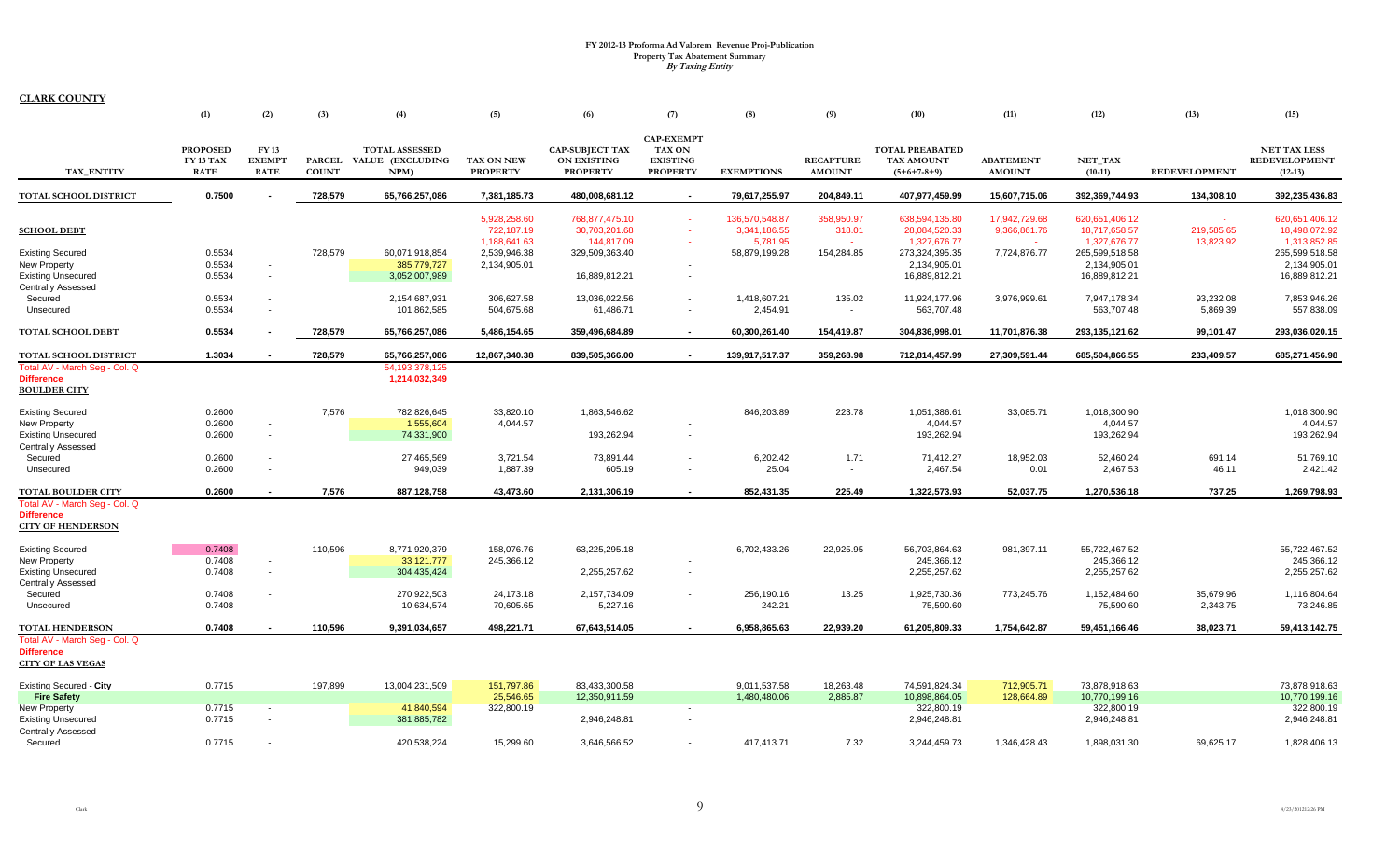|                                                                                      | (1)                                                | (2)                                   | (3)          | (4)                                                      | (5)                                  | (6)                                                             | (7)                                                               | (8)               | (9)                               | (10)                                                  | (11)                              | (12)                 | (13)                 | (15)                                                     |
|--------------------------------------------------------------------------------------|----------------------------------------------------|---------------------------------------|--------------|----------------------------------------------------------|--------------------------------------|-----------------------------------------------------------------|-------------------------------------------------------------------|-------------------|-----------------------------------|-------------------------------------------------------|-----------------------------------|----------------------|----------------------|----------------------------------------------------------|
| TAX_ENTITY                                                                           | <b>PROPOSED</b><br><b>FY 13 TAX</b><br><b>RATE</b> | FY 13<br><b>EXEMPT</b><br><b>RATE</b> | <b>COUNT</b> | <b>TOTAL ASSESSED</b><br>PARCEL VALUE (EXCLUDING<br>NPM) | <b>TAX ON NEW</b><br><b>PROPERTY</b> | <b>CAP-SUBJECT TAX</b><br><b>ON EXISTING</b><br><b>PROPERTY</b> | <b>CAP-EXEMPT</b><br>TAX ON<br><b>EXISTING</b><br><b>PROPERTY</b> | <b>EXEMPTIONS</b> | <b>RECAPTURE</b><br><b>AMOUNT</b> | <b>TOTAL PREABATED</b><br>TAX AMOUNT<br>$(5+6+7-8+9)$ | <b>ABATEMENT</b><br><b>AMOUNT</b> | NET TAX<br>$(10-11)$ | <b>REDEVELOPMENT</b> | <b>NET TAX LESS</b><br><b>REDEVELOPMENT</b><br>$(12-13)$ |
| Unsecured                                                                            | 0.7715                                             | $\blacksquare$                        |              | 16,218,735                                               | 120,476.53                           | 4,784.74                                                        |                                                                   | 133.73            |                                   | 125, 127.54                                           |                                   | 125,127.54           | 4,248.80             | 120,878.74                                               |
| <b>TOTAL LAS VEGAS</b>                                                               | 0.7715                                             |                                       | 197,899      | 13,864,714,845                                           | 635,920.83                           | 102,381,812.24                                                  |                                                                   | 10,909,565.08     | 21,156.67                         | 92,129,324.66                                         | 2,187,999.03                      | 89,941,325.63        | 73,873.97            | 89,867,451.66                                            |
| Total AV - March Seq - Col. Q<br><b>Difference</b><br><b>CITY OF MESQUITE</b>        |                                                    |                                       |              |                                                          |                                      |                                                                 |                                                                   |                   |                                   |                                                       |                                   |                      |                      |                                                          |
| <b>Existing Secured</b>                                                              | 0.5520                                             |                                       | 11,819       | 662,694,962                                              | 4,296.58                             | 3,103,597.23                                                    |                                                                   | 368,850.43        | 1,576.15                          | 2.740.619.53                                          | 32,851.67                         | 2.707.767.86         |                      | 2,707,767.86                                             |
| New Property                                                                         | 0.5520                                             | $\sim$                                |              | 6,322,093                                                | 34,897.95                            |                                                                 |                                                                   |                   |                                   | 34,897.95                                             |                                   | 34,897.95            |                      | 34,897.95                                                |
| <b>Existing Unsecured</b>                                                            | 0.5520                                             | $\sim$                                |              | 11,782,419                                               |                                      | 65,038.95                                                       | $\blacksquare$                                                    |                   |                                   | 65,038.95                                             |                                   | 65,038.95            |                      | 65,038.95                                                |
| <b>Centrally Assessed</b>                                                            |                                                    |                                       |              |                                                          |                                      |                                                                 |                                                                   |                   |                                   |                                                       |                                   |                      |                      |                                                          |
| Secured                                                                              | 0.5520                                             | $\sim$                                |              | 4,674,925                                                | 3,973.70                             | 22,137.59                                                       | $\sim$                                                            | 305.72            |                                   | 25,805.57                                             | 5.59                              | 25,799.98            | 4,519.93             | 21,280.05                                                |
| Unsecured                                                                            | 0.5520                                             | $\sim$                                |              | 276,237                                                  | 1,516.61                             | 8.22                                                            | $\sim$                                                            | $\sim$            |                                   | 1,524.83                                              |                                   | 1,524.83             | 265.74               | 1,259.09                                                 |
| <b>TOTAL MESQUITE</b>                                                                | 0.5520                                             | $\blacksquare$                        | 11,819       | 685,750,636                                              | 44.684.84                            | 3,190,781.99                                                    |                                                                   | 369,156.15        | 1,576.15                          | 2,867,886.84                                          | 32,857.26                         | 2,835,029.58         | 4.785.67             | 2,830,243.91                                             |
| Total AV - March Seq - Col. Q<br><b>Difference</b><br><b>CITY OF NORTH LAS VEGAS</b> |                                                    |                                       |              |                                                          |                                      |                                                                 |                                                                   |                   |                                   |                                                       |                                   |                      |                      |                                                          |
| Existing Secured - N. Las Vegas                                                      | 1.2087                                             |                                       | 77,120       | 4,218,778,740                                            | 37,666.89                            | 11,175,629.40                                                   |                                                                   | 2,054,506.98      | 2.887.34                          | 9,161,676.65                                          | 229,899.84                        | 8.931.776.81         |                      | 8.931.776.81                                             |
| <b>Public Safety</b>                                                                 |                                                    |                                       |              |                                                          | 102,332.83                           | 30, 361, 776.93                                                 |                                                                   | 5,582,328.64      | 7,844.27                          | 24,889,625.39                                         | 270,681.70                        | 24,618,943.69        |                      | 24,618,943.69                                            |
| <b>Street Maint/Fire/Park</b>                                                        |                                                    |                                       |              |                                                          | 29,438.21                            | 8,734,209.80                                                    |                                                                   | 1,605,878.74      | 2,256.57                          | 7,160,025.84                                          | 77,866.49                         | 7,082,159.35         |                      | 7,082,159.35                                             |
| New Property                                                                         | 1.2087                                             | $\sim$                                |              | 17,960,807                                               | 217,092.28                           |                                                                 |                                                                   |                   |                                   | 217,092.28                                            |                                   | 217,092.28           |                      | 217,092.28                                               |
| <b>Existing Unsecured</b>                                                            | 1.2087                                             | $\sim$                                |              | 367,050,308                                              |                                      | 4,436,537.07                                                    | $\overline{\phantom{a}}$                                          |                   |                                   | 4,436,537.07                                          |                                   | 4,436,537.07         |                      | 4,436,537.07                                             |
| <b>Centrally Assessed</b>                                                            |                                                    |                                       |              |                                                          |                                      |                                                                 |                                                                   |                   |                                   |                                                       |                                   |                      |                      |                                                          |
| Secured                                                                              | 1.2087                                             | $\overline{\phantom{a}}$              |              | 198,014,162                                              | 5,468.36                             | 2,666,322.93                                                    | $\sim$                                                            | 278,394.11        | 1.44                              | 2,393,398.62                                          | 856,749.11                        | 1,536,649.51         | 14,149.50            | 1,522,500.01                                             |
| Unsecured                                                                            | 1.2087                                             | $\overline{\phantom{a}}$              |              | 7,110,481                                                | 80,789.40                            | 1,615.53                                                        | $\sim$                                                            | 15.76             | $\sim$                            | 82,389.17                                             |                                   | 82,389.17            | 882.22               | 81,506.95                                                |
| TOTAL NORTH LAS VEGAS                                                                | 1.2087                                             | $\overline{\phantom{a}}$              | 77,120       | 4,808,914,498                                            | 472,787.97                           | 57,376,091.66                                                   | $\sim$                                                            | 9,521,124.23      | 12,989.62                         | 48,340,745.02                                         | 1,435,197.14                      | 46,905,547.88        | 15,031.72            | 46,890,516.16                                            |
| Total AV - March Seg - Col. Q<br><b>Difference</b><br><b>BUNKERVILLE TOWN</b>        |                                                    |                                       |              |                                                          |                                      |                                                                 |                                                                   |                   |                                   |                                                       |                                   |                      |                      |                                                          |
| <b>Existing Secured</b>                                                              | 0.0200                                             |                                       | 1,223        | 157,906,841                                              |                                      | 31,587.90                                                       |                                                                   | 28,138.56         | 2.81                              | 3,452.15                                              | 147.11                            | 3,305.04             |                      | 3,305.04                                                 |
| New Property                                                                         | 0.0200                                             | $\sim$                                |              | 97,088                                                   | 19.42                                |                                                                 |                                                                   |                   |                                   | 19.42                                                 |                                   | 19.42                |                      | 19.42                                                    |
| <b>Existing Unsecured</b><br><b>Centrally Assessed</b>                               | 0.0200                                             | $\sim$                                |              | 600,008                                                  |                                      | 120.00                                                          | $\blacksquare$                                                    |                   |                                   | 120.00                                                |                                   | 120.00               |                      | 120.00                                                   |
| Secured                                                                              | 0.0200                                             | $\overline{\phantom{a}}$              |              | 5,127,923                                                | 187.31                               | 1,015.61                                                        |                                                                   | 177.36            | 0.09                              | 1,025.65                                              | 221.07                            | 804.58               |                      | 804.58                                                   |
| Unsecured                                                                            | 0.0200                                             | $\sim$                                |              | 1,813,240                                                | 316.57                               | 47.81                                                           |                                                                   | 1.75              | $\sim$                            | 362.63                                                |                                   | 362.63               |                      | 362.63                                                   |
| <b>TOTAL BUNKERVILLE</b>                                                             | 0.0200                                             | $\overline{\phantom{a}}$              | 1.223        | 165,545,101                                              | 523.30                               | 32.771.32                                                       | $\sim$                                                            | 28.317.67         | 2.90                              | 4.979.85                                              | 368.18                            | 4.611.67             |                      | 4,611.67                                                 |
| Total AV - March Seg - Col. Q<br><b>Difference</b><br><b>ENTERPRISE TOWN</b>         |                                                    |                                       |              |                                                          |                                      |                                                                 |                                                                   |                   |                                   |                                                       |                                   |                      |                      |                                                          |
| <b>Existing Secured</b>                                                              | 0.2064                                             |                                       | 73,263       | 4,919,012,342                                            | 41,167.62                            | 10,118,702.43                                                   |                                                                   | 977,614.50        | 4,366.22                          | 9,186,621.77                                          | 134,298.34                        | 9,052,323.43         |                      | 9,052,323.43                                             |
| New Property                                                                         | 0.2064                                             | $\sim$                                |              | 54,534,961                                               | 112,560.16                           |                                                                 |                                                                   |                   |                                   | 112,560.16                                            |                                   | 112,560.16           |                      | 112,560.16                                               |
| <b>Existing Unsecured</b><br><b>Centrally Assessed</b>                               | 0.2064                                             | $\sim$                                |              | 172,327,283                                              |                                      | 355,683.51                                                      | $\sim$                                                            |                   |                                   | 355,683.51                                            |                                   | 355,683.51           |                      | 355,683.51                                               |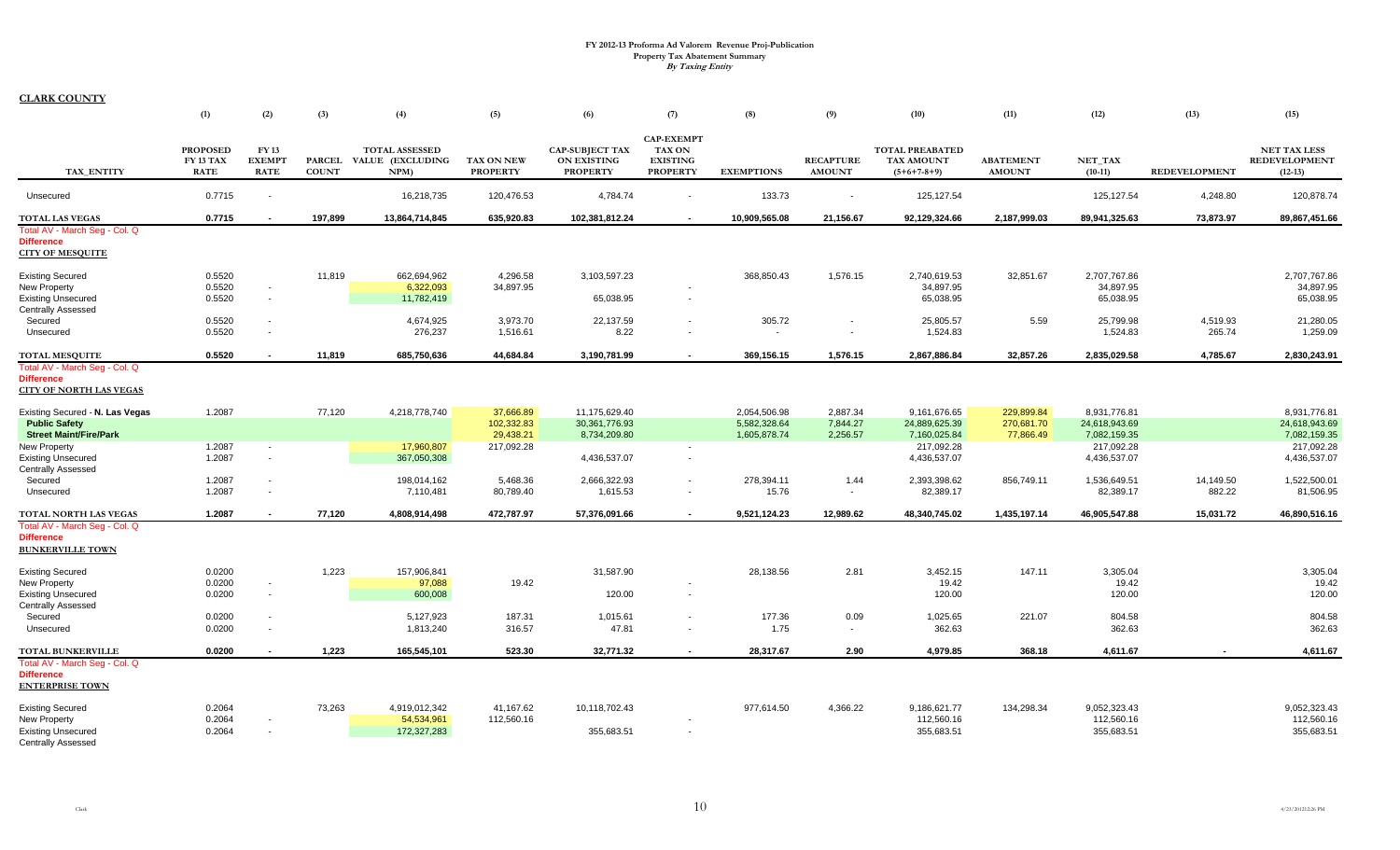|                                                                                  | (1)                                         | (2)                                   | (3)                           | (4)                                                     | (5)                           | (6)                                                             | (7)                                                                      | (8)                | (9)                               | (10)                                                         | (11)                              | (12)                           | (13)                 | (15)                                                     |
|----------------------------------------------------------------------------------|---------------------------------------------|---------------------------------------|-------------------------------|---------------------------------------------------------|-------------------------------|-----------------------------------------------------------------|--------------------------------------------------------------------------|--------------------|-----------------------------------|--------------------------------------------------------------|-----------------------------------|--------------------------------|----------------------|----------------------------------------------------------|
| TAX ENTITY                                                                       | <b>PROPOSED</b><br>FY 13 TAX<br><b>RATE</b> | FY 13<br><b>EXEMPT</b><br><b>RATE</b> | <b>PARCEL</b><br><b>COUNT</b> | <b>TOTAL ASSESSED</b><br><b>VALUE (EXCLUDING</b><br>NPM | TAX ON NEW<br><b>PROPERTY</b> | <b>CAP-SUBJECT TAX</b><br><b>ON EXISTING</b><br><b>PROPERTY</b> | <b>CAP-EXEMPT</b><br><b>TAX ON</b><br><b>EXISTING</b><br><b>PROPERTY</b> | <b>EXEMPTIONS</b>  | <b>RECAPTURE</b><br><b>AMOUNT</b> | <b>TOTAL PREABATED</b><br><b>TAX AMOUNT</b><br>$(5+6+7-8+9)$ | <b>ABATEMENT</b><br><b>AMOUNT</b> | NET_TAX<br>$(10-11)$           | <b>REDEVELOPMENT</b> | <b>NET TAX LESS</b><br><b>REDEVELOPMENT</b><br>$(12-13)$ |
| Secured<br>Unsecured                                                             | 0.2064<br>0.2064                            | $\sim$                                |                               | 159,585,866<br>5,990,260                                | 4,955.21<br>11,388.66         | 366,218.63<br>1,024.40                                          | $\overline{\phantom{a}}$<br>$\blacksquare$                               | 41,788.73<br>49.17 | 2.74<br>$\sim$                    | 329,387.85<br>12,363.89                                      | 124,574.98                        | 204,812.87<br>12,363.89        |                      | 204,812.87<br>12,363.89                                  |
| <b>TOTAL ENTERPRISE</b>                                                          | 0.2064                                      |                                       | 73,263                        | 5,311,450,712                                           | 170,071.65                    | 10,841,628.97                                                   | $\sim$                                                                   | 1,019,452.40       | 4,368.96                          | 9,996,617.18                                                 | 258,873.32                        | 9,737,743.86                   |                      | 9,737,743.86                                             |
| Total AV - March Seg - Col. Q<br><b>Difference</b><br><b>INDIAN SPRINGS TOWN</b> |                                             |                                       |                               |                                                         |                               |                                                                 |                                                                          |                    |                                   |                                                              |                                   |                                |                      |                                                          |
| <b>Existing Secured</b><br><b>New Property</b>                                   | 0.0200<br>0.0200                            |                                       | 457                           | 21,813,124<br>21,500                                    | 109.94<br>4.30                | 4,259.17                                                        |                                                                          | 2,609.48           |                                   | 1,759.63<br>4.30                                             | 88.43                             | 1,671.20<br>4.30               |                      | 1,671.20<br>4.30                                         |
| <b>Existing Unsecured</b><br><b>Centrally Assessed</b>                           | 0.0200                                      | $\sim$                                |                               | 1,015,153                                               |                               | 203.03                                                          | $\blacksquare$                                                           |                    |                                   | 203.03                                                       |                                   | 203.03                         |                      | 203.03                                                   |
| Secured<br>Unsecured                                                             | 0.0200<br>0.0200                            | $\sim$<br>$\sim$                      |                               | 2,907,479<br>113,701                                    | $\sim$<br>22.74               | 656.19                                                          | $\overline{\phantom{a}}$<br>$\overline{\phantom{a}}$                     | 74.70              |                                   | 581.49<br>22.74                                              | 248.12                            | 333.37<br>22.74                |                      | 333.37<br>22.74                                          |
| <b>TOTAL INDIAN SPRINGS</b>                                                      | 0.0200                                      | $\overline{\phantom{a}}$              | 457                           | 25,870,957                                              | 136.98                        | 5,118.39                                                        |                                                                          | 2,684.18           |                                   | 2,571.19                                                     | 336.55                            | 2,234.64                       |                      | 2,234.64                                                 |
| Total AV - March Seg - Col. Q<br><b>Difference</b><br><b>LAUGHLIN TOWN</b>       |                                             |                                       |                               |                                                         |                               |                                                                 |                                                                          |                    |                                   |                                                              |                                   |                                |                      |                                                          |
| <b>Existing Secured</b><br><b>New Property</b>                                   | 0.8416<br>0.8416                            |                                       | 4,451                         | 395,823,158<br>4,582,636                                | 38,567.47                     | 3,338,530.17                                                    |                                                                          | 836,972.25         | 634.01                            | 2,502,191.93<br>38,567.47                                    | 147,045.50                        | 2,355,146.43<br>38,567.47      |                      | 2,355,146.43<br>38,567.47                                |
| <b>Existing Unsecured</b><br><b>Centrally Assessed</b>                           | 0.8416                                      | $\sim$                                |                               | 17,906,849                                              |                               | 150,704.04                                                      | $\sim$                                                                   |                    |                                   | 150,704.04                                                   |                                   | 150,704.04                     |                      | 150,704.04                                               |
| Secured<br>Unsecured                                                             | 0.8416<br>0.8416                            | $\sim$                                |                               | 17,311,286<br>638,506                                   | 4,111.87<br>5,063.85          | 158,720.94<br>325.57                                            | $\sim$<br>$\sim$                                                         | 17.141.10<br>15.74 | 0.86<br>$\sim$                    | 145.692.57<br>5,373.68                                       | 52.838.64                         | 92.853.93<br>5,373.68          |                      | 92,853.93<br>5,373.68                                    |
| <b>TOTAL LAUGHLIN</b>                                                            | 0.8416                                      | $\overline{\phantom{a}}$              | 4,451                         | 436,262,436                                             | 47,743.19                     | 3,648,280.72                                                    | $\sim$                                                                   | 854,129.09         | 634.87                            | 2,842,529.69                                                 | 199,884.14                        | 2,642,645.55                   |                      | 2,642,645.55                                             |
| Total AV - March Seg - Col. Q<br><b>Difference</b><br><b>MOAPA TOWN</b>          |                                             |                                       |                               |                                                         |                               |                                                                 |                                                                          |                    |                                   |                                                              |                                   |                                |                      |                                                          |
| <b>Existing Secured</b><br>New Property                                          | 0.0200<br>0.0200                            | $\sim$                                | 1,233                         | 105,380,123<br>31,849                                   | 101.69<br>6.37                | 20,977.49                                                       |                                                                          | 16,065.01          | 0.93                              | 5,015.10<br>6.37                                             | 410.43                            | 4,604.67<br>6.37               |                      | 4,604.67<br>6.37                                         |
| <b>Existing Unsecured</b><br><b>Centrally Assessed</b>                           | 0.0200                                      | $\sim$                                |                               | 5,719,827                                               |                               | 1,143.97                                                        | $\sim$                                                                   |                    |                                   | 1,143.97                                                     |                                   | 1,143.97                       |                      | 1,143.97                                                 |
| Secured<br>Unsecured                                                             | 0.0200<br>0.0200                            | $\sim$<br>$\sim$                      |                               | 57,086,683<br>4,975,362                                 | 1,402.75<br>990.48            | 10,516.04<br>4.57                                               | $\blacksquare$<br>$\sim$                                                 | 501.44             | 0.02<br>$\sim$                    | 11,417.37<br>995.05                                          | 1,450.38                          | 9,966.99<br>995.05             |                      | 9,966.99<br>995.05                                       |
| <b>TOTAL MOAPA</b>                                                               | 0.0200                                      |                                       | 1.233                         | 173,193,843                                             | 2,501.29                      | 32.642.07                                                       | $\overline{\phantom{a}}$                                                 | 16.566.45          | 0.95                              | 18,577.86                                                    | 1.860.81                          | 16,717.05                      |                      | 16,717.05                                                |
| Total AV - March Seg - Col. Q<br><b>Difference</b><br><b>MOAPA VALLEY TOWN</b>   |                                             |                                       |                               |                                                         |                               |                                                                 |                                                                          |                    |                                   |                                                              |                                   |                                |                      |                                                          |
| <b>Existing Secured</b><br>New Property<br><b>Existing Unsecured</b>             | 0.0200<br>0.0200<br>0.0200                  | $\sim$                                | 4,816                         | 228,291,577<br>284,533<br>5,659,309                     | 26.34<br>56.91                | 45,711.84<br>1,131.86                                           | $\overline{\phantom{a}}$                                                 | 20,111.99          | 12.46                             | 25,638.65<br>56.91<br>1,131.86                               | 760.96                            | 24,877.69<br>56.91<br>1,131.86 |                      | 24,877.69<br>56.91<br>1,131.86                           |
| <b>Centrally Assessed</b><br>Secured                                             | 0.0200                                      |                                       |                               | 10.850.910                                              | 427.65                        | 2.183.14                                                        |                                                                          | 440.65             | 0.25                              | 2.170.39                                                     | 242.56                            | 1.927.83                       |                      | 1,927.83                                                 |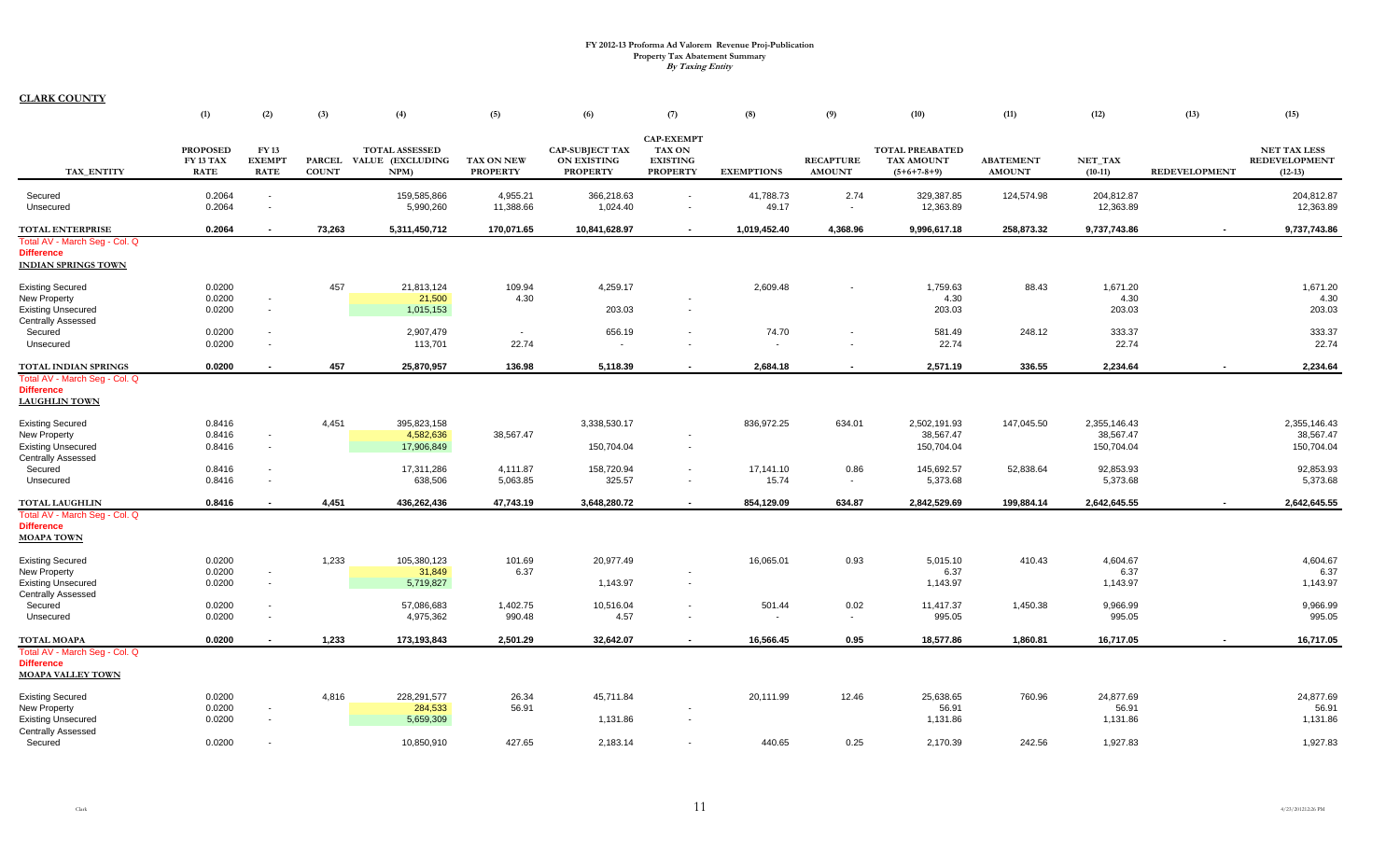|                                                                                                          | (1)                                         | (2)                                                  | (3)          | (4)                                                      | (5)                           | (6)                                                             | (7)                                                                      | (8)                | (9)                               | (10)                                                  | (11)                              | (12)                                        | (13)                 | (15)                                                     |
|----------------------------------------------------------------------------------------------------------|---------------------------------------------|------------------------------------------------------|--------------|----------------------------------------------------------|-------------------------------|-----------------------------------------------------------------|--------------------------------------------------------------------------|--------------------|-----------------------------------|-------------------------------------------------------|-----------------------------------|---------------------------------------------|----------------------|----------------------------------------------------------|
| TAX ENTITY                                                                                               | <b>PROPOSED</b><br>FY 13 TAX<br><b>RATE</b> | FY 13<br><b>EXEMPT</b><br><b>RATE</b>                | <b>COUNT</b> | <b>TOTAL ASSESSED</b><br>PARCEL VALUE (EXCLUDING<br>NPM) | TAX ON NEW<br><b>PROPERTY</b> | <b>CAP-SUBJECT TAX</b><br><b>ON EXISTING</b><br><b>PROPERTY</b> | <b>CAP-EXEMPT</b><br><b>TAX ON</b><br><b>EXISTING</b><br><b>PROPERTY</b> | <b>EXEMPTIONS</b>  | <b>RECAPTURE</b><br><b>AMOUNT</b> | <b>TOTAL PREABATED</b><br>TAX AMOUNT<br>$(5+6+7-8+9)$ | <b>ABATEMENT</b><br><b>AMOUNT</b> | NET TAX<br>$(10-11)$                        | <b>REDEVELOPMENT</b> | <b>NET TAX LESS</b><br><b>REDEVELOPMENT</b><br>$(12-13)$ |
| Unsecured                                                                                                | 0.0200                                      | $\blacksquare$                                       |              | 1,827,372                                                | 274.80                        | 95.07                                                           |                                                                          | 4.39               |                                   | 365.48                                                |                                   | 365.48                                      |                      | 365.48                                                   |
| <b>TOTAL MOAPA VALLEY</b>                                                                                | 0.0200                                      | $\sim$                                               | 4,816        | 246,913,702                                              | 785.70                        | 49,121.91                                                       | $\sim$                                                                   | 20,557.03          | 12.71                             | 29,363.29                                             | 1,003.52                          | 28,359.77                                   |                      | 28,359.77                                                |
| Total AV - March Seg - Col. Q<br><b>Difference</b><br><b>MT CHARLESTON TOWN</b>                          |                                             |                                                      |              |                                                          |                               |                                                                 |                                                                          |                    |                                   |                                                       |                                   |                                             |                      |                                                          |
| <b>Existing Secured</b><br><b>New Property</b><br><b>Existing Unsecured</b><br><b>Centrally Assessed</b> | 0.0200<br>0.0200<br>0.0200                  | $\sim$<br>$\sim$                                     | 1,060        | 103,361,645<br>89,376<br>1,175,373                       | 17.88                         | 20,675.72<br>235.07                                             |                                                                          | 13,117.63          |                                   | 7,558.09<br>17.88<br>235.07                           | 218.21                            | 7,339.88<br>17.88<br>235.07                 |                      | 7,339.88<br>17.88<br>235.07                              |
| Secured<br>Unsecured                                                                                     | 0.0200<br>0.0200                            | $\overline{\phantom{a}}$<br>$\sim$                   |              | 2,338,046<br>90,833                                      | $\blacksquare$<br>18.17       | 530.24                                                          | $\blacksquare$<br>$\blacksquare$                                         | 62.64<br>$\sim$    |                                   | 467.60<br>18.17                                       | 208.59                            | 259.01<br>18.17                             |                      | 259.01<br>18.17                                          |
| TOTAL MT CHARLESTON                                                                                      | 0.0200                                      | $\blacksquare$                                       | 1,060        | 107,055,273                                              | 36.05                         | 21,441.03                                                       | $\sim$                                                                   | 13,180.27          |                                   | 8,296.81                                              | 426.80                            | 7,870.01                                    |                      | 7,870.01                                                 |
| Total AV - March Seq - Col. Q<br><b>Difference</b><br><b>PARADISE TOWN</b>                               |                                             |                                                      |              |                                                          |                               |                                                                 |                                                                          |                    |                                   |                                                       |                                   |                                             |                      |                                                          |
| <b>Existing Secured</b><br><b>New Property</b><br><b>Existing Unsecured</b>                              | 0.2064<br>0.2064<br>0.2064                  | $\sim$<br>$\sim$                                     | 63,308       | 11,672,143,446<br>148,191,972<br>1,133,452,203           | 699,198.93<br>305,868.23      | 23,404,571.73<br>2,339,445.35                                   | $\overline{\phantom{a}}$                                                 | 2,671,057.21       | 25,502.46                         | 21,458,215.91<br>305,868.23<br>2,339,445.35           | 1,678,877.65                      | 19,779,338.26<br>305,868.23<br>2,339,445.35 |                      | 19,779,338.26<br>305,868.23<br>2,339,445.35              |
| <b>Centrally Assessed</b><br>Secured<br>Unsecured                                                        | 0.2064<br>0.2064                            | $\overline{\phantom{a}}$<br>$\overline{\phantom{a}}$ |              | 235,317,749<br>8,319,449                                 | 7,515.04<br>15,613.98         | 526,803.47<br>1,632.39                                          | $\overline{\phantom{a}}$                                                 | 48,622.63<br>75.03 | 4.12<br>$\sim$                    | 485,700.00<br>17,171.34                               | 133,199.32                        | 352,500.68<br>17,171.34                     |                      | 352,500.68<br>17,171.34                                  |
| <b>TOTAL PARADISE</b>                                                                                    | 0.2064                                      | $\blacksquare$                                       | 63,308       | 13,197,424,820                                           | 1,028,196.18                  | 26,272,452.94                                                   | $\sim$                                                                   | 2,719,754.87       | 25,506.58                         | 24,606,400.83                                         | 1,812,076.97                      | 22,794,323.86                               |                      | 22,794,323.86                                            |
| Total AV - March Seg - Col. Q<br><b>Difference</b><br><b>SEARCHLIGHT TOWN</b>                            |                                             |                                                      |              |                                                          |                               |                                                                 |                                                                          |                    |                                   |                                                       |                                   |                                             |                      |                                                          |
| <b>Existing Secured</b><br><b>New Property</b><br><b>Existing Unsecured</b>                              | 0.0200<br>0.0200<br>0.0200                  | $\sim$<br>$\sim$                                     | 1,218        | 91,183,918<br>34,692<br>1,067,278                        | 6.94                          | 18,244.46<br>213.46                                             | $\blacksquare$                                                           | 15,525.33          | 0.22                              | 2,719.35<br>6.94<br>213.46                            | 285.66                            | 2,433.69<br>6.94<br>213.46                  |                      | 2,433.69<br>6.94<br>213.46                               |
| <b>Centrally Assessed</b><br>Secured                                                                     | 0.0200                                      | $\sim$                                               |              | 10,844,566                                               | 116.96                        | 2,293.84                                                        | $\sim$                                                                   | 241.96             | 0.03                              | 2,168.87                                              | 19.40                             | 2,149.47                                    |                      | 2,149.47                                                 |
| Unsecured                                                                                                | 0.0200                                      | $\blacksquare$                                       |              | 413,858                                                  | 69.66                         | 13.64                                                           | $\blacksquare$                                                           | 0.53               | $\sim$                            | 82.77                                                 |                                   | 82.77                                       |                      | 82.77                                                    |
| <b>TOTAL SEARCHLIGHT</b><br>Total AV - March Seg - Col. Q                                                | 0.0200                                      | $\blacksquare$                                       | 1,218        | 103,544,313                                              | 193.56                        | 20,765.40                                                       | $\sim$                                                                   | 15,767.82          | 0.25                              | 5,191.38                                              | 305.06                            | 4,886.32                                    |                      | 4,886.32                                                 |
| <b>Difference</b><br><b>SPRING VALLEY TOWN</b>                                                           |                                             |                                                      |              |                                                          |                               |                                                                 |                                                                          |                    |                                   |                                                       |                                   |                                             |                      |                                                          |
| <b>Existing Secured</b><br><b>New Property</b><br><b>Existing Unsecured</b><br><b>Centrally Assessed</b> | 0.2064<br>0.2064<br>0.2064                  | $\sim$<br>$\sim$                                     | 68,972       | 4,585,676,289<br>25,198,871<br>156,868,327               | 22,094.78<br>52,010.47        | 9,451,957.59<br>323,776.23                                      | $\overline{\phantom{a}}$                                                 | 751,059.52         | 2,627.62                          | 8,725,620.47<br>52,010.47<br>323,776.23               | 76,230.82                         | 8,649,389.65<br>52,010.47<br>323,776.23     |                      | 8,649,389.65<br>52,010.47<br>323,776.23                  |
| Secured<br>Unsecured                                                                                     | 0.2064<br>0.2064                            | $\overline{\phantom{a}}$                             |              | 142,471,710<br>5,633,737                                 | 4,641.97<br>10.661.98         | 328,832.53<br>1.014.76                                          | $\sim$                                                                   | 39,412.85<br>48.70 | 2.64<br>$\sim$                    | 294,064.29<br>11,628.04                               | 114,720.71                        | 179,343.58<br>11,628.04                     |                      | 179,343.58<br>11,628.04                                  |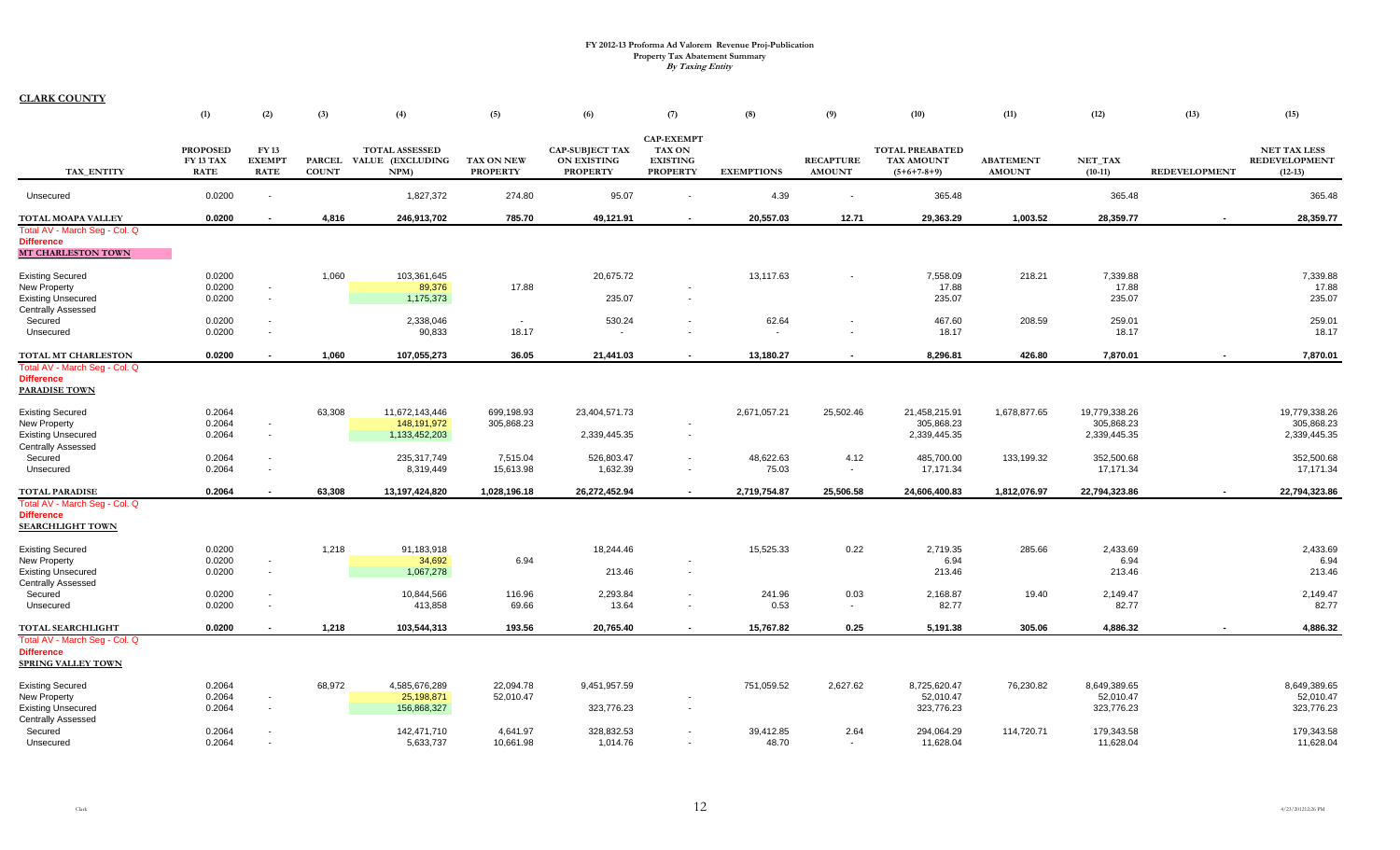|                                                                                                           | (1)                                                | (2)                                   | (3)          | (4)                                                     | (5)                           | (6)                                                             | (7)                                                                      | (8)                | (9)                               | (10)                                                         | (11)                              | (12)                      | (13)                 | (15)                                                     |
|-----------------------------------------------------------------------------------------------------------|----------------------------------------------------|---------------------------------------|--------------|---------------------------------------------------------|-------------------------------|-----------------------------------------------------------------|--------------------------------------------------------------------------|--------------------|-----------------------------------|--------------------------------------------------------------|-----------------------------------|---------------------------|----------------------|----------------------------------------------------------|
| TAX ENTITY                                                                                                | <b>PROPOSED</b><br><b>FY 13 TAX</b><br><b>RATE</b> | FY 13<br><b>EXEMPT</b><br><b>RATE</b> | <b>COUNT</b> | <b>TOTAL ASSESSED</b><br>PARCEL VALUE (EXCLUDING<br>NPM | TAX ON NEW<br><b>PROPERTY</b> | <b>CAP-SUBJECT TAX</b><br><b>ON EXISTING</b><br><b>PROPERTY</b> | <b>CAP-EXEMPT</b><br><b>TAX ON</b><br><b>EXISTING</b><br><b>PROPERTY</b> | <b>EXEMPTIONS</b>  | <b>RECAPTURE</b><br><b>AMOUNT</b> | <b>TOTAL PREABATED</b><br><b>TAX AMOUNT</b><br>$(5+6+7-8+9)$ | <b>ABATEMENT</b><br><b>AMOUNT</b> | NET_TAX<br>$(10-11)$      | <b>REDEVELOPMENT</b> | <b>NET TAX LESS</b><br><b>REDEVELOPMENT</b><br>$(12-13)$ |
|                                                                                                           |                                                    |                                       |              |                                                         |                               |                                                                 |                                                                          |                    |                                   |                                                              |                                   |                           |                      |                                                          |
| <b>TOTAL SPRING VALLEY</b><br>Total AV - March Seg - Col. Q<br><b>Difference</b><br><b>SUMMERLIN TOWN</b> | 0.2064                                             |                                       | 68,972       | 4,915,848,934                                           | 89,409.20                     | 10,105,581.11                                                   |                                                                          | 790,521.07         | 2,630.26                          | 9,407,099.50                                                 | 190,951.53                        | 9,216,147.97              |                      | 9,216,147.97                                             |
| <b>Existing Secured</b><br>New Property                                                                   | 0.2064<br>0.2064                                   | $\sim$                                | 12,776       | 1,633,600,382<br>19,567,354                             | 9,362.15<br>40,387.02         | 3,364,684.67                                                    |                                                                          | 284,087.11         | 46.03                             | 3,090,005.74<br>40,387.02                                    | 162,334.55                        | 2,927,671.19<br>40,387.02 |                      | 2,927,671.19<br>40,387.02                                |
| <b>Existing Unsecured</b><br><b>Centrally Assessed</b>                                                    | 0.2064                                             | $\sim$                                |              | 40,581,672                                              |                               | 83,760.57                                                       |                                                                          |                    |                                   | 83,760.57                                                    |                                   | 83,760.57                 |                      | 83,760.57                                                |
| Secured<br>Unsecured                                                                                      | 0.2064<br>0.2064                                   | $\sim$<br>$\sim$                      |              | 34,361,707<br>1,227,951                                 | 179.35<br>2,511.44            | 78,908.67<br>23.76                                              | $\overline{\phantom{a}}$                                                 | 8,165.46<br>0.70   | 0.04<br>$\sim$                    | 70,922.60<br>2,534.50                                        | 26,700.55                         | 44,222.05<br>2,534.50     |                      | 44,222.05<br>2,534.50                                    |
| <b>TOTAL SUMMERLIN</b>                                                                                    | 0.2064                                             | $\overline{a}$                        | 12,776       | 1,729,339,066                                           | 52,439.96                     | 3,527,377.67                                                    | $\sim$                                                                   | 292,253.27         | 46.07                             | 3,287,610.43                                                 | 189,035.10                        | 3,098,575.33              | $\sim$               | 3,098,575.33                                             |
| Total AV - March Seg - Col. Q<br><b>Difference</b><br><b>SUNRISE MANOR TOWN</b>                           |                                                    |                                       |              |                                                         |                               |                                                                 |                                                                          |                    |                                   |                                                              |                                   |                           |                      |                                                          |
| <b>Existing Secured</b>                                                                                   | 0.2064                                             |                                       | 48,984       | 2,274,996,995                                           | 1,679.67                      | 4,704,931.22                                                    |                                                                          | 1,087,852.00       | 1,269.54                          | 3,620,028.43                                                 | 41,461.51                         | 3,578,566.92              |                      | 3,578,566.92                                             |
| New Property<br><b>Existing Unsecured</b><br><b>Centrally Assessed</b>                                    | 0.2064<br>0.2064                                   | $\sim$<br>$\sim$                      |              | 3,989,847<br>118,764,087                                | 8,235.04                      | 245,129.08                                                      | $\blacksquare$                                                           |                    |                                   | 8,235.04<br>245,129.08                                       |                                   | 8,235.04<br>245,129.08    |                      | 8,235.04<br>245,129.08                                   |
| Secured<br>Unsecured                                                                                      | 0.2064<br>0.2064                                   | $\overline{\phantom{a}}$<br>$\sim$    |              | 109,162,598<br>4,337,074                                | 2,526.65<br>8,365.31          | 252,970.08<br>611.50                                            | $\overline{\phantom{a}}$<br>$\overline{\phantom{a}}$                     | 30,185.15<br>25.08 | 1.36<br>$\sim$                    | 225,312.94<br>8,951.73                                       | 92,261.58                         | 133,051.36<br>8,951.73    |                      | 133,051.36<br>8,951.73                                   |
| <b>TOTAL SUNRISE MANOR</b>                                                                                | 0.2064                                             | $\blacksquare$                        | 48,984       | 2,511,250,601                                           | 20,806.67                     | 5,203,641.88                                                    | $\blacksquare$                                                           | 1,118,062.23       | 1,270.90                          | 4,107,657.22                                                 | 133,723.09                        | 3,973,934.13              |                      | 3,973,934.13                                             |
| Total AV - March Seg - Col. Q<br><b>Difference</b><br><b>WHITNEY TOWN</b>                                 |                                                    |                                       |              |                                                         |                               |                                                                 |                                                                          |                    |                                   |                                                              |                                   |                           |                      |                                                          |
| <b>Existing Secured</b>                                                                                   | 0.2064                                             |                                       | 13,791       | 557,498,932                                             |                               | 1,153,720.68                                                    |                                                                          | 279,522.22         | 111.60                            | 874,310.06                                                   | 7,567.47                          | 866.742.59                |                      | 866,742.59                                               |
| New Property<br><b>Existing Unsecured</b><br><b>Centrally Assessed</b>                                    | 0.2064<br>0.2064                                   | $\sim$<br>$\sim$                      |              | 8,318,724<br>12,862,867                                 | 17,169.85                     | 26,548.96                                                       | $\overline{\phantom{a}}$                                                 |                    |                                   | 17,169.85<br>26,548.96                                       |                                   | 17,169.85<br>26,548.96    |                      | 17,169.85<br>26,548.96                                   |
| Secured<br>Unsecured                                                                                      | 0.2064<br>0.2064                                   | $\sim$<br>$\sim$                      |              | 28,528,375<br>1,140,469                                 | 1,058.01<br>2,146.52          | 65,914.88<br>217.92                                             | $\blacksquare$<br>$\overline{\phantom{a}}$                               | 8,090.33<br>10.53  | 0.57<br>$\sim$                    | 58,883.13<br>2,353.91                                        | 23,464.08                         | 35,419.05<br>2,353.91     |                      | 35,419.05<br>2,353.91                                    |
| TOTAL WHITNEY TOWN                                                                                        | 0.2064                                             | $\sim$                                | 13,791       | 608,349,367                                             | 20,374.38                     | 1,246,402.44                                                    | $\sim$                                                                   | 287,623.08         | 112.17                            | 979,265.90                                                   | 31,031.55                         | 948,234.35                |                      | 948,234.35                                               |
| Total AV - March Seg - Col. Q<br><b>Difference</b>                                                        |                                                    |                                       |              |                                                         |                               |                                                                 |                                                                          |                    |                                   |                                                              |                                   |                           |                      |                                                          |
| <b>WINCHESTER TOWN</b>                                                                                    |                                                    |                                       |              |                                                         |                               |                                                                 |                                                                          |                    |                                   |                                                              |                                   |                           |                      |                                                          |
| <b>Existing Secured</b><br>New Property                                                                   | 0.2064<br>0.2064                                   | $\sim$                                | 9,261        | 1,111,196,246<br>4,879,729                              | 2,913.82<br>10,071.76         | 2,292,079.12                                                    |                                                                          | 177,537.44         | 1,488.95                          | 2,118,944.45<br>10,071.76                                    | 47,690.90                         | 2,071,253.55<br>10,071.76 |                      | 2,071,253.55<br>10,071.76                                |
| <b>Existing Unsecured</b><br><b>Centrally Assessed</b>                                                    | 0.2064                                             | $\sim$                                |              | 63,958,720                                              |                               | 132,010.80                                                      | $\blacksquare$                                                           |                    |                                   | 132,010.80                                                   |                                   | 132,010.80                |                      | 132,010.80                                               |
| Secured<br>Unsecured                                                                                      | 0.2064<br>0.2064                                   | $\sim$                                |              | 20,252,018<br>786,612                                   | 499.81<br>1,519.51            | 46,789.29<br>108.96                                             | $\sim$                                                                   | 5,488.93<br>4.90   | 0.28                              | 41,800.45<br>1,623.57                                        | 16,749.17                         | 25,051.28<br>1,623.57     |                      | 25,051.28<br>1,623.57                                    |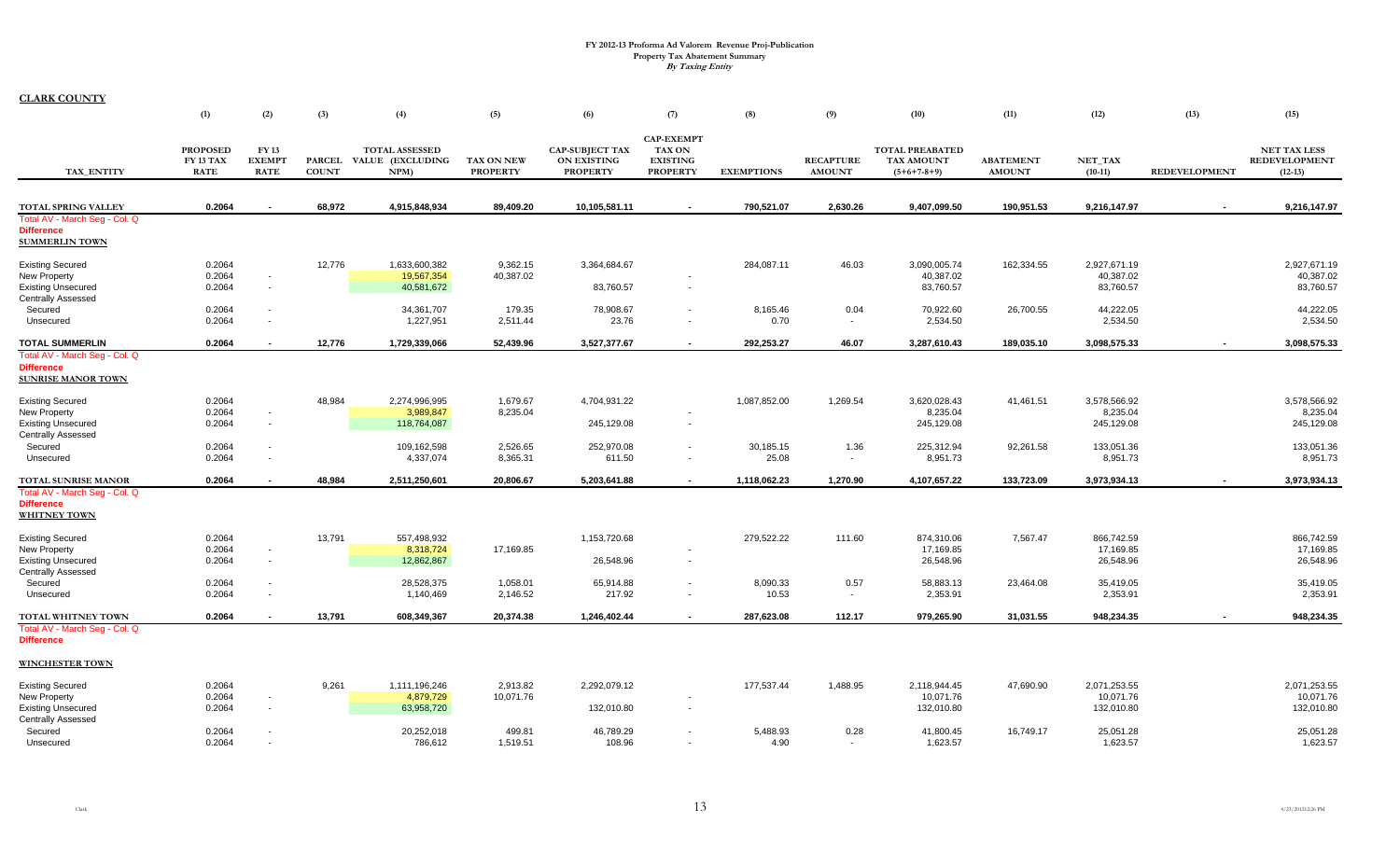|                                                                                          | (1)                                                | (2)                                         | (3)                           | (4)                                                      | (5)                           | (6)                                                             | (7)                                                                      | (8)               | (9)                               | (10)                                                         | (11)                              | (12)                 | (13)                 | (15)                                                     |
|------------------------------------------------------------------------------------------|----------------------------------------------------|---------------------------------------------|-------------------------------|----------------------------------------------------------|-------------------------------|-----------------------------------------------------------------|--------------------------------------------------------------------------|-------------------|-----------------------------------|--------------------------------------------------------------|-----------------------------------|----------------------|----------------------|----------------------------------------------------------|
| TAX ENTITY                                                                               | <b>PROPOSED</b><br><b>FY 13 TAX</b><br><b>RATE</b> | <b>FY13</b><br><b>EXEMPT</b><br><b>RATE</b> | <b>PARCEL</b><br><b>COUNT</b> | <b>TOTAL ASSESSED</b><br><b>VALUE (EXCLUDING</b><br>NPM) | TAX ON NEW<br><b>PROPERTY</b> | <b>CAP-SUBJECT TAX</b><br><b>ON EXISTING</b><br><b>PROPERTY</b> | <b>CAP-EXEMPT</b><br><b>TAX ON</b><br><b>EXISTING</b><br><b>PROPERTY</b> | <b>EXEMPTIONS</b> | <b>RECAPTURE</b><br><b>AMOUNT</b> | <b>TOTAL PREABATED</b><br><b>TAX AMOUNT</b><br>$(5+6+7-8+9)$ | <b>ABATEMENT</b><br><b>AMOUNT</b> | NET_TAX<br>$(10-11)$ | <b>REDEVELOPMENT</b> | <b>NET TAX LESS</b><br><b>REDEVELOPMENT</b><br>$(12-13)$ |
|                                                                                          |                                                    |                                             |                               |                                                          |                               |                                                                 |                                                                          |                   |                                   |                                                              |                                   |                      |                      |                                                          |
| <b>TOTAL WINCHESTER</b>                                                                  | 0.2064                                             |                                             | 9,261                         | 1,201,073,323                                            | 15,004.90                     | 2,470,988.17                                                    |                                                                          | 183,031.27        | 1,489.23                          | 2,304,451.03                                                 | 64,440.07                         | 2,240,010.96         |                      | 2,240,010.96                                             |
| Total AV - March Seg - Col. Q<br><b>Difference</b><br><b>BOULDER CITY LIBRARY</b>        |                                                    |                                             |                               |                                                          |                               |                                                                 |                                                                          |                   |                                   |                                                              |                                   |                      |                      |                                                          |
| <b>Existing Secured</b>                                                                  | 0.0980                                             |                                             | 7,576                         | 782,826,645                                              | 12,747.58                     | 702,413.72                                                      |                                                                          | 319,023.43        | 84.35                             | 396,222.22                                                   | 12,263.86                         | 383,958.36           |                      | 383,958.36                                               |
| New Property                                                                             | 0.0980                                             | $\sim$                                      |                               | 1,555,604                                                | 1,524.49                      |                                                                 |                                                                          |                   |                                   | 1,524.49                                                     |                                   | 1,524.49             |                      | 1,524.49                                                 |
| <b>Existing Unsecured</b>                                                                | 0.0980                                             | $\sim$                                      |                               | 74,331,900                                               |                               | 72,845.26                                                       | $\sim$                                                                   |                   |                                   | 72,845.26                                                    |                                   | 72,845.26            |                      | 72,845.26                                                |
| <b>Centrally Assessed</b>                                                                |                                                    |                                             |                               |                                                          |                               |                                                                 |                                                                          |                   |                                   |                                                              |                                   |                      |                      |                                                          |
| Secured                                                                                  | 0.0980                                             | $\sim$                                      |                               | 27,465,569                                               | 1,402.77                      | 27,851.34                                                       |                                                                          | 2,337.84          | 0.50                              | 26,916.77                                                    | 4,307.86                          | 22,608.91            | 335.88               | 22,273.03                                                |
| Unsecured                                                                                | 0.0980                                             | $\sim$                                      |                               | 949,039                                                  | 620.63                        | 199.01                                                          | $\sim$                                                                   | 8.25              | $\sim$                            | 811.39                                                       |                                   | 811.39               | 15.12                | 796.27                                                   |
| TOTAL BOULDER CITY LIBRARY                                                               | 0.0980                                             | $\overline{\phantom{a}}$                    | 7,576                         | 887,128,758                                              | 16,295.47                     | 803,309.33                                                      | $\sim$                                                                   | 321.369.52        | 84.85                             | 498,320.13                                                   | 16,571.72                         | 481,748.41           | 351.00               | 481,397.41                                               |
| Total AV - March Seg - Col. Q<br><b>Difference</b><br><b>BOULDER CITY LIBRARY - DEBT</b> |                                                    |                                             |                               |                                                          |                               |                                                                 |                                                                          |                   |                                   |                                                              |                                   |                      |                      |                                                          |
| <b>Existing Secured</b>                                                                  | 0.1050                                             |                                             | 7,263                         | 637,112,997                                              | 3,136.00                      | 667,365.86                                                      |                                                                          | 222,727.55        | 102.59                            | 447,876.90                                                   | 25,100.64                         | 422,776.26           |                      | 422,776.26                                               |
| New Property                                                                             | 0.1050                                             | $\sim$                                      |                               | 594,723                                                  | 624.46                        |                                                                 |                                                                          |                   |                                   | 624.46                                                       |                                   | 624.46               |                      | 624.46                                                   |
| <b>Existing Unsecured</b>                                                                | 0.1050                                             | $\sim$                                      |                               | 22,825,159                                               |                               | 23,966.42                                                       | $\blacksquare$                                                           |                   |                                   | 23,966.42                                                    |                                   | 23,966.42            |                      | 23,966.42                                                |
| <b>Centrally Assessed</b>                                                                |                                                    |                                             |                               |                                                          |                               |                                                                 |                                                                          |                   |                                   |                                                              |                                   |                      |                      |                                                          |
| Secured                                                                                  | 0.1050                                             | $\sim$                                      |                               | 14,578,307                                               | 1,386.46                      | 16,459.00                                                       | $\overline{\phantom{a}}$                                                 | 2,538.32          | 0.94                              | 15,308.08                                                    | 4,779.27                          | 10,528.81            | 262.46               | 10,266.35                                                |
| Unsecured                                                                                | 0.1050                                             | $\sim$                                      |                               | 665,539                                                  | 364.72                        | 246.14                                                          | $\blacksquare$                                                           | 11.90             | $\sim$                            | 598.96                                                       | 1.48                              | 597.48               | 13.01                | 584.47                                                   |
| TOTAL BOULDER CITY LIBRARY -                                                             | 0.1050                                             |                                             | 7,263                         | 675,776,726                                              | 5,511.64                      | 708,037.42                                                      | $\blacksquare$                                                           | 225,277.77        | 103.53                            | 488,374.82                                                   | 29,881.39                         | 458,493.43           | 275.47               | 458,217.96                                               |
| Total AV - March Seg - Col. Q<br><b>Difference</b><br><b>BOULDER CITY REDEVELOPMENT</b>  |                                                    |                                             |                               |                                                          |                               |                                                                 |                                                                          |                   |                                   |                                                              |                                   |                      |                      |                                                          |
| <b>Existing Secured</b>                                                                  |                                                    |                                             | 664                           | 103,002,576                                              |                               | 1,085,723.45                                                    |                                                                          | 554,806.24        | 276.04                            | 531,193.25                                                   | 9,797.25                          | 521,396.00           |                      | 521,396.00                                               |
| New Property                                                                             |                                                    |                                             |                               | 15,280                                                   | $\overline{\phantom{a}}$      |                                                                 |                                                                          |                   |                                   |                                                              |                                   |                      |                      |                                                          |
| <b>Existing Unsecured</b><br><b>Centrally Assessed</b>                                   |                                                    |                                             |                               | 3,988,070                                                |                               |                                                                 |                                                                          |                   |                                   |                                                              |                                   |                      |                      |                                                          |
| Secured                                                                                  |                                                    |                                             |                               |                                                          |                               |                                                                 |                                                                          |                   |                                   |                                                              |                                   |                      |                      | $\overline{\phantom{a}}$                                 |
| Unsecured                                                                                |                                                    |                                             |                               |                                                          |                               |                                                                 |                                                                          |                   |                                   |                                                              |                                   |                      |                      |                                                          |
| TOTAL BOULDER CITY REDEVEL(                                                              | $\blacksquare$                                     |                                             | 664                           | 107,005,926                                              | $\overline{\phantom{a}}$      | 1,085,723.45                                                    | $\blacksquare$                                                           | 554,806.24        | 276.04                            | 531,193.25                                                   | 9,797.25                          | 521,396.00           |                      | 521,396.00                                               |
| Total AV - March Seq - Col. Q<br><b>Difference</b><br><b>CLARK COUNTY FIRE</b>           |                                                    |                                             |                               |                                                          |                               |                                                                 |                                                                          |                   |                                   |                                                              |                                   |                      |                      |                                                          |
| <b>Existing Secured</b>                                                                  | 0.2197                                             |                                             | 300,430                       | 28,105,385,909                                           | 830,931.93                    | 60,968,848.68                                                   |                                                                          | 7,588,352.68      | 43,577.61                         | 54,255,005.54                                                | 2,347,144.54                      | 51,907,861.00        |                      | 51,907,861.00                                            |
| New Property                                                                             | 0.2197                                             | $\sim$                                      |                               | 276,147,860                                              | 606,696.85                    |                                                                 |                                                                          |                   |                                   | 606,696.85                                                   |                                   | 606,696.85           |                      | 606,696.85                                               |
| <b>Existing Unsecured</b>                                                                | 0.2197                                             | $\sim$                                      |                               | 1,795,032,238                                            |                               | 3,943,685.83                                                    |                                                                          |                   |                                   | 3,943,685.83                                                 |                                   | 3,943,685.83         |                      | 3,943,685.83                                             |
| <b>Centrally Assessed</b>                                                                |                                                    |                                             |                               |                                                          |                               |                                                                 |                                                                          |                   |                                   |                                                              |                                   |                      |                      |                                                          |
| Secured                                                                                  | 0.2197                                             | $\overline{\phantom{a}}$                    |                               | 832,532,971                                              | 27,069.61                     | 2,011,864.78                                                    | $\overline{\phantom{a}}$                                                 | 209,859.59        | 14.51                             | 1,829,089.31                                                 | 615,203.96                        | 1,213,885.35         |                      | 1,213,885.35                                             |
| Unsecured                                                                                | 0.2197                                             |                                             |                               | 30,057,355                                               | 60,555.74                     | 5,742.36                                                        | $\sim$                                                                   | 262.05            | $\sim$                            | 66,036.05                                                    | 0.01                              | 66,036.04            |                      | 66,036.04                                                |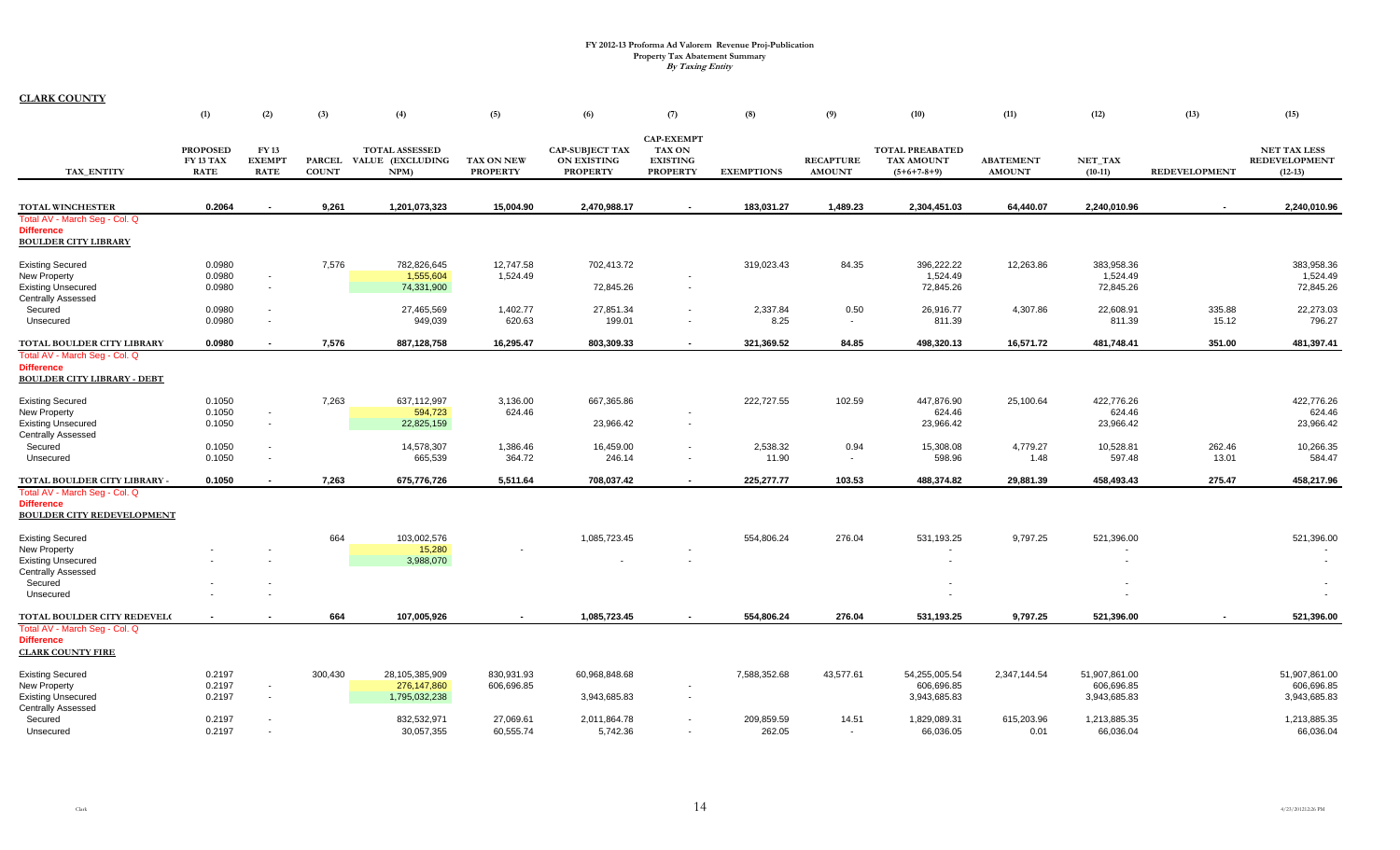|                                                                                       | (1)                                                | (2)                                   | (3)                           | (4)                                                      | (5)                           | (6)                                                             | (7)                                                                      | (8)                | (9)                               | (10)                                                  | (11)                              | (12)                  | (13)                 | (15)                                                     |
|---------------------------------------------------------------------------------------|----------------------------------------------------|---------------------------------------|-------------------------------|----------------------------------------------------------|-------------------------------|-----------------------------------------------------------------|--------------------------------------------------------------------------|--------------------|-----------------------------------|-------------------------------------------------------|-----------------------------------|-----------------------|----------------------|----------------------------------------------------------|
| TAX ENTITY                                                                            | <b>PROPOSED</b><br><b>FY 13 TAX</b><br><b>RATE</b> | FY 13<br><b>EXEMPT</b><br><b>RATE</b> | <b>PARCEL</b><br><b>COUNT</b> | <b>TOTAL ASSESSED</b><br><b>VALUE (EXCLUDING</b><br>NPM) | TAX ON NEW<br><b>PROPERTY</b> | <b>CAP-SUBJECT TAX</b><br><b>ON EXISTING</b><br><b>PROPERTY</b> | <b>CAP-EXEMPT</b><br><b>TAX ON</b><br><b>EXISTING</b><br><b>PROPERTY</b> | <b>EXEMPTIONS</b>  | <b>RECAPTURE</b><br><b>AMOUNT</b> | <b>TOTAL PREABATED</b><br>TAX AMOUNT<br>$(5+6+7-8+9)$ | <b>ABATEMENT</b><br><b>AMOUNT</b> | NET TAX<br>$(10-11)$  | <b>REDEVELOPMENT</b> | <b>NET TAX LESS</b><br><b>REDEVELOPMENT</b><br>$(12-13)$ |
| TOTAL CLARK COUNTY FIRE                                                               | 0.2197                                             | $\sim$                                | 300,430                       | 31,039,156,333                                           | 1,525,254.13                  | 66,930,141.65                                                   |                                                                          | 7,798,474.32       | 43,592.12                         | 60,700,513.57                                         | 2,962,348.51                      | 57,738,165.06         | $\sim$               | 57,738,165.06                                            |
| Total AV - March Seg - Col. Q<br><b>Difference</b><br><b>MOAPA TOWN PARKS</b>         |                                                    |                                       |                               |                                                          |                               |                                                                 |                                                                          |                    |                                   |                                                       |                                   |                       |                      |                                                          |
| <b>Existing Secured</b>                                                               | 0.0894                                             |                                       | 1,080                         | 80,237,223                                               | 124.05                        | 71,622.08                                                       |                                                                          | 50,333.47          | 4.17                              | 21,416.83                                             | 1,746.20                          | 19,670.63             |                      | 19,670.63                                                |
| New Property                                                                          | 0.0894                                             | $\sim$                                |                               | 31,677                                                   | 28.32                         |                                                                 |                                                                          |                    |                                   | 28.32                                                 |                                   | 28.32                 |                      | 28.32                                                    |
| <b>Existing Unsecured</b>                                                             | 0.0894                                             | $\sim$                                |                               | 5,422,860                                                |                               | 4,848.04                                                        |                                                                          |                    |                                   | 4,848.04                                              |                                   | 4,848.04              |                      | 4,848.04                                                 |
| <b>Centrally Assessed</b>                                                             |                                                    |                                       |                               |                                                          | 6,027.62                      | 24,648.73                                                       |                                                                          |                    |                                   |                                                       |                                   |                       |                      | 26,890.90                                                |
| Secured<br>Unsecured                                                                  | 0.0894<br>0.0894                                   | $\sim$<br>$\sim$                      |                               | 32,746,648<br>1,776,512                                  | 1,567.80                      | 20.41                                                           |                                                                          | 1,400.86           | 0.04<br>$\sim$                    | 29,275.53<br>1,588.21                                 | 2,384.63                          | 26,890.90<br>1,588.21 |                      | 1,588.21                                                 |
|                                                                                       |                                                    |                                       |                               |                                                          |                               |                                                                 |                                                                          |                    |                                   |                                                       |                                   |                       |                      |                                                          |
| TOTAL MOAPA TOWN PARKS                                                                | 0.0894                                             |                                       | 1,080                         | 120,214,919                                              | 7,747.79                      | 101,139.26                                                      | $\sim$                                                                   | 51,734.33          | 4.21                              | 57,156.93                                             | 4,130.83                          | 53,026.10             |                      | 53,026.10                                                |
| Total AV - March Seg - Col. Q<br><b>Difference</b><br><b>HENDERSON PUBLIC LIBRARY</b> |                                                    |                                       |                               |                                                          |                               |                                                                 |                                                                          |                    |                                   |                                                       |                                   |                       |                      |                                                          |
| <b>Existing Secured</b>                                                               | 0.0589                                             |                                       | 110,596                       | 8,771,920,379                                            | 12,568.47                     | 5,026,957.18                                                    |                                                                          | 532,838.99         | 1,822.81                          | 4,508,509.47                                          | 95,656.58                         | 4,412,852.89          |                      | 4,412,852.89                                             |
| New Property                                                                          | 0.0589                                             | $\sim$                                |                               | 33, 121, 777                                             | 19,508.73                     |                                                                 |                                                                          |                    |                                   | 19,508.73                                             |                                   | 19,508.73             |                      | 19,508.73                                                |
| <b>Existing Unsecured</b>                                                             | 0.0589                                             | $\sim$                                |                               | 304,435,424                                              |                               | 179,312.46                                                      |                                                                          |                    |                                   | 179,312.46                                            |                                   | 179,312.46            |                      | 179,312.46                                               |
| <b>Centrally Assessed</b>                                                             |                                                    |                                       |                               |                                                          |                               |                                                                 |                                                                          |                    |                                   |                                                       |                                   |                       |                      |                                                          |
| Secured                                                                               | 0.0589<br>0.0589                                   | $\sim$<br>$\overline{\phantom{a}}$    |                               | 270,922,503<br>10,634,574                                | 2,003.07<br>5,711.62          | 178,799.23<br>422.85                                            | $\sim$                                                                   | 21,229.02<br>19.59 | 1.11<br>$\sim$                    | 159,574.39<br>6,114.88                                | 69,399.04                         | 90,175.35<br>6,114.88 | 2,780.87<br>189.63   | 87,394.48<br>5,925.25                                    |
| Unsecured                                                                             |                                                    |                                       |                               |                                                          |                               |                                                                 |                                                                          |                    |                                   |                                                       |                                   |                       |                      |                                                          |
| TOTAL HENDERSON PUBLIC LIB                                                            | 0.0589                                             | $\sim$                                | 110,596                       | 9,391,034,657                                            | 39,791.89                     | 5,385,491.72                                                    | $\overline{\phantom{a}}$                                                 | 554,087.60         | 1,823.92                          | 4,873,019.93                                          | 165,055.62                        | 4,707,964.31          | 2,970.50             | 4,704,993.81                                             |
| Total AV - March Seg - Col. Q<br><b>Difference</b><br><b>HENDERSON REDEVELOPMENT</b>  |                                                    |                                       |                               |                                                          |                               |                                                                 |                                                                          |                    |                                   |                                                       |                                   |                       |                      |                                                          |
| <b>Existing Secured</b>                                                               |                                                    |                                       | 10,292                        | 676,041,869                                              | 72,640.57                     | 5,521,204.90                                                    |                                                                          | 1,297,278.08       | 2,815.63                          | 4,299,383.02                                          | 72,871.88                         | 4,226,511.14          |                      | 4,226,511.14                                             |
| <b>New Property</b>                                                                   |                                                    |                                       |                               | 4,444,678                                                |                               |                                                                 |                                                                          |                    |                                   |                                                       |                                   |                       |                      |                                                          |
| <b>Existing Unsecured</b>                                                             |                                                    |                                       |                               | 14, 131, 137                                             |                               |                                                                 |                                                                          |                    |                                   |                                                       |                                   |                       |                      | $\sim$                                                   |
| <b>Centrally Assessed</b>                                                             |                                                    |                                       |                               |                                                          |                               |                                                                 |                                                                          |                    |                                   |                                                       |                                   |                       |                      |                                                          |
| Secured<br>Unsecured                                                                  |                                                    |                                       |                               |                                                          |                               |                                                                 |                                                                          |                    |                                   |                                                       |                                   |                       |                      | $\sim$<br>$\sim$                                         |
|                                                                                       |                                                    |                                       |                               |                                                          |                               |                                                                 |                                                                          |                    |                                   |                                                       |                                   |                       |                      |                                                          |
| <b>TOTAL HENDERSON REDEV</b>                                                          |                                                    |                                       | 10,292                        | 694,617,684                                              | 72,640.57                     | 5,521,204.90                                                    |                                                                          | 1,297,278.08       | 2,815.63                          | 4,299,383.02                                          | 72,871.88                         | 4,226,511.14          |                      | 4,226,511.14                                             |
| Total AV - March Seg - Col. Q<br><b>Difference</b><br>LAS VEGAS/CLARK COUNTY LIBRARY  |                                                    |                                       |                               |                                                          |                               |                                                                 |                                                                          |                    |                                   |                                                       |                                   |                       |                      |                                                          |
| <b>Existing Secured</b>                                                               | 0.0942                                             |                                       | 533,287                       | 46,298,393,090                                           | 380,012.58                    | 42,551,823.03                                                   |                                                                          | 8,159,476.81       | 21,697.50                         | 34,794,056.30                                         | 1,576,808.11                      | 33,217,248.19         |                      | 33,217,248.19                                            |
| <b>New Property</b>                                                                   | 0.0942                                             | $\sim$                                |                               | 333,141,538                                              | 313,819.33                    |                                                                 |                                                                          |                    |                                   | 313,819.33                                            |                                   | 313,819.33            |                      | 313,819.33                                               |
| <b>Existing Unsecured</b>                                                             | 0.0942                                             | $\sim$                                |                               | 2,299,162,689                                            |                               | 2,165,811.25                                                    | $\sim$                                                                   |                    |                                   | 2,165,811.25                                          |                                   | 2,165,811.25          |                      | 2,165,811.25                                             |
| <b>Centrally Assessed</b>                                                             |                                                    |                                       |                               |                                                          |                               |                                                                 |                                                                          |                    |                                   |                                                       |                                   |                       |                      |                                                          |
| Secured                                                                               | 0.0942                                             | $\sim$                                |                               | 1,658,285,696                                            | 47,216.23                     | 1,698,468.85                                                    |                                                                          | 183,580.04         | 71.26                             | 1,562,176.30                                          | 842,861.49                        | 719,314.81            | 5,986.97             | 713,327.84                                               |
| Unsecured                                                                             | 0.0942                                             | $\sim$                                |                               | 83,168,491                                               | 69,297.21                     | 9,423.03                                                        |                                                                          | 375.40             | $\sim$                            | 78,344.84                                             | 0.04                              | 78,344.80             | 600.07               | 77,744.73                                                |
| TOTAL LV / CLARK CO LIBRARY                                                           | 0.0942                                             |                                       | 533.287                       | 50,672,151,504                                           | 810.345.35                    | 46,425,526.16                                                   |                                                                          | 8.343.432.25       | 21.768.76                         | 38.914.208.02                                         | 2.419.669.64                      | 36.494.538.38         | 6.587.04             | 36,487,951.34                                            |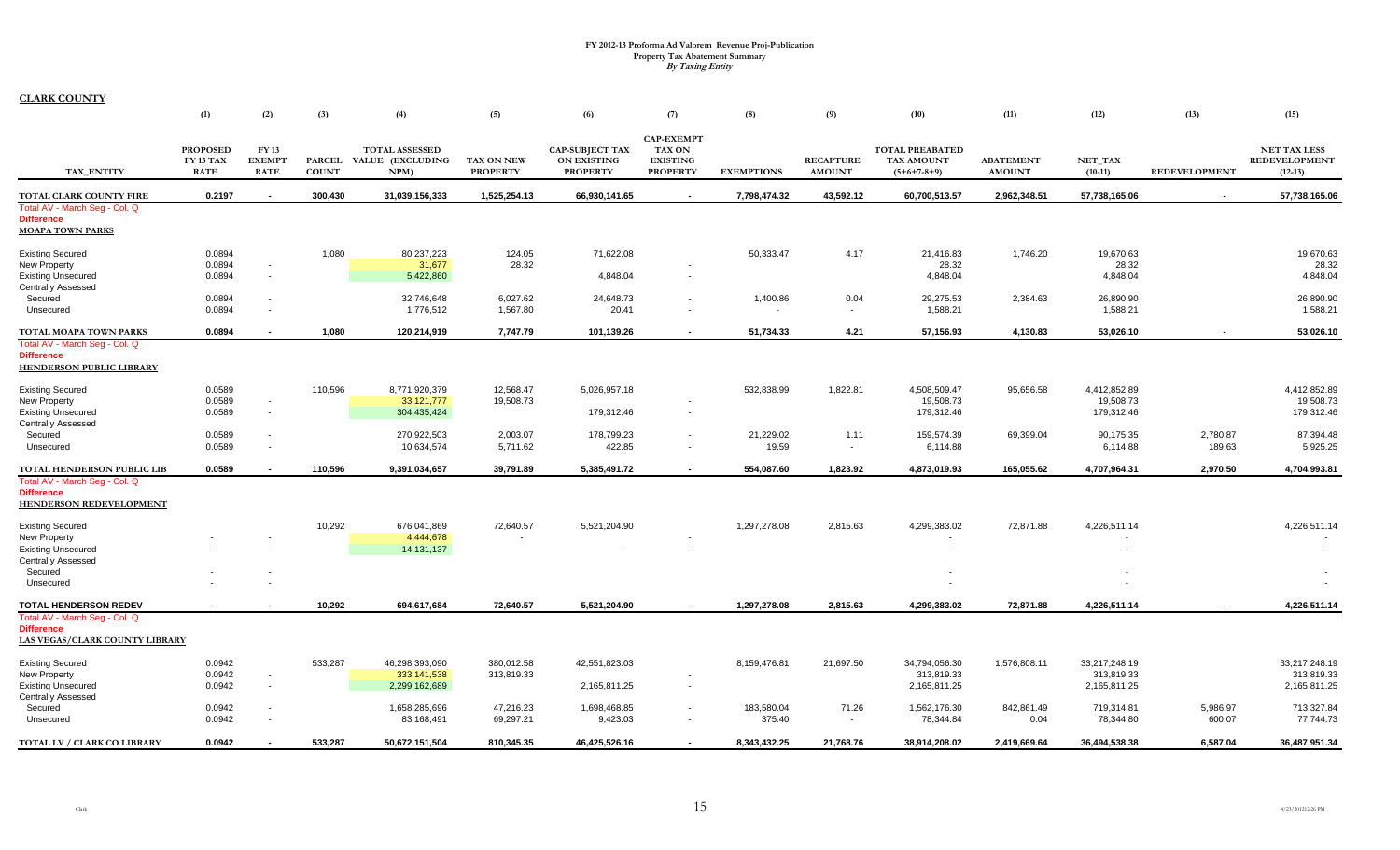|                                                                                                   | (1)                                                | (2)                                   | (3)          | (4)                                                      | (5)                           | (6)                                                             | (7)                                                                      | (8)                    | (9)                               | (10)                                                         | (11)                              | (12)                                        | (13)                  | (15)                                                     |
|---------------------------------------------------------------------------------------------------|----------------------------------------------------|---------------------------------------|--------------|----------------------------------------------------------|-------------------------------|-----------------------------------------------------------------|--------------------------------------------------------------------------|------------------------|-----------------------------------|--------------------------------------------------------------|-----------------------------------|---------------------------------------------|-----------------------|----------------------------------------------------------|
| TAX_ENTITY                                                                                        | <b>PROPOSED</b><br><b>FY 13 TAX</b><br><b>RATE</b> | FY 13<br><b>EXEMPT</b><br><b>RATE</b> | <b>COUNT</b> | <b>TOTAL ASSESSED</b><br>PARCEL VALUE (EXCLUDING<br>NPM) | TAX ON NEW<br><b>PROPERTY</b> | <b>CAP-SUBJECT TAX</b><br><b>ON EXISTING</b><br><b>PROPERTY</b> | <b>CAP-EXEMPT</b><br><b>TAX ON</b><br><b>EXISTING</b><br><b>PROPERTY</b> | <b>EXEMPTIONS</b>      | <b>RECAPTURE</b><br><b>AMOUNT</b> | <b>TOTAL PREABATED</b><br><b>TAX AMOUNT</b><br>$(5+6+7-8+9)$ | <b>ABATEMENT</b><br><b>AMOUNT</b> | NET_TAX<br>$(10-11)$                        | <b>REDEVELOPMENT</b>  | <b>NET TAX LESS</b><br><b>REDEVELOPMENT</b><br>$(12-13)$ |
| Total AV - March Seg - Col. Q<br><b>Difference</b><br><b>LVMPD MANPOWER (LV)</b>                  |                                                    |                                       |              |                                                          |                               |                                                                 |                                                                          |                        |                                   |                                                              |                                   |                                             |                       |                                                          |
| <b>Existing Secured</b><br>New Property<br><b>Existing Unsecured</b><br><b>Centrally Assessed</b> | 0.2800<br>0.2800<br>0.2800                         | $\sim$<br>$\sim$                      | 197,899      | 13,004,231,509<br>41,840,594<br>381,885,782              | 71,733.39<br>117,153.66       | 35,868,384.83<br>1,069,280.19                                   | $\sim$                                                                   | 4,182,468.21           | 8,235.30                          | 31,765,885.31<br>117,153.66<br>1,069,280.19                  | 355,178.98                        | 31,410,706.33<br>117,153.66<br>1,069,280.19 |                       | 31,410,706.33<br>117,153.66<br>1,069,280.19              |
| Secured<br>Unsecured                                                                              | 0.2800<br>0.2800                                   | $\sim$<br>$\sim$                      |              | 420,538,224<br>16,218,735                                | 5,552.65<br>43,724.46         | 1,323,446.07<br>1,736.51                                        | $\overline{\phantom{a}}$                                                 | 151,491.67<br>48.54    | 2.67<br>$\sim$                    | 1,177,509.72<br>45,412.43                                    | 488,658.45                        | 688,851.27<br>45,412.43                     | 25,268.98<br>1,542.05 | 663,582.29<br>43,870.38                                  |
| TOTAL LVMPD MANPOWER (LV)                                                                         | 0.2800                                             | $\overline{\phantom{a}}$              | 197,899      | 13,864,714,845                                           | 238,164.16                    | 38,262,847.60                                                   | $\blacksquare$                                                           | 4,334,008.42           | 8,237.97                          | 34,175,241.31                                                | 843,837.43                        | 33,331,403.88                               | 26,811.03             | 33,304,592.85                                            |
| Total AV - March Seg - Col. Q<br><b>Difference</b><br><b>LVMPD MANPOWER (CO)</b>                  |                                                    |                                       |              |                                                          |                               |                                                                 |                                                                          |                        |                                   |                                                              |                                   |                                             |                       |                                                          |
| <b>Existing Secured</b><br>New Property<br><b>Existing Unsecured</b><br><b>Centrally Assessed</b> | 0.2800<br>0.2800<br>0.2800                         | $\sim$<br>$\sim$                      | 323,569      | 32,631,466,619<br>284,978,851<br>1,904,373,223           | 1,064,541.26<br>797,940.78    | 90,374,084.11<br>5,332,245.02                                   | $\overline{\phantom{a}}$                                                 | 20,402,975.32          | 56,134.95                         | 71,091,785.00<br>797,940.78<br>5,332,245.02                  | 3,110,591.62                      | 67,981,193.38<br>797,940.78<br>5,332,245.02 |                       | 67,981,193.38<br>797,940.78<br>5,332,245.02              |
| Secured<br>Unsecured                                                                              | 0.2800<br>0.2800                                   | $\sim$<br>$\sim$                      |              | 1,233,072,547<br>66,673,519                              | 132,776.92<br>161,485.06      | 3,713,852.69<br>26,268.10                                       | $\sim$                                                                   | 394,026.50<br>1,067.38 | 58.68<br>$\sim$                   | 3,452,661.79<br>186,685.78                                   | 989,973.55                        | 2,462,688.24<br>186,685.78                  | 1,547.53<br>106.78    | 2,461,140.71<br>186,579.00                               |
| TOTAL LVMPD MANPOWER (CO)                                                                         | 0.2800                                             | $\sim$                                | 323,569      | 36,120,564,759                                           | 2,156,744.02                  | 99,446,449.92                                                   |                                                                          | 20,798,069.20          | 56,193.63                         | 80,861,318.38                                                | 4,100,565.17                      | 76,760,753.21                               | 1,654.31              | 76,759,098.90                                            |
| Total AV - March Seg - Col. Q<br><b>Difference</b><br><b>LVMPD EMERGENCY 911</b>                  |                                                    |                                       |              |                                                          |                               |                                                                 |                                                                          |                        |                                   |                                                              |                                   |                                             |                       |                                                          |
| <b>Existing Secured</b><br>New Property<br><b>Existing Unsecured</b><br><b>Centrally Assessed</b> | 0.0050<br>0.0050<br>0.0050                         | $\sim$<br>$\sim$                      | 511.497      | 42,365,500,194<br>518,963,302<br>2,431,236,826           | 20,106.32<br>25,948.17        | 2,066,983.00<br>121,561.84                                      | $\sim$                                                                   | 278,295.03             | 1,008.16                          | 1,809,802.45<br>25,948.17<br>121,561.84                      | 59,588.51                         | 1,750,213.94<br>25,948.17<br>121,561.84     |                       | 1,750,213.94<br>25,948.17<br>121,561.84                  |
| Secured<br>Unsecured                                                                              | 0.0050<br>0.0050                                   | $\sim$<br>$\sim$                      |              | 1,302,530,130<br>50,307,192                              | 1,229.89<br>2,317.24          | 71,784.98<br>206.54                                             | $\sim$<br>$\overline{\phantom{a}}$                                       | 7,888.41<br>8.57       | 0.46<br>$\sim$                    | 65,126.92<br>2,515.21                                        | 23,264.09                         | 41,862.83<br>2,515.21                       | 478.92<br>29.48       | 41,383.91<br>2,485.73                                    |
| TOTAL LVMPD EMERGENCY 911                                                                         | 0.0050                                             | $\overline{\phantom{a}}$              | 511.497      | 46,668,537,644                                           | 49,601.62                     | 2,260,536.36                                                    |                                                                          | 286.192.01             | 1.008.62                          | 2,024,954.59                                                 | 82,852.60                         | 1,942,101.99                                | 508.40                | 1,941,593.59                                             |
| Total AV - March Seg - Col. Q<br><b>Difference</b><br>LAS VEGAS REDEVELOPMENT                     |                                                    |                                       |              |                                                          |                               |                                                                 |                                                                          |                        |                                   |                                                              |                                   |                                             |                       |                                                          |
| <b>Existing Secured</b><br>New Property<br><b>Existing Unsecured</b>                              |                                                    |                                       | 6,991        | 1,313,596,156<br>14,825,651<br>94,809,653                | 110,791.69                    | 16,618,794.27                                                   | $\sim$                                                                   | 5,606,879.70           | 8,412.07                          | 11, 131, 118.33                                              | 754,275.10                        | 10,376,843.23<br>$\overline{\phantom{a}}$   |                       | 10,376,843.23                                            |
| <b>Centrally Assessed</b><br>Secured<br>Unsecured                                                 |                                                    |                                       |              |                                                          |                               |                                                                 |                                                                          |                        |                                   |                                                              |                                   |                                             |                       |                                                          |
| TOTAL LV REDEVELOPMENT<br>Total AV - March Seg -<br>- Col. Q                                      |                                                    |                                       | 6,991        | 1,423,231,460                                            | 110,791.69                    | 16,618,794.27                                                   |                                                                          | 5,606,879.70           | 8,412.07                          | 11,131,118.33                                                | 754,275.10                        | 10,376,843.23                               |                       | 10,376,843.23                                            |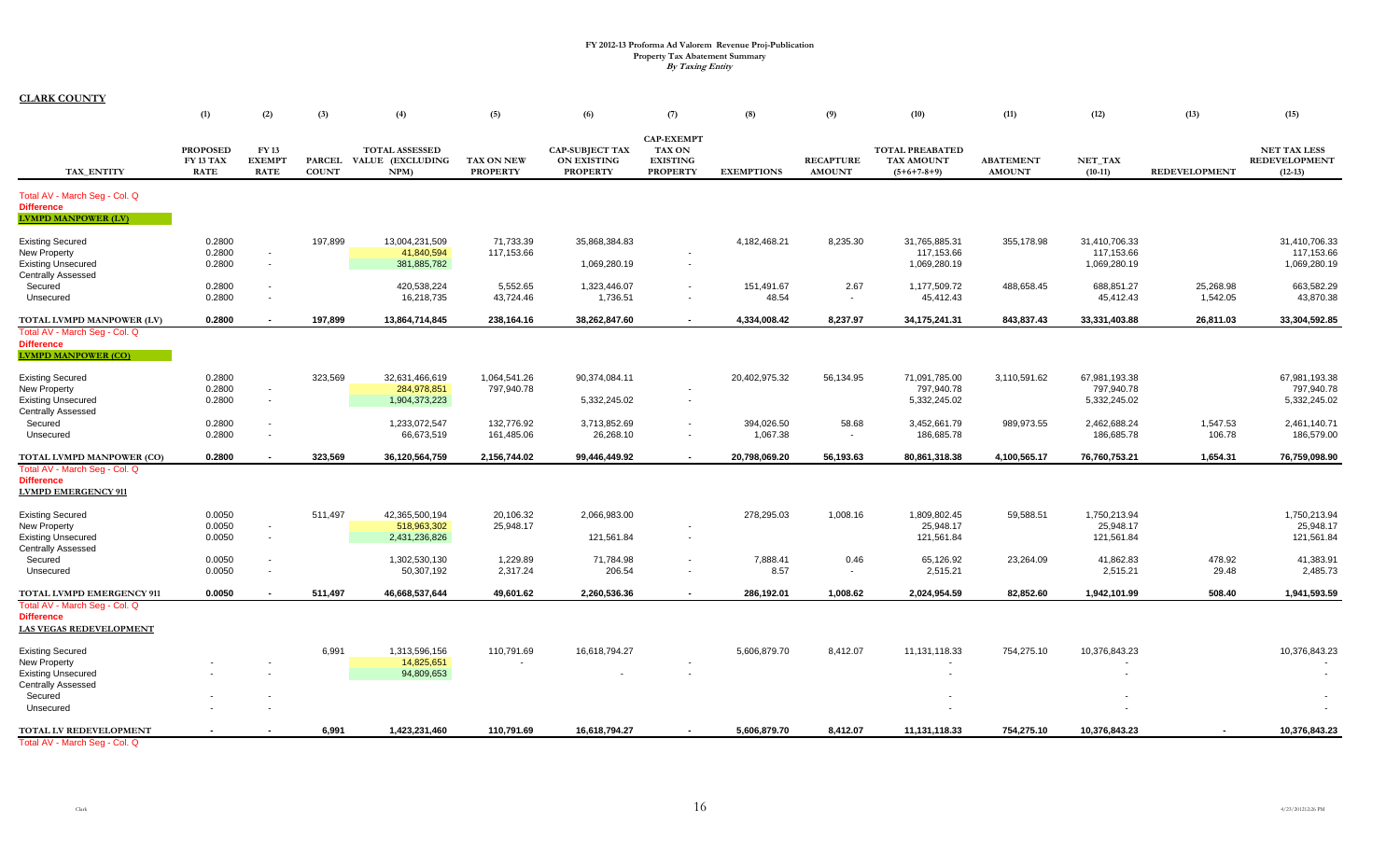**CLARK COUNTY**

|                                                                                                                | (1)                                                | (2)                                                  | (3)          | (4)                                                     | (5)                           | (6)                                                             | (7)                                                                      | (8)                                  | (9)                               | (10)                                                         | (11)                              | (12)                                     | (13)                 | (15)                                              |
|----------------------------------------------------------------------------------------------------------------|----------------------------------------------------|------------------------------------------------------|--------------|---------------------------------------------------------|-------------------------------|-----------------------------------------------------------------|--------------------------------------------------------------------------|--------------------------------------|-----------------------------------|--------------------------------------------------------------|-----------------------------------|------------------------------------------|----------------------|---------------------------------------------------|
| TAX_ENTITY                                                                                                     | <b>PROPOSED</b><br><b>FY 13 TAX</b><br><b>RATE</b> | FY 13<br><b>EXEMPT</b><br><b>RATE</b>                | <b>COUNT</b> | <b>TOTAL ASSESSED</b><br>PARCEL VALUE (EXCLUDING<br>NPM | TAX ON NEW<br><b>PROPERTY</b> | <b>CAP-SUBJECT TAX</b><br><b>ON EXISTING</b><br><b>PROPERTY</b> | <b>CAP-EXEMPT</b><br><b>TAX ON</b><br><b>EXISTING</b><br><b>PROPERTY</b> | <b>EXEMPTIONS</b>                    | <b>RECAPTURE</b><br><b>AMOUNT</b> | <b>TOTAL PREABATED</b><br><b>TAX AMOUNT</b><br>$(5+6+7-8+9)$ | <b>ABATEMENT</b><br><b>AMOUNT</b> | NET_TAX<br>$(10-11)$                     | <b>REDEVELOPMENT</b> | <b>NET TAX LESS</b><br>REDEVELOPMENT<br>$(12-13)$ |
| <b>Difference</b><br>MESQUITE REDEVELOPMENT                                                                    |                                                    |                                                      |              |                                                         |                               |                                                                 |                                                                          |                                      |                                   |                                                              |                                   |                                          |                      |                                                   |
| <b>Existing Secured</b><br>New Property<br><b>Existing Unsecured</b><br><b>Centrally Assessed</b>              |                                                    |                                                      | 1,061        | 138,473,290<br>737,294<br>15,159,782                    | 19,287.01                     | 2,291,036.30                                                    |                                                                          | 97,501.82                            | 4,767.52                          | 2,217,589.01<br>$\sim$                                       | 105,113.02                        | 2,112,475.99<br>$\overline{\phantom{a}}$ |                      | 2,112,475.99                                      |
| Secured<br>Unsecured                                                                                           |                                                    |                                                      |              |                                                         |                               |                                                                 |                                                                          |                                      |                                   |                                                              |                                   |                                          |                      |                                                   |
| <b>TOTAL MESQUITE REDEV</b><br>Total AV - March Seg - Col. Q<br><b>Difference</b><br><b>MT CHARLESTON FIRE</b> |                                                    |                                                      | 1,061        | 154,370,366                                             | 19,287.01                     | 2,291,036.30                                                    |                                                                          | 97,501.82                            | 4,767.52                          | 2,217,589.01                                                 | 105,113.02                        | 2,112,475.99                             |                      | 2,112,475.99                                      |
| <b>Existing Secured</b><br><b>New Property</b><br><b>Existing Unsecured</b><br><b>Centrally Assessed</b>       | 0.8813<br>0.8813<br>0.8813                         | $\blacksquare$<br>$\sim$                             | 1,145        | 111,531,330<br>89,376<br>1,177,635                      | 787.67                        | 983,074.90<br>10,378.50                                         |                                                                          | 648,099.26                           |                                   | 334,975.64<br>787.67<br>10,378.50                            | 9,614.81                          | 325,360.83<br>787.67<br>10,378.50        |                      | 325,360.83<br>787.67<br>10,378.50                 |
| Secured<br>Unsecured                                                                                           | 0.8813<br>0.8813                                   | $\overline{\phantom{a}}$<br>$\overline{\phantom{a}}$ |              | 2,473,656<br>96,101                                     | $\sim$<br>846.94              | 24,720.35<br>$\sim$                                             |                                                                          | 2,920.02<br>$\overline{\phantom{a}}$ | $\sim$<br>$\sim$                  | 21,800.33<br>846.94                                          | 9,724.42                          | 12,075.91<br>846.94                      |                      | 12,075.91<br>846.94                               |
| TOTAL MT CHARLESTON FIRE                                                                                       | 0.8813                                             |                                                      | 1,145        | 115,368,098                                             | 1,634.61                      | 1,018,173.75                                                    |                                                                          | 651,019.28                           |                                   | 368,789.08                                                   | 19,339.23                         | 349,449.85                               |                      | 349,449.85                                        |
| Total AV - March Seg - Col. Q<br><b>Difference</b><br>NORTH LAS VEGAS CITY LIBRARY                             |                                                    |                                                      |              |                                                         |                               |                                                                 |                                                                          |                                      |                                   |                                                              |                                   |                                          |                      |                                                   |
| <b>Existing Secured</b><br>New Property<br><b>Existing Unsecured</b><br><b>Centrally Assessed</b>              | 0.0682<br>0.0682<br>0.0682                         | $\sim$<br>$\blacksquare$                             | 77,120       | 4,218,778,740<br>17,960,807<br>367,050,308              | 9,560.41<br>12,249.27         | 2,836,538.61<br>250,328.31                                      |                                                                          | 521,499.96                           | 732.84                            | 2,325,331.90<br>12,249.27<br>250,328.31                      | 38,319.68                         | 2,287,012.22<br>12,249.27<br>250,328.31  |                      | 2,287,012.22<br>12,249.27<br>250,328.31           |
| Secured<br>Unsecured                                                                                           | 0.0682<br>0.0682                                   | $\overline{\phantom{a}}$<br>$\overline{\phantom{a}}$ |              | 198,014,162<br>7,110,481                                | 308.54<br>4,406.55            | 150,445.30<br>88.09                                             | $\sim$                                                                   | 15,708.15<br>0.87                    | 0.08<br>$\sim$                    | 135,045.77<br>4,493.77                                       | 48,173.58                         | 86,872.19<br>4,493.77                    | 800.12<br>48.10      | 86,072.07<br>4,445.67                             |
| TOTAL N LV CITY LIBRARY<br>Total AV - March Seg - Col. Q<br><b>Difference</b><br><b>NORTH LAS VEGAS 911</b>    | 0.0682                                             | $\overline{\phantom{a}}$                             | 77,120       | 4,808,914,498                                           | 26,524.77                     | 3,237,400.31                                                    | $\sim$                                                                   | 537,208.98                           | 732.92                            | 2,727,449.02                                                 | 86,493.26                         | 2,640,955.76                             | 848.22               | 2,640,107.54                                      |
| <b>Existing Secured</b><br><b>New Property</b><br><b>Existing Unsecured</b><br><b>Centrally Assessed</b>       | 0.0050<br>0.0050<br>0.0050                         | $\blacksquare$<br>$\sim$                             | 77,120       | 4,218,778,740<br>17,960,807<br>367,050,308              | 700.91<br>898.04              | 207,957.37<br>18,352.52                                         |                                                                          | 38,236.14                            | 53.72                             | 170,475.86<br>898.04<br>18,352.52                            | 1,853.29                          | 168,622.57<br>898.04<br>18,352.52        |                      | 168,622.57<br>898.04<br>18,352.52                 |
| Secured<br>Unsecured                                                                                           | 0.0050<br>0.0050                                   | $\blacksquare$<br>$\overline{\phantom{a}}$           |              | 198,014,162<br>7,110,481                                | 22.65<br>348.61               | 11,029.73<br>6.96                                               |                                                                          | 1,151.58<br>0.07                     | $\sim$                            | 9,900.80<br>355.50                                           | 3.836.25                          | 6,064.55<br>355.50                       | 55.33<br>3.79        | 6,009.22<br>351.71                                |
| TOTAL N LAS VEGAS 911<br>Total AV - March Seg - Col. Q                                                         | 0.0050                                             | $\sim$                                               | 77,120       | 4,808,914,498                                           | 1,970.21                      | 237,346.58                                                      | $\sim$                                                                   | 39,387.79                            | 53.72                             | 199,982.72                                                   | 5,689.54                          | 194,293.18                               | 59.12                | 194,234.06                                        |

**Difference**

Clark

4/23/201212:26 PM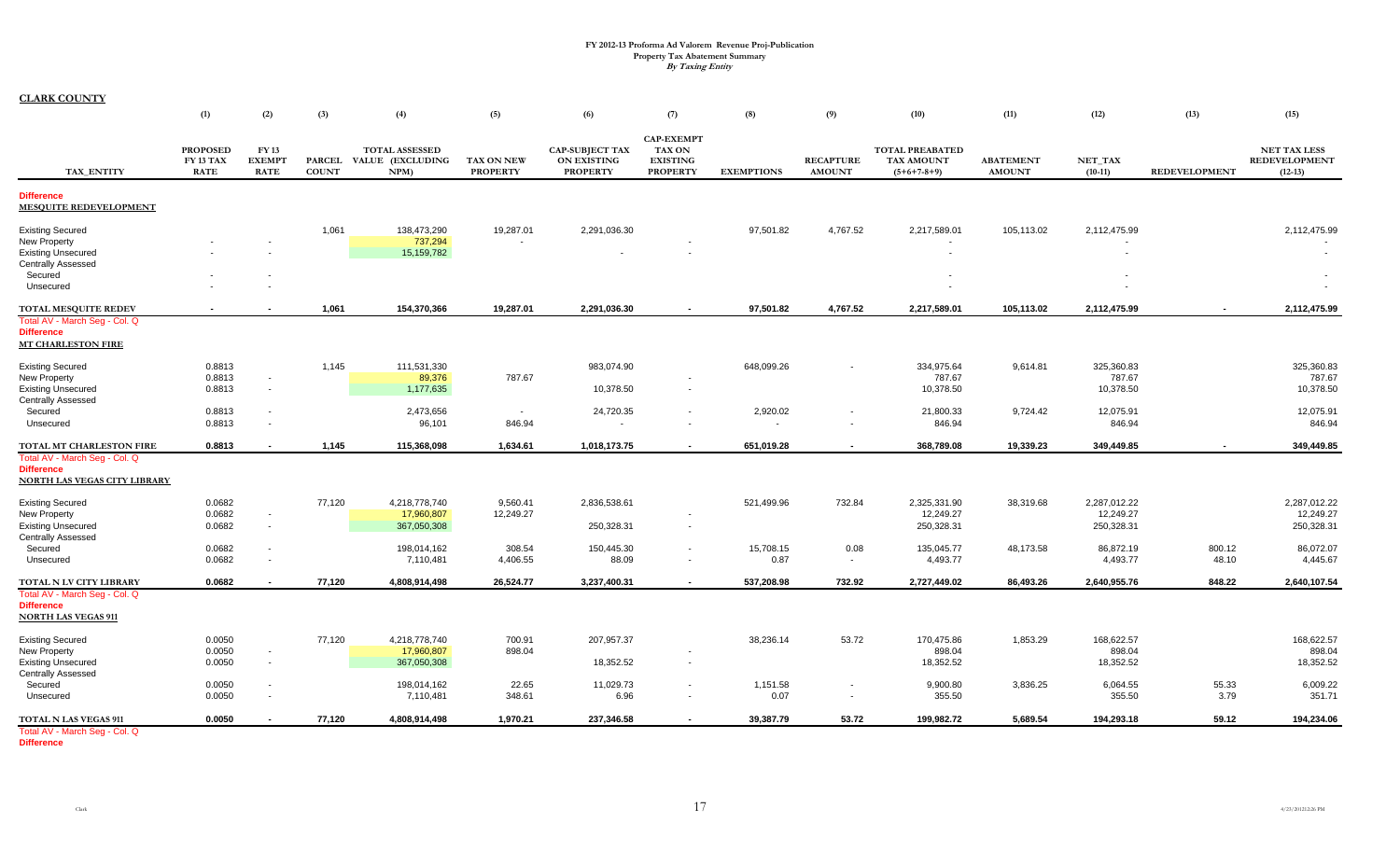#### **CLARK COUNTY**

|                                                                                                                                  | (1)                                                | (2)                                          | (3)                           | (4)                                              | (5)                           | (6)                                                      | (7)                                                                      | (8)               | (9)                               | (10)                                                         | (11)                              | (12)                        | (13)                 | (15)                                                     |
|----------------------------------------------------------------------------------------------------------------------------------|----------------------------------------------------|----------------------------------------------|-------------------------------|--------------------------------------------------|-------------------------------|----------------------------------------------------------|--------------------------------------------------------------------------|-------------------|-----------------------------------|--------------------------------------------------------------|-----------------------------------|-----------------------------|----------------------|----------------------------------------------------------|
| TAX ENTITY                                                                                                                       | <b>PROPOSED</b><br><b>FY 13 TAX</b><br><b>RATE</b> | <b>FY 13</b><br><b>EXEMPT</b><br><b>RATE</b> | <b>PARCEL</b><br><b>COUNT</b> | <b>TOTAL ASSESSED</b><br>VALUE (EXCLUDING<br>NPM | TAX ON NEW<br><b>PROPERTY</b> | <b>CAP-SUBJECT TAX</b><br>ON EXISTING<br><b>PROPERTY</b> | <b>CAP-EXEMPT</b><br><b>TAX ON</b><br><b>EXISTING</b><br><b>PROPERTY</b> | <b>EXEMPTIONS</b> | <b>RECAPTURE</b><br><b>AMOUNT</b> | <b>TOTAL PREABATED</b><br><b>TAX AMOUNT</b><br>$(5+6+7-8+9)$ | <b>ABATEMENT</b><br><b>AMOUNT</b> | <b>NET_TAX</b><br>$(10-11)$ | <b>REDEVELOPMENT</b> | <b>NET TAX LESS</b><br><b>REDEVELOPMENT</b><br>$(12-13)$ |
| NORTH LAS VEGAS REDEVELOPMENT AGENCY                                                                                             |                                                    |                                              |                               |                                                  |                               |                                                          |                                                                          |                   |                                   |                                                              |                                   |                             |                      |                                                          |
| <b>Existing Secured</b><br><b>New Property</b><br><b>Existing Unsecured</b><br><b>Centrally Assessed</b><br>Secured<br>Unsecured | $\sim$                                             | $\sim$                                       | 1,954                         | 140,151,679<br>235,694<br>8,702,096              | 126.36<br>$\sim$              | 1,639,917.32<br>$\overline{\phantom{a}}$                 |                                                                          | 422,333.27        | 101.32                            | 1,217,811.73<br>$\sim$                                       | 31,854.98                         | 1,185,956.75<br>$\sim$      |                      | 1,185,956.75                                             |
| TOTAL N LV REDEVELOPMENT                                                                                                         |                                                    |                                              | 1,954                         | 149,089,469                                      | 126.36                        | 1,639,917.32                                             |                                                                          | 422,333.27        | 101.32                            | 1,217,811.73                                                 | 31,854.98                         | 1,185,956.75                |                      | 1,185,956.75                                             |
| Total AV - March Seg - Col. Q                                                                                                    |                                                    |                                              |                               |                                                  |                               |                                                          |                                                                          |                   |                                   |                                                              |                                   |                             |                      |                                                          |

**Difference**

Note: Per the Clark County Treasurer's Office, the total secured value in column (4) includes \$10,612,317,986 VSBTE and VSBSE value for parcels where exemption is applied to the tax liability and is not value based.

**A tax rate of \$0.7408 was applied in this report to calculate the estimated tax revenue due to the City of Henderson. The City has since indicated it wished to retain the current year tax rate of \$0.7108. Therefore the revenue projections for Henderson could be higher than what they would actually receive.**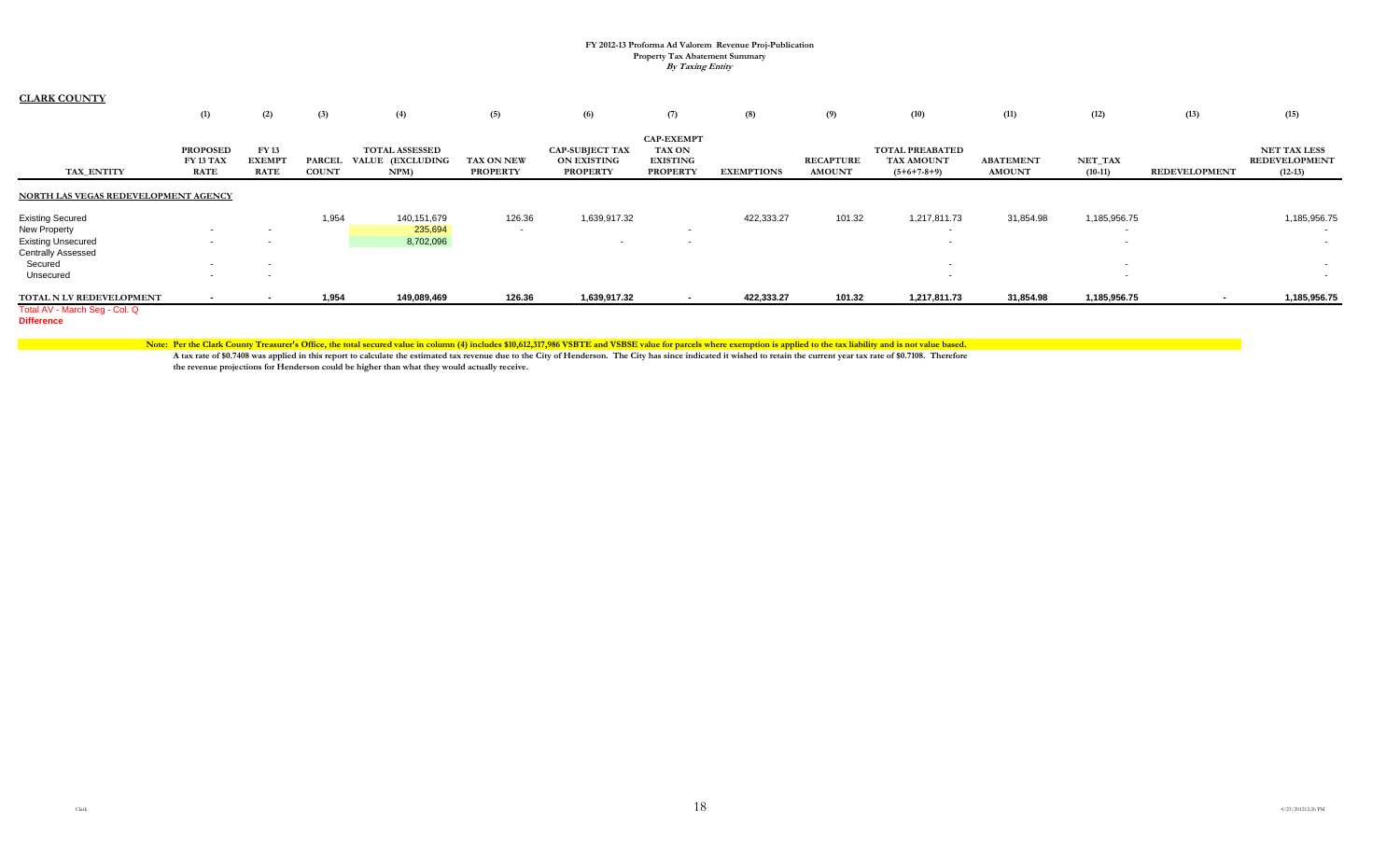|                                     | (1)                                                | (2)                                          | (3)                           | (4)                                                         | (5)                                  | (6)                                                                       | (7)                                                                      | (8)                      | (9)                               | (10)                                                            | (11)                              | (12)                 | (13)          | (15)                                                     |
|-------------------------------------|----------------------------------------------------|----------------------------------------------|-------------------------------|-------------------------------------------------------------|--------------------------------------|---------------------------------------------------------------------------|--------------------------------------------------------------------------|--------------------------|-----------------------------------|-----------------------------------------------------------------|-----------------------------------|----------------------|---------------|----------------------------------------------------------|
| TAX ENTITY                          | <b>PROPOSED</b><br><b>FY 13 TAX</b><br><b>RATE</b> | <b>FY 13</b><br><b>EXEMPT</b><br><b>RATE</b> | <b>PARCEL</b><br><b>COUNT</b> | <b>TOTAL</b><br><b>ASSESSED VALUE</b><br>(EXCLUDING<br>NPM) | <b>TAX ON NEW</b><br><b>PROPERTY</b> | <b>CAP-SUBJECT</b><br><b>TAX ON</b><br><b>EXISTING</b><br><b>PROPERTY</b> | <b>CAP-EXEMPT</b><br><b>TAX ON</b><br><b>EXISTING</b><br><b>PROPERTY</b> | <b>EXEMPTIONS</b>        | <b>RECAPTURE</b><br><b>AMOUNT</b> | <b>TOTAL</b><br>PREABATED TAX<br><b>AMOUNT</b><br>$(5+6+7-8+9)$ | <b>ABATEMENT</b><br><b>AMOUNT</b> | NET TAX<br>$(10-11)$ | REDEVELOPMENT | <b>NET TAX LESS</b><br><b>REDEVELOPMENT</b><br>$(12-13)$ |
| <b>ALL ENTITIES</b>                 |                                                    |                                              |                               |                                                             |                                      |                                                                           |                                                                          |                          |                                   |                                                                 |                                   |                      |               |                                                          |
| <b>STATE OF NEVADA</b>              | 0.1700                                             |                                              | 26,368                        | 2,680,695,829                                               | 59,427.16                            | 4,514,080.40                                                              |                                                                          | 18,023.38                | 1.11                              | 4,555,485.29                                                    | 252,364.25                        | 4,303,121.04         | 108,535.94    | 4,194,585.10                                             |
| <b>GENERAL COUNTY</b>               | 1.1680                                             | $\overline{\phantom{a}}$                     | 26,368                        | 2,680,695,829                                               | 407,528.52                           | 31,014,416.30                                                             |                                                                          | 121,708.73               | 21.61                             | 31,300,257.70                                                   | 6,564,414.01                      | 24,735,843.69        | 776,249.73    | 23,959,593.96                                            |
| <b>SCHOOL DISTRICT</b>              | 0.8500                                             | $\overline{\phantom{a}}$                     | 26,368                        | 2,680,695,829                                               | 297.136.01                           | 22,570,422.32                                                             | $\overline{\phantom{a}}$                                                 | 90.131.12                | 1.49                              | 22,777,428.69                                                   | 1,261,884.43                      | 21,515,544.26        | 523,689.14    | 20,991,855.12                                            |
| <b>GARDNERVILLE</b>                 | 0.6677                                             | $\overline{\phantom{a}}$                     | 2,214                         | 151,535,516                                                 | 14,335.28                            | 1,021,244.70                                                              | $\overline{\phantom{a}}$                                                 | 23,835.74                | 0.03                              | 1,011,744.27                                                    | 26,232.10                         | 985,512.17           |               | 985,512.17                                               |
| <b>GENOA</b>                        | 0.5133                                             | $\sim$                                       | 140                           | 11,219,539                                                  | 273.75                               | 57,371.19                                                                 | $\overline{\phantom{a}}$                                                 | 63.77                    | 0.01                              | 57,581.18                                                       | 10,495.25                         | 47,085.93            | 9,716.81      | 37,369.12                                                |
| <b>MINDEN</b>                       | 0.6677                                             | $\overline{\phantom{a}}$                     | 1,761                         | 139,366,584                                                 | 14,853.14                            | 918,738.73                                                                | $\overline{\phantom{a}}$                                                 | 3,165.90                 | $\overline{\phantom{a}}$          | 930,425.97                                                      | 10,810.11                         | 919,615.86           |               | 919,615.86                                               |
| CARSON WATER SUBCONSERVAN           | 0.0300                                             | $\overline{\phantom{a}}$                     | 21,152                        | 1,642,421,769                                               | 8,132.24                             | 486,757.92                                                                | $\overline{\phantom{a}}$                                                 | 2,337.13                 | 0.30                              | 492,553.34                                                      | 7,731.73                          | 484,821.61           | 20,920.53     | 463,901.08                                               |
| <b>CAVE ROCK ESTATES GID</b>        | 0.3769                                             | $\overline{\phantom{a}}$                     | 93                            | 23,554,725                                                  | 308.77                               | 88,516.60                                                                 |                                                                          | 47.27                    | $\overline{\phantom{a}}$          | 88,778.10                                                       | 13,862.46                         | 74,915.64            |               | 74,915.64                                                |
| DOUGLAS COUNTY MOSQUITO AB/         | 0.0345                                             | $\blacksquare$                               | 19,404                        | 1,517,718,298                                               | 7,984.50                             | 518,121.03                                                                | $\overline{\phantom{a}}$                                                 | 2,593.16                 | 1.26                              | 523,513.63                                                      | 101,687.89                        | 421,825.74           | 21,785.09     | 400,040.65                                               |
| EAST FORK FIRE PROTECTION DIS       | 0.3282                                             | $\overline{\phantom{a}}$                     | 21,042                        | 1,581,569,127                                               | 86,161.85                            | 5,131,403.78                                                              | $\overline{\phantom{a}}$                                                 | 28,648.37                | 4.44                              | 5,188,921.70                                                    | 468,015.70                        | 4,720,906.00         | 219,718.72    | 4,501,187.28                                             |
| <b>EAST FORK PARAMEDIC DISTRICT</b> | 0.1592                                             | $\overline{\phantom{a}}$                     | 21,042                        | 1,581,569,127                                               | 41,794.58                            | 2,489,090.00                                                              | $\overline{\phantom{a}}$                                                 | 14,057.39                | 0.33                              | 2,516,827.52                                                    | 35,359.66                         | 2,481,467.86         | 110,926.38    | 2,370,541.48                                             |
| EAST FORK SWIMMING POOL DIST        | 0.1300                                             | $\overline{\phantom{a}}$                     | 21,027                        | 1,573,765,473                                               | 32,332.93                            | 2,024,800.19                                                              | $\overline{\phantom{a}}$                                                 | 11,313.50                | 3.03                              | 2,045,822.65                                                    | 177,088.80                        | 1,868,733.85         | 86,976.43     | 1,781,757.42                                             |
| ELK POINT SANITATION DISTRICT       | 0.0095                                             | $\overline{\phantom{a}}$                     | 96                            | 33,022,154                                                  | 9.85                                 | 3,127.25                                                                  | $\overline{\phantom{a}}$                                                 | $\overline{\phantom{a}}$ |                                   | 3,137.10                                                        | 636.72                            | 2,500.38             |               | 2,500.38                                                 |
| <b>GARDNERVILLE RANCHOS GID</b>     | 0.3686                                             | $\overline{\phantom{a}}$                     | 4,066                         | 214,955,673                                                 | 6,731.97                             | 788,281.02                                                                |                                                                          | 2,686.98                 |                                   | 792,326.01                                                      | 2,148.82                          | 790,177.19           |               | 790,177.19                                               |
| <b>INDIAN HILLS GID</b>             | 0.7901                                             | $\overline{\phantom{a}}$                     | 1,830                         | 102,064,790                                                 | 5,640.41                             | 803,745.48                                                                | $\overline{\phantom{a}}$                                                 | 2,888.18                 | $\overline{\phantom{a}}$          | 806,497.71                                                      | 13,087.20                         | 793,410.51           | 62,843.87     | 730,566.64                                               |
| <b>KINGSBURY GID</b>                | 0.4287                                             | $\blacksquare$                               | 2,451                         | 218,562,519                                                 | 11.010.46                            | 931,448.75                                                                | $\blacksquare$                                                           | 5,523.60                 | 0.17                              | 936.935.78                                                      | 232,743.90                        | 704,191.88           |               | 704,191.88                                               |
| <b>LAKERIDGE GID</b>                | 0.1255                                             | $\overline{\phantom{a}}$                     | 84                            | 24,175,559                                                  | 97.21                                | 30,341.02                                                                 | $\blacksquare$                                                           | 94.68                    | $\overline{\phantom{a}}$          | 30,343.55                                                       | 4,628.65                          | 25,714.90            |               | 25,714.90                                                |
| LOGAN CREEK GID                     | 0.6632                                             | $\overline{\phantom{a}}$                     | 23                            | 6,360,438                                                   | 131.88                               | 42,075.63                                                                 |                                                                          | 24.86                    | $\overline{\phantom{a}}$          | 42,182.65                                                       | 7,961.11                          | 34,221.54            |               | 34,221.54                                                |
| MINDEN-GARDNERVILLE SANITATI(       | 0.1224                                             | $\overline{\phantom{a}}$                     | 3.975                         | 291,017,089                                                 | 5,350.70                             | 355,770.49                                                                |                                                                          | 4,953.50                 | 0.16                              | 356,167.85                                                      | 2,878.07                          | 353,289.78           |               | 353,289.78                                               |
| <b>OLIVER PARK</b>                  | 0.5099                                             | $\overline{\phantom{a}}$                     | 91                            | 9,946,673                                                   | 228.11                               | 50,531.49                                                                 |                                                                          | 43.21                    | $\overline{\phantom{a}}$          | 50,716.40                                                       | 12,608.42                         | 38,107.98            |               | 38,107.98                                                |
| SKYLAND GID                         | 0.0731                                             | $\overline{\phantom{a}}$                     | 235                           | 71,153,382                                                  | 451.38                               | 51,570.39                                                                 |                                                                          | 14.27                    | $\overline{\phantom{a}}$          | 52,007.49                                                       | 4,906.61                          | 47,100.88            |               | 47,100.88                                                |
| TAHOE-DOUGLAS FIRE PROTECTIC        | 0.6381                                             | 0.0500                                       | 5,326                         | 1,099,126,702                                               | 54,736.45                            | 6,421,138.01                                                              | 546,730.38                                                               | 11,126.71                | 1.17                              | 7,011,479.30                                                    | 1,644,846.42                      | 5,366,632.88         |               | 5,366,632.88                                             |
| TAHOE-DOUGLAS SEWER DISTRIC         | 0.0350                                             | $\overline{\phantom{a}}$                     | 1,577                         | 575,881,682                                                 | 1,111.13                             | 200,562.64                                                                |                                                                          | 116.11                   |                                   | 201,557.66                                                      | 47,669.75                         | 153,887.91           |               | 153,887.91                                               |
| TOPAZ RANCH ESTATES GID             | 0.8546                                             | $\blacksquare$                               | 873                           | 19,819,647                                                  | 2,702.89                             | 169,372.09                                                                |                                                                          | 2,966.36                 |                                   | 169,108.63                                                      | 5,633.01                          | 163,475.62           |               | 163,475.62                                               |
| ZEPHYR COVE GID                     | 0.1000                                             | $\blacksquare$                               | 77                            | 18,681,770                                                  | 68.13                                | 18,619.80                                                                 |                                                                          | 6.16                     |                                   | 18.681.77                                                       | 3,234.84                          | 15,446.93            |               | 15,446.93                                                |
| <b>ZEPHYR HEIGHTS</b>               | 0.2798                                             |                                              | 228                           | 37,218,229                                                  | 1,262.11                             | 103,163.69                                                                |                                                                          | 289.25                   |                                   | 104,136.55                                                      | 24,037.33                         | 80,099.22            |               | 80,099.22                                                |
| <b>ZEPHYR KNOLLS</b>                | 0.5224                                             |                                              | 65                            | 8,196,263                                                   | 80.59                                | 42,900.18                                                                 |                                                                          | 163.01                   |                                   | 42,817.76                                                       | 6,625.79                          | 36,191.97            |               | 36,191.97                                                |
| <b>TOTAL COUNTY</b>                 |                                                    |                                              | 26,368                        | 2,680,695,829                                               | 1,059,882.00                         | 80,847,611.10                                                             | 546,730.38                                                               | 346,822.34               | 35.11                             | 82,107,436.25                                                   | 10,943,593.03                     | 71,163,843.22        | 1,941,362.64  | 69,222,480.58                                            |
|                                     |                                                    |                                              |                               |                                                             |                                      |                                                                           |                                                                          |                          |                                   | <b>Abatement Percent</b>                                        | 13.33%                            |                      |               |                                                          |
| <b>STATE OF NEVADA</b>              |                                                    |                                              |                               |                                                             |                                      |                                                                           |                                                                          |                          |                                   |                                                                 |                                   |                      |               |                                                          |
| <b>Existing Secured</b>             | 0.1700                                             |                                              | 26,368                        | 2,565,219,770                                               | 21,492.53                            | 4,351,271.90                                                              |                                                                          | 13,589.45                |                                   | 4,359,174.98                                                    | 241,028.82                        | 4,118,146.16         | 107,378.08    | 4,010,768.08                                             |
| <b>New Property</b>                 | 0.1700                                             |                                              |                               | 10,944,525                                                  | 18,605.69                            |                                                                           |                                                                          |                          |                                   | 18,605.69                                                       |                                   | 18,605.69            |               | 18,605.69                                                |
| <b>Existing Unsecured</b>           | 0.1700                                             | $\overline{\phantom{a}}$                     |                               | 54,581,490                                                  |                                      | 92,788.53                                                                 | $\overline{\phantom{a}}$                                                 |                          |                                   | 92,788.53                                                       |                                   | 92,788.53            |               | 92,788.53                                                |
| <b>Centrally Assessed</b>           |                                                    |                                              |                               |                                                             |                                      |                                                                           |                                                                          |                          |                                   |                                                                 |                                   |                      |               |                                                          |
| Secured                             | 0.1700                                             |                                              |                               | 47,714,411                                                  | 15.528.38                            | 70,019.97                                                                 |                                                                          | 4,433.93                 | 1.11                              | 81,115.53                                                       | 11.335.43                         | 69,780.10            | 1,109.96      | 68,670.14                                                |
| Unsecured                           | 0.1700                                             |                                              |                               | 2,235,633                                                   | 3,800.56                             |                                                                           |                                                                          |                          |                                   | 3,800.56                                                        |                                   | 3,800.56             | 47.90         | 3,752.66                                                 |
| <b>TOTAL STATE OF NV</b>            | 0.1700                                             |                                              | 26,368                        | 2,680,695,829                                               | 59,427.16                            | 4,514,080.40                                                              |                                                                          | 18,023.38                | 1.11                              | 4.555.485.29                                                    | 252.364.25                        | 4,303,121.04         | 108,535.94    | 4,194,585.10                                             |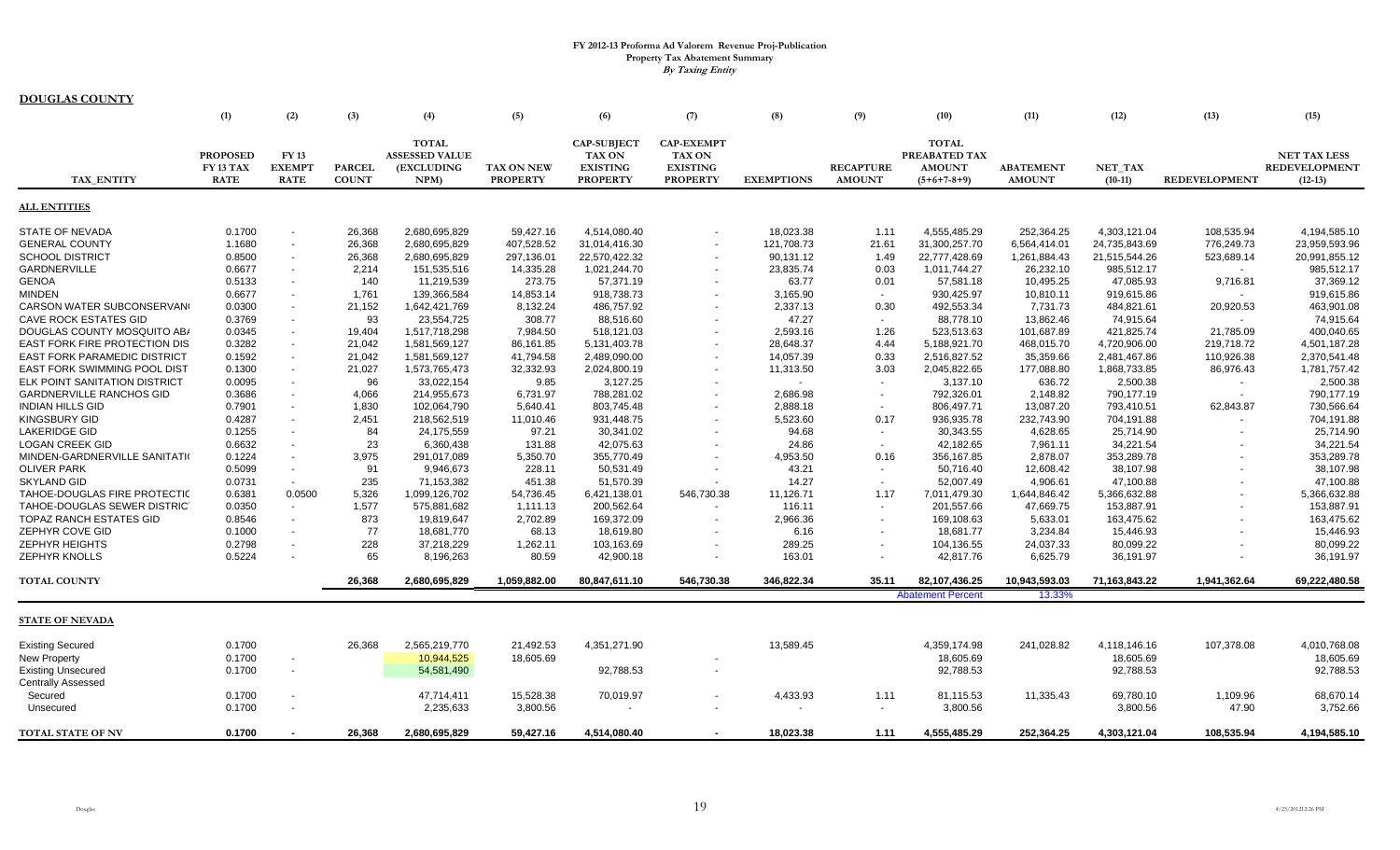|                                            | (1)                                                | (2)                                          | (3)                           | (4)                                                               | (5)                                  | (6)                                                                       | (7)                                                                      | (8)               | (9)                               | (10)                                                            | (11)                              | (12)                 | (13)                 | (15)                                              |
|--------------------------------------------|----------------------------------------------------|----------------------------------------------|-------------------------------|-------------------------------------------------------------------|--------------------------------------|---------------------------------------------------------------------------|--------------------------------------------------------------------------|-------------------|-----------------------------------|-----------------------------------------------------------------|-----------------------------------|----------------------|----------------------|---------------------------------------------------|
| <b>TAX ENTITY</b>                          | <b>PROPOSED</b><br><b>FY 13 TAX</b><br><b>RATE</b> | <b>FY 13</b><br><b>EXEMPT</b><br><b>RATE</b> | <b>PARCEL</b><br><b>COUNT</b> | <b>TOTAL</b><br><b>ASSESSED VALUE</b><br><b>(EXCLUDING</b><br>NPM | <b>TAX ON NEW</b><br><b>PROPERTY</b> | <b>CAP-SUBJECT</b><br><b>TAX ON</b><br><b>EXISTING</b><br><b>PROPERTY</b> | <b>CAP-EXEMPT</b><br><b>TAX ON</b><br><b>EXISTING</b><br><b>PROPERTY</b> | <b>EXEMPTIONS</b> | <b>RECAPTURE</b><br><b>AMOUNT</b> | <b>TOTAL</b><br>PREABATED TAX<br><b>AMOUNT</b><br>$(5+6+7-8+9)$ | <b>ABATEMENT</b><br><b>AMOUNT</b> | NET_TAX<br>$(10-11)$ | <b>REDEVELOPMENT</b> | <b>NET TAX LESS</b><br>REDEVELOPMENT<br>$(12-13)$ |
| Total AV - March Seg - Col. Q              |                                                    |                                              |                               | 2,613,102,579                                                     |                                      |                                                                           |                                                                          |                   |                                   |                                                                 |                                   |                      |                      |                                                   |
| <b>Difference</b><br><b>GENERAL COUNTY</b> |                                                    |                                              |                               | 67,593,250                                                        |                                      |                                                                           |                                                                          |                   |                                   |                                                                 |                                   |                      |                      |                                                   |
| <b>Existing Secured</b>                    |                                                    |                                              |                               |                                                                   |                                      |                                                                           |                                                                          |                   |                                   |                                                                 |                                   |                      |                      |                                                   |
| <b>General Fund</b>                        | 0.8690                                             |                                              | 26,368                        | 2,565,219,770                                                     | 109,864.74                           | 22,242,700.40                                                             |                                                                          | 67,639.77         |                                   | 22,284,925.37                                                   | 5,244,318.91                      | 17,040,606.46        | 568,770.60           | 16,471,835.86                                     |
| <b>State Medical Assist Indigent</b>       | 0.1000                                             |                                              | 26,368                        | 2,565,219,770                                                     | 12,642.66                            | 2,559,573.08                                                              |                                                                          | 7,823.93          |                                   | 2,564,391.81                                                    | 517,991.15                        | 2,046,400.66         | 66,122.89            | 1,980,277.77                                      |
| Self Insurance                             | 0.0100                                             |                                              | 26,368                        | 2,565,219,770                                                     | 1,264.27                             | 255,955.71                                                                |                                                                          | 798.33            |                                   | 256,421.65                                                      | 14,176.06                         | 242,245.59           | 6,905.53             | 235,340.06                                        |
| Emergency 911                              | 0.0475                                             |                                              | 26,368                        | 2,565,219,770                                                     | 6,005.26                             | 1,215,797.61                                                              |                                                                          | 3,796.62          |                                   | 1,218,006.25                                                    | 67,345.27                         | 1,150,660.98         | 32,800.17            | 1,117,860.81                                      |
| Capital Improvement                        | 0.0500                                             |                                              | 26,368                        | 2,565,219,770                                                     | 6,321.33                             | 1,279,785.54                                                              |                                                                          | 3,997.95          |                                   | 1,282,108.92                                                    | 70,886.72                         | 1,211,222.20         | 34,526.89            | 1,176,695.31                                      |
| <b>Social Services</b>                     | 0.0337                                             |                                              | 26,368                        | 2,565,219,770                                                     | 4,260.58                             | 862,577.95                                                                |                                                                          | 2,651.02          |                                   | 864,187.51                                                      | 145,583.67                        | 718,603.84           | 22,499.30            | 696,104.54                                        |
| China Spring                               | 0.0040                                             |                                              | 26,368                        | 2,565,219,770                                                     | 505.71                               | 102,384.34                                                                |                                                                          | 316.94            |                                   | 102,573.11                                                      | 14,804.12                         | 87,768.99            | 2,689.50             | 85,079.49                                         |
| State MV Accident Indigent                 | 0.0150                                             |                                              | 26,368                        | 2,565,219,770                                                     | 1,896.40                             | 383,938.04                                                                |                                                                          | 1,197.59          |                                   | 384,636.85                                                      | 21,266.51                         | 363,370.34           | 10,358.28            | 353,012.06                                        |
| <b>Agriculture Extension</b>               | 0.0100                                             |                                              | 26,368                        | 2,565,219,770                                                     | 1,264.27                             | 255,956.98                                                                |                                                                          | 798.38            |                                   | 256,422.87                                                      | 14,177.30                         | 242,245.57           | 6,905.27             | 235,340.30                                        |
| Western NV Regional Youth Center           | 0.0288                                             |                                              | 26,368                        | 2,565,219,770                                                     | 3,641.09                             | 737,156.46                                                                |                                                                          | 2,224.75          |                                   | 738,572.80                                                      | 222,050.01                        | 516,522.79           | 18,472.30            | 498,050.49                                        |
| <b>GENERAL TOTAL</b>                       | 1.1680                                             |                                              | 26,368                        | 2,565,219,770                                                     | 147,666.30                           | 29,895,826.11                                                             | $\overline{\phantom{a}}$                                                 | 91,245.28         |                                   | 29,952,247.13                                                   | 6,332,599.72                      | 23,619,647.41        | 770,050.73           | 22,849,596.68                                     |
| <b>New Property</b>                        | 1.1680                                             |                                              |                               | 10,944,525                                                        | 127,832.05                           |                                                                           | $\overline{\phantom{a}}$                                                 |                   |                                   | 127,832.05                                                      |                                   | 127,832.05           |                      | 127,832.05                                        |
| <b>Existing Unsecured</b>                  | 1.1680                                             | $\overline{\phantom{a}}$                     |                               | 54,581,490                                                        |                                      | 637,511.80                                                                |                                                                          |                   |                                   | 637,511.80                                                      |                                   | 637,511.80           |                      | 637,511.80                                        |
| <b>Centrally Assessed</b>                  |                                                    |                                              |                               |                                                                   |                                      |                                                                           |                                                                          |                   |                                   |                                                                 |                                   |                      |                      |                                                   |
| Secured                                    | 1.1680                                             | $\overline{\phantom{a}}$                     |                               | 47,714,411                                                        | 106,689.28                           | 481,078.39                                                                |                                                                          | 30,463.45         | 21.61                             | 557,325.83                                                      | 231,814.29                        | 325,511.54           | 5,879.68             | 319,631.86                                        |
| Unsecured                                  | 1.1680                                             |                                              |                               | 2,235,633                                                         | 25,340.88                            |                                                                           |                                                                          | $\blacksquare$    | $\overline{\phantom{a}}$          | 25,340.88                                                       |                                   | 25,340.88            | 319.32               | 25,021.56                                         |
| TOTAL GENERAL COUNTY                       | 1.1680                                             | $\blacksquare$                               | 26,368                        | 2,680,695,829                                                     | 407,528.52                           | 31,014,416.30                                                             |                                                                          | 121,708.73        | 21.61                             | 31,300,257.70                                                   | 6,564,414.01                      | 24,735,843.69        | 776,249.73           | 23,959,593.96                                     |
| <b>March Assessors Report:</b>             |                                                    |                                              |                               |                                                                   |                                      |                                                                           |                                                                          |                   |                                   |                                                                 |                                   |                      |                      |                                                   |
| New secured                                |                                                    |                                              |                               | 832.633                                                           |                                      |                                                                           |                                                                          |                   |                                   |                                                                 |                                   |                      |                      |                                                   |
| <b>Existing Secured</b>                    |                                                    |                                              |                               | 2,485,749,122                                                     |                                      |                                                                           |                                                                          |                   |                                   |                                                                 |                                   |                      |                      |                                                   |
|                                            |                                                    |                                              |                               | 2.486.581.755                                                     |                                      |                                                                           |                                                                          |                   |                                   |                                                                 |                                   |                      |                      |                                                   |
| <b>Difference</b>                          |                                                    |                                              |                               | 78,638,015                                                        | 3.16%                                |                                                                           |                                                                          |                   |                                   |                                                                 |                                   |                      |                      |                                                   |
| Total AV - March Seg - Col. Q              |                                                    |                                              |                               | 2,613,102,579                                                     |                                      |                                                                           |                                                                          |                   |                                   |                                                                 |                                   |                      |                      |                                                   |
| <b>Difference</b>                          |                                                    |                                              |                               | 67,593,250                                                        |                                      |                                                                           |                                                                          |                   |                                   |                                                                 |                                   |                      |                      |                                                   |
| <b>SCHOOL DISTRICT</b>                     |                                                    |                                              |                               | 19,299,116                                                        |                                      | 19,291,626.64                                                             |                                                                          | 7,995,630.67      |                                   |                                                                 |                                   |                      |                      |                                                   |
| <b>Existing Secured</b>                    | 0.7500                                             |                                              | 26,368                        | 2,565,219,770                                                     | 94,819.97                            | 19,196,806.67                                                             |                                                                          | 59,967.23         |                                   | 19,231,659.41                                                   | 1,063,427.11                      | 18,168,232.30        | 517,899.98           | 17,650,332.32                                     |
| <b>New Property</b>                        | 0.7500                                             |                                              |                               | 10,944,525                                                        | 82,083.94                            |                                                                           |                                                                          |                   |                                   | 82,083.94                                                       |                                   | 82,083.94            |                      | 82,083.94                                         |
| <b>Existing Unsecured</b>                  | 0.7500                                             | $\blacksquare$                               |                               | 54,581,490                                                        |                                      | 409,361.18                                                                | $\overline{\phantom{a}}$                                                 |                   |                                   | 409,361.18                                                      |                                   | 409,361.18           |                      | 409,361.18                                        |
| <b>Centrally Assessed</b>                  |                                                    |                                              |                               |                                                                   |                                      |                                                                           |                                                                          |                   |                                   |                                                                 |                                   |                      |                      |                                                   |
| Secured                                    | 0.7500                                             | $\blacksquare$                               |                               | 47,714,411                                                        | 68,507.67                            | 308,911.68                                                                | $\overline{\phantom{a}}$                                                 | 19,561.30         | 1.31                              | 357,859.37                                                      | 50,009.65                         | 307,849.72           | 4,896.79             | 302,952.93                                        |
| Unsecured                                  | 0.7500                                             |                                              |                               | 2,235,633                                                         | 16,767.25                            |                                                                           |                                                                          |                   | $\overline{\phantom{a}}$          | 16,767.25                                                       |                                   | 16,767.25            | 211.29               | 16,555.96                                         |
|                                            |                                                    |                                              |                               |                                                                   |                                      |                                                                           |                                                                          |                   |                                   |                                                                 |                                   |                      |                      |                                                   |
| TOTAL SCHOOL OPERATING                     | 0.7500                                             |                                              | 26.368                        | 2.680.695.829                                                     | 262.178.83                           | 19.915.079.52                                                             |                                                                          | 79.528.53         | 1.31                              | 20.097.731.14                                                   | 1.113.436.76                      | 18.984.294.38        | 523.008.06           | 18.461.286.32                                     |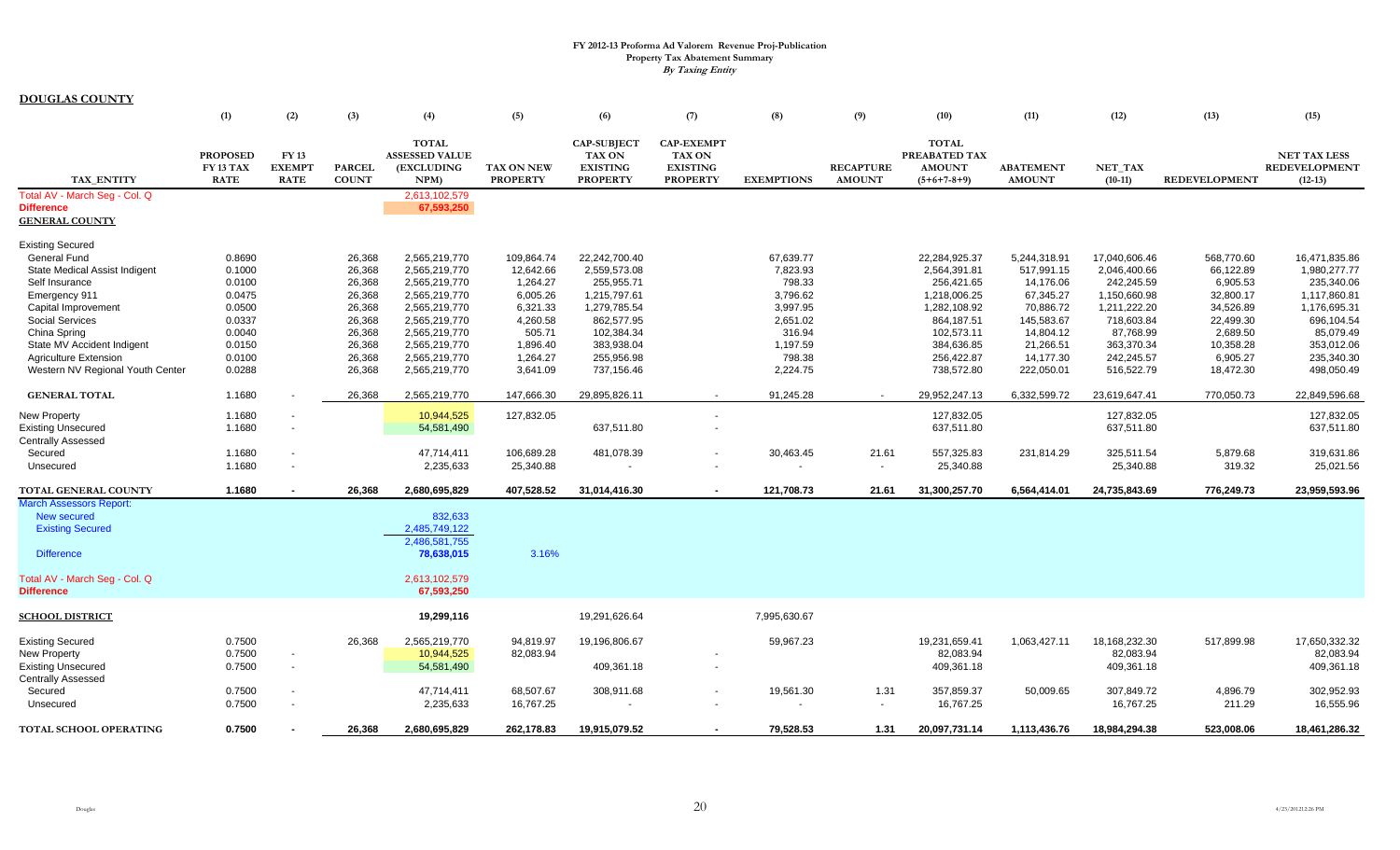|                               | (1)                      | (2)                          | (3)                           | (4)                                   | (5)                           | (6)                                 | (7)                                | (8)                      | (9)                               | (10)                           | (11)                              | (12)                 | (13)                 | (15)                              |
|-------------------------------|--------------------------|------------------------------|-------------------------------|---------------------------------------|-------------------------------|-------------------------------------|------------------------------------|--------------------------|-----------------------------------|--------------------------------|-----------------------------------|----------------------|----------------------|-----------------------------------|
|                               | <b>PROPOSED</b>          | <b>FY 13</b>                 |                               | <b>TOTAL</b><br><b>ASSESSED VALUE</b> |                               | <b>CAP-SUBJECT</b><br><b>TAX ON</b> | <b>CAP-EXEMPT</b><br><b>TAX ON</b> |                          |                                   | <b>TOTAL</b><br>PREABATED TAX  |                                   |                      |                      | <b>NET TAX LESS</b>               |
| <b>TAX ENTITY</b>             | FY 13 TAX<br><b>RATE</b> | <b>EXEMPT</b><br><b>RATE</b> | <b>PARCEL</b><br><b>COUNT</b> | (EXCLUDING<br>NPM                     | TAX ON NEW<br><b>PROPERTY</b> | <b>EXISTING</b><br><b>PROPERTY</b>  | <b>EXISTING</b><br><b>PROPERTY</b> | <b>EXEMPTIONS</b>        | <b>RECAPTURE</b><br><b>AMOUNT</b> | <b>AMOUNT</b><br>$(5+6+7-8+9)$ | <b>ABATEMENT</b><br><b>AMOUNT</b> | NET TAX<br>$(10-11)$ | <b>REDEVELOPMENT</b> | <b>REDEVELOPMENT</b><br>$(12-13)$ |
|                               |                          |                              |                               |                                       | 77,642.03                     | 350,099.90                          |                                    | 22,169.47                | 1.49                              | 405,573.95                     | 56,677.60                         | 348,896.35           | 5,549.70             | 343,346.65                        |
| <b>SCHOOL DEBT</b>            |                          |                              |                               |                                       | 19,002.88                     |                                     |                                    |                          | ÷                                 | 19,002.88                      | $\sim$                            | 19,002.88            | 239.46               | 18,763.42                         |
| <b>Existing Secured</b>       | 0.1000                   |                              | 26,368                        | 2,565,219,770                         | 12,642.66                     | 2,559,573.08                        |                                    | 7,994.42                 |                                   | 2,564,221.32                   | 141,779.72                        | 2,422,441.60         |                      | 2,422,441.60                      |
| <b>New Property</b>           | 0.1000                   | $\overline{\phantom{a}}$     |                               | 10,944,525                            | 10,944.53                     |                                     |                                    |                          |                                   | 10,944.53                      |                                   | 10,944.53            |                      | 10,944.53                         |
| <b>Existing Unsecured</b>     | 0.1000                   | $\overline{\phantom{a}}$     |                               | 54,581,490                            |                               | 54,581.49                           | $\overline{\phantom{a}}$           |                          |                                   | 54,581.49                      |                                   | 54,581.49            |                      | 54,581.49                         |
| <b>Centrally Assessed</b>     |                          |                              |                               |                                       |                               |                                     |                                    |                          |                                   |                                |                                   |                      |                      |                                   |
| Secured                       | 0.1000                   | $\overline{\phantom{a}}$     |                               | 47,714,411                            | 9,134.36                      | 41,188.22                           | $\overline{\phantom{a}}$           | 2,608.17                 | 0.18                              | 47,714.58                      | 6,667.95                          | 41,046.63            | 652.91               | 40,393.72                         |
| Unsecured                     | 0.1000                   | $\overline{\phantom{a}}$     |                               | 2,235,633                             | 2,235.63                      |                                     |                                    | $\overline{\phantom{a}}$ | $\overline{\phantom{a}}$          | 2,235.63                       |                                   | 2,235.63             | 28.17                | 2,207.46                          |
| <b>TOTAL SCHOOL DEBT</b>      | 0.1000                   |                              | 26,368                        | 2,680,695,829                         | 34,957.18                     | 2,655,342.79                        | $\sim$                             | 10,602.59                | 0.18                              | 2,679,697.55                   | 148,447.67                        | 2,531,249.88         | 681.08               | 2,530,568.80                      |
| TOTAL SCHOOL DISTRICT         | 0.8500                   |                              | 26,368                        | 2,680,695,829                         | 297,136.01                    | 22,570,422.32                       | $\sim$                             | 90,131.12                | 1.49                              | 22,777,428.69                  | 1,261,884.43                      | 21,515,544.26        | 523,689.14           | 20,991,855.12                     |
| Total AV - March Seg - Col. Q |                          |                              |                               | 2,613,102,579                         |                               |                                     |                                    |                          |                                   |                                |                                   |                      |                      |                                   |
| <b>Difference</b>             |                          |                              |                               | 67,593,250                            |                               |                                     |                                    |                          |                                   |                                |                                   |                      |                      |                                   |
| <b>GARDNERVILLE TOWN</b>      |                          |                              |                               |                                       |                               |                                     |                                    |                          |                                   |                                |                                   |                      |                      |                                   |
|                               |                          |                              |                               |                                       |                               |                                     |                                    |                          |                                   |                                |                                   |                      |                      |                                   |
| <b>Existing Secured</b>       | 0.6677                   |                              | 2,214                         | 141,261,797                           | 1,786.08                      | 964,482.06                          |                                    | 23,121.52                |                                   | 943,146.62                     | 23,720.94                         | 919,425.68           |                      | 919,425.68                        |
| <b>New Property</b>           | 0.6677                   | $\overline{\phantom{a}}$     |                               | 737,705                               | 4,925.66                      |                                     |                                    |                          |                                   | 4,925.66                       |                                   | 4,925.66             |                      | 4,925.66                          |
| <b>Existing Unsecured</b>     | 0.6677                   | $\overline{\phantom{a}}$     |                               | 6,814,502                             |                               | 45,500.43                           |                                    |                          |                                   | 45,500.43                      |                                   | 45,500.43            |                      | 45,500.43                         |
| <b>Centrally Assessed</b>     |                          |                              |                               |                                       |                               |                                     |                                    |                          |                                   |                                |                                   |                      |                      |                                   |
| Secured                       | 0.6677                   | $\sim$                       |                               | 2,627,390                             | 6,995.09                      | 11,262.21                           |                                    | 714.22                   | 0.03                              | 17,543.11                      | 2,511.16                          | 15,031.95            |                      | 15,031.95                         |
| Unsecured                     | 0.6677                   | $\sim$                       |                               | 94,122                                | 628.46                        | $\blacksquare$                      |                                    | $\overline{\phantom{a}}$ | $\overline{\phantom{a}}$          | 628.46                         |                                   | 628.46               |                      | 628.46                            |
| TOTAL GARDNERVILLE            | 0.6677                   | $\blacksquare$               | 2,214                         | 151,535,516                           | 14,335.28                     | 1,021,244.70                        | $\sim$                             | 23,835.74                | 0.03                              | 1,011,744.27                   | 26,232.10                         | 985,512.17           | $\blacksquare$       | 985,512.17                        |
| Total AV - March Seg - Col. Q |                          |                              |                               | 151,524,898                           |                               |                                     |                                    |                          |                                   |                                |                                   |                      |                      |                                   |
| <b>Difference</b>             |                          |                              |                               | 10,618                                |                               |                                     |                                    |                          |                                   |                                |                                   |                      |                      |                                   |
| <b>GENOA TOWN</b>             |                          |                              |                               |                                       |                               |                                     |                                    |                          |                                   |                                |                                   |                      |                      |                                   |
| <b>Existing Secured</b>       | 0.5133                   |                              | 140                           | 10,986,461                            | 112.15                        | 56,293.71                           |                                    | 10.61                    |                                   | 56,395.25                      | 10,179.13                         | 46,216.12            | 9,654.52             | 36,561.60                         |
| <b>New Property</b>           | 0.5133                   | $\overline{\phantom{a}}$     |                               | 1,130                                 | 5.80                          |                                     |                                    |                          |                                   | 5.80                           |                                   | 5.80                 |                      | 5.80                              |
| <b>Existing Unsecured</b>     | 0.5133                   | $\sim$                       |                               | 54,372                                |                               | 279.09                              |                                    |                          |                                   | 279.09                         |                                   | 279.09               |                      | 279.09                            |
| <b>Centrally Assessed</b>     |                          |                              |                               |                                       |                               |                                     |                                    |                          |                                   |                                |                                   |                      |                      |                                   |
| Secured                       | 0.5133                   | $\overline{\phantom{a}}$     |                               | 168,885                               | 121.65                        | 798.39                              |                                    | 53.16                    | 0.01                              | 866.89                         | 316.12                            | 550.77               | 62.01                | 488.76                            |
| Unsecured                     | 0.5133                   | $\overline{\phantom{a}}$     |                               | 8,692                                 | 34.15                         | $\blacksquare$                      |                                    | $\sim$                   | $\overline{\phantom{a}}$          | 34.15                          |                                   | 34.15                | 0.28                 | 33.87                             |
|                               |                          |                              |                               |                                       |                               |                                     |                                    |                          |                                   |                                |                                   |                      |                      |                                   |
| <b>TOTAL GENOA</b>            | 0.5133                   | $\sim$                       | 140                           | 11,219,539                            | 273.75                        | 57,371.19                           | $\sim$                             | 63.77                    | 0.01                              | 57,581.18                      | 10,495.25                         | 47,085.93            | 9,716.81             | 37,369.12                         |
| Total AV - March Seg - Col. Q |                          |                              |                               | 8,900,289                             |                               |                                     |                                    |                          |                                   |                                |                                   |                      |                      |                                   |
| <b>Difference</b>             |                          |                              |                               | 2,319,250                             |                               |                                     |                                    |                          |                                   |                                |                                   |                      |                      |                                   |
| <b>MINDEN TOWN</b>            |                          |                              |                               |                                       |                               |                                     |                                    |                          |                                   |                                |                                   |                      |                      |                                   |
| <b>Existing Secured</b>       | 0.6677                   |                              | 1,761                         | 133,183,689                           | 2,180.97                      | 889,609.66                          |                                    | 2,647.84                 |                                   | 889,142.79                     | 9,408.61                          | 879,734.18           |                      | 879,734.18                        |
| <b>New Property</b>           | 0.6677                   | $\overline{\phantom{a}}$     |                               | 1,120,276                             | 7,480.08                      |                                     |                                    |                          |                                   | 7,480.08                       |                                   | 7,480.08             |                      | 7,480.08                          |
| <b>Existing Unsecured</b>     | 0.6677                   | $\overline{\phantom{a}}$     |                               | 3,137,189                             |                               | 20.947.01                           | $\blacksquare$                     |                          |                                   | 20.947.01                      |                                   | 20.947.01            |                      | 20,947.01                         |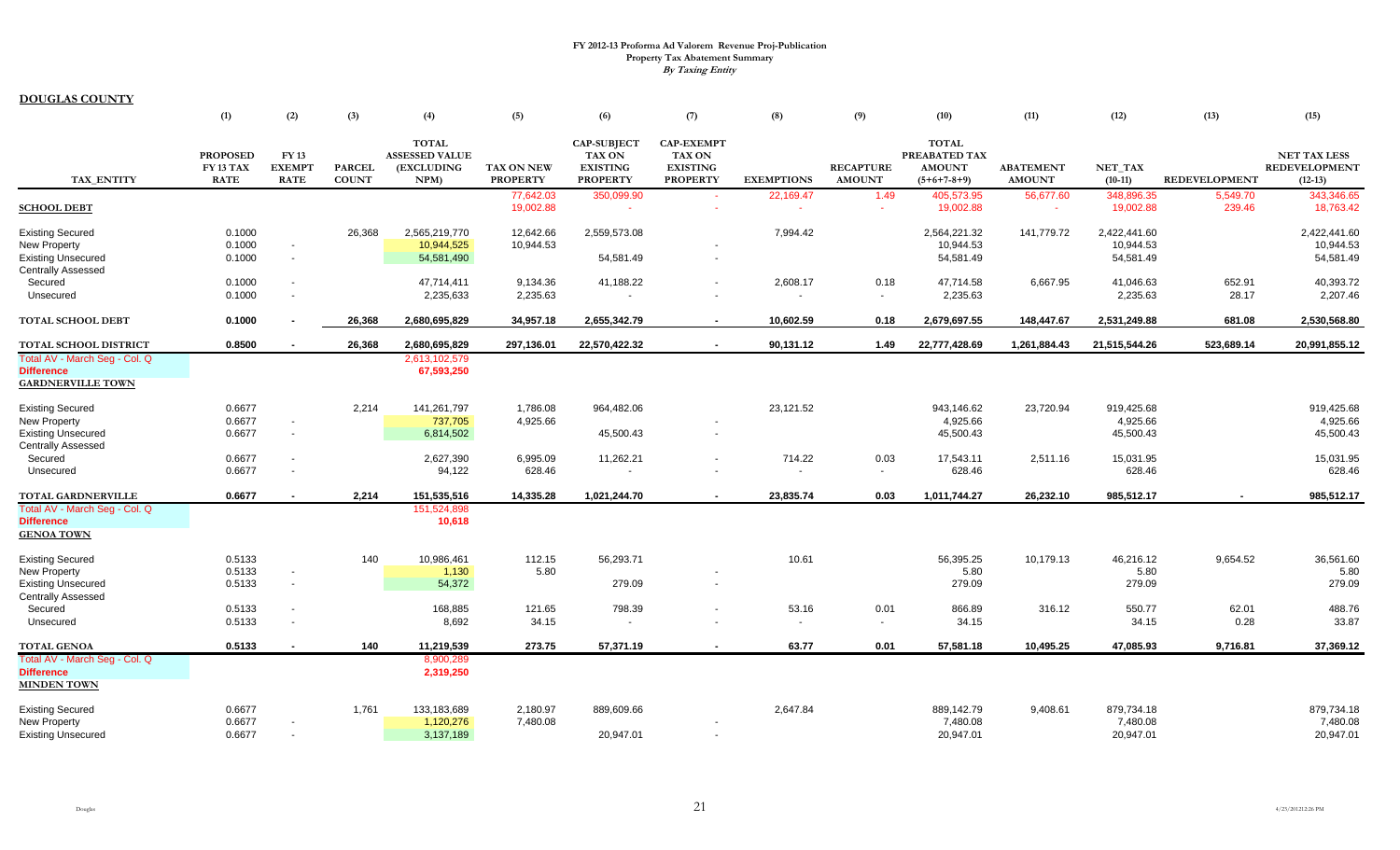|                                                                                                   | (1)                                         | (2)                                          | (3)                           | (4)                                                         | (5)                                  | (6)                                                                       | (7)                                                                      | (8)                      | (9)                               | (10)                                                            | (11)                              | (12)                                  | (13)                 | (15)                                                     |
|---------------------------------------------------------------------------------------------------|---------------------------------------------|----------------------------------------------|-------------------------------|-------------------------------------------------------------|--------------------------------------|---------------------------------------------------------------------------|--------------------------------------------------------------------------|--------------------------|-----------------------------------|-----------------------------------------------------------------|-----------------------------------|---------------------------------------|----------------------|----------------------------------------------------------|
| <b>TAX ENTITY</b>                                                                                 | <b>PROPOSED</b><br>FY 13 TAX<br><b>RATE</b> | <b>FY 13</b><br><b>EXEMPT</b><br><b>RATE</b> | <b>PARCEL</b><br><b>COUNT</b> | <b>TOTAL</b><br><b>ASSESSED VALUE</b><br>(EXCLUDING<br>NPM) | <b>TAX ON NEW</b><br><b>PROPERTY</b> | <b>CAP-SUBJECT</b><br><b>TAX ON</b><br><b>EXISTING</b><br><b>PROPERTY</b> | <b>CAP-EXEMPT</b><br><b>TAX ON</b><br><b>EXISTING</b><br><b>PROPERTY</b> | <b>EXEMPTIONS</b>        | <b>RECAPTURE</b><br><b>AMOUNT</b> | <b>TOTAL</b><br>PREABATED TAX<br><b>AMOUNT</b><br>$(5+6+7-8+9)$ | <b>ABATEMENT</b><br><b>AMOUNT</b> | NET_TAX<br>$(10-11)$                  | <b>REDEVELOPMENT</b> | <b>NET TAX LESS</b><br><b>REDEVELOPMENT</b><br>$(12-13)$ |
| <b>Centrally Assessed</b>                                                                         | 0.6677                                      |                                              |                               | 1,857,174                                                   |                                      | 8,182.06                                                                  |                                                                          | 518.06                   |                                   | 12,400.35                                                       |                                   | 10,998.85                             |                      |                                                          |
| Secured<br>Unsecured                                                                              | 0.6677                                      | $\overline{\phantom{a}}$                     |                               | 68,256                                                      | 4,736.35<br>455.74                   |                                                                           |                                                                          | $\blacksquare$           | $\overline{\phantom{a}}$          | 455.74                                                          | 1,401.50                          | 455.74                                |                      | 10,998.85<br>455.74                                      |
| <b>TOTAL MINDEN</b>                                                                               | 0.6677                                      |                                              | 1,761                         | 139,366,584                                                 | 14,853.14                            | 918,738.73                                                                | $\sim$                                                                   | 3,165.90                 | $\sim$                            | 930,425.97                                                      | 10,810.11                         | 919,615.86                            |                      | 919,615.86                                               |
| Total AV - March Seg - Col. Q<br><b>Difference</b><br><b>CARSON WATER SUBCONSERVANCY</b>          |                                             |                                              |                               | 139,346,390<br>20,194                                       |                                      |                                                                           |                                                                          |                          |                                   |                                                                 |                                   |                                       |                      |                                                          |
| <b>Existing Secured</b>                                                                           | 0.0300                                      |                                              | 21,152                        | 1,547,148,489                                               | 2,667.41                             | 463,052.45                                                                |                                                                          | 1,748.77                 |                                   | 463,971.09                                                      | 6,229.46                          | 457,741.63                            | 20,716.21            | 437,025.42                                               |
| <b>New Property</b><br><b>Existing Unsecured</b><br><b>Centrally Assessed</b>                     | 0.0300<br>0.0300                            | $\sim$<br>$\sim$                             |                               | 9,308,495<br>47,853,436                                     | 2,792.55                             | 14,356.03                                                                 | $\overline{\phantom{a}}$                                                 |                          |                                   | 2,792.55<br>14,356.03                                           |                                   | 2,792.55<br>14,356.03                 |                      | 2,792.55<br>14,356.03                                    |
| Secured                                                                                           | 0.0300                                      | $\sim$                                       |                               | 36,423,553                                                  | 2,165.97                             | 9,349.44                                                                  |                                                                          | 588.36                   | 0.30                              | 10,927.35                                                       | 1,502.27                          | 9,425.08                              | 195.87               | 9,229.21                                                 |
| Unsecured                                                                                         | 0.0300                                      |                                              |                               | 1,687,796                                                   | 506.32                               | $\overline{\phantom{a}}$                                                  |                                                                          | $\overline{\phantom{a}}$ | $\overline{\phantom{a}}$          | 506.32                                                          |                                   | 506.32                                | 8.45                 | 497.87                                                   |
| <b>TOTAL CWSD</b>                                                                                 | 0.0300                                      | $\sim$                                       | 21.152                        | 1,642,421,769                                               | 8,132.24                             | 486,757.92                                                                | $\sim$                                                                   | 2,337.13                 | 0.30                              | 492,553.34                                                      | 7,731.73                          | 484,821.61                            | 20,920.53            | 463,901.08                                               |
| Total AV - March Seg - Col. Q<br><b>Difference</b><br><b>CAVE ROCK ESTATES GID</b>                |                                             |                                              |                               | 1,575,262,538<br>67,159,231                                 |                                      |                                                                           |                                                                          |                          |                                   |                                                                 |                                   |                                       |                      |                                                          |
| <b>Existing Secured</b><br>New Property<br><b>Existing Unsecured</b><br><b>Centrally Assessed</b> | 0.3769<br>0.3769<br>0.3769                  | $\overline{\phantom{a}}$<br>$\overline{a}$   | 93                            | 23,437,876<br>$\overline{\phantom{a}}$                      | 251.81                               | 88,103.79<br>$\overline{\phantom{a}}$                                     |                                                                          | 18.24                    |                                   | 88,337.36                                                       | 13,782.55                         | 74,554.81<br>$\overline{\phantom{a}}$ |                      | 74,554.81<br>$\overline{\phantom{a}}$                    |
| Secured                                                                                           | 0.3769                                      | $\sim$                                       |                               | 110,532                                                     | 32.80                                | 412.81                                                                    |                                                                          | 29.03                    |                                   | 416.58                                                          | 79.91                             | 336.67                                |                      | 336.67                                                   |
| Unsecured                                                                                         | 0.3769                                      | $\sim$                                       |                               | 6,317                                                       | 24.16                                | $\overline{\phantom{a}}$                                                  |                                                                          | $\sim$                   | $\overline{\phantom{a}}$          | 24.16                                                           |                                   | 24.16                                 |                      | 24.16                                                    |
| <b>TOTAL CAVE ROCK</b>                                                                            | 0.3769                                      |                                              | 93                            | 23,554,725                                                  | 308.77                               | 88,516.60                                                                 | $\sim$                                                                   | 47.27                    | $\sim$                            | 88,778.10                                                       | 13,862.46                         | 74,915.64                             |                      | 74,915.64                                                |
| Total AV - March Seg - Col. Q<br><b>Difference</b><br>DOUGLAS COUNTY MOSQUITO ABATEMENT           |                                             |                                              |                               | 23,554,725<br>(0)                                           |                                      |                                                                           |                                                                          |                          |                                   |                                                                 |                                   |                                       |                      |                                                          |
| <b>Existing Secured</b>                                                                           | 0.0345                                      |                                              | 19,404                        | 1,431,483,474                                               | 2,477.58                             | 493,207.40                                                                |                                                                          | 1,923.61                 |                                   | 493,761.37                                                      | 92,475.90                         | 401,285.47                            | 21,663.10            | 379,622.37                                               |
| New Property                                                                                      | 0.0345                                      | $\sim$                                       |                               | 7,289,142                                                   | 2,514.75                             |                                                                           |                                                                          |                          |                                   | 2,514.75                                                        |                                   | 2,514.75                              |                      | 2,514.75                                                 |
| <b>Existing Unsecured</b><br><b>Centrally Assessed</b>                                            | 0.0345                                      | $\overline{\phantom{a}}$                     |                               | 41,466,710                                                  |                                      | 14,306.01                                                                 | $\overline{\phantom{a}}$                                                 |                          |                                   | 14,306.01                                                       |                                   | 14,306.01                             |                      | 14,306.01                                                |
| Secured                                                                                           | 0.0345                                      | $\overline{\phantom{a}}$                     |                               | 35,810,964                                                  | 2,416.71                             | 10,607.62                                                                 |                                                                          | 669.55                   | 1.26                              | 12,356.04                                                       | 9,211.99                          | 3,144.05                              | 112.29               | 3,031.76                                                 |
| Unsecured                                                                                         | 0.0345                                      | $\overline{a}$                               |                               | 1,668,008                                                   | 575.45                               |                                                                           |                                                                          | $\overline{\phantom{a}}$ | $\overline{\phantom{a}}$          | 575.45                                                          |                                   | 575.45                                | 9.70                 | 565.75                                                   |
| TOTAL DC MOSQUITO ABATE                                                                           | 0.0345                                      |                                              | 19,404                        | 1,517,718,298                                               | 7,984.50                             | 518,121.03                                                                | $\sim$                                                                   | 2,593.16                 | 1.26                              | 523,513.63                                                      | 101,687.89                        | 421,825.74                            | 21,785.09            | 400,040.65                                               |
| Total AV - March Seg - Col. Q<br><b>Difference</b>                                                |                                             |                                              |                               | 1,450,587,582<br>67,130,716                                 |                                      |                                                                           |                                                                          |                          |                                   |                                                                 |                                   |                                       |                      |                                                          |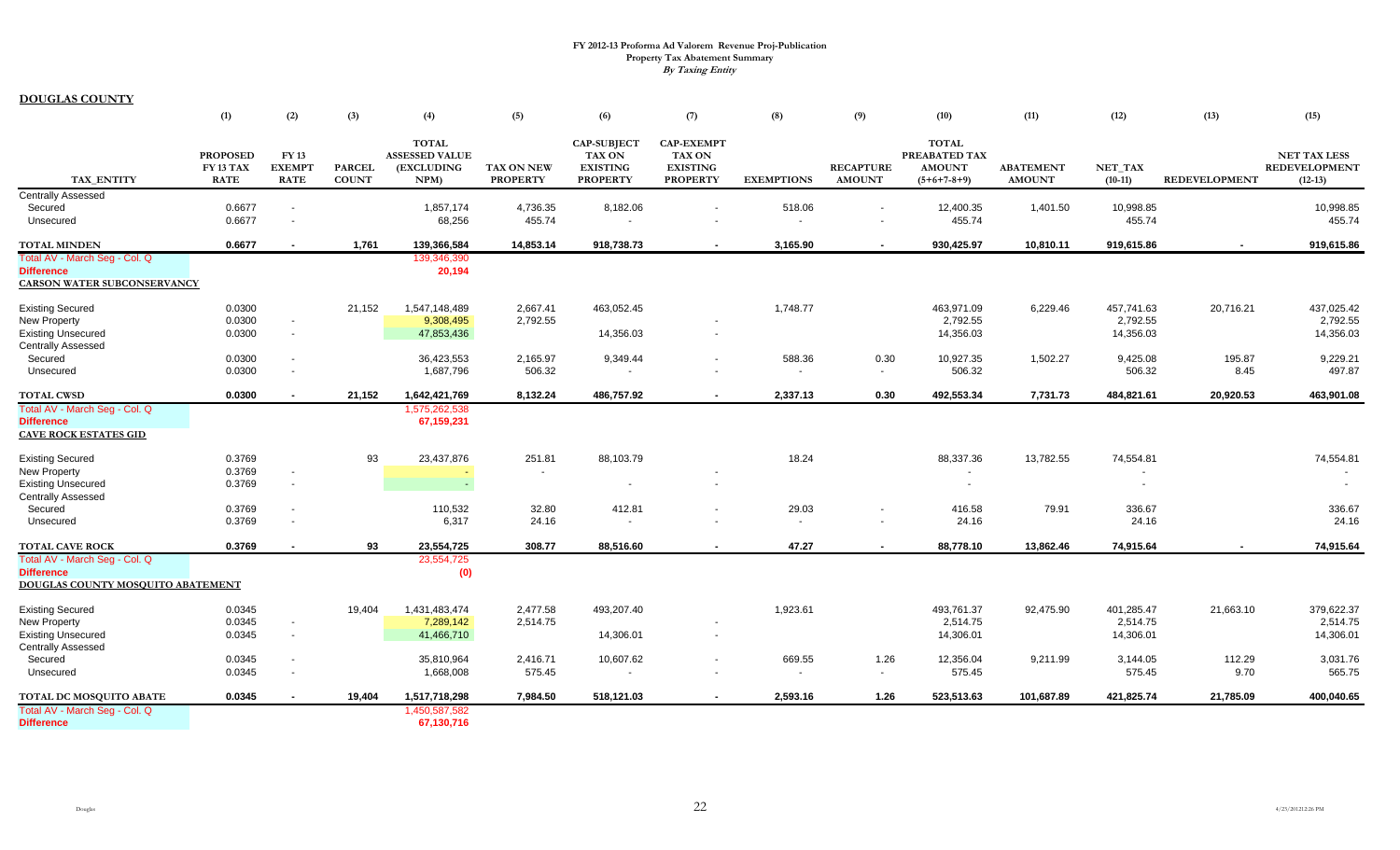|                                                                                                                            | (1)                                                | (2)                                                                              | (3)                           | (4)                                                               | (5)                                  | (6)                                                                       | (7)                                                                      | (8)                  | (9)                               | (10)                                                            | (11)                              | (12)                                               | (13)                 | (15)                                                     |
|----------------------------------------------------------------------------------------------------------------------------|----------------------------------------------------|----------------------------------------------------------------------------------|-------------------------------|-------------------------------------------------------------------|--------------------------------------|---------------------------------------------------------------------------|--------------------------------------------------------------------------|----------------------|-----------------------------------|-----------------------------------------------------------------|-----------------------------------|----------------------------------------------------|----------------------|----------------------------------------------------------|
| <b>TAX ENTITY</b>                                                                                                          | <b>PROPOSED</b><br><b>FY 13 TAX</b><br><b>RATE</b> | FY 13<br><b>EXEMPT</b><br><b>RATE</b>                                            | <b>PARCEL</b><br><b>COUNT</b> | <b>TOTAL</b><br><b>ASSESSED VALUE</b><br><b>(EXCLUDING</b><br>NPM | <b>TAX ON NEW</b><br><b>PROPERTY</b> | <b>CAP-SUBJECT</b><br><b>TAX ON</b><br><b>EXISTING</b><br><b>PROPERTY</b> | <b>CAP-EXEMPT</b><br><b>TAX ON</b><br><b>EXISTING</b><br><b>PROPERTY</b> | <b>EXEMPTIONS</b>    | <b>RECAPTURE</b><br><b>AMOUNT</b> | <b>TOTAL</b><br>PREABATED TAX<br><b>AMOUNT</b><br>$(5+6+7-8+9)$ | <b>ABATEMENT</b><br><b>AMOUNT</b> | NET TAX<br>$(10-11)$                               | <b>REDEVELOPMENT</b> | <b>NET TAX LESS</b><br><b>REDEVELOPMENT</b><br>$(12-13)$ |
| EAST FORK FIRE PROTECTION DISTRICT                                                                                         |                                                    |                                                                                  |                               |                                                                   |                                      |                                                                           |                                                                          |                      |                                   |                                                                 |                                   |                                                    |                      |                                                          |
| <b>Existing Secured</b><br>New Property<br><b>Existing Unsecured</b><br><b>Centrally Assessed</b>                          | 0.3282<br>0.3282<br>0.3282                         | $\sim$<br>$\sim$                                                                 | 21,042                        | 1,482,892,074<br>9,332,895<br>47,197,883                          | 24,835.12<br>30,630.56               | 4,861,514.50<br>154,903.45                                                | $\overline{\phantom{a}}$                                                 | 21,290.43            |                                   | 4,865,059.19<br>30,630.56<br>154,903.45                         | 413,105.16                        | 4,451,954.03<br>30,630.56<br>154,903.45            | 217,964.31           | 4,233,989.72<br>30,630.56<br>154,903.45                  |
| Secured<br>Unsecured                                                                                                       | 0.3282<br>0.3282                                   | $\overline{\phantom{a}}$<br>$\overline{\phantom{a}}$                             |                               | 40,230,805<br>1,915,470                                           | 24,409.62<br>6,286.55                | 114,985.83                                                                | $\overline{\phantom{a}}$<br>$\overline{\phantom{a}}$                     | 7,357.94             | 4.44<br>$\overline{\phantom{a}}$  | 132,041.95<br>6,286.55                                          | 54,910.54                         | 77,131.41<br>6,286.55                              | 1,661.96<br>92.45    | 75,469.45<br>6,194.10                                    |
| <b>TOTAL EAST FORK FIRE</b>                                                                                                | 0.3282                                             | $\blacksquare$                                                                   | 21.042                        | 1,581,569,127                                                     | 86,161.85                            | 5,131,403.78                                                              | $\sim$                                                                   | 28,648.37            | 4.44                              | 5,188,921.70                                                    | 468,015.70                        | 4,720,906.00                                       | 219,718.72           | 4,501,187.28                                             |
| Total AV - March Seg - Col. Q<br><b>Difference</b><br>EAST FORK PARAMEDIC DISTRICT                                         |                                                    |                                                                                  |                               | 1,514,328,208<br>67,240,919                                       |                                      |                                                                           |                                                                          |                      |                                   |                                                                 |                                   |                                                    |                      |                                                          |
| <b>Existing Secured</b><br>New Property<br><b>Existing Unsecured</b><br><b>Centrally Assessed</b>                          | 0.1592<br>0.1592<br>0.1592                         | $\overline{\phantom{a}}$<br>$\sim$                                               | 21,042                        | 1,482,892,074<br>9,332,895<br>47,197,883                          | 12,046.77<br>14,857.97               | 2,358,174.77<br>75,139.03                                                 | $\blacksquare$<br>$\overline{\phantom{a}}$                               | 10,488.26            |                                   | 2,359,733.28<br>14,857.97<br>75,139.03                          | 25,918.42                         | 2,333,814.86<br>14,857.97<br>75,139.03             | 109,846.57           | 2,223,968.29<br>14,857.97<br>75,139.03                   |
| Secured<br>Unsecured                                                                                                       | 0.1592<br>0.1592                                   | $\sim$<br>$\overline{\phantom{a}}$                                               |                               | 40,230,805<br>1,915,470                                           | 11,840.39<br>3,049.45                | 55,776.20                                                                 | $\blacksquare$                                                           | 3,569.13             | 0.33<br>$\sim$                    | 64,047.79<br>3,049.45                                           | 9,441.24                          | 54,606.55<br>3,049.45                              | 1,034.96<br>44.85    | 53,571.59<br>3,004.60                                    |
| TOTAL EAST FORK PARAMEDIC<br>Total AV - March Seg - Col. Q<br><b>Difference</b><br><b>EAST FORK SWIMMING POOL DISTRICT</b> | 0.1592                                             |                                                                                  | 21.042                        | 1,581,569,127<br>1,514,328,208<br>67,240,919                      | 41,794.58                            | 2,489,090.00                                                              | $\sim$                                                                   | 14,057.39            | 0.33                              | 2,516,827.52                                                    | 35,359.66                         | 2,481,467.86                                       | 110,926.38           | 2,370,541.48                                             |
| <b>Existing Secured</b><br>New Property<br><b>Existing Unsecured</b><br><b>Centrally Assessed</b>                          | 0.1300<br>0.1300<br>0.1300<br>0.1300               | $\overline{\phantom{a}}$<br>$\overline{\phantom{a}}$<br>$\overline{\phantom{a}}$ | 21,027                        | 1,482,644,940<br>7,492,152<br>42,028,401<br>39,715,889            | 9,837.19<br>9,739.80<br>9,656.60     | 1,925,324.79<br>54,636.92<br>44,838.48                                    | ٠<br>$\overline{\phantom{a}}$<br>$\blacksquare$                          | 8,449.05<br>2,864.45 | 3.03                              | 1,926,712.93<br>9,739.80<br>54,636.92<br>51,633.66              | 144,774.06<br>32,314.74           | 1,781,938.87<br>9,739.80<br>54,636.92<br>19,318.92 | 86,421.17<br>508.91  | 1,695,517.70<br>9,739.80<br>54,636.92<br>18,810.01       |
| Secured<br>Unsecured                                                                                                       | 0.1300                                             | $\overline{\phantom{a}}$                                                         |                               | 1,884,091                                                         | 3,099.34                             |                                                                           |                                                                          |                      | $\overline{\phantom{a}}$          | 3,099.34                                                        |                                   | 3,099.34                                           | 46.35                | 3,052.99                                                 |
| TOTAL EAST FORK SWIMMING POO                                                                                               | 0.1300                                             |                                                                                  | 21,027                        | 1,573,765,473                                                     | 32,332.93                            | 2,024,800.19                                                              |                                                                          | 11,313.50            | 3.03                              | 2,045,822.65                                                    | 177,088.80                        | 1,868,733.85                                       | 86,976.43            | 1,781,757.42                                             |
| Total AV - March Seq - Col. Q<br><b>Difference</b><br><b>ELK POINT SANITATION DISTRICT</b>                                 |                                                    |                                                                                  |                               | 1,506,524,553<br>67,240,920                                       |                                      |                                                                           |                                                                          |                      |                                   |                                                                 |                                   |                                                    |                      |                                                          |
| <b>Existing Secured</b><br><b>New Property</b><br><b>Existing Unsecured</b>                                                | 0.0095<br>0.0095<br>0.0095                         | $\overline{\phantom{a}}$<br>$\overline{\phantom{a}}$                             | 96                            | 33,002,718<br>9,922<br>6,699                                      | 8.70<br>0.94                         | 3,126.55<br>0.64                                                          | $\overline{\phantom{a}}$                                                 |                      |                                   | 3,135.25<br>0.94<br>0.64                                        | 636.71                            | 2,498.54<br>0.94<br>0.64                           |                      | 2,498.54<br>0.94<br>0.64                                 |
| Centrally Assessed<br>Secured<br>Unsecured                                                                                 | 0.0095<br>0.0095                                   |                                                                                  |                               | 2,794<br>21                                                       | 0.21<br>$\sim$                       | 0.06<br>$\sim$                                                            |                                                                          |                      |                                   | 0.27                                                            | 0.01                              | 0.26<br>$\overline{a}$                             |                      | 0.26<br>$\overline{a}$                                   |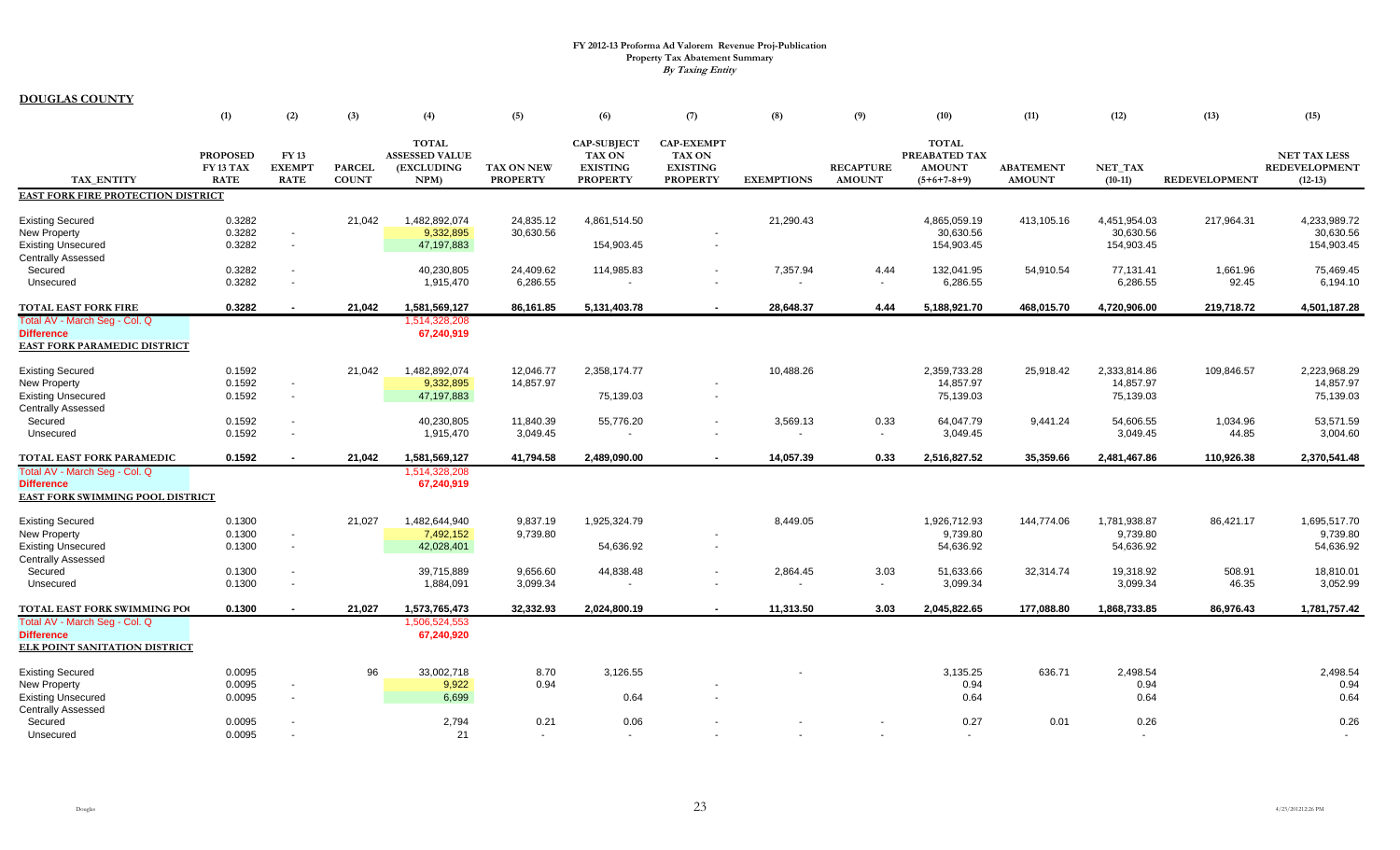| <b>TOTAL</b><br><b>CAP-SUBJECT</b><br><b>CAP-EXEMPT</b><br><b>TOTAL</b><br>PREABATED TAX<br><b>NET TAX LESS</b><br>FY 13<br><b>PROPOSED</b><br><b>ASSESSED VALUE</b><br><b>TAX ON</b><br><b>TAX ON</b><br><b>RECAPTURE</b><br><b>REDEVELOPMENT</b><br>FY 13 TAX<br><b>EXEMPT</b><br><b>TAX ON NEW</b><br><b>EXISTING</b><br><b>EXISTING</b><br><b>AMOUNT</b><br><b>ABATEMENT</b><br>NET_TAX<br><b>PARCEL</b><br>(EXCLUDING<br><b>TAX ENTITY</b><br><b>RATE</b><br><b>COUNT</b><br><b>PROPERTY</b><br><b>RATE</b><br>NPM)<br><b>PROPERTY</b><br><b>PROPERTY</b><br><b>EXEMPTIONS</b><br><b>AMOUNT</b><br>$(5+6+7-8+9)$<br><b>AMOUNT</b><br>$(10-11)$<br><b>REDEVELOPMENT</b><br>$(12-13)$<br>0.0095<br>$\overline{96}$<br>9.85<br>3,137.10<br>636.72<br>2,500.38<br>2,500.38<br>33,022,154<br>3,127.25<br>$\sim$<br>$\sim$<br>$\sim$<br>$\blacksquare$<br>$\sim$<br>33,022,154<br>$\Omega$<br><b>Existing Secured</b><br>0.3686<br>4,066<br>210,661,188<br>1,936.60<br>776,623.89<br>2,063.94<br>776,496.55<br>535.68<br>775,960.87<br>775,960.87<br>984.36<br>984.36<br>984.36<br>0.3686<br>267,055<br>984.36<br>0.3686<br>607,461<br>2,239.10<br>2,239.10<br>2,239.10<br>2,239.10<br>$\overline{\phantom{a}}$<br>$\overline{\phantom{a}}$<br>623.04<br>Secured<br>0.3686<br>3,275,885<br>3,279.91<br>9,418.03<br>12,074.90<br>1,613.14<br>10,461.76<br>10,461.76<br>$\overline{\phantom{a}}$<br>144,085<br>531.10<br>531.10<br>531.10<br>531.10<br>0.3686<br>Unsecured<br>$\overline{\phantom{a}}$<br>0.3686<br>214,955,673<br>788,281.02<br>2,686.98<br>792,326.01<br>2,148.82<br>790,177.19<br>790,177.19<br>4,066<br>6,731.97<br>TOTAL GARDNERVILLE RANCHOS<br>214,870,862<br>84,811<br>1,830<br>0.7901<br>99,687,889<br>323.70<br>789,602.26<br>2,208.15<br>787,717.81<br>11,546.28<br>776,171.53<br>61,236.60<br>714,934.93<br>609.46<br>609.46<br>609.46<br>0.7901<br>77,137<br>609.46<br>$\sim$<br>0.7901<br>440,844<br>3,483.11<br>3,483.11<br>3,483.11<br>3,483.11<br>$\sim$<br>$\overline{\phantom{a}}$<br>680.03<br>10,998.81<br>Secured<br>0.7901<br>1,784,402<br>4,118.49<br>10,660.11<br>14,098.57<br>1,540.92<br>12,557.65<br>1,558.84<br>$\overline{\phantom{a}}$<br>588.76<br>48.43<br>540.33<br>Unsecured<br>0.7901<br>74,518<br>588.76<br>588.76<br>$\overline{\phantom{a}}$<br>$\overline{\phantom{a}}$<br>0.7901<br>1,830<br>102,064,790<br>5,640.41<br>803,745.48<br>2,888.18<br>806,497.71<br>13,087.20<br>793,410.51<br>62,843.87<br>730,566.64<br>TOTAL INDIAN HILLS<br>$\sim$<br>$\blacksquare$<br>Total AV - March Seg - Col. Q<br>94,270,478<br>7,794,312<br><b>Existing Secured</b><br>0.4287<br>2,451<br>215,324,115<br>8,394.24<br>919,844.31<br>5,184.01<br>923,054.54<br>230,738.71<br>692,315.83<br>692,315.83<br>1,009.70<br>1,009.70<br>1,009.70<br>0.4287<br>235,527<br>1,009.70<br>0.4287<br>1,422,837<br>6,099.70<br>6,099.70<br>6,099.70<br>6,099.70<br>$\overline{\phantom{a}}$<br>339.59<br>0.17<br>2,005.19<br>4,474.07<br>Secured<br>0.4287<br>1,511,334<br>1,313.94<br>5,504.74<br>6,479.26<br>4,474.07<br>292.57<br>68,706<br>292.57<br>292.57<br>292.57<br>Unsecured<br>0.4287<br>$\sim$<br>$\overline{\phantom{a}}$<br>0.4287<br>5,523.60<br>0.17<br>2,451<br>218,562,519<br>11,010.46<br>931,448.75<br>936,935.78<br>232,743.90<br>704,191.88<br>704,191.88<br><b>TOTAL KINGSBURY</b><br>218,534,005<br>28,514<br>84<br>5.80<br>24,708.95<br>24,708.95<br>0.1255<br>23,159,982<br>29.071.79<br>29,065.99<br>4,357.04<br>$\sim$<br>7.74<br>0.1255<br>7.74<br>6,166<br>7.74<br>7.74<br>0.1255<br>7,763<br>9.74<br>9.74<br>9.74<br>9.74<br>$\overline{a}$<br>$\overline{\phantom{a}}$ |                                 | (1) | (2) | (3) | (4) | (5) | (6) | (7) | (8) | (9) | (10) | (11) | (12) | (13) | (15) |
|--------------------------------------------------------------------------------------------------------------------------------------------------------------------------------------------------------------------------------------------------------------------------------------------------------------------------------------------------------------------------------------------------------------------------------------------------------------------------------------------------------------------------------------------------------------------------------------------------------------------------------------------------------------------------------------------------------------------------------------------------------------------------------------------------------------------------------------------------------------------------------------------------------------------------------------------------------------------------------------------------------------------------------------------------------------------------------------------------------------------------------------------------------------------------------------------------------------------------------------------------------------------------------------------------------------------------------------------------------------------------------------------------------------------------------------------------------------------------------------------------------------------------------------------------------------------------------------------------------------------------------------------------------------------------------------------------------------------------------------------------------------------------------------------------------------------------------------------------------------------------------------------------------------------------------------------------------------------------------------------------------------------------------------------------------------------------------------------------------------------------------------------------------------------------------------------------------------------------------------------------------------------------------------------------------------------------------------------------------------------------------------------------------------------------------------------------------------------------------------------------------------------------------------------------------------------------------------------------------------------------------------------------------------------------------------------------------------------------------------------------------------------------------------------------------------------------------------------------------------------------------------------------------------------------------------------------------------------------------------------------------------------------------------------------------------------------------------------------------------------------------------------------------------------------------------------------------------------------------------------------------------------------------------------------------------------------------------------------------------------------------------------------------------------------------------------------------------------------------------------------------------------------------------------------------------------------------------------------------------------------------------|---------------------------------|-----|-----|-----|-----|-----|-----|-----|-----|-----|------|------|------|------|------|
|                                                                                                                                                                                                                                                                                                                                                                                                                                                                                                                                                                                                                                                                                                                                                                                                                                                                                                                                                                                                                                                                                                                                                                                                                                                                                                                                                                                                                                                                                                                                                                                                                                                                                                                                                                                                                                                                                                                                                                                                                                                                                                                                                                                                                                                                                                                                                                                                                                                                                                                                                                                                                                                                                                                                                                                                                                                                                                                                                                                                                                                                                                                                                                                                                                                                                                                                                                                                                                                                                                                                                                                                                                      |                                 |     |     |     |     |     |     |     |     |     |      |      |      |      |      |
|                                                                                                                                                                                                                                                                                                                                                                                                                                                                                                                                                                                                                                                                                                                                                                                                                                                                                                                                                                                                                                                                                                                                                                                                                                                                                                                                                                                                                                                                                                                                                                                                                                                                                                                                                                                                                                                                                                                                                                                                                                                                                                                                                                                                                                                                                                                                                                                                                                                                                                                                                                                                                                                                                                                                                                                                                                                                                                                                                                                                                                                                                                                                                                                                                                                                                                                                                                                                                                                                                                                                                                                                                                      |                                 |     |     |     |     |     |     |     |     |     |      |      |      |      |      |
|                                                                                                                                                                                                                                                                                                                                                                                                                                                                                                                                                                                                                                                                                                                                                                                                                                                                                                                                                                                                                                                                                                                                                                                                                                                                                                                                                                                                                                                                                                                                                                                                                                                                                                                                                                                                                                                                                                                                                                                                                                                                                                                                                                                                                                                                                                                                                                                                                                                                                                                                                                                                                                                                                                                                                                                                                                                                                                                                                                                                                                                                                                                                                                                                                                                                                                                                                                                                                                                                                                                                                                                                                                      |                                 |     |     |     |     |     |     |     |     |     |      |      |      |      |      |
|                                                                                                                                                                                                                                                                                                                                                                                                                                                                                                                                                                                                                                                                                                                                                                                                                                                                                                                                                                                                                                                                                                                                                                                                                                                                                                                                                                                                                                                                                                                                                                                                                                                                                                                                                                                                                                                                                                                                                                                                                                                                                                                                                                                                                                                                                                                                                                                                                                                                                                                                                                                                                                                                                                                                                                                                                                                                                                                                                                                                                                                                                                                                                                                                                                                                                                                                                                                                                                                                                                                                                                                                                                      |                                 |     |     |     |     |     |     |     |     |     |      |      |      |      |      |
|                                                                                                                                                                                                                                                                                                                                                                                                                                                                                                                                                                                                                                                                                                                                                                                                                                                                                                                                                                                                                                                                                                                                                                                                                                                                                                                                                                                                                                                                                                                                                                                                                                                                                                                                                                                                                                                                                                                                                                                                                                                                                                                                                                                                                                                                                                                                                                                                                                                                                                                                                                                                                                                                                                                                                                                                                                                                                                                                                                                                                                                                                                                                                                                                                                                                                                                                                                                                                                                                                                                                                                                                                                      | <b>TOTAL ELK POINT</b>          |     |     |     |     |     |     |     |     |     |      |      |      |      |      |
|                                                                                                                                                                                                                                                                                                                                                                                                                                                                                                                                                                                                                                                                                                                                                                                                                                                                                                                                                                                                                                                                                                                                                                                                                                                                                                                                                                                                                                                                                                                                                                                                                                                                                                                                                                                                                                                                                                                                                                                                                                                                                                                                                                                                                                                                                                                                                                                                                                                                                                                                                                                                                                                                                                                                                                                                                                                                                                                                                                                                                                                                                                                                                                                                                                                                                                                                                                                                                                                                                                                                                                                                                                      | Total AV - March Seg - Col. Q   |     |     |     |     |     |     |     |     |     |      |      |      |      |      |
|                                                                                                                                                                                                                                                                                                                                                                                                                                                                                                                                                                                                                                                                                                                                                                                                                                                                                                                                                                                                                                                                                                                                                                                                                                                                                                                                                                                                                                                                                                                                                                                                                                                                                                                                                                                                                                                                                                                                                                                                                                                                                                                                                                                                                                                                                                                                                                                                                                                                                                                                                                                                                                                                                                                                                                                                                                                                                                                                                                                                                                                                                                                                                                                                                                                                                                                                                                                                                                                                                                                                                                                                                                      | <b>Difference</b>               |     |     |     |     |     |     |     |     |     |      |      |      |      |      |
|                                                                                                                                                                                                                                                                                                                                                                                                                                                                                                                                                                                                                                                                                                                                                                                                                                                                                                                                                                                                                                                                                                                                                                                                                                                                                                                                                                                                                                                                                                                                                                                                                                                                                                                                                                                                                                                                                                                                                                                                                                                                                                                                                                                                                                                                                                                                                                                                                                                                                                                                                                                                                                                                                                                                                                                                                                                                                                                                                                                                                                                                                                                                                                                                                                                                                                                                                                                                                                                                                                                                                                                                                                      | <b>GARDNERVILLE RANCHOS GID</b> |     |     |     |     |     |     |     |     |     |      |      |      |      |      |
|                                                                                                                                                                                                                                                                                                                                                                                                                                                                                                                                                                                                                                                                                                                                                                                                                                                                                                                                                                                                                                                                                                                                                                                                                                                                                                                                                                                                                                                                                                                                                                                                                                                                                                                                                                                                                                                                                                                                                                                                                                                                                                                                                                                                                                                                                                                                                                                                                                                                                                                                                                                                                                                                                                                                                                                                                                                                                                                                                                                                                                                                                                                                                                                                                                                                                                                                                                                                                                                                                                                                                                                                                                      |                                 |     |     |     |     |     |     |     |     |     |      |      |      |      |      |
|                                                                                                                                                                                                                                                                                                                                                                                                                                                                                                                                                                                                                                                                                                                                                                                                                                                                                                                                                                                                                                                                                                                                                                                                                                                                                                                                                                                                                                                                                                                                                                                                                                                                                                                                                                                                                                                                                                                                                                                                                                                                                                                                                                                                                                                                                                                                                                                                                                                                                                                                                                                                                                                                                                                                                                                                                                                                                                                                                                                                                                                                                                                                                                                                                                                                                                                                                                                                                                                                                                                                                                                                                                      | New Property                    |     |     |     |     |     |     |     |     |     |      |      |      |      |      |
|                                                                                                                                                                                                                                                                                                                                                                                                                                                                                                                                                                                                                                                                                                                                                                                                                                                                                                                                                                                                                                                                                                                                                                                                                                                                                                                                                                                                                                                                                                                                                                                                                                                                                                                                                                                                                                                                                                                                                                                                                                                                                                                                                                                                                                                                                                                                                                                                                                                                                                                                                                                                                                                                                                                                                                                                                                                                                                                                                                                                                                                                                                                                                                                                                                                                                                                                                                                                                                                                                                                                                                                                                                      | <b>Existing Unsecured</b>       |     |     |     |     |     |     |     |     |     |      |      |      |      |      |
|                                                                                                                                                                                                                                                                                                                                                                                                                                                                                                                                                                                                                                                                                                                                                                                                                                                                                                                                                                                                                                                                                                                                                                                                                                                                                                                                                                                                                                                                                                                                                                                                                                                                                                                                                                                                                                                                                                                                                                                                                                                                                                                                                                                                                                                                                                                                                                                                                                                                                                                                                                                                                                                                                                                                                                                                                                                                                                                                                                                                                                                                                                                                                                                                                                                                                                                                                                                                                                                                                                                                                                                                                                      | <b>Centrally Assessed</b>       |     |     |     |     |     |     |     |     |     |      |      |      |      |      |
|                                                                                                                                                                                                                                                                                                                                                                                                                                                                                                                                                                                                                                                                                                                                                                                                                                                                                                                                                                                                                                                                                                                                                                                                                                                                                                                                                                                                                                                                                                                                                                                                                                                                                                                                                                                                                                                                                                                                                                                                                                                                                                                                                                                                                                                                                                                                                                                                                                                                                                                                                                                                                                                                                                                                                                                                                                                                                                                                                                                                                                                                                                                                                                                                                                                                                                                                                                                                                                                                                                                                                                                                                                      |                                 |     |     |     |     |     |     |     |     |     |      |      |      |      |      |
|                                                                                                                                                                                                                                                                                                                                                                                                                                                                                                                                                                                                                                                                                                                                                                                                                                                                                                                                                                                                                                                                                                                                                                                                                                                                                                                                                                                                                                                                                                                                                                                                                                                                                                                                                                                                                                                                                                                                                                                                                                                                                                                                                                                                                                                                                                                                                                                                                                                                                                                                                                                                                                                                                                                                                                                                                                                                                                                                                                                                                                                                                                                                                                                                                                                                                                                                                                                                                                                                                                                                                                                                                                      |                                 |     |     |     |     |     |     |     |     |     |      |      |      |      |      |
|                                                                                                                                                                                                                                                                                                                                                                                                                                                                                                                                                                                                                                                                                                                                                                                                                                                                                                                                                                                                                                                                                                                                                                                                                                                                                                                                                                                                                                                                                                                                                                                                                                                                                                                                                                                                                                                                                                                                                                                                                                                                                                                                                                                                                                                                                                                                                                                                                                                                                                                                                                                                                                                                                                                                                                                                                                                                                                                                                                                                                                                                                                                                                                                                                                                                                                                                                                                                                                                                                                                                                                                                                                      |                                 |     |     |     |     |     |     |     |     |     |      |      |      |      |      |
|                                                                                                                                                                                                                                                                                                                                                                                                                                                                                                                                                                                                                                                                                                                                                                                                                                                                                                                                                                                                                                                                                                                                                                                                                                                                                                                                                                                                                                                                                                                                                                                                                                                                                                                                                                                                                                                                                                                                                                                                                                                                                                                                                                                                                                                                                                                                                                                                                                                                                                                                                                                                                                                                                                                                                                                                                                                                                                                                                                                                                                                                                                                                                                                                                                                                                                                                                                                                                                                                                                                                                                                                                                      | Total AV - March Seg - Col. Q   |     |     |     |     |     |     |     |     |     |      |      |      |      |      |
|                                                                                                                                                                                                                                                                                                                                                                                                                                                                                                                                                                                                                                                                                                                                                                                                                                                                                                                                                                                                                                                                                                                                                                                                                                                                                                                                                                                                                                                                                                                                                                                                                                                                                                                                                                                                                                                                                                                                                                                                                                                                                                                                                                                                                                                                                                                                                                                                                                                                                                                                                                                                                                                                                                                                                                                                                                                                                                                                                                                                                                                                                                                                                                                                                                                                                                                                                                                                                                                                                                                                                                                                                                      | <b>Difference</b>               |     |     |     |     |     |     |     |     |     |      |      |      |      |      |
|                                                                                                                                                                                                                                                                                                                                                                                                                                                                                                                                                                                                                                                                                                                                                                                                                                                                                                                                                                                                                                                                                                                                                                                                                                                                                                                                                                                                                                                                                                                                                                                                                                                                                                                                                                                                                                                                                                                                                                                                                                                                                                                                                                                                                                                                                                                                                                                                                                                                                                                                                                                                                                                                                                                                                                                                                                                                                                                                                                                                                                                                                                                                                                                                                                                                                                                                                                                                                                                                                                                                                                                                                                      | <b>INDIAN HILLS GID</b>         |     |     |     |     |     |     |     |     |     |      |      |      |      |      |
|                                                                                                                                                                                                                                                                                                                                                                                                                                                                                                                                                                                                                                                                                                                                                                                                                                                                                                                                                                                                                                                                                                                                                                                                                                                                                                                                                                                                                                                                                                                                                                                                                                                                                                                                                                                                                                                                                                                                                                                                                                                                                                                                                                                                                                                                                                                                                                                                                                                                                                                                                                                                                                                                                                                                                                                                                                                                                                                                                                                                                                                                                                                                                                                                                                                                                                                                                                                                                                                                                                                                                                                                                                      |                                 |     |     |     |     |     |     |     |     |     |      |      |      |      |      |
|                                                                                                                                                                                                                                                                                                                                                                                                                                                                                                                                                                                                                                                                                                                                                                                                                                                                                                                                                                                                                                                                                                                                                                                                                                                                                                                                                                                                                                                                                                                                                                                                                                                                                                                                                                                                                                                                                                                                                                                                                                                                                                                                                                                                                                                                                                                                                                                                                                                                                                                                                                                                                                                                                                                                                                                                                                                                                                                                                                                                                                                                                                                                                                                                                                                                                                                                                                                                                                                                                                                                                                                                                                      | <b>Existing Secured</b>         |     |     |     |     |     |     |     |     |     |      |      |      |      |      |
|                                                                                                                                                                                                                                                                                                                                                                                                                                                                                                                                                                                                                                                                                                                                                                                                                                                                                                                                                                                                                                                                                                                                                                                                                                                                                                                                                                                                                                                                                                                                                                                                                                                                                                                                                                                                                                                                                                                                                                                                                                                                                                                                                                                                                                                                                                                                                                                                                                                                                                                                                                                                                                                                                                                                                                                                                                                                                                                                                                                                                                                                                                                                                                                                                                                                                                                                                                                                                                                                                                                                                                                                                                      | New Property                    |     |     |     |     |     |     |     |     |     |      |      |      |      |      |
|                                                                                                                                                                                                                                                                                                                                                                                                                                                                                                                                                                                                                                                                                                                                                                                                                                                                                                                                                                                                                                                                                                                                                                                                                                                                                                                                                                                                                                                                                                                                                                                                                                                                                                                                                                                                                                                                                                                                                                                                                                                                                                                                                                                                                                                                                                                                                                                                                                                                                                                                                                                                                                                                                                                                                                                                                                                                                                                                                                                                                                                                                                                                                                                                                                                                                                                                                                                                                                                                                                                                                                                                                                      | <b>Existing Unsecured</b>       |     |     |     |     |     |     |     |     |     |      |      |      |      |      |
|                                                                                                                                                                                                                                                                                                                                                                                                                                                                                                                                                                                                                                                                                                                                                                                                                                                                                                                                                                                                                                                                                                                                                                                                                                                                                                                                                                                                                                                                                                                                                                                                                                                                                                                                                                                                                                                                                                                                                                                                                                                                                                                                                                                                                                                                                                                                                                                                                                                                                                                                                                                                                                                                                                                                                                                                                                                                                                                                                                                                                                                                                                                                                                                                                                                                                                                                                                                                                                                                                                                                                                                                                                      | <b>Centrally Assessed</b>       |     |     |     |     |     |     |     |     |     |      |      |      |      |      |
|                                                                                                                                                                                                                                                                                                                                                                                                                                                                                                                                                                                                                                                                                                                                                                                                                                                                                                                                                                                                                                                                                                                                                                                                                                                                                                                                                                                                                                                                                                                                                                                                                                                                                                                                                                                                                                                                                                                                                                                                                                                                                                                                                                                                                                                                                                                                                                                                                                                                                                                                                                                                                                                                                                                                                                                                                                                                                                                                                                                                                                                                                                                                                                                                                                                                                                                                                                                                                                                                                                                                                                                                                                      |                                 |     |     |     |     |     |     |     |     |     |      |      |      |      |      |
|                                                                                                                                                                                                                                                                                                                                                                                                                                                                                                                                                                                                                                                                                                                                                                                                                                                                                                                                                                                                                                                                                                                                                                                                                                                                                                                                                                                                                                                                                                                                                                                                                                                                                                                                                                                                                                                                                                                                                                                                                                                                                                                                                                                                                                                                                                                                                                                                                                                                                                                                                                                                                                                                                                                                                                                                                                                                                                                                                                                                                                                                                                                                                                                                                                                                                                                                                                                                                                                                                                                                                                                                                                      |                                 |     |     |     |     |     |     |     |     |     |      |      |      |      |      |
|                                                                                                                                                                                                                                                                                                                                                                                                                                                                                                                                                                                                                                                                                                                                                                                                                                                                                                                                                                                                                                                                                                                                                                                                                                                                                                                                                                                                                                                                                                                                                                                                                                                                                                                                                                                                                                                                                                                                                                                                                                                                                                                                                                                                                                                                                                                                                                                                                                                                                                                                                                                                                                                                                                                                                                                                                                                                                                                                                                                                                                                                                                                                                                                                                                                                                                                                                                                                                                                                                                                                                                                                                                      |                                 |     |     |     |     |     |     |     |     |     |      |      |      |      |      |
|                                                                                                                                                                                                                                                                                                                                                                                                                                                                                                                                                                                                                                                                                                                                                                                                                                                                                                                                                                                                                                                                                                                                                                                                                                                                                                                                                                                                                                                                                                                                                                                                                                                                                                                                                                                                                                                                                                                                                                                                                                                                                                                                                                                                                                                                                                                                                                                                                                                                                                                                                                                                                                                                                                                                                                                                                                                                                                                                                                                                                                                                                                                                                                                                                                                                                                                                                                                                                                                                                                                                                                                                                                      |                                 |     |     |     |     |     |     |     |     |     |      |      |      |      |      |
|                                                                                                                                                                                                                                                                                                                                                                                                                                                                                                                                                                                                                                                                                                                                                                                                                                                                                                                                                                                                                                                                                                                                                                                                                                                                                                                                                                                                                                                                                                                                                                                                                                                                                                                                                                                                                                                                                                                                                                                                                                                                                                                                                                                                                                                                                                                                                                                                                                                                                                                                                                                                                                                                                                                                                                                                                                                                                                                                                                                                                                                                                                                                                                                                                                                                                                                                                                                                                                                                                                                                                                                                                                      | <b>Difference</b>               |     |     |     |     |     |     |     |     |     |      |      |      |      |      |
|                                                                                                                                                                                                                                                                                                                                                                                                                                                                                                                                                                                                                                                                                                                                                                                                                                                                                                                                                                                                                                                                                                                                                                                                                                                                                                                                                                                                                                                                                                                                                                                                                                                                                                                                                                                                                                                                                                                                                                                                                                                                                                                                                                                                                                                                                                                                                                                                                                                                                                                                                                                                                                                                                                                                                                                                                                                                                                                                                                                                                                                                                                                                                                                                                                                                                                                                                                                                                                                                                                                                                                                                                                      | <b>KINGSBURY GID</b>            |     |     |     |     |     |     |     |     |     |      |      |      |      |      |
|                                                                                                                                                                                                                                                                                                                                                                                                                                                                                                                                                                                                                                                                                                                                                                                                                                                                                                                                                                                                                                                                                                                                                                                                                                                                                                                                                                                                                                                                                                                                                                                                                                                                                                                                                                                                                                                                                                                                                                                                                                                                                                                                                                                                                                                                                                                                                                                                                                                                                                                                                                                                                                                                                                                                                                                                                                                                                                                                                                                                                                                                                                                                                                                                                                                                                                                                                                                                                                                                                                                                                                                                                                      |                                 |     |     |     |     |     |     |     |     |     |      |      |      |      |      |
|                                                                                                                                                                                                                                                                                                                                                                                                                                                                                                                                                                                                                                                                                                                                                                                                                                                                                                                                                                                                                                                                                                                                                                                                                                                                                                                                                                                                                                                                                                                                                                                                                                                                                                                                                                                                                                                                                                                                                                                                                                                                                                                                                                                                                                                                                                                                                                                                                                                                                                                                                                                                                                                                                                                                                                                                                                                                                                                                                                                                                                                                                                                                                                                                                                                                                                                                                                                                                                                                                                                                                                                                                                      | New Property                    |     |     |     |     |     |     |     |     |     |      |      |      |      |      |
|                                                                                                                                                                                                                                                                                                                                                                                                                                                                                                                                                                                                                                                                                                                                                                                                                                                                                                                                                                                                                                                                                                                                                                                                                                                                                                                                                                                                                                                                                                                                                                                                                                                                                                                                                                                                                                                                                                                                                                                                                                                                                                                                                                                                                                                                                                                                                                                                                                                                                                                                                                                                                                                                                                                                                                                                                                                                                                                                                                                                                                                                                                                                                                                                                                                                                                                                                                                                                                                                                                                                                                                                                                      | <b>Existing Unsecured</b>       |     |     |     |     |     |     |     |     |     |      |      |      |      |      |
|                                                                                                                                                                                                                                                                                                                                                                                                                                                                                                                                                                                                                                                                                                                                                                                                                                                                                                                                                                                                                                                                                                                                                                                                                                                                                                                                                                                                                                                                                                                                                                                                                                                                                                                                                                                                                                                                                                                                                                                                                                                                                                                                                                                                                                                                                                                                                                                                                                                                                                                                                                                                                                                                                                                                                                                                                                                                                                                                                                                                                                                                                                                                                                                                                                                                                                                                                                                                                                                                                                                                                                                                                                      | <b>Centrally Assessed</b>       |     |     |     |     |     |     |     |     |     |      |      |      |      |      |
|                                                                                                                                                                                                                                                                                                                                                                                                                                                                                                                                                                                                                                                                                                                                                                                                                                                                                                                                                                                                                                                                                                                                                                                                                                                                                                                                                                                                                                                                                                                                                                                                                                                                                                                                                                                                                                                                                                                                                                                                                                                                                                                                                                                                                                                                                                                                                                                                                                                                                                                                                                                                                                                                                                                                                                                                                                                                                                                                                                                                                                                                                                                                                                                                                                                                                                                                                                                                                                                                                                                                                                                                                                      |                                 |     |     |     |     |     |     |     |     |     |      |      |      |      |      |
|                                                                                                                                                                                                                                                                                                                                                                                                                                                                                                                                                                                                                                                                                                                                                                                                                                                                                                                                                                                                                                                                                                                                                                                                                                                                                                                                                                                                                                                                                                                                                                                                                                                                                                                                                                                                                                                                                                                                                                                                                                                                                                                                                                                                                                                                                                                                                                                                                                                                                                                                                                                                                                                                                                                                                                                                                                                                                                                                                                                                                                                                                                                                                                                                                                                                                                                                                                                                                                                                                                                                                                                                                                      |                                 |     |     |     |     |     |     |     |     |     |      |      |      |      |      |
|                                                                                                                                                                                                                                                                                                                                                                                                                                                                                                                                                                                                                                                                                                                                                                                                                                                                                                                                                                                                                                                                                                                                                                                                                                                                                                                                                                                                                                                                                                                                                                                                                                                                                                                                                                                                                                                                                                                                                                                                                                                                                                                                                                                                                                                                                                                                                                                                                                                                                                                                                                                                                                                                                                                                                                                                                                                                                                                                                                                                                                                                                                                                                                                                                                                                                                                                                                                                                                                                                                                                                                                                                                      |                                 |     |     |     |     |     |     |     |     |     |      |      |      |      |      |
|                                                                                                                                                                                                                                                                                                                                                                                                                                                                                                                                                                                                                                                                                                                                                                                                                                                                                                                                                                                                                                                                                                                                                                                                                                                                                                                                                                                                                                                                                                                                                                                                                                                                                                                                                                                                                                                                                                                                                                                                                                                                                                                                                                                                                                                                                                                                                                                                                                                                                                                                                                                                                                                                                                                                                                                                                                                                                                                                                                                                                                                                                                                                                                                                                                                                                                                                                                                                                                                                                                                                                                                                                                      | Total AV - March Seg - Col. Q   |     |     |     |     |     |     |     |     |     |      |      |      |      |      |
|                                                                                                                                                                                                                                                                                                                                                                                                                                                                                                                                                                                                                                                                                                                                                                                                                                                                                                                                                                                                                                                                                                                                                                                                                                                                                                                                                                                                                                                                                                                                                                                                                                                                                                                                                                                                                                                                                                                                                                                                                                                                                                                                                                                                                                                                                                                                                                                                                                                                                                                                                                                                                                                                                                                                                                                                                                                                                                                                                                                                                                                                                                                                                                                                                                                                                                                                                                                                                                                                                                                                                                                                                                      | <b>Difference</b>               |     |     |     |     |     |     |     |     |     |      |      |      |      |      |
|                                                                                                                                                                                                                                                                                                                                                                                                                                                                                                                                                                                                                                                                                                                                                                                                                                                                                                                                                                                                                                                                                                                                                                                                                                                                                                                                                                                                                                                                                                                                                                                                                                                                                                                                                                                                                                                                                                                                                                                                                                                                                                                                                                                                                                                                                                                                                                                                                                                                                                                                                                                                                                                                                                                                                                                                                                                                                                                                                                                                                                                                                                                                                                                                                                                                                                                                                                                                                                                                                                                                                                                                                                      | <b>LAKERIDGE GID</b>            |     |     |     |     |     |     |     |     |     |      |      |      |      |      |
|                                                                                                                                                                                                                                                                                                                                                                                                                                                                                                                                                                                                                                                                                                                                                                                                                                                                                                                                                                                                                                                                                                                                                                                                                                                                                                                                                                                                                                                                                                                                                                                                                                                                                                                                                                                                                                                                                                                                                                                                                                                                                                                                                                                                                                                                                                                                                                                                                                                                                                                                                                                                                                                                                                                                                                                                                                                                                                                                                                                                                                                                                                                                                                                                                                                                                                                                                                                                                                                                                                                                                                                                                                      | <b>Existing Secured</b>         |     |     |     |     |     |     |     |     |     |      |      |      |      |      |
|                                                                                                                                                                                                                                                                                                                                                                                                                                                                                                                                                                                                                                                                                                                                                                                                                                                                                                                                                                                                                                                                                                                                                                                                                                                                                                                                                                                                                                                                                                                                                                                                                                                                                                                                                                                                                                                                                                                                                                                                                                                                                                                                                                                                                                                                                                                                                                                                                                                                                                                                                                                                                                                                                                                                                                                                                                                                                                                                                                                                                                                                                                                                                                                                                                                                                                                                                                                                                                                                                                                                                                                                                                      | New Property                    |     |     |     |     |     |     |     |     |     |      |      |      |      |      |
|                                                                                                                                                                                                                                                                                                                                                                                                                                                                                                                                                                                                                                                                                                                                                                                                                                                                                                                                                                                                                                                                                                                                                                                                                                                                                                                                                                                                                                                                                                                                                                                                                                                                                                                                                                                                                                                                                                                                                                                                                                                                                                                                                                                                                                                                                                                                                                                                                                                                                                                                                                                                                                                                                                                                                                                                                                                                                                                                                                                                                                                                                                                                                                                                                                                                                                                                                                                                                                                                                                                                                                                                                                      | <b>Existing Unsecured</b>       |     |     |     |     |     |     |     |     |     |      |      |      |      |      |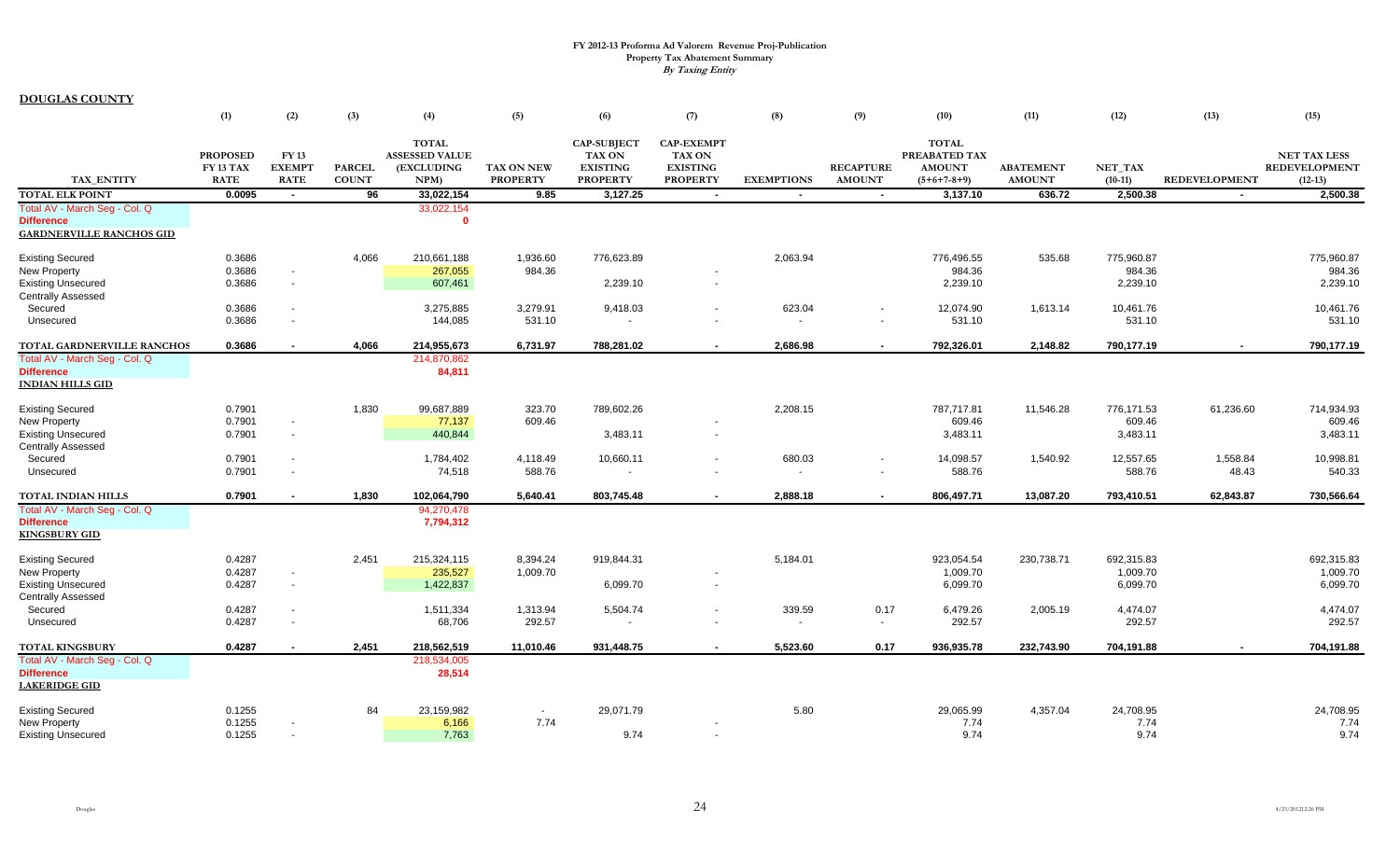|                                                                              | (1)                                         | (2)                                                  | (3)                           | (4)                                                         | (5)                                  | (6)                                                                       | (7)                                                                      | (8)                               | (9)                               | (10)                                                            | (11)                              | (12)                 | (13)                 | (15)                                                     |
|------------------------------------------------------------------------------|---------------------------------------------|------------------------------------------------------|-------------------------------|-------------------------------------------------------------|--------------------------------------|---------------------------------------------------------------------------|--------------------------------------------------------------------------|-----------------------------------|-----------------------------------|-----------------------------------------------------------------|-----------------------------------|----------------------|----------------------|----------------------------------------------------------|
| <b>TAX ENTITY</b>                                                            | <b>PROPOSED</b><br>FY 13 TAX<br><b>RATE</b> | <b>FY 13</b><br><b>EXEMPT</b><br><b>RATE</b>         | <b>PARCEL</b><br><b>COUNT</b> | <b>TOTAL</b><br><b>ASSESSED VALUE</b><br>(EXCLUDING<br>NPM) | <b>TAX ON NEW</b><br><b>PROPERTY</b> | <b>CAP-SUBJECT</b><br><b>TAX ON</b><br><b>EXISTING</b><br><b>PROPERTY</b> | <b>CAP-EXEMPT</b><br><b>TAX ON</b><br><b>EXISTING</b><br><b>PROPERTY</b> | <b>EXEMPTIONS</b>                 | <b>RECAPTURE</b><br><b>AMOUNT</b> | <b>TOTAL</b><br>PREABATED TAX<br><b>AMOUNT</b><br>$(5+6+7-8+9)$ | <b>ABATEMENT</b><br><b>AMOUNT</b> | NET_TAX<br>$(10-11)$ | <b>REDEVELOPMENT</b> | <b>NET TAX LESS</b><br><b>REDEVELOPMENT</b><br>$(12-13)$ |
| <b>Centrally Assessed</b>                                                    |                                             |                                                      |                               |                                                             |                                      |                                                                           |                                                                          |                                   |                                   |                                                                 |                                   |                      |                      |                                                          |
| Secured<br>Unsecured                                                         | 0.1255<br>0.1255                            | $\overline{\phantom{a}}$<br>$\overline{\phantom{a}}$ |                               | 943,889<br>57,759                                           | 13.98<br>75.49                       | 1,259.49                                                                  |                                                                          | 88.88<br>$\overline{\phantom{a}}$ | $\blacksquare$                    | 1,184.59<br>75.49                                               | 271.61                            | 912.98<br>75.49      |                      | 912.98<br>75.49                                          |
|                                                                              |                                             |                                                      |                               |                                                             |                                      |                                                                           |                                                                          |                                   |                                   |                                                                 |                                   |                      |                      |                                                          |
| <b>TOTAL LAKERIDGE</b>                                                       | 0.1255                                      |                                                      | 84                            | 24,175,559                                                  | 97.21                                | 30,341.02                                                                 | $\sim$                                                                   | 94.68                             | $\sim$                            | 30,343.55                                                       | 4,628.65                          | 25,714.90            |                      | 25,714.90                                                |
| Total AV - March Seg - Col. Q<br><b>Difference</b><br><b>LOGAN CREEK GID</b> |                                             |                                                      |                               | 24,175,559<br>(0)                                           |                                      |                                                                           |                                                                          |                                   |                                   |                                                                 |                                   |                      |                      |                                                          |
| <b>Existing Secured</b>                                                      | 0.6632                                      |                                                      | 23                            | 6,323,834                                                   | 109.77                               | 41,837.93                                                                 |                                                                          | 8.01                              |                                   | 41,939.69                                                       | 7,913.72                          | 34,025.97            |                      | 34,025.97                                                |
| <b>New Property</b>                                                          | 0.6632                                      | $\sim$                                               |                               |                                                             | $\overline{\phantom{a}}$             |                                                                           |                                                                          |                                   |                                   |                                                                 |                                   |                      |                      |                                                          |
| <b>Existing Unsecured</b><br><b>Centrally Assessed</b>                       | 0.6632                                      | $\sim$                                               |                               |                                                             |                                      |                                                                           | $\overline{\phantom{a}}$                                                 |                                   |                                   |                                                                 |                                   | $\blacksquare$       |                      | $\sim$                                                   |
| Secured                                                                      | 0.6632                                      | $\sim$                                               |                               | 34,531                                                      | 8.17                                 | 237.70                                                                    |                                                                          | 16.85                             |                                   | 229.02                                                          | 47.39                             | 181.63               |                      | 181.63                                                   |
| Unsecured                                                                    | 0.6632                                      | $\sim$                                               |                               | 2,073                                                       | 13.94                                |                                                                           |                                                                          | $\overline{\phantom{a}}$          | $\overline{\phantom{a}}$          | 13.94                                                           |                                   | 13.94                |                      | 13.94                                                    |
| TOTAL LOGAN CREEK                                                            | 0.6632                                      | $\blacksquare$                                       | 23                            | 6,360,438                                                   | 131.88                               | 42,075.63                                                                 | $\blacksquare$                                                           | 24.86                             | $\sim$                            | 42,182.65                                                       | 7,961.11                          | 34,221.54            |                      | 34,221.54                                                |
| Total AV - March Seg - Col. Q                                                |                                             |                                                      |                               | 6,360,438                                                   |                                      |                                                                           |                                                                          |                                   |                                   |                                                                 |                                   |                      |                      |                                                          |
| <b>Difference</b><br>MINDEN-GARDNERVILLE SANITATION                          |                                             |                                                      |                               | (0)                                                         |                                      |                                                                           |                                                                          |                                   |                                   |                                                                 |                                   |                      |                      |                                                          |
| <b>Existing Secured</b>                                                      | 0.1224                                      |                                                      | 3,975                         | 274,445,486                                                 | 727.22                               | 339,884.43                                                                |                                                                          | 4,727.61                          |                                   | 335,884.04                                                      | 2,292.50                          | 333,591.54           |                      | 333,591.54                                               |
| New Property                                                                 | 0.1224                                      | $\sim$                                               |                               | 1,857,981                                                   | 2,274.17                             |                                                                           |                                                                          |                                   |                                   | 2,274.17                                                        |                                   | 2,274.17             |                      | 2,274.17                                                 |
| <b>Existing Unsecured</b>                                                    | 0.1224                                      | $\overline{\phantom{a}}$                             |                               | 10,066,680                                                  |                                      | 12,321.62                                                                 |                                                                          |                                   |                                   | 12,321.62                                                       |                                   | 12,321.62            |                      | 12,321.62                                                |
| <b>Centrally Assessed</b>                                                    |                                             |                                                      |                               |                                                             |                                      |                                                                           |                                                                          |                                   |                                   |                                                                 |                                   |                      |                      |                                                          |
| Secured                                                                      | 0.1224                                      |                                                      |                               | 4,484,564                                                   | 2,150.56                             | 3,564.44                                                                  | $\overline{\phantom{a}}$                                                 | 225.89                            | 0.16                              | 5,489.27                                                        | 585.57                            | 4,903.70             |                      | 4,903.70                                                 |
| Unsecured                                                                    | 0.1224                                      | $\sim$                                               |                               | 162,378                                                     | 198.75                               | $\overline{\phantom{a}}$                                                  |                                                                          | $\overline{\phantom{a}}$          | $\overline{\phantom{a}}$          | 198.75                                                          |                                   | 198.75               |                      | 198.75                                                   |
| TOTAL MINDEN-GARD SANITATIC                                                  | 0.1224                                      | $\sim$                                               | 3,975                         | 291,017,089                                                 | 5,350.70                             | 355,770.49                                                                | $\sim$                                                                   | 4,953.50                          | 0.16                              | 356,167.85                                                      | 2,878.07                          | 353,289.78           |                      | 353,289.78                                               |
| Total AV - March Seg - Col. Q<br><b>Difference</b><br><b>OLIVER PARK</b>     |                                             |                                                      |                               | 290,986,276<br>30,813                                       |                                      |                                                                           |                                                                          |                                   |                                   |                                                                 |                                   |                      |                      |                                                          |
| <b>Existing Secured</b>                                                      | 0.5099                                      |                                                      | 91                            | 9,255,945                                                   | $\sim$                               | 47,196.03                                                                 |                                                                          |                                   |                                   | 47,196.03                                                       | 12,322.44                         | 34,873.59            |                      | 34,873.59                                                |
| New Property                                                                 | 0.5099                                      | $\sim$                                               |                               | 15,231                                                      | 77.66                                |                                                                           |                                                                          |                                   |                                   | 77.66                                                           |                                   | 77.66                |                      | 77.66                                                    |
| <b>Existing Unsecured</b><br><b>Centrally Assessed</b>                       | 0.5099                                      | $\overline{\phantom{a}}$                             |                               | 530,956                                                     |                                      | 2,707.34                                                                  | $\overline{\phantom{a}}$                                                 |                                   |                                   | 2,707.34                                                        |                                   | 2,707.34             |                      | 2,707.34                                                 |
| Secured                                                                      | 0.5099                                      | $\sim$                                               |                               | 137,492                                                     | 116.16                               | 628.12                                                                    |                                                                          | 43.21                             |                                   | 701.07                                                          | 285.98                            | 415.09               |                      | 415.09                                                   |
| Unsecured                                                                    | 0.5099                                      | $\sim$                                               |                               | 7,050                                                       | 34.29                                |                                                                           |                                                                          | $\overline{\phantom{a}}$          | $\blacksquare$                    | 34.29                                                           |                                   | 34.29                |                      | 34.29                                                    |
| <b>TOTAL OLIVER PARK</b>                                                     | 0.5099                                      |                                                      | 91                            | 9,946,673                                                   | 228.11                               | 50,531.49                                                                 |                                                                          | 43.21                             |                                   | 50,716.40                                                       | 12,608.42                         | 38,107.98            |                      | 38,107.98                                                |
| Total AV - March Seg - Col. Q<br><b>Difference</b>                           |                                             |                                                      |                               | 9,946,673<br>$\mathbf{0}$                                   |                                      |                                                                           |                                                                          |                                   |                                   |                                                                 |                                   |                      |                      |                                                          |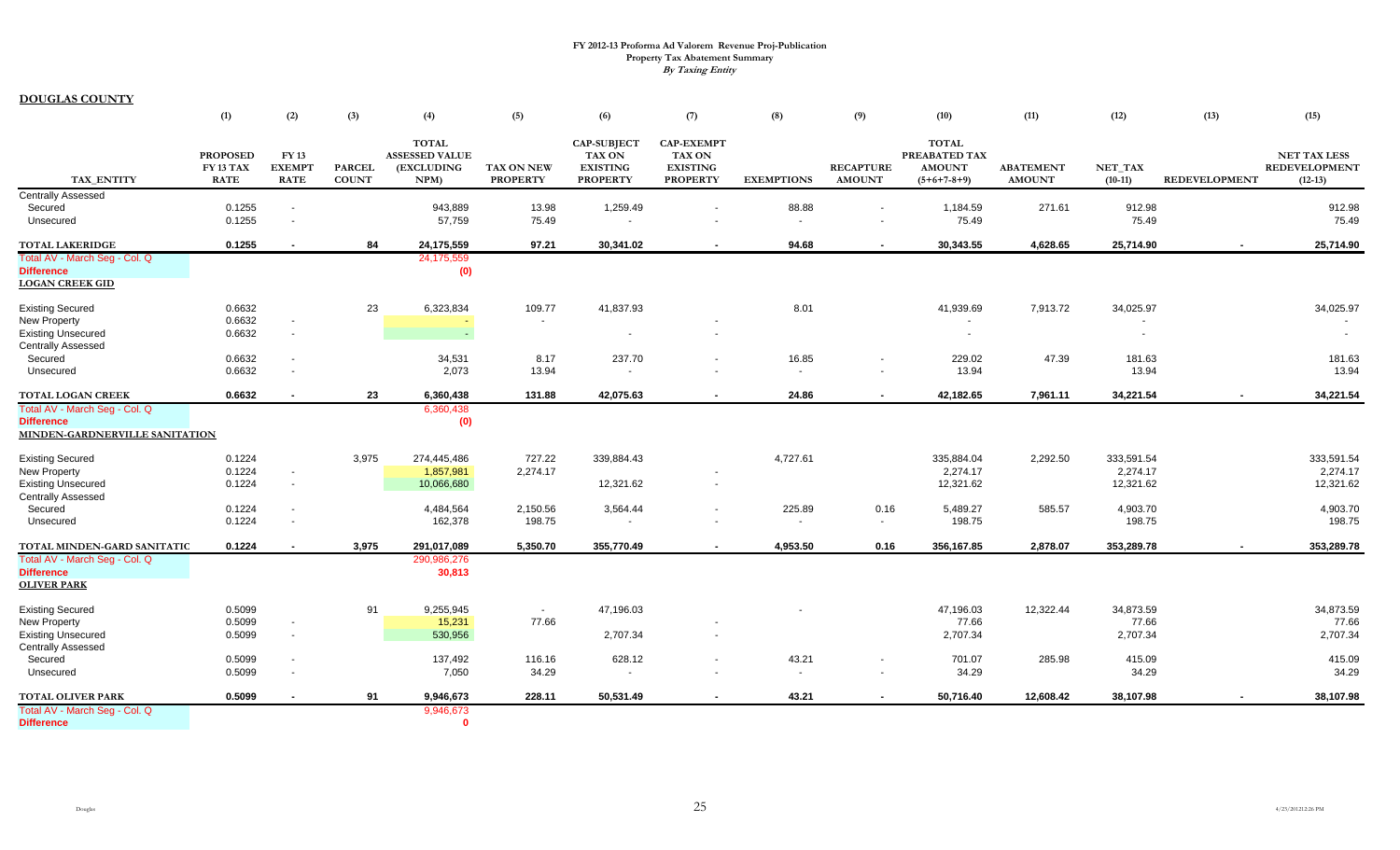|                                                                                                                                  | (1)                                                | (2)                                                                                                          | (3)                           | (4)                                                         | (5)                                | (6)                                                                       | (7)                                                                      | (8)                                        | (9)                               | (10)                                                            | (11)                              | (12)                                             | (13)                 | (15)                                                     |
|----------------------------------------------------------------------------------------------------------------------------------|----------------------------------------------------|--------------------------------------------------------------------------------------------------------------|-------------------------------|-------------------------------------------------------------|------------------------------------|---------------------------------------------------------------------------|--------------------------------------------------------------------------|--------------------------------------------|-----------------------------------|-----------------------------------------------------------------|-----------------------------------|--------------------------------------------------|----------------------|----------------------------------------------------------|
| <b>TAX ENTITY</b>                                                                                                                | <b>PROPOSED</b><br><b>FY 13 TAX</b><br><b>RATE</b> | <b>FY 13</b><br><b>EXEMPT</b><br><b>RATE</b>                                                                 | <b>PARCEL</b><br><b>COUNT</b> | <b>TOTAL</b><br><b>ASSESSED VALUE</b><br>(EXCLUDING<br>NPM  | TAX ON NEW<br><b>PROPERTY</b>      | <b>CAP-SUBJECT</b><br><b>TAX ON</b><br><b>EXISTING</b><br><b>PROPERTY</b> | <b>CAP-EXEMPT</b><br><b>TAX ON</b><br><b>EXISTING</b><br><b>PROPERTY</b> | <b>EXEMPTIONS</b>                          | <b>RECAPTURE</b><br><b>AMOUNT</b> | <b>TOTAL</b><br>PREABATED TAX<br><b>AMOUNT</b><br>$(5+6+7-8+9)$ | <b>ABATEMENT</b><br><b>AMOUNT</b> | NET_TAX<br>$(10-11)$                             | <b>REDEVELOPMENT</b> | <b>NET TAX LESS</b><br><b>REDEVELOPMENT</b><br>$(12-13)$ |
| <b>SKYLAND GID</b>                                                                                                               |                                                    |                                                                                                              |                               |                                                             |                                    |                                                                           |                                                                          |                                            |                                   |                                                                 |                                   |                                                  |                      |                                                          |
| <b>Existing Secured</b><br><b>New Property</b><br><b>Existing Unsecured</b><br><b>Centrally Assessed</b><br>Secured              | 0.0731<br>0.0731<br>0.0731<br>0.0731               | $\overline{\phantom{a}}$<br>$\blacksquare$<br>$\overline{\phantom{a}}$                                       | 235                           | 70,918,587<br>9,064<br>26,368<br>190,106                    | 409.18<br>6.63<br>28.80            | 51,432.85<br>19.28<br>118.26                                              | $\overline{a}$                                                           | 6.19<br>8.08                               |                                   | 51,835.84<br>6.63<br>19.28<br>138.98                            | 4,892.18<br>14.43                 | 46,943.66<br>6.63<br>19.28<br>124.55             |                      | 46,943.66<br>6.63<br>19.28<br>124.55                     |
| Unsecured                                                                                                                        | 0.0731                                             | $\blacksquare$                                                                                               |                               | 9,257                                                       | 6.77                               |                                                                           |                                                                          | $\sim$                                     |                                   | 6.77                                                            |                                   | 6.77                                             |                      | 6.77                                                     |
| <b>TOTAL SKYLAND</b>                                                                                                             | 0.0731                                             |                                                                                                              | 235                           | 71,153,382                                                  | 451.38                             | 51,570.39                                                                 |                                                                          | 14.27                                      |                                   | 52,007.49                                                       | 4,906.61                          | 47,100.88                                        |                      | 47,100.88                                                |
| Total AV - March Seg - Col. Q<br><b>Difference</b><br>TAHOE-DOUGLAS FIRE PROTECTION DISTRICT                                     |                                                    |                                                                                                              |                               | 71,145,671<br>7,711                                         |                                    | 0.74                                                                      |                                                                          |                                            |                                   |                                                                 | 0.09<br>0.26                      |                                                  |                      |                                                          |
| <b>Existing Secured</b><br><b>New Property</b><br><b>Existing Unsecured</b><br><b>Centrally Assessed</b>                         | 0.6381<br>0.6381<br>0.6381                         | 0.0500<br>0.0500<br>0.0500                                                                                   | 5,326                         | 1,082,327,696<br>1,611,630<br>7,383,607                     | 32,387.37<br>9,478.00              | 6,341,529.65<br>43,422.99                                                 | 539,156.31<br>805.82<br>3,691.80                                         | 8,789.60                                   |                                   | 6,904,283.73<br>10,283.81<br>47,114.80                          | 1,632,827.00                      | 5,271,456.73<br>10,283.81<br>47,114.80           |                      | 5,271,456.73<br>10,283.81<br>47,114.80                   |
| Secured<br>Unsecured                                                                                                             | 0.6381<br>0.6381                                   | 0.0500<br>0.0500                                                                                             |                               | 7,483,606<br>320,162                                        | 10,828.13<br>2,042.95              | 36,185.37                                                                 | 3,076.45<br>$\overline{\phantom{a}}$                                     | 2,337.11<br>$\overline{\phantom{a}}$       | 1.17<br>$\overline{\phantom{a}}$  | 47,754.01<br>2,042.95                                           | 12,019.42                         | 35,734.59<br>2,042.95                            |                      | 35,734.59<br>2,042.95                                    |
| TOTAL TAHOE-DOUGLAS FIRE<br>Total AV - March Seg - Col. Q<br><b>Difference</b><br>TAHOE-DOUGLAS SEWER DISTRICT                   | 0.6381                                             | 0.0500                                                                                                       | 5,326                         | 1,099,126,702<br>1,098,774,371<br>352,331                   | 54,736.45                          | 6,421,138.01                                                              | 546,730.38                                                               | 11,126.71                                  | 1.17                              | 7,011,479.30                                                    | 1,644,846.42<br>0.23              | 5,366,632.88                                     |                      | 5,366,632.88                                             |
| <b>Existing Secured</b><br><b>New Property</b><br><b>Existing Unsecured</b><br><b>Centrally Assessed</b><br>Secured<br>Unsecured | 0.0350<br>0.0350<br>0.0350<br>0.0350<br>0.0350     | $\overline{\phantom{a}}$<br>$\overline{\phantom{a}}$<br>$\overline{\phantom{a}}$<br>$\overline{\phantom{a}}$ | 1,577                         | 571,073,639<br>228,441<br>1,432,705<br>2,988,545<br>158,352 | 845.48<br>79.95<br>130.31<br>55.39 | 199,079.02<br>501.45<br>982.17                                            | $\overline{a}$                                                           | 49.61<br>66.50<br>$\overline{\phantom{a}}$ |                                   | 199.874.89<br>79.95<br>501.45<br>1,045.98<br>55.39              | 47,428.15<br>241.60               | 152,446.74<br>79.95<br>501.45<br>804.38<br>55.39 |                      | 152,446.74<br>79.95<br>501.45<br>804.38<br>55.39         |
| TOTAL TAHOE-DOUGLAS SEWER<br>Total AV - March Seg - Col. Q<br><b>Difference</b><br>TOPAZ RANCH ESTATES GID                       | 0.0350                                             | $\sim$                                                                                                       | 1,577                         | 575,881,682<br>575,873,971<br>7,711                         | 1,111.13                           | 200,562.64                                                                | $\sim$                                                                   | 116.11                                     | $\sim$                            | 201,557.66                                                      | 47,669.75                         | 153,887.91                                       | $\blacksquare$       | 153,887.91                                               |
| <b>Existing Secured</b><br><b>New Property</b><br><b>Existing Unsecured</b><br><b>Centrally Assessed</b>                         | 0.8546<br>0.8546<br>0.8546                         | $\overline{\phantom{a}}$<br>$\overline{\phantom{a}}$                                                         | 873                           | 18,290,351<br>12,397<br>87,530                              | 1,165.94<br>105.94                 | 157,142.21<br>748.03                                                      | $\overline{\phantom{a}}$                                                 | 2,157.86                                   |                                   | 156,150.29<br>105.94<br>748.03                                  | 2,802.13                          | 153,348.16<br>105.94<br>748.03                   |                      | 153,348.16<br>105.94<br>748.03                           |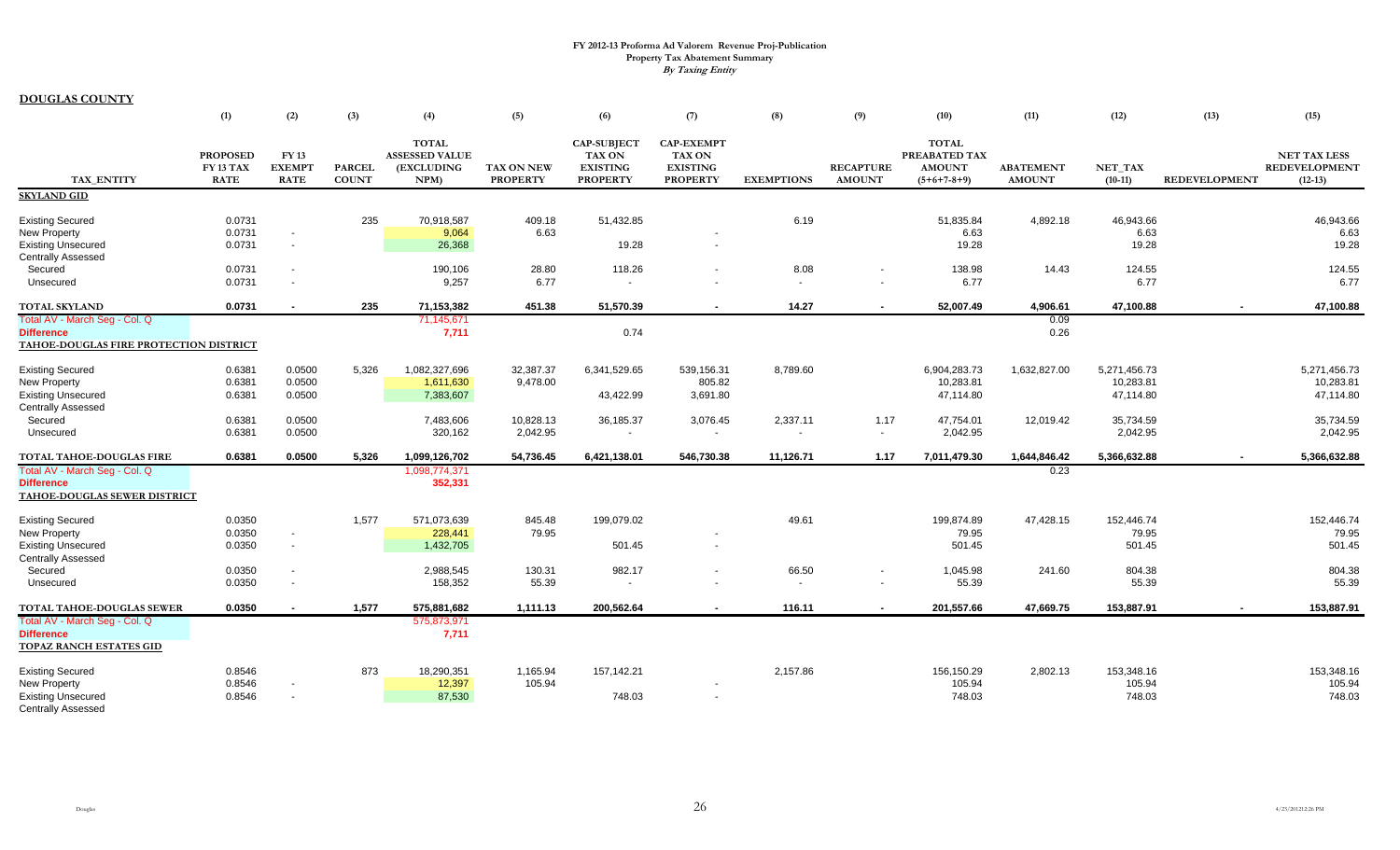**DOUGLAS COUNTY**

|                                                                             | (1)                                                | (2)                                   | (3)                           | (4)                                                        | (5)                           | (6)                                                                       | (7)                                                                      | (8)                      | (9)                                | (10)                                                            | (11)                              | (12)                 | (13)                 | (15)                                                     |
|-----------------------------------------------------------------------------|----------------------------------------------------|---------------------------------------|-------------------------------|------------------------------------------------------------|-------------------------------|---------------------------------------------------------------------------|--------------------------------------------------------------------------|--------------------------|------------------------------------|-----------------------------------------------------------------|-----------------------------------|----------------------|----------------------|----------------------------------------------------------|
| <b>TAX ENTITY</b>                                                           | <b>PROPOSED</b><br><b>FY 13 TAX</b><br><b>RATE</b> | FY 13<br><b>EXEMPT</b><br><b>RATE</b> | <b>PARCEL</b><br><b>COUNT</b> | <b>TOTAL</b><br><b>ASSESSED VALUE</b><br>(EXCLUDING<br>NPM | TAX ON NEW<br><b>PROPERTY</b> | <b>CAP-SUBJECT</b><br><b>TAX ON</b><br><b>EXISTING</b><br><b>PROPERTY</b> | <b>CAP-EXEMPT</b><br><b>TAX ON</b><br><b>EXISTING</b><br><b>PROPERTY</b> | <b>EXEMPTIONS</b>        | <b>RECAPTURE</b><br><b>AMOUNT</b>  | <b>TOTAL</b><br>PREABATED TAX<br><b>AMOUNT</b><br>$(5+6+7-8+9)$ | <b>ABATEMENT</b><br><b>AMOUNT</b> | NET_TAX<br>$(10-11)$ | <b>REDEVELOPMENT</b> | <b>NET TAX LESS</b><br><b>REDEVELOPMENT</b><br>$(12-13)$ |
| Secured<br>Unsecured                                                        | 0.8546<br>0.8546                                   | $\sim$<br>$\blacksquare$              |                               | 1,351,828<br>77,541                                        | 879.38<br>551.63              | 11,481.85                                                                 | $\overline{\phantom{a}}$                                                 | 808.50<br>$\overline{a}$ | $\sim$<br>$\overline{\phantom{a}}$ | 11,552.73<br>551.63                                             | 2,830.88                          | 8,721.85<br>551.63   |                      | 8,721.85<br>551.63                                       |
| TOTAL TOPAZ RANCH ESTATES                                                   | 0.8546                                             |                                       | 873                           | 19,819,647                                                 | 2,702.89                      | 169,372.09                                                                | $\blacksquare$                                                           | 2,966.36                 |                                    | 169,108.63                                                      | 5,633.01                          | 163,475.62           |                      | 163,475.62                                               |
| Total AV - March Seg - Col. Q<br><b>Difference</b><br>ZEPHYR COVE GID       |                                                    |                                       |                               | 19,801,498<br>18,149                                       |                               |                                                                           |                                                                          |                          |                                    |                                                                 |                                   |                      |                      |                                                          |
| <b>Existing Secured</b>                                                     | 0.1000                                             |                                       | 77                            | 18,575,539                                                 | 42.13                         | 18,534.62                                                                 |                                                                          | 1.21                     |                                    | 18,575.54                                                       | 3,222.00                          | 15,353.54            |                      | 15,353.54                                                |
| New Property                                                                | 0.1000                                             | $\overline{\phantom{a}}$              |                               | 10,463                                                     | 10.46                         |                                                                           |                                                                          |                          |                                    | 10.46                                                           |                                   | 10.46                |                      | 10.46                                                    |
| <b>Existing Unsecured</b><br><b>Centrally Assessed</b>                      | 0.1000                                             | $\blacksquare$                        |                               | 13,699                                                     |                               | 13.70                                                                     | $\blacksquare$                                                           |                          |                                    | 13.70                                                           |                                   | 13.70                |                      | 13.70                                                    |
| Secured                                                                     | 0.1000                                             | $\overline{a}$                        |                               | 77,968                                                     | 11.43                         | 71.48                                                                     |                                                                          | 4.95                     |                                    | 77.96                                                           | 12.84                             | 65.12                |                      | 65.12                                                    |
| Unsecured                                                                   | 0.1000                                             | $\overline{\phantom{a}}$              |                               | 4,101                                                      | 4.11                          | $\overline{\phantom{a}}$                                                  |                                                                          | $\overline{\phantom{a}}$ |                                    | 4.11                                                            |                                   | 4.11                 |                      | 4.11                                                     |
| <b>TOTAL ZEPHYR COVE</b>                                                    | 0.1000                                             |                                       | 77                            | 18,681,770                                                 | 68.13                         | 18,619.80                                                                 |                                                                          | 6.16                     |                                    | 18,681.77                                                       | 3,234.84                          | 15,446.93            |                      | 15,446.93                                                |
| Total AV - March Seg - Col. Q<br><b>Difference</b><br><b>ZEPHYR HEIGHTS</b> |                                                    |                                       |                               | 18,681,770<br>$\mathbf{0}$                                 |                               |                                                                           |                                                                          |                          |                                    |                                                                 |                                   |                      |                      |                                                          |
| <b>Existing Secured</b>                                                     | 0.2798                                             |                                       | 228                           | 36,905,912                                                 | 966.11                        | 102,556.98                                                                |                                                                          | 260.41                   |                                    | 103,262.68                                                      | 23,963.08                         | 79,299.60            |                      | 79,299.60                                                |
| <b>New Property</b>                                                         | 0.2798                                             | $\overline{\phantom{a}}$              |                               | 70,487                                                     | 197.22                        |                                                                           |                                                                          |                          |                                    | 197.22                                                          |                                   | 197.22               |                      | 197.22                                                   |
| <b>Existing Unsecured</b><br><b>Centrally Assessed</b>                      | 0.2798                                             | $\overline{\phantom{a}}$              |                               | 61,434                                                     |                               | 171.89                                                                    | $\overline{\phantom{a}}$                                                 |                          |                                    | 171.89                                                          |                                   | 171.89               |                      | 171.89                                                   |
| Secured                                                                     | 0.2798                                             | $\overline{\phantom{a}}$              |                               | 171,724                                                    | 74.50                         | 434.82                                                                    |                                                                          | 28.84                    |                                    | 480.48                                                          | 74.25                             | 406.23               |                      | 406.23                                                   |
| Unsecured                                                                   | 0.2798                                             | $\overline{\phantom{a}}$              |                               | 8,672                                                      | 24.27                         | $\overline{\phantom{a}}$                                                  |                                                                          | $\overline{\phantom{a}}$ | $\overline{\phantom{a}}$           | 24.27                                                           |                                   | 24.27                |                      | 24.27                                                    |
| TOTAL ZEPHYR HEIGHTS                                                        | 0.2798                                             | $\overline{\phantom{a}}$              | 228                           | 37,218,229                                                 | 1,262.11                      | 103,163.69                                                                | $\sim$                                                                   | 289.25                   | $\sim$                             | 104,136.55                                                      | 24,037.33                         | 80,099.22            |                      | 80,099.22                                                |
| Total AV - March Seg - Col. Q<br><b>Difference</b><br><b>ZEPHYR KNOLLS</b>  |                                                    |                                       |                               | 37,218,230<br>(1)                                          |                               |                                                                           |                                                                          |                          |                                    |                                                                 |                                   |                      |                      |                                                          |
| <b>Existing Secured</b>                                                     | 0.5224                                             |                                       | 65                            | 8,131,673                                                  | 14.13                         | 42,611.15                                                                 |                                                                          | 144.92                   |                                    | 42,480.36                                                       | 6,580.33                          | 35,900.03            |                      | 35,900.03                                                |
| New Property                                                                | 0.5224                                             | $\overline{\phantom{a}}$              |                               | 7,932                                                      | 41.44                         |                                                                           |                                                                          |                          |                                    | 41.44                                                           |                                   | 41.44                |                      | 41.44                                                    |
| <b>Existing Unsecured</b><br><b>Centrally Assessed</b>                      | 0.5224                                             | $\overline{\phantom{a}}$              |                               | 6,376                                                      |                               | 33.31                                                                     | $\overline{\phantom{a}}$                                                 |                          |                                    | 33.31                                                           |                                   | 33.31                |                      | 33.31                                                    |
| Secured                                                                     | 0.5224                                             | $\overline{\phantom{a}}$              |                               | 47,455                                                     | 10.27                         | 255.72                                                                    | $\overline{\phantom{a}}$                                                 | 18.09                    |                                    | 247.90                                                          | 45.46                             | 202.44               |                      | 202.44                                                   |
| Unsecured                                                                   | 0.5224                                             | $\overline{\phantom{a}}$              |                               | 2,826                                                      | 14.75                         |                                                                           |                                                                          | $\overline{\phantom{a}}$ |                                    | 14.75                                                           |                                   | 14.75                |                      | 14.75                                                    |
| TOTAL ZEPHYR KNOLLS                                                         | 0.5224                                             |                                       | 65                            | 8,196,263                                                  | 80.59                         | 42,900.18                                                                 | $\overline{\phantom{a}}$                                                 | 163.01                   |                                    | 42,817.76                                                       | 6,625.79                          | 36,191.97            |                      | 36,191.97                                                |
| Total AV - March Seg - Col. Q                                               |                                                    |                                       |                               | 8,196,263                                                  |                               |                                                                           |                                                                          |                          |                                    |                                                                 |                                   |                      |                      |                                                          |
| <b>Difference</b>                                                           |                                                    |                                       |                               | (0)                                                        |                               |                                                                           |                                                                          |                          |                                    |                                                                 |                                   |                      |                      |                                                          |

*NOTE:* **Total secured value includes \$70,279,293 incremental value of the Redevelopment Agency.**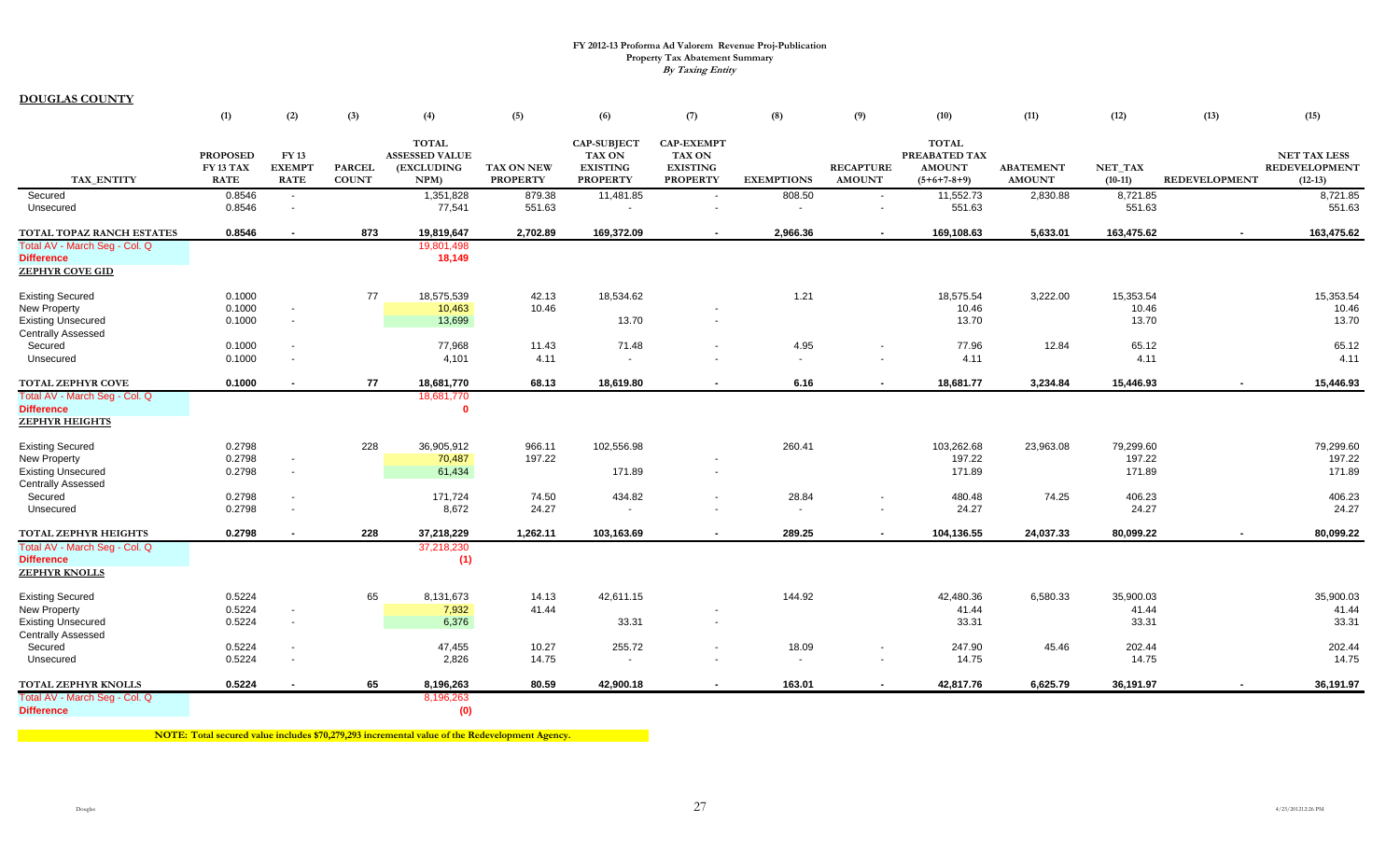| <b>ELKO COUNTY</b>                     |                  |                                  |               |                 |                   |                    |                          |                       |                          |                          |                         |               |                          |                      |
|----------------------------------------|------------------|----------------------------------|---------------|-----------------|-------------------|--------------------|--------------------------|-----------------------|--------------------------|--------------------------|-------------------------|---------------|--------------------------|----------------------|
|                                        | (1)              | (2)                              | (3)           | (4)             | (5)               | (6)                | (7)                      | (8)                   | (9)                      | (10)                     | (11)                    | (12)          | (13)                     | (15)                 |
|                                        |                  |                                  |               | <b>TOTAL</b>    |                   |                    |                          |                       |                          |                          |                         |               |                          |                      |
|                                        |                  |                                  |               | <b>ASSESSED</b> |                   | <b>CAP-SUBJECT</b> | <b>CAP-EXEMPT</b>        |                       |                          | <b>TOTAL</b>             |                         |               |                          |                      |
|                                        | <b>PROPOSED</b>  | FY 13                            |               | <b>VALUE</b>    |                   | <b>TAX ON</b>      | <b>TAX ON</b>            |                       |                          | PREABATED TAX            |                         |               |                          | <b>NET TAX LESS</b>  |
|                                        | <b>FY 13 TAX</b> | <b>EXEMPT</b>                    | <b>PARCEL</b> | (EXCLUDING      | <b>TAX ON NEW</b> | <b>EXISTING</b>    | <b>EXISTING</b>          |                       | <b>RECAPTURE</b>         | <b>AMOUNT</b>            | <b>ABATEMENT</b>        | NET_TAX       |                          | <b>REDEVELOPMENT</b> |
| <b>TAX ENTITY</b>                      | <b>RATE</b>      | <b>RATE</b>                      | <b>COUNT</b>  | NPM)            | <b>PROPERTY</b>   | <b>PROPERTY</b>    | <b>PROPERTY</b>          | <b>EXEMPTIONS</b>     | <b>AMOUNT</b>            | $(5+6+7-8+9)$            | <b>AMOUNT</b>           | $(10-11)$     | <b>REDEVELOPMENT</b>     | $(12-13)$            |
| <b>ALL ENTITIES</b>                    |                  |                                  |               |                 |                   |                    |                          |                       |                          |                          |                         |               |                          |                      |
| STATE OF NEVADA                        | 0.1700           |                                  | 42,122        | 1,302,662,012   | 140,110.00        | 2,155,984.53       |                          | 81,197.13             | 150.14                   | 2,215,047.54             | 170,002.20              | 2,045,045.34  | 3,405.20                 | 2,041,640.14         |
| <b>GENERAL COUNTY</b>                  | 0.8386           | $\overline{\phantom{a}}$         | 42,122        | 1,302,661,805   | 691,154.52        | 10,635,356.59      |                          | 400,532.95            | 740.80                   | 10,926,718.95            | 847,802.11              | 10,078,916.84 | 18,358.10                | 10,060,558.74        |
| <b>SCHOOL DISTRICT</b>                 | 1.5000           | $\overline{\phantom{a}}$         | 42,122        | 1,302,661,859   | 1,236,264.95      | 19,023,451.19      | $\sim$                   | 716,436.46            | 1,325.07                 | 19,544,604.74            | 1,499,994.87            | 18,044,609.87 | 16,424.14                | 18,028,185.73        |
| <b>CITY OF CARLIN</b>                  | 1.1481           | $\overline{\phantom{a}}$         | 940           | 27,942,499      | 23,339.85         | 299,671.73         |                          | 2,203.95              | 0.41                     | 320,808.04               | 8,019.32                | 312,788.72    | $\sim$                   | 312,788.72           |
| <b>CITY OF ELKO</b>                    | 0.9200           |                                  | 5,706         | 409,408,274     | 234,383.47        | 3,543,527.73       |                          | 11,249.55             | 541.46                   | 3,767,203.11             | 70,171.75               | 3,697,031.36  | 20,146.54                | 3,676,884.82         |
| <b>CITY OF WELLS</b>                   | 0.9605           |                                  | 819           | 23,346,889      | 10,741.45         | 214,587.65         | $\sim$                   | 1,082.31              | 40.78                    | 224,287.57               | 3,321.75                | 220,965.82    |                          | 220,965.82           |
| CITY OF WEST WENDOVER                  | 0.9360           |                                  | 807           | 124,879,417     | 43,064.14         | 1,133,159.56       |                          | 7,343.72              | 0.07                     | 1,168,880.04             | 16,219.29               | 1,152,660.75  |                          | 1,152,660.75         |
| <b>JACKPOT</b>                         | 0.5891           |                                  | 183           | 30,234,721      | 10,870.25         | 167,490.05         | $\sim$                   | 247.72                | 24.94                    | 178,137.52               | 2,811.57                | 175,325.95    | $\overline{\phantom{a}}$ | 175,325.95           |
| <b>MONTELLO</b>                        | 0.4858           |                                  | 167           | 1,181,529       | 458.35            | 5,510.12           |                          | 60.70                 | 0.04                     | 5,907.81                 | 579.30                  | 5,328.51      | $\overline{\phantom{a}}$ | 5,328.51             |
| <b>MOUNTAIN CITY</b>                   | 0.4347           |                                  | 86            | 1,801,715       | 303.65            | 7,868.95           |                          | 340.52                | $\sim$                   | 7,832.07                 | 1,405.12                | 6,426.95      |                          | 6,426.95             |
| ELKO CONVENTION & VISITORS AL          | 0.0392           |                                  | 25,720        | 847,803,279     | 19,027.50         | 316,112.77         | $\overline{\phantom{a}}$ | 2,730.15              | 28.11                    | 332,438.23               | 23,643.35               | 308,794.88    | 858.45                   | 307,936.43           |
| <b>ELKO TELEVISION DISTRICT</b>        | 0.0145           |                                  | 25,551        | 867,535,372     | 6,927.00          | 120,172.00         |                          | 1,284.88              | 10.18                    | 125,824.30               | 2,938.89                | 122,885.41    | 317.70                   | 122,567.71           |
|                                        |                  |                                  |               |                 |                   |                    |                          |                       |                          |                          |                         |               |                          |                      |
| <b>TOTAL COUNTY</b>                    |                  |                                  | 42,122        | 1,302,662,012   | 2,416,645.12      | 37,622,892.85      | $\sim$                   | 1,224,710.04          | 2,862.00                 | 38,817,689.93            | 2,646,909.52            | 36,170,780.41 | 59,510.13                | 36,111,270.28        |
|                                        |                  |                                  |               |                 |                   |                    |                          |                       |                          | <b>Abatement Percent</b> | 6.82%                   |               |                          |                      |
| <b>STATE OF NEVADA</b>                 |                  |                                  |               |                 |                   |                    |                          |                       |                          |                          |                         |               |                          |                      |
| <b>Existing Secured</b>                | 0.1700           |                                  | 42,122        | 951,144,784     | 19,764.03         | 1,668,064.84       |                          | 70,510.67             | 148.50                   | 1,617,466.70             | 59,745.47               | 1,557,721.23  | 3,405.20                 | 1,554,316.03         |
| New Property                           | 0.1700           |                                  |               | 57,325,731      | 97,453.74         |                    |                          |                       |                          | 97,453.74                |                         | 97,453.74     |                          | 97,453.74            |
| <b>Existing Unsecured</b>              | 0.1700           |                                  |               | 102,367,815     |                   | 174,025.29         |                          |                       |                          | 174,025.29               |                         | 174,025.29    |                          | 174,025.29           |
| <b>Centrally Assessed</b>              |                  |                                  |               |                 |                   |                    |                          |                       |                          |                          |                         |               |                          |                      |
| Secured                                | 0.1700           |                                  |               | 181,088,394     | 6,387.94          | 312,146.31         | $\overline{\phantom{a}}$ | 10,684.08             | 1.64                     | 307,851.81               | 110,256.73              | 197,595.08    |                          | 197,595.08           |
| Unsecured                              | 0.1700           |                                  |               | 10,735,288      | 16,504.29         | 1,748.09           |                          | 2.38                  | $\overline{\phantom{a}}$ | 18,250.00                | $\sim$                  | 18,250.00     |                          | 18,250.00            |
|                                        |                  |                                  |               |                 |                   |                    |                          |                       |                          |                          |                         |               |                          |                      |
| <b>TOTAL STATE OF NV</b>               | 0.1700           |                                  | 42,122        | 1,302,662,012   | 140,110.00        | 2,155,984.53       |                          | 81,197.13             | 150.14                   | 2,215,047.54             | 170,002.20              | 2,045,045.34  | 3,405.20                 | 2,041,640.14         |
| Total AV - March Seg - Col. Q          |                  |                                  |               | 1,299,995,815   |                   |                    |                          |                       |                          |                          |                         |               |                          |                      |
| <b>Difference</b>                      |                  |                                  |               | 2,666,197       |                   |                    |                          |                       |                          |                          |                         |               |                          |                      |
| <b>GENERAL COUNTY</b>                  |                  |                                  |               |                 |                   |                    |                          |                       |                          |                          |                         |               |                          |                      |
|                                        |                  |                                  |               |                 |                   |                    |                          |                       |                          |                          |                         |               |                          |                      |
| <b>Existing Secured</b><br>General Co. | 0.5047           |                                  | 42,122        | 951,144,784     | 58,677.03         | 4,952,171.41       |                          | 209,331.79            | 440.93                   | 4,801,957.58             |                         |               | 11,051.78                | 4,612,314.96         |
|                                        |                  | $\overline{\phantom{a}}$         | 42,122        |                 |                   |                    |                          |                       |                          |                          | 178,590.84<br>11,235.34 | 4,623,366.74  | 651.96                   | 271,631.03           |
| Gen Indigent                           | 0.0298           | $\overline{\phantom{a}}$         | 42,122        | 951,144,784     | 3,464.77          | 292,388.06         |                          | 12,360.55<br>4,146.80 | 26.05                    | 283,518.33<br>95,135.63  | 3,511.48                | 272,282.99    |                          |                      |
| Extension                              | 0.0100           |                                  |               | 951,144,784     | 1,162.59          | 98,111.13          |                          |                       | 8.71                     |                          |                         | 91,624.15     | 219.03                   | 91,405.12            |
| Library                                | 0.0352           | $\overline{a}$<br>$\overline{a}$ | 42,122        | 951,144,784     | 4,092.32          | 345,401.01         |                          | 14,598.45             | 30.75                    | 334,925.63               | 12,916.67               | 322,008.96    | 770.53                   | 321,238.43           |
| Juvenile Prob                          | 0.0779           |                                  | 42,122        | 951,144,784     | 9,056.83          | 764,356.30         | $\sim$                   | 32,307.28             | 68.12                    | 741,173.97               | 33,743.10               | 707,430.87    | 1,701.22                 | 705,729.65           |
| Sr Citizen Sv                          | 0.0200           | $\overline{\phantom{a}}$         | 42,122        | 951,144,784     | 2,325.34          | 196,244.57         |                          | 8,295.32              | 17.45                    | 190,292.04               | 7,026.52                | 183,265.52    | 437.97                   | 182,827.55           |
| Jail Operatns                          | 0.0199           | $\overline{\phantom{a}}$         | 42,122        | 951,144,784     | 2,313.69          | 195,281.90         | $\sim$                   | 8,254.53              | 17.38                    | 189,358.44               | 7,210.38                | 182,148.06    | 435.63                   | 181,712.43           |
| Med Indigent                           | 0.0400           | $\overline{\phantom{a}}$         | 42,122        | 951,144,784     | 4,650.38          | 392,497.18         |                          | 16,591.67             | 34.95                    | 380,590.84               | 14,052.80               | 366,538.04    | 875.88                   | 365,662.16           |
| Co Captl Proj                          | 0.0500           |                                  | 42,122        | 951,144,784     | 5,813.06          | 490,614.61         |                          | 20,738.12             | 43.69                    | 475,733.24               | 17,573.52               | 458,159.72    | 1,095.05                 | 457,064.67           |
| Fair Board Im                          | 0.0061           |                                  | 42,122        | 951,144,784     | 709.07            | 59,841.00          |                          | 2,529.08              | 5.35                     | 58,026.34                | 2,129.28                | 55,897.06     | 133.74                   | 55,763.32            |
| Hosp Indigent                          | 0.0150           |                                  | 42,122        | 951,144,784     | 1,743.71          | 147,186.24         |                          | 6,221.63              | 13.12                    | 142,721.44               | 5,276.63                | 137,444.81    | 328.42                   | 137,116.39           |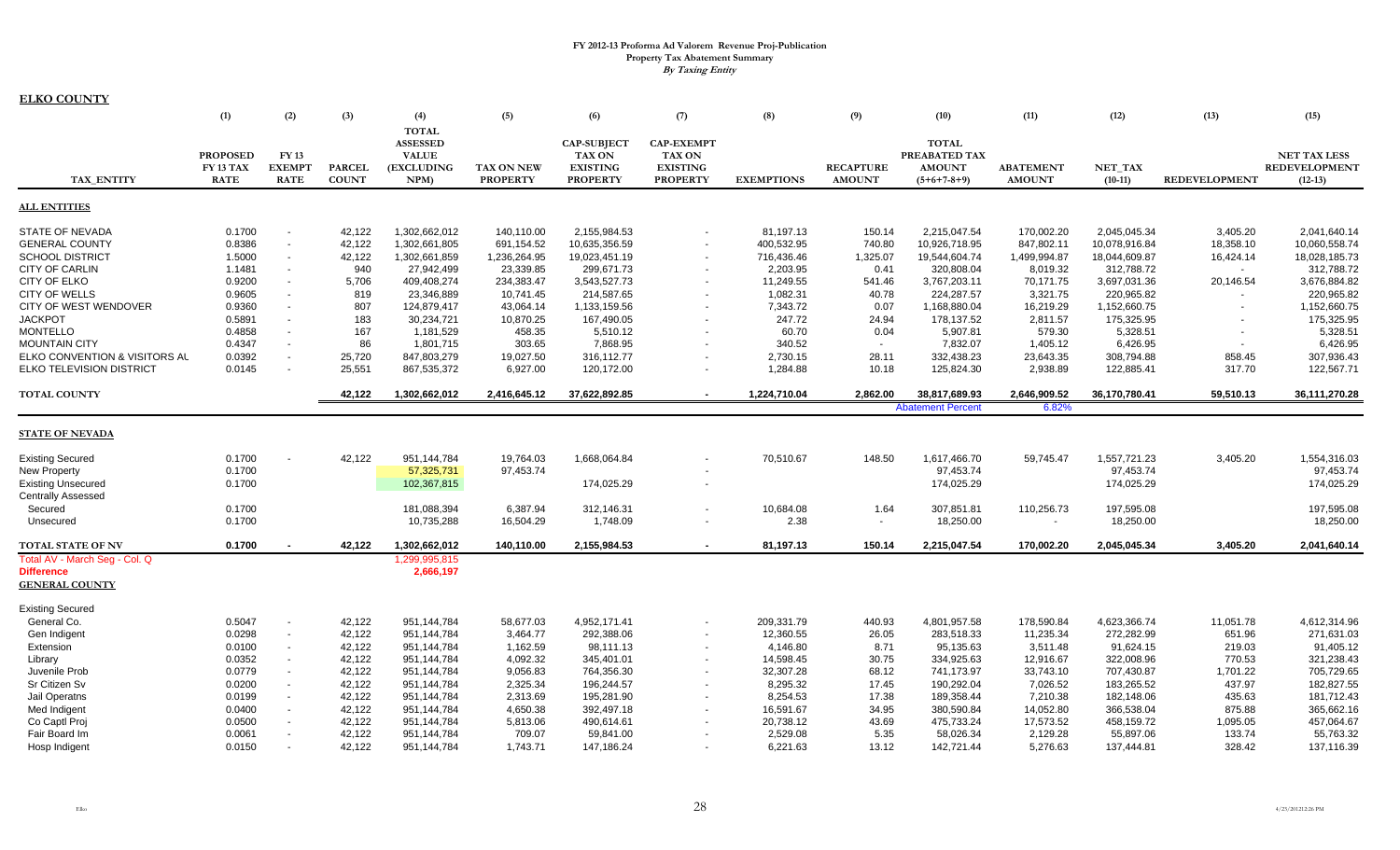|                                | (1)             | (2)                      | (3)           | (4)               | (5)               | (6)                | (7)                      | (8)               | (9)                      | (10)          | (11)                     | (12)          | (13)                 | (15)                 |
|--------------------------------|-----------------|--------------------------|---------------|-------------------|-------------------|--------------------|--------------------------|-------------------|--------------------------|---------------|--------------------------|---------------|----------------------|----------------------|
|                                |                 |                          |               | <b>TOTAL</b>      |                   |                    |                          |                   |                          |               |                          |               |                      |                      |
|                                |                 |                          |               | <b>ASSESSED</b>   |                   | <b>CAP-SUBJECT</b> | <b>CAP-EXEMPT</b>        |                   |                          | <b>TOTAL</b>  |                          |               |                      |                      |
|                                | <b>PROPOSED</b> | FY 13                    |               | <b>VALUE</b>      |                   | <b>TAX ON</b>      | <b>TAX ON</b>            |                   |                          | PREABATED TAX |                          |               |                      | <b>NET TAX LESS</b>  |
|                                | FY 13 TAX       | <b>EXEMPT</b>            | <b>PARCEL</b> | <b>(EXCLUDING</b> | <b>TAX ON NEW</b> | <b>EXISTING</b>    | <b>EXISTING</b>          |                   | <b>RECAPTURE</b>         | <b>AMOUNT</b> | <b>ABATEMENT</b>         | NET TAX       |                      | <b>REDEVELOPMENT</b> |
| TAX ENTITY                     | <b>RATE</b>     | <b>RATE</b>              | <b>COUNT</b>  | NPM               | <b>PROPERTY</b>   | <b>PROPERTY</b>    | <b>PROPERTY</b>          | <b>EXEMPTIONS</b> | <b>AMOUNT</b>            | $(5+6+7-8+9)$ | <b>AMOUNT</b>            | $(10-11)$     | <b>REDEVELOPMENT</b> | $(12-13)$            |
| <b>Youth Service</b>           | 0.0111          | $\sim$                   | 42,122        | 951,144,784       | 1,290.44          | 108,921.90         | $\overline{\phantom{a}}$ | 4,603.97          | 9.71                     | 105,618.08    | 3,906.87                 | 101,711.21    | 243.04               | 101,468.17           |
| Museum                         | 0.0189          | $\overline{\phantom{a}}$ | 42,122        | 951,144,784       | 2,197.31          | 185,461.76         |                          | 7,838.10          | 16.53                    | 179,837.50    | 6,738.82                 | 173,098.68    | 413.85               | 172,684.83           |
| <b>GENERAL TOTAL</b>           | 0.8386          |                          | 42,122        | 951,144,784       | 97,496.54         | 8,228,477.07       | $\sim$                   | 347,817.29        | 732.74                   | 7,978,889.06  | 303,912.25               | 7,674,976.81  | 18,358.10            | 7,656,618.71         |
| <b>New Property</b>            | 0.8386          |                          |               | 57,325,523        | 480,731.84        |                    | $\overline{\phantom{a}}$ |                   |                          | 480,731.84    |                          | 480,731.84    |                      | 480,731.84           |
| <b>Existing Unsecured</b>      | 0.8386          | $\sim$                   |               | 102,367,815       |                   | 858,456.50         | $\overline{\phantom{a}}$ |                   |                          | 858,456.50    |                          | 858,456.50    |                      | 858,456.50           |
| <b>Centrally Assessed</b>      |                 |                          |               |                   |                   |                    |                          |                   |                          |               |                          |               |                      |                      |
| Secured                        | 0.8386          | $\overline{\phantom{a}}$ |               | 181,088,394       | 31,511.54         | 1,539,799.74       | $\overline{\phantom{a}}$ | 52,703.88         | 8.06                     | 1,518,615.46  | 543,889.86               | 974,725.60    |                      | 974,725.60           |
| Unsecured                      | 0.8386          | $\overline{\phantom{a}}$ |               | 10,735,288        | 81,414.60         | 8,623.28           | $\overline{\phantom{a}}$ | 11.78             | $\blacksquare$           | 90,026.10     | $\sim$                   | 90,026.10     |                      | 90,026.10            |
| TOTAL GENERAL COUNTY           | 0.8386          |                          | 42.122        | 1,302,661,805     | 691,154.52        | 10,635,356.59      | $\sim$                   | 400,532.95        | 740.80                   | 10,926,718.95 | 847,802.11               | 10,078,916.84 | 18,358.10            | 10,060,558.74        |
| <b>March Assessors Report:</b> |                 |                          |               |                   |                   |                    |                          |                   |                          |               |                          |               |                      |                      |
| <b>New secured</b>             |                 |                          |               | 11,030,320        |                   |                    |                          |                   |                          |               |                          |               |                      |                      |
| <b>Existing Secured</b>        |                 |                          |               | 936,852,688       |                   |                    |                          |                   |                          |               |                          |               |                      |                      |
|                                |                 |                          |               | 947,883,008       |                   |                    |                          |                   |                          |               |                          |               |                      |                      |
| <b>Difference</b>              |                 |                          |               | 3,261,776         | 0.34%             |                    |                          |                   |                          |               |                          |               |                      |                      |
|                                |                 |                          |               |                   |                   |                    |                          |                   |                          |               |                          |               |                      |                      |
| Total AV - March Seg - Col. Q  |                 |                          |               | 1,299,995,815     |                   |                    |                          |                   |                          |               |                          |               |                      |                      |
| <b>Difference</b>              |                 |                          |               | 2,665,990         |                   |                    |                          |                   |                          |               |                          |               |                      |                      |
|                                |                 |                          |               |                   |                   |                    |                          |                   |                          |               |                          |               |                      |                      |
| <b>SCHOOL DISTRICT</b>         |                 |                          |               |                   |                   |                    |                          |                   |                          |               |                          |               |                      |                      |
|                                |                 |                          |               |                   |                   |                    |                          |                   |                          |               |                          |               |                      |                      |
| <b>Existing Secured</b>        | 0.7500          | $\sim$                   | 42,122        | 951,144,784       | 87,195.40         | 7,359,138.47       |                          | 311,072.09        | 655.31                   | 7,135,917.09  | 263,570.78               | 6,872,346.31  | 16,424.14            | 6,855,922.17         |
| <b>New Property</b>            | 0.7500          | $\sim$                   |               | 57,325,578        | 429,941.83        |                    |                          |                   |                          | 429,941.83    |                          | 429,941.83    |                      | 429,941.83           |
| <b>Existing Unsecured</b>      | 0.7500          | $\sim$                   |               | 102,367,815       |                   | 767,758.61         | $\overline{\phantom{a}}$ |                   |                          | 767,758.61    |                          | 767,758.61    |                      | 767,758.61           |
| <b>Centrally Assessed</b>      |                 |                          |               |                   |                   |                    |                          |                   |                          |               |                          |               |                      |                      |
| Secured                        | 0.7500          | $\overline{\phantom{a}}$ |               | 181,088,394       | 28,182.26         | 1,377,116.29       | $\overline{\phantom{a}}$ | 47,135.61         | 7.23                     | 1,358,170.17  | 486,426.66               | 871,743.52    |                      | 871,743.52           |
| Unsecured                      | 0.7500          | $\sim$                   |               | 10,735,288        | 72,812.98         | 7,712.22           | $\overline{\phantom{a}}$ | 10.54             |                          | 80,514.67     | $\overline{\phantom{a}}$ | 80,514.67     |                      | 80,514.67            |
| TOTAL SCHOOL OPERATING         | 0.7500          |                          | 42,122        | 1,302,661,859     | 618,132.47        | 9,511,725.59       | $\sim$                   | 358,218.23        | 662.54                   | 9,772,302.37  | 749,997.44               | 9,022,304.94  | 16,424.14            | 9,005,880.80         |
|                                |                 |                          |               |                   |                   |                    |                          |                   |                          |               |                          |               |                      |                      |
|                                |                 |                          |               |                   | 56,364.52         | 2,754,232.58       | $\sim$                   | 94,271.21         | 14.45                    | 2,716,340.34  | 972,853.31               | 1,743,487.03  |                      | 1,743,487.03         |
| SCHOOL - PAY-AS-YOU-GO         |                 |                          |               |                   | 145,625.96        | 15,424.44          | $\sim$                   | 21.07             | $\sim$                   | 161,029.33    | $\sim$                   | 161,029.33    | $\sim$               | 161,029.33           |
|                                |                 |                          |               |                   |                   |                    |                          |                   |                          |               |                          |               |                      |                      |
| <b>Existing Secured</b>        | 0.7500          |                          | 42.122        | 951,144,784       | 87,195.40         | 7,359,138.47       |                          | 311.072.09        | 655.31                   | 7,135,917.09  | 263,570.78               | 6,872,346.31  |                      | 6,872,346.31         |
| <b>New Property</b>            | 0.7500          | $\sim$                   |               | 57,325,578        | 429,941.83        |                    |                          |                   |                          | 429,941.83    |                          | 429,941.83    |                      | 429,941.83           |
| <b>Existing Unsecured</b>      | 0.7500          | $\overline{\phantom{a}}$ |               | 102,367,815       |                   | 767,758.61         | $\overline{\phantom{a}}$ |                   |                          | 767,758.61    |                          | 767,758.61    |                      | 767,758.61           |
| <b>Centrally Assessed</b>      |                 |                          |               |                   |                   |                    |                          |                   |                          |               |                          |               |                      |                      |
| Secured                        | 0.7500          |                          |               | 181,088,394       | 28,182.26         | 1,377,116.29       | $\overline{\phantom{a}}$ | 47,135.61         | 7.23                     | 1,358,170.17  | 486,426.66               | 871,743.52    |                      | 871,743.52           |
| Unsecured                      | 0.7500          | $\overline{\phantom{a}}$ |               | 10,735,288        | 72,812.98         | 7,712.22           | $\overline{\phantom{a}}$ | 10.54             | $\overline{\phantom{a}}$ | 80,514.67     |                          | 80,514.67     |                      | 80,514.67            |
|                                |                 |                          |               |                   |                   |                    |                          |                   |                          |               |                          |               |                      |                      |
| TOTAL SCHOOL DEBT              | 0.7500          |                          | 42,122        | 1,302,661,859     | 618,132.47        | 9,511,725.59       | $\sim$                   | 358,218.23        | 662.54                   | 9,772,302.37  | 749,997.44               | 9,022,304.94  |                      | 9,022,304.94         |
| TOTAL SCHOOL DISTRICT          | 1.5000          |                          | 42,122        | 1,302,661,859     | 1,236,264.95      | 19,023,451.19      | $\sim$                   | 716,436.46        | 1,325.07                 | 19,544,604.74 | 1,499,994.87             | 18,044,609.87 | 16,424.14            | 18,028,185.73        |
|                                |                 |                          |               |                   |                   |                    |                          |                   |                          |               |                          |               |                      |                      |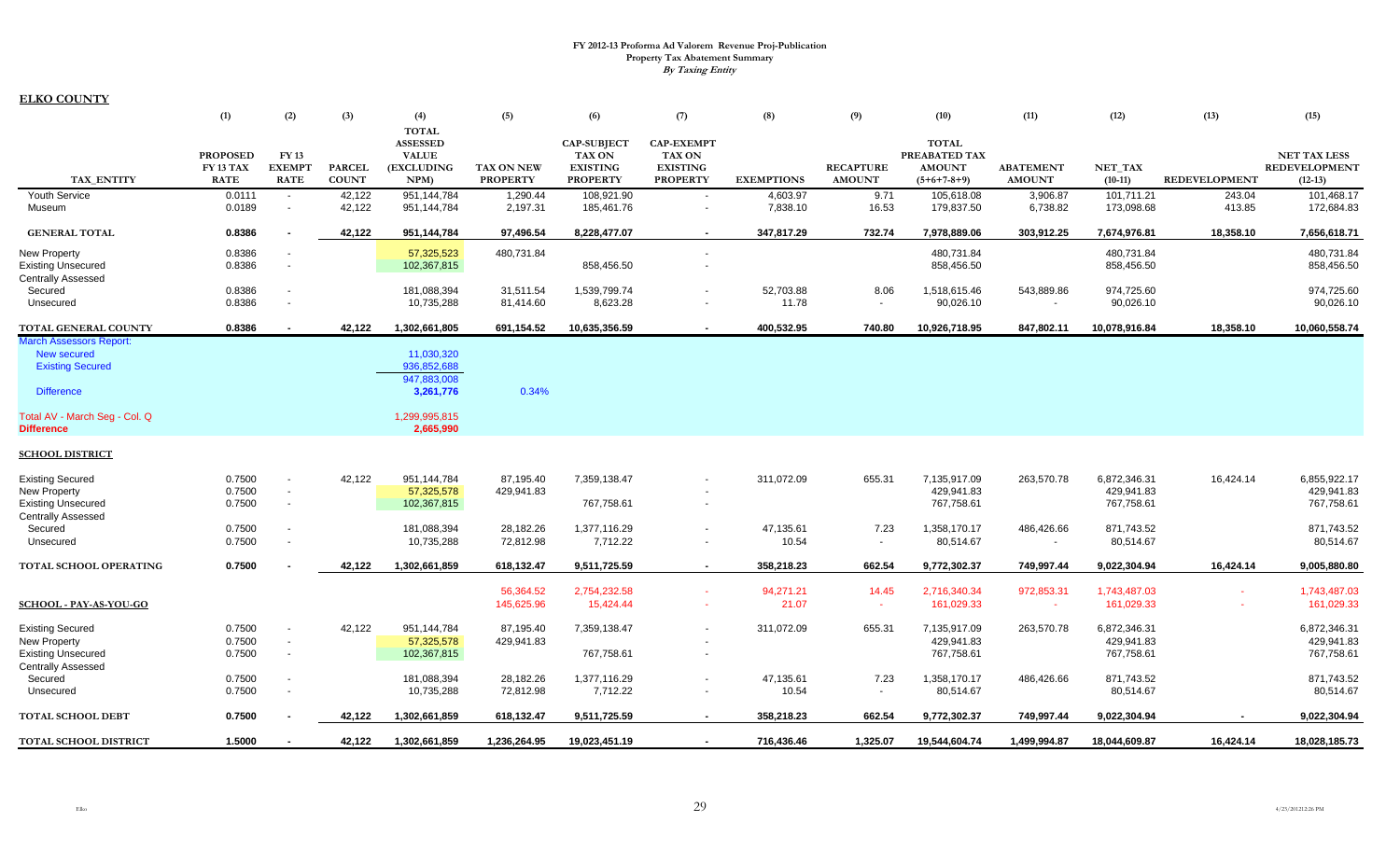|                                                     | (1)              | (2)                      | (3)           | (4)                             | (5)                  | (6)                                 | (7)                              | (8)               | (9)                      | (10)                          | (11)             | (12)         | (13)                 | (15)                 |
|-----------------------------------------------------|------------------|--------------------------|---------------|---------------------------------|----------------------|-------------------------------------|----------------------------------|-------------------|--------------------------|-------------------------------|------------------|--------------|----------------------|----------------------|
|                                                     |                  |                          |               | <b>TOTAL</b>                    |                      |                                     |                                  |                   |                          |                               |                  |              |                      |                      |
|                                                     | <b>PROPOSED</b>  | FY 13                    |               | <b>ASSESSED</b><br><b>VALUE</b> |                      | <b>CAP-SUBJECT</b><br><b>TAX ON</b> | <b>CAP-EXEMPT</b>                |                   |                          | <b>TOTAL</b><br>PREABATED TAX |                  |              |                      | <b>NET TAX LESS</b>  |
|                                                     | FY 13 TAX        | <b>EXEMPT</b>            | <b>PARCEL</b> | (EXCLUDING                      | TAX ON NEW           | <b>EXISTING</b>                     | <b>TAX ON</b><br><b>EXISTING</b> |                   | <b>RECAPTURE</b>         | <b>AMOUNT</b>                 | <b>ABATEMENT</b> | NET TAX      |                      | <b>REDEVELOPMENT</b> |
| TAX ENTITY                                          | <b>RATE</b>      | <b>RATE</b>              | <b>COUNT</b>  | NPM                             | <b>PROPERTY</b>      | <b>PROPERTY</b>                     | <b>PROPERTY</b>                  | <b>EXEMPTIONS</b> | <b>AMOUNT</b>            | $(5+6+7-8+9)$                 | <b>AMOUNT</b>    | $(10-11)$    | <b>REDEVELOPMENT</b> | $(12-13)$            |
| Total AV - March Seg - Col. Q                       |                  |                          |               | 1,299,995,815                   |                      |                                     |                                  |                   |                          |                               |                  |              |                      |                      |
| <b>Difference</b>                                   |                  |                          |               | 2,666,044                       |                      |                                     |                                  |                   |                          |                               |                  |              |                      |                      |
| <b>CITY OF CARLIN</b>                               |                  |                          |               |                                 |                      |                                     |                                  |                   |                          |                               |                  |              |                      |                      |
| <b>Existing Secured</b>                             | 1.1481           |                          | 940           | 18,616,006                      | 801.40               | 213,617.78                          |                                  | 689.01            |                          | 213,730.17                    | 1,022.92         | 212,707.25   |                      | 212,707.25           |
| <b>New Property</b>                                 | 1.1481           | $\overline{\phantom{a}}$ |               | 1,753,285                       | 20,129.46            |                                     |                                  |                   |                          | 20,129.46                     |                  | 20,129.46    |                      | 20,129.46            |
| <b>Existing Unsecured</b>                           | 1.1481           | $\sim$                   |               | 2,919,682                       |                      | 33,520.87                           | $\overline{\phantom{a}}$         |                   |                          | 33,520.87                     |                  | 33,520.87    |                      | 33,520.87            |
| <b>Centrally Assessed</b>                           |                  |                          |               |                                 |                      |                                     |                                  |                   |                          |                               |                  |              |                      |                      |
| Secured                                             | 1.1481           | $\sim$                   |               | 4,504,746                       | 1,005.01             | 52,228.49                           | $\overline{\phantom{a}}$         | 1,514.52          | 0.41                     | 51,719.39                     | 6,996.40         | 44,722.99    |                      | 44,722.99            |
| Unsecured                                           | 1.1481           | $\sim$                   |               | 148,781                         | 1,403.98             | 304.59                              | $\overline{\phantom{a}}$         | 0.42              | $\overline{\phantom{a}}$ | 1,708.15                      |                  | 1,708.15     |                      | 1,708.15             |
|                                                     |                  |                          |               |                                 |                      |                                     |                                  |                   |                          |                               |                  |              |                      |                      |
| <b>TOTAL CARLIN</b>                                 | 1.1481           |                          | 940           | 27,942,499                      | 23,339.85            | 299,671.73                          | $\sim$                           | 2,203.95          | 0.41                     | 320,808.04                    | 8,019.32         | 312,788.72   |                      | 312,788.72           |
| Total AV - March Seg - Col. Q                       |                  |                          |               | 27,945,968                      |                      |                                     |                                  |                   |                          |                               |                  |              |                      |                      |
| <b>Difference</b>                                   |                  |                          |               | (3, 469)                        |                      |                                     |                                  |                   |                          |                               |                  |              |                      |                      |
| <b>CITY OF ELKO</b>                                 |                  |                          |               |                                 |                      |                                     |                                  |                   |                          |                               |                  |              |                      |                      |
| <b>Existing Secured</b>                             | 0.9200           | $\sim$                   | 5,706         | 337,010,457                     | 20,998.04            | 3,086,424.43                        |                                  | 6,820.69          | 539.95                   | 3,101,141.73                  | 54,478.95        | 3,046,662.78 | 20,146.54            | 3,026,516.24         |
| <b>New Property</b>                                 | 0.9200           | $\sim$                   |               | 22,637,509                      | 208,265.08           |                                     |                                  |                   |                          | 208,265.08                    |                  | 208,265.08   |                      | 208,265.08           |
| <b>Existing Unsecured</b>                           | 0.9200           | $\sim$                   |               | 26,168,654                      |                      | 240,751.62                          | $\overline{\phantom{a}}$         |                   |                          | 240,751.62                    |                  | 240,751.62   |                      | 240,751.62           |
| <b>Centrally Assessed</b>                           |                  |                          |               |                                 |                      |                                     |                                  |                   |                          |                               |                  |              |                      |                      |
| Secured                                             | 0.9200           | $\sim$                   |               | 23,146,163                      | 1,225.90             | 216,147.34                          | $\overline{\phantom{a}}$         | 4,428.58          | 1.51                     | 212,946.17                    | 15,692.80        | 197,253.37   |                      | 197,253.37           |
| Unsecured                                           | 0.9200           | $\overline{\phantom{a}}$ |               | 445,492                         | 3,894.45             | 204.34                              |                                  | 0.28              | $\overline{\phantom{a}}$ | 4,098.51                      |                  | 4,098.51     |                      | 4,098.51             |
| <b>TOTAL ELKO CITY</b>                              | 0.9200           |                          | 5,706         | 409,408,274                     | 234,383.47           | 3,543,527.73                        | $\sim$                           | 11,249.55         | 541.46                   | 3,767,203.11                  | 70,171.75        | 3,697,031.36 | 20,146.54            | 3,676,884.82         |
| Total AV - March Seg - Col. Q                       |                  |                          |               | 404,576,925                     |                      |                                     |                                  |                   |                          |                               |                  |              |                      |                      |
| <b>Difference</b>                                   |                  |                          |               | 4,831,349                       |                      |                                     |                                  |                   |                          |                               |                  |              |                      |                      |
| <b>CITY OF WELLS</b>                                |                  |                          |               |                                 |                      |                                     |                                  |                   |                          |                               |                  |              |                      |                      |
|                                                     |                  | $\overline{\phantom{a}}$ | 819           |                                 |                      |                                     |                                  | 348.43            | 40.53                    | 171,604.27                    |                  | 170,210.90   |                      | 170,210.90           |
| <b>Existing Secured</b><br><b>New Property</b>      | 0.9605<br>0.9605 | $\overline{\phantom{a}}$ |               | 17,861,926<br>908,322           | 1,052.68<br>8,724.43 | 170,859.49                          |                                  |                   |                          | 8,724.43                      | 1,393.37         | 8,724.43     |                      | 8,724.43             |
| <b>Existing Unsecured</b>                           | 0.9605           | $\sim$                   |               | 2,081,012                       |                      | 19,988.12                           | $\overline{\phantom{a}}$         |                   |                          | 19,988.12                     |                  | 19,988.12    |                      | 19,988.12            |
| <b>Centrally Assessed</b>                           |                  |                          |               |                                 |                      |                                     |                                  |                   |                          |                               |                  |              |                      |                      |
| Secured                                             | 0.9605           | $\overline{\phantom{a}}$ |               | 2,453,352                       | 726.94               | 23,571.15                           | $\overline{\phantom{a}}$         | 733.65            | 0.25                     | 23,564.69                     | 1,928.38         | 21,636.31    |                      | 21,636.31            |
| Unsecured                                           | 0.9605           | $\blacksquare$           |               | 42,276                          | 237.40               | 168.89                              | $\overline{\phantom{a}}$         | 0.23              | $\overline{\phantom{a}}$ | 406.06                        |                  | 406.06       |                      | 406.06               |
|                                                     |                  |                          |               |                                 |                      |                                     |                                  |                   |                          |                               |                  |              |                      |                      |
| <b>TOTAL WELLS</b><br>Total AV - March Seg - Col. Q | 0.9605           | $\sim$                   | 819           | 23,346,889<br>23,346,887        | 10,741.45            | 214,587.65                          | $\sim$                           | 1,082.31          | 40.78                    | 224,287.57                    | 3,321.75         | 220,965.82   |                      | 220,965.82           |
| <b>Difference</b>                                   |                  |                          |               | $\overline{2}$                  |                      |                                     |                                  |                   |                          |                               |                  |              |                      |                      |
| <b>CITY OF WEST WENDOVER</b>                        |                  |                          |               |                                 |                      |                                     |                                  |                   |                          |                               |                  |              |                      |                      |
|                                                     |                  |                          |               |                                 |                      |                                     |                                  |                   |                          |                               |                  |              |                      |                      |
| <b>Existing Secured</b>                             | 0.9360           | $\sim$                   | 807           | 99,581,067                      | 11,534.96            | 927,781.50                          | $\overline{\phantom{a}}$         | 7,229.05          |                          | 932,087.41                    | 15,610.93        | 916,476.48   |                      | 916,476.48           |
| <b>New Property</b>                                 | 0.9360           | $\sim$                   |               | 3,335,733                       | 31,222.47            |                                     |                                  |                   |                          | 31,222.47                     |                  | 31,222.47    |                      | 31,222.47            |
| <b>Existing Unsecured</b>                           | 0.9360           | $\sim$                   |               | 19,829,944                      |                      | 185,608.28                          | $\overline{\phantom{a}}$         |                   |                          | 185,608.28                    |                  | 185,608.28   |                      | 185,608.28           |
| <b>Centrally Assessed</b><br>Secured                | 0.9360           |                          |               |                                 | 224.55               | 19,769.78                           |                                  | 114.67            | 0.07                     | 19,879.73                     | 608.36           | 19,271.37    |                      | 19,271.37            |
|                                                     |                  |                          |               | 2,123,896                       |                      |                                     |                                  |                   |                          |                               |                  |              |                      |                      |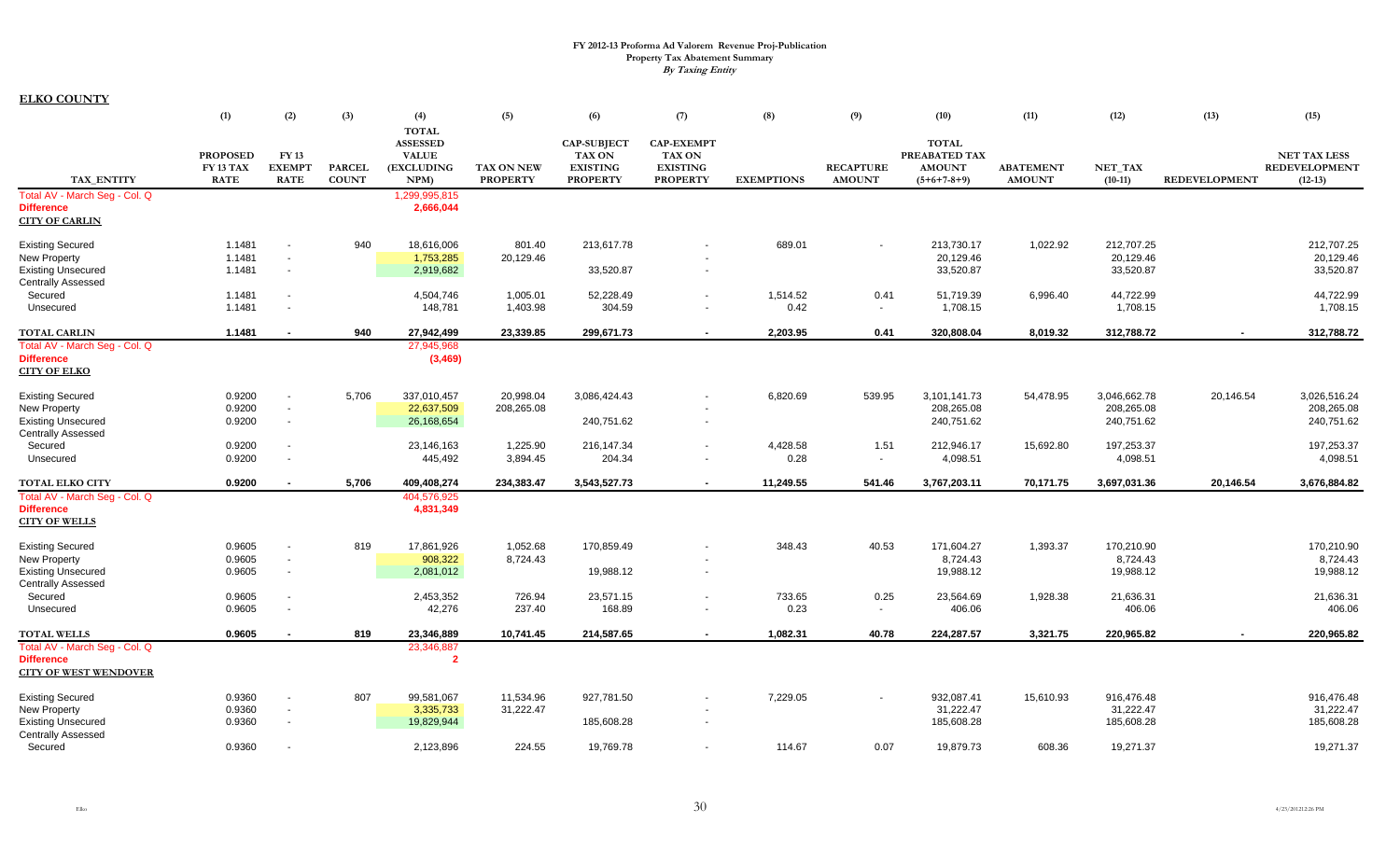|                                                           | (1)                          | (2)                      | (3)           | (4)                        | (5)               | (6)                              | (7)                              | (8)                      | (9)                              | (10)                           | (11)             | (12)              | (13)                 | (15)                                        |
|-----------------------------------------------------------|------------------------------|--------------------------|---------------|----------------------------|-------------------|----------------------------------|----------------------------------|--------------------------|----------------------------------|--------------------------------|------------------|-------------------|----------------------|---------------------------------------------|
|                                                           |                              |                          |               | <b>TOTAL</b>               |                   |                                  |                                  |                          |                                  |                                |                  |                   |                      |                                             |
|                                                           |                              |                          |               | <b>ASSESSED</b>            |                   | <b>CAP-SUBJECT</b>               | <b>CAP-EXEMPT</b>                |                          |                                  | <b>TOTAL</b>                   |                  |                   |                      |                                             |
|                                                           | <b>PROPOSED</b><br>FY 13 TAX | FY 13<br><b>EXEMPT</b>   | <b>PARCEL</b> | <b>VALUE</b><br>(EXCLUDING | <b>TAX ON NEW</b> | <b>TAX ON</b><br><b>EXISTING</b> | <b>TAX ON</b><br><b>EXISTING</b> |                          | <b>RECAPTURE</b>                 | PREABATED TAX<br><b>AMOUNT</b> | <b>ABATEMENT</b> | NET TAX           |                      | <b>NET TAX LESS</b><br><b>REDEVELOPMENT</b> |
| <b>TAX ENTITY</b>                                         | <b>RATE</b>                  | <b>RATE</b>              | <b>COUNT</b>  | NPM)                       | <b>PROPERTY</b>   | <b>PROPERTY</b>                  | <b>PROPERTY</b>                  | <b>EXEMPTIONS</b>        | <b>AMOUNT</b>                    | $(5+6+7-8+9)$                  | <b>AMOUNT</b>    | $(10-11)$         | <b>REDEVELOPMENT</b> | $(12-13)$                                   |
| Unsecured                                                 | 0.9360                       | $\sim$                   |               | 8,777                      | 82.16             | $\sim$                           | $\overline{\phantom{a}}$         |                          | $\overline{\phantom{a}}$         | 82.16                          |                  | 82.16             |                      | 82.16                                       |
| TOTAL WEST WENDOVER                                       | 0.9360                       | $\sim$                   | 807           | 124,879,417                | 43.064.14         | 1,133,159.56                     | $\sim$                           | 7,343.72                 | 0.07                             | 1,168,880.04                   | 16,219.29        | 1,152,660.75      |                      | 1,152,660.75                                |
| Total AV - March Seg - Col. Q                             |                              |                          |               | 124,879,420                |                   |                                  |                                  |                          |                                  |                                |                  |                   |                      |                                             |
| <b>Difference</b>                                         |                              |                          |               | (3)                        |                   |                                  |                                  |                          |                                  |                                |                  |                   |                      |                                             |
| <b>JACKPOT TOWN</b>                                       |                              |                          |               |                            |                   |                                  |                                  |                          |                                  |                                |                  |                   |                      |                                             |
| <b>Existing Secured</b>                                   | 0.5891                       |                          | 183           | 28,412,810                 | 10,519.25         | 156,860.47                       |                                  |                          | 24.94                            | 167,404.66                     | 2,008.55         | 165,396.11        |                      | 165,396.11                                  |
| <b>New Property</b>                                       | 0.5891                       | $\overline{\phantom{a}}$ |               |                            |                   |                                  |                                  |                          |                                  |                                |                  |                   |                      |                                             |
| <b>Existing Unsecured</b>                                 | 0.5891                       | $\sim$                   |               | 919,921                    |                   | 5,419.25                         | $\overline{\phantom{a}}$         |                          |                                  | 5,419.25                       |                  | 5,419.25          |                      | 5,419.25                                    |
| <b>Centrally Assessed</b>                                 |                              |                          |               |                            |                   |                                  |                                  |                          |                                  |                                |                  |                   |                      |                                             |
| Secured                                                   | 0.5891                       | $\overline{\phantom{a}}$ |               | 842,406                    | $\sim$            | 5,210.33                         | $\sim$                           | 247.72                   |                                  | 4,962.61                       | 803.02           | 4,159.59          |                      | 4,159.59                                    |
| Unsecured                                                 | 0.5891                       |                          |               | 59,584                     | 351.00            | $\overline{\phantom{a}}$         |                                  | $\overline{\phantom{a}}$ | $\overline{\phantom{a}}$         | 351.00                         |                  | 351.00            |                      | 351.00                                      |
| <b>TOTAL JACKPOT</b>                                      | 0.5891                       |                          | 183           | 30,234,721                 | 10,870.25         | 167,490.05                       | $\blacksquare$                   | 247.72                   | 24.94                            | 178,137.52                     | 2,811.57         | 175,325.95        |                      | 175,325.95                                  |
| Total AV - March Seg - Col. Q                             |                              |                          |               | 29,861,638                 |                   |                                  |                                  |                          |                                  |                                |                  |                   |                      |                                             |
| <b>Difference</b>                                         |                              |                          |               | 373,083                    |                   |                                  |                                  |                          |                                  |                                |                  |                   |                      |                                             |
| <b>MONTELLO TOWN</b>                                      |                              |                          |               |                            |                   |                                  |                                  |                          |                                  |                                |                  |                   |                      |                                             |
| <b>Existing Secured</b>                                   | 0.4858                       |                          | 167           | 523,616                    | 359.48            | 2,406.90                         |                                  | 54.73                    | $\overline{\phantom{a}}$         | 2,711.65                       | 277.23           | 2,434.42          |                      | 2,434.42                                    |
| New Property                                              | 0.4858                       | $\sim$                   |               |                            | $\sim$            |                                  |                                  |                          |                                  |                                |                  |                   |                      |                                             |
| <b>Existing Unsecured</b>                                 | 0.4858                       | $\overline{\phantom{a}}$ |               | 135,309                    |                   | 657.33                           | $\overline{\phantom{a}}$         |                          |                                  | 657.33                         |                  | 657.33            |                      | 657.33                                      |
| <b>Centrally Assessed</b>                                 | 0.4858                       | $\overline{\phantom{a}}$ |               |                            |                   |                                  |                                  | 5.97                     |                                  |                                | 302.07           |                   |                      | 2,216.93                                    |
| Secured<br>Unsecured                                      | 0.4858                       | $\overline{\phantom{a}}$ |               | 518,521<br>4,083           | 79.04<br>19.83    | 2,445.89<br>$\blacksquare$       |                                  | $\sim$                   | 0.04<br>$\overline{\phantom{a}}$ | 2,519.00<br>19.83              |                  | 2,216.93<br>19.83 |                      | 19.83                                       |
|                                                           |                              |                          |               |                            |                   |                                  |                                  |                          |                                  |                                |                  |                   |                      |                                             |
| <b>TOTAL MONTELLO</b>                                     | 0.4858                       |                          | 167           | 1,181,529                  | 458.35            | 5,510.12                         | $\sim$                           | 60.70                    | 0.04                             | 5,907.81                       | 579.30           | 5.328.51          |                      | 5,328.51                                    |
| Total AV - March Seq - Col. Q<br><b>Difference</b>        |                              |                          |               | 1,127,461<br>54,068        |                   |                                  |                                  |                          |                                  |                                |                  |                   |                      |                                             |
| <b>MOUNTAIN CITY TOWN</b>                                 |                              |                          |               |                            |                   |                                  |                                  |                          |                                  |                                |                  |                   |                      |                                             |
| <b>Existing Secured</b>                                   | 0.4347                       | $\overline{\phantom{a}}$ | 86            | 734,518                    | 8.63              | 3,204.69                         |                                  | 20.35                    |                                  | 3,192.97                       | 367.26           | 2,825.71          |                      | 2,825.71                                    |
| <b>New Property</b>                                       | 0.4347                       | $\overline{\phantom{a}}$ |               | 6,701                      | 29.13             |                                  |                                  |                          |                                  | 29.13                          |                  | 29.13             |                      | 29.13                                       |
| <b>Existing Unsecured</b>                                 | 0.4347                       | $\sim$                   |               | 31,577                     |                   | 137.27                           | $\overline{\phantom{a}}$         |                          |                                  | 137.27                         |                  | 137.27            |                      | 137.27                                      |
| <b>Centrally Assessed</b>                                 |                              |                          |               |                            |                   |                                  |                                  |                          |                                  |                                |                  |                   |                      |                                             |
| Secured                                                   | 0.4347                       |                          |               | 968,264                    | 2.22              | 4,526.99                         | $\overline{\phantom{a}}$         | 320.17                   |                                  | 4,209.04                       | 1,037.86         | 3,171.18          |                      | 3,171.18                                    |
| Unsecured                                                 | 0.4347                       |                          |               | 60,655                     | 263.67            | $\overline{\phantom{a}}$         |                                  | $\overline{\phantom{a}}$ |                                  | 263.67                         |                  | 263.67            |                      | 263.67                                      |
| TOTAL MONTAIN CITY                                        | 0.4347                       |                          | 86            | 1,801,715                  | 303.65            | 7,868.95                         | $\sim$                           | 340.52                   | $\sim$                           | 7,832.07                       | 1,405.12         | 6,426.95          | $\sim$               | 6,426.95                                    |
| Total AV - March Seg - Col. Q                             |                              |                          |               | 1,801,716                  |                   |                                  |                                  |                          |                                  |                                |                  |                   |                      |                                             |
| <b>Difference</b><br>ELKO CONVENTION & VISITORS AUTHORITY |                              |                          |               | (1)                        |                   |                                  |                                  |                          |                                  |                                |                  |                   |                      |                                             |
| <b>Existing Secured</b>                                   | 0.0392                       |                          | 25,720        | 673,259,205                | 2,778.05          | 262,779.11                       |                                  | 1.568.29                 | 28.07                            | 264,016.94                     | 7.672.40         | 256,344.54        | 858.45               | 255,486.09                                  |
| New Property                                              | 0.0392                       | $\overline{\phantom{a}}$ |               | 35,908,924                 | 14,076.30         |                                  |                                  |                          |                                  | 14,076.30                      |                  | 14,076.30         |                      | 14,076.30                                   |
|                                                           |                              |                          |               |                            |                   |                                  |                                  |                          |                                  |                                |                  |                   |                      |                                             |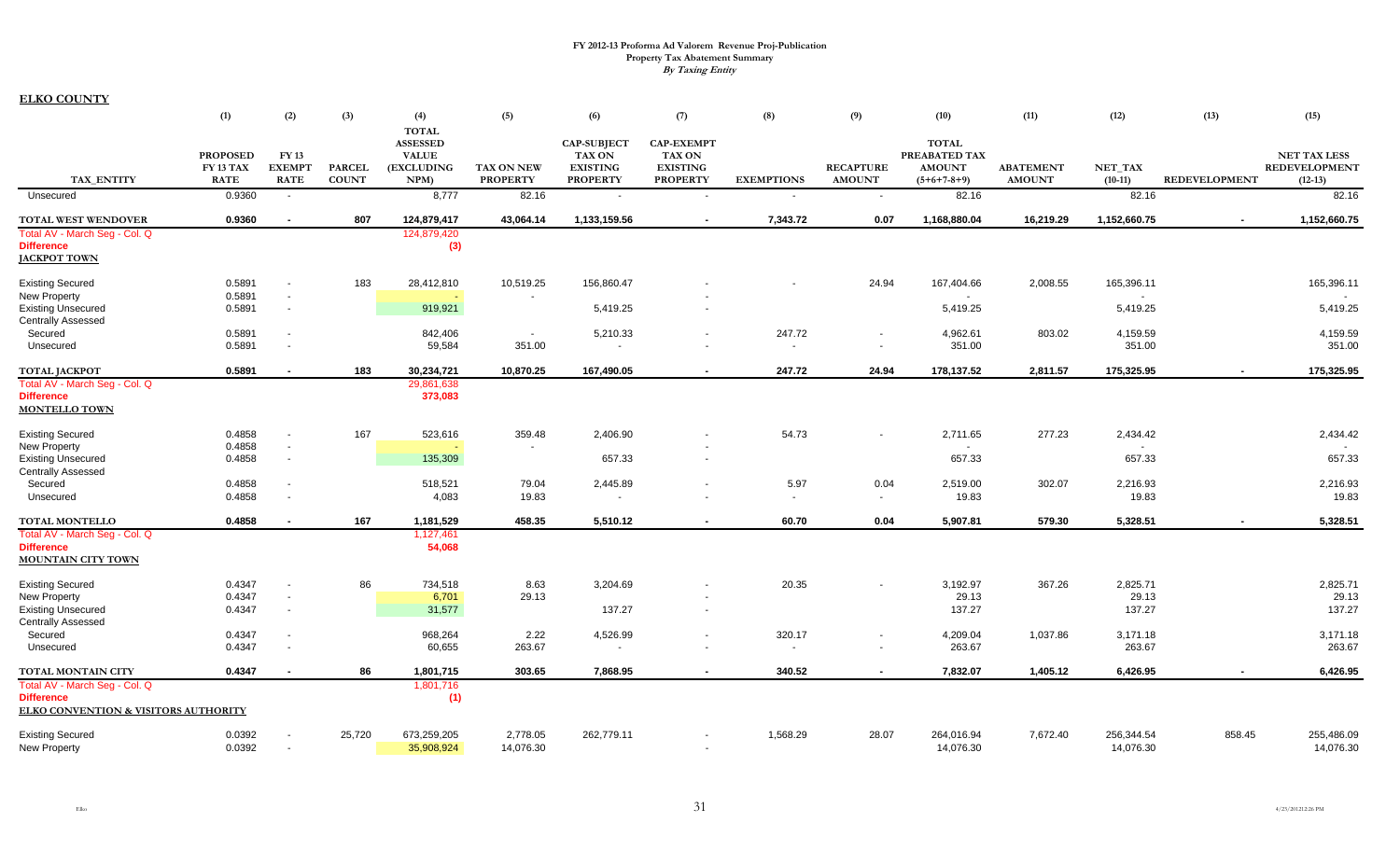|                                                                                                          | (1)                                         | (2)                                                  | (3)                           | (4)                                                                  | (5)                                  | (6)                                                                       | (7)                                                                      | (8)               | (9)                                | (10)                                                            | (11)                              | (12)                              | (13)                 | (15)                                                     |
|----------------------------------------------------------------------------------------------------------|---------------------------------------------|------------------------------------------------------|-------------------------------|----------------------------------------------------------------------|--------------------------------------|---------------------------------------------------------------------------|--------------------------------------------------------------------------|-------------------|------------------------------------|-----------------------------------------------------------------|-----------------------------------|-----------------------------------|----------------------|----------------------------------------------------------|
| TAX ENTITY                                                                                               | <b>PROPOSED</b><br>FY 13 TAX<br><b>RATE</b> | <b>FY13</b><br><b>EXEMP</b><br><b>RATE</b>           | <b>PARCEL</b><br><b>COUNT</b> | <b>TOTAL</b><br><b>ASSESSED</b><br><b>VALUE</b><br>(EXCLUDING<br>NPM | <b>TAX ON NEW</b><br><b>PROPERTY</b> | <b>CAP-SUBJECT</b><br><b>TAX ON</b><br><b>EXISTING</b><br><b>PROPERTY</b> | <b>CAP-EXEMPT</b><br><b>TAX ON</b><br><b>EXISTING</b><br><b>PROPERTY</b> | <b>EXEMPTIONS</b> | <b>RECAPTURE</b><br><b>AMOUNT</b>  | <b>TOTAL</b><br>PREABATED TAX<br><b>AMOUNT</b><br>$(5+6+7-8+9)$ | <b>ABATEMENT</b><br><b>AMOUNT</b> | NET_TAX<br>$(10-11)$              | <b>REDEVELOPMENT</b> | <b>NET TAX LESS</b><br><b>REDEVELOPMENT</b><br>$(12-13)$ |
| <b>Existing Unsecured</b>                                                                                | 0.0392                                      | $\overline{\phantom{0}}$                             |                               | 57,277,621                                                           |                                      | 22,452.83                                                                 | $\sim$                                                                   |                   |                                    | 22,452.83                                                       |                                   | 22,452.83                         |                      | 22,452.83                                                |
| <b>Centrally Assessed</b><br>Secured<br>Unsecured                                                        | 0.0392<br>0.0392                            | $\overline{\phantom{a}}$                             |                               | 76,658,957<br>4,698,573                                              | 357.27<br>1,815.88                   | 30,854.84<br>25.99                                                        | $\sim$<br>$\overline{\phantom{a}}$                                       | 1,161.83<br>0.03  | 0.04<br>$\overline{\phantom{a}}$   | 30,050.32<br>1,841.84                                           | 15,970.95                         | 14,079.37<br>1,841.84             |                      | 14,079.37<br>1,841.84                                    |
| TOTAL ELKO CONV & VISITORS                                                                               | 0.0392                                      |                                                      | 25,720                        | 847,803,279                                                          | 19,027.50                            | 316,112.77                                                                | $\sim$                                                                   | 2,730.15          | 28.11                              | 332,438.23                                                      | 23,643.35                         | 308,794.88                        | 858.45               | 307,936.43                                               |
| Total AV - March Seg - Col. Q<br><b>Difference</b><br><b>ELKO TELEVISION DISTRICT</b>                    |                                             |                                                      |                               | 845, 156, 114<br>2,647,165                                           |                                      |                                                                           |                                                                          |                   |                                    |                                                                 |                                   |                                   |                      |                                                          |
| <b>Existing Secured</b><br><b>New Property</b><br><b>Existing Unsecured</b><br><b>Centrally Assessed</b> | 0.0145<br>0.0145<br>0.0145                  | $\overline{\phantom{a}}$<br>$\overline{\phantom{a}}$ | 25,551                        | 685,069,519<br>35,492,889<br>58,522,007                              | 1,087.92<br>5,146.47                 | 98,855.04<br>8,485.69                                                     | $\overline{\phantom{a}}$<br>$\sim$<br>$\overline{\phantom{a}}$           | 586.38            | 10.18                              | 99,366.76<br>5,146.47<br>8,485.69                               | 2,883.95                          | 96,482.81<br>5,146.47<br>8,485.69 | 317.70               | 96,165.11<br>5,146.47<br>8,485.69                        |
| Secured<br>Unsecured                                                                                     | 0.0145<br>0.0145                            | $\overline{\phantom{a}}$<br>$\overline{\phantom{a}}$ |                               | 85,219,384<br>3,231,573                                              | 292.15<br>400.46                     | 12,763.07<br>68.20                                                        | $\overline{\phantom{a}}$<br>$\overline{\phantom{a}}$                     | 698.41<br>0.09    | $\sim$<br>$\overline{\phantom{a}}$ | 12,356.81<br>468.57                                             | 54.94                             | 12,301.87<br>468.57               |                      | 12,301.87<br>468.57                                      |
| <b>TOTAL ELKO TV</b>                                                                                     | 0.0145                                      |                                                      | 25,551                        | 867,535,372                                                          | 6,927.00                             | 120,172.00                                                                | $\sim$                                                                   | 1,284.88          | 10.18                              | 125,824.30                                                      | 2,938.89                          | 122,885.41                        | 317.70               | 122,567.71                                               |
| Total AV - March Seg - Col. Q<br><b>Difference</b>                                                       |                                             |                                                      |                               | 864,881,159<br>2,654,213                                             |                                      |                                                                           |                                                                          |                   |                                    |                                                                 |                                   |                                   |                      |                                                          |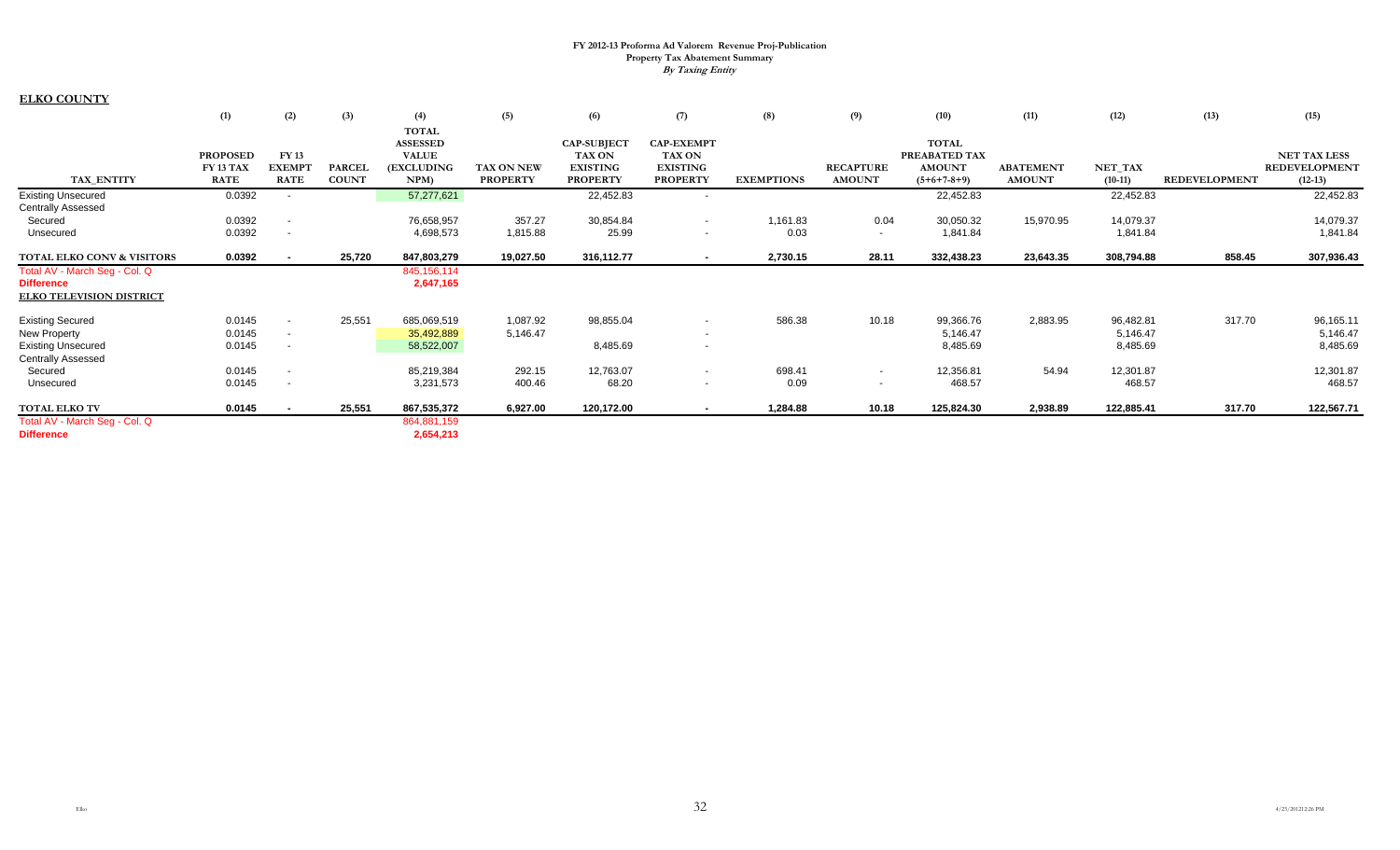**ESMERALDA COUNTY**

|                                                                               | (1)                                         | (2)                                                                              | (3)                           | (4)<br><b>TOTAL</b>                                          | (5)                                  | (6)                                                                       | (7)                                                                              | (8)                                   | (9)                                                  | (10)                                                                   | (11)                               | (12)                                    | (13)          | (15)                                                     |
|-------------------------------------------------------------------------------|---------------------------------------------|----------------------------------------------------------------------------------|-------------------------------|--------------------------------------------------------------|--------------------------------------|---------------------------------------------------------------------------|----------------------------------------------------------------------------------|---------------------------------------|------------------------------------------------------|------------------------------------------------------------------------|------------------------------------|-----------------------------------------|---------------|----------------------------------------------------------|
| TAX_ENTITY                                                                    | <b>PROPOSED</b><br>FY 13 TAX<br><b>RATE</b> | <b>FY13</b><br><b>EXEMPT</b><br><b>RATE</b>                                      | <b>PARCEL</b><br><b>COUNT</b> | <b>ASSESSED</b><br><b>VALUE</b><br><b>(EXCLUDING</b><br>NPM) | TAX ON NEW<br><b>PROPERTY</b>        | <b>CAP-SUBJECT</b><br><b>TAX ON</b><br><b>EXISTING</b><br><b>PROPERTY</b> | <b>CAP-EXEMPT</b><br><b>TAX ON</b><br><b>EXISTING</b><br><b>PROPERTY</b>         | <b>EXEMPTIONS</b>                     | <b>RECAPTURE</b><br><b>AMOUNT</b>                    | <b>TOTAL</b><br><b>PREABATED</b><br><b>TAX AMOUNT</b><br>$(5+6+7-8+9)$ | <b>ABATEMENT</b><br><b>AMOUNT</b>  | NET_TAX<br>$(10-11)$                    | REDEVELOPMENT | <b>NET TAX LESS</b><br><b>REDEVELOPMENT</b><br>$(12-13)$ |
| <b>ALL ENTITIES</b>                                                           |                                             |                                                                                  |                               |                                                              |                                      |                                                                           |                                                                                  |                                       |                                                      |                                                                        |                                    |                                         |               |                                                          |
| <b>STATE OF NEVADA</b><br><b>GENERAL COUNTY</b><br><b>SCHOOL DISTRICT</b>     | 0.1700<br>2.0995<br>0.7500                  | $\overline{\phantom{a}}$<br>$\overline{\phantom{a}}$<br>$\overline{\phantom{a}}$ | 2,529<br>2,529<br>2,529       | 56,667,002<br>56,667,011<br>56,667,014                       | 21,496.15<br>265,477.40<br>94,835.93 | 86,957.17<br>1,073,921.39<br>383,634.40                                   | $\overline{\phantom{a}}$<br>$\overline{\phantom{a}}$<br>$\overline{\phantom{a}}$ | 12,119.49<br>149,674.17<br>53,467.90  | 44.29<br>546.89<br>195.38                            | 96,378.13<br>1,190,271.52<br>425,197.81                                | 7,225.25<br>89,232.69<br>31,876.49 | 89,152.88<br>1,101,038.83<br>393,321.32 |               | 89,152.88<br>1,101,038.83<br>393,321.32                  |
| <b>TOTAL COUNTY</b>                                                           |                                             |                                                                                  | 2.529                         | 56,667,002                                                   | 381,809.49                           | 1,544,512.96                                                              |                                                                                  | 215,261.56                            | 786.56                                               | 1,711,847.45<br><b>Abatement Percent</b>                               | 128,334.43<br>7.50%                | 1,583,513.02                            |               | 1,583,513.02                                             |
| <b>STATE OF NEVADA</b>                                                        |                                             |                                                                                  |                               |                                                              |                                      |                                                                           |                                                                                  |                                       |                                                      |                                                                        |                                    |                                         |               |                                                          |
| <b>Existing Secured</b><br><b>New Property</b><br><b>Existing Unsecured</b>   | 0.1700<br>0.1700<br>0.1700                  |                                                                                  | 2,529                         | 25,043,296<br>4,887,278<br>2,394,638                         | 1,896.93<br>8,308.37                 | 41,329.40<br>4,070.88                                                     |                                                                                  | 652.81                                | 44.29                                                | 42,617.81<br>8,308.37<br>4,070.88                                      | 1,809.90                           | 40,807.91<br>8,308.37<br>4,070.88       |               | 40,807.91<br>8,308.37<br>4,070.88                        |
| <b>Centrally Assessed</b><br>Secured<br>Unsecured                             | 0.1700<br>0.1700                            |                                                                                  |                               | 23,358,573<br>983,218                                        | 9,619.38<br>1,671.47                 | 41,556.89                                                                 | $\overline{\phantom{a}}$                                                         | 11,466.68<br>$\overline{\phantom{a}}$ | $\overline{\phantom{a}}$<br>$\overline{\phantom{a}}$ | 39,709.59<br>1,671.47                                                  | 5,415.35                           | 34,294.24<br>1,671.47                   |               | 34,294.24<br>1,671.47                                    |
| TOTAL STATE OF NV                                                             | 0.1700                                      |                                                                                  | 2,529                         | 56,667,002                                                   | 21,496.15                            | 86,957.17                                                                 | $\sim$                                                                           | 12,119.49                             | 44.29                                                | 96,378.13                                                              | 7,225.25                           | 89,152.88                               |               | 89,152.88                                                |
| Total AV - March Seg - Col. Q<br><b>Difference</b><br><b>GENERAL COUNTY</b>   |                                             |                                                                                  |                               | 56,671,005<br>(4,003)                                        |                                      |                                                                           |                                                                                  |                                       |                                                      |                                                                        |                                    |                                         |               |                                                          |
| <b>Existing Secured</b><br><b>General Fund</b>                                | 1.9925                                      | $\overline{\phantom{a}}$                                                         | 2,529                         | 25,043,296                                                   | 22,232.96                            | 484,404.38                                                                |                                                                                  | 7,649.95                              | 519.03                                               | 499,506.42                                                             | 21,213.57                          | 478,292.85                              |               | 478,292.85                                               |
| State Indigent<br><b>County Medical Assistance</b>                            | 0.0150<br>0.0600                            | $\overline{\phantom{a}}$<br>$\sim$                                               | 2,529<br>2,529                | 25,043,296<br>25,043,296                                     | 167.39<br>669.45                     | 3,647.84<br>14,586.50                                                     |                                                                                  | 57.56<br>230.35                       | 3.90<br>15.63                                        | 3,761.57<br>15,041.23                                                  | 159.78<br>638.84                   | 3,601.79<br>14,402.39                   |               | 3,601.79<br>14,402.39                                    |
| <b>Agriculture Extension</b><br><b>Youth Services</b>                         | 0.0100<br>0.0020                            | $\sim$<br>$\blacksquare$                                                         | 2,529<br>2,529                | 25,043,296<br>25,043,296                                     | 111.57<br>22.37                      | 2,431.20<br>486.78                                                        | $\overline{\phantom{a}}$                                                         | 38.34<br>7.68                         | 2.60<br>0.51                                         | 2,507.03<br>501.98                                                     | 106.35<br>21.31                    | 2,400.68<br>480.67                      |               | 2,400.68<br>480.67                                       |
| Heath/Welfare                                                                 | 0.0200                                      | $\blacksquare$                                                                   | 2,529                         | 25,043,296                                                   | 223.16                               | 4,861.73                                                                  | $\overline{\phantom{a}}$                                                         | 76.70                                 | 5.22                                                 | 5,013.41                                                               | 212.93                             | 4,800.48                                |               | 4,800.48                                                 |
| <b>GENERAL TOTAL</b>                                                          | 2.0995                                      |                                                                                  | 2,529                         | 25,043,296                                                   | 23.426.90                            | 510,418.43                                                                | $\overline{\phantom{a}}$                                                         | 8.060.58                              | 546.89                                               | 526.331.64                                                             | 22.352.78                          | 503.978.86                              |               | 503.978.86                                               |
| <b>New Property</b><br><b>Existing Unsecured</b><br><b>Centrally Assessed</b> | 2.0995<br>2.0995                            | $\overline{\phantom{a}}$                                                         |                               | 4,887,287<br>2,394,638                                       | 102,608.58                           | 50,275.42                                                                 |                                                                                  |                                       |                                                      | 102,608.58<br>50,275.42                                                |                                    | 102,608.58<br>50,275.42                 |               | 102,608.58<br>50,275.42                                  |
| Secured<br>Unsecured                                                          | 2.0995<br>2.0995                            | $\overline{\phantom{a}}$                                                         |                               | 23,358,573<br>983,218                                        | 118,799.27<br>20,642.65              | 513,227.54                                                                | $\blacksquare$                                                                   | 141,613.59<br>$\blacksquare$          | $\overline{\phantom{a}}$<br>$\overline{\phantom{a}}$ | 490,413.22<br>20,642.65                                                | 66,879.91                          | 423,533.31<br>20,642.65                 |               | 423,533.31<br>20,642.65                                  |
| <b>TOTAL GENERAL COUNTY</b>                                                   | 2.0995                                      |                                                                                  | 2,529                         | 56,667,011                                                   | 265,477.40                           | 1,073,921.39                                                              |                                                                                  | 149,674.17                            | 546.89                                               | 1,190,271.52                                                           | 89.232.69                          | 1,101,038.83                            |               | 1,101,038.83                                             |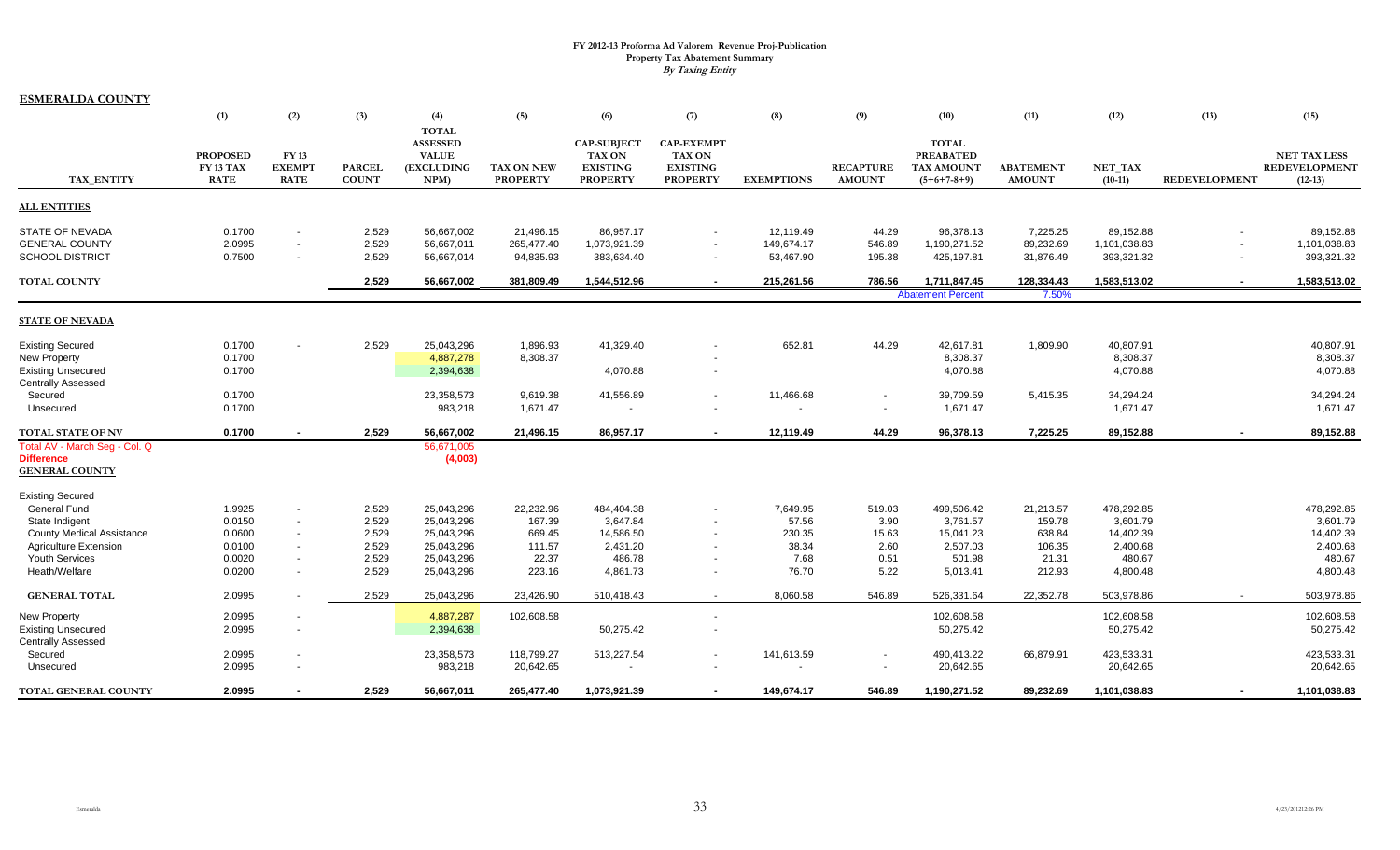| <b>ESMERALDA COUNTY</b>                                                     |                              |                                                                                  |               |                                                                      |                       |                                                        |                                                       |                   |                  |                                                |                  |                                                      |                      |                                             |
|-----------------------------------------------------------------------------|------------------------------|----------------------------------------------------------------------------------|---------------|----------------------------------------------------------------------|-----------------------|--------------------------------------------------------|-------------------------------------------------------|-------------------|------------------|------------------------------------------------|------------------|------------------------------------------------------|----------------------|---------------------------------------------|
|                                                                             | (1)                          | (2)                                                                              | (3)           | (4)                                                                  | (5)                   | (6)                                                    | (7)                                                   | (8)               | (9)              | (10)                                           | (11)             | (12)                                                 | (13)                 | (15)                                        |
|                                                                             | <b>PROPOSED</b><br>FY 13 TAX | <b>FY 13</b><br><b>EXEMPT</b>                                                    | <b>PARCEL</b> | <b>TOTAL</b><br><b>ASSESSED</b><br><b>VALUE</b><br><b>(EXCLUDING</b> | TAX ON NEW            | <b>CAP-SUBJECT</b><br><b>TAX ON</b><br><b>EXISTING</b> | <b>CAP-EXEMPT</b><br><b>TAX ON</b><br><b>EXISTING</b> |                   | <b>RECAPTURE</b> | <b>TOTAL</b><br><b>PREABATED</b><br>TAX AMOUNT | <b>ABATEMENT</b> | NET_TAX                                              |                      | <b>NET TAX LESS</b><br><b>REDEVELOPMENT</b> |
| TAX_ENTITY                                                                  | <b>RATE</b>                  | <b>RATE</b>                                                                      | <b>COUNT</b>  | NPM                                                                  | <b>PROPERTY</b>       | <b>PROPERTY</b>                                        | <b>PROPERTY</b>                                       | <b>EXEMPTIONS</b> | <b>AMOUNT</b>    | $(5+6+7-8+9)$                                  | <b>AMOUNT</b>    | $(10-11)$                                            | <b>REDEVELOPMENT</b> | $(12-13)$                                   |
| <b>March Assessors Report:</b><br>New secured<br><b>Existing Secured</b>    |                              |                                                                                  |               | 1,109,332<br>23,931,458<br>25,040,790                                |                       |                                                        |                                                       |                   |                  |                                                |                  |                                                      |                      |                                             |
| <b>Difference</b>                                                           |                              |                                                                                  |               | 2,506                                                                | 0.01%                 |                                                        |                                                       |                   |                  |                                                |                  |                                                      |                      |                                             |
| Total AV - March Seg - Col. Q<br><b>Difference</b>                          |                              |                                                                                  |               | 56,671,005<br>(3,994)                                                |                       |                                                        |                                                       |                   |                  |                                                |                  |                                                      |                      |                                             |
| <b>SCHOOL DISTRICT</b>                                                      |                              |                                                                                  |               |                                                                      |                       |                                                        |                                                       |                   |                  |                                                |                  |                                                      |                      |                                             |
| <b>Existing Secured</b><br><b>New Property</b><br><b>Existing Unsecured</b> | 0.7500<br>0.7500<br>0.7500   | $\overline{\phantom{a}}$<br>$\overline{\phantom{a}}$<br>$\overline{\phantom{a}}$ | 2,529         | 25,043,296<br>4,887,290<br>2,394,638                                 | 8,368.72<br>36,654.67 | 182,335.41<br>17,959.79                                | $\sim$                                                | 2,879.56          | 195.38           | 188,019.95<br>36,654.67<br>17,959.79           | 7,985.13         | 180,034.82<br>36,654.67<br>17,959.79                 |                      | 180,034.82<br>36,654.67<br>17,959.79        |
| <b>Centrally Assessed</b><br>Secured<br>Unsecured                           | 0.7500<br>0.7500             | $\overline{\phantom{a}}$<br>$\overline{\phantom{a}}$                             |               | 23,358,573<br>983,218                                                | 42,438.42<br>7,374.12 | 183,339.20                                             | $\overline{\phantom{a}}$<br>$\blacksquare$            | 50,588.34         | $\sim$<br>$\sim$ | 175,189.28<br>7,374.12                         | 23,891.36        | 151,297.92<br>7,374.12                               |                      | 151,297.92<br>7,374.12                      |
| TOTAL SCHOOL OPERATING                                                      | 0.7500                       |                                                                                  | 2,529         | 56,667,014                                                           | 94,835.93             | 383,634.40                                             | $\sim$                                                | 53,467.90         | 195.38           | 425,197.81                                     | 31,876.49        | 393,321.32                                           | $\sim$               | 393,321.32                                  |
| <b>SCHOOL DEBT</b>                                                          |                              |                                                                                  |               |                                                                      |                       |                                                        |                                                       |                   |                  |                                                |                  |                                                      |                      |                                             |
| <b>Existing Secured</b>                                                     |                              |                                                                                  |               |                                                                      |                       |                                                        |                                                       |                   |                  |                                                |                  |                                                      |                      |                                             |
| <b>New Property</b><br><b>Existing Unsecured</b>                            |                              |                                                                                  |               |                                                                      |                       |                                                        |                                                       |                   |                  |                                                |                  |                                                      |                      |                                             |
| <b>Centrally Assessed</b>                                                   |                              |                                                                                  |               |                                                                      |                       |                                                        |                                                       |                   |                  |                                                |                  |                                                      |                      |                                             |
| Secured<br>Unsecured                                                        |                              |                                                                                  |               |                                                                      |                       |                                                        |                                                       |                   |                  |                                                |                  | $\overline{\phantom{a}}$<br>$\overline{\phantom{a}}$ |                      | $\overline{\phantom{a}}$                    |
| TOTAL SCHOOL DEBT                                                           |                              |                                                                                  |               |                                                                      |                       |                                                        |                                                       |                   |                  |                                                |                  | $\blacksquare$                                       |                      |                                             |
| TOTAL SCHOOL DISTRICT                                                       | 0.7500                       | $\sim$                                                                           | 2,529         | 56,667,014                                                           | 94,835.93             | 383,634.40                                             | $\sim$                                                | 53,467.90         | 195.38           | 425,197.81                                     | 31,876.49        | 393,321.32                                           | $\sim$               | 393,321.32                                  |
| Total AV - March Seg - Col. Q<br><b>Difference</b>                          |                              |                                                                                  |               | 56,671,005<br>(3,991)                                                |                       |                                                        |                                                       |                   |                  |                                                |                  |                                                      |                      |                                             |

**Note:**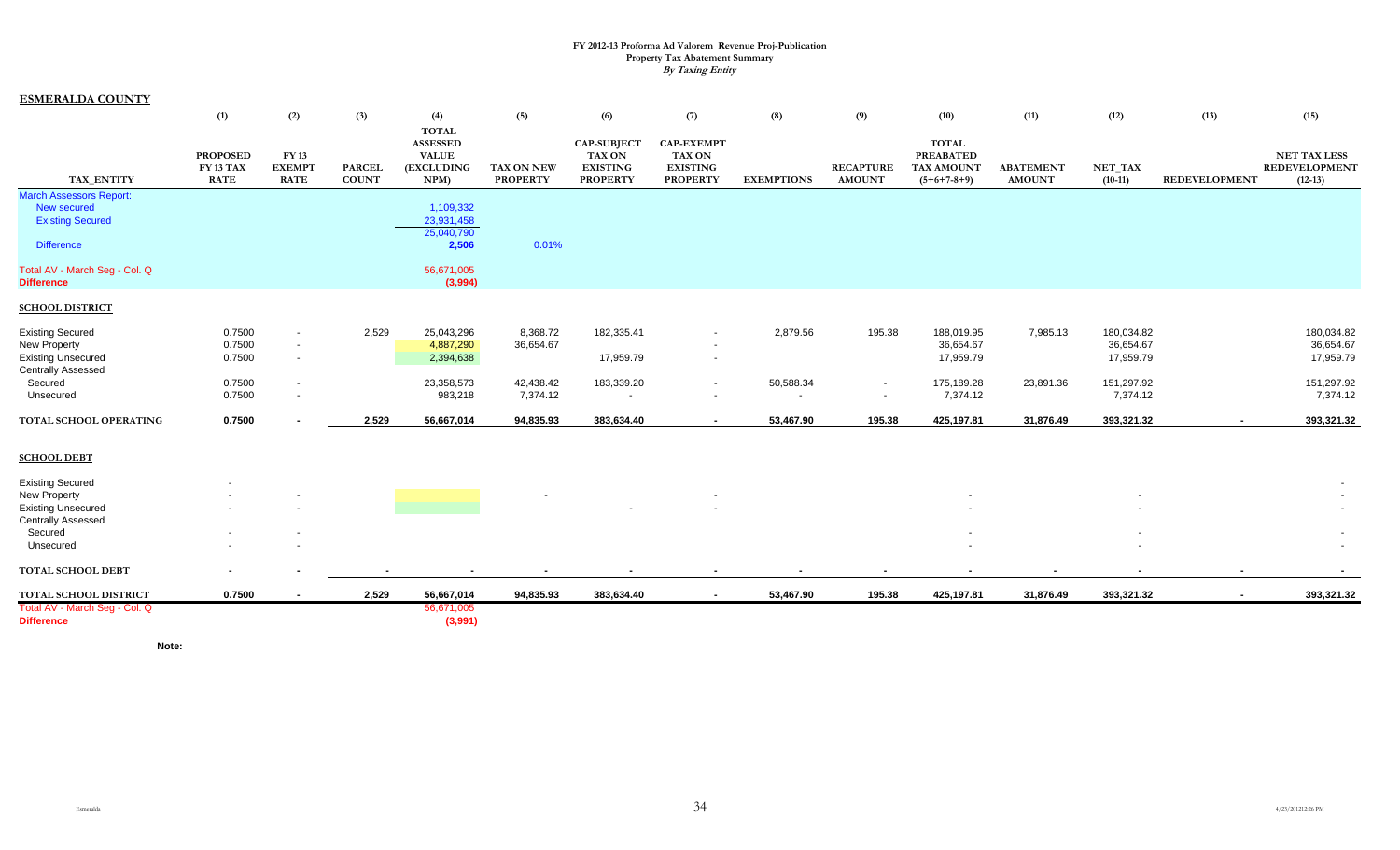| <b>EUREKA COUNTY</b>                               |                  |                  |                          |                            |                 |                         |                   |                         |                  |                          |                  |                         |                      |                         |
|----------------------------------------------------|------------------|------------------|--------------------------|----------------------------|-----------------|-------------------------|-------------------|-------------------------|------------------|--------------------------|------------------|-------------------------|----------------------|-------------------------|
|                                                    | (1)              | (2)              | (3)                      | (4)                        | (5)             | (6)                     | (7)               | (8)                     | (9)              | (10)                     | (11)             | (12)                    | (13)                 | (15)                    |
|                                                    |                  |                  |                          | <b>TOTAL</b>               |                 |                         |                   |                         |                  |                          |                  |                         |                      |                         |
|                                                    |                  |                  |                          | <b>ASSESSED</b>            |                 | <b>CAP-SUBJECT</b>      | <b>CAP-EXEMPT</b> |                         |                  | <b>TOTAL</b>             |                  |                         |                      |                         |
|                                                    | <b>PROPOSED</b>  | <b>FY13</b>      |                          | <b>VALUE</b>               |                 | TAX ON                  | <b>TAX ON</b>     |                         |                  | PREABATED TAX            |                  |                         |                      | <b>NET TAX LESS</b>     |
|                                                    | <b>FY 13 TAX</b> | <b>EXEMPT</b>    | <b>PARCEL</b>            | (EXCLUDING                 | TAX ON NEW      | <b>EXISTING</b>         | <b>EXISTING</b>   |                         | <b>RECAPTURE</b> | <b>AMOUNT</b>            | <b>ABATEMENT</b> | NET_TAX                 |                      | REDEVELOPMENT           |
| TAX ENTITY                                         | <b>RATE</b>      | <b>RATE</b>      | <b>COUNT</b>             | NPM                        | <b>PROPERTY</b> | <b>PROPERTY</b>         | <b>PROPERTY</b>   | <b>EXEMPTIONS</b>       | <b>AMOUNT</b>    | $(5+6+7-8+9)$            | <b>AMOUNT</b>    | $(10-11)$               | <b>REDEVELOPMENT</b> | $(12-13)$               |
| <b>ALL ENTITIES</b>                                |                  |                  |                          |                            |                 |                         |                   |                         |                  |                          |                  |                         |                      |                         |
| <b>STATE OF NEVADA</b>                             | 0.1700           |                  | 3,844                    | 609,575,302                | 109,584.01      | 1,337,410.41            |                   | 410.717.56              | 2.94             | 1,036,279.79             | 9,274.35         | 1,027,005.44            |                      | 1,027,005.44            |
| <b>GENERAL COUNTY</b>                              | 0.8458           | $\sim$           | 3,844                    | 609,575,329                | 545,212.55      | 6,654,014.77            |                   | 2,043,440.80            | 14.64            | 5,155,801.16             | 46,145.77        | 5,109,655.39            |                      | 5,109,655.39            |
| <b>SCHOOL DISTRICT</b>                             | 0.7500           | $\sim$           | 3,844                    | 609,575,320                | 483,458.72      | 5,900,345.34            |                   | 1,811,989.22            | 12.79            | 4,571,827.62             | 40,580.44        | 4,531,247.18            | $\sim$               | 4,531,247.18            |
| CRESCENT VALLEY TOWN                               | 0.2153           | $\sim$           | 501                      | 3,587,012                  | 511.30          | 7,308.99                |                   | 97.12                   | $\sim$           | 7,723.17                 | 365.83           | 7,357.34                | $\blacksquare$       | 7,357.34                |
| <b>EUREKA TOWN</b>                                 | 0.2153           |                  | 394                      | 10,135,822                 | 636.76          | 21,231.40               |                   | 45.73                   | 0.12             | 21,822.55                | 672.44           | 21,150.11               | $\blacksquare$       | 21,150.11               |
| DIAMOND VALLEY RODENT CONTR                        | $\sim$           | $\sim$           | $\sim$                   | $\sim$                     | $\sim$          | $\sim$                  | $\sim$            |                         | $\sim$           | $\sim$                   | $\sim$           | $\sim$                  | $\sim$               | $\sim$                  |
| DIAMOND VALLEY WEED CONTROL                        | $\sim$           |                  | $\overline{\phantom{a}}$ |                            | $\sim$          |                         |                   |                         |                  | $\sim$                   |                  |                         |                      |                         |
| EUREKA CO TV DISTRICT                              | 0.0085           | $\sim$           | 3,844                    | 609,575,185                | 5,479.15        | 66,872.13               | $\sim$            | 20,535.85               | 0.14             | 51,815.57                | 462.87           | 51,352.70               | $\blacksquare$       | 51,352.70               |
| <b>TOTAL COUNTY</b>                                |                  |                  | 3.844                    | 609,575,302                | 1,144,882.49    | 13,987,183.03           |                   | 4,286,826.28            | 30.63            | 10,845,269.87            | 97,501.70        | 10,747,768.17           | $\blacksquare$       | 10,747,768.17           |
|                                                    |                  |                  |                          |                            |                 |                         |                   |                         |                  | <b>Abatement Percent</b> | 0.90%            |                         |                      |                         |
| <b>STATE OF NEVADA</b>                             |                  |                  |                          |                            | 892,000         |                         |                   | 239,689,847.06          |                  |                          |                  |                         |                      |                         |
| <b>Existing Secured</b>                            | 0.1700           |                  | 3,844                    | 507,211,012                | 1,516.40        | 1,268,213.87            |                   | 407,472.74              | 2.73             | 862,260.26               | 3,268.68         | 858,991.58              |                      | 858,991.58              |
| <b>New Property</b>                                | 0.1700           |                  |                          | 57,382,909                 | 97,550.95       |                         |                   |                         |                  | 97,550.95                |                  | 97,550.95               |                      | 97,550.95               |
| <b>Existing Unsecured</b>                          | 0.1700           |                  |                          | 6,165,670                  |                 | 10,481.64               |                   |                         |                  | 10,481.64                |                  | 10,481.64               |                      | 10,481.64               |
| <b>Centrally Assessed</b>                          |                  |                  |                          |                            |                 |                         |                   |                         |                  |                          |                  |                         |                      |                         |
| Secured                                            | 0.1700           |                  |                          | 34,424,435                 | 3,203.51        | 58,562.64               |                   | 3,244.61                | 0.21             | 58,521.75                | 6,005.67         | 52,516.08               |                      | 52,516.08               |
| Unsecured                                          | 0.1700           |                  |                          | 4,391,276                  | 7,313.15        | 152.26                  |                   | 0.21                    | $\sim$           | 7,465.20                 |                  | 7,465.20                |                      | 7,465.20                |
|                                                    | 0.1700           |                  | 3.844                    | 609,575,302                | 109,584.01      | 1,337,410.41            |                   | 410,717.56              | 2.94             | 1,036,279.79             | 9,274.35         | 1,027,005.44            |                      | 1,027,005.44            |
| TOTAL STATE OF NV<br>Total AV - March Seg - Col. Q |                  |                  |                          | 609,585,753                |                 |                         |                   |                         |                  |                          |                  |                         |                      |                         |
| <b>Difference</b>                                  |                  |                  |                          | (10, 451)                  |                 |                         |                   |                         |                  |                          |                  |                         |                      |                         |
| <b>GENERAL COUNTY</b>                              |                  |                  |                          |                            |                 |                         |                   |                         |                  |                          |                  |                         |                      |                         |
|                                                    |                  |                  |                          |                            |                 |                         |                   |                         |                  |                          |                  |                         |                      |                         |
| <b>Existing Secured</b>                            |                  |                  |                          |                            |                 |                         |                   |                         |                  |                          |                  |                         |                      |                         |
| <b>General Fund</b>                                | 0.5559           | $\sim$           | 3,844                    | 507,211,012                | 4,958.66        | 4,147,060.95            |                   | 1,332,435.91            | 8.92             | 2.819.592.62             | 10,690.62        | 2,808,902.00            |                      | 2,808,902.00            |
| <b>RTC Fund</b>                                    | 0.0410           |                  | 3,844                    | 507,211,012                | 365.67          | 305,866.12              |                   | 98,272.95               | 0.66             | 207,959.50               | 788.12           | 207,171.38              |                      | 207,171.38              |
| Road Fund                                          | 0.1221           | $\sim$           | 3,844                    | 507,211,012                | 1,089.09        | 910,876.21              |                   | 292,661.42              | 1.96             | 619,305.84               | 2,347.73         | 616,958.11              |                      | 616,958.11              |
| Agr Ext Fund                                       | 0.0100           | $\sim$           | 3,844                    | 507,211,012                | 89.17           | 74,601.48<br>59,680.09  |                   | 23,968.91               | 0.17             | 50,721.91<br>40,576.35   | 193.76           | 50,528.15<br>40,423.26  |                      | 50,528.15<br>40,423.26  |
| Fair Board                                         | 0.0080<br>0.0500 | $\sim$<br>$\sim$ | 3,844<br>3,844           | 507,211,012<br>507,211,012 | 71.37<br>445.94 |                         |                   | 19,175.23<br>119,844.87 | 0.12<br>0.81     | 253,606.11               | 153.09<br>962.13 | 252,643.98              |                      | 252,643.98              |
| Cap Imprvment                                      |                  |                  |                          |                            |                 | 373,004.23              |                   |                         |                  |                          |                  |                         |                      |                         |
| St Indigent                                        | 0.0150           | $\sim$           | 3,844                    | 507,211,012                | 133.76          | 111,901.33              |                   | 35,953.43               | 0.24             | 76,081.90                | 288.74           | 75,793.16               |                      | 75,793.16               |
| Co Indigent<br>Hospital Indq                       | 0.0038<br>0.0200 | $\sim$<br>$\sim$ | 3,844<br>3,844           | 507,211,012<br>507,211,012 | 33.93<br>178.36 | 28,349.70<br>149,200.73 |                   | 9,108.29<br>47,937.88   | 0.06<br>0.32     | 19,275.40<br>101,441.53  | 72.39<br>384.51  | 19,203.01<br>101,057.02 |                      | 19,203.01<br>101,057.02 |
| <b>Water Mitigation</b>                            | 0.0200           |                  | 3,844                    | 507,211,012                | 178.36          | 149,200.73              |                   | 47,937.88               | 0.32             | 101,441.53               | 384.51           | 101,057.02              |                      | 101,057.02              |
|                                                    |                  |                  | 3.844                    |                            |                 |                         |                   |                         | 13.58            |                          |                  |                         | $\sim$               |                         |
| <b>GENERAL TOTAL</b>                               | 0.8458           |                  |                          | 507,211,012                | 7,544.31        | 6,309,741.57            |                   | 2,027,296.77            |                  | 4,290,002.69             | 16,265.60        | 4,273,737.09            |                      | 4,273,737.09            |
| New Property                                       | 0.8458           |                  |                          | 57,382,936                 | 485,344.87      |                         |                   |                         |                  | 485,344.87               |                  | 485,344.87              |                      | 485,344.87              |
| <b>Existing Unsecured</b>                          | 0.8458           |                  |                          | 6,165,670                  |                 | 52.149.24               |                   |                         |                  | 52.149.24                |                  | 52,149.24               |                      | 52,149.24               |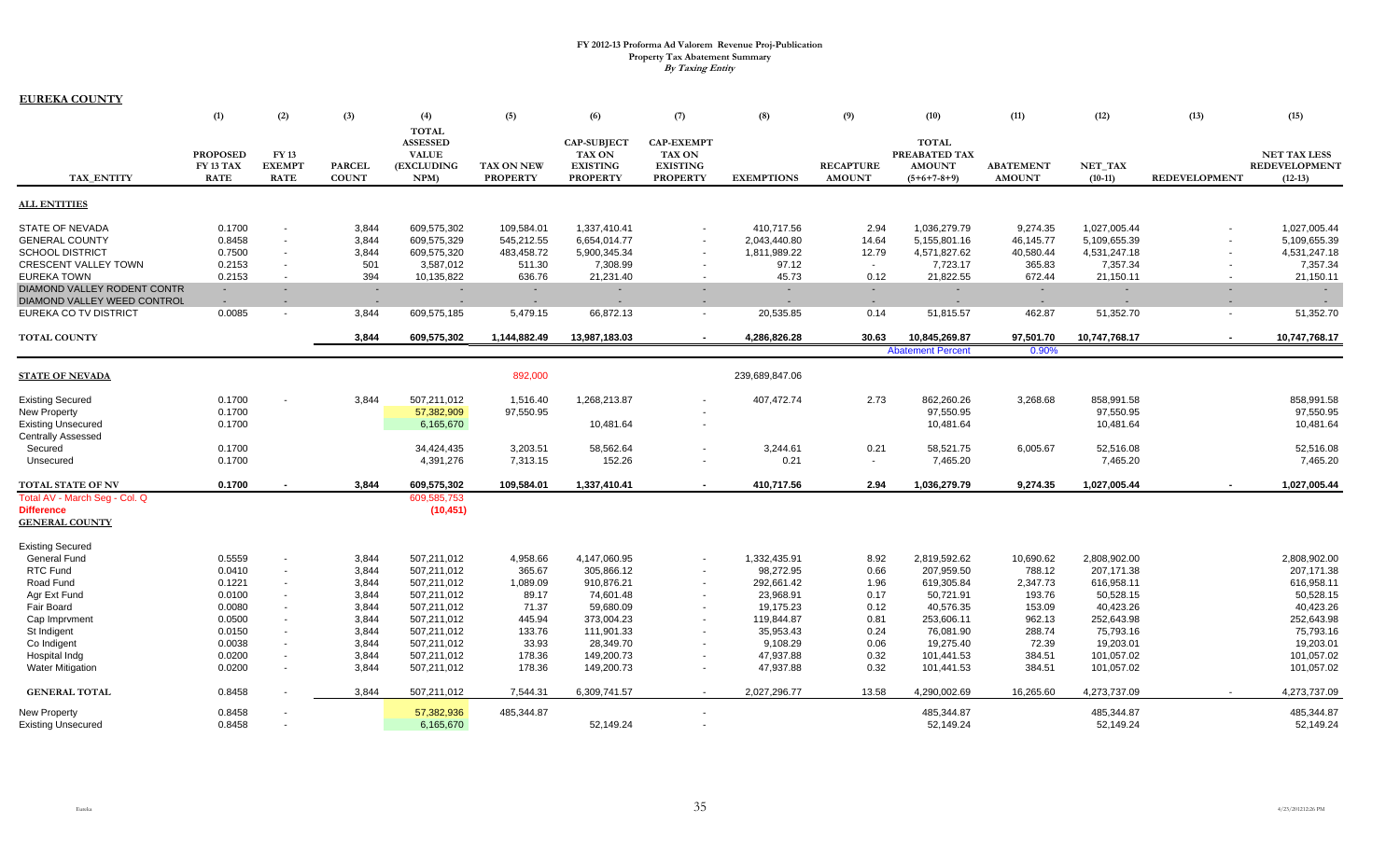| <b>EUREKA COUNTY</b> |  |
|----------------------|--|
|----------------------|--|

|                                                                        | (1)                                                | (2)                                          | (3)                           | (4)                                                                   | (5)                           | (6)                                                                       | (7)                                                                      | (8)               | (9)                               | (10)                                                            | (11)                              | (12)                    | (13)           | (15)                                                     |
|------------------------------------------------------------------------|----------------------------------------------------|----------------------------------------------|-------------------------------|-----------------------------------------------------------------------|-------------------------------|---------------------------------------------------------------------------|--------------------------------------------------------------------------|-------------------|-----------------------------------|-----------------------------------------------------------------|-----------------------------------|-------------------------|----------------|----------------------------------------------------------|
| TAX ENTITY                                                             | <b>PROPOSED</b><br><b>FY 13 TAX</b><br><b>RATE</b> | <b>FY 13</b><br><b>EXEMPT</b><br><b>RATE</b> | <b>PARCEL</b><br><b>COUNT</b> | <b>TOTAL</b><br><b>ASSESSED</b><br><b>VALUE</b><br>(EXCLUDING<br>NPM) | TAX ON NEW<br><b>PROPERTY</b> | <b>CAP-SUBJECT</b><br><b>TAX ON</b><br><b>EXISTING</b><br><b>PROPERTY</b> | <b>CAP-EXEMPT</b><br><b>TAX ON</b><br><b>EXISTING</b><br><b>PROPERTY</b> | <b>EXEMPTIONS</b> | <b>RECAPTURE</b><br><b>AMOUNT</b> | <b>TOTAL</b><br>PREABATED TAX<br><b>AMOUNT</b><br>$(5+6+7-8+9)$ | <b>ABATEMENT</b><br><b>AMOUNT</b> | NET_TAX<br>$(10-11)$    | REDEVELOPMENT  | <b>NET TAX LESS</b><br><b>REDEVELOPMENT</b><br>$(12-13)$ |
| <b>Centrally Assessed</b>                                              |                                                    |                                              |                               |                                                                       |                               |                                                                           |                                                                          |                   |                                   |                                                                 |                                   |                         |                |                                                          |
| Secured<br>Unsecured                                                   |                                                    |                                              |                               | 34,424,435<br>4,391,276                                               | 15,938.44<br>36,384.93        | 291,366.40<br>757.56                                                      | $\sim$                                                                   | 16,142.98<br>1.05 | 1.06<br>$\sim$                    | 291,162.92<br>37,141.44                                         | 29,880.17                         | 261,282.75<br>37,141.44 |                | 261,282.75<br>37,141.44                                  |
| TOTAL GENERAL COUNTY                                                   | 0.8458                                             |                                              | 3,844                         | 609,575,329                                                           | 545,212.55                    | 6,654,014.77                                                              | $\sim$                                                                   | 2,043,440.80      | 14.64                             | 5,155,801.16                                                    | 46,145.77                         | 5,109,655.39            | $\blacksquare$ | 5,109,655.39                                             |
| <b>March Assessors Report:</b><br>New secured                          |                                                    |                                              |                               | 891,984                                                               |                               |                                                                           |                                                                          |                   |                                   |                                                                 |                                   |                         |                |                                                          |
| <b>Existing Secured</b>                                                |                                                    |                                              |                               | 506,329,463                                                           |                               |                                                                           |                                                                          |                   |                                   |                                                                 |                                   |                         |                |                                                          |
| <b>Difference</b>                                                      |                                                    |                                              |                               | 507,221,447<br>(10, 435)                                              | 0.00%                         |                                                                           |                                                                          |                   |                                   |                                                                 |                                   |                         |                |                                                          |
| Total AV - March Seg - Col. Q<br><b>Difference</b>                     |                                                    |                                              |                               | 609,585,753<br>(10, 424)                                              |                               |                                                                           |                                                                          |                   |                                   |                                                                 |                                   |                         |                |                                                          |
| <b>SCHOOL DISTRICT</b>                                                 |                                                    |                                              |                               |                                                                       |                               |                                                                           |                                                                          |                   |                                   |                                                                 |                                   |                         |                |                                                          |
| <b>Existing Secured</b>                                                | 0.7500                                             |                                              | 3,844                         | 507,211,012                                                           | 6,689.87                      | 5,595,066.39                                                              | $\overline{\phantom{a}}$                                                 | 1,797,673.76      | 12.04                             | 3,804,094.54                                                    | 14,423.08                         | 3,789,671.46            |                | 3,789,671.46                                             |
| New Property<br><b>Existing Unsecured</b><br><b>Centrally Assessed</b> | 0.7500<br>0.7500                                   | $\sim$                                       |                               | 57,382,926<br>6,165,670                                               | 430,371.95                    | 46,242.53                                                                 |                                                                          |                   |                                   | 430,371.95<br>46,242.53                                         |                                   | 430,371.95<br>46,242.53 |                | 430,371.95<br>46,242.53                                  |
| Secured                                                                | 0.7500                                             |                                              |                               | 34,424,435                                                            | 14,133.15                     | 258,364.67                                                                | $\sim$                                                                   | 14,314.53         | 0.75                              | 258,184.04                                                      | 26,157.36                         | 232,026.68              |                | 232,026.68                                               |
| Unsecured                                                              | 0.7500                                             |                                              |                               | 4,391,276                                                             | 32,263.75                     | 671.75                                                                    |                                                                          | 0.93              | $\sim$                            | 32,934.57                                                       |                                   | 32,934.57               |                | 32,934.57                                                |
| TOTAL SCHOOL OPERATING                                                 | 0.7500                                             |                                              | 3.844                         | 609,575,320                                                           | 483,458.72                    | 5,900,345.34                                                              | $\blacksquare$                                                           | 1,811,989.22      | 12.79                             | 4,571,827.62                                                    | 40,580.44                         | 4,531,247.18            | $\blacksquare$ | 4,531,247.18                                             |
| <b>SCHOOL DEBT</b>                                                     |                                                    |                                              |                               |                                                                       | 14,133.15<br>32,263.75        | 258,364.67<br>671.75                                                      |                                                                          | 14,314.53<br>0.93 | 0.75<br>$\sim$                    | 258,184.04<br>32,934.57                                         | 26, 157.36<br>$\sim$              | 232,026.68<br>32,934.57 |                | 232,026.68<br>32,934.57                                  |
| <b>Existing Secured</b>                                                |                                                    |                                              |                               |                                                                       |                               |                                                                           |                                                                          |                   |                                   |                                                                 |                                   |                         |                |                                                          |
| New Property<br><b>Existing Unsecured</b>                              |                                                    |                                              |                               |                                                                       |                               |                                                                           |                                                                          |                   |                                   |                                                                 |                                   |                         |                |                                                          |
| <b>Centrally Assessed</b><br>Secured                                   |                                                    |                                              |                               |                                                                       |                               |                                                                           |                                                                          |                   |                                   |                                                                 |                                   |                         |                |                                                          |
| Unsecured                                                              |                                                    |                                              |                               |                                                                       |                               |                                                                           |                                                                          |                   |                                   |                                                                 |                                   |                         |                |                                                          |
| <b>TOTAL SCHOOL DEBT</b>                                               |                                                    |                                              |                               |                                                                       |                               |                                                                           |                                                                          |                   |                                   |                                                                 |                                   |                         |                |                                                          |
| TOTAL SCHOOL DISTRICT                                                  | 0.7500                                             |                                              | 3,844                         | 609,575,320                                                           | 483,458.72                    | 5,900,345.34                                                              | $\sim$                                                                   | 1,811,989.22      | 12.79                             | 4,571,827.62                                                    | 40,580.44                         | 4,531,247.18            | $\blacksquare$ | 4,531,247.18                                             |
| Total AV - March Seg - Col. Q<br><b>Difference</b>                     |                                                    |                                              |                               | 609,585,753<br>(10, 433)                                              |                               |                                                                           |                                                                          |                   |                                   |                                                                 |                                   |                         |                |                                                          |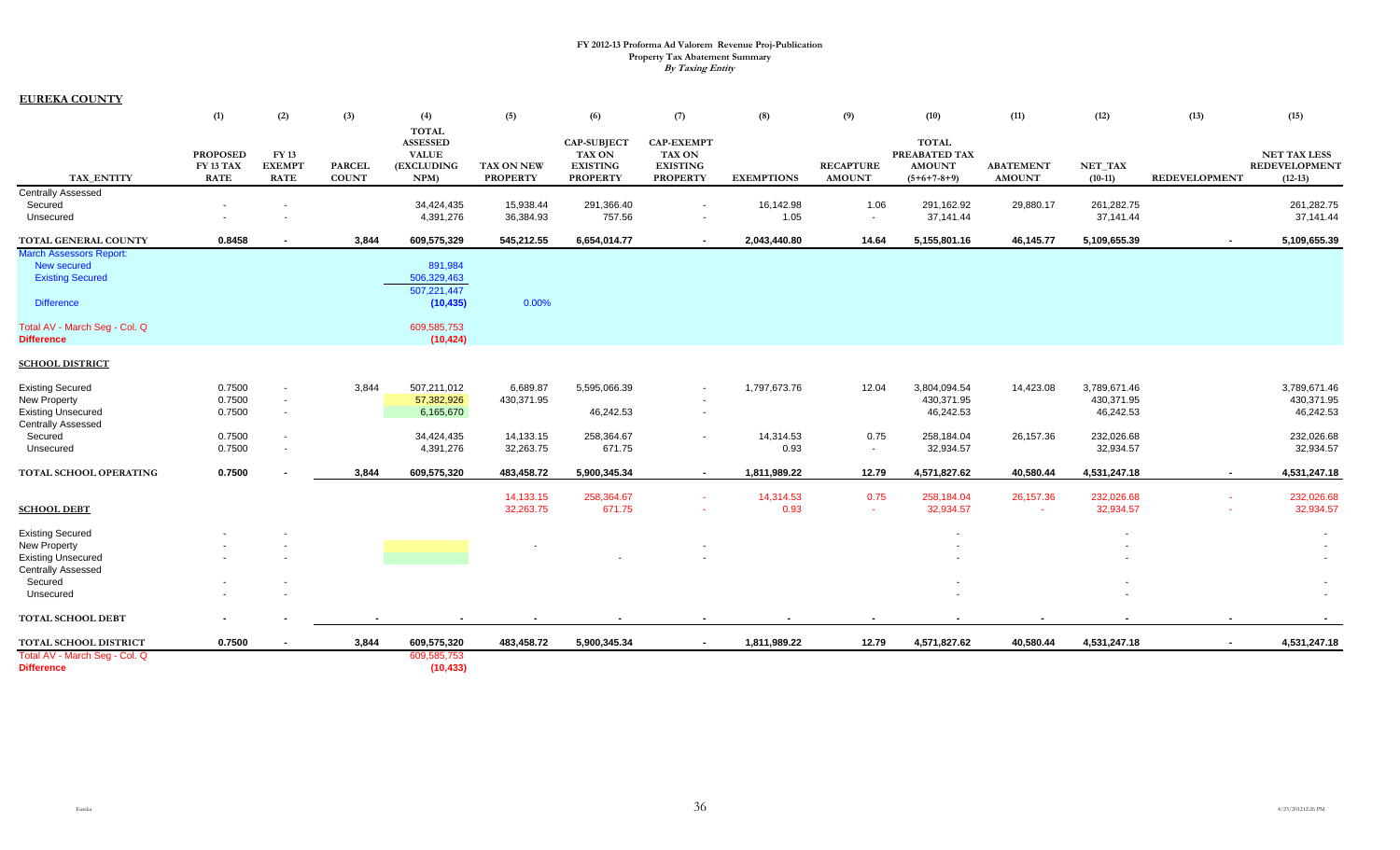**EUREKA COUNTY**

|                                                                                                                                                                                                                   | (1)                                         | (2)                                   | (3)                           | (4)                                                                   | (5)                           | (6)                                                                | (7)                                                                      | (8)                     | (9)                               | (10)                                                            | (11)                              | (12)                          | (13)                 | (15)                                              |
|-------------------------------------------------------------------------------------------------------------------------------------------------------------------------------------------------------------------|---------------------------------------------|---------------------------------------|-------------------------------|-----------------------------------------------------------------------|-------------------------------|--------------------------------------------------------------------|--------------------------------------------------------------------------|-------------------------|-----------------------------------|-----------------------------------------------------------------|-----------------------------------|-------------------------------|----------------------|---------------------------------------------------|
| TAX ENTITY                                                                                                                                                                                                        | <b>PROPOSED</b><br>FY 13 TAX<br><b>RATE</b> | FY 13<br><b>EXEMPT</b><br><b>RATE</b> | <b>PARCEL</b><br><b>COUNT</b> | <b>TOTAL</b><br><b>ASSESSED</b><br><b>VALUE</b><br>(EXCLUDING<br>NPM) | TAX ON NEW<br><b>PROPERTY</b> | <b>CAP-SUBJECT</b><br>TAX ON<br><b>EXISTING</b><br><b>PROPERTY</b> | <b>CAP-EXEMPT</b><br><b>TAX ON</b><br><b>EXISTING</b><br><b>PROPERTY</b> | <b>EXEMPTIONS</b>       | <b>RECAPTURE</b><br><b>AMOUNT</b> | <b>TOTAL</b><br>PREABATED TAX<br><b>AMOUNT</b><br>$(5+6+7-8+9)$ | <b>ABATEMENT</b><br><b>AMOUNT</b> | NET_TAX<br>$(10-11)$          | <b>REDEVELOPMENT</b> | <b>NET TAX LESS</b><br>REDEVELOPMENT<br>$(12-13)$ |
| <b>CRESCENT VALLEY TOWN</b>                                                                                                                                                                                       |                                             |                                       |                               |                                                                       |                               |                                                                    |                                                                          |                         |                                   |                                                                 |                                   |                               |                      |                                                   |
| <b>Existing Secured</b><br>New Property<br><b>Existing Unsecured</b><br><b>Centrally Assessed</b>                                                                                                                 | 0.2153<br>0.2153<br>0.2153                  | $\sim$<br>$\sim$<br>$\sim$            | 501                           | 2,866,651<br>137,001<br>127,662                                       | 159.17<br>294.96              | 6,046.89<br>274.86                                                 |                                                                          | 33.84                   |                                   | 6,172.22<br>294.96<br>274.86                                    | 220.21                            | 5,952.01<br>294.96<br>274.86  |                      | 5,952.01<br>294.96<br>274.86                      |
| Secured<br>Unsecured                                                                                                                                                                                              | 0.2153<br>0.2153                            | $\sim$<br>$\sim$                      |                               | 429,145<br>26,553                                                     | $\sim$<br>57.17               | 987.24<br>$\sim$                                                   |                                                                          | 63.28<br>$\sim$         | $\sim$                            | 923.96<br>57.17                                                 | 145.62                            | 778.34<br>57.17               |                      | 778.34<br>57.17                                   |
| TOTAL CRESCENT VALLEY                                                                                                                                                                                             | 0.2153                                      | $\blacksquare$                        | 501                           | 3,587,012                                                             | 511.30                        | 7,308.99                                                           |                                                                          | 97.12                   | $\blacksquare$                    | 7,723.17                                                        | 365.83                            | 7,357.34                      |                      | 7,357.34                                          |
| Total AV - March Seq - Col. Q<br><b>Difference</b><br><b>EUREKA TOWN</b>                                                                                                                                          |                                             |                                       |                               | 3,587,013<br>(1)                                                      |                               |                                                                    |                                                                          |                         |                                   |                                                                 |                                   |                               |                      |                                                   |
| <b>Existing Secured</b><br>New Property<br><b>Existing Unsecured</b><br><b>Centrally Assessed</b>                                                                                                                 | 0.2153<br>0.2153<br>0.2153                  | $\sim$<br>$\sim$<br>$\sim$            | 394                           | 9,461,292<br>109,551<br>114,975                                       | 315.66<br>235.86              | 20,093.52<br>247.54                                                |                                                                          | 39.02                   | 0.12                              | 20,370.28<br>235.86<br>247.54                                   | 672.44                            | 19,697.84<br>235.86<br>247.54 |                      | 19,697.84<br>235.86<br>247.54                     |
| Secured<br>Unsecured                                                                                                                                                                                              | 0.2153<br>0.2153                            | $\sim$<br>$\sim$                      |                               | 440,235<br>9,769                                                      | 64.20<br>21.04                | 890.34                                                             |                                                                          | 6.71<br>$\sim$          | $\sim$<br>$\sim$                  | 947.83<br>21.04                                                 |                                   | 947.83<br>21.04               |                      | 947.83<br>21.04                                   |
| <b>TOTAL EUREKA TOWN</b>                                                                                                                                                                                          | 0.2153                                      | $\sim$                                | 394                           | 10,135,822                                                            | 636.76                        | 21,231.40                                                          | . .                                                                      | 45.73                   | 0.12                              | 21,822.55                                                       | 672.44                            | 21,150.11                     |                      | 21,150.11                                         |
| Total AV - March Seq - Col. Q<br><b>Difference</b><br>DIAMOND VALLEY RODENT CONTROL DISTRICT                                                                                                                      |                                             |                                       |                               | 10,146,292<br>(10, 470)                                               |                               |                                                                    |                                                                          |                         |                                   |                                                                 |                                   |                               |                      |                                                   |
| <b>Existing Secured</b>                                                                                                                                                                                           |                                             |                                       |                               |                                                                       |                               |                                                                    |                                                                          |                         |                                   |                                                                 |                                   |                               |                      |                                                   |
| <b>New Property</b><br><b>Existing Unsecured</b><br><b>Centrally Assessed</b>                                                                                                                                     |                                             |                                       |                               |                                                                       |                               |                                                                    |                                                                          |                         |                                   |                                                                 |                                   |                               |                      |                                                   |
| Secured<br>Unsecured                                                                                                                                                                                              |                                             |                                       |                               |                                                                       |                               |                                                                    |                                                                          |                         |                                   |                                                                 |                                   |                               |                      |                                                   |
| TOTAL DIAMOND VLLY RODENT                                                                                                                                                                                         |                                             |                                       |                               |                                                                       |                               |                                                                    |                                                                          |                         |                                   |                                                                 |                                   |                               |                      |                                                   |
| Total AV - March Seg - Col. Q<br><b>Difference</b><br>DIAMOND VALLEY WEED CONTROL DISTRICT<br><b>Existing Secured</b><br><b>New Property</b><br><b>Existing Unsecured</b><br><b>Centrally Assessed</b><br>Secured |                                             |                                       |                               |                                                                       |                               |                                                                    |                                                                          | SPECIAL ASSESSMENT DIST |                                   |                                                                 |                                   |                               |                      |                                                   |
| Unsecured                                                                                                                                                                                                         |                                             | $\sim$                                |                               |                                                                       |                               |                                                                    |                                                                          |                         |                                   |                                                                 |                                   |                               |                      |                                                   |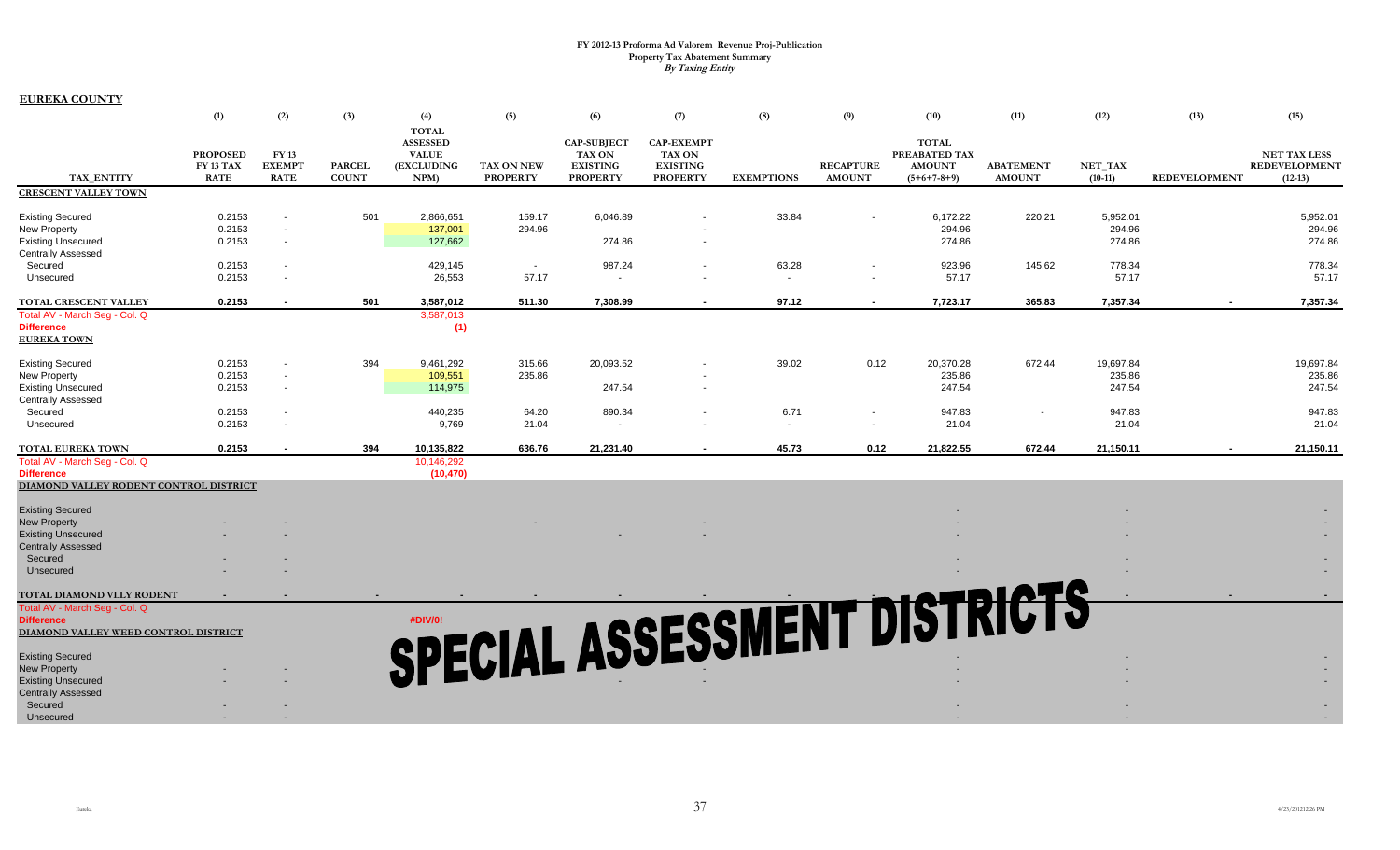| <b>EUREKA COUNTY</b>                                                 |                                             |                                              |                               |                                                                       |                               |                                                                           |                                                                          |                   |                                   |                                                                 |                                   |                                 |                |                                                          |
|----------------------------------------------------------------------|---------------------------------------------|----------------------------------------------|-------------------------------|-----------------------------------------------------------------------|-------------------------------|---------------------------------------------------------------------------|--------------------------------------------------------------------------|-------------------|-----------------------------------|-----------------------------------------------------------------|-----------------------------------|---------------------------------|----------------|----------------------------------------------------------|
|                                                                      | (1)                                         | (2)                                          | (3)                           | (4)                                                                   | (5)                           | (6)                                                                       | (7)                                                                      | (8)               | (9)                               | (10)                                                            | (11)                              | (12)                            | (13)           | (15)                                                     |
| TAX ENTITY                                                           | <b>PROPOSED</b><br>FY 13 TAX<br><b>RATE</b> | <b>FY 13</b><br><b>EXEMPT</b><br><b>RATE</b> | <b>PARCEL</b><br><b>COUNT</b> | <b>TOTAL</b><br><b>ASSESSED</b><br><b>VALUE</b><br>(EXCLUDING<br>NPM) | TAX ON NEW<br><b>PROPERTY</b> | <b>CAP-SUBJECT</b><br><b>TAX ON</b><br><b>EXISTING</b><br><b>PROPERTY</b> | <b>CAP-EXEMPT</b><br><b>TAX ON</b><br><b>EXISTING</b><br><b>PROPERTY</b> | <b>EXEMPTIONS</b> | <b>RECAPTURE</b><br><b>AMOUNT</b> | <b>TOTAL</b><br>PREABATED TAX<br><b>AMOUNT</b><br>$(5+6+7-8+9)$ | <b>ABATEMENT</b><br><b>AMOUNT</b> | NET_TAX<br>$(10-11)$            | REDEVELOPMENT  | <b>NET TAX LESS</b><br><b>REDEVELOPMENT</b><br>$(12-13)$ |
| TOTAL DIAMOND VLLY WEED                                              | $\overline{\phantom{a}}$                    |                                              | $\blacksquare$                |                                                                       | $\blacksquare$                |                                                                           | $\overline{\phantom{a}}$                                                 | $\sim$            | $\sim$                            |                                                                 |                                   |                                 | $\blacksquare$ |                                                          |
| Total AV - March Seg - Col. Q<br><b>Difference</b>                   |                                             |                                              |                               | #DIV/0!                                                               |                               |                                                                           |                                                                          |                   |                                   |                                                                 |                                   |                                 |                |                                                          |
| <b>EUREKA COUNTY TV DISTRICT</b>                                     |                                             |                                              |                               |                                                                       |                               |                                                                           |                                                                          |                   |                                   |                                                                 |                                   |                                 |                |                                                          |
| <b>Existing Secured</b><br>New Property<br><b>Existing Unsecured</b> | 0.0085<br>0.0085<br>0.0085                  | $\sim$<br>$\sim$<br>$\sim$                   | 3,844                         | 507,211,012<br>57,382,791<br>6,165,670                                | 75.83<br>4,877.54             | 63,412.32<br>524.08                                                       | $\sim$<br>$\sim$<br>$\sim$                                               | 20,373.63         | 0.13                              | 43,114.65<br>4,877.54<br>524.08                                 | 162.61                            | 42,952.04<br>4,877.54<br>524.08 |                | 42,952.04<br>4,877.54<br>524.08                          |
| <b>Centrally Assessed</b><br>Secured<br>Unsecured                    | 0.0085<br>0.0085                            | $\sim$                                       |                               | 34,424,435<br>4,391,276                                               | 160.14<br>365.64              | 2,928.12<br>7.61                                                          | $\sim$<br>$\sim$                                                         | 162.21<br>0.01    | 0.01<br>$\sim$                    | 2,926.06<br>373.24                                              | 300.26                            | 2,625.80<br>373.24              |                | 2,625.80<br>373.24                                       |
| TOTAL EUREKA CO TV                                                   | 0.0085                                      |                                              | 3,844                         | 609,575,185                                                           | 5,479.15                      | 66,872.13                                                                 |                                                                          | 20,535.85         | 0.14                              | 51,815.57                                                       | 462.87                            | 51,352.70                       |                | 51,352.70                                                |
| Total AV - March Seg - Col. Q<br><b>Difference</b>                   |                                             |                                              |                               | 609,585,753<br>(10, 568)                                              |                               |                                                                           |                                                                          |                   |                                   |                                                                 |                                   |                                 |                |                                                          |

**Note:**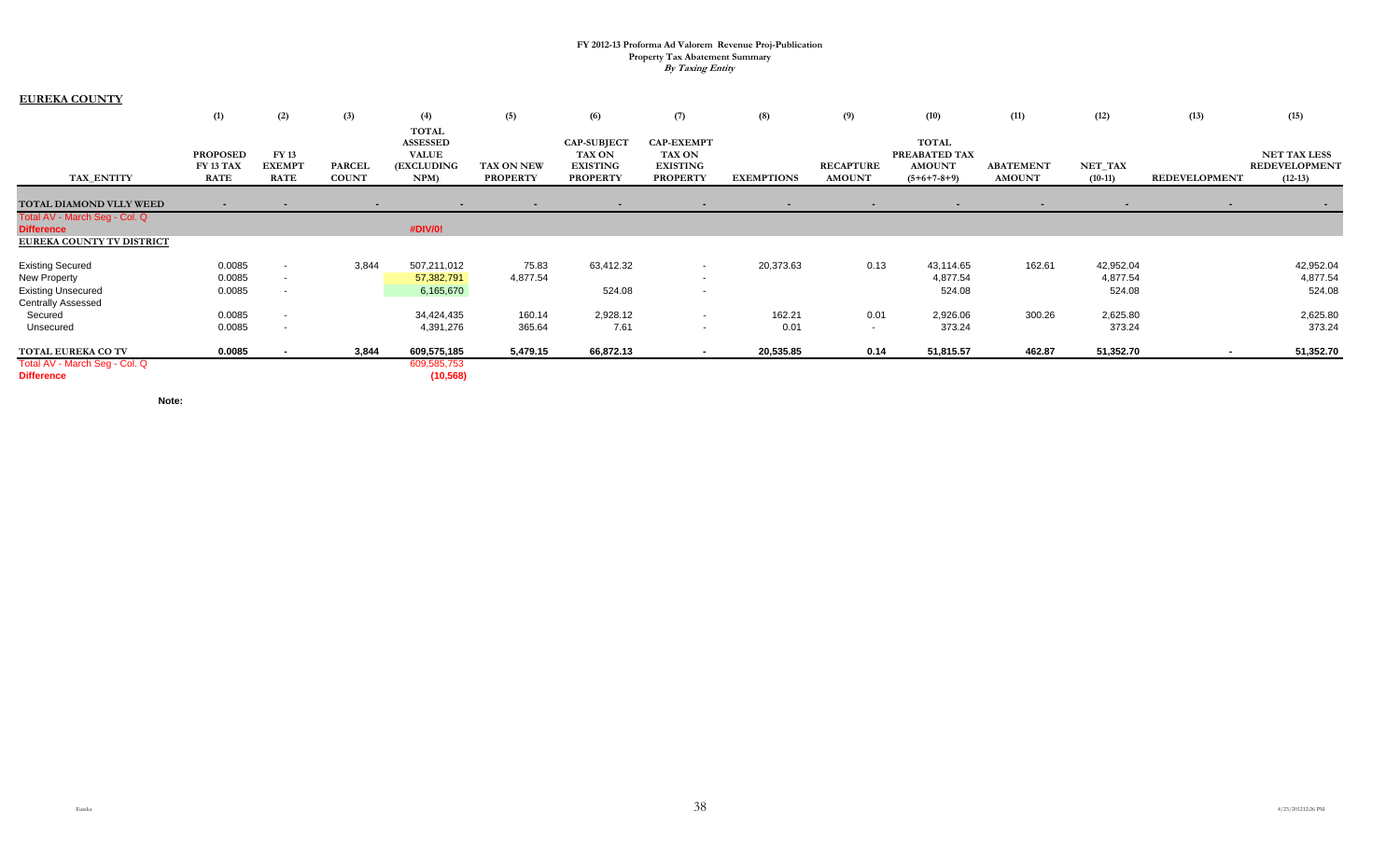|                                                                                                                                                                   | (1)                                            | (2)                                                                                    | (3)                                            | (4)                                                                     | (5)                                                    | (6)                                                                       | (7)                                                                      | (8)                                                          | (9)                                                                | (10)                                                               | (11)                                                       | (12)                                                               | (13)                                                 | (15)                                                               |
|-------------------------------------------------------------------------------------------------------------------------------------------------------------------|------------------------------------------------|----------------------------------------------------------------------------------------|------------------------------------------------|-------------------------------------------------------------------------|--------------------------------------------------------|---------------------------------------------------------------------------|--------------------------------------------------------------------------|--------------------------------------------------------------|--------------------------------------------------------------------|--------------------------------------------------------------------|------------------------------------------------------------|--------------------------------------------------------------------|------------------------------------------------------|--------------------------------------------------------------------|
| TAX ENTITY                                                                                                                                                        | <b>PROPOSED</b><br>FY 13 TAX<br><b>RATE</b>    | <b>FY13</b><br><b>EXEMPT</b><br><b>RATE</b>                                            | <b>PARCEL</b><br><b>COUNT</b>                  | <b>TOTAL</b><br><b>ASSESSED VALUE</b><br>(EXCLUDING<br>NPM)             | <b>TAX ON NEW</b><br><b>PROPERTY</b>                   | <b>CAP-SUBJECT</b><br><b>TAX ON</b><br><b>EXISTING</b><br><b>PROPERTY</b> | <b>CAP-EXEMPT</b><br><b>TAX ON</b><br><b>EXISTING</b><br><b>PROPERTY</b> | <b>EXEMPTIONS</b>                                            | <b>RECAPTURE</b><br><b>AMOUNT</b>                                  | <b>TOTAL</b><br>PREABATED TAX<br><b>AMOUNT</b><br>$(5+6+7-8+9)$    | <b>ABATEMENT</b><br><b>AMOUNT</b>                          | NET TAX<br>$(10-11)$                                               | <b>REDEVELOPMENT</b>                                 | <b>NET TAX LESS</b><br><b>REDEVELOPMENT</b><br>$(12-13)$           |
| <b>ALL ENTITIES</b>                                                                                                                                               |                                                |                                                                                        |                                                |                                                                         |                                                        |                                                                           |                                                                          |                                                              |                                                                    |                                                                    |                                                            |                                                                    |                                                      |                                                                    |
| <b>STATE OF NEVADA</b><br><b>GENERAL COUNTY</b><br><b>SCHOOL DISTRICT</b><br><b>CITY OF WINNEMUCCA</b>                                                            | 0.1700<br>0.7512<br>0.8850<br>0.9700           | $\sim$<br>$\sim$<br>$\overline{\phantom{a}}$<br>$\overline{\phantom{a}}$               | 15.270<br>15,270<br>15,270<br>3,161            | 727.850.646<br>727,849,688<br>727,850,679<br>176,021,956                | 33.539.43<br>148,197.29<br>174,602.44<br>35,817.31     | 1.338.247.55<br>5,913,464.16<br>6,966,755.85<br>1,677,876.40              |                                                                          | 134.436.96<br>594.055.04<br>699,865.24<br>6,280.45           | 23.18<br>98.76<br>118.18<br>42.53                                  | 1.237.373.20<br>5.467.705.17<br>6,441,611.23<br>1,707,455.79       | 118.406.16<br>523.283.35<br>616,414.74<br>86,807.01        | 1.118.967.04<br>4,944,421.82<br>5,825,196.49<br>1,620,648.78       | $\overline{\phantom{a}}$                             | 1.118.967.04<br>4,944,421.82<br>5,825,196.49<br>1,620,648.78       |
| GOLCONDA FIRE PROTECTION DIST<br>HUMBOLDT COUNTY FIRE DISTRICT<br>HUMBOLDT COUNTY HOSPITAL DIS<br><b>KINGS RIVER GID</b>                                          | 0.0290<br>0.1047<br>0.3954<br>0.2000           | $\blacksquare$<br>$\blacksquare$<br>$\sim$<br>$\sim$                                   | 2,823<br>1,738<br>15,270<br>79                 | 243,080,106<br>26,278,166<br>727,850,650<br>4,444,448                   | 1,069.72<br>1,816.52<br>78,008.79<br>31.60             | 89,331.39<br>26,056.88<br>3,112,609.09<br>8.862.41                        |                                                                          | 19,907.88<br>359.09<br>312,684.99<br>5.11                    | 0.06<br>8.20<br>52.53<br>$\sim$                                    | 70,493.29<br>27,522.51<br>2,877,985.42<br>8,888.90                 | 4,504.98<br>1,556.35<br>275,673.53<br>237.98               | 65,988.31<br>25,966.16<br>2,602,311.89<br>8,650.92                 | $\overline{\phantom{a}}$<br>$\overline{\phantom{a}}$ | 65,988.31<br>25,966.16<br>2,602,311.89<br>8,650.92                 |
| MCDERMITT FIRE PROTECTION DIS<br>OROVADA COMMUNITY SERVICES I<br>OROVADA FIRE PROTECTION DISTF<br>PARADISE VALLEY FIRE DISTRICT<br>PUEBLO FIRE PROTECTION DISTRIC | 0.4655<br>0.0974<br>0.1500<br>0.1745<br>0.3500 | $\blacksquare$<br>$\blacksquare$<br>$\blacksquare$<br>$\blacksquare$<br>$\blacksquare$ | 434<br>382<br>382<br>1,425<br>197              | 4,267,927<br>25,055,426<br>25,055,499<br>27,139,837<br>12,141,667       | 383.78<br>1,754.62<br>2,702.21<br>1,803.58<br>2,971.63 | 19.650.26<br>25.977.96<br>40,007.43<br>46,591.84<br>39,556.05             |                                                                          | 166.61<br>3.328.84<br>5,126.50<br>1,038.08<br>31.68          | 1.60<br>$\overline{\phantom{a}}$<br>$\blacksquare$<br>0.16<br>2.12 | 19,869.03<br>24,403.74<br>37,583.14<br>47,357.50<br>42,498.12      | 2.396.11<br>2.981.71<br>4,592.29<br>10,555.31<br>21,300.65 | 17,472.92<br>21,422.03<br>32,990.85<br>36,802.19<br>21,197.47      | $\blacksquare$<br>$\overline{\phantom{a}}$           | 17,472.92<br>21,422.03<br>32,990.85<br>36,802.19<br>21,197.47      |
| WINNEMUCCA RURAL FIRE PROTE(<br><b>TOTAL COUNTY</b>                                                                                                               | 0.1047                                         | $\blacksquare$                                                                         | 2.941<br>15,270                                | 94.961.790<br>727,850,646                                               | 1,734.48<br>484,433.39                                 | 98.505.13<br>19,403,492.40                                                |                                                                          | 814.32<br>1,778,100.79                                       | 0.18<br>347.50                                                     | 99,425.47<br>18,110,172.50<br><b>Abatement Percent</b>             | 5.118.06<br>1,673,828.23<br>9.24%                          | 94,307.41<br>16,436,344.27                                         | $\blacksquare$<br>$\sim$                             | 94,307.41<br>16,436,344.27                                         |
| <b>STATE OF NEVADA</b>                                                                                                                                            |                                                |                                                                                        |                                                |                                                                         | 5,032,065                                              |                                                                           |                                                                          |                                                              |                                                                    |                                                                    |                                                            |                                                                    |                                                      |                                                                    |
| <b>Existing Secured</b><br><b>New Property</b><br><b>Existing Unsecured</b><br><b>Centrally Assessed</b>                                                          | 0.1700<br>0.1700<br>0.1700                     |                                                                                        | 15,270                                         | 468,921,136<br>2,443,546<br>99,592,067                                  | 8,554.51<br>4,154.03                                   | 899,299.57<br>169,306.51                                                  |                                                                          | 110,684.14                                                   | 22.46                                                              | 797,192.40<br>4,154.03<br>169,306.51                               | 28,221.07                                                  | 768,971.33<br>4,154.03<br>169,306.51                               |                                                      | 768,971.33<br>4,154.03<br>169,306.51                               |
| Secured<br>Unsecured                                                                                                                                              | 0.1700<br>0.1700                               |                                                                                        |                                                | 149,361,577<br>7,532,321                                                | 8,035.59<br>12,795.30                                  | 269,631.83<br>9.64                                                        |                                                                          | 23,752.82                                                    | 0.72<br>$\overline{\phantom{a}}$                                   | 253,915.32<br>12,804.94                                            | 90,185.09                                                  | 163,730.23<br>12,804.94                                            |                                                      | 163,730.23<br>12,804.94                                            |
| <b>TOTAL STATE OF NV</b><br>Total AV - March Seg - Col. Q<br><b>Difference</b><br><b>GENERAL COUNTY</b>                                                           | 0.1700                                         |                                                                                        | 15.270                                         | 727.850.646<br>727.846.567<br>4,079                                     | 33.539.43                                              | 1,338,247.55                                                              |                                                                          | 134,436.96                                                   | 23.18                                                              | 1,237,373.20                                                       | 118,406.16                                                 | 1,118,967.04                                                       |                                                      | 1,118,967.04                                                       |
| <b>Existing Secured</b><br><b>General Fund</b><br><b>Senior Citizens</b><br>Indigent Fund<br><b>State Accident Indigent</b><br><b>Building Reserve</b>            | 0.2720<br>0.0300<br>0.0227<br>0.0150<br>0.0100 | $\blacksquare$<br>$\blacksquare$<br>$\blacksquare$<br>$\blacksquare$<br>$\blacksquare$ | 15,270<br>15,270<br>15,270<br>15,270<br>15,270 | 468,921,136<br>468,921,136<br>468,921,136<br>468,921,136<br>468,921,136 | 13,686.76<br>1,509.45<br>1,142.30<br>754.78<br>503.33  | 1,438,859.26<br>158.692.89<br>120,092.90<br>79,357.90<br>52,901.07        |                                                                          | 177,097.81<br>19,536.20<br>14,779.27<br>9,765.50<br>6,510.29 | 33.72<br>3.27<br>2.66<br>2.05<br>1.74                              | 1,275,481.93<br>140.669.41<br>106,458.59<br>70,349.23<br>46,895.85 | 45,209.43<br>4,983.41<br>3,766.99<br>2,490.11<br>1,658.41  | 1,230,272.50<br>135.686.00<br>102,691.60<br>67,859.12<br>45,237.44 |                                                      | 1,230,272.50<br>135,686.00<br>102,691.60<br>67,859.12<br>45,237.44 |
| <b>Cooperative Extension</b><br>6th Judicial<br><b>Capital Projects</b><br>Library                                                                                | 0.0165<br>0.1886<br>0.0100<br>0.0950           | $\blacksquare$<br>$\overline{\phantom{a}}$<br>$\sim$                                   | 15,270<br>15,270<br>15,270<br>15,270           | 468,921,136<br>468,921,136<br>468,921,136<br>468,921,136                | 830.25<br>9,490.40<br>503.33<br>4,780.48               | 87,284.49<br>997,686.58<br>52,900.09<br>502.555.23                        |                                                                          | 10,743.08<br>122,793.68<br>6,510.29<br>61,853.39             | 2.12<br>24.89<br>1.74<br>11.89                                     | 77,373.78<br>884,408.19<br>46,894.87<br>445.494.21                 | 2,738.17<br>31,317.77<br>1,658.40<br>15.772.01             | 74,635.61<br>853,090.42<br>45,236.47<br>429,722.20                 |                                                      | 74,635.61<br>853,090.42<br>45,236.47<br>429,722.20                 |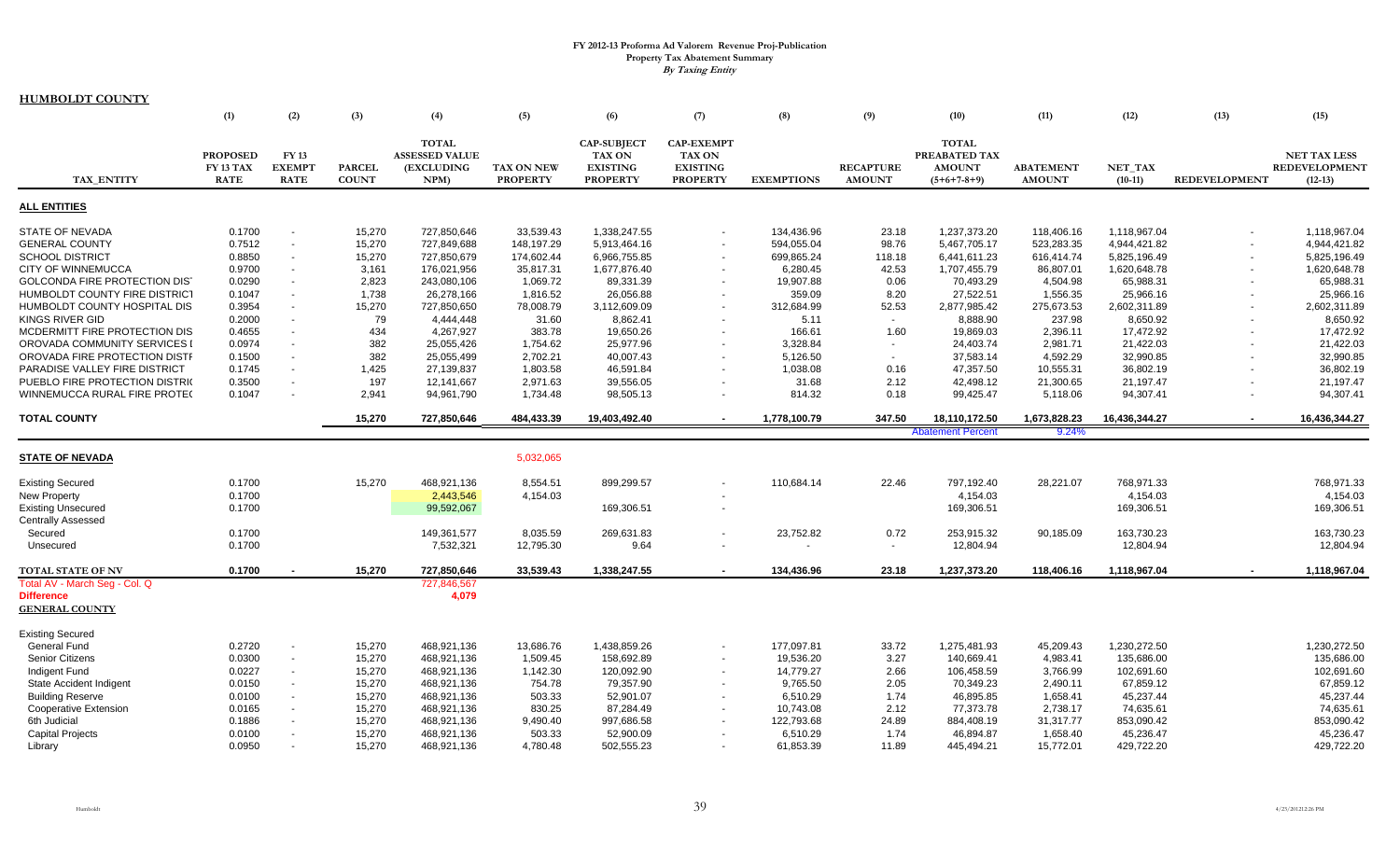|                                | (1)                                         | (2)                                         | (3)                           | (4)                                                         | (5)                                  | (6)                                                                       | (7)                                                                      | (8)               | (9)                               | (10)                                                            | (11)                              | (12)                 | (13)                 | (15)                                              |
|--------------------------------|---------------------------------------------|---------------------------------------------|-------------------------------|-------------------------------------------------------------|--------------------------------------|---------------------------------------------------------------------------|--------------------------------------------------------------------------|-------------------|-----------------------------------|-----------------------------------------------------------------|-----------------------------------|----------------------|----------------------|---------------------------------------------------|
| <b>TAX ENTITY</b>              | <b>PROPOSED</b><br>FY 13 TAX<br><b>RATE</b> | <b>FY13</b><br><b>EXEMPT</b><br><b>RATE</b> | <b>PARCEL</b><br><b>COUNT</b> | <b>TOTAL</b><br><b>ASSESSED VALUE</b><br>(EXCLUDING<br>NPM) | <b>TAX ON NEW</b><br><b>PROPERTY</b> | <b>CAP-SUBJECT</b><br><b>TAX ON</b><br><b>EXISTING</b><br><b>PROPERTY</b> | <b>CAP-EXEMPT</b><br><b>TAX ON</b><br><b>EXISTING</b><br><b>PROPERTY</b> | <b>EXEMPTIONS</b> | <b>RECAPTURE</b><br><b>AMOUNT</b> | <b>TOTAL</b><br>PREABATED TAX<br><b>AMOUNT</b><br>$(5+6+7-8+9)$ | <b>ABATEMENT</b><br><b>AMOUNT</b> | NET TAX<br>$(10-11)$ | <b>REDEVELOPMENT</b> | <b>NET TAX LESS</b><br>REDEVELOPMENT<br>$(12-13)$ |
| Museum                         | 0.0150                                      |                                             | 15,270                        | 468,921,136                                                 | 754.77                               | 79,354.91                                                                 |                                                                          | 9,765.48          | 2.05                              | 70,346.25                                                       | 2,492.13                          | 67,854.12            |                      | 67,854.12                                         |
| <b>Medical Indigent</b>        |                                             | $\sim$                                      |                               | 468,921,136                                                 | 1,006.46                             | 105,794.44                                                                |                                                                          | 13,020.75         |                                   | 93,782.67                                                       | 3,320.26                          | 90,462.41            |                      |                                                   |
| <b>State Medical Indigent</b>  | 0.0200<br>0.0100                            | $\sim$<br>$\sim$                            | 15,270<br>15,270              | 468,921,136                                                 | 503.33                               | 52,900.09                                                                 |                                                                          | 6,510.29          | 2.52<br>1.74                      | 46,894.87                                                       | 1,658.40                          | 45,236.47            |                      | 90,462.41<br>45,236.47                            |
| China Springs                  | 0.0064                                      |                                             | 15,270                        | 468,921,136                                                 | 322.03                               | 33,850.73                                                                 |                                                                          | 4,166.35          | 0.34                              | 30,006.75                                                       | 1,064.03                          | 28,942.72            |                      | 28,942.72                                         |
| <b>WMCA Events</b>             | 0.0400                                      | $\overline{\phantom{a}}$                    | 15,270                        | 468,921,136                                                 | 2,012.89                             | 211,599.63                                                                |                                                                          | 26,043.23         | 4.83                              | 187,574.12                                                      | 6,641.80                          | 180,932.32           |                      | 180,932.32                                        |
|                                |                                             |                                             |                               |                                                             |                                      |                                                                           |                                                                          |                   |                                   |                                                                 |                                   |                      |                      |                                                   |
| <b>GENERAL TOTAL</b>           | 0.7512                                      |                                             | 15,270                        | 468,921,136                                                 | 37,800.56                            | 3,973,830.21                                                              | $\sim$                                                                   | 489,095.61        | 95.56                             | 3,522,630.72                                                    | 124,771.32                        | 3,397,859.40         | $\sim$               | 3,397,859.40                                      |
| <b>New Property</b>            | 0.7512                                      |                                             |                               | 2,442,588                                                   | 18,348.72                            |                                                                           |                                                                          |                   |                                   | 18,348.72                                                       |                                   | 18,348.72            |                      | 18,348.72                                         |
| <b>Existing Unsecured</b>      | 0.7512                                      |                                             |                               | 99,592,067                                                  |                                      | 748,135.61                                                                |                                                                          |                   |                                   | 748,135.61                                                      |                                   | 748,135.61           |                      | 748,135.61                                        |
| <b>Centrally Assessed</b>      |                                             |                                             |                               |                                                             |                                      |                                                                           |                                                                          |                   |                                   |                                                                 |                                   |                      |                      |                                                   |
| Secured                        | 0.7512                                      |                                             |                               | 149,361,577                                                 | 35.507.87                            | 1,191,455.74                                                              |                                                                          | 104,959.43        | 3.20                              | 1,122,007.38                                                    | 398,512.03                        | 723,495.35           |                      | 723,495.35                                        |
| Unsecured                      | 0.7512                                      |                                             |                               | 7,532,321                                                   | 56,540.14                            | 42.60                                                                     |                                                                          |                   | $\blacksquare$                    | 56,582.74                                                       |                                   | 56,582.74            |                      | 56,582.74                                         |
| <b>TOTAL GENERAL COUNTY</b>    | 0.7512                                      |                                             | 15.270                        | 727,849,688                                                 | 148,197.29                           | 5,913,464.16                                                              |                                                                          | 594,055.04        | 98.76                             | 5,467,705.17                                                    | 523,283.35                        | 4,944,421.82         |                      | 4,944,421.82                                      |
| <b>March Assessors Report:</b> |                                             |                                             |                               |                                                             |                                      |                                                                           |                                                                          |                   |                                   |                                                                 |                                   |                      |                      |                                                   |
| <b>New secured</b>             |                                             |                                             |                               | 5,080,797                                                   |                                      |                                                                           |                                                                          |                   |                                   |                                                                 |                                   |                      |                      |                                                   |
| <b>Existing Secured</b>        |                                             |                                             |                               | 463.884.992                                                 |                                      |                                                                           |                                                                          |                   |                                   |                                                                 |                                   |                      |                      |                                                   |
|                                |                                             |                                             |                               | 468,965,789                                                 |                                      |                                                                           |                                                                          |                   |                                   |                                                                 |                                   |                      |                      |                                                   |
| <b>Difference</b>              |                                             |                                             |                               | (44, 653)                                                   | $-0.01%$                             |                                                                           |                                                                          |                   |                                   |                                                                 |                                   |                      |                      |                                                   |
| Total AV - March Seg - Col. Q  |                                             |                                             |                               | 727,846,567                                                 |                                      |                                                                           |                                                                          |                   |                                   |                                                                 |                                   |                      |                      |                                                   |
| <b>Difference</b>              |                                             |                                             |                               | 3,121                                                       |                                      |                                                                           |                                                                          |                   |                                   |                                                                 |                                   |                      |                      |                                                   |
| <u>SCHOOL DISTRICT</u>         |                                             |                                             |                               |                                                             |                                      |                                                                           |                                                                          |                   |                                   |                                                                 |                                   |                      |                      |                                                   |
| <b>Existing Secured</b>        | 0.7500                                      |                                             | 15,270                        | 468,921,136                                                 | 37,740.24                            | 3,967,489.80                                                              |                                                                          | 488,314.42        | 96.50                             | 3,517,012.12                                                    | 124,510.93                        | 3,392,501.19         |                      | 3,392,501.19                                      |
| New Property                   | 0.7500                                      |                                             |                               | 2,443,579                                                   | 18,326.84                            |                                                                           |                                                                          |                   |                                   | 18,326.84                                                       |                                   | 18,326.84            |                      | 18,326.84                                         |
| <b>Existing Unsecured</b>      | 0.7500                                      | $\overline{\phantom{a}}$                    |                               | 99,592,067                                                  |                                      | 746,940.50                                                                |                                                                          |                   |                                   | 746,940.50                                                      |                                   | 746.940.50           |                      | 746,940.50                                        |
| <b>Centrally Assessed</b>      |                                             |                                             |                               |                                                             |                                      |                                                                           |                                                                          |                   |                                   |                                                                 |                                   |                      |                      |                                                   |
| Secured                        | 0.7500                                      |                                             |                               | 149,361,577                                                 | 35,451.19                            | 1,189,552.42                                                              |                                                                          | 104,791.73        | 3.18                              | 1,120,215.07                                                    | 397,875.38                        | 722,339.69           |                      | 722,339.69                                        |
| Unsecured                      | 0.7500                                      |                                             |                               | 7,532,321                                                   | 56,449.89                            | 42.53                                                                     |                                                                          |                   | $\overline{\phantom{a}}$          | 56,492.42                                                       |                                   | 56,492.42            |                      | 56,492.42                                         |
|                                |                                             |                                             |                               |                                                             |                                      |                                                                           |                                                                          |                   |                                   |                                                                 |                                   |                      |                      |                                                   |
| TOTAL SCHOOL OPERATING         | 0.7500                                      |                                             | 15,270                        | 727,850,679                                                 | 147,968.17                           | 5,904,025.26                                                              | $\sim$                                                                   | 593,106.15        | 99.68                             | 5,458,986.96                                                    | 522,386.31                        | 4,936,600.65         |                      | 4,936,600.65                                      |
|                                |                                             |                                             |                               |                                                             | 41,832.41                            | 1,403,671.86                                                              |                                                                          | 123,654.24        | 3.75                              | 1,321,853.78                                                    | 469,492.95                        | 852,360.83           |                      | 852,360.83                                        |
| <b>SCHOOL DEBT</b>             |                                             |                                             |                               |                                                             | 66,610.87                            | 50.19                                                                     |                                                                          |                   | $\sim$                            | 66,661.06                                                       | $\sim$                            | 66,661.06            |                      | 66,661.06                                         |
|                                |                                             |                                             |                               |                                                             |                                      |                                                                           |                                                                          |                   |                                   |                                                                 |                                   |                      |                      |                                                   |
| <b>Existing Secured</b>        | 0.1350                                      |                                             | 15,270                        | 468,921,136                                                 | 6,793.16                             | 714,154.21                                                                |                                                                          | 87,896.58         | 17.93                             | 633,068.72                                                      | 22,410.86                         | 610,657.86           |                      | 610,657.86                                        |
| <b>New Property</b>            | 0.1350                                      |                                             |                               | 2,443,641                                                   | 3,298.91                             |                                                                           |                                                                          |                   |                                   | 3,298.91                                                        |                                   | 3,298.91             |                      | 3,298.91                                          |
| <b>Existing Unsecured</b>      | 0.1350                                      |                                             |                               | 99,592,067                                                  |                                      | 134,449.29                                                                |                                                                          |                   |                                   | 134,449.29                                                      |                                   | 134,449.29           |                      | 134,449.29                                        |
| <b>Centrally Assessed</b>      |                                             |                                             |                               |                                                             |                                      |                                                                           |                                                                          |                   |                                   |                                                                 |                                   |                      |                      |                                                   |
| Secured                        | 0.1350                                      |                                             |                               | 149,361,577                                                 | 6,381.22                             | 214,119.44                                                                |                                                                          | 18,862.51         | 0.57                              | 201,638.71                                                      | 71,617.57                         | 130,021.14           |                      | 130,021.14                                        |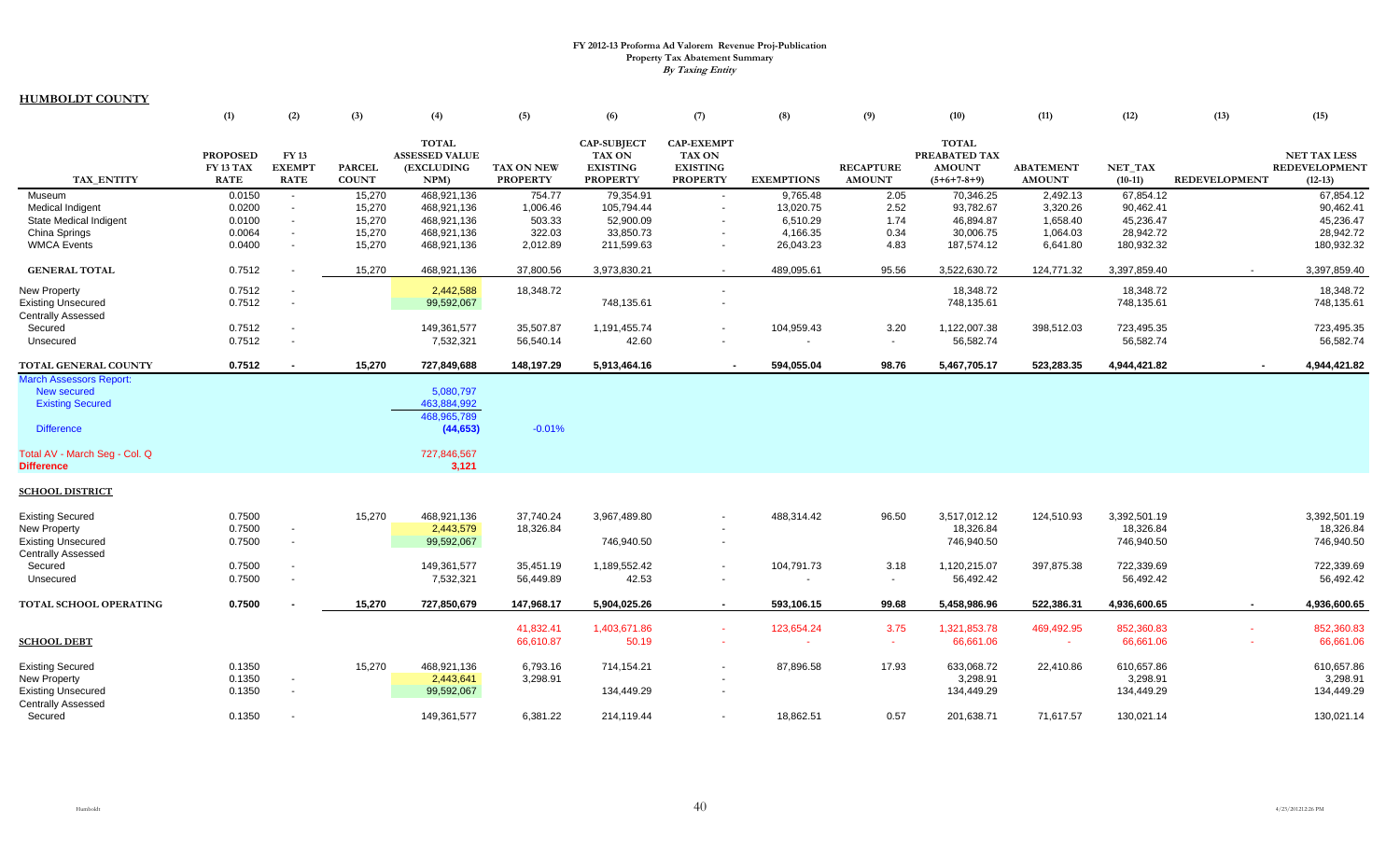|                                                                                                | (1)                                                | (2)                                   | (3)                           | (4)                                                                | (5)                                  | (6)                                                                       | (7)                                                                      | (8)                      | (9)                               | (10)                                                            | (11)                              | (12)                 | (13)                 | (15)                                                     |
|------------------------------------------------------------------------------------------------|----------------------------------------------------|---------------------------------------|-------------------------------|--------------------------------------------------------------------|--------------------------------------|---------------------------------------------------------------------------|--------------------------------------------------------------------------|--------------------------|-----------------------------------|-----------------------------------------------------------------|-----------------------------------|----------------------|----------------------|----------------------------------------------------------|
| <b>TAX ENTITY</b>                                                                              | <b>PROPOSED</b><br><b>FY 13 TAX</b><br><b>RATE</b> | FY 13<br><b>EXEMPT</b><br><b>RATE</b> | <b>PARCEL</b><br><b>COUNT</b> | <b>TOTAL</b><br><b>ASSESSED VALUE</b><br><b>(EXCLUDING</b><br>NPM) | <b>TAX ON NEW</b><br><b>PROPERTY</b> | <b>CAP-SUBJECT</b><br><b>TAX ON</b><br><b>EXISTING</b><br><b>PROPERTY</b> | <b>CAP-EXEMPT</b><br><b>TAX ON</b><br><b>EXISTING</b><br><b>PROPERTY</b> | <b>EXEMPTIONS</b>        | <b>RECAPTURE</b><br><b>AMOUNT</b> | <b>TOTAL</b><br>PREABATED TAX<br><b>AMOUNT</b><br>$(5+6+7-8+9)$ | <b>ABATEMENT</b><br><b>AMOUNT</b> | NET TAX<br>$(10-11)$ | <b>REDEVELOPMENT</b> | <b>NET TAX LESS</b><br><b>REDEVELOPMENT</b><br>$(12-13)$ |
| Unsecured                                                                                      | 0.1350                                             | $\sim$                                |                               | 7,532,321                                                          | 10,160.98                            | 7.66                                                                      |                                                                          | $\overline{\phantom{a}}$ | $\overline{\phantom{a}}$          | 10,168.64                                                       |                                   | 10,168.64            |                      | 10,168.64                                                |
|                                                                                                |                                                    |                                       |                               |                                                                    |                                      |                                                                           |                                                                          |                          |                                   |                                                                 |                                   |                      |                      |                                                          |
| <b>TOTAL SCHOOL DEBT</b>                                                                       | 0.1350                                             |                                       | 15,270                        | 727,850,741                                                        | 26,634.27                            | 1,062,730.59                                                              | $\sim$                                                                   | 106,759.09               | 18.50                             | 982,624.27                                                      | 94,028.43                         | 888,595.85           | $\sim$               | 888,595.85                                               |
| <b>TOTAL SCHOOL DISTRICT</b>                                                                   | 0.8850                                             | ٠                                     | 15,270                        | 727,850,679                                                        | 174,602.44                           | 6,966,755.85                                                              | $\sim$                                                                   | 699,865.24               | 118.18                            | 6,441,611.23                                                    | 616,414.74                        | 5,825,196.49         | $\sim$               | 5,825,196.49                                             |
| Total AV - March Seg - Col. Q                                                                  |                                                    |                                       |                               | 727,846,567                                                        |                                      |                                                                           |                                                                          |                          |                                   |                                                                 |                                   |                      |                      |                                                          |
| <b>Difference</b><br><b>CITY OF WINNEMUCCA</b>                                                 |                                                    |                                       |                               | 4,112                                                              |                                      |                                                                           |                                                                          |                          |                                   |                                                                 |                                   |                      |                      |                                                          |
| <b>Existing Secured</b>                                                                        | 0.9700                                             | $\overline{\phantom{a}}$              | 3,161                         | 158,188,642                                                        | 16,572.76                            | 1,521,151.94                                                              |                                                                          | 3,294.58                 | 42.28                             | 1,534,472.40                                                    | 76,893.76                         | 1,457,578.64         |                      | 1,457,578.64                                             |
| <b>New Property</b>                                                                            | 0.9700                                             | $\overline{\phantom{a}}$              |                               | 1,611,235                                                          | 15,628.98                            |                                                                           |                                                                          |                          |                                   | 15,628.98                                                       |                                   | 15,628.98            |                      | 15,628.98                                                |
| <b>Existing Unsecured</b><br><b>Centrally Assessed</b>                                         | 0.9700                                             | $\overline{\phantom{a}}$              |                               | 9,147,835                                                          |                                      | 88,734.00                                                                 |                                                                          |                          |                                   | 88,734.00                                                       |                                   | 88,734.00            |                      | 88,734.00                                                |
| Secured                                                                                        | 0.9700                                             | $\overline{\phantom{a}}$              |                               | 6,761,429                                                          | 581.27                               | 67,990.46                                                                 |                                                                          | 2,985.87                 | 0.25                              | 65,586.11                                                       | 9,913.25                          | 55,672.86            |                      | 55,672.86                                                |
| Unsecured                                                                                      | 0.9700                                             | $\overline{\phantom{a}}$              |                               | 312,815                                                            | 3,034.30                             |                                                                           | $\sim$                                                                   | $\overline{\phantom{a}}$ | $\overline{\phantom{a}}$          | 3,034.30                                                        |                                   | 3,034.30             |                      | 3,034.30                                                 |
| TOTAL WINNEMUCCA                                                                               | 0.9700                                             | $\sim$                                | 3,161                         | 176,021,956                                                        | 35,817.31                            | 1,677,876.40                                                              | $\sim$                                                                   | 6.280.45                 | 42.53                             | 1,707,455.79                                                    | 86.807.01                         | 1,620,648.78         | $\sim$               | 1,620,648.78                                             |
| Total AV - March Seg - Col. Q<br><b>Difference</b><br><b>GOLCONDA FIRE PROTECTION DISTRICT</b> |                                                    |                                       |                               | 176,021,961<br>(5)                                                 |                                      |                                                                           |                                                                          |                          |                                   |                                                                 |                                   |                      |                      |                                                          |
| <b>Existing Secured</b>                                                                        | 0.0290                                             | $\blacksquare$                        | 2,823                         | 158,051,827                                                        | 61.30                                | 64,365.66                                                                 |                                                                          | 18,591.95                |                                   | 45,835.01                                                       | 743.21                            | 45,091.80            |                      | 45,091.80                                                |
| <b>New Property</b>                                                                            | 0.0290                                             | $\blacksquare$                        |                               | 20,798                                                             | 6.03                                 |                                                                           |                                                                          |                          |                                   | 6.03                                                            |                                   | 6.03                 |                      | 6.03                                                     |
| <b>Existing Unsecured</b><br><b>Centrally Assessed</b>                                         | 0.0290                                             | $\sim$                                |                               | 37,456,208                                                         |                                      | 10,862.30                                                                 |                                                                          |                          |                                   | 10,862.30                                                       |                                   | 10,862.30            |                      | 10,862.30                                                |
| Secured                                                                                        | 0.0290                                             | $\overline{\phantom{a}}$              |                               | 45,567,959                                                         | 427.22                               | 14,103.43                                                                 |                                                                          | 1,315.93                 | 0.06                              | 13,214.78                                                       | 3,761.77                          | 9,453.01             |                      | 9,453.01                                                 |
| Unsecured                                                                                      | 0.0290                                             | $\overline{\phantom{a}}$              |                               | 1,983,315                                                          | 575.17                               |                                                                           |                                                                          | $\overline{\phantom{a}}$ | $\sim$                            | 575.17                                                          |                                   | 575.17               |                      | 575.17                                                   |
| TOTAL GOLCONDA FIRE PROTECT                                                                    | 0.0290                                             | $\sim$                                | 2,823                         | 243,080,106                                                        | 1,069.72                             | 89,331.39                                                                 | $\sim$                                                                   | 19,907.88                | 0.06                              | 70,493.29                                                       | 4,504.98                          | 65,988.31            |                      | 65,988.31                                                |
| Total AV - March Seq - Col. Q                                                                  |                                                    |                                       |                               | 243,080,079                                                        |                                      |                                                                           |                                                                          |                          |                                   |                                                                 |                                   |                      |                      |                                                          |
| <b>Difference</b><br><b>HUMBOLDT COUNTY FIRE DISTRICT</b>                                      |                                                    |                                       |                               | 27                                                                 |                                      |                                                                           |                                                                          |                          |                                   |                                                                 |                                   |                      |                      |                                                          |
| <b>Existing Secured</b>                                                                        | 0.1047                                             | $\overline{\phantom{a}}$              | 1,738                         | 22,603,276                                                         | 1,494.72                             | 22,288.90                                                                 |                                                                          | 116.91                   | 8.20                              | 23,674.91                                                       | 860.87                            | 22,814.04            |                      | 22,814.04                                                |
| New Property                                                                                   | 0.1047                                             | $\overline{\phantom{a}}$              |                               | 86,461                                                             | 90.52                                |                                                                           |                                                                          |                          |                                   | 90.52                                                           |                                   | 90.52                |                      | 90.52                                                    |
| <b>Existing Unsecured</b><br><b>Centrally Assessed</b>                                         | 0.1047                                             | $\overline{\phantom{a}}$              |                               | 242,328                                                            |                                      | 253.72                                                                    |                                                                          |                          |                                   | 253.72                                                          |                                   | 253.72               |                      | 253.72                                                   |
| Secured                                                                                        | 0.1047                                             | $\blacksquare$                        |                               | 3,144,919                                                          | 20.64                                | 3,514.26                                                                  |                                                                          | 242.18                   | $\overline{\phantom{a}}$          | 3,292.72                                                        | 695.48                            | 2,597.24             |                      | 2,597.24                                                 |
| Unsecured                                                                                      | 0.1047                                             | $\blacksquare$                        |                               | 201,182                                                            | 210.64                               |                                                                           |                                                                          | $\overline{\phantom{a}}$ |                                   | 210.64                                                          |                                   | 210.64               |                      | 210.64                                                   |
| TOTAL HUMBOLDT CO FIRE                                                                         | 0.1047                                             |                                       | 1,738                         | 26,278,166                                                         | 1,816.52                             | 26,056.88                                                                 |                                                                          | 359.09                   | 8.20                              | 27,522.51                                                       | 1,556.35                          | 25,966.16            |                      | 25,966.16                                                |
| Total AV - March Seg - Col. Q<br><b>Difference</b>                                             |                                                    |                                       |                               | 26,278,164<br>$\overline{2}$                                       |                                      |                                                                           |                                                                          |                          |                                   |                                                                 |                                   |                      |                      |                                                          |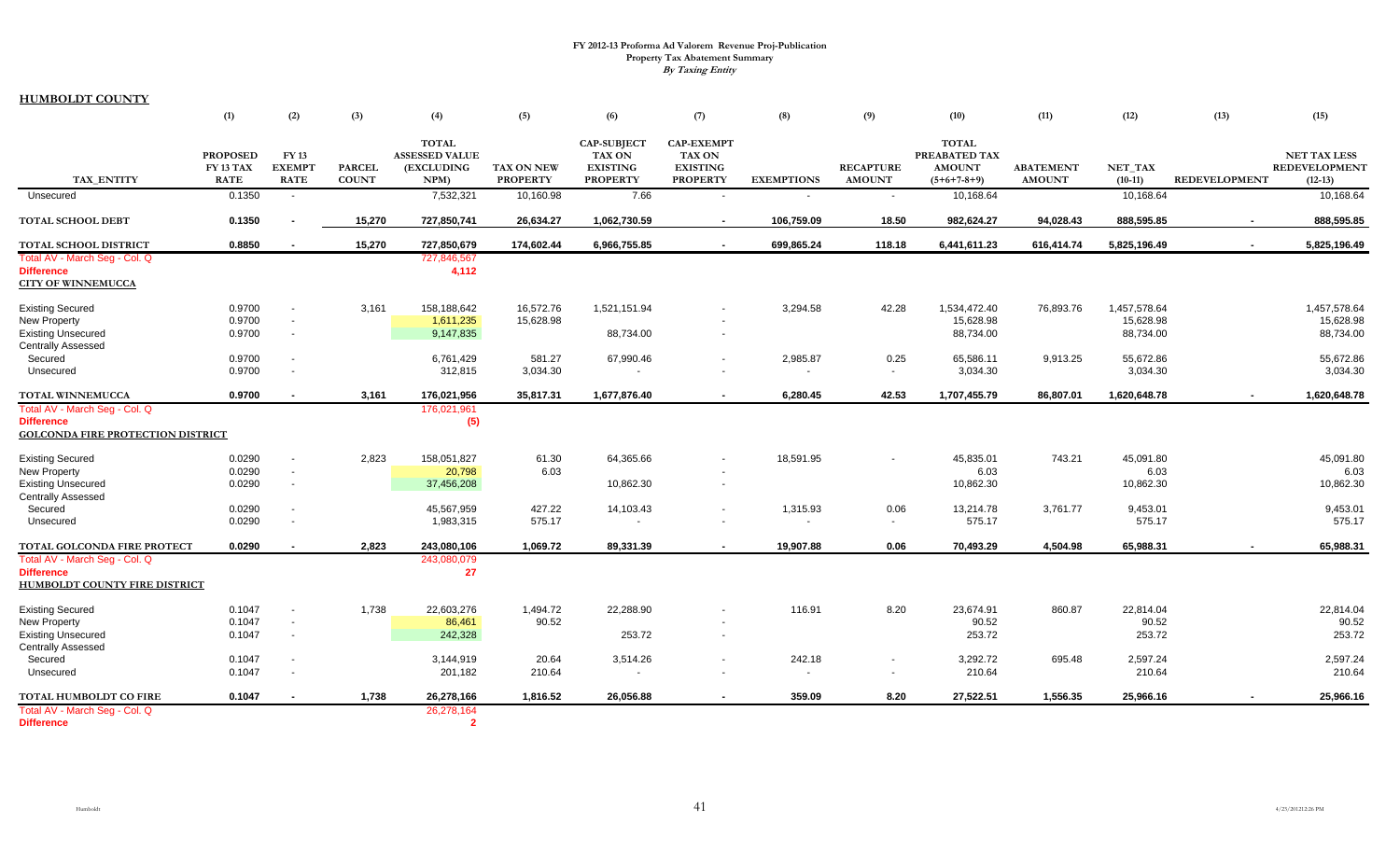|                                                                                           | (1)                                         | (2)                                                  | (3)                           | (4)                                                        | (5)                                  | (6)                                                                       | (7)                                                                      | (8)                                  | (9)                               | (10)                                                            | (11)                              | (12)                                   | (13)                 | (15)                                                     |
|-------------------------------------------------------------------------------------------|---------------------------------------------|------------------------------------------------------|-------------------------------|------------------------------------------------------------|--------------------------------------|---------------------------------------------------------------------------|--------------------------------------------------------------------------|--------------------------------------|-----------------------------------|-----------------------------------------------------------------|-----------------------------------|----------------------------------------|----------------------|----------------------------------------------------------|
| <b>TAX ENTITY</b>                                                                         | <b>PROPOSED</b><br>FY 13 TAX<br><b>RATE</b> | <b>FY13</b><br><b>EXEMPT</b><br><b>RATE</b>          | <b>PARCEL</b><br><b>COUNT</b> | <b>TOTAL</b><br><b>ASSESSED VALUE</b><br>(EXCLUDING<br>NPM | <b>TAX ON NEW</b><br><b>PROPERTY</b> | <b>CAP-SUBJECT</b><br><b>TAX ON</b><br><b>EXISTING</b><br><b>PROPERTY</b> | <b>CAP-EXEMPT</b><br><b>TAX ON</b><br><b>EXISTING</b><br><b>PROPERTY</b> | <b>EXEMPTIONS</b>                    | <b>RECAPTURE</b><br><b>AMOUNT</b> | <b>TOTAL</b><br>PREABATED TAX<br><b>AMOUNT</b><br>$(5+6+7-8+9)$ | <b>ABATEMENT</b><br><b>AMOUNT</b> | NET_TAX<br>$(10-11)$                   | <b>REDEVELOPMENT</b> | <b>NET TAX LESS</b><br><b>REDEVELOPMENT</b><br>$(12-13)$ |
| HUMBOLDT COUNTY HOSPITAL DISTRICT                                                         |                                             |                                                      |                               |                                                            |                                      |                                                                           |                                                                          |                                      |                                   |                                                                 |                                   |                                        |                      |                                                          |
| <b>Existing Secured</b><br>New Property<br><b>Existing Unsecured</b>                      | 0.3954<br>0.3954<br>0.3954                  | $\overline{\phantom{a}}$<br>$\overline{\phantom{a}}$ | 15,270                        | 468,921,136<br>2,443,550<br>99,592,067                     | 19,896.77<br>9,661.80                | 2,091,667.60<br>393,787.03                                                |                                                                          | 257,438.73                           | 50.79                             | 1,854,176.43<br>9,661.80<br>393,787.03                          | 65,642.97                         | 1,788,533.46<br>9,661.80<br>393,787.03 |                      | 1,788,533.46<br>9,661.80<br>393,787.03                   |
| <b>Centrally Assessed</b><br>Secured<br>Unsecured                                         | 0.3954<br>0.3954                            |                                                      |                               | 149,361,577<br>7,532,321                                   | 18,689.85<br>29,760.37               | 627,132.04<br>22.42                                                       |                                                                          | 55,246.26                            | 1.74<br>$\sim$                    | 590,577.37<br>29,782.79                                         | 210,030.56                        | 380,546.81<br>29,782.79                |                      | 380,546.81<br>29,782.79                                  |
| TOTAL HUMBOLDT CO HOSPITAL                                                                | 0.3954                                      |                                                      | 15,270                        | 727,850,650                                                | 78,008.79                            | 3,112,609.09                                                              | $\sim$                                                                   | 312,684.99                           | 52.53                             | 2,877,985.42                                                    | 275,673.53                        | 2,602,311.89                           | $\sim$               | 2,602,311.89                                             |
| Total AV - March Seg - Col. Q<br><b>Difference</b><br><b>KINGS RIVER GID</b>              |                                             |                                                      |                               | 727,846,567<br>4,083                                       |                                      |                                                                           |                                                                          |                                      |                                   |                                                                 |                                   |                                        |                      |                                                          |
| <b>Existing Secured</b><br>New Property                                                   | 0.2000<br>0.2000                            | $\overline{\phantom{a}}$                             | 79                            | 4,152,752                                                  | 25.82<br>$\overline{\phantom{a}}$    | 8,284.53                                                                  |                                                                          | 4.84                                 |                                   | 8,305.51<br>$\sim$                                              | 237.98                            | 8,067.53                               |                      | 8,067.53                                                 |
| <b>Existing Unsecured</b><br><b>Centrally Assessed</b>                                    | 0.2000                                      | $\overline{\phantom{a}}$                             |                               | 242,280                                                    |                                      | 484.56                                                                    |                                                                          |                                      |                                   | 484.56                                                          |                                   | 484.56                                 |                      | 484.56                                                   |
| Secured<br>Unsecured                                                                      | 0.2000<br>0.2000                            | $\overline{\phantom{a}}$                             |                               | 46,526<br>2,890                                            | $\overline{\phantom{a}}$<br>5.78     | 93.32                                                                     |                                                                          | 0.27<br>$\overline{\phantom{a}}$     |                                   | 93.05<br>5.78                                                   |                                   | 93.05<br>5.78                          |                      | 93.05<br>5.78                                            |
| <b>TOTAL KINGS RIVER</b>                                                                  | 0.2000                                      |                                                      | 79                            | 4,444,448                                                  | 31.60                                | 8.862.41                                                                  |                                                                          | 5.11                                 |                                   | 8.888.90                                                        | 237.98                            | 8.650.92                               |                      | 8,650.92                                                 |
| Total AV - March Seg - Col. Q<br><b>Difference</b><br>MCDERMITT FIRE PROTECTION DISTRICT  |                                             |                                                      |                               | 4,444,448<br>$\Omega$                                      |                                      |                                                                           |                                                                          |                                      |                                   |                                                                 |                                   |                                        |                      |                                                          |
| <b>Existing Secured</b><br><b>New Property</b>                                            | 0.4655<br>0.4655                            | $\overline{\phantom{a}}$                             | 434                           | 3,569,062                                                  | 231.52                               | 16,542.22                                                                 |                                                                          | 159.53                               |                                   | 16,614.21                                                       | 2,067.08                          | 14,547.13                              |                      | 14,547.13                                                |
| <b>Existing Unsecured</b><br><b>Centrally Assessed</b>                                    | 0.4655                                      | $\overline{\phantom{a}}$                             |                               | 139,651                                                    |                                      | 650.08                                                                    |                                                                          |                                      |                                   | 650.08                                                          |                                   | 650.08                                 |                      | 650.08                                                   |
| Secured<br>Unsecured                                                                      | 0.4655<br>0.4655                            |                                                      |                               | 526,504<br>32,710                                          | $\sim$<br>152.26                     | 2,457.96                                                                  |                                                                          | 7.08<br>$\overline{\phantom{a}}$     | 1.60<br>$\sim$                    | 2,452.48<br>152.26                                              | 329.03                            | 2,123.45<br>152.26                     |                      | 2,123.45<br>152.26                                       |
| <b>TOTAL MCDERMITT FIRE</b>                                                               | 0.4655                                      |                                                      | 434                           | 4,267,927                                                  | 383.78                               | 19,650.26                                                                 |                                                                          | 166.61                               | 1.60                              | 19,869.03                                                       | 2,396.11                          | 17,472.92                              |                      | 17,472.92                                                |
| Total AV - March Seg - Col. Q<br><b>Difference</b><br>OROVADA COMMUNITY SERVICES DISTRICT |                                             |                                                      |                               | 4,267,927<br>(0)                                           |                                      |                                                                           |                                                                          |                                      |                                   |                                                                 |                                   |                                        |                      |                                                          |
| <b>Existing Secured</b><br><b>New Property</b><br><b>Existing Unsecured</b>               | 0.0974<br>0.0974<br>0.0974                  | $\overline{\phantom{a}}$<br>$\overline{\phantom{a}}$ | 382                           | 9,868,661<br>42,858<br>497,268                             | 346.38<br>41.74                      | 9,277.27<br>484.34                                                        |                                                                          | 11.80                                |                                   | 9,611.85<br>41.74<br>484.34                                     | 77.23                             | 9,534.62<br>41.74<br>484.34            |                      | 9,534.62<br>41.74<br>484.34                              |
| <b>Centrally Assessed</b><br>Secured<br>Unsecured                                         | 0.0974<br>0.0974                            |                                                      |                               | 14,184,725<br>461,915                                      | 916.60<br>449.90                     | 16,216.35<br>$\overline{\phantom{a}}$                                     |                                                                          | 3,317.04<br>$\overline{\phantom{0}}$ |                                   | 13,815.91<br>449.90                                             | 2,904.48                          | 10,911.43<br>449.90                    |                      | 10,911.43<br>449.90                                      |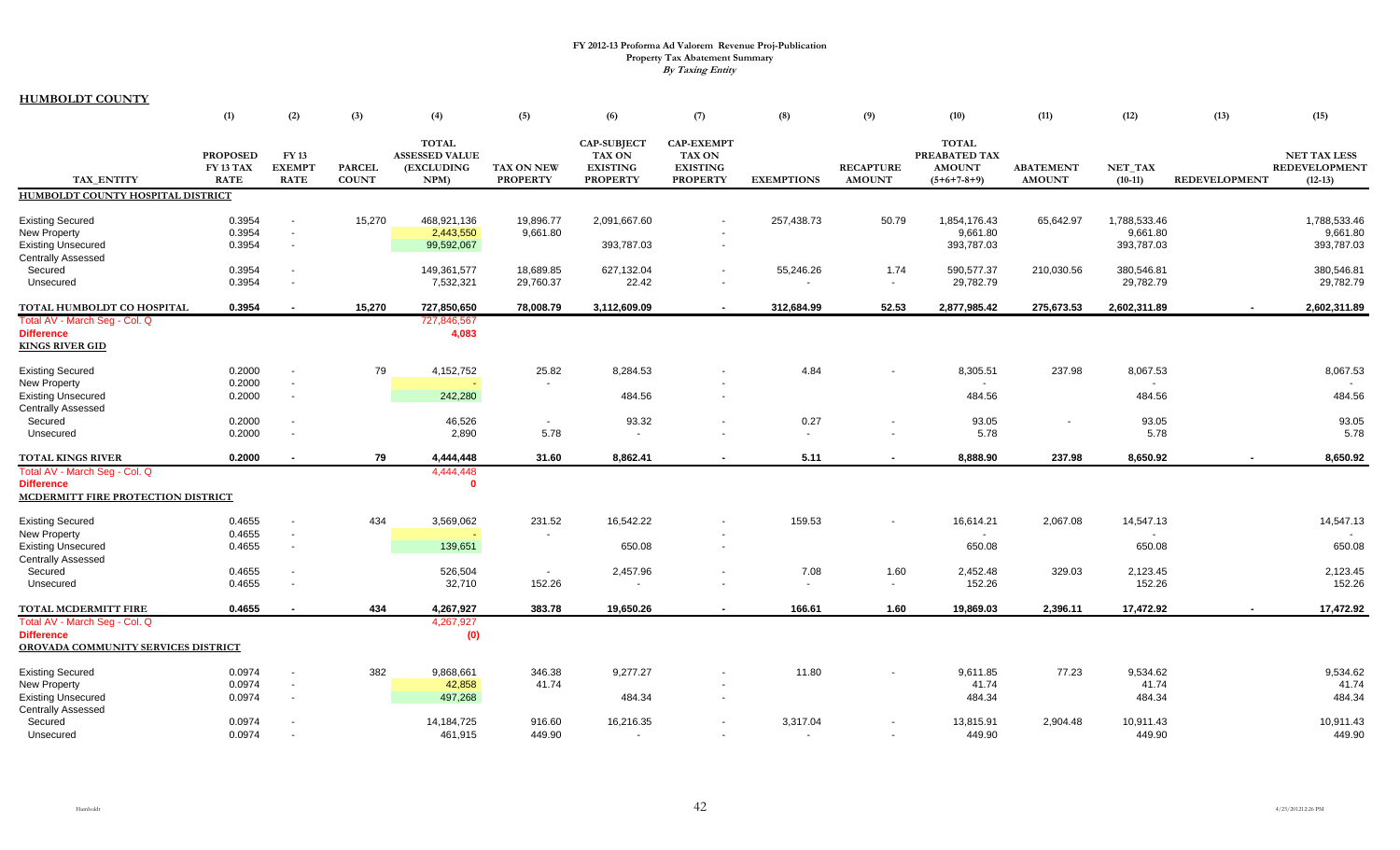|                                                    | (1)                                                | (2)                                          | (3)                           | (4)                                                        | (5)                                  | (6)                                                                       | (7)                                                                      | (8)                      | (9)                               | (10)                                                            | (11)                              | (12)                 | (13)                 | (15)                                                     |
|----------------------------------------------------|----------------------------------------------------|----------------------------------------------|-------------------------------|------------------------------------------------------------|--------------------------------------|---------------------------------------------------------------------------|--------------------------------------------------------------------------|--------------------------|-----------------------------------|-----------------------------------------------------------------|-----------------------------------|----------------------|----------------------|----------------------------------------------------------|
| TAX_ENTITY                                         | <b>PROPOSED</b><br><b>FY 13 TAX</b><br><b>RATE</b> | <b>FY 13</b><br><b>EXEMPT</b><br><b>RATE</b> | <b>PARCEL</b><br><b>COUNT</b> | <b>TOTAL</b><br><b>ASSESSED VALUE</b><br>(EXCLUDING<br>NPM | <b>TAX ON NEW</b><br><b>PROPERTY</b> | <b>CAP-SUBJECT</b><br><b>TAX ON</b><br><b>EXISTING</b><br><b>PROPERTY</b> | <b>CAP-EXEMPT</b><br><b>TAX ON</b><br><b>EXISTING</b><br><b>PROPERTY</b> | <b>EXEMPTIONS</b>        | <b>RECAPTURE</b><br><b>AMOUNT</b> | <b>TOTAL</b><br>PREABATED TAX<br><b>AMOUNT</b><br>$(5+6+7-8+9)$ | <b>ABATEMENT</b><br><b>AMOUNT</b> | NET TAX<br>$(10-11)$ | <b>REDEVELOPMENT</b> | <b>NET TAX LESS</b><br><b>REDEVELOPMENT</b><br>$(12-13)$ |
| TOTAL OROVADA COMMUNITY SEI                        | 0.0974                                             | $\sim$                                       | 382                           | 25,055,426                                                 | 1,754.62                             | 25,977.96                                                                 |                                                                          | 3,328.84                 | $\sim$                            | 24,403.74                                                       | 2,981.71                          | 21,422.03            |                      | 21,422.03                                                |
| Total AV - March Seg - Col. Q                      |                                                    |                                              |                               | 25,055,471                                                 |                                      |                                                                           |                                                                          |                          |                                   |                                                                 |                                   |                      |                      |                                                          |
| <b>Difference</b>                                  |                                                    |                                              |                               | (45)                                                       |                                      |                                                                           |                                                                          |                          |                                   |                                                                 |                                   |                      |                      |                                                          |
| OROVADA FIRE PROTECTION DISTRICT                   |                                                    |                                              |                               |                                                            |                                      |                                                                           |                                                                          |                          |                                   |                                                                 |                                   |                      |                      |                                                          |
| <b>Existing Secured</b>                            | 0.1500                                             | $\overline{\phantom{a}}$                     | 382                           | 9,868,661                                                  | 533.33                               | 14,287.69                                                                 |                                                                          | 18.14                    |                                   | 14,802.88                                                       | 119.27                            | 14,683.61            |                      | 14,683.61                                                |
| <b>New Property</b>                                | 0.1500                                             | $\overline{\phantom{a}}$                     |                               | 42,931                                                     | 64.40                                |                                                                           |                                                                          |                          |                                   | 64.40                                                           |                                   | 64.40                |                      | 64.40                                                    |
| <b>Existing Unsecured</b>                          | 0.1500                                             | $\overline{\phantom{a}}$                     |                               | 497,268                                                    |                                      | 745.90                                                                    |                                                                          |                          |                                   | 745.90                                                          |                                   | 745.90               |                      | 745.90                                                   |
| <b>Centrally Assessed</b>                          |                                                    |                                              |                               |                                                            |                                      |                                                                           |                                                                          |                          |                                   |                                                                 |                                   |                      |                      |                                                          |
| Secured                                            | 0.1500                                             | $\overline{\phantom{a}}$                     |                               | 14, 184, 725                                               | 1,411.61                             | 24,973.84                                                                 |                                                                          | 5,108.36                 | $\overline{\phantom{a}}$          | 21,277.09                                                       | 4,473.02                          | 16,804.07            |                      | 16,804.07                                                |
| Unsecured                                          | 0.1500                                             | $\overline{\phantom{a}}$                     |                               | 461,915                                                    | 692.87                               |                                                                           |                                                                          | $\blacksquare$           |                                   | 692.87                                                          |                                   | 692.87               |                      | 692.87                                                   |
| <b>TOTAL OROVADA FIRE</b>                          | 0.1500                                             |                                              | 382                           | 25,055,499                                                 | 2,702.21                             | 40,007.43                                                                 |                                                                          | 5,126.50                 | $\sim$                            | 37,583.14                                                       | 4,592.29                          | 32,990.85            |                      | 32,990.85                                                |
| Total AV - March Seg - Col. Q                      |                                                    |                                              |                               | 25,055,471                                                 |                                      |                                                                           |                                                                          |                          |                                   |                                                                 |                                   |                      |                      |                                                          |
| <b>Difference</b>                                  |                                                    |                                              |                               | 28                                                         |                                      |                                                                           |                                                                          |                          |                                   |                                                                 |                                   |                      |                      |                                                          |
| PARADISE VALLEY FIRE DISTRICT                      |                                                    |                                              |                               |                                                            |                                      |                                                                           |                                                                          |                          |                                   |                                                                 |                                   |                      |                      |                                                          |
| <b>Existing Secured</b>                            | 0.1745                                             | $\overline{\phantom{a}}$                     | 1,425                         | 15,608,378                                                 | 316.85                               | 27,163.36                                                                 |                                                                          | 245.26                   | 0.16                              | 27,235.11                                                       | 788.62                            | 26,446.49            |                      | 26,446.49                                                |
| <b>New Property</b>                                | 0.1745                                             | $\blacksquare$                               |                               | 38,732                                                     | 67.59                                |                                                                           |                                                                          |                          |                                   | 67.59                                                           |                                   | 67.59                |                      | 67.59                                                    |
| <b>Existing Unsecured</b>                          | 0.1745                                             | $\overline{\phantom{a}}$                     |                               | 105,412                                                    |                                      | 183.94                                                                    |                                                                          |                          |                                   | 183.94                                                          |                                   | 183.94               |                      | 183.94                                                   |
| <b>Centrally Assessed</b>                          |                                                    |                                              |                               |                                                            |                                      |                                                                           |                                                                          |                          |                                   |                                                                 |                                   |                      |                      |                                                          |
| Secured                                            | 0.1745                                             | $\overline{\phantom{a}}$                     |                               | 10,574,058                                                 | $\sim$                               | 19,244.54                                                                 |                                                                          | 792.82                   | $\overline{\phantom{a}}$          | 18,451.72                                                       | 9,766.69                          | 8,685.03             |                      | 8,685.03                                                 |
| Unsecured                                          | 0.1745                                             | $\overline{\phantom{a}}$                     |                               | 813,257                                                    | 1,419.14                             |                                                                           |                                                                          | $\overline{\phantom{a}}$ | $\overline{\phantom{a}}$          | 1,419.14                                                        |                                   | 1,419.14             |                      | 1,419.14                                                 |
| TOTAL PARADISE VLLY FIRE                           | 0.1745                                             | $\sim$                                       | 1,425                         | 27,139,837                                                 | 1,803.58                             | 46,591.84                                                                 |                                                                          | 1,038.08                 | 0.16                              | 47,357.50                                                       | 10,555.31                         | 36,802.19            | $\sim$               | 36,802.19                                                |
| Total AV - March Seq - Col. Q                      |                                                    |                                              |                               | 27,136,406                                                 |                                      |                                                                           |                                                                          |                          |                                   |                                                                 |                                   |                      |                      |                                                          |
| <b>Difference</b>                                  |                                                    |                                              |                               | 3,431                                                      |                                      |                                                                           |                                                                          |                          |                                   |                                                                 |                                   |                      |                      |                                                          |
| PUEBLO FIRE PROTECTION DISTRICT                    |                                                    |                                              |                               |                                                            |                                      |                                                                           |                                                                          |                          |                                   |                                                                 |                                   |                      |                      |                                                          |
| <b>Existing Secured</b>                            | 0.3500                                             | $\overline{\phantom{a}}$                     | 197                           | 4,416,748                                                  | 980.06                               | 14,508.35                                                                 |                                                                          | 29.63                    | 2.12                              | 15,460.90                                                       | 1,167.08                          | 14,293.82            |                      | 14,293.82                                                |
| <b>New Property</b>                                | 0.3500                                             | $\overline{\phantom{a}}$                     |                               |                                                            |                                      |                                                                           |                                                                          |                          |                                   |                                                                 |                                   |                      |                      |                                                          |
| <b>Existing Unsecured</b>                          | 0.3500                                             | $\overline{\phantom{a}}$                     |                               | 1,200,950                                                  |                                      | 4,203.33                                                                  | $\overline{\phantom{a}}$                                                 |                          |                                   | 4,203.33                                                        |                                   | 4,203.33             |                      | 4,203.33                                                 |
| <b>Centrally Assessed</b>                          |                                                    |                                              |                               |                                                            |                                      |                                                                           |                                                                          |                          |                                   |                                                                 |                                   |                      |                      |                                                          |
| Secured                                            | 0.3500                                             | $\overline{\phantom{a}}$                     |                               | 5,954,948                                                  | $\overline{\phantom{a}}$             | 20,844.37                                                                 |                                                                          | 2.05                     | $\overline{\phantom{a}}$          | 20,842.32                                                       | 20,133.57                         | 708.75               |                      | 708.75                                                   |
| Unsecured                                          | 0.3500                                             | $\overline{\phantom{a}}$                     |                               | 569,021                                                    | 1,991.57                             |                                                                           | $\overline{\phantom{a}}$                                                 | $\overline{\phantom{a}}$ | $\overline{\phantom{a}}$          | 1,991.57                                                        |                                   | 1,991.57             |                      | 1,991.57                                                 |
| TOTAL PUEBLO FIRE PROTECTION                       | 0.3500                                             | $\sim$                                       | 197                           | 12,141,667                                                 | 2,971.63                             | 39,556.05                                                                 |                                                                          | 31.68                    | 2.12                              | 42,498.12                                                       | 21,300.65                         | 21,197.47            | $\sim$               | 21,197.47                                                |
| Total AV - March Seg - Col. Q<br><b>Difference</b> |                                                    |                                              |                               | 12,141,667<br>$\mathbf{0}$                                 |                                      |                                                                           |                                                                          |                          |                                   |                                                                 |                                   |                      |                      |                                                          |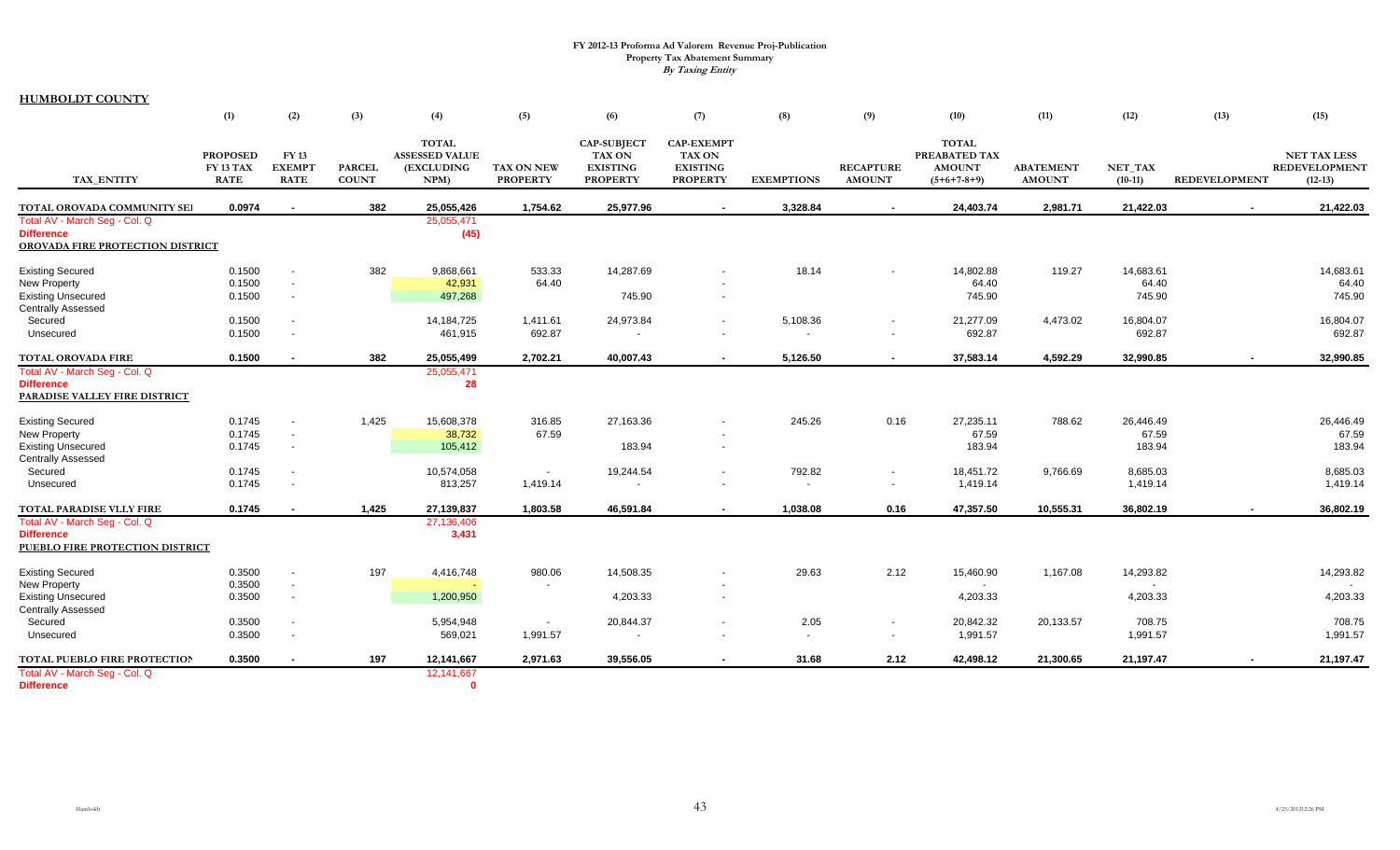|                                                                                                          | (1)                                                | (2)                                                                              | (3)                           | (4)                                                               | (5)                                  | (6)                                                                       | (7)                                                                      | (8)               | (9)                               | (10)                                                            | (11)                              | (12)                            | (13)          | (15)                                                     |
|----------------------------------------------------------------------------------------------------------|----------------------------------------------------|----------------------------------------------------------------------------------|-------------------------------|-------------------------------------------------------------------|--------------------------------------|---------------------------------------------------------------------------|--------------------------------------------------------------------------|-------------------|-----------------------------------|-----------------------------------------------------------------|-----------------------------------|---------------------------------|---------------|----------------------------------------------------------|
| TAX ENTITY                                                                                               | <b>PROPOSED</b><br><b>FY 13 TAX</b><br><b>RATE</b> | <b>FY13</b><br><b>EXEMPT</b><br><b>RATE</b>                                      | <b>PARCEL</b><br><b>COUNT</b> | <b>TOTAL</b><br><b>ASSESSED VALUE</b><br><b>(EXCLUDING</b><br>NPM | <b>TAX ON NEW</b><br><b>PROPERTY</b> | <b>CAP-SUBJECT</b><br><b>TAX ON</b><br><b>EXISTING</b><br><b>PROPERTY</b> | <b>CAP-EXEMPT</b><br><b>TAX ON</b><br><b>EXISTING</b><br><b>PROPERTY</b> | <b>EXEMPTIONS</b> | <b>RECAPTURE</b><br><b>AMOUNT</b> | <b>TOTAL</b><br>PREABATED TAX<br><b>AMOUNT</b><br>$(5+6+7-8+9)$ | <b>ABATEMENT</b><br><b>AMOUNT</b> | NET_TAX<br>$(10-11)$            | REDEVELOPMENT | <b>NET TAX LESS</b><br><b>REDEVELOPMENT</b><br>$(12-13)$ |
| WINNEMUCCA RURAL FIRE PROTECTION DISTRICT                                                                |                                                    |                                                                                  |                               |                                                                   |                                      |                                                                           |                                                                          |                   |                                   |                                                                 |                                   |                                 |               |                                                          |
| <b>Existing Secured</b><br><b>New Property</b><br><b>Existing Unsecured</b><br><b>Centrally Assessed</b> | 0.1047<br>0.1047<br>0.1047                         | $\overline{\phantom{a}}$<br>$\overline{\phantom{a}}$<br>$\overline{\phantom{0}}$ | 2,941                         | 78,398,365<br>552,624<br>5,314,637                                | 542.25<br>578.60                     | 81,904.37<br>5,564.42                                                     |                                                                          | 363.23            | 0.12                              | 82,083.51<br>578.60<br>5,564.42                                 | 3,469.66                          | 78,613.85<br>578.60<br>5,564.42 |               | 78,613.85<br>578.60<br>5,564.42                          |
| Secured<br>Unsecured                                                                                     | 0.1047<br>0.1047                                   | $\overline{\phantom{a}}$<br>$\overline{\phantom{a}}$                             |                               | 10,264,897<br>431,267                                             | 162.10<br>451.53                     | 11,036.34<br>$\overline{\phantom{a}}$                                     | $\sim$                                                                   | 451.09<br>$\sim$  | 0.06<br>$\overline{\phantom{a}}$  | 10,747.41<br>451.53                                             | 1,648.40                          | 9,099.01<br>451.53              |               | 9,099.01<br>451.53                                       |
| TOTAL WINNEMUCCA RURAL FIRE                                                                              | 0.1047                                             |                                                                                  | 2,941                         | 94,961,790                                                        | 1,734.48                             | 98,505.13                                                                 |                                                                          | 814.32            | 0.18                              | 99,425.47                                                       | 5,118.06                          | 94,307.41                       |               | 94,307.41                                                |
| Total AV - March Seg - Col. Q<br><b>Difference</b>                                                       |                                                    |                                                                                  |                               | 94,961,130<br>660                                                 |                                      |                                                                           |                                                                          |                   |                                   |                                                                 |                                   |                                 |               |                                                          |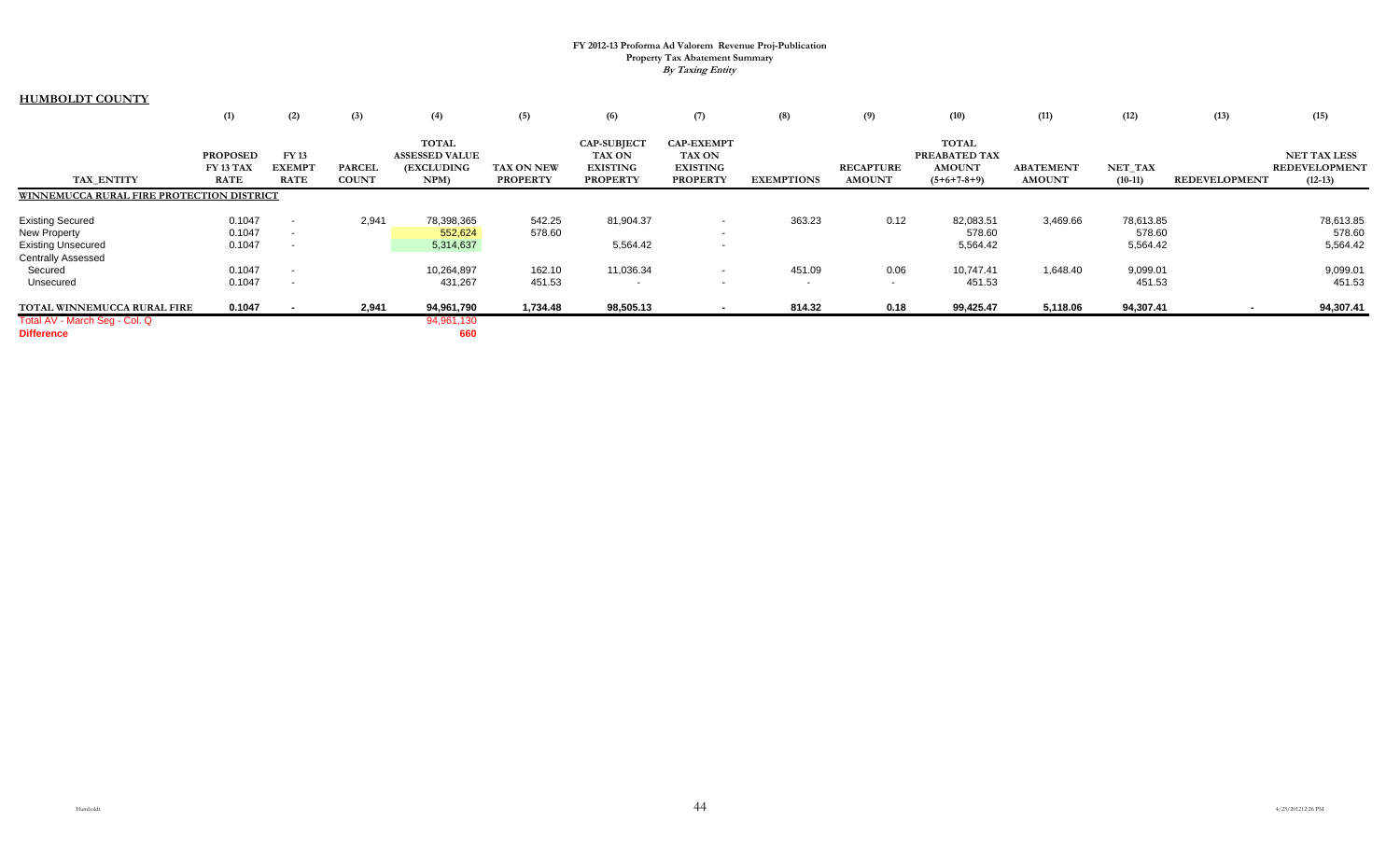**LANDER COUNTY**

|                               | (1)             | (2)            | (3)           | (4)                             | (5)               | (6)                | (7)                      | (8)               | (9)                      | (10)                     | (11)             | (12)          | (13)                     | (15)                 |
|-------------------------------|-----------------|----------------|---------------|---------------------------------|-------------------|--------------------|--------------------------|-------------------|--------------------------|--------------------------|------------------|---------------|--------------------------|----------------------|
|                               |                 |                |               | <b>TOTAL</b><br><b>ASSESSED</b> |                   | <b>CAP-SUBJECT</b> | <b>CAP-EXEMPT</b>        |                   |                          | <b>TOTAL</b>             |                  |               |                          |                      |
|                               | <b>PROPOSED</b> | <b>FY 13</b>   |               | <b>VALUE</b>                    |                   | <b>TAX ON</b>      | <b>TAX ON</b>            |                   |                          | <b>PREABATED</b>         |                  |               |                          | <b>NET TAX LESS</b>  |
|                               | FY 13 TAX       | <b>EXEMPT</b>  | <b>PARCEL</b> | (EXCLUDING                      | <b>TAX ON NEW</b> | <b>EXISTING</b>    | <b>EXISTING</b>          |                   | <b>RECAPTURE</b>         | <b>TAX AMOUNT</b>        | <b>ABATEMENT</b> | NET TAX       |                          | <b>REDEVELOPMENT</b> |
| TAX ENTITY                    | <b>RATE</b>     | <b>RATE</b>    | <b>COUNT</b>  | NPM                             | <b>PROPERTY</b>   | <b>PROPERTY</b>    | <b>PROPERTY</b>          | <b>EXEMPTIONS</b> | <b>AMOUNT</b>            | $(5+6+7-8+9)$            | <b>AMOUNT</b>    | $(10-11)$     | <b>REDEVELOPMENT</b>     | $(12-13)$            |
| <b>ALL ENTITIES</b>           |                 |                |               |                                 |                   |                    |                          |                   |                          |                          |                  |               |                          |                      |
| STATE OF NEVADA               | 0.1700          | $\sim$         | 6,492         | 415,256,637                     | 122,983.97        | 631,701.94         |                          | 48,749.49         | 12.75                    | 705,949.16               | 20,023.47        | 685,925.69    |                          | 685,925.69           |
| <b>GENERAL COUNTY</b>         | 1.9243          | $\sim$         | 6,492         | 415,256,684                     | 1,392,105.95      | 7,150,491.14       |                          | 551,813.72        | 144.21                   | 7,990,927.59             | 226,758.31       | 7,764,169.28  |                          | 7,764,169.28         |
| <b>SCHOOL DISTRICT</b>        | 0.7500          | $\sim$         | 6,492         | 415,256,678                     | 542,576.27        | 2,786,919.15       |                          | 215,070.45        | 56.21                    | 3,114,481.18             | 88,339.91        | 3.026.141.27  | $\overline{\phantom{a}}$ | 3,026,141.27         |
| <b>AUSTIN TOWN</b>            | 0.2213          | $\sim$         | 329           | 3,679,215                       | 209.63            | 8,106.15           | $\overline{a}$           | 173.63            | $\overline{\phantom{a}}$ | 8,142.15                 | 391.54           | 7,750.61      |                          | 7,750.61             |
| <b>BATTLE MOUNTAIN TOWN</b>   | 0.0500          | $\sim$         | 1,310         | 37,328,306                      | 666.94            | 18,135.18          |                          | 137.84            | $\overline{\phantom{a}}$ | 18,664.28                | 566.13           | 18,098.15     | $\overline{\phantom{a}}$ | 18,098.15            |
| <b>KINGSTON TOWN</b>          | 0.3048          | $\sim$         | 907           | 5,377,141                       | 813.23            | 15,724.31          |                          | 148.01            | $\overline{\phantom{a}}$ | 16,389.53                | 2.047.86         | 14,341.67     |                          | 14,341.67            |
| LANDER CO HOSPITAL DISTRICT   | 0.5109          |                | 6,492         | 415,256,677                     | 369,602.97        | 1,898,453.14       |                          | 146,505.83        | 38.28                    | 2,121,588.56             | 60,176.15        | 2,061,412.41  | $\sim$                   | 2,061,412.41         |
| LANDER CO SEWER & WATER DIST  | 0.0677          |                | 329           | 3,679,215                       | 64.14             | 2,479.96           |                          | 53.06             | $\sim$                   | 2,491.03                 | 228.90           | 2,262.13      |                          | 2,262.13             |
| <b>TOTAL COUNTY</b>           |                 |                | 6.492         | 415,256,637                     | 2.429.023.10      | 12,512,010.96      | $\sim$                   | 962,652.03        | 251.45                   | 13,978,633.48            | 398,532.27       | 13,580,101.21 | $\sim$                   | 13,580,101.21        |
|                               |                 |                |               |                                 |                   |                    |                          |                   |                          | <b>Abatement Percent</b> | 2.85%            |               |                          |                      |
| <b>STATE OF NEVADA</b>        |                 |                |               |                                 |                   |                    |                          |                   |                          |                          |                  |               |                          |                      |
| <b>Existing Secured</b>       | 0.1700          |                | 6,492         | 183,250,805                     | 3,543.90          | 351,438.38         |                          | 43,455.85         | 12.57                    | 311,539.00               | 6,634.93         | 304,904.07    |                          | 304,904.07           |
| <b>New Property</b>           | 0.1700          | $\sim$         |               | 65,784,621                      | 111,833.86        |                    |                          |                   |                          | 111,833.86               |                  | 111,833.86    |                          | 111,833.86           |
| <b>Existing Unsecured</b>     | 0.1700          | $\sim$         |               | 109,665,292                     |                   | 186,431.00         |                          |                   |                          | 186,431.00               |                  | 186,431.00    |                          | 186,431.00           |
| <b>Centrally Assessed</b>     |                 |                |               |                                 |                   |                    |                          |                   |                          |                          |                  |               |                          |                      |
| Secured                       | 0.1700          |                |               | 53,795,670                      | 3,186.83          | 93,559.11          |                          | 5,293.26          | 0.18                     | 91,452.86                | 13,388.54        | 78,064.32     |                          | 78,064.32            |
| Unsecured                     | 0.1700          |                |               | 2,760,250                       | 4,419.38          | 273.45             |                          | 0.38              | $\overline{\phantom{a}}$ | 4,692.45                 |                  | 4,692.45      |                          | 4,692.45             |
| <b>TOTAL STATE OF NV</b>      | 0.1700          |                | 6.492         | 415,256,637                     | 122,983.97        | 631,701.94         |                          | 48.749.49         | 12.75                    | 705,949.16               | 20.023.47        | 685,925.69    |                          | 685,925.69           |
| Total AV - March Seg - Col. Q |                 |                |               | 415,255,529                     |                   |                    |                          |                   |                          |                          |                  |               |                          |                      |
| <b>Difference</b>             |                 |                |               | 1,108                           |                   |                    |                          |                   |                          |                          |                  |               |                          |                      |
| <b>GENERAL COUNTY</b>         |                 |                |               |                                 |                   |                    |                          |                   |                          |                          |                  |               |                          |                      |
| <b>Existing Secured</b>       |                 |                |               |                                 |                   |                    |                          |                   |                          |                          |                  |               |                          |                      |
| General                       | 1.2312          | $\sim$         | 6,492         | 183,250,805                     | 25,665.65         | 2,545,231.87       |                          | 314,721.44        | 91.01                    | 2,256,267.09             | 48,071.79        | 2,208,195.30  |                          | 2,208,195.30         |
| Road & Bridge                 | 0.1950          | $\sim$         | 6,492         | 183,250,805                     | 4,065.14          | 403,115.63         | $\overline{\phantom{a}}$ | 49,845.71         | 14.41                    | 357,349.47               | 7,610.58         | 349,738.89    |                          | 349,738.89           |
| Indigent                      | 0.0655          | $\sim$         | 6,492         | 183,250,805                     | 1,365.37          | 135,401.12         |                          | 16,743.24         | 4.84                     | 120,028.09               | 2,623.57         | 117,404.52    |                          | 117,404.52           |
| St Med Indant                 | 0.0655          | $\sim$         | 6,492         | 183,250,805                     | 1,365.39          | 135,405.44         |                          | 16,743.24         | 4.84                     | 120,032.43               | 2,573.79         | 117,458.64    |                          | 117,458.64           |
| Ag Extension                  | 0.0150          | $\sim$         | 6,492         | 183,250,805                     | 312.64            | 31,013.62          |                          | 3,834.51          | 1.11                     | 27,492.86                | 584.68           | 26,908.18     |                          | 26,908.18            |
| State Indgnt                  | 0.0150          | $\sim$         | 6,492         | 183,250,805                     | 312.64            | 31,013.62          |                          | 3,834.51          | 1.11                     | 27,492.86                | 584.68           | 26,908.18     |                          | 26,908.18            |
| Cap Acquistn                  | 0.0300          | $\sim$         | 6,492         | 183,250,805                     | 625.38            | 62,017.98          |                          | 7,668.42          | 2.22                     | 54,977.16                | 1,171.52         | 53,805.64     |                          | 53,805.64            |
| <b>Aging Service</b>          | 0.0850          | $\overline{a}$ | 6,492         | 183,250,805                     | 1,771.79          | 175,723.55         |                          | 21,727.64         | 6.28                     | 155,773.98               | 3,318.34         | 152,455.64    |                          | 152,455.64           |
| L C Airports                  | 0.0375          | $\sim$         | 6,492         | 183,250,805                     | 781.71            | 77,524.51          |                          | 9,586.02          | 2.77                     | 68,722.97                | 1,462.72         | 67,260.25     |                          | 67,260.25            |
| Culture & Rec                 | 0.0895          |                | 6,492         | 183,250,805                     | 1,865.71          | 185,023.51         |                          | 22,878.02         | 6.61                     | 164,017.81               | 3,493.33         | 160,524.48    |                          | 160,524.48           |
| Landfill                      | 0.0951          | $\sim$         | 6,492         | 183,250,805                     | 1,982.54          | 196,601.97         | $\overline{\phantom{a}}$ | 24,309.75         | 7.03                     | 174,281.79               | 3,712.61         | 170,569.18    |                          | 170,569.18           |
| <b>GENERAL TOTAL</b>          | 1.9243          |                | 6,492         | 183,250,805                     | 40,113.96         | 3,978,072.82       |                          | 491,892.50        | 142.23                   | 3,526,436.51             | 75,207.61        | 3,451,228.90  |                          | 3,451,228.90         |
| New Property                  | 1.9243          |                |               | 65,784,668                      | 1,265,894.36      |                    | $\sim$                   |                   |                          | 1,265,894.36             |                  | 1,265,894.36  |                          | 1,265,894.36         |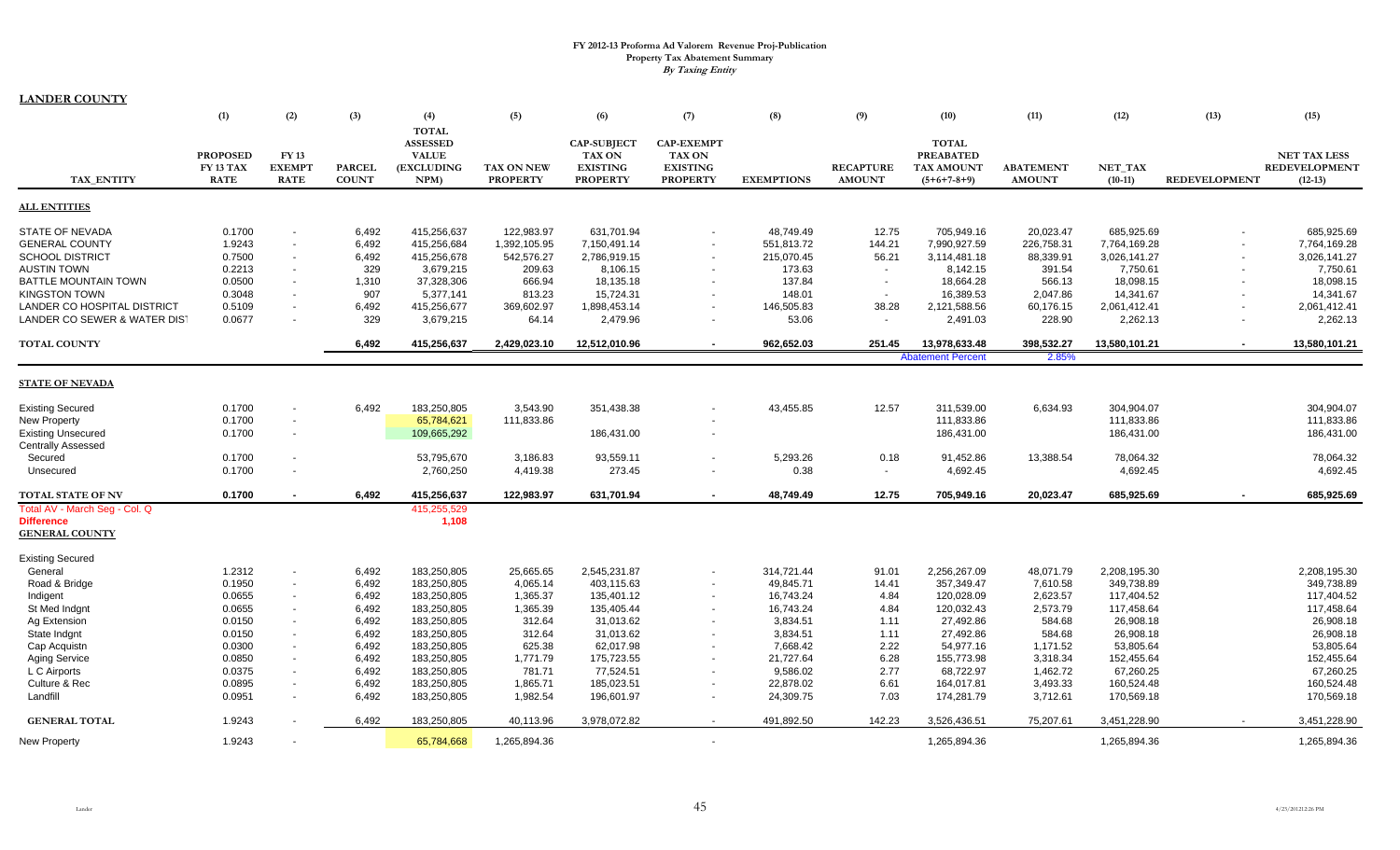|                                                                          | (1)                                                | (2)                                                  | (3)                           | (4)                                                                   | (5)                           | (6)                                                                       | (7)                                                                      | (8)               | (9)                               | (10)                                                            | (11)                              | (12)                    | (13)          | (15)                                                     |
|--------------------------------------------------------------------------|----------------------------------------------------|------------------------------------------------------|-------------------------------|-----------------------------------------------------------------------|-------------------------------|---------------------------------------------------------------------------|--------------------------------------------------------------------------|-------------------|-----------------------------------|-----------------------------------------------------------------|-----------------------------------|-------------------------|---------------|----------------------------------------------------------|
| TAX_ENTITY                                                               | <b>PROPOSED</b><br><b>FY 13 TAX</b><br><b>RATE</b> | <b>FY 13</b><br><b>EXEMPT</b><br><b>RATE</b>         | <b>PARCEL</b><br><b>COUNT</b> | <b>TOTAL</b><br><b>ASSESSED</b><br><b>VALUE</b><br>(EXCLUDING<br>NPM) | TAX ON NEW<br><b>PROPERTY</b> | <b>CAP-SUBJECT</b><br><b>TAX ON</b><br><b>EXISTING</b><br><b>PROPERTY</b> | <b>CAP-EXEMPT</b><br><b>TAX ON</b><br><b>EXISTING</b><br><b>PROPERTY</b> | <b>EXEMPTIONS</b> | <b>RECAPTURE</b><br><b>AMOUNT</b> | <b>TOTAL</b><br><b>PREABATED</b><br>TAX AMOUNT<br>$(5+6+7-8+9)$ | <b>ABATEMENT</b><br><b>AMOUNT</b> | NET_TAX<br>$(10-11)$    | REDEVELOPMENT | <b>NET TAX LESS</b><br><b>REDEVELOPMENT</b><br>$(12-13)$ |
| <b>Existing Unsecured</b>                                                | 1.9243                                             | $\sim$                                               |                               | 109,665,292                                                           |                               | 2,110,289.21                                                              | $\sim$                                                                   |                   |                                   | 2,110,289.21                                                    |                                   | 2,110,289.21            |               | 2,110,289.21                                             |
| <b>Centrally Assessed</b>                                                |                                                    |                                                      |                               |                                                                       |                               |                                                                           |                                                                          |                   |                                   |                                                                 |                                   |                         |               |                                                          |
| Secured                                                                  | 1.9243                                             | $\overline{\phantom{a}}$                             |                               | 53,795,670                                                            | 36,073.21                     | 1,059,033.78                                                              | $\overline{\phantom{a}}$                                                 | 59,916.92         | 1.98                              | 1,035,192.05                                                    | 151,550.70                        | 883,641.35              |               | 883,641.35                                               |
| Unsecured                                                                | 1.9243                                             | $\overline{\phantom{a}}$                             |                               | 2,760,250                                                             | 50,024.42                     | 3,095.33                                                                  | $\overline{\phantom{a}}$                                                 | 4.30              | $\overline{\phantom{a}}$          | 53,115.45                                                       |                                   | 53,115.45               |               | 53,115.45                                                |
| TOTAL GENERAL COUNTY                                                     | 1.9243                                             | $\sim$                                               | 6.492                         | 415,256,684                                                           | 1,392,105.95                  | 7,150,491.14                                                              | $\sim$                                                                   | 551,813.72        | 144.21                            | 7,990,927.59                                                    | 226,758.31                        | 7,764,169.28            |               | 7,764,169.28                                             |
| <b>March Assessors Report:</b><br>New secured<br><b>Existing Secured</b> |                                                    |                                                      |                               | 4,083,055<br>181.165.050<br>185,248,105                               |                               |                                                                           |                                                                          |                   |                                   |                                                                 |                                   |                         |               |                                                          |
| <b>Difference</b>                                                        |                                                    |                                                      |                               | (1,997,300)                                                           | $-1.08%$                      |                                                                           |                                                                          |                   |                                   |                                                                 |                                   |                         |               |                                                          |
| Total AV - March Seg - Col. Q<br><b>Difference</b>                       |                                                    |                                                      |                               | 415,255,529<br>1,155                                                  |                               |                                                                           |                                                                          |                   |                                   |                                                                 |                                   |                         |               |                                                          |
| <b>SCHOOL DISTRICT</b>                                                   |                                                    |                                                      |                               |                                                                       |                               |                                                                           |                                                                          |                   |                                   |                                                                 |                                   |                         |               |                                                          |
| <b>Existing Secured</b>                                                  | 0.7500                                             |                                                      | 6,492                         | 183,250,805                                                           | 15,634.55                     | 1,550,462.41                                                              |                                                                          | 191,716.03        | 55.44                             | 1,374,436.37                                                    | 29,272.73                         | 1,345,163.64            |               | 1,345,163.64                                             |
| New Property                                                             | 0.7500                                             | $\overline{\phantom{a}}$                             |                               | 65,784,661                                                            | 493,384.96                    |                                                                           |                                                                          |                   |                                   | 493,384.96                                                      |                                   | 493,384.96              |               | 493,384.96                                               |
| <b>Existing Unsecured</b>                                                | 0.7500                                             | $\sim$                                               |                               | 109,665,292                                                           |                               | 822,489.69                                                                | $\overline{\phantom{a}}$                                                 |                   |                                   | 822,489.69                                                      |                                   | 822,489.69              |               | 822,489.69                                               |
| <b>Centrally Assessed</b>                                                |                                                    |                                                      |                               |                                                                       |                               |                                                                           |                                                                          |                   |                                   |                                                                 |                                   |                         |               |                                                          |
| Secured<br>Unsecured                                                     | 0.7500<br>0.7500                                   | $\overline{\phantom{a}}$<br>$\overline{\phantom{a}}$ |                               | 53,795,670<br>2,760,250                                               | 14,059.61<br>19,497.15        | 412,760.64<br>1,206.41                                                    | $\overline{\phantom{a}}$<br>$\overline{\phantom{a}}$                     | 23,352.74<br>1.68 | 0.77<br>$\sim$                    | 403,468.28<br>20,701.88                                         | 59,067.18                         | 344,401.10<br>20,701.88 |               | 344,401.10<br>20,701.88                                  |
|                                                                          |                                                    |                                                      |                               |                                                                       |                               |                                                                           |                                                                          |                   |                                   |                                                                 |                                   |                         |               |                                                          |
| TOTAL SCHOOL OPERATING                                                   | 0.7500                                             |                                                      | 6,492                         | 415,256,678                                                           | 542,576.27                    | 2,786,919.15                                                              | $\sim$                                                                   | 215,070.45        | 56.21                             | 3,114,481.18                                                    | 88,339.91                         | 3,026,141.27            | $\sim$        | 3,026,141.27                                             |
|                                                                          |                                                    |                                                      |                               |                                                                       | 14,059.61                     | 412,760.64                                                                |                                                                          | 23,352.74         | 0.77                              | 403,468.28                                                      | 59,067.18                         | 344,401.10              |               | 344,401.10                                               |
| <b>SCHOOL DEBT</b>                                                       |                                                    |                                                      |                               |                                                                       | 19,497.15                     | 1,206.41                                                                  |                                                                          | 1.68              | $\sim$                            | 20,701.88                                                       |                                   | 20,701.88               |               | 20,701.88                                                |
| <b>Existing Secured</b>                                                  |                                                    |                                                      |                               |                                                                       |                               |                                                                           |                                                                          |                   |                                   |                                                                 |                                   |                         |               |                                                          |
| New Property                                                             |                                                    |                                                      |                               | 67,869,268                                                            |                               |                                                                           |                                                                          |                   |                                   |                                                                 |                                   |                         |               |                                                          |
| <b>Existing Unsecured</b>                                                |                                                    |                                                      |                               | 109,665,292                                                           |                               |                                                                           |                                                                          |                   |                                   |                                                                 |                                   |                         |               |                                                          |
| <b>Centrally Assessed</b>                                                |                                                    |                                                      |                               |                                                                       |                               |                                                                           |                                                                          |                   |                                   |                                                                 |                                   |                         |               |                                                          |
| Secured<br>Unsecured                                                     |                                                    |                                                      |                               |                                                                       |                               |                                                                           |                                                                          |                   |                                   |                                                                 |                                   |                         |               |                                                          |
|                                                                          |                                                    |                                                      |                               |                                                                       |                               |                                                                           |                                                                          |                   |                                   |                                                                 |                                   |                         |               |                                                          |
| <b>TOTAL SCHOOL DEBT</b>                                                 |                                                    |                                                      |                               | 177,534,560                                                           |                               |                                                                           |                                                                          |                   |                                   |                                                                 |                                   |                         |               |                                                          |
| TOTAL SCHOOL DISTRICT                                                    | 0.7500                                             |                                                      | 6,492                         | 415,256,678                                                           | 542,576.27                    | 2,786,919.15                                                              | $\sim$                                                                   | 215,070.45        | 56.21                             | 3,114,481.18                                                    | 88,339.91                         | 3,026,141.27            | $\sim$        | 3,026,141.27                                             |
| Total AV - March Seg - Col. Q<br><b>Difference</b>                       |                                                    |                                                      |                               | 415,255,529<br>1,149                                                  |                               |                                                                           |                                                                          |                   |                                   |                                                                 |                                   |                         |               |                                                          |

**AUSTIN TOWN**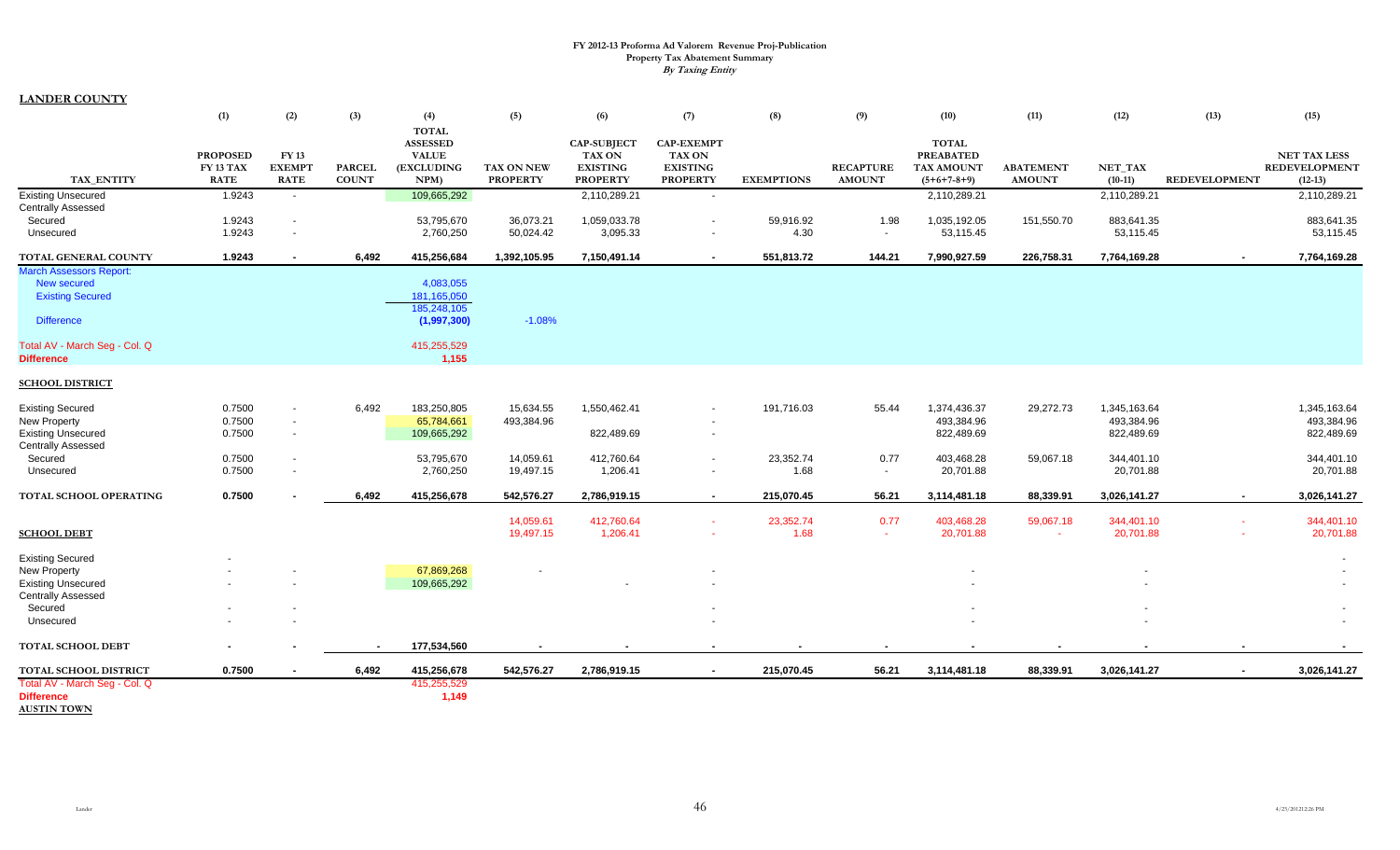**LANDER COUNTY**

|                                                        | (1)                      | (2)                          | (3)                           | (4)<br><b>TOTAL</b>    | (5)                           | (6)                                  | (7)                                | (8)               | (9)                                        | (10)                               | (11)                              | (12)                 | (13)                 | (15)                              |
|--------------------------------------------------------|--------------------------|------------------------------|-------------------------------|------------------------|-------------------------------|--------------------------------------|------------------------------------|-------------------|--------------------------------------------|------------------------------------|-----------------------------------|----------------------|----------------------|-----------------------------------|
|                                                        |                          |                              |                               | <b>ASSESSED</b>        |                               | <b>CAP-SUBJECT</b>                   | <b>CAP-EXEMPT</b>                  |                   |                                            | <b>TOTAL</b>                       |                                   |                      |                      |                                   |
|                                                        | <b>PROPOSED</b>          | <b>FY 13</b>                 |                               | <b>VALUE</b>           |                               | <b>TAX ON</b>                        | <b>TAX ON</b>                      |                   |                                            | <b>PREABATED</b>                   |                                   |                      |                      | <b>NET TAX LESS</b>               |
| <b>TAX ENTITY</b>                                      | FY 13 TAX<br><b>RATE</b> | <b>EXEMPT</b><br><b>RATE</b> | <b>PARCEL</b><br><b>COUNT</b> | (EXCLUDING<br>NPM)     | TAX ON NEW<br><b>PROPERTY</b> | <b>EXISTING</b><br><b>PROPERTY</b>   | <b>EXISTING</b><br><b>PROPERTY</b> | <b>EXEMPTIONS</b> | <b>RECAPTURE</b><br><b>AMOUNT</b>          | <b>TAX AMOUNT</b><br>$(5+6+7-8+9)$ | <b>ABATEMENT</b><br><b>AMOUNT</b> | NET_TAX<br>$(10-11)$ | <b>REDEVELOPMENT</b> | <b>REDEVELOPMENT</b><br>$(12-13)$ |
|                                                        |                          |                              |                               |                        |                               |                                      |                                    |                   |                                            |                                    |                                   |                      |                      |                                   |
| <b>Existing Secured</b>                                | 0.2213                   | $\sim$                       | 329                           | 2,963,491              | 6.20                          | 6,671.58                             |                                    | 119.52            | $\blacksquare$                             | 6,558.26                           | 254.97                            | 6,303.29             |                      | 6,303.29                          |
| <b>New Property</b>                                    | 0.2213                   | $\sim$                       |                               | 45,948                 | 101.68                        | 272.18                               |                                    |                   |                                            | 101.68                             |                                   | 101.68<br>272.18     |                      | 101.68<br>272.18                  |
| <b>Existing Unsecured</b><br><b>Centrally Assessed</b> | 0.2213                   | $\sim$                       |                               | 122,992                |                               |                                      |                                    |                   |                                            | 272.18                             |                                   |                      |                      |                                   |
| Secured                                                | 0.2213                   |                              |                               | 524,804                | 53.11                         | 1,162.39                             |                                    | 54.11             | $\overline{\phantom{a}}$                   | 1,161.39                           | 136.57                            | 1,024.82             |                      | 1,024.82                          |
| Unsecured                                              | 0.2213                   |                              |                               | 21,979                 | 48.64                         | $\blacksquare$                       |                                    |                   | $\overline{\phantom{a}}$                   | 48.64                              |                                   | 48.64                |                      | 48.64                             |
|                                                        |                          |                              |                               |                        |                               |                                      |                                    |                   |                                            |                                    |                                   |                      |                      |                                   |
| <b>TOTAL AUSTIN</b><br>Total AV - March Seg - Col. Q   | 0.2213                   |                              | 329                           | 3,679,215<br>3,676,412 | 209.63                        | 8,106.15                             |                                    | 173.63            | $\sim$                                     | 8,142.15                           | 391.54                            | 7,750.61             |                      | 7,750.61                          |
| <b>Difference</b>                                      |                          |                              |                               | 2,803                  |                               |                                      |                                    |                   |                                            |                                    |                                   |                      |                      |                                   |
| <b>BATTLE MOUNTAIN TOWN</b>                            |                          |                              |                               |                        |                               |                                      |                                    |                   |                                            |                                    |                                   |                      |                      |                                   |
|                                                        |                          |                              |                               |                        |                               |                                      |                                    |                   |                                            |                                    |                                   |                      |                      |                                   |
| <b>Existing Secured</b>                                | 0.0500                   |                              | 1,310                         | 32,319,304             | 402.20                        | 15,823.05                            |                                    | 65.45             |                                            | 16,159.80                          | 370.97                            | 15,788.83            |                      | 15,788.83                         |
| <b>New Property</b>                                    | 0.0500                   | $\sim$                       |                               | 381,437                | 190.72                        |                                      |                                    |                   |                                            | 190.72                             |                                   | 190.72               |                      | 190.72                            |
| <b>Existing Unsecured</b>                              | 0.0500                   | $\sim$                       |                               | 1,986,198              |                               | 993.10                               | $\overline{\phantom{a}}$           |                   |                                            | 993.10                             |                                   | 993.10               |                      | 993.10                            |
| <b>Centrally Assessed</b>                              |                          |                              |                               |                        |                               |                                      |                                    |                   |                                            |                                    |                                   |                      |                      |                                   |
| Secured<br>Unsecured                                   | 0.0500<br>0.0500         | $\sim$                       |                               | 2,508,116<br>133,251   | 7.40<br>66.62                 | 1,319.03<br>$\overline{\phantom{a}}$ |                                    | 72.39             | $\overline{\phantom{a}}$<br>$\overline{a}$ | 1,254.04<br>66.62                  | 195.16                            | 1,058.88<br>66.62    |                      | 1,058.88<br>66.62                 |
|                                                        |                          |                              |                               |                        |                               |                                      |                                    |                   |                                            |                                    |                                   |                      |                      |                                   |
| TOTAL BATTLE MOUNTAIN                                  | 0.0500                   |                              | 1,310                         | 37,328,306             | 666.94                        | 18,135.18                            | $\sim$                             | 137.84            | $\sim$                                     | 18,664.28                          | 566.13                            | 18,098.15            | $\sim$               | 18,098.15                         |
| Total AV - March Seg - Col. Q                          |                          |                              |                               | 37,327,130             |                               |                                      |                                    |                   |                                            |                                    |                                   |                      |                      |                                   |
| <b>Difference</b>                                      |                          |                              |                               | 1,176                  |                               |                                      |                                    |                   |                                            |                                    |                                   |                      |                      |                                   |
| <b>KINGSTON TOWN</b>                                   |                          |                              |                               |                        |                               |                                      |                                    |                   |                                            |                                    |                                   |                      |                      |                                   |
| <b>Existing Secured</b>                                | 0.3048                   |                              | 907                           | 4,634,818              | 396.85                        | 13,776.44                            |                                    | 46.36             |                                            | 14,126.93                          | 1,790.34                          | 12,336.59            |                      | 12,336.59                         |
| New Property                                           | 0.3048                   | $\sim$                       |                               | 109,105                | 332.55                        |                                      |                                    |                   |                                            | 332.55                             |                                   | 332.55               |                      | 332.55                            |
| <b>Existing Unsecured</b>                              | 0.3048                   | $\sim$                       |                               | 171,370                |                               | 522.34                               |                                    |                   |                                            | 522.34                             |                                   | 522.34               |                      | 522.34                            |
| <b>Centrally Assessed</b>                              |                          |                              |                               |                        |                               |                                      |                                    |                   |                                            |                                    |                                   |                      |                      |                                   |
| Secured                                                | 0.3048                   | $\sim$                       |                               | 434,345                | $\sim$                        | 1,425.53                             |                                    | 101.65            | $\overline{\phantom{a}}$                   | 1,323.88                           | 257.52                            | 1,066.36             |                      | 1,066.36                          |
| Unsecured                                              | 0.3048                   | $\sim$                       |                               | 27,503                 | 83.83                         | $\overline{\phantom{a}}$             |                                    | $\overline{a}$    | $\sim$                                     | 83.83                              |                                   | 83.83                |                      | 83.83                             |
| <b>TOTAL KINGSTON</b>                                  | 0.3048                   | $\blacksquare$               | 907                           | 5,377,141              | 813.23                        | 15,724.31                            | $\sim$                             | 148.01            | $\sim$                                     | 16,389.53                          | 2,047.86                          | 14,341.67            |                      | 14,341.67                         |
| Total AV - March Seg - Col. Q                          |                          |                              |                               | 4,982,316              |                               |                                      |                                    |                   |                                            |                                    |                                   |                      |                      |                                   |
| <b>Difference</b>                                      |                          |                              |                               | 394,825                |                               |                                      |                                    |                   |                                            |                                    |                                   |                      |                      |                                   |
| <b>LANDER CO HOSPITAL DISTRICT</b>                     |                          |                              |                               |                        |                               |                                      |                                    |                   |                                            |                                    |                                   |                      |                      |                                   |
| <b>Existing Secured</b>                                | 0.5109                   | $\sim$                       | 6,492                         | 183,250,805            | 10,650.26                     | 1,056,178.78                         |                                    | 130,596.80        | 37.76                                      | 936,270.00                         | 19,939.58                         | 916,330.42           |                      | 916,330.42                        |
| New Property                                           | 0.5109                   | $\sim$                       |                               | 65,784,660             | 336,093.83                    |                                      |                                    |                   |                                            | 336,093.83                         |                                   | 336,093.83           |                      | 336,093.83                        |
| <b>Existing Unsecured</b>                              | 0.5109                   | $\sim$                       |                               | 109,665,292            |                               | 560,279.98                           |                                    |                   |                                            | 560,279.98                         |                                   | 560,279.98           |                      | 560,279.98                        |
| <b>Centrally Assessed</b>                              |                          |                              |                               |                        |                               |                                      |                                    |                   |                                            |                                    |                                   |                      |                      |                                   |
| Secured                                                | 0.5109                   |                              |                               | 53,795,670             | 9,577.41                      | 281,172.57                           |                                    | 15,907.89         | 0.52                                       | 274,842.61                         | 40,236.57                         | 234,606.04           |                      | 234,606.04                        |
| Unsecured                                              | 0.5109                   |                              |                               | 2,760,250              | 13,281.47                     | 821.81                               |                                    | 1.14              | $\sim$                                     | 14,102.14                          |                                   | 14,102.14            |                      | 14,102.14                         |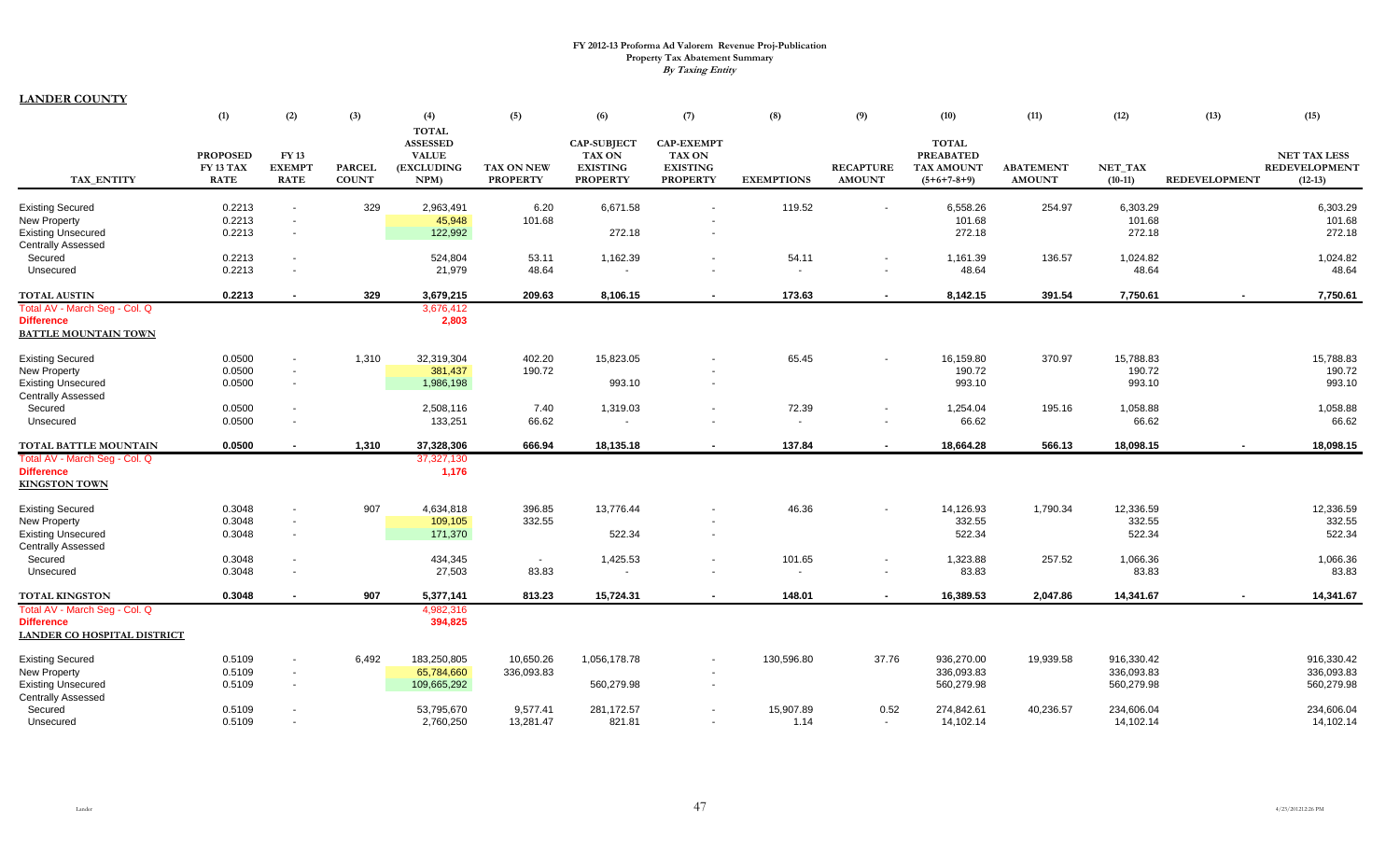| <b>LANDER COUNTY</b>                |                              |                               |               |                            |                 |                                  |                                  |                   |                          |                                  |                  |              |               |                                             |
|-------------------------------------|------------------------------|-------------------------------|---------------|----------------------------|-----------------|----------------------------------|----------------------------------|-------------------|--------------------------|----------------------------------|------------------|--------------|---------------|---------------------------------------------|
|                                     | (1)                          | (2)                           | (3)           | (4)                        | (5)             | (6)                              | (7)                              | (8)               | (9)                      | (10)                             | (11)             | (12)         | (13)          | (15)                                        |
|                                     |                              |                               |               | <b>TOTAL</b>               |                 |                                  |                                  |                   |                          |                                  |                  |              |               |                                             |
|                                     |                              |                               |               | <b>ASSESSED</b>            |                 | <b>CAP-SUBJECT</b>               | <b>CAP-EXEMPT</b>                |                   |                          | <b>TOTAL</b><br><b>PREABATED</b> |                  |              |               |                                             |
|                                     | <b>PROPOSED</b><br>FY 13 TAX | <b>FY 13</b><br><b>EXEMPT</b> | <b>PARCEL</b> | <b>VALUE</b><br>(EXCLUDING | TAX ON NEW      | <b>TAX ON</b><br><b>EXISTING</b> | <b>TAX ON</b><br><b>EXISTING</b> |                   | <b>RECAPTURE</b>         | <b>TAX AMOUNT</b>                | <b>ABATEMENT</b> | NET_TAX      |               | <b>NET TAX LESS</b><br><b>REDEVELOPMENT</b> |
| TAX_ENTITY                          | <b>RATE</b>                  | <b>RATE</b>                   | <b>COUNT</b>  | NPM                        | <b>PROPERTY</b> | <b>PROPERTY</b>                  | <b>PROPERTY</b>                  | <b>EXEMPTIONS</b> | <b>AMOUNT</b>            | $(5+6+7-8+9)$                    | <b>AMOUNT</b>    | $(10-11)$    | REDEVELOPMENT | $(12-13)$                                   |
| TOTAL LANDER CO HOSPITAL            | 0.5109                       |                               | 6,492         | 415,256,677                | 369,602.97      | 1,898,453.14                     |                                  | 146,505.83        | 38.28                    | 2,121,588.56                     | 60,176.15        | 2,061,412.41 |               | 2,061,412.41                                |
| Total AV - March Seg - Col. Q       |                              | $\overline{\phantom{a}}$      |               | 415,255,529                |                 |                                  | $\sim$                           |                   |                          |                                  |                  |              | $\sim$        |                                             |
| <b>Difference</b>                   |                              |                               |               | 1,148                      |                 |                                  |                                  |                   |                          |                                  |                  |              |               |                                             |
| LANDER CO SEWER & WATER DISTRICT #2 |                              |                               |               |                            |                 |                                  |                                  |                   |                          |                                  |                  |              |               |                                             |
| <b>Existing Secured</b>             | 0.0677                       | $\sim$                        | 329           | 2,963,491                  | 1.90            | 2,041.10                         | $\sim$                           | 36.51             | $\overline{\phantom{a}}$ | 2,006.49                         | 83.85            | 1,922.64     |               | 1,922.64                                    |
| <b>New Property</b>                 | 0.0677                       | $\sim$                        |               | 45,948                     | 31.11           |                                  | $\sim$                           |                   |                          | 31.11                            |                  | 31.11        |               | 31.11                                       |
| <b>Existing Unsecured</b>           | 0.0677                       | $\sim$                        |               | 122,992                    |                 | 83.27                            | $\sim$                           |                   |                          | 83.27                            |                  | 83.27        |               | 83.27                                       |
| <b>Centrally Assessed</b>           |                              |                               |               |                            |                 |                                  |                                  |                   |                          |                                  |                  |              |               |                                             |
| Secured                             | 0.0677                       | $\sim$                        |               | 524,804                    | 16.25           | 355.59                           | $\overline{\phantom{a}}$         | 16.55             | $\overline{\phantom{a}}$ | 355.29                           | 145.05           | 210.24       |               | 210.24                                      |
| Unsecured                           | 0.0677                       | $\sim$                        |               | 21,979                     | 14.88           | $\overline{\phantom{a}}$         | $\sim$                           | $\sim$            | $\overline{\phantom{a}}$ | 14.88                            |                  | 14.88        |               | 14.88                                       |
| TOTAL LA CO SEWER & WATER           | 0.0677                       | $\sim$                        | 329           | 3,679,215                  | 64.14           | 2,479.96                         | $\sim$                           | 53.06             | $\sim$                   | 2,491.03                         | 228.90           | 2,262.13     | $\sim$        | 2,262.13                                    |
| Total AV - March Seg - Col. Q       |                              |                               |               | 3,676,412                  |                 |                                  |                                  |                   |                          |                                  |                  |              |               |                                             |
| <b>Difference</b>                   |                              |                               |               | 2,803                      |                 |                                  |                                  |                   |                          |                                  |                  |              |               |                                             |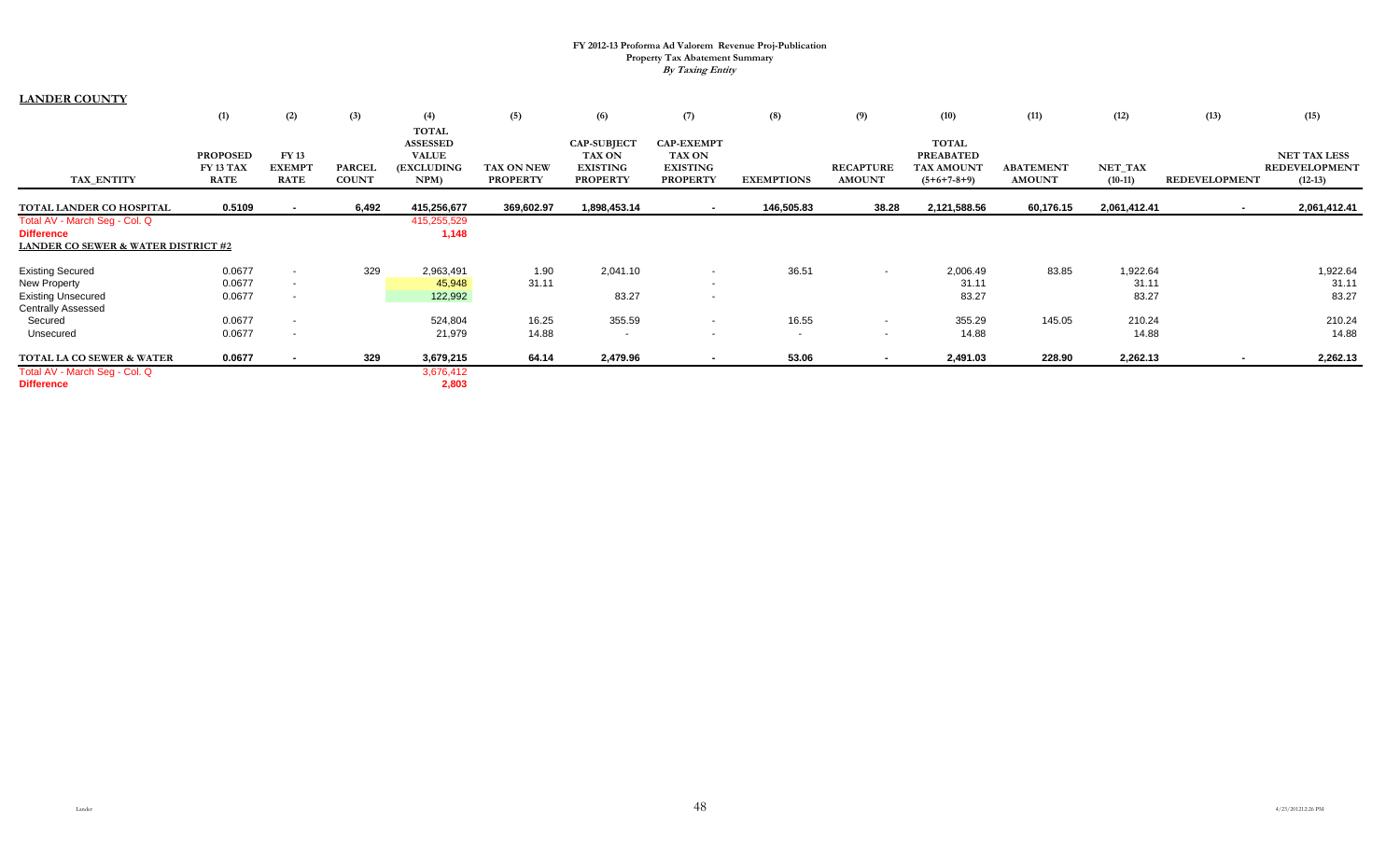|                                 | (1)                                      | (2)                        | (3)                           | (4)                                                                  | (5)                                  | (6)                                                                       | (7)                                                                      | (8)               | (9)                               | (10)                                                            | (11)                              | (12)                 | (13)                 | (15)                                                     |
|---------------------------------|------------------------------------------|----------------------------|-------------------------------|----------------------------------------------------------------------|--------------------------------------|---------------------------------------------------------------------------|--------------------------------------------------------------------------|-------------------|-----------------------------------|-----------------------------------------------------------------|-----------------------------------|----------------------|----------------------|----------------------------------------------------------|
| <b>TAX ENTITY</b>               | PROPOSED FY EXEMPT<br><b>13 TAX RATE</b> | <b>FY13</b><br><b>RATE</b> | <b>PARCEL</b><br><b>COUNT</b> | <b>TOTAL</b><br><b>ASSESSED</b><br><b>VALUE</b><br>(EXCLUDING<br>NPM | <b>TAX ON NEW</b><br><b>PROPERTY</b> | <b>CAP-SUBJECT</b><br><b>TAX ON</b><br><b>EXISTING</b><br><b>PROPERTY</b> | <b>CAP-EXEMPT</b><br><b>TAX ON</b><br><b>EXISTING</b><br><b>PROPERTY</b> | <b>EXEMPTIONS</b> | <b>RECAPTURE</b><br><b>AMOUNT</b> | <b>TOTAL</b><br>PREABATED TAX<br><b>AMOUNT</b><br>$(5+6+7-8+9)$ | <b>ABATEMENT</b><br><b>AMOUNT</b> | NET TAX<br>$(10-11)$ | <b>REDEVELOPMENT</b> | <b>NET TAX LESS</b><br><b>REDEVELOPMENT</b><br>$(12-13)$ |
| <b>ALL ENTITIES</b>             |                                          |                            |                               |                                                                      |                                      |                                                                           |                                                                          |                   |                                   |                                                                 |                                   |                      |                      |                                                          |
| <b>STATE OF NEVADA</b>          | 0.1700                                   |                            | 4,561                         | 222,102,414                                                          | 58,355.17                            | 323,841.38                                                                |                                                                          | 4,620.21          | 15.35                             | 377,591.68                                                      | 47,146.46                         | 330,445.22           |                      | 330,445.22                                               |
| <b>GENERAL COUNTY</b>           | 1.3375                                   | $\overline{\phantom{a}}$   | 4,561                         | 222,102,389                                                          | 459,117.97                           | 2,547,869.59                                                              |                                                                          | 36,352.27         | 120.91                            | 2,970,756.20                                                    | 371,164.63                        | 2,599,591.57         |                      | 2,599,591.57                                             |
| <b>SCHOOL DISTRICT</b>          | 0.9731                                   | $\overline{\phantom{a}}$   | 4,561                         | 222,102,384                                                          | 334,031.92                           | 1,853,705.66                                                              |                                                                          | 26,447.94         | 87.94                             | 2,161,377.58                                                    | 269,871.80                        | 1,891,505.78         |                      | 1,891,505.78                                             |
| <b>CITY OF CALIENTE</b>         | 0.9115                                   | $\blacksquare$             | 542                           | 13,042,578                                                           | 1,441.07                             | 118,409.71                                                                |                                                                          | 956.24            | 19.43                             | 118,913.97                                                      | 4,847.34                          | 114,066.63           |                      | 114,066.63                                               |
| <b>ALAMO TOWN</b>               | 0.4380                                   |                            | 390                           | 8,592,272                                                            | 1,779.92                             | 36,225.59                                                                 |                                                                          | 371.37            | 3.34                              | 37,637.48                                                       | 2,437.48                          | 35,200.00            |                      | 35,200.00                                                |
| PANACA TOWN                     | 0.0774                                   |                            | 483                           | 12,049,594                                                           | 173.09                               | 9,199.16                                                                  |                                                                          | 45.80             | 1.26                              | 9,327.71                                                        | 457.15                            | 8,870.56             |                      | 8,870.56                                                 |
| PIOCHE TOWN                     | 0.6286                                   |                            | 971                           | 15,274,824                                                           | 1,454.14                             | 95,064.57                                                                 |                                                                          | 537.17            | $\sim$                            | 95,981.54                                                       | 21,190.85                         | 74,790.69            |                      | 74,790.69                                                |
| LINCOLN CO HOSPITAL DISTRICT    | 0.2679                                   |                            | 4,561                         | 222,102,419                                                          | 91,960.87                            | 510,335.82                                                                |                                                                          | 7,280.92          | 24.21                             | 595,039.98                                                      | 74,297.07                         | 520,742.91           |                      | 520,742.91                                               |
| PAHRANAGAT VALLEY FIRE DISTRIC  | 0.2334                                   | $\blacksquare$             | 786                           | 22,977,948                                                           | 2,473.13                             | 51,410.95                                                                 |                                                                          | 253.54            | 8.97                              | 53,639.51                                                       | 3,509.66                          | 50,129.85            |                      | 50,129.85                                                |
| PIOCHE FIRE PROTECTION DISTRICT | 0.1463                                   | $\overline{\phantom{a}}$   | 1,073                         | 17,378,432                                                           | 354.96                               | 25,218.73                                                                 |                                                                          | 149.05            | 0.09                              | 25,424.73                                                       | 856.56                            | 24,568.17            |                      | 24,568.17                                                |
| <b>COYOTE SPRINGS</b>           | 0.9115                                   | $\blacksquare$             | 14                            | 10,547,282                                                           | 13.36                                | 96,125.42                                                                 |                                                                          | 0.31              | $\overline{\phantom{a}}$          | 96,138.47                                                       | 1,228.26                          | 94,910.21            |                      | 94,910.21                                                |
| LINCOLN CO FIRE DISTRICT        | 0.2500                                   | $\blacksquare$             | 1,156                         | 132,649,867                                                          | 81,112.88                            | 256,252.06                                                                |                                                                          | 5,740.45          | 3.56                              | 331,628.04                                                      | 59,616.65                         | 272,011.39           |                      | 272,011.39                                               |
| <b>SLCHCP GID</b>               | 0.0300                                   |                            | 16                            | 9,928,712                                                            | 0.63                                 | 2,978.01                                                                  |                                                                          | 0.04              | $\overline{a}$                    | 2,978.60                                                        | 27.60                             | 2,951.00             |                      | 2,951.00                                                 |
| PANACA FIRE                     | 0.1873                                   |                            | 990                           | 25,432,589                                                           | 822.02                               | 47,012.37                                                                 |                                                                          | 199.06            | 3.09                              |                                                                 | 3,313.72                          | 44,324.69            |                      | 44,324.69                                                |
|                                 |                                          |                            |                               |                                                                      |                                      |                                                                           |                                                                          |                   |                                   | 47,638.41                                                       |                                   |                      |                      |                                                          |
| <b>TOTAL COUNTY</b>             |                                          |                            | 4,561                         | 222,102,414                                                          | 1,033,091.13                         | 5,973,649.00                                                              | $\sim$                                                                   | 82,954.37         | 288.15                            | 6,924,073.91                                                    | 859,965.23                        | 6,064,108.68         |                      | 6,064,108.68                                             |
|                                 |                                          |                            |                               |                                                                      |                                      |                                                                           |                                                                          |                   |                                   | <b>Abatement Percent</b>                                        | 12.42%                            |                      |                      |                                                          |
| <b>STATE OF NEVADA</b>          |                                          |                            |                               |                                                                      |                                      |                                                                           |                                                                          |                   |                                   |                                                                 |                                   |                      |                      |                                                          |
|                                 |                                          |                            |                               |                                                                      |                                      |                                                                           |                                                                          |                   |                                   |                                                                 |                                   |                      |                      |                                                          |
| <b>Existing Secured</b>         | 0.1700                                   |                            | 4,561                         | 116,756,911                                                          | 2,655.91                             | 196,512.94                                                                |                                                                          | 679.89            | 14.50                             | 198,503.46                                                      | 10,904.07                         | 187,599.39           |                      | 187,599.39                                               |
| <b>New Property</b>             | 0.1700                                   |                            |                               | 320,782                                                              | 545.33                               |                                                                           |                                                                          |                   |                                   | 545.33                                                          |                                   | 545.33               |                      | 545.33                                                   |
| <b>Existing Unsecured</b>       | 0.1700                                   |                            |                               | 2,376,209                                                            |                                      | 4,039.56                                                                  |                                                                          |                   |                                   | 4,039.56                                                        |                                   | 4,039.56             |                      | 4,039.56                                                 |
| <b>Centrally Assessed</b>       |                                          |                            |                               |                                                                      |                                      |                                                                           |                                                                          |                   |                                   |                                                                 |                                   |                      |                      |                                                          |
| Secured                         | 0.1700                                   |                            |                               | 72,382,420                                                           | 3,701.57                             | 123,288.88                                                                |                                                                          | 3,940.32          | 0.85                              | 123,050.98                                                      | 36,242.39                         | 86,808.59            |                      | 86,808.59                                                |
| Unsecured                       | 0.1700                                   |                            |                               | 30,266,092                                                           | 51,452.36                            |                                                                           |                                                                          |                   |                                   | 51,452.36                                                       |                                   | 51,452.36            |                      | 51,452.36                                                |
| TOTAL STATE OF NV               | 0.1700                                   |                            | 4,561                         | 222,102,414                                                          | 58,355.17                            | 323,841.38                                                                |                                                                          | 4,620.21          | 15.35                             | 377,591.68                                                      | 47,146.46                         | 330,445.22           |                      | 330,445.22                                               |
| Total AV - March Seg - Col. Q   |                                          |                            |                               | 222,236,659                                                          |                                      |                                                                           |                                                                          |                   |                                   |                                                                 |                                   |                      |                      |                                                          |
| <b>Difference</b>               |                                          |                            |                               | (134, 245)                                                           |                                      |                                                                           |                                                                          |                   |                                   |                                                                 |                                   |                      |                      |                                                          |
| <b>GENERAL COUNTY</b>           |                                          |                            |                               |                                                                      |                                      |                                                                           |                                                                          |                   |                                   |                                                                 |                                   |                      |                      |                                                          |
| <b>Existing Secured</b>         |                                          |                            |                               |                                                                      |                                      |                                                                           |                                                                          |                   |                                   |                                                                 |                                   |                      |                      |                                                          |
| General Co.                     | 0.9708                                   |                            | 4,561                         | 116,756,911                                                          | 15,166.88                            | 1,122,205.34                                                              |                                                                          | 3,884.26          | 82.83                             | 1,133,570.79                                                    | 62,308.03                         | 1,071,262.76         |                      | 1,071,262.76                                             |
| Ag Extension                    | 0.0100                                   | $\overline{\phantom{a}}$   | 4,561                         | 116,756,911                                                          | 156.25                               | 11.560.02                                                                 |                                                                          | 40.11             | 0.87                              | 11.677.03                                                       | 641.82                            | 11.035.21            |                      | 11,035.21                                                |
| Co Indigent                     | 0.0359                                   | $\sim$                     | 4,561                         | 116,756,911                                                          | 560.90                               | 41,498.53                                                                 | $\sim$                                                                   | 143.65            | 3.07                              | 41,918.85                                                       | 2,303.07                          | 39,615.78            |                      | 39,615.78                                                |
| Cap Projects                    | 0.0420                                   | $\blacksquare$             | 4,561                         | 116,756,911                                                          | 656.24                               | 48,550.53                                                                 |                                                                          | 168.37            | 3.58                              | 49,041.98                                                       | 2,694.01                          | 46,347.97            |                      | 46,347.97                                                |
| St Indigent                     | 0.0100                                   | $\overline{\phantom{a}}$   | 4,561                         | 116,756,911                                                          | 156.23                               | 11,559.76                                                                 |                                                                          | 39.82             | 0.85                              | 11,677.02                                                       | 641.66                            | 11,035.36            |                      | 11,035.36                                                |
| St Acc Ind                      | 0.0150                                   | $\overline{\phantom{a}}$   | 4,561                         | 116,756,911                                                          | 234.37                               | 17,339.15                                                                 |                                                                          | 59.72             | 1.26                              | 17,515.06                                                       | 961.56                            | 16,553.50            |                      | 16,553.50                                                |
| Spec Indgt                      | 0.0800                                   |                            | 4,561                         | 116,756,911                                                          | 1,249.85                             | 92,476.35                                                                 |                                                                          | 320.42            | 6.82                              | 93,412.60                                                       | 5,131.55                          | 88,281.05            |                      | 88,281.05                                                |
| Alamo Cap Prj                   | 0.0010                                   |                            | 4,561                         | 116,756,911                                                          | 15.57                                | 1,156.01                                                                  |                                                                          | 3.60              | 0.08                              | 1,168.06                                                        | 63.70                             | 1,104.36             |                      | 1,104.36                                                 |
| Panaca Cap Pi                   | 0.0020                                   |                            | 4,561                         | 116,756,911                                                          | 31.27                                | 2,311.44                                                                  |                                                                          | 7.97              | 0.16                              | 2,334.90                                                        | 127.47                            | 2,207.43             |                      | 2,207.43                                                 |
|                                 |                                          |                            |                               |                                                                      |                                      |                                                                           |                                                                          |                   |                                   |                                                                 |                                   |                      |                      |                                                          |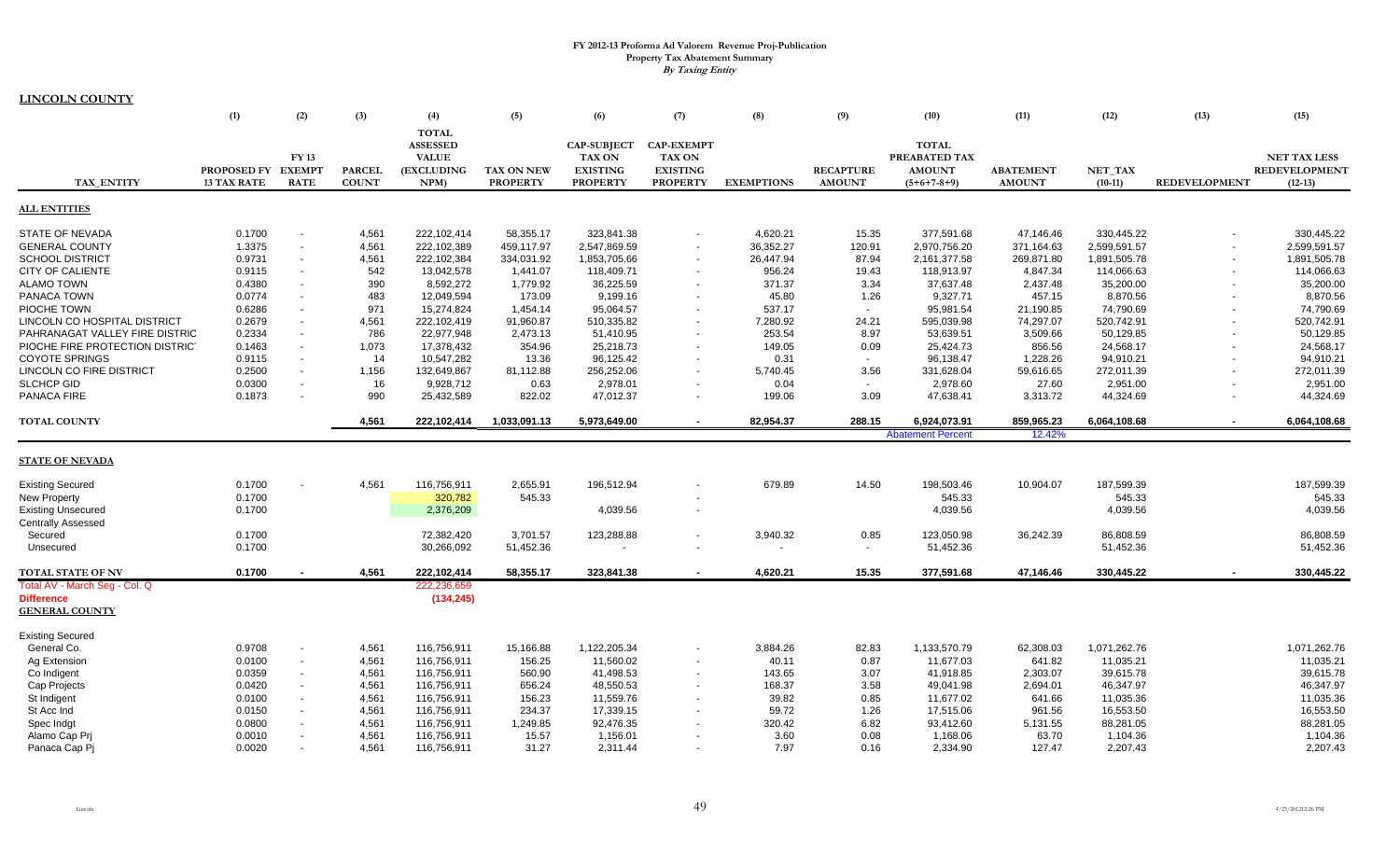**LINCOLN COUNTY**

|                                | (1)                | (2)                      | (3)           | (4)             | (5)               | (6)                | (7)                      | (8)               | (9)              | (10)          | (11)             | (12)         | (13)                 | (15)                 |
|--------------------------------|--------------------|--------------------------|---------------|-----------------|-------------------|--------------------|--------------------------|-------------------|------------------|---------------|------------------|--------------|----------------------|----------------------|
|                                |                    |                          |               | <b>TOTAL</b>    |                   |                    |                          |                   |                  |               |                  |              |                      |                      |
|                                |                    |                          |               | <b>ASSESSED</b> |                   | <b>CAP-SUBJECT</b> | <b>CAP-EXEMPT</b>        |                   |                  | <b>TOTAL</b>  |                  |              |                      |                      |
|                                |                    | <b>FY13</b>              |               | <b>VALUE</b>    |                   | TAX ON             | TAX ON                   |                   |                  | PREABATED TAX |                  |              |                      | <b>NET TAX LESS</b>  |
|                                | PROPOSED FY        | <b>EXEMPT</b>            | <b>PARCEL</b> | (EXCLUDING      | <b>TAX ON NEW</b> | <b>EXISTING</b>    | <b>EXISTING</b>          |                   | <b>RECAPTURE</b> | <b>AMOUNT</b> | <b>ABATEMENT</b> | NET TAX      |                      | <b>REDEVELOPMENT</b> |
| <b>TAX ENTITY</b>              | <b>13 TAX RATE</b> | <b>RATE</b>              | <b>COUNT</b>  | NPM)            | <b>PROPERTY</b>   | <b>PROPERTY</b>    | <b>PROPERTY</b>          | <b>EXEMPTIONS</b> | <b>AMOUNT</b>    | $(5+6+7-8+9)$ | <b>AMOUNT</b>    | $(10-11)$    | <b>REDEVELOPMENT</b> | $(12-13)$            |
| Pioche Cap Pr                  | 0.0015             | $\overline{\phantom{a}}$ | 4,561         | 116,756,911     | 23.44             | 1,733.43           |                          | 6.32              | 0.13             | 1,750.68      | 95.59            | 1,655.09     |                      | 1,655.09             |
| Caliente Cap                   | 0.0035             | $\overline{a}$           | 4,561         | 116,756,911     | 54.60             | 4,045.55           | $\sim$                   | 13.60             | 0.29             | 4,086.84      | 224.33           | 3,862.51     |                      | 3,862.51             |
| China Sprgs                    | 0.0077             |                          | 4,561         | 116,756,911     | 120.38            | 8,901.07           |                          | 30.96             | 0.65             | 8,991.14      | 493.40           | 8,497.74     |                      | 8,497.74             |
| Alamo Clinic                   | 0.0425             |                          | 4,561         | 116,756,911     | 664.04            | 49,128.66          |                          | 170.00            | 3.63             | 49,626.33     | 2,725.91         | 46,900.42    |                      | 46,900.42            |
| Museum                         | 0.0216             |                          | 4,561         | 116,756,911     | 337.47            | 24,968.39          |                          | 86.16             | 1.84             | 25,221.54     | 1,385.42         | 23,836.12    |                      | 23,836.12            |
| Library                        | 0.0425             | $\sim$                   | 4,561         | 116,756,911     | 664.04            | 49,128.66          | $\overline{\phantom{a}}$ | 170.00            | 3.63             | 49,626.33     | 2,768.27         | 46,858.06    |                      | 46,858.06            |
| Nutrition                      | 0.0515             | $\overline{a}$           | 4,561         | 116,756,911     | 804.57            | 59,531.64          |                          | 206.19            | 4.40             | 60,134.42     | 3,456.75         | 56,677.67    |                      | 56,677.67            |
| <b>GENERAL TOTAL</b>           | 1.3375             |                          | 4,561         | 116,756,911     | 20,896.10         | 1,546,094.53       | $\sim$                   | 5,351.15          | 114.09           | 1,561,753.57  | 86,022.54        | 1,475,731.03 |                      | 1,475,731.03         |
| <b>New Property</b>            | 1.3375             |                          |               | 320,757         | 4,290.12          |                    |                          |                   |                  | 4,290.12      |                  | 4,290.12     |                      | 4,290.12             |
| <b>Existing Unsecured</b>      | 1.3375             |                          |               | 2,376,209       |                   | 31,781.80          |                          |                   |                  | 31,781.80     |                  | 31,781.80    |                      | 31,781.80            |
| <b>Centrally Assessed</b>      |                    |                          |               |                 |                   |                    |                          |                   |                  |               |                  |              |                      |                      |
| Secured                        | 1.3375             | $\overline{\phantom{a}}$ |               | 72,382,420      | 29,122.76         | 969,993.26         |                          | 31,001.12         | 6.82             | 968,121.72    | 285,142.09       | 682,979.63   |                      | 682,979.63           |
| Unsecured                      | 1.3375             |                          |               | 30,266,092      | 404,808.99        |                    |                          |                   | $\sim$           | 404,808.99    |                  | 404,808.99   |                      | 404,808.99           |
| <b>TOTAL GENERAL COUNTY</b>    | 1.3375             |                          | 4.561         | 222,102,389     | 459,118           | 2,547,870          | $\overline{\phantom{a}}$ | 36,352            | 121              | 2,970,756     | 371,165          | 2,599,592    |                      | 2,599,592            |
| <b>March Assessors Report:</b> |                    |                          |               |                 |                   |                    |                          |                   |                  |               |                  |              |                      |                      |
| New secured                    |                    |                          |               | 1,883,082       |                   |                    |                          |                   |                  |               |                  |              |                      |                      |
| <b>Existing Secured</b>        |                    |                          |               | 115.328.856     |                   |                    |                          |                   |                  |               |                  |              |                      |                      |
|                                |                    |                          |               | 117,211,938     |                   |                    |                          |                   |                  |               |                  |              |                      |                      |
| <b>Difference</b>              |                    |                          |               | (455, 027)      | $-0.39%$          |                    |                          |                   |                  |               |                  |              |                      |                      |
| Total AV - March Seg - Col. Q  |                    |                          |               | 222,236,659     |                   |                    |                          |                   |                  |               |                  |              |                      |                      |
| <b>Difference</b>              |                    |                          |               | (134, 270)      |                   |                    |                          |                   |                  |               |                  |              |                      |                      |
|                                |                    |                          |               |                 |                   |                    |                          |                   |                  |               |                  |              |                      |                      |
| <u>SCHOOL DISTRICT</u>         |                    |                          |               |                 |                   |                    |                          |                   |                  |               |                  |              |                      |                      |
| <b>Existing Secured</b>        | 0.7500             |                          | 4,561         | 116,756,911     | 11,717.48         | 866,968.54         |                          | 3,000.42          | 63.98            | 875,749.58    | 48,106.10        | 827,643.48   |                      | 827,643.48           |
| <b>New Property</b>            | 0.7500             |                          |               | 320,751         | 2,405.64          |                    |                          |                   |                  | 2,405.64      |                  | 2,405.64     |                      | 2,405.64             |
| <b>Existing Unsecured</b>      | 0.7500             |                          |               | 2,376,209       |                   | 17,821.57          | $\overline{\phantom{a}}$ |                   |                  | 17,821.57     |                  | 17,821.57    |                      | 17,821.57            |
| <b>Centrally Assessed</b>      |                    |                          |               |                 |                   |                    |                          |                   |                  |               |                  |              |                      |                      |
| Secured                        | 0.7500             |                          |               | 72,382,420      | 16,330.51         | 543,921.44         |                          | 17,383.81         | 3.80             | 542,871.94    | 159,892.70       | 382,979.24   |                      | 382,979.24           |
| Unsecured                      | 0.7500             | $\sim$                   |               | 30,266,092      | 226,995.70        |                    |                          | $\blacksquare$    | $\sim$           | 226,995.70    |                  | 226,995.70   |                      | 226,995.70           |
| TOTAL SCHOOL OPERATING         | 0.7500             |                          | 4,561         | 222,102,384     | 257,449.33        | 1,428,711.55       | $\sim$                   | 20,384.23         | 67.78            | 1,665,844.43  | 207,998.80       | 1,457,845.63 |                      | 1,457,845.63         |
|                                |                    |                          |               |                 |                   |                    |                          |                   |                  |               |                  |              |                      |                      |
|                                |                    |                          |               |                 | 21,188.29         | 705,719.94         | $\sim$                   | 22,554.91         | 4.93             | 704,358.25    | 207,455.45       | 496,902.80   |                      | 496,902.80           |
| <b>SCHOOL DEBT</b>             |                    |                          |               |                 | 294,519.36        |                    |                          |                   | $\sim$           | 294,519.36    | $\sim$           | 294,519.36   |                      | 294,519.36           |
| <b>Existing Secured</b>        | 0.2231             |                          | 4,561         | 116,756,911     | 3,485.54          | 257,894.29         |                          | 892.61            | 19.03            | 260,506.25    | 14,310.25        | 246,196.00   |                      | 246,196.00           |
| <b>New Property</b>            | 0.2231             | $\overline{\phantom{a}}$ |               | 320,760         | 715.62            |                    |                          |                   |                  | 715.62        |                  | 715.62       |                      | 715.62               |
| <b>Existing Unsecured</b>      | 0.2231             |                          |               | 2,376,209       |                   | 5,301.32           |                          |                   |                  | 5,301.32      |                  | 5,301.32     |                      | 5,301.32             |
| <b>Centrally Assessed</b>      |                    |                          |               |                 |                   |                    |                          |                   |                  |               |                  |              |                      |                      |
| Secured                        | 0.2231             |                          |               | 72,382,420      | 4,857.78          | 161,798.50         |                          | 5,171.10          | 1.13             | 161,486.31    | 47,562.75        | 113,923.56   |                      | 113,923.56           |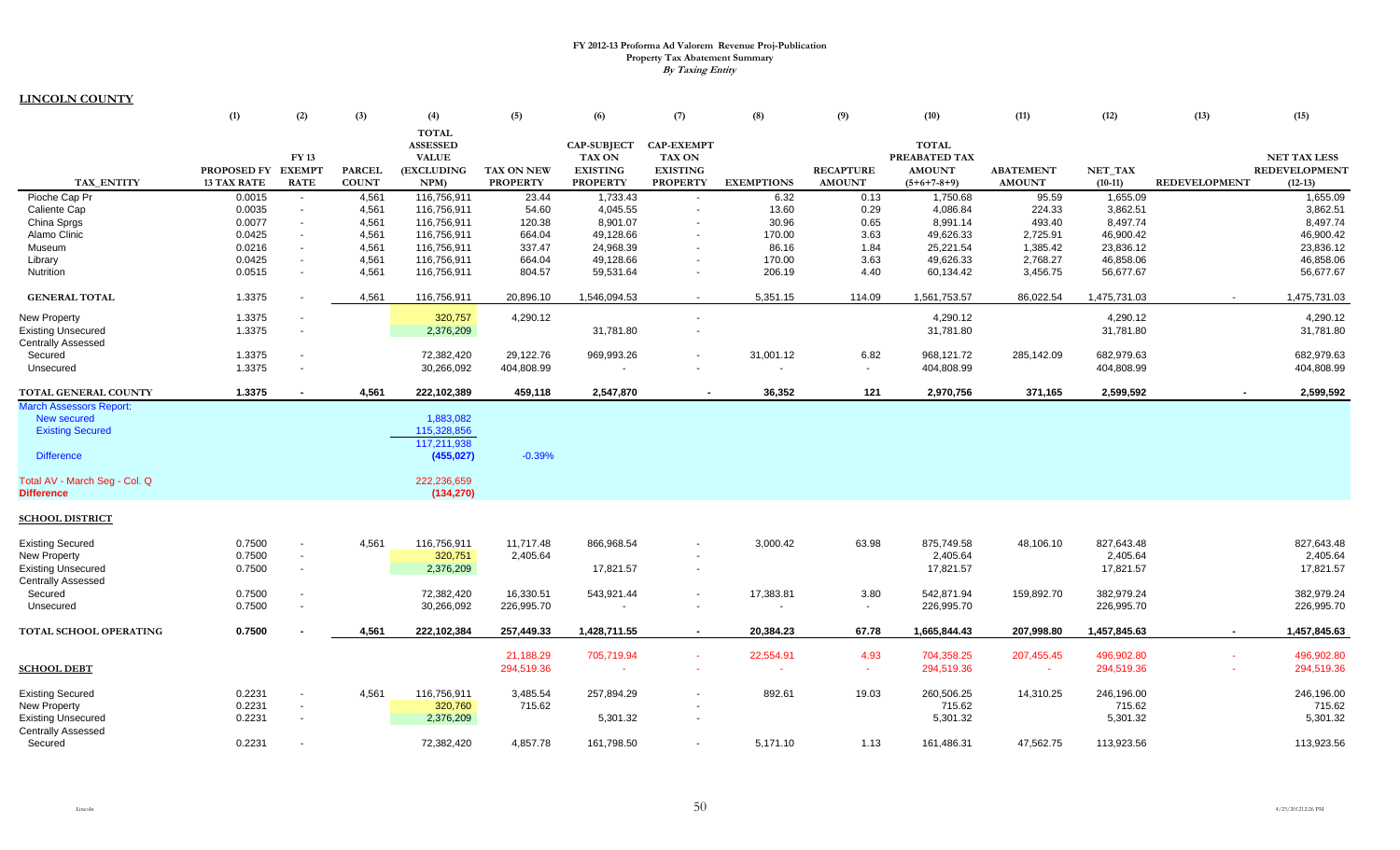**LINCOLN COUNTY**

|                                                        | (1)                | (2)                                | (3)           | (4)                                             | (5)                | (6)                                   | (7)                                | (8)                               | (9)                    | (10)                          | (11)             | (12)                | (13)                 | (15)                |
|--------------------------------------------------------|--------------------|------------------------------------|---------------|-------------------------------------------------|--------------------|---------------------------------------|------------------------------------|-----------------------------------|------------------------|-------------------------------|------------------|---------------------|----------------------|---------------------|
|                                                        |                    | <b>FY13</b>                        |               | <b>TOTAL</b><br><b>ASSESSED</b><br><b>VALUE</b> |                    | <b>CAP-SUBJECT</b><br><b>TAX ON</b>   | <b>CAP-EXEMPT</b><br><b>TAX ON</b> |                                   |                        | <b>TOTAL</b><br>PREABATED TAX |                  |                     |                      | <b>NET TAX LESS</b> |
|                                                        | PROPOSED FY EXEMPT |                                    | <b>PARCEL</b> | <b>(EXCLUDING</b>                               | <b>TAX ON NEW</b>  | <b>EXISTING</b>                       | <b>EXISTING</b>                    |                                   | <b>RECAPTURE</b>       | <b>AMOUNT</b>                 | <b>ABATEMENT</b> | NET_TAX             |                      | REDEVELOPMENT       |
| TAX_ENTITY                                             | <b>13 TAX RATE</b> | <b>RATE</b>                        | <b>COUNT</b>  | NPM                                             | <b>PROPERTY</b>    | <b>PROPERTY</b>                       | <b>PROPERTY</b>                    | <b>EXEMPTIONS</b>                 | <b>AMOUNT</b>          | $(5+6+7-8+9)$                 | <b>AMOUNT</b>    | $(10-11)$           | <b>REDEVELOPMENT</b> | $(12-13)$           |
| Unsecured                                              | 0.2231             | $\overline{\phantom{a}}$           |               | 30,266,092                                      | 67,523.66          | $\sim$                                | $\overline{\phantom{a}}$           |                                   | $\sim$                 | 67,523.66                     |                  | 67,523.66           |                      | 67,523.66           |
| TOTAL SCHOOL DEBT                                      | 0.2231             |                                    | 4,561         | 222,102,393                                     | 76,582.59          | 424,994.11                            | $\sim$                             | 6,063.71                          | 20.16                  | 495,533.15                    | 61,873.00        | 433,660.15          | $\sim$               | 433,660.15          |
| TOTAL SCHOOL DISTRICT                                  | 0.9731             | $\sim$                             | 4,561         | 222,102,384                                     | 334.031.92         | 1,853,705.66                          | $\sim$                             | 26,447.94                         | 87.94                  | 2,161,377.58                  | 269,871.80       | 1,891,505.78        | $\sim$               | 1,891,505.78        |
| Total AV - March Seg - Col. Q                          |                    |                                    |               | 222,236,659                                     |                    |                                       |                                    |                                   |                        |                               |                  |                     |                      |                     |
| <b>Difference</b><br><b>CITY OF CALIENTE</b>           |                    |                                    |               | (134, 275)                                      |                    |                                       |                                    |                                   |                        |                               |                  |                     |                      |                     |
| <b>Existing Secured</b>                                | 0.9115             |                                    | 542           | 11,550,512                                      | 804.26             | 105,355.96                            |                                    | 865.86                            | 19.08                  | 105,313.44                    | 4,086.25         | 101,227.19          |                      | 101,227.19          |
| New Property                                           | 0.9115             | $\overline{\phantom{a}}$           |               | 20,000                                          | 182.30             |                                       |                                    |                                   |                        | 182.30                        |                  | 182.30              |                      | 182.30              |
| <b>Existing Unsecured</b>                              | 0.9115             | $\overline{\phantom{a}}$           |               | 334,101                                         |                    | 3,045.33                              | $\blacksquare$                     |                                   |                        | 3,045.33                      |                  | 3,045.33            |                      | 3,045.33            |
| <b>Centrally Assessed</b>                              | 0.9115             |                                    |               |                                                 | 242.53             |                                       | $\blacksquare$                     |                                   |                        |                               |                  | 9,399.83            |                      |                     |
| Secured<br>Unsecured                                   | 0.9115             | $\overline{\phantom{a}}$           |               | 1,114,708<br>23,257                             | 211.98             | 10,008.42<br>$\overline{\phantom{a}}$ | $\overline{\phantom{a}}$           | 90.38<br>$\overline{\phantom{a}}$ | 0.35<br>$\blacksquare$ | 10,160.92<br>211.98           | 761.09           | 211.98              |                      | 9,399.83<br>211.98  |
|                                                        |                    |                                    |               |                                                 |                    |                                       |                                    |                                   |                        |                               |                  |                     |                      |                     |
| <b>TOTAL CALIENTE</b>                                  | 0.9115             | $\blacksquare$                     | 542           | 13,042,578                                      | 1,441.07           | 118,409.71                            | $\sim$                             | 956.24                            | 19.43                  | 118,913.97                    | 4,847.34         | 114,066.63          | $\sim$               | 114,066.63          |
| Total AV - March Seg - Col. Q<br><b>Difference</b>     |                    |                                    |               | 13,033,249<br>9,329                             |                    |                                       |                                    |                                   |                        |                               |                  |                     |                      |                     |
| <b>ALAMO TOWN</b>                                      |                    |                                    |               |                                                 |                    |                                       |                                    |                                   |                        |                               |                  |                     |                      |                     |
|                                                        | 0.4380             |                                    | 390           |                                                 |                    | 33,987.67                             |                                    |                                   |                        |                               |                  |                     |                      |                     |
| <b>Existing Secured</b><br><b>New Property</b>         | 0.4380             | $\overline{\phantom{a}}$<br>$\sim$ |               | 8,003,521<br>70,005                             | 1,412.32<br>306.62 |                                       |                                    | 344.58                            | $\overline{a}$         | 35,055.41<br>306.62           | 2,187.08         | 32,868.33<br>306.62 |                      | 32,868.33<br>306.62 |
| <b>Existing Unsecured</b>                              | 0.4380             | $\sim$                             |               | 262,933                                         |                    | 1,151.65                              | $\blacksquare$                     |                                   |                        | 1,151.65                      |                  | 1,151.65            |                      | 1,151.65            |
| <b>Centrally Assessed</b>                              |                    |                                    |               |                                                 |                    |                                       |                                    |                                   |                        |                               |                  |                     |                      |                     |
| Secured                                                | 0.4380             | $\blacksquare$                     |               | 241,893                                         | $\sim$             | 1,086.27                              | $\overline{\phantom{a}}$           | 26.79                             | 3.34                   | 1,062.82                      | 250.40           | 812.42              |                      | 812.42              |
| Unsecured                                              | 0.4380             | $\blacksquare$                     |               | 13,921                                          | 60.98              | $\blacksquare$                        | $\overline{\phantom{a}}$           |                                   | $\sim$                 | 60.98                         |                  | 60.98               |                      | 60.98               |
| <b>TOTAL ALAMO</b>                                     | 0.4380             | $\sim$                             | 390           | 8,592,272                                       | 1,779.92           | 36,225.59                             | $\sim$                             | 371.37                            | 3.34                   | 37,637.48                     | 2,437.48         | 35,200.00           | $\blacksquare$       | 35,200.00           |
| Total AV - March Seg - Col. Q                          |                    |                                    |               | 8,592,268                                       |                    |                                       |                                    |                                   |                        |                               |                  |                     |                      |                     |
| <b>Difference</b>                                      |                    |                                    |               | -4                                              |                    |                                       |                                    |                                   |                        |                               |                  |                     |                      |                     |
| PANACA TOWN                                            |                    |                                    |               |                                                 |                    |                                       |                                    |                                   |                        |                               |                  |                     |                      |                     |
| <b>Existing Secured</b>                                | 0.0774             | $\overline{\phantom{a}}$           | 483           | 11,778,100                                      | 161.31             | 8,997.15                              |                                    | 42.14                             | 1.25                   | 9,117.57                      | 456.03           | 8,661.54            |                      | 8,661.54            |
| New Property                                           | 0.0774             | $\blacksquare$                     |               | $\overline{0}$                                  | 0.00               |                                       |                                    |                                   |                        | 0.00                          |                  | 0.00                |                      | 0.00                |
| <b>Existing Unsecured</b><br><b>Centrally Assessed</b> | 0.0774             | $\overline{\phantom{a}}$           |               | 56,280                                          |                    | 43.56                                 | $\overline{\phantom{a}}$           |                                   |                        | 43.56                         |                  | 43.56               |                      | 43.56               |
| Secured                                                | 0.0774             | $\overline{\phantom{a}}$           |               | 203,032                                         | 2.36               | 158.45                                | $\blacksquare$                     | 3.66                              | 0.01                   | 157.16                        | 1.12             | 156.04              |                      | 156.04              |
| Unsecured                                              | 0.0774             | $\blacksquare$                     |               | 12,182                                          | 9.42               | $\overline{\phantom{a}}$              | $\blacksquare$                     | $\sim$                            | $\sim$                 | 9.42                          |                  | 9.42                |                      | 9.42                |
| <b>TOTAL PANACA</b>                                    | 0.0774             | $\sim$                             | 483           | 12,049,594                                      | 173.09             | 9.199.16                              | $\sim$                             | 45.80                             | 1.26                   | 9,327.71                      | 457.15           | 8,870.56            | $\blacksquare$       | 8,870.56            |
| Total AV - March Seg - Col. Q                          |                    |                                    |               | 12,049,594                                      |                    |                                       |                                    |                                   |                        |                               |                  |                     |                      |                     |
| <b>Difference</b>                                      |                    |                                    |               | $\mathbf{0}$                                    |                    |                                       |                                    |                                   |                        |                               |                  |                     |                      |                     |

**PIOCHE TOWN**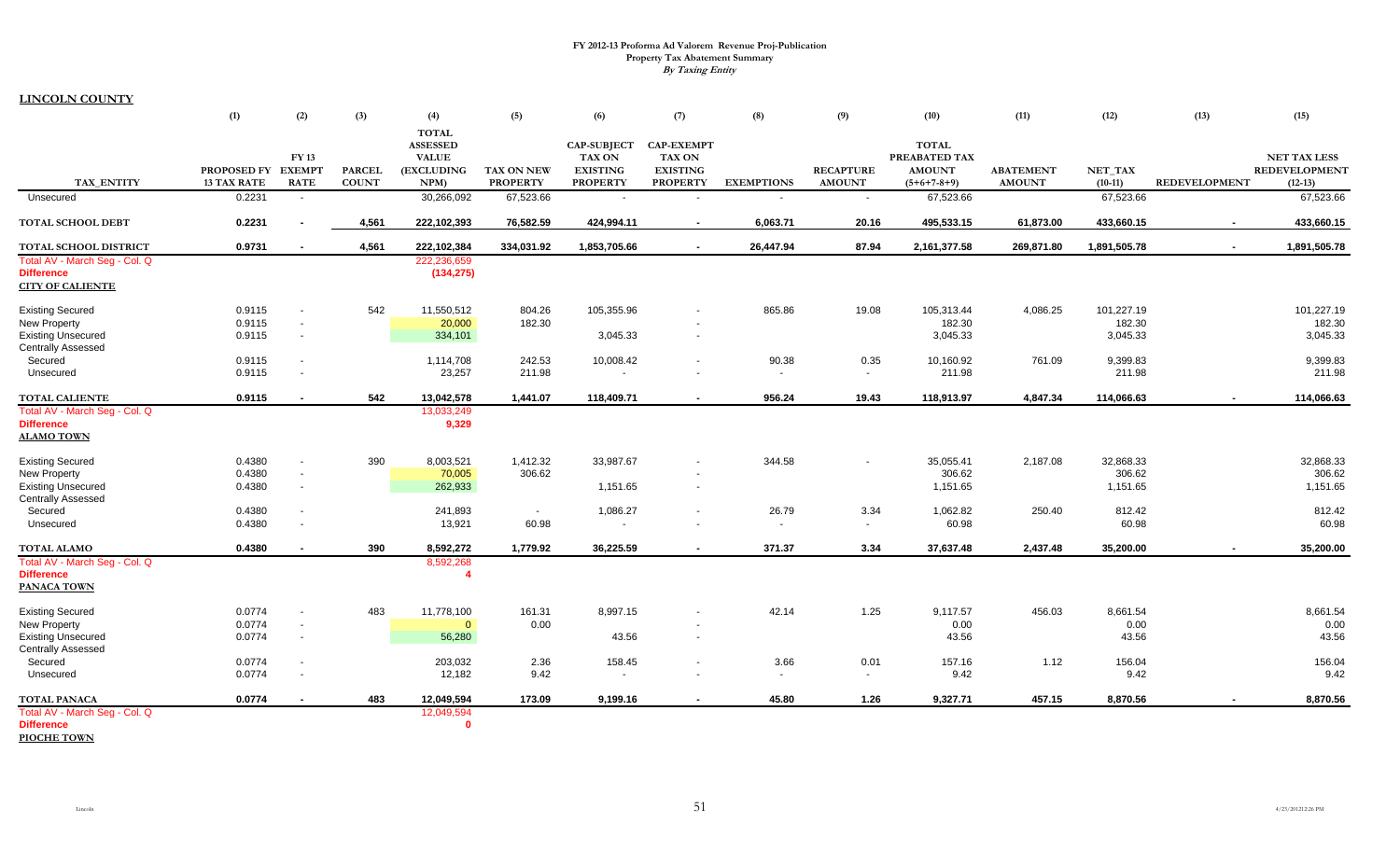**LINCOLN COUNTY**

|                                     | (1)                | (2)                      | (3)           | (4)               | (5)               | (6)                | (7)                      | (8)                      | (9)                      | (10)          | (11)             | (12)       | (13)                 | (15)                |
|-------------------------------------|--------------------|--------------------------|---------------|-------------------|-------------------|--------------------|--------------------------|--------------------------|--------------------------|---------------|------------------|------------|----------------------|---------------------|
|                                     |                    |                          |               | <b>TOTAL</b>      |                   |                    |                          |                          |                          |               |                  |            |                      |                     |
|                                     |                    |                          |               | <b>ASSESSED</b>   |                   | <b>CAP-SUBJECT</b> | <b>CAP-EXEMPT</b>        |                          |                          | <b>TOTAL</b>  |                  |            |                      |                     |
|                                     |                    | <b>FY 13</b>             |               | <b>VALUE</b>      |                   | <b>TAX ON</b>      | <b>TAX ON</b>            |                          |                          | PREABATED TAX |                  |            |                      | <b>NET TAX LESS</b> |
|                                     | PROPOSED FY EXEMPT |                          | <b>PARCEL</b> | <b>(EXCLUDING</b> | <b>TAX ON NEW</b> | <b>EXISTING</b>    | <b>EXISTING</b>          |                          | <b>RECAPTURE</b>         | <b>AMOUNT</b> | <b>ABATEMENT</b> | NET_TAX    |                      | REDEVELOPMENT       |
| <b>TAX ENTITY</b>                   | <b>13 TAX RATE</b> | <b>RATE</b>              | <b>COUNT</b>  | NPM)              | <b>PROPERTY</b>   | <b>PROPERTY</b>    | <b>PROPERTY</b>          | <b>EXEMPTIONS</b>        | <b>AMOUNT</b>            | $(5+6+7-8+9)$ | <b>AMOUNT</b>    | $(10-11)$  | <b>REDEVELOPMENT</b> | $(12-13)$           |
| <b>Existing Secured</b>             | 0.6286             |                          | 971           | 14,604,327        | 1,243.41          | 91,075.57          | $\overline{\phantom{a}}$ | 462.54                   | $\overline{\phantom{a}}$ | 91,856.44     | 21,190.85        | 70,665.59  |                      | 70,665.59           |
| <b>New Property</b>                 | 0.6286             | $\overline{\phantom{a}}$ |               | 20,758            | 130.48            |                    |                          |                          |                          | 130.48        |                  | 130.48     |                      | 130.48              |
| <b>Existing Unsecured</b>           | 0.6286             | $\overline{\phantom{a}}$ |               | 153,070           |                   | 962.20             | $\overline{\phantom{a}}$ |                          |                          | 962.20        |                  | 962.20     |                      | 962.20              |
| <b>Centrally Assessed</b>           |                    |                          |               |                   |                   |                    |                          |                          |                          |               |                  |            |                      |                     |
| Secured                             | 0.6286             |                          |               | 469,641           | $\sim$            | 3,026.80           |                          | 74.63                    |                          | 2,952.17      |                  | 2,952.17   |                      | 2,952.17            |
| Unsecured                           | 0.6286             | ÷                        |               | 27,029            | 80.25             |                    | $\overline{\phantom{a}}$ |                          | $\overline{\phantom{a}}$ | 80.25         |                  | 80.25      |                      | 80.25               |
| <b>TOTAL PIOCHE</b>                 | 0.6286             | $\overline{\phantom{a}}$ | 971           | 15,274,824        | 1,454.14          | 95,064.57          | $\sim$                   | 537.17                   | $\blacksquare$           | 95,981.54     | 21,190.85        | 74,790.69  | $\sim$               | 74,790.69           |
| Total AV - March Seg - Col. Q       |                    |                          |               | 15,281,509        |                   |                    |                          |                          |                          |               |                  |            |                      |                     |
| <b>Difference</b>                   |                    |                          |               | (6,685)           |                   |                    |                          |                          |                          |               |                  |            |                      |                     |
| LINCOLN CO HOSPITAL DISTRICT        |                    |                          |               |                   |                   |                    |                          |                          |                          |               |                  |            |                      |                     |
| <b>Existing Secured</b>             | 0.2679             | $\overline{a}$           | 4,561         | 116,756,911       | 4,185.39          | 309,681.23         |                          | 1,071.44                 | 22.84                    | 312,818.02    | 17,183.41        | 295,634.61 |                      | 295,634.61          |
| <b>New Property</b>                 | 0.2679             | ÷                        |               | 320,786           | 859.39            |                    |                          |                          |                          | 859.39        |                  | 859.39     |                      | 859.39              |
| <b>Existing Unsecured</b>           | 0.2679             | $\blacksquare$           |               | 2,376,209         |                   | 6,365.86           | $\overline{\phantom{a}}$ |                          |                          | 6,365.86      |                  | 6,365.86   |                      | 6,365.86            |
| <b>Centrally Assessed</b>           |                    |                          |               |                   |                   |                    |                          |                          |                          |               |                  |            |                      |                     |
| Secured                             | 0.2679             | $\overline{a}$           |               | 72,382,420        | 5.833.25          | 194,288.73         | $\overline{\phantom{a}}$ | 6,209.48                 | 1.37                     | 193.913.87    | 57.113.66        | 136.800.21 |                      | 136,800.21          |
| Unsecured                           | 0.2679             |                          |               | 30,266,092        | 81,082.84         |                    | $\overline{\phantom{a}}$ |                          | $\overline{a}$           | 81,082.84     |                  | 81,082.84  |                      | 81,082.84           |
| TOTAL LN CO HOSPITAL                | 0.2679             | $\sim$                   | 4,561         | 222,102,419       | 91,960.87         | 510,335.82         | $\sim$                   | 7,280.92                 | 24.21                    | 595,039.98    | 74,297.07        | 520,742.91 |                      | 520.742.91          |
| Total AV - March Seg - Col. Q       |                    |                          |               | 222,236,659       |                   |                    |                          |                          |                          |               |                  |            |                      |                     |
| <b>Difference</b>                   |                    |                          |               | (134, 240)        |                   |                    |                          |                          |                          |               |                  |            |                      |                     |
| PAHRANAGAT VALLEY FIRE DISTRICT     |                    |                          |               |                   |                   |                    |                          |                          |                          |               |                  |            |                      |                     |
| <b>Existing Secured</b>             | 0.2334             |                          | 786           | 21,590,885        | 2,096.58          | 48,502.77          |                          | 206.22                   | 8.66                     | 50,401.79     | 3,487.01         | 46,914.78  |                      | 46,914.78           |
| New Property                        | 0.2334             | $\blacksquare$           |               | 69,991            | 163.36            |                    |                          |                          |                          | 163.36        |                  | 163.36     |                      | 163.36              |
| <b>Existing Unsecured</b>           | 0.2334             | $\blacksquare$           |               | 361,513           |                   | 843.77             | $\blacksquare$           |                          |                          | 843.77        |                  | 843.77     |                      | 843.77              |
| <b>Centrally Assessed</b>           |                    |                          |               |                   |                   |                    |                          |                          |                          |               |                  |            |                      |                     |
| Secured                             | 0.2334             |                          |               | 895,236           | 72.40             | 2,064.41           | $\blacksquare$           | 47.32                    | 0.31                     | 2,089.80      | 22.65            | 2,067.15   |                      | 2,067.15            |
| Unsecured                           | 0.2334             |                          |               | 60,323            | 140.79            |                    | $\overline{\phantom{a}}$ | $\overline{\phantom{a}}$ | $\blacksquare$           | 140.79        |                  | 140.79     |                      | 140.79              |
| TOTAL PAHRANAGAT VLLY FIRE          | 0.2334             | $\blacksquare$           | 786           | 22,977,948        | 2,473.13          | 51,410.95          | $\sim$                   | 253.54                   | 8.97                     | 53,639.51     | 3,509.66         | 50,129.85  |                      | 50,129.85           |
| Total AV - March Seg - Col. Q       |                    |                          |               | 22,837,615        |                   |                    |                          |                          |                          |               |                  |            |                      |                     |
| <b>Difference</b>                   |                    |                          |               | 140,333           |                   |                    |                          |                          |                          |               |                  |            |                      |                     |
| PIOCHE FIRE PROTECTION DISTRICT     |                    |                          |               |                   |                   |                    |                          |                          |                          |               |                  |            |                      |                     |
| <b>Existing Secured</b>             | 0.1463             |                          | 1,073         | 16,393,482        | 289.40            | 23,814.51          |                          | 120.25                   |                          | 23,983.66     | 849.78           | 23,133.88  |                      | 23,133.88           |
| New Property                        | 0.1463             | $\overline{\phantom{a}}$ |               |                   |                   |                    |                          |                          |                          |               |                  |            |                      | $\sim$              |
| <b>Existing Unsecured</b>           | 0.1463             | $\blacksquare$           |               | 161,420           |                   | 236.16             | $\overline{\phantom{a}}$ |                          |                          | 236.16        |                  | 236.16     |                      | 236.16              |
| <b>Centrally Assessed</b>           |                    |                          |               |                   |                   |                    |                          |                          |                          |               |                  |            |                      |                     |
| Secured                             | 0.1463             | ÷                        |               | 778,714           | $\sim$            | 1,168.06           | $\overline{\phantom{a}}$ | 28.80                    | 0.09                     | 1,139.35      | 6.78             | 1,132.57   |                      | 1,132.57            |
| Unsecured                           | 0.1463             | $\overline{\phantom{a}}$ |               | 44,816            | 65.56             |                    | $\overline{\phantom{a}}$ |                          | $\overline{\phantom{a}}$ | 65.56         |                  | 65.56      |                      | 65.56               |
| <b>TOTAL PIOCHE FIRE PROTECTION</b> | 0.1463             |                          | 1,073         | 17,378,432        | 354.96            | 25,218.73          | $\sim$                   | 149.05                   | 0.09                     | 25,424.73     | 856.56           | 24,568.17  |                      | 24,568.17           |
| Total AV - March Seg - Col. Q       |                    |                          |               | 17.446.649        |                   |                    |                          |                          |                          |               |                  |            |                      |                     |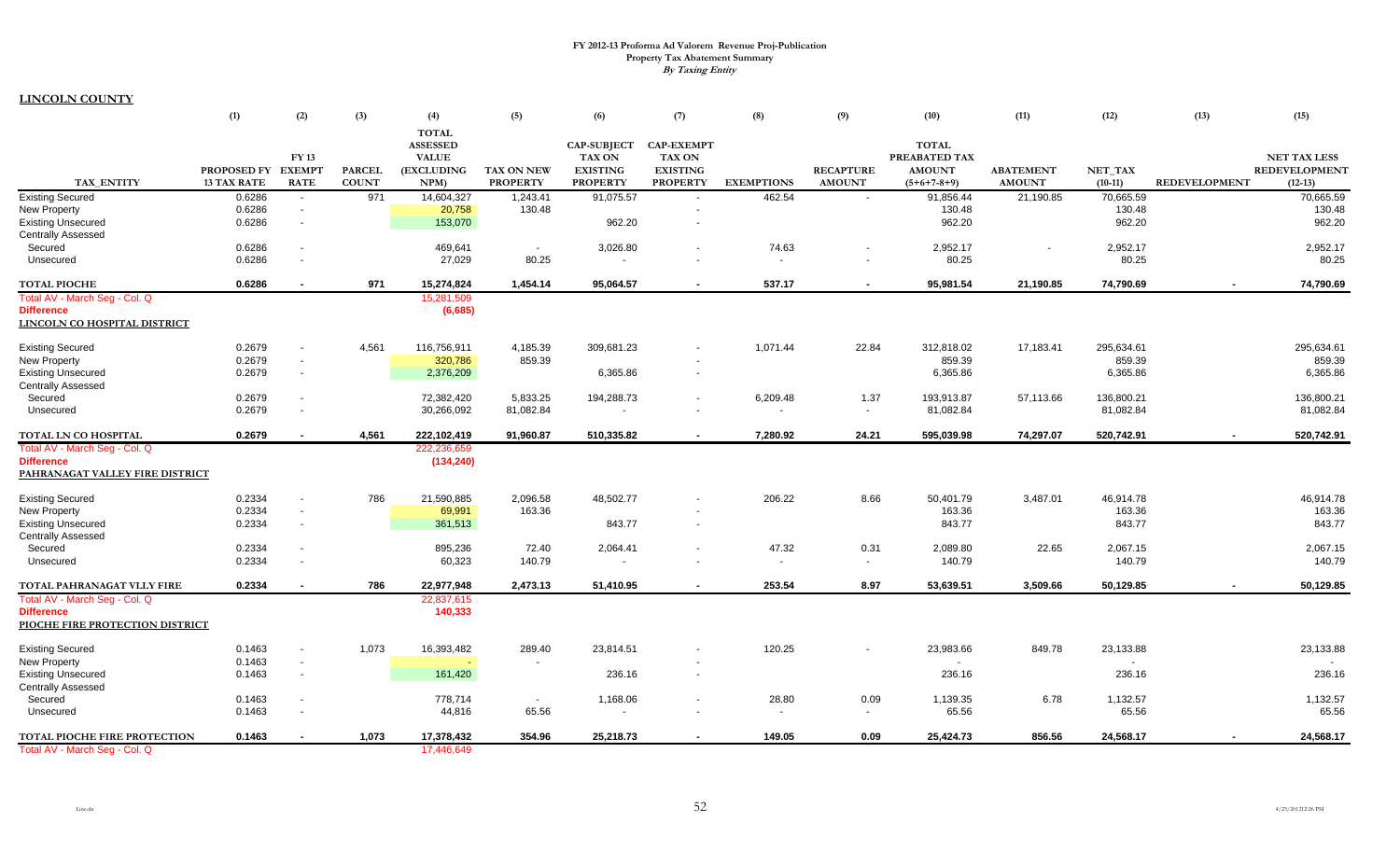**LINCOLN COUNTY**

|                                                                                                          | (1)                               | (2)                                                                    | (3)                           | (4)                                                           | (5)                                  | (6)                                                                       | (7)                                                                      | (8)                                  | (9)                               | (10)                                                            | (11)                              | (12)                                  | (13)                 | (15)                                                     |
|----------------------------------------------------------------------------------------------------------|-----------------------------------|------------------------------------------------------------------------|-------------------------------|---------------------------------------------------------------|--------------------------------------|---------------------------------------------------------------------------|--------------------------------------------------------------------------|--------------------------------------|-----------------------------------|-----------------------------------------------------------------|-----------------------------------|---------------------------------------|----------------------|----------------------------------------------------------|
| <b>TAX ENTITY</b>                                                                                        | PROPOSED FY<br><b>13 TAX RATE</b> | <b>FY 13</b><br><b>EXEMPT</b><br><b>RATE</b>                           | <b>PARCEL</b><br><b>COUNT</b> | <b>TOTAL</b><br>ASSESSED<br><b>VALUE</b><br>(EXCLUDING<br>NPM | <b>TAX ON NEW</b><br><b>PROPERTY</b> | <b>CAP-SUBJECT</b><br><b>TAX ON</b><br><b>EXISTING</b><br><b>PROPERTY</b> | <b>CAP-EXEMPT</b><br><b>TAX ON</b><br><b>EXISTING</b><br><b>PROPERTY</b> | <b>EXEMPTIONS</b>                    | <b>RECAPTURE</b><br><b>AMOUNT</b> | <b>TOTAL</b><br>PREABATED TAX<br><b>AMOUNT</b><br>$(5+6+7-8+9)$ | <b>ABATEMENT</b><br><b>AMOUNT</b> | NET_TAX<br>$(10-11)$                  | <b>REDEVELOPMENT</b> | <b>NET TAX LESS</b><br><b>REDEVELOPMENT</b><br>$(12-13)$ |
| <b>Difference</b><br><b>COYOTE SPRINGS</b>                                                               |                                   |                                                                        |                               | (68, 217)                                                     |                                      |                                                                           |                                                                          |                                      |                                   |                                                                 |                                   |                                       |                      |                                                          |
| <b>Existing Secured</b><br><b>New Property</b><br><b>Existing Unsecured</b><br><b>Centrally Assessed</b> | 0.9115<br>0.9115<br>0.9115        | $\overline{\phantom{a}}$<br>$\blacksquare$                             | 14                            | 10,542,574<br>$\sim$                                          |                                      | 96,095.56<br>$\sim$                                                       |                                                                          |                                      |                                   | 96,095.56                                                       | 1,228.26                          | 94,867.30<br>$\overline{\phantom{a}}$ |                      | 94,867.30<br>$\sim$                                      |
| Secured<br>Unsecured                                                                                     | 0.9115<br>0.9115                  | $\overline{\phantom{a}}$<br>$\overline{a}$                             |                               | 4,196<br>512                                                  | 8.69<br>4.67                         | 29.86                                                                     | $\blacksquare$                                                           | 0.31                                 | $\overline{\phantom{a}}$          | 38.24<br>4.67                                                   |                                   | 38.24<br>4.67                         |                      | 38.24<br>4.67                                            |
| TOTAL COYOTE SPRINGS                                                                                     | 0.9115                            | $\sim$                                                                 | 14                            | 10,547,282                                                    | 13.36                                | 96,125.42                                                                 | $\sim$                                                                   | 0.31                                 | $\blacksquare$                    | 96,138.47                                                       | 1,228.26                          | 94,910.21                             | $\sim$               | 94,910.21                                                |
| Total AV - March Seg - Col. Q<br><b>Difference</b><br>LINCOLN COUNTY FIRE DISTRICT                       |                                   |                                                                        |                               | 10,547,282<br>(0)                                             |                                      |                                                                           |                                                                          |                                      |                                   |                                                                 |                                   |                                       |                      |                                                          |
| <b>Existing Secured</b><br>New Property<br><b>Existing Unsecured</b><br><b>Centrally Assessed</b>        | 0.2500<br>0.2500<br>0.2500        | $\blacksquare$<br>$\blacksquare$                                       | 1,156                         | 32,252,299<br>150,003<br>1,320,614                            | 391.23<br>375.01                     | 80,336.65<br>3,301.54                                                     | $\overline{\phantom{a}}$<br>$\overline{\phantom{a}}$                     | 97.32                                | 2.76                              | 80,633.32<br>375.01<br>3,301.54                                 | 6,574.42                          | 74,058.90<br>375.01<br>3,301.54       |                      | 74,058.90<br>375.01<br>3,301.54                          |
| Secured<br>Unsecured                                                                                     | 0.2500<br>0.2500                  | $\overline{a}$<br>$\overline{\phantom{a}}$                             |                               | 68,843,871<br>30,083,080                                      | 5,138.92<br>75,207.72                | 172,613.87<br>$\overline{\phantom{a}}$                                    | $\overline{\phantom{a}}$<br>$\overline{\phantom{a}}$                     | 5,643.13<br>$\overline{\phantom{a}}$ | 0.80<br>$\sim$                    | 172,110.46<br>75,207.72                                         | 53,042.23                         | 119,068.23<br>75,207.72               |                      | 119,068.23<br>75,207.72                                  |
| TOTAL LINCOLN COUNTY FIRE DIS                                                                            | 0.2500                            | $\sim$                                                                 | 1,156                         | 132,649,867                                                   | 81,112.88                            | 256,252.06                                                                | $\sim$                                                                   | 5,740.45                             | 3.56                              | 331,628.04                                                      | 59,616.65                         | 272,011.39                            | $\sim$               | 272,011.39                                               |
| Total AV - March Seg - Col. Q<br><b>Difference</b><br><b>SLCHCP GID</b>                                  |                                   |                                                                        |                               | 132,681,633<br>(31,766)                                       |                                      |                                                                           |                                                                          |                                      |                                   |                                                                 |                                   |                                       |                      |                                                          |
| <b>Existing Secured</b><br>New Property<br><b>Existing Unsecured</b>                                     | 0.0300<br>0.0300<br>0.0300        | $\overline{\phantom{a}}$<br>$\blacksquare$<br>$\overline{\phantom{a}}$ | 16                            | 9,603,132<br>$\sim$                                           |                                      | 2,880.93                                                                  | $\overline{\phantom{0}}$                                                 |                                      |                                   | 2,880.93                                                        | 27.58                             | 2,853.35<br>$\overline{\phantom{a}}$  |                      | 2,853.35                                                 |
| <b>Centrally Assessed</b><br>Secured<br>Unsecured                                                        | 0.0300<br>0.0300                  | $\overline{\phantom{a}}$<br>$\overline{\phantom{a}}$                   |                               | 323,464<br>2,117                                              | $\sim$<br>0.63                       | 97.08<br>$\overline{\phantom{a}}$                                         | $\blacksquare$                                                           | 0.04<br>$\sim$                       |                                   | 97.04<br>0.63                                                   | 0.02                              | 97.02<br>0.63                         |                      | 97.02<br>0.63                                            |
| TOTAL SLCHCP GID                                                                                         | 0.0300                            | $\sim$                                                                 | 16                            | 9,928,712                                                     | 0.63                                 | 2,978.01                                                                  | $\blacksquare$                                                           | 0.04                                 | $\sim$                            | 2,978.60                                                        | 27.60                             | 2,951.00                              |                      | 2,951.00                                                 |
| Total AV - March Seg - Col. Q<br><b>Difference</b>                                                       |                                   |                                                                        |                               | 9,928,712<br>$\mathbf{0}$                                     |                                      |                                                                           |                                                                          |                                      |                                   |                                                                 |                                   |                                       |                      |                                                          |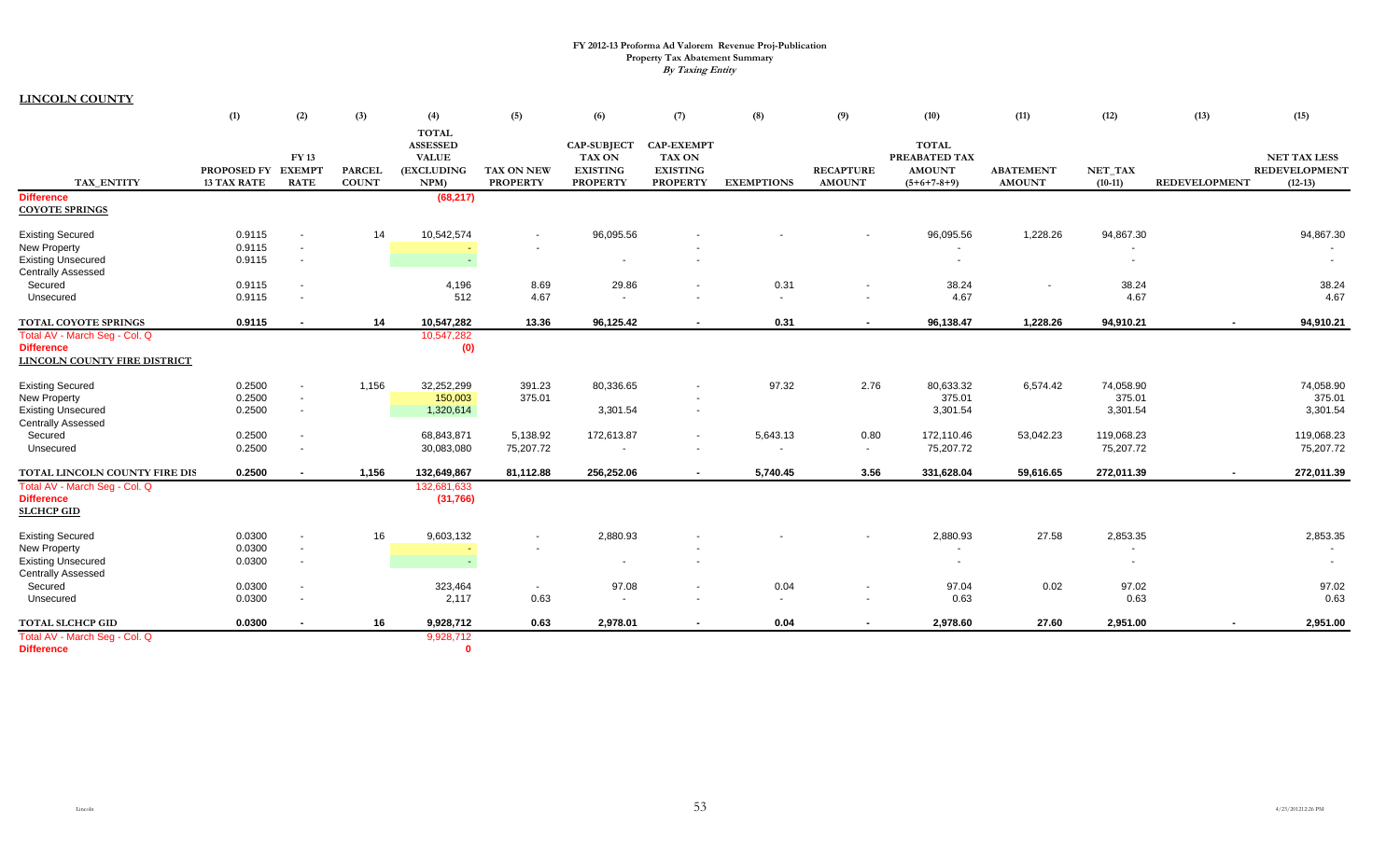**LINCOLN COUNTY**

|                               | (1)                | (2)                      | (3)           | (4)             | (5)               | (6)                | (7)                      | (8)               | (9)              | (10)          | (11)             | (12)      | (13)                 | (15)                 |
|-------------------------------|--------------------|--------------------------|---------------|-----------------|-------------------|--------------------|--------------------------|-------------------|------------------|---------------|------------------|-----------|----------------------|----------------------|
|                               |                    |                          |               | <b>TOTAL</b>    |                   |                    |                          |                   |                  |               |                  |           |                      |                      |
|                               |                    |                          |               | <b>ASSESSED</b> |                   | <b>CAP-SUBJECT</b> | <b>CAP-EXEMPT</b>        |                   |                  | <b>TOTAL</b>  |                  |           |                      |                      |
|                               |                    | FY 13                    |               | <b>VALUE</b>    |                   | <b>TAX ON</b>      | <b>TAX ON</b>            |                   |                  | PREABATED TAX |                  |           |                      | <b>NET TAX LESS</b>  |
|                               | <b>PROPOSED FY</b> | <b>EXEMPT</b>            | <b>PARCEL</b> | (EXCLUDING      | <b>TAX ON NEW</b> | <b>EXISTING</b>    | <b>EXISTING</b>          |                   | <b>RECAPTURE</b> | <b>AMOUNT</b> | <b>ABATEMENT</b> | NET_TAX   |                      | <b>REDEVELOPMENT</b> |
| TAX ENTITY                    | <b>13 TAX RATE</b> | <b>RATE</b>              | <b>COUNT</b>  | NPM             | <b>PROPERTY</b>   | <b>PROPERTY</b>    | <b>PROPERTY</b>          | <b>EXEMPTIONS</b> | <b>AMOUNT</b>    | $(5+6+7-8+9)$ | <b>AMOUNT</b>    | $(10-11)$ | <b>REDEVELOPMENT</b> | $(12-13)$            |
| <b>PANACA FIRE</b>            |                    |                          |               |                 |                   |                    |                          |                   |                  |               |                  |           |                      |                      |
| <b>Existing Secured</b>       | 0.1873             |                          | 990           | 24,427,159      | 414.92            | 45,516.28          | $\overline{\phantom{a}}$ | 179.05            | 3.04             | 45,755.19     | 3,295.94         | 42,459.25 |                      | 42,459.25            |
| <b>New Property</b>           | 0.1873             |                          |               | 99,992          | 187.29            |                    | $\overline{\phantom{0}}$ |                   |                  | 187.29        |                  | 187.29    |                      | 187.29               |
| <b>Existing Unsecured</b>     | 0.1873             | $\overline{\phantom{a}}$ |               | 105,637         |                   | 197.86             | $\overline{\phantom{0}}$ |                   |                  | 197.86        |                  | 197.86    |                      | 197.86               |
| <b>Centrally Assessed</b>     |                    |                          |               |                 |                   |                    |                          |                   |                  |               |                  |           |                      |                      |
| Secured                       | 0.1873             |                          |               | 745,697         | 118.47            | 1,298.23           |                          | 20.01             | 0.05             | 1,396.74      | 17.78            | 1,378.96  |                      | 1,378.96             |
| Unsecured                     | 0.1873             |                          |               | 54,104          | 101.34            | $\sim$             | $\overline{\phantom{0}}$ | $\sim$            | $\sim$           | 101.34        |                  | 101.34    |                      | 101.34               |
| <b>TOTAL PANACA FIRE</b>      | 0.1873             |                          | 990           | 25,432,589      | 822.02            | 47,012.37          |                          | 199.06            | 3.09             | 47,638.41     | 3,313.72         | 44,324.69 |                      | 44,324.69            |
| Total AV - March Seg - Col. Q |                    |                          |               | 25,431,866      |                   |                    |                          |                   |                  |               |                  |           |                      |                      |
| <b>Difference</b>             |                    |                          |               | 723             |                   |                    |                          |                   |                  |               |                  |           |                      |                      |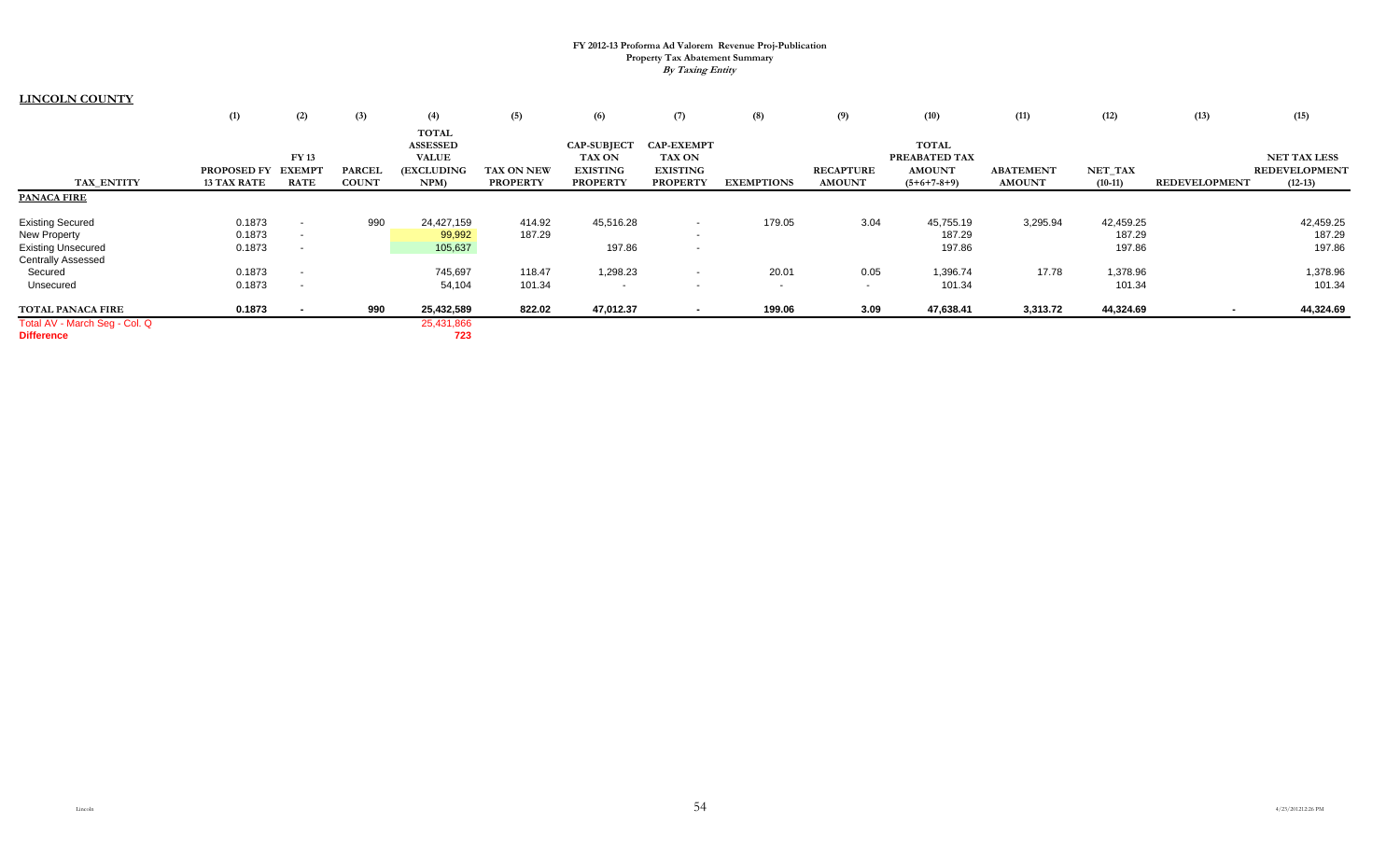| <b>LYON COUNTY</b>             |                 |                          |               |                                       |                   |                                     |                                  |                   |                  |                               |                  |               |                      |                      |
|--------------------------------|-----------------|--------------------------|---------------|---------------------------------------|-------------------|-------------------------------------|----------------------------------|-------------------|------------------|-------------------------------|------------------|---------------|----------------------|----------------------|
|                                | (1)             | (2)                      | (3)           | (4)                                   | (5)               | (6)                                 | (7)                              | (8)               | (9)              | (10)                          | (11)             | (12)          | (13)                 | (15)                 |
|                                |                 |                          |               |                                       |                   |                                     |                                  |                   |                  |                               |                  |               |                      |                      |
|                                | <b>PROPOSED</b> | <b>FY13</b>              |               | <b>TOTAL ASSESSED</b><br><b>VALUE</b> |                   | <b>CAP-SUBJECT</b><br><b>TAX ON</b> | <b>CAP-EXEMPT</b>                |                   |                  | <b>TOTAL</b><br>PREABATED TAX |                  |               |                      | <b>NET TAX LESS</b>  |
|                                | FY 13 TAX       | <b>EXEMPT</b>            | <b>PARCEL</b> | (EXCLUDING                            | <b>TAX ON NEW</b> | <b>EXISTING</b>                     | <b>TAX ON</b><br><b>EXISTING</b> |                   | <b>RECAPTURE</b> | <b>AMOUNT</b>                 | <b>ABATEMENT</b> | NET TAX       |                      | <b>REDEVELOPMENT</b> |
| TAX ENTITY                     | <b>RATE</b>     | <b>RATE</b>              | <b>COUNT</b>  | NPM                                   | <b>PROPERTY</b>   | <b>PROPERTY</b>                     | <b>PROPERTY</b>                  | <b>EXEMPTIONS</b> | <b>AMOUNT</b>    | $(5+6+7-8+9)$                 | <b>AMOUNT</b>    | $(10-11)$     | <b>REDEVELOPMENT</b> | $(12-13)$            |
|                                |                 |                          |               |                                       |                   |                                     |                                  |                   |                  |                               |                  |               |                      |                      |
| <b>ALL ENTITIES</b>            |                 |                          |               |                                       |                   |                                     |                                  |                   |                  |                               |                  |               |                      |                      |
| <b>STATE OF NEVADA</b>         | 0.1700          |                          | 32,111        | 1,219,586,693                         | 60,066.73         | 2,034,065.64                        |                                  | 20,850.91         | 108.17           | 2,073,389.63                  | 71,884.55        | 2,001,505.08  |                      | 2,001,505.08         |
| <b>GENERAL COUNTY</b>          | 0.8644          | $\mathbf{r}$             | 32,111        | 1,219,586,618                         | 305,421.69        | 10,342,620.78                       |                                  | 106,032.85        | 475.17           | 10,542,484.78                 | 365,473.17       | 10,177,011.61 |                      | 10,177,011.61        |
| <b>SCHOOL DISTRICT</b>         | 1.3367          | $\blacksquare$           | 32,111        | 1,219,586,587                         | 472,301.16        | 15,993,721.08                       |                                  | 163,966.50        | 736.41           | 16,302,792.15                 | 565,190.89       | 15,737,601.26 |                      | 15,737,601.26        |
| <b>CITY OF FERNLEY</b>         | 0.5469          | $\blacksquare$           | 9,352         | 440,029,406                           | 72,231.81         | 2,355,139.69                        |                                  | 20,526.66         | 199.46           | 2,407,044.30                  | 461,720.64       | 1,945,323.66  |                      | 1,945,323.66         |
| <b>CITY OF YERINGTON</b>       | 0.4044          |                          | 1,524         | 53,647,403                            | 8,622.58          | 209,557.16                          |                                  | 1,230.22          |                  | 216,949.53                    | 1,720.43         | 215,229.10    |                      | 215,229.10           |
| CARSON WATER SUBCONSERVANC     | 0.0300          |                          | 15,818        | 502,075,293                           | 3,812.21          | 148,112.59                          |                                  | 1,303.82          | 5.39             | 150,626.37                    | 3,926.52         | 146,699.85    |                      | 146,699.85           |
| CENTRAL LYON COUNTY FIRE DISTI | 0.5268          | $\overline{\phantom{a}}$ | 16,045        | 509,234,619                           | 67,138.76         | 2,909,990.23                        |                                  | 24,836.69         | 108.40           | 2,952,400.70                  | 203,831.66       | 2,748,569.04  |                      | 2,748,569.04         |
| CENTRAL LYON VECTOR CONTROL    | 0.0350          |                          | 15,716        | 494,760,056                           | 3,756.66          | 170,943.94                          |                                  | 1,533.43          | 6.29             | 173,173.46                    | 3,788.56         | 169,384.90    |                      | 169,384.90           |
| FERNLEY SWIMMING POOL DISTRIC  | 0.2000          |                          | 9,454         | 451,502,408                           | 27,523.98         | 883,705.28                          |                                  | 8,241.07          | 75.76            | 903,063.95                    | 42,593.30        | 860,470.65    |                      | 860,470.65           |
| MASON VALLEY FIRE MAINTENANCI  | 0.3176          |                          | 3,363         | 111,206,157                           | 10,159.03         | 349,318.41                          |                                  | 6,835.36          | 0.21             | 352,642.29                    | 23,700.34        | 328,941.95    |                      | 328,941.95           |
| MASON VALLEY MOSQUITO DISTRIC  | 0.0838          |                          | 4,887         | 164,852,674                           | 4,540.02          | 135,665.76                          |                                  | 2,058.77          | 0.01             | 138,147.03                    | 3,738.49         | 134,408.54    |                      | 134,408.54           |
| MASON VALLEY SWIMMING POOL D   | 0.1749          | $\blacksquare$           | 4,886         | 162,811,038                           | 9,445.02          | 279,608.26                          |                                  | 4,296.72          | 0.03             | 284,756.60                    | 7,802.35         | 276,954.25    |                      | 276,954.25           |
| NO LYON CO FIRE MAINTENANCE D  | 0.2803          |                          | 9,472         | 452,525,939                           | 38,500.72         | 1,238,535.17                        |                                  | 11,472.95         | 101.45           | 1,265,664.38                  | 140,471.43       | 1,125,192.95  |                      | 1,125,192.95         |
| SILVER SPRINGS-STAGECOACH HO   | 0.0450          | $\overline{\phantom{a}}$ | 7,734         | 128,064,066                           | 1,445.47          | 57,132.04                           |                                  | 944.90            | 2.43             | 57,635.03                     | 6,092.45         | 51,542.58     |                      | 51,542.58            |
| SMITH VALLEY FIRE MAINTENANCE  | 0.3370          | $\blacksquare$           | 1,539         | 77,524,545                            | 6,773.05          | 256,665.96                          |                                  | 2,016.90          | $\sim$           | 261,422.12                    | 12,447.71        | 248,974.41    |                      | 248,974.41           |
| SOUTH LYON COUNTY HOSPITAL DI  | 0.5615          |                          | 6,594         | 257,671,364                           | 48,222.54         | 1,419,482.96                        |                                  | 20,882.10         | 2.37             | 1,446,825.77                  | 42,575.34        | 1,404,250.43  |                      | 1,404,250.43         |
| <b>WILLOW CREEK GID</b>        | 0.0156          |                          | 253           | 3,296,974                             | 4.48              | 516.33                              |                                  | 6.02              |                  | 514.79                        | 5.47             | 509.32        |                      | 509.32               |
| <b>TOTAL COUNTY</b>            |                 |                          | 32,111        | 1,219,586,693                         | 1,139,965.91      | 38,784,781.29                       |                                  | 397,035.87        | 1,821.55         | 39,529,532.88                 | 1,956,963.30     | 37,572,569.58 |                      | 37,572,569.58        |
|                                |                 |                          |               |                                       |                   |                                     |                                  |                   |                  | <b>Abatement Percent</b>      | 4.95%            |               |                      |                      |
|                                |                 |                          |               |                                       |                   |                                     |                                  |                   |                  |                               |                  |               |                      |                      |
| <b>STATE OF NEVADA</b>         |                 |                          |               |                                       |                   |                                     |                                  |                   |                  |                               |                  |               |                      |                      |
| <b>Existing Secured</b>        | 0.1700          |                          | 32,111        | 1,041,392,957                         | 7,370.67          | 1,774,673.34                        |                                  | 11,691.93         | 92.18            | 1,770,444.26                  | 54,289.76        | 1,716,154.50  |                      | 1,716,154.50         |
| <b>New Property</b>            | 0.1700          |                          |               | 23,135,472                            | 39,330.30         |                                     |                                  |                   |                  | 39,330.30                     |                  | 39,330.30     |                      | 39,330.30            |
| <b>Existing Unsecured</b>      | 0.1700          |                          |               | 64,938,219                            |                   | 110,394.97                          |                                  |                   |                  | 110,394.97                    |                  | 110,394.97    |                      | 110,394.97           |
| <b>Centrally Assessed</b>      |                 |                          |               |                                       |                   |                                     |                                  |                   |                  |                               |                  |               |                      |                      |
| Secured                        | 0.1700          |                          |               | 85,995,160                            | 6,437.24          | 148,913.43                          |                                  | 9,158.86          | 15.99            | 146,207.80                    | 17,594.79        | 128,613.01    |                      | 128,613.01           |
| Unsecured                      | 0.1700          |                          |               | 4,124,886                             | 6,928.52          | 83.90                               |                                  | 0.12              | $\sim$           | 7,012.30                      |                  | 7,012.30      |                      | 7,012.30             |
|                                |                 |                          |               |                                       |                   |                                     |                                  |                   |                  |                               |                  |               |                      |                      |
| <b>TOTAL STATE OF NV</b>       | 0.1700          |                          | 32,111        | 1,219,586,693                         | 60,066.73         | 2,034,065.64                        |                                  | 20,850.91         | 108.17           | 2,073,389.63                  | 71,884.55        | 2,001,505.08  |                      | 2,001,505.08         |
| Total AV - March Seg - Col. Q  |                 |                          |               | 1,220,731,588                         |                   |                                     |                                  |                   |                  |                               |                  |               |                      |                      |
| <b>Difference</b>              |                 |                          |               | (1, 144, 895)                         |                   |                                     |                                  |                   |                  |                               |                  |               |                      |                      |
| <b>GENERAL COUNTY</b>          |                 |                          |               |                                       |                   |                                     |                                  |                   |                  |                               |                  |               |                      |                      |
| <b>Existing Secured</b>        |                 |                          |               |                                       |                   |                                     |                                  |                   |                  |                               |                  |               |                      |                      |
| General Fund                   | 0.6434          | $\overline{\phantom{a}}$ | 32,111        | 1,041,392,957                         | 27,896.34         | 6,716,611.00                        |                                  | 44,257.63         | 348.81           | 6,700,598.52                  | 205,480.46       | 6,495,118.06  |                      | 6,495,118.06         |
| Gen. Indigent                  | 0.0280          | $\sim$                   | 32,111        | 1,041,392,957                         | 1,213.87          | 292,297.30                          |                                  | 1,928.15          | 15.18            | 291,598.20                    | 8,942.41         | 282,655.79    |                      | 282,655.79           |
| Med Indigent                   | 0.0420          | $\sim$                   | 32,111        | 1,041,392,957                         | 1,821.07          | 438,449.53                          |                                  | 2,891.46          | 22.78            | 437,401.92                    | 13,411.99        | 423,989.93    |                      | 423,989.93           |
| Spec Indigent                  | 0.0900          | $\blacksquare$           | 32,111        | 1,041,392,957                         | 3,902.07          | 939,532.80                          |                                  | 6,192.55          | 48.78            | 937,291.10                    | 28,741.16        | 908,549.94    |                      | 908,549.94           |
| Capital Improvement            | 0.0100          | $\sim$                   | 32,111        | 1,041,392,957                         | 433.68            | 104,393.55                          |                                  | 686.30            | 5.43             | 104,146.36                    | 3,190.64         | 100,955.72    |                      | 100,955.72           |
| Co-Op Extensn                  | 0.0100          |                          | 32,111        | 1,041,392,957                         | 433.68            | 104,393.55                          |                                  | 686.30            | 5.43             | 104,146.36                    | 3,190.64         | 100,955.72    |                      | 100,955.72           |
| China Springs                  | 0.0090          |                          | 32,111        | 1,041,392,957                         | 390.15            | 93,956.75                           |                                  | 620.91            | 4.86             | 93,730.85                     | 2,874.61         | 90,856.24     |                      | 90,856.24            |
| Juvenile Cntr                  | 0.0320          |                          | 32,111        | 1,041,392,957                         | 1,387.48          | 334,052.75                          |                                  | 2,198.69          | 17.34            | 333,258.88                    | 10,220.00        | 323,038.88    |                      | 323,038.88           |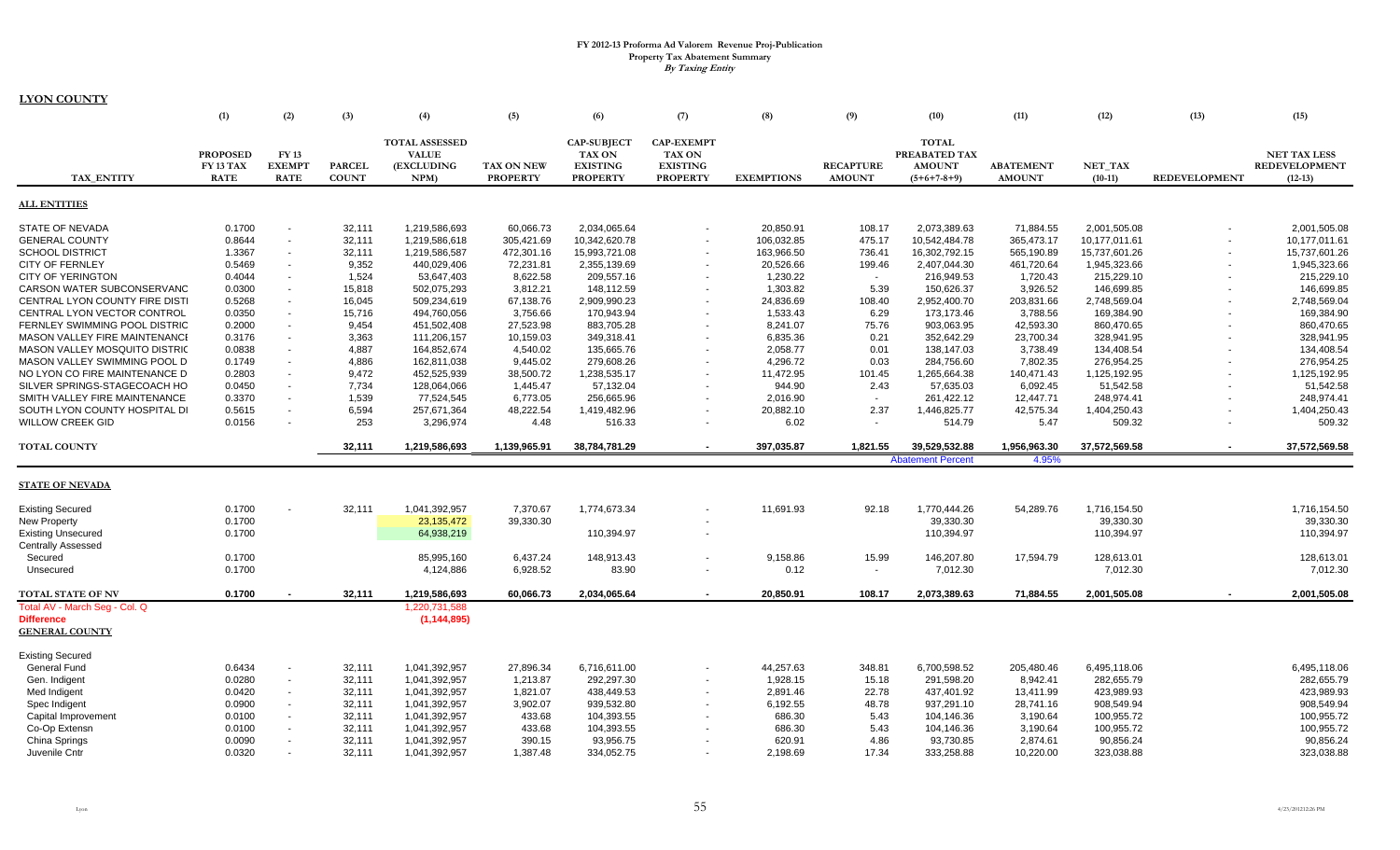|                                                                                                                                                            | (1)                                                | (2)                                          | (3)                           | (4)                                                                                         | (5)                                  | (6)                                                                       | (7)                                                                      | (8)               | (9)                               | (10)                                                            | (11)                              | (12)                                     | (13)                 | (15)                                                     |
|------------------------------------------------------------------------------------------------------------------------------------------------------------|----------------------------------------------------|----------------------------------------------|-------------------------------|---------------------------------------------------------------------------------------------|--------------------------------------|---------------------------------------------------------------------------|--------------------------------------------------------------------------|-------------------|-----------------------------------|-----------------------------------------------------------------|-----------------------------------|------------------------------------------|----------------------|----------------------------------------------------------|
| <b>TAX ENTITY</b>                                                                                                                                          | <b>PROPOSED</b><br><b>FY 13 TAX</b><br><b>RATE</b> | <b>FY 13</b><br><b>EXEMPT</b><br><b>RATE</b> | <b>PARCEL</b><br><b>COUNT</b> | <b>TOTAL ASSESSED</b><br><b>VALUE</b><br>(EXCLUDING<br>NPM                                  | <b>TAX ON NEW</b><br><b>PROPERTY</b> | <b>CAP-SUBJECT</b><br><b>TAX ON</b><br><b>EXISTING</b><br><b>PROPERTY</b> | <b>CAP-EXEMPT</b><br><b>TAX ON</b><br><b>EXISTING</b><br><b>PROPERTY</b> | <b>EXEMPTIONS</b> | <b>RECAPTURE</b><br><b>AMOUNT</b> | <b>TOTAL</b><br>PREABATED TAX<br><b>AMOUNT</b><br>$(5+6+7-8+9)$ | <b>ABATEMENT</b><br><b>AMOUNT</b> | NET_TAX<br>$(10-11)$                     | <b>REDEVELOPMENT</b> | <b>NET TAX LESS</b><br><b>REDEVELOPMENT</b><br>$(12-13)$ |
| <b>GENERAL TOTAL</b>                                                                                                                                       | 0.8644                                             | $\mathbf{r}$                                 | 32,111                        | 1,041,392,957                                                                               | 37,478.34                            | 9,023,687.23                                                              | $\sim$                                                                   | 59,461.99         | 468.61                            | 9,002,172.19                                                    | 276,051.91                        | 8,726,120.28                             | $\sim$               | 8,726,120.28                                             |
| <b>New Property</b><br><b>Existing Unsecured</b><br><b>Centrally Assessed</b>                                                                              | 0.8644<br>0.8644                                   | $\overline{\phantom{a}}$<br>$\blacksquare$   |                               | 23,135,396<br>64,938,219                                                                    | 199,982.37                           | 561,325.97                                                                | $\overline{\phantom{a}}$<br>$\sim$                                       |                   |                                   | 199,982.37<br>561,325.97                                        |                                   | 199,982.37<br>561,325.97                 |                      | 199,982.37<br>561,325.97                                 |
| Secured<br>Unsecured                                                                                                                                       | 0.8644<br>0.8644                                   | $\mathbf{r}$<br>$\sim$                       |                               | 85,995,160<br>4,124,886                                                                     | 32,731.49<br>35,229.49               | 757,180.97<br>426.61                                                      | $\sim$<br>$\sim$                                                         | 46,570.26<br>0.60 | 6.56<br>$\overline{\phantom{a}}$  | 743.348.76<br>35,655.50                                         | 89.421.26                         | 653,927.50<br>35,655.50                  |                      | 653,927.50<br>35,655.50                                  |
| TOTAL GENERAL COUNTY                                                                                                                                       | 0.8644                                             |                                              | 32,111                        | 1,219,586,618                                                                               | 305,421.69                           | 10,342,620.78                                                             | $\blacksquare$                                                           | 106,032.85        | 475.17                            | 10,542,484.78                                                   | 365,473.17                        | 10,177,011.61                            |                      | 10,177,011.61                                            |
| <b>March Assessors Report:</b><br><b>New secured</b><br><b>Existing Secured</b><br><b>Difference</b><br>Total AV - March Seg - Col. Q<br><b>Difference</b> |                                                    |                                              |                               | 3,500,681<br>1,038,202,164<br>1,041,702,845<br>(309, 888)<br>1,220,731,588<br>(1, 144, 970) | $-0.03%$                             |                                                                           |                                                                          |                   |                                   |                                                                 |                                   |                                          |                      |                                                          |
| <b>SCHOOL DISTRICT</b>                                                                                                                                     |                                                    |                                              |                               |                                                                                             |                                      |                                                                           |                                                                          |                   |                                   |                                                                 |                                   |                                          |                      |                                                          |
| <b>Existing Secured</b><br><b>New Property</b><br><b>Existing Unsecured</b><br>Centrally Assessed                                                          | 0.7500<br>0.7500<br>0.7500                         | $\sim$<br>$\blacksquare$<br>$\sim$           | 32,111                        | 1,041,392,957<br>23, 135, 365<br>64,938,219                                                 | 32,518.46<br>173,515.24              | 7,829,430.84<br>487,036.64                                                | $\sim$<br>$\sim$                                                         | 51,590.51         | 406.59                            | 7,810,765.38<br>173,515.24<br>487,036.64                        | 239,534.00                        | 7,571,231.38<br>173,515.24<br>487,036.64 |                      | 7,571,231.38<br>173,515.24<br>487,036.64                 |
| Secured<br>Unsecured                                                                                                                                       | 0.7500<br>0.7500                                   | $\blacksquare$                               |                               | 85,995,160<br>4,124,886                                                                     | 28,399.58<br>30,566.99               | 656,970.96<br>370.15                                                      | $\sim$<br>$\overline{\phantom{a}}$                                       | 40,406.85<br>0.52 | 6.59                              | 644,970.29<br>30,936.63                                         | 77,586.67                         | 567,383.61<br>30,936.63                  |                      | 567,383.61<br>30,936.63                                  |
| TOTAL SCHOOL OPERATING                                                                                                                                     | 0.7500                                             |                                              | 32,111                        | 1,219,586,587                                                                               | 265,000.27                           | 8,973,808.60                                                              | $\sim$                                                                   | 91,997.88         | 413.18                            | 9,147,224.18                                                    | 317,120.67                        | 8,830,103.50                             | $\blacksquare$       | 8,830,103.50                                             |
| <b>SCHOOL DEBT</b>                                                                                                                                         |                                                    |                                              |                               |                                                                                             | 50,615.63<br>54,478.53               | 1,170,897.45<br>659.71                                                    | $\sim$<br>$\sim$                                                         | 72,015.78<br>0.92 | 11.74<br><b>.</b>                 | 1,149,509.04<br>55,137.32                                       | 138,280.14<br>$\sim$              | 1,011,228.90<br>55,137.32                |                      | 1,011,228.90<br>55,137.32                                |
| <b>Existing Secured</b><br>New Property<br><b>Existing Unsecured</b><br><b>Centrally Assessed</b>                                                          | 0.5867<br>0.5867<br>0.5867                         | $\overline{\phantom{a}}$<br>$\sim$           | 32,111                        | 1,041,392,957<br>23, 135, 372<br>64,938,219                                                 | 25,438.07<br>135,735.23              | 6,124,703.91<br>380,992.53                                                | $\overline{\phantom{a}}$<br>$\sim$                                       | 40,359.29         | 318.08                            | 6,110,100.77<br>135,735.23<br>380,992.53                        | 187,376.75                        | 5,922,724.02<br>135,735.23<br>380,992.53 |                      | 5,922,724.02<br>135,735.23<br>380,992.53                 |
| Secured<br>Unsecured                                                                                                                                       | 0.5867<br>0.5867                                   | $\mathbf{r}$<br>$\sim$                       |                               | 85,995,160<br>4,124,886                                                                     | 22,216.05<br>23,911.54               | 513,926.49<br>289.56                                                      | $\sim$<br>$\overline{\phantom{a}}$                                       | 31,608.93<br>0.40 | 5.15<br>$\blacksquare$            | 504,538.75<br>24,200.69                                         | 60,693.47                         | 443,845.29<br>24,200.69                  |                      | 443,845.29<br>24,200.69                                  |
| TOTAL SCHOOL DEBT                                                                                                                                          | 0.5867                                             |                                              | 32,111                        | 1,219,586,593                                                                               | 207,300.88                           | 7,019,912.48                                                              | $\sim$                                                                   | 71,968.62         | 323.23                            | 7,155,567.97                                                    | 248,070.22                        | 6,907,497.76                             |                      | 6,907,497.76                                             |
| <b>TOTAL SCHOOL DISTRICT</b>                                                                                                                               | 1.3367                                             | $\blacksquare$                               | 32,111                        | 1,219,586,587                                                                               | 472,301.16                           | 15,993,721.08                                                             | $\sim$                                                                   | 163,966.50        | 736.41                            | 16,302,792.15                                                   | 565,190.89                        | 15,737,601.26                            | $\blacksquare$       | 15,737,601.26                                            |
| Total AV - March Seg - Col. Q<br><b>Difference</b><br><b>CITY OF FERNLEY</b>                                                                               |                                                    |                                              |                               | 1,220,731,588<br>(1, 145, 001)                                                              |                                      |                                                                           |                                                                          |                   |                                   |                                                                 |                                   |                                          |                      |                                                          |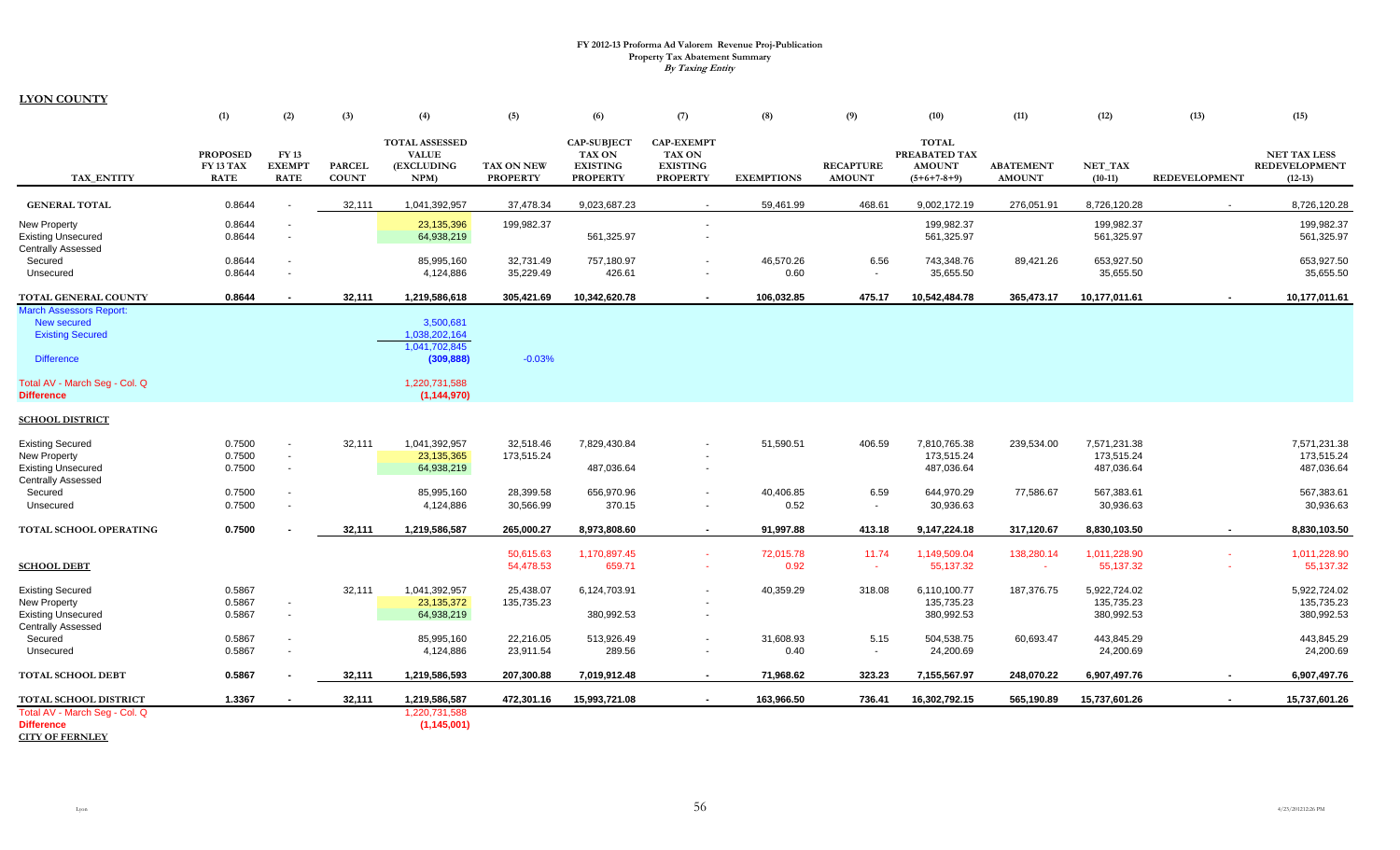|                                                | (1)                                                | (2)                                         | (3)                           | (4)                                                        | (5)                           | (6)                                                                       | (7)                                                                      | (8)                | (9)                               | (10)                                                            | (11)                              | (12)                   | (13)                 | (15)                                                     |
|------------------------------------------------|----------------------------------------------------|---------------------------------------------|-------------------------------|------------------------------------------------------------|-------------------------------|---------------------------------------------------------------------------|--------------------------------------------------------------------------|--------------------|-----------------------------------|-----------------------------------------------------------------|-----------------------------------|------------------------|----------------------|----------------------------------------------------------|
| <b>TAX ENTITY</b>                              | <b>PROPOSED</b><br><b>FY 13 TAX</b><br><b>RATE</b> | <b>FY13</b><br><b>EXEMPT</b><br><b>RATE</b> | <b>PARCEL</b><br><b>COUNT</b> | <b>TOTAL ASSESSED</b><br><b>VALUE</b><br>(EXCLUDING<br>NPM | TAX ON NEW<br><b>PROPERTY</b> | <b>CAP-SUBJECT</b><br><b>TAX ON</b><br><b>EXISTING</b><br><b>PROPERTY</b> | <b>CAP-EXEMPT</b><br><b>TAX ON</b><br><b>EXISTING</b><br><b>PROPERTY</b> | <b>EXEMPTIONS</b>  | <b>RECAPTURE</b><br><b>AMOUNT</b> | <b>TOTAL</b><br>PREABATED TAX<br><b>AMOUNT</b><br>$(5+6+7-8+9)$ | <b>ABATEMENT</b><br><b>AMOUNT</b> | NET_TAX<br>$(10-11)$   | <b>REDEVELOPMENT</b> | <b>NET TAX LESS</b><br><b>REDEVELOPMENT</b><br>$(12-13)$ |
| <b>Existing Secured</b>                        | 0.5469                                             | $\sim$                                      | 9,352                         | 381,149,347                                                | 3,894.58                      | 2,097,999.42                                                              | $\sim$                                                                   | 17,064.21          | 198.42                            | 2,085,028.21                                                    | 420,298.66                        | 1,664,729.55           |                      | 1,664,729.55                                             |
| New Property                                   | 0.5469                                             | $\sim$                                      |                               | 11,822,157                                                 | 64,655.38                     |                                                                           |                                                                          |                    |                                   | 64,655.38                                                       |                                   | 64,655.38              |                      | 64,655.38                                                |
| <b>Existing Unsecured</b>                      | 0.5469                                             | $\sim$                                      |                               | 35,790,042                                                 |                               | 195,735.74                                                                |                                                                          |                    |                                   | 195,735.74                                                      |                                   | 195,735.74             |                      | 195,735.74                                               |
| <b>Centrally Assessed</b>                      |                                                    |                                             |                               |                                                            |                               |                                                                           |                                                                          |                    |                                   |                                                                 |                                   |                        |                      |                                                          |
| Secured<br>Unsecured                           | 0.5469<br>0.5469                                   | $\sim$<br>$\sim$                            |                               | 10,640,516<br>627,344                                      | 250.89<br>3,430.96            | 61,404.53                                                                 |                                                                          | 3,462.45<br>$\sim$ | 1.04<br>$\sim$                    | 58,194.01<br>3,430.96                                           | 41,421.98                         | 16,772.03<br>3,430.96  |                      | 16,772.03<br>3,430.96                                    |
|                                                |                                                    |                                             |                               |                                                            |                               |                                                                           |                                                                          |                    |                                   |                                                                 |                                   |                        |                      |                                                          |
| <b>TOTAL FERNLEY</b>                           | 0.5469                                             | $\sim$                                      | 9.352                         | 440.029.406                                                | 72.231.81                     | 2.355.139.69                                                              | $\sim$                                                                   | 20.526.66          | 199.46                            | 2.407.044.30                                                    | 461.720.64                        | 1.945.323.66           | $\blacksquare$       | 1,945,323.66                                             |
| Total AV - March Seg - Col. Q                  |                                                    |                                             |                               | 440,455,995                                                |                               |                                                                           |                                                                          |                    |                                   |                                                                 | 0.1918                            |                        |                      |                                                          |
| <b>Difference</b>                              |                                                    |                                             |                               | (426, 589)                                                 |                               |                                                                           |                                                                          |                    |                                   |                                                                 |                                   |                        |                      |                                                          |
| <b>CITY OF YERINGTON</b>                       |                                                    |                                             |                               |                                                            |                               |                                                                           |                                                                          |                    |                                   |                                                                 |                                   |                        |                      |                                                          |
| <b>Existing Secured</b>                        | 0.4044                                             |                                             | 1,524                         | 47,446,483                                                 | 3,455.17                      | 189,269.31                                                                |                                                                          | 851.49             |                                   | 191,872.99                                                      | 849.88                            | 191,023.11             |                      | 191,023.11                                               |
| <b>New Property</b>                            | 0.4044                                             | $\sim$                                      |                               | 714,328                                                    | 2,888.74                      |                                                                           |                                                                          |                    |                                   | 2,888.74                                                        |                                   | 2,888.74               |                      | 2,888.74                                                 |
| <b>Existing Unsecured</b>                      | 0.4044                                             | $\sim$                                      |                               | 3,508,243                                                  |                               | 14,187.33                                                                 |                                                                          |                    |                                   | 14,187.33                                                       |                                   | 14,187.33              |                      | 14,187.33                                                |
| <b>Centrally Assessed</b>                      |                                                    |                                             |                               |                                                            |                               |                                                                           |                                                                          |                    |                                   |                                                                 |                                   |                        |                      |                                                          |
| Secured                                        | 0.4044                                             | $\overline{\phantom{a}}$                    |                               | 1,896,012                                                  | 1,945.69                      | 6,100.52                                                                  |                                                                          | 378.73             | $\overline{\phantom{a}}$          | 7,667.48                                                        | 870.55                            | 6,796.93               |                      | 6,796.93                                                 |
| Unsecured                                      | 0.4044                                             | $\sim$                                      |                               | 82,338                                                     | 332.98                        |                                                                           |                                                                          | $\sim$             | $\overline{\phantom{a}}$          | 332.98                                                          |                                   | 332.98                 |                      | 332.98                                                   |
| <b>TOTAL YERINGTON</b>                         | 0.4044                                             |                                             | 1,524                         | 53,647,403                                                 | 8.622.58                      | 209,557.16                                                                | $\sim$                                                                   | 1.230.22           | $\sim$                            | 216,949.53                                                      | 1.720.43                          | 215,229.10             |                      | 215,229.10                                               |
| Total AV - March Seg - Col. Q                  |                                                    |                                             |                               | 53,647,404                                                 |                               |                                                                           |                                                                          |                    |                                   |                                                                 |                                   |                        |                      |                                                          |
| <b>Difference</b>                              |                                                    |                                             |                               | (1)                                                        |                               |                                                                           |                                                                          |                    |                                   |                                                                 |                                   |                        |                      |                                                          |
| CARSON WATER SUBCONSERVANCY DISTRICT           |                                                    |                                             |                               |                                                            |                               |                                                                           |                                                                          |                    |                                   |                                                                 |                                   |                        |                      |                                                          |
|                                                |                                                    |                                             |                               |                                                            |                               |                                                                           |                                                                          |                    |                                   |                                                                 |                                   |                        |                      |                                                          |
| <b>Existing Secured</b><br><b>New Property</b> | 0.0300<br>0.0300                                   | $\sim$<br>$\sim$                            | 15,818                        | 439,574,845<br>9,165,872                                   | 402.89<br>2,749.76            | 132,253.99                                                                |                                                                          | 786.03             | 5.38                              | 131,876.23<br>2,749.76                                          | 2,867.58                          | 129,008.65<br>2,749.76 |                      | 129,008.65<br>2,749.76                                   |
| <b>Existing Unsecured</b>                      | 0.0300                                             | $\sim$                                      |                               | 20,782,368                                                 |                               | 6,234.71                                                                  |                                                                          |                    |                                   | 6,234.71                                                        |                                   | 6,234.71               |                      | 6,234.71                                                 |
| <b>Centrally Assessed</b>                      |                                                    |                                             |                               |                                                            |                               |                                                                           |                                                                          |                    |                                   |                                                                 |                                   |                        |                      |                                                          |
| Secured                                        | 0.0300                                             | $\sim$                                      |                               | 31,161,578                                                 | 245.78                        | 9,620.49                                                                  |                                                                          | 517.79             | 0.01                              | 9,348.49                                                        | 1,058.94                          | 8,289.55               |                      | 8,289.55                                                 |
| Unsecured                                      | 0.0300                                             |                                             |                               | 1,390,630                                                  | 413.78                        | 3.40                                                                      |                                                                          |                    | $\sim$                            | 417.18                                                          |                                   | 417.18                 |                      | 417.18                                                   |
|                                                |                                                    |                                             |                               |                                                            |                               |                                                                           |                                                                          |                    |                                   |                                                                 |                                   |                        |                      |                                                          |
| <b>TOTAL CWSD</b>                              | 0.0300                                             | $\overline{\phantom{a}}$                    | 15,818                        | 502,075,293                                                | 3.812.21                      | 148.112.59                                                                |                                                                          | 1.303.82           | 5.39                              | 150.626.37                                                      | 3.926.52                          | 146,699.85             |                      | 146,699.85                                               |
| Total AV - March Seg - Col. Q                  |                                                    |                                             |                               | 912,099,685                                                |                               |                                                                           |                                                                          |                    |                                   |                                                                 |                                   |                        |                      |                                                          |
| <b>Difference</b>                              |                                                    |                                             |                               | (410, 024, 392)                                            |                               |                                                                           |                                                                          |                    |                                   |                                                                 |                                   |                        |                      |                                                          |
| CENTRAL LYON COUNTY FIRE DISTRICT              |                                                    |                                             |                               |                                                            |                               | 2,608,546.49                                                              |                                                                          |                    |                                   |                                                                 |                                   |                        |                      |                                                          |
|                                                |                                                    |                                             |                               | 2,609,922                                                  |                               |                                                                           |                                                                          |                    |                                   |                                                                 |                                   |                        |                      |                                                          |
| <b>Existing Secured</b>                        | 0.5268                                             | $\overline{\phantom{a}}$                    | 16,045                        | 440,865,233                                                | 7,898.62                      | 2,600,647.87                                                              |                                                                          | 15,302.32          | 105.49                            | 2,593,349.66                                                    | 171,442.97                        | 2,421,906.69           |                      | 2,421,906.69                                             |
| <b>New Property</b>                            | 0.5268                                             | $\sim$                                      |                               | 9,010,598                                                  | 47,467.83                     |                                                                           |                                                                          |                    |                                   | 47,467.83                                                       |                                   | 47,467.83              |                      | 47,467.83                                                |
| <b>Existing Unsecured</b>                      | 0.5268                                             | $\sim$                                      |                               | 20,812,305                                                 |                               | 109,639.22                                                                |                                                                          |                    |                                   | 109,639.22                                                      |                                   | 109,639.22             |                      | 109,639.22                                               |
| <b>Centrally Assessed</b>                      |                                                    |                                             |                               |                                                            |                               |                                                                           |                                                                          |                    |                                   |                                                                 |                                   |                        |                      |                                                          |
| Secured                                        | 0.5268                                             | $\overline{\phantom{a}}$                    |                               | 36,943,895                                                 | 4,503.45                      | 199,651.31                                                                |                                                                          | 9,534.30           | 2.91                              | 194,623.37                                                      | 32,388.69                         | 162,234.68             |                      | 162,234.68                                               |
| Unsecured                                      | 0.5268                                             | $\overline{\phantom{a}}$                    |                               | 1,602,589                                                  | 7,268.86                      | 51.83                                                                     | $\sim$                                                                   | 0.07               | $\sim$                            | 7,320.62                                                        |                                   | 7,320.62               |                      | 7,320.62                                                 |
| TOTAL CENTRAL LYON FIRE                        | 0.5268                                             |                                             | 16,045                        | 509,234,619                                                | 67,138.76                     | 2,909,990.23                                                              |                                                                          | 24,836.69          | 108.40                            | 2,952,400.70                                                    | 203,831.66                        | 2,748,569.04           |                      | 2,748,569.04                                             |
| Total AV - March Seg - Col. Q                  |                                                    |                                             |                               | 509,994,643                                                |                               |                                                                           |                                                                          |                    |                                   |                                                                 |                                   |                        |                      |                                                          |
| <b>Difference</b>                              |                                                    |                                             |                               | (760, 024)                                                 |                               |                                                                           |                                                                          |                    |                                   |                                                                 |                                   |                        |                      |                                                          |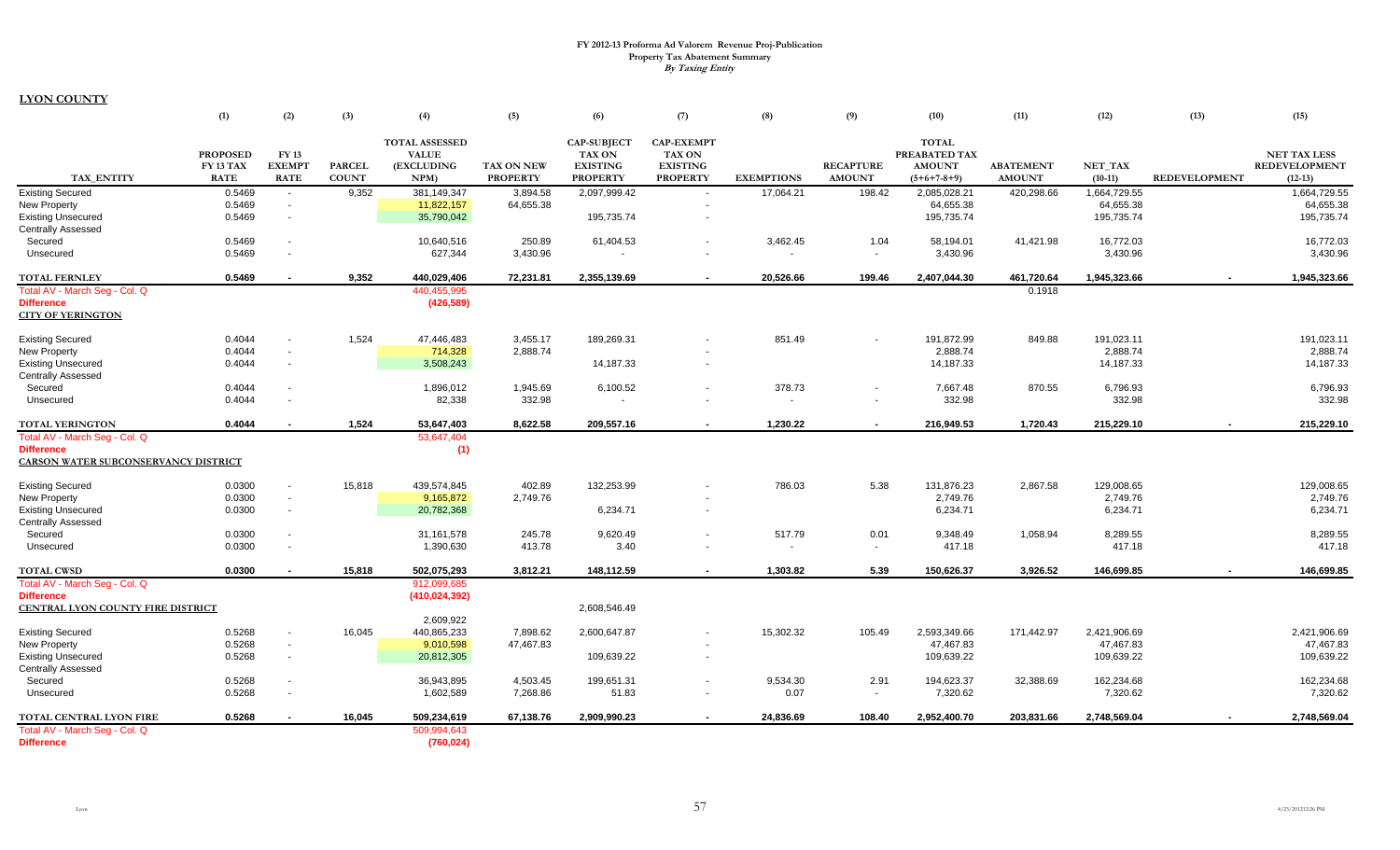|                                                                                                                                    | (1)                                                | (2)                                                        | (3)                           | (4)                                                         | (5)                           | (6)                                                                       | (7)                                                                      | (8)                | (9)                               | (10)                                                            | (11)                              | (12)                                 | (13)                 | (15)                                                     |
|------------------------------------------------------------------------------------------------------------------------------------|----------------------------------------------------|------------------------------------------------------------|-------------------------------|-------------------------------------------------------------|-------------------------------|---------------------------------------------------------------------------|--------------------------------------------------------------------------|--------------------|-----------------------------------|-----------------------------------------------------------------|-----------------------------------|--------------------------------------|----------------------|----------------------------------------------------------|
| <b>TAX ENTITY</b>                                                                                                                  | <b>PROPOSED</b><br><b>FY 13 TAX</b><br><b>RATE</b> | <b>FY 13</b><br><b>EXEMPT</b><br><b>RATE</b>               | <b>PARCEL</b><br><b>COUNT</b> | <b>TOTAL ASSESSED</b><br><b>VALUE</b><br>(EXCLUDING<br>NPM) | TAX ON NEW<br><b>PROPERTY</b> | <b>CAP-SUBJECT</b><br><b>TAX ON</b><br><b>EXISTING</b><br><b>PROPERTY</b> | <b>CAP-EXEMPT</b><br><b>TAX ON</b><br><b>EXISTING</b><br><b>PROPERTY</b> | <b>EXEMPTIONS</b>  | <b>RECAPTURE</b><br><b>AMOUNT</b> | <b>TOTAL</b><br>PREABATED TAX<br><b>AMOUNT</b><br>$(5+6+7-8+9)$ | <b>ABATEMENT</b><br><b>AMOUNT</b> | NET TAX<br>$(10-11)$                 | <b>REDEVELOPMENT</b> | <b>NET TAX LESS</b><br><b>REDEVELOPMENT</b><br>$(12-13)$ |
| CENTRAL LYON VECTOR CONTROL DISTRICT                                                                                               |                                                    |                                                            |                               |                                                             |                               |                                                                           |                                                                          |                    |                                   |                                                                 |                                   |                                      |                      |                                                          |
| <b>Existing Secured</b><br>New Property<br><b>Existing Unsecured</b>                                                               | 0.0350<br>0.0350<br>0.0350                         | $\mathbf{r}$<br>$\overline{\phantom{a}}$<br>$\blacksquare$ | 15,716                        | 430,951,711<br>6,979,252<br>18,749,351                      | 467.36<br>2,442.74            | 151,277.98<br>6,562.27                                                    |                                                                          | 911.04             | 6.28                              | 150,840.58<br>2,442.74<br>6,562.27                              | 3,352.73                          | 147,487.85<br>2,442.74<br>6,562.27   |                      | 147,487.85<br>2,442.74<br>6,562.27                       |
| <b>Centrally Assessed</b><br>Secured<br>Unsecured                                                                                  | 0.0350<br>0.0350                                   | $\blacksquare$                                             |                               | 36,504,462<br>1,575,281                                     | 299.20<br>547.36              | 13,099.72<br>3.97                                                         |                                                                          | 622.38<br>0.01     | 0.01<br>$\sim$                    | 12,776.55<br>551.32                                             | 435.83                            | 12,340.72<br>551.32                  |                      | 12,340.72<br>551.32                                      |
| TOTAL CENTRAL LYON VECTOR C(<br>Total AV - March Seg - Col. Q<br><b>Difference</b><br>FERNLEY SWIMMING POOL DISTRICT               | 0.0350                                             |                                                            | 15,716                        | 494,760,056<br>495,363,709<br>(603, 653)                    | 3,756.66                      | 170,943.94                                                                | $\blacksquare$                                                           | 1,533.43           | 6.29                              | 173,173.46                                                      | 3,788.56                          | 169,384.90                           |                      | 169,384.90                                               |
| <b>Existing Secured</b><br><b>New Property</b><br><b>Existing Unsecured</b><br><b>Centrally Assessed</b>                           | 0.2000<br>0.2000<br>0.2000                         | $\blacksquare$<br>$\blacksquare$                           | 9,454                         | 391,490,018<br>12,363,957<br>36,370,969                     | 1,443.65<br>24,727.91         | 788,494.48<br>72,741.94                                                   | $\sim$                                                                   | 6,974.72           | 72.56                             | 783,035.97<br>24,727.91<br>72,741.94                            | 39,658.27                         | 743,377.70<br>24,727.91<br>72,741.94 |                      | 743,377.70<br>24,727.91<br>72,741.94                     |
| Secured<br>Unsecured                                                                                                               | 0.2000<br>0.2000                                   | $\blacksquare$                                             |                               | 10,649,075<br>628,388                                       | 95.65<br>1,256.77             | 22,468.86                                                                 |                                                                          | 1,266.35<br>$\sim$ | 3.20<br>$\sim$                    | 21,301.36<br>1,256.77                                           | 2,935.03                          | 18,366.33<br>1,256.77                |                      | 18,366.33<br>1,256.77                                    |
| TOTAL FERNLEY SWIMMING POOL<br>Total AV - March Seg - Col. Q<br><b>Difference</b><br><b>MASON VALLEY FIRE MAINTENANCE DISTRICT</b> | 0.2000                                             | $\blacksquare$                                             | 9,454                         | 451,502,408<br>451,928,990<br>(426, 582)                    | 27,523.98                     | 883,705.28                                                                | $\blacksquare$                                                           | 8.241.07           | 75.76                             | 903,063.95                                                      | 42,593.30                         | 860,470.65                           |                      | 860,470.65                                               |
| <b>Existing Secured</b><br><b>New Property</b><br><b>Existing Unsecured</b><br><b>Centrally Assessed</b>                           | 0.3176<br>0.3176<br>0.3176                         | $\blacksquare$<br>$\blacksquare$<br>$\blacksquare$         | 3,363                         | 88,460,665<br>88,757<br>3,082,646                           | 3,092.45<br>281.89            | 278,925.40<br>9,790.48                                                    |                                                                          | 1,332.31           |                                   | 280,685.54<br>281.89<br>9,790.48                                | 7,628.49                          | 273,057.05<br>281.89<br>9,790.48     |                      | 273,057.05<br>281.89<br>9,790.48                         |
| Secured<br>Unsecured                                                                                                               | 0.3176<br>0.3176                                   | $\blacksquare$<br>$\blacksquare$                           |                               | 18,597,796<br>976,293                                       | 4,041.48<br>2,743.21          | 60,528.07<br>74.46                                                        | $\overline{\phantom{a}}$                                                 | 5,502.95<br>0.10   | 0.21<br>$\sim$                    | 59,066.81<br>2,817.57                                           | 16,071.85                         | 42,994.96<br>2,817.57                |                      | 42,994.96<br>2,817.57                                    |
| TOTAL MASON VLLY FIRE MAINTE<br>Total AV - March Seg - Col. Q<br><b>Difference</b><br><b>MASON VALLEY MOSQUITO DISTRICT</b>        | 0.3176                                             | $\blacksquare$                                             | 3,363                         | 111,206,157<br>111,310,631<br>(104, 474)                    | 10,159.03                     | 349,318.41                                                                | $\blacksquare$                                                           | 6,835.36           | 0.21                              | 352,642.29                                                      | 23,700.34                         | 328,941.95                           |                      | 328,941.95                                               |
| <b>Existing Secured</b><br><b>New Property</b><br><b>Existing Unsecured</b><br><b>Centrally Assessed</b>                           | 0.0838<br>0.0838<br>0.0838                         | $\overline{\phantom{a}}$<br>$\sim$<br>$\sim$               | 4,887                         | 135,907,148<br>802,198<br>6,590,889                         | 1,532.68<br>672.24            | 112,886.27<br>5,523.16                                                    | $\sim$                                                                   | 528.28             |                                   | 113,890.67<br>672.24<br>5,523.16                                | 1,307.54                          | 112,583.13<br>672.24<br>5,523.16     |                      | 112,583.13<br>672.24<br>5,523.16                         |
| Secured<br>Unsecured                                                                                                               | 0.0838<br>0.0838                                   |                                                            |                               | 20,493,808<br>1,058,631                                     | 1,469.56<br>865.54            | 17,234.71<br>21.62                                                        |                                                                          | 1,530.46<br>0.03   | 0.01<br>$\sim$                    | 17,173.82<br>887.13                                             | 2,430.95                          | 14,742.87<br>887.13                  |                      | 14,742.87<br>887.13                                      |
| TOTAL MASON VLLY MOSQUITO                                                                                                          | 0.0838                                             |                                                            | 4,887                         | 164,852,674                                                 | 4.540.02                      | 135,665.76                                                                | $\sim$                                                                   | 2,058.77           | 0.01                              | 138,147.03                                                      | 3,738.49                          | 134,408.54                           |                      | 134,408.54                                               |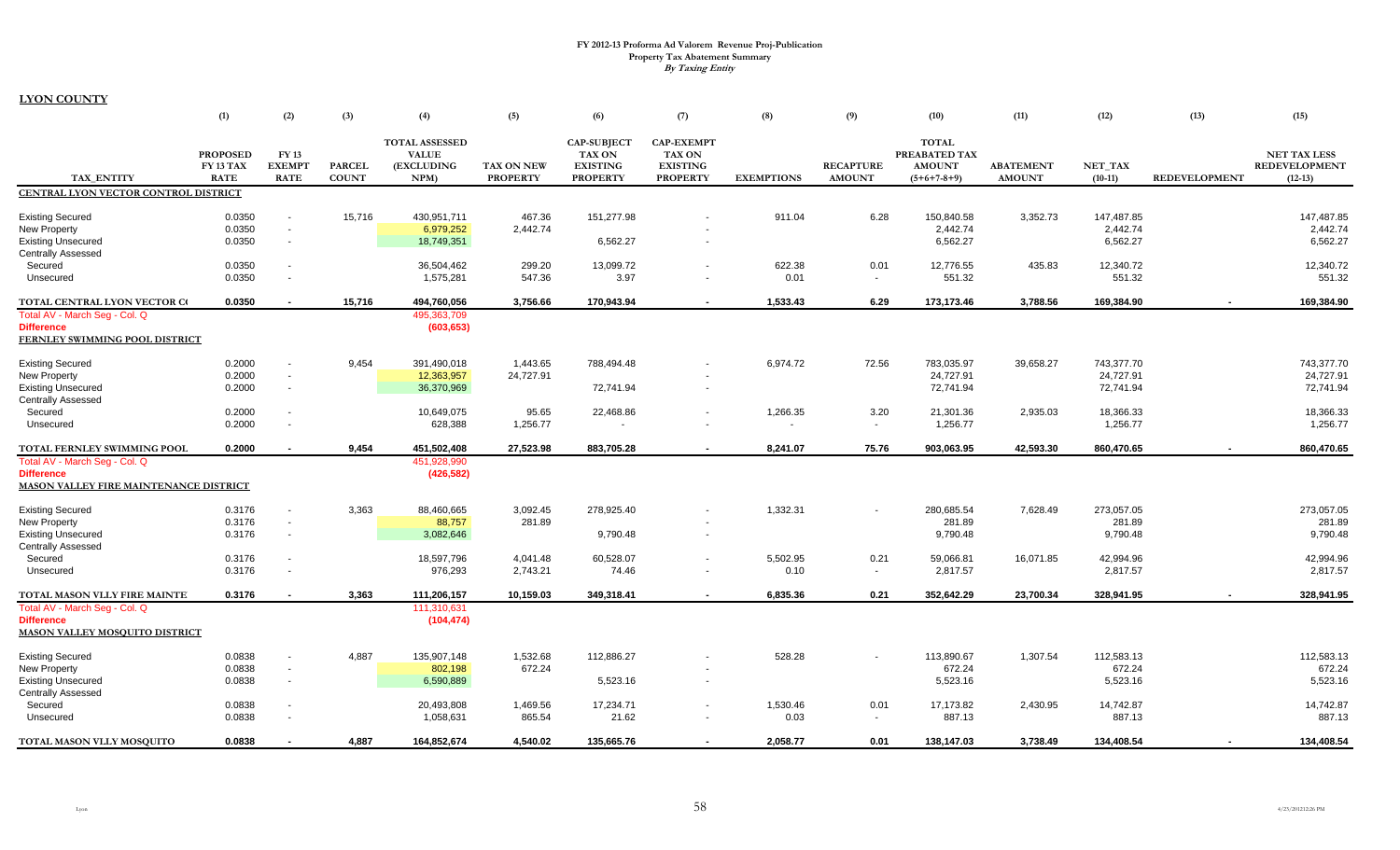|                                                                                                                               | (1)                                                | (2)                                                  | (3)                           | (4)                                                               | (5)                                  | (6)                                                                | (7)                                                                      | (8)                | (9)                               | (10)                                                            | (11)                              | (12)                                  | (13)                 | (15)                                                     |
|-------------------------------------------------------------------------------------------------------------------------------|----------------------------------------------------|------------------------------------------------------|-------------------------------|-------------------------------------------------------------------|--------------------------------------|--------------------------------------------------------------------|--------------------------------------------------------------------------|--------------------|-----------------------------------|-----------------------------------------------------------------|-----------------------------------|---------------------------------------|----------------------|----------------------------------------------------------|
| <b>TAX ENTITY</b>                                                                                                             | <b>PROPOSED</b><br><b>FY 13 TAX</b><br><b>RATE</b> | <b>FY13</b><br><b>EXEMPT</b><br><b>RATE</b>          | <b>PARCEL</b><br><b>COUNT</b> | <b>TOTAL ASSESSED</b><br><b>VALUE</b><br><b>(EXCLUDING</b><br>NPM | <b>TAX ON NEW</b><br><b>PROPERTY</b> | <b>CAP-SUBJECT</b><br>TAX ON<br><b>EXISTING</b><br><b>PROPERTY</b> | <b>CAP-EXEMPT</b><br><b>TAX ON</b><br><b>EXISTING</b><br><b>PROPERTY</b> | <b>EXEMPTIONS</b>  | <b>RECAPTURE</b><br><b>AMOUNT</b> | <b>TOTAL</b><br>PREABATED TAX<br><b>AMOUNT</b><br>$(5+6+7-8+9)$ | <b>ABATEMENT</b><br><b>AMOUNT</b> | NET TAX<br>$(10-11)$                  | <b>REDEVELOPMENT</b> | <b>NET TAX LESS</b><br><b>REDEVELOPMENT</b><br>$(12-13)$ |
| Total AV - March Seg - Col. Q<br><b>Difference</b><br>MASON VALLEY SWIMMING POOL DISTRICT                                     |                                                    |                                                      |                               | 164,958,035<br>(105, 361)                                         |                                      |                                                                    |                                                                          |                    |                                   |                                                                 |                                   |                                       |                      |                                                          |
| <b>Existing Secured</b><br>New Property<br><b>Existing Unsecured</b>                                                          | 0.1749<br>0.1749<br>0.1749                         | $\sim$<br>$\sim$<br>$\sim$                           | 4,886                         | 133,889,792<br>804,417<br>6,584,879                               | 3,192.52<br>1,406.92                 | 232,083.21<br>11,516.95                                            | $\overline{\phantom{a}}$                                                 | 1,102.46           | $\sim$                            | 234,173.27<br>1,406.92<br>11,516.95                             | 2,728.66                          | 231,444.61<br>1,406.92<br>11,516.95   |                      | 231,444.61<br>1,406.92<br>11,516.95                      |
| <b>Centrally Assessed</b><br>Secured<br>Unsecured                                                                             | 0.1749<br>0.1749                                   | $\overline{\phantom{a}}$<br>$\overline{\phantom{a}}$ |                               | 20,473,521<br>1,058,429                                           | 3,039.44<br>1,806.14                 | 35,962.97<br>45.13                                                 | $\sim$                                                                   | 3,194.20<br>0.06   | 0.03<br>$\sim$                    | 35,808.24<br>1,851.21                                           | 5,073.69                          | 30,734.55<br>1,851.21                 |                      | 30,734.55<br>1,851.21                                    |
| TOTAL MASON VLLY SWIMMING PC<br>Total AV - March Seg - Col. Q                                                                 | 0.1749                                             | $\sim$                                               | 4,886                         | 162,811,038<br>162,916,623                                        | 9,445.02                             | 279,608.26                                                         | $\blacksquare$                                                           | 4,296.72           | 0.03                              | 284,756.60                                                      | 7,802.35                          | 276,954.25                            | $\sim$               | 276,954.25                                               |
| <b>Difference</b><br>NO LYON CO FIRE MAINTENANCE DISTRICT                                                                     |                                                    |                                                      |                               | (105, 585)                                                        |                                      |                                                                    |                                                                          |                    |                                   |                                                                 |                                   |                                       |                      |                                                          |
| <b>Existing Secured</b><br><b>New Property</b><br><b>Existing Unsecured</b>                                                   | 0.2803<br>0.2803<br>0.2803                         | $\blacksquare$<br>$\sim$<br>$\blacksquare$           | 9,472                         | 392,203,377<br>12,365,764<br>36,370,969                           | 2,018.21<br>34,661.24                | 1,104,308.97<br>101,947.83                                         | $\sim$                                                                   | 9,698.16           | 101.44                            | 1,096,730.46<br>34,661.24<br>101,947.83                         | 130,300.86                        | 966,429.60<br>34,661.24<br>101,947.83 |                      | 966,429.60<br>34,661.24<br>101,947.83                    |
| <b>Centrally Assessed</b><br>Secured<br>Unsecured                                                                             | 0.2803<br>0.2803                                   | $\sim$<br>$\blacksquare$                             |                               | 10,949,266<br>636,562                                             | 187.21<br>1,634.06                   | 32,278.37                                                          | $\sim$                                                                   | 1,774.79           | 0.01<br>$\sim$                    | 30,690.80<br>1,634.06                                           | 10,170.57                         | 20,520.23<br>1,634.06                 |                      | 20,520.23<br>1,634.06                                    |
| TOTAL NO LYON CO FIRE MAINTE                                                                                                  | 0.2803                                             |                                                      | 9,472                         | 452,525,939                                                       | 38,500.72                            | 1,238,535.17                                                       | $\blacksquare$                                                           | 11,472.95          | 101.45                            | 1,265,664.38                                                    | 140,471.43                        | 1,125,192.95                          |                      | 1,125,192.95                                             |
| Total AV - March Seg - Col. Q<br><b>Difference</b><br>SILVER SPRINGS-STAGECOACH HOSPITAL DIST                                 |                                                    |                                                      |                               | 452,950,714<br>(424, 775)                                         |                                      |                                                                    |                                                                          |                    |                                   |                                                                 |                                   |                                       |                      |                                                          |
| <b>Existing Secured</b><br><b>New Property</b><br><b>Existing Unsecured</b>                                                   | 0.0450<br>0.0450<br>0.0450                         | $\blacksquare$<br>$\sim$<br>$\sim$                   | 7,734                         | 99,807,544<br>1,494,768<br>5,234,486                              | 164.67<br>672.65                     | 45,202.22<br>2,355.52                                              | $\blacksquare$                                                           | 449.73             | 2.15                              | 44,919.31<br>672.65<br>2,355.52                                 | 3,760.08                          | 41,159.23<br>672.65<br>2,355.52       |                      | 41,159.23<br>672.65<br>2,355.52                          |
| <b>Centrally Assessed</b><br>Secured<br>Unsecured                                                                             | 0.0450<br>0.0450                                   | $\sim$                                               |                               | 20,618,840<br>908,428                                             | 204.46<br>403.69                     | 9,569.19<br>5.11                                                   |                                                                          | 495.16<br>0.01     | 0.28<br>$\sim$                    | 9,278.77<br>408.79                                              | 2,332.37                          | 6,946.40<br>408.79                    |                      | 6,946.40<br>408.79                                       |
| TOTAL SILVER SPRINGS-STAGECOA<br>Total AV - March Seg - Col. Q<br><b>Difference</b><br>SMITH VALLEY FIRE MAINTENANCE DISTRICT | 0.0450                                             | $\blacksquare$                                       | 7,734                         | 128,064,066<br>128,112,804<br>(48, 738)                           | 1,445.47                             | 57,132.04                                                          | $\blacksquare$                                                           | 944.90             | 2.43                              | 57,635.03                                                       | 6,092.45                          | 51,542.58                             |                      | 51,542.58                                                |
| <b>Existing Secured</b><br>New Property<br><b>Existing Unsecured</b>                                                          | 0.3370<br>0.3370<br>0.3370                         | $\blacksquare$<br>$\sim$<br>$\sim$                   | 1,539                         | 68,945,348<br>723,603<br>936,283                                  | 1,366.95<br>2,438.54                 | 231,740.40<br>3,155.27                                             | $\overline{\phantom{a}}$                                                 | 485.59             |                                   | 232,621.76<br>2,438.54<br>3,155.27                              | 6,393.69                          | 226,228.07<br>2,438.54<br>3,155.27    |                      | 226,228.07<br>2,438.54<br>3,155.27                       |
| <b>Centrally Assessed</b><br>Secured<br>Unsecured                                                                             | 0.3370<br>0.3370                                   |                                                      |                               | 6,542,484<br>376.827                                              | 1,809.19<br>1.158.37                 | 21,770.29                                                          | $\sim$                                                                   | 1,531.31<br>$\sim$ |                                   | 22,048.17<br>1.158.37                                           | 6,054.02                          | 15,994.15<br>1.158.37                 |                      | 15,994.15<br>1,158.37                                    |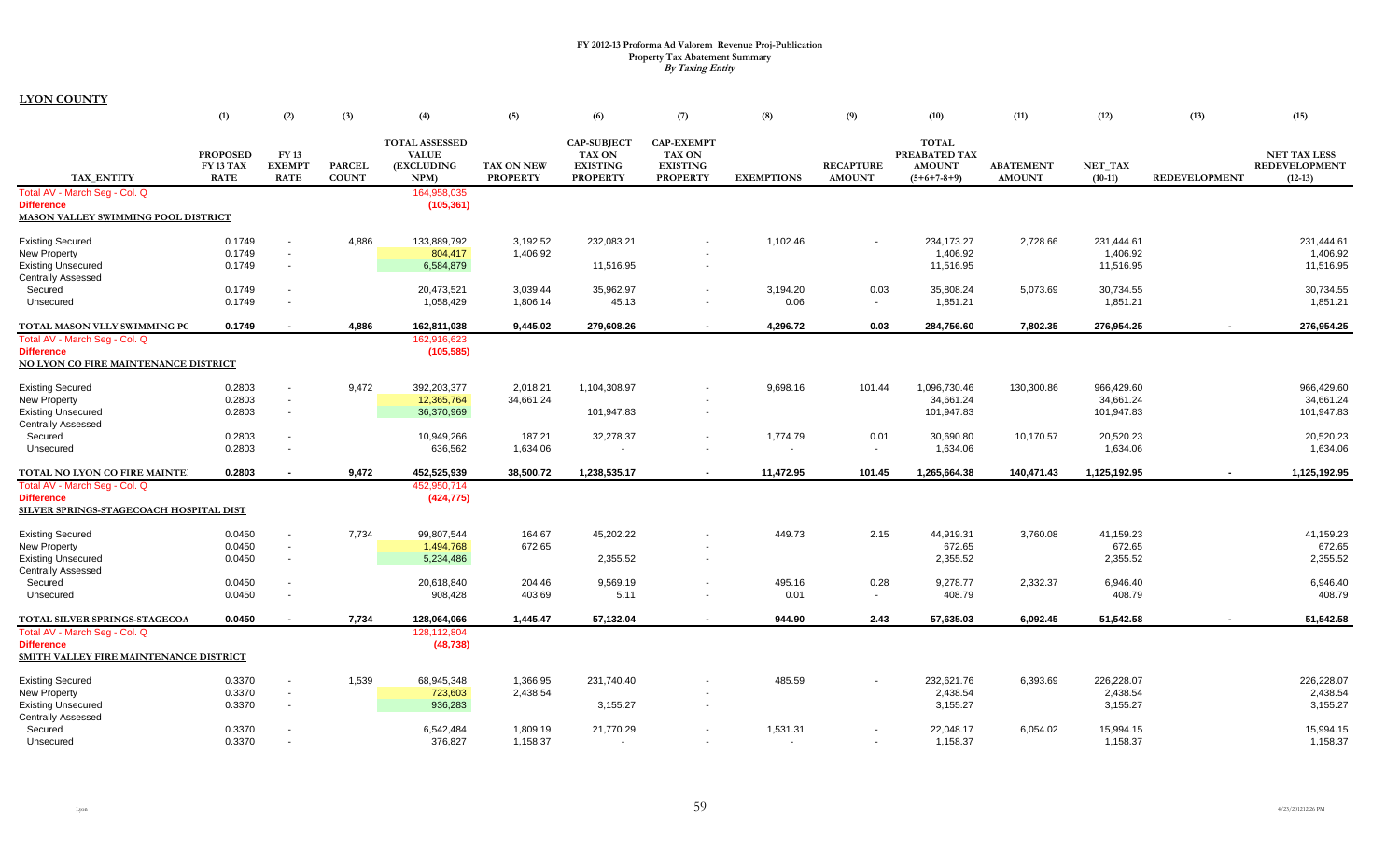|                                                                                                          | (1)                                         | (2)                                          | (3)                           | (4)                                                        | (5)                                  | (6)                                                                | (7)                                                                      | (8)               | (9)                                | (10)                                                            | (11)                              | (12)                                  | (13)                     | (15)                                                     |
|----------------------------------------------------------------------------------------------------------|---------------------------------------------|----------------------------------------------|-------------------------------|------------------------------------------------------------|--------------------------------------|--------------------------------------------------------------------|--------------------------------------------------------------------------|-------------------|------------------------------------|-----------------------------------------------------------------|-----------------------------------|---------------------------------------|--------------------------|----------------------------------------------------------|
| <b>TAX ENTITY</b>                                                                                        | <b>PROPOSED</b><br>FY 13 TAX<br><b>RATE</b> | <b>FY 13</b><br><b>EXEMPT</b><br><b>RATE</b> | <b>PARCEL</b><br><b>COUNT</b> | <b>TOTAL ASSESSED</b><br><b>VALUE</b><br>(EXCLUDING<br>NPM | <b>TAX ON NEW</b><br><b>PROPERTY</b> | <b>CAP-SUBJECT</b><br>TAX ON<br><b>EXISTING</b><br><b>PROPERTY</b> | <b>CAP-EXEMPT</b><br><b>TAX ON</b><br><b>EXISTING</b><br><b>PROPERTY</b> | <b>EXEMPTIONS</b> | <b>RECAPTURE</b><br><b>AMOUNT</b>  | <b>TOTAL</b><br>PREABATED TAX<br><b>AMOUNT</b><br>$(5+6+7-8+9)$ | <b>ABATEMENT</b><br><b>AMOUNT</b> | NET_TAX<br>$(10-11)$                  | <b>REDEVELOPMENT</b>     | <b>NET TAX LESS</b><br><b>REDEVELOPMENT</b><br>$(12-13)$ |
| TOTAL SMITH VLLY FIRE MAINTEN                                                                            | 0.3370                                      | $\sim$                                       | 1,539                         | 77,524,545                                                 | 6,773.05                             | 256,665.96                                                         |                                                                          | 2,016.90          | $\sim$                             | 261,422.12                                                      | 12,447.71                         | 248,974.41                            | $\blacksquare$           | 248,974.41                                               |
| Total AV - March Seg - Col. Q<br><b>Difference</b><br>SOUTH LYON COUNTY HOSPITAL DISTRICT                |                                             |                                              |                               | 77,534,475<br>(9,930)                                      |                                      |                                                                    |                                                                          |                   |                                    |                                                                 |                                   |                                       |                          |                                                          |
| <b>Existing Secured</b><br><b>New Property</b><br><b>Existing Unsecured</b>                              | 0.5615<br>0.5615<br>0.5615                  | $\sim$<br>$\sim$<br>$\sim$                   | 6,594                         | 208,324,347<br>1,604,339<br>7,754,945                      | 12,752.13<br>9,008.36                | 1,161,335.86<br>43,544.02                                          | $\sim$                                                                   | 4,348.08          | $\overline{\phantom{0}}$           | 1,169,739.91<br>9,008.36<br>43,544.02                           | 13,504.41                         | 1,156,235.50<br>9,008.36<br>43,544.02 |                          | 1,156,235.50<br>9,008.36<br>43,544.02                    |
| <b>Centrally Assessed</b><br>Secured<br>Unsecured                                                        | 0.5615<br>0.5615                            | $\sim$<br>$\sim$                             |                               | 38,101,998<br>1,885,734                                    | 16,086.73<br>10,375.32               | 214,389.67<br>213.41                                               | $\sim$<br>$\sim$                                                         | 16,533.72<br>0.30 | 2.37<br>$\sim$                     | 213,945.05<br>10,588.43                                         | 29,070.93                         | 184,874.12<br>10,588.43               |                          | 184,874.12<br>10,588.43                                  |
| TOTAL SO LYON CO HOSPITAL                                                                                | 0.5615                                      |                                              | 6,594                         | 257,671,364                                                | 48,222.54                            | 1,419,482.96                                                       | $\sim$                                                                   | 20,882.10         | 2.37                               | 1,446,825.77                                                    | 42,575.34                         | 1,404,250.43                          | $\sim$                   | 1,404,250.43                                             |
| Total AV - March Seg - Col. Q<br><b>Difference</b><br><b>WILLOW CREEK GID</b>                            |                                             |                                              |                               | 257,786,232<br>(114, 868)                                  |                                      |                                                                    |                                                                          |                   |                                    |                                                                 |                                   |                                       |                          |                                                          |
| <b>Existing Secured</b><br><b>New Property</b><br><b>Existing Unsecured</b><br><b>Centrally Assessed</b> | 0.0156<br>0.0156<br>0.0156                  | $\sim$<br>$\sim$<br>$\sim$                   | 253                           | 3,118,011<br>23,509<br>68,067                              | $\sim$<br>3.67                       | 491.90<br>10.62                                                    | $\sim$                                                                   | 5.04              |                                    | 486.86<br>3.67<br>10.62                                         | 3.16                              | 483.70<br>3.67<br>10.62               |                          | 483.70<br>3.67<br>10.62                                  |
| Secured<br>Unsecured                                                                                     | 0.0156<br>0.0156                            | $\sim$<br>$\sim$                             |                               | 82,204<br>5,183                                            | $\sim$<br>0.81                       | 13.81<br>$\sim$                                                    |                                                                          | 0.98<br>$\sim$    | $\overline{\phantom{a}}$<br>$\sim$ | 12.83<br>0.81                                                   | 2.31                              | 10.52<br>0.81                         |                          | 10.52<br>0.81                                            |
| <b>TOTAL WILLOW CREEK</b>                                                                                | 0.0156                                      | $\sim$                                       | 253                           | 3,296,974                                                  | 4.48                                 | 516.33                                                             |                                                                          | 6.02              | $\sim$                             | 514.79                                                          | 5.47                              | 509.32                                | $\overline{\phantom{a}}$ | 509.32                                                   |
| Total AV - March Seg - Col. Q<br><b>Difference</b>                                                       |                                             |                                              |                               | 3,296,974                                                  |                                      |                                                                    |                                                                          |                   |                                    |                                                                 |                                   |                                       |                          |                                                          |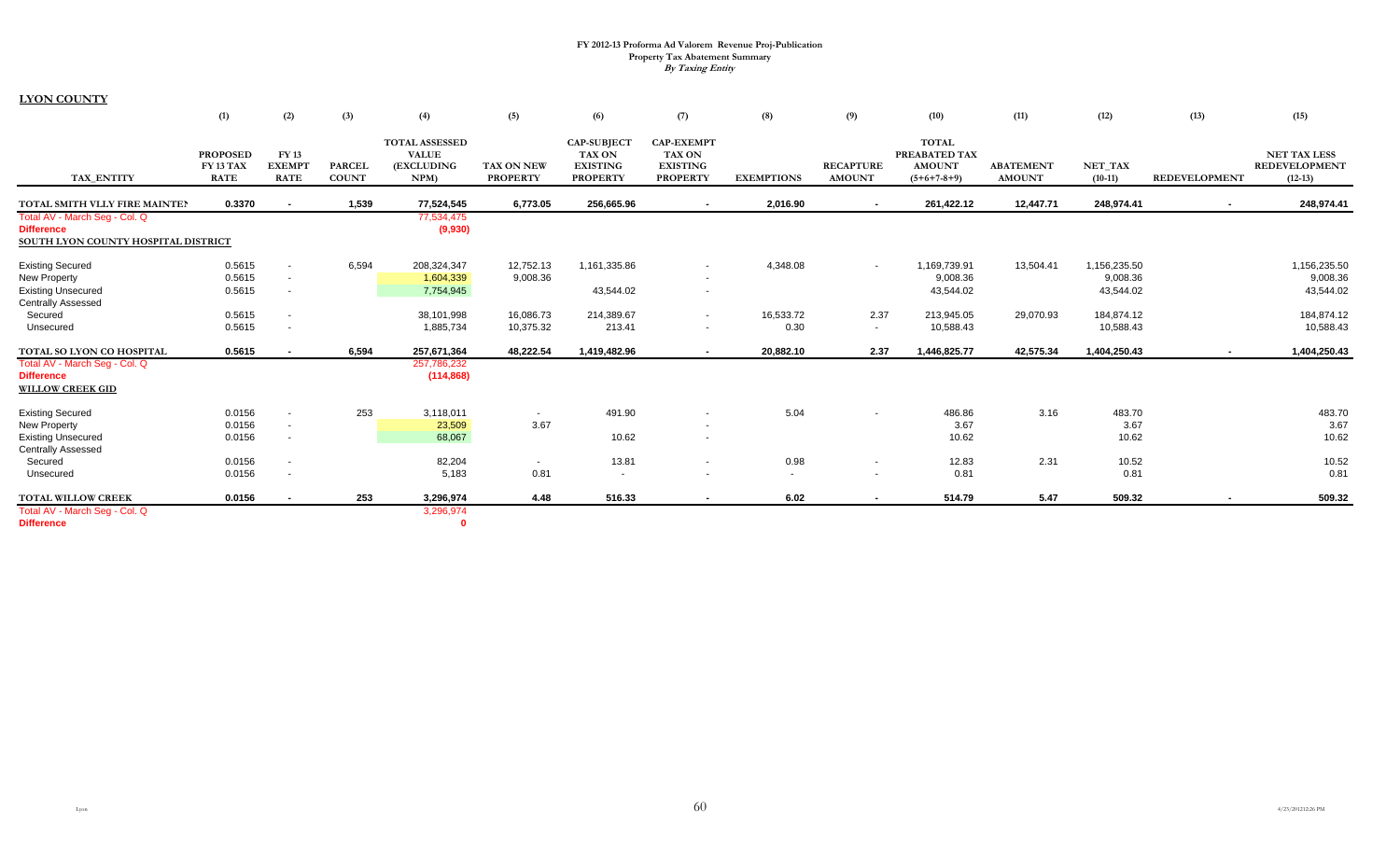| <u>MINERAL COUNTY</u>                                                                            |                                      |                                       |                                  |                                                                      |                                                    |                                                                           |                                                                          |                                                 |                                    |                                                                 |                                                    |                                                          |                      |                                                          |
|--------------------------------------------------------------------------------------------------|--------------------------------------|---------------------------------------|----------------------------------|----------------------------------------------------------------------|----------------------------------------------------|---------------------------------------------------------------------------|--------------------------------------------------------------------------|-------------------------------------------------|------------------------------------|-----------------------------------------------------------------|----------------------------------------------------|----------------------------------------------------------|----------------------|----------------------------------------------------------|
|                                                                                                  | (1)                                  | (2)                                   | (3)                              | (4)                                                                  | (5)                                                | (6)                                                                       | (7)                                                                      | (8)                                             | (9)                                | (10)                                                            | (11)                                               | (12)                                                     | (13)                 | (15)                                                     |
| TAX ENTITY                                                                                       | PROPOSED FY<br><b>13 TAX RATE</b>    | FY 13<br><b>EXEMPT</b><br><b>RATE</b> | <b>PARCEL</b><br><b>COUNT</b>    | <b>TOTAL</b><br><b>ASSESSED</b><br><b>VALUE</b><br>(EXCLUDING<br>NPM | TAX ON NEW<br><b>PROPERTY</b>                      | <b>CAP-SUBJECT</b><br><b>TAX ON</b><br><b>EXISTING</b><br><b>PROPERTY</b> | <b>CAP-EXEMPT</b><br><b>TAX ON</b><br><b>EXISTING</b><br><b>PROPERTY</b> | <b>EXEMPTIONS</b>                               | <b>RECAPTURE</b><br><b>AMOUNT</b>  | <b>TOTAL</b><br>PREABATED TAX<br><b>AMOUNT</b><br>$(5+6+7-8+9)$ | <b>ABATEMENT</b><br><b>AMOUNT</b>                  | NET TAX<br>$(10-11)$                                     | <b>REDEVELOPMENT</b> | <b>NET TAX LESS</b><br><b>REDEVELOPMENT</b><br>$(12-13)$ |
| <b>ALL ENTITIES</b>                                                                              |                                      |                                       |                                  |                                                                      |                                                    |                                                                           |                                                                          |                                                 |                                    |                                                                 |                                                    |                                                          |                      |                                                          |
| <b>STATE OF NEVADA</b><br><b>GENERAL COUNTY</b><br><b>SCHOOL DISTRICT</b><br>MINERAL CO HOSPITAL | 0.1700<br>2.0900<br>1.2000<br>0.2000 | $\sim$<br>0.0600<br>$\sim$<br>$\sim$  | 3,622<br>3,622<br>3,622<br>3,622 | 109,373,362<br>109,373,362<br>109,373,366<br>109,373,349             | 17,772.68<br>214,209.86<br>125,454.08<br>20,909.04 | 176,444.15<br>2,106,961.05<br>1,245,495.05<br>207,582.68                  | 66,564.32                                                                | 8,267.39<br>101,649.56<br>58,361.20<br>9,726.59 | 24.67<br>294.71<br>173.95<br>29.01 | 185,974.11<br>2,286,380.38<br>1,312,761.87<br>218,794.13        | 17,067.44<br>224,181.00<br>103,983.03<br>20,079.97 | 168,906.67<br>2,062,199.38<br>1,208,778.84<br>198,714.16 |                      | 168,906.67<br>2,062,199.38<br>1,208,778.84<br>198,714.16 |
| <b>TOTAL COUNTY</b>                                                                              |                                      |                                       | 3,622                            | 109,373,362                                                          | 378,345.66                                         | 3,736,482.92                                                              | 66,564.32                                                                | 178,004.74                                      | 522.34                             | 4,003,910.49                                                    | 365,311.44                                         | 3,638,599.05                                             |                      | 3,638,599.05                                             |
|                                                                                                  |                                      |                                       |                                  |                                                                      |                                                    |                                                                           |                                                                          |                                                 |                                    | <b>Abatement Percent</b>                                        | 9.12%                                              |                                                          |                      |                                                          |
| <b>STATE OF NEVADA</b>                                                                           |                                      |                                       |                                  |                                                                      |                                                    |                                                                           |                                                                          |                                                 |                                    |                                                                 |                                                    |                                                          |                      |                                                          |
| <b>Existing Secured</b><br>New Property<br><b>Existing Unsecured</b>                             | 0.1700<br>0.1700<br>0.1700           |                                       | 3,622                            | 57,541,060<br>7,148,895<br>18,589,233                                | 291.41<br>12,153.12                                | 99,483.30<br>31,601.70                                                    | $\overline{\phantom{a}}$                                                 | 1,940.16                                        | 24.64                              | 97,859.19<br>12,153.12<br>31,601.70                             | 7,881.71                                           | 89,977.48<br>12,153.12<br>31,601.70                      |                      | 89,977.48<br>12,153.12<br>31,601.70                      |
| <b>Centrally Assessed</b><br>Secured<br>Unsecured                                                | 0.1700<br>0.1700                     |                                       |                                  | 24,888,996<br>1,205,177                                              | 3,279.33<br>2,048.82                               | 45,359.15                                                                 |                                                                          | 6,327.23                                        | 0.03<br>$\sim$                     | 42,311.28<br>2,048.82                                           | 9,185.73                                           | 33,125.55<br>2,048.82                                    |                      | 33,125.55<br>2,048.82                                    |
| <b>TOTAL STATE OF NV</b>                                                                         | 0.1700                               |                                       | 3,622                            | 109,373,362                                                          | 17,772.68                                          | 176,444.15                                                                | $\sim$                                                                   | 8,267.39                                        | 24.67                              | 185,974.11                                                      | 17,067.44                                          | 168,906.67                                               |                      | 168,906.67                                               |
| Total AV - March Seg - Col. Q<br><b>Difference</b><br><b>GENERAL COUNTY</b>                      |                                      |                                       |                                  | 109,380,354<br>(6,992)                                               |                                                    |                                                                           |                                                                          |                                                 |                                    |                                                                 |                                                    |                                                          |                      |                                                          |
| <b>Existing Secured</b>                                                                          |                                      |                                       |                                  |                                                                      |                                                    |                                                                           |                                                                          |                                                 |                                    |                                                                 |                                                    |                                                          |                      |                                                          |
| General                                                                                          | 1.8384                               | $\overline{\phantom{a}}$              | 3,622                            | 57,541,060                                                           | 3,151.34                                           | 1,075,835.22                                                              |                                                                          | 20,984.34                                       | 266.28                             | 1,058,268.50                                                    | 85,240.34                                          | 973,028.16                                               |                      | 973,028.16                                               |
| China Springs                                                                                    | 0.0066                               | $\sim$                                | 3,622                            | 57,541,060                                                           | 11.30                                              | 3,862.42                                                                  |                                                                          | 74.04                                           | 0.97                               | 3,800.65                                                        | 305.77                                             | 3,494.88                                                 |                      | 3,494.88                                                 |
| <b>Medical Indigent</b>                                                                          | 0.1250                               | $\sim$                                | 3,622                            | 57,541,060                                                           | 214.24                                             | 73,148.99                                                                 |                                                                          | 1,425.59                                        | 18.11                              | 71,955.75                                                       | 5,795.53                                           | 66,160.22                                                |                      | 66,160.22                                                |
| General Indigent<br>Care & Share                                                                 | 0.0100                               | $\sim$<br>0.0600                      | 3,622<br>3,622                   | 57,541,060<br>57,541,060                                             | 17.16<br>102.85                                    | 5,851.21<br>$\sim$                                                        | $\sim$<br>35,112.31                                                      | 113.64<br>692.85                                | 1.46<br>$\sim$                     | 5,756.19<br>34,522.31                                           | 462.61<br>0.01                                     | 5,293.58<br>34,522.30                                    |                      | 5,293.58<br>34,522.30                                    |
| <b>Capital Projects</b>                                                                          | 0.0600<br>0.0500                     | $\sim$                                | 3,622                            | 57,541,060                                                           | 85.73                                              | 29,259.76                                                                 |                                                                          | 571.51                                          | 7.25                               | 28,781.23                                                       | 2,317.02                                           | 26,464.21                                                |                      | 26,464.21                                                |
|                                                                                                  |                                      |                                       |                                  |                                                                      |                                                    |                                                                           |                                                                          |                                                 |                                    |                                                                 |                                                    |                                                          |                      |                                                          |
| <b>GENERAL TOTAL</b>                                                                             | 2.0900                               | 0.0600                                | 3,622                            | 57,541,060                                                           | 3,582.62                                           | 1,187,957.60                                                              | 35,112.31                                                                | 23,861.97                                       | 294.07                             | 1,203,084.63                                                    | 94,121.28                                          | 1,108,963.35                                             |                      | 1,108,963.35                                             |
| New Property<br><b>Existing Unsecured</b><br><b>Centrally Assessed</b>                           | 2.0900<br>2.0900                     | 0.0600<br>0.0600                      |                                  | 7,148,896<br>18,589,233                                              | 145,122.58                                         | 377,361.43                                                                | 4,289.34<br>11,153.54                                                    |                                                 |                                    | 149,411.92<br>388,514.97                                        |                                                    | 149,411.92<br>388,514.97                                 |                      | 149,411.92<br>388,514.97                                 |
| Secured                                                                                          | 2.0900                               | 0.0600                                |                                  | 24,888,996                                                           | 40,316.45                                          | 541,642.02                                                                | 16,009.13                                                                | 77,787.59                                       | 0.64                               | 520,180.65                                                      | 130,059.72                                         | 390,120.93                                               |                      | 390,120.93                                               |
| Unsecured                                                                                        | 2.0900                               | 0.0600                                |                                  | 1,205,177                                                            | 25,188.21                                          |                                                                           |                                                                          |                                                 | $\sim$                             | 25,188.21                                                       |                                                    | 25,188.21                                                |                      | 25,188.21                                                |
| TOTAL GENERAL COUNTY                                                                             | 2.0900                               | 0.0600                                | 3,622                            | 109,373,362                                                          | 214,209.86                                         | 2,106,961.05                                                              | 66,564.32                                                                | 101,649.56                                      | 294.71                             | 2,286,380.38                                                    | 224,181.00                                         | 2,062,199.38                                             |                      | 2,062,199.38                                             |
| <b>March Assessors Report:</b>                                                                   |                                      |                                       |                                  |                                                                      |                                                    |                                                                           |                                                                          |                                                 |                                    |                                                                 |                                                    |                                                          |                      |                                                          |
| <b>New secured</b>                                                                               |                                      |                                       |                                  | 271,418                                                              |                                                    |                                                                           |                                                                          |                                                 |                                    |                                                                 |                                                    |                                                          |                      |                                                          |
| <b>Existing Secured</b>                                                                          |                                      |                                       |                                  | 57,376,635                                                           |                                                    |                                                                           |                                                                          |                                                 |                                    |                                                                 |                                                    |                                                          |                      |                                                          |
|                                                                                                  |                                      |                                       |                                  | 57.648.053                                                           |                                                    |                                                                           |                                                                          |                                                 |                                    |                                                                 |                                                    |                                                          |                      |                                                          |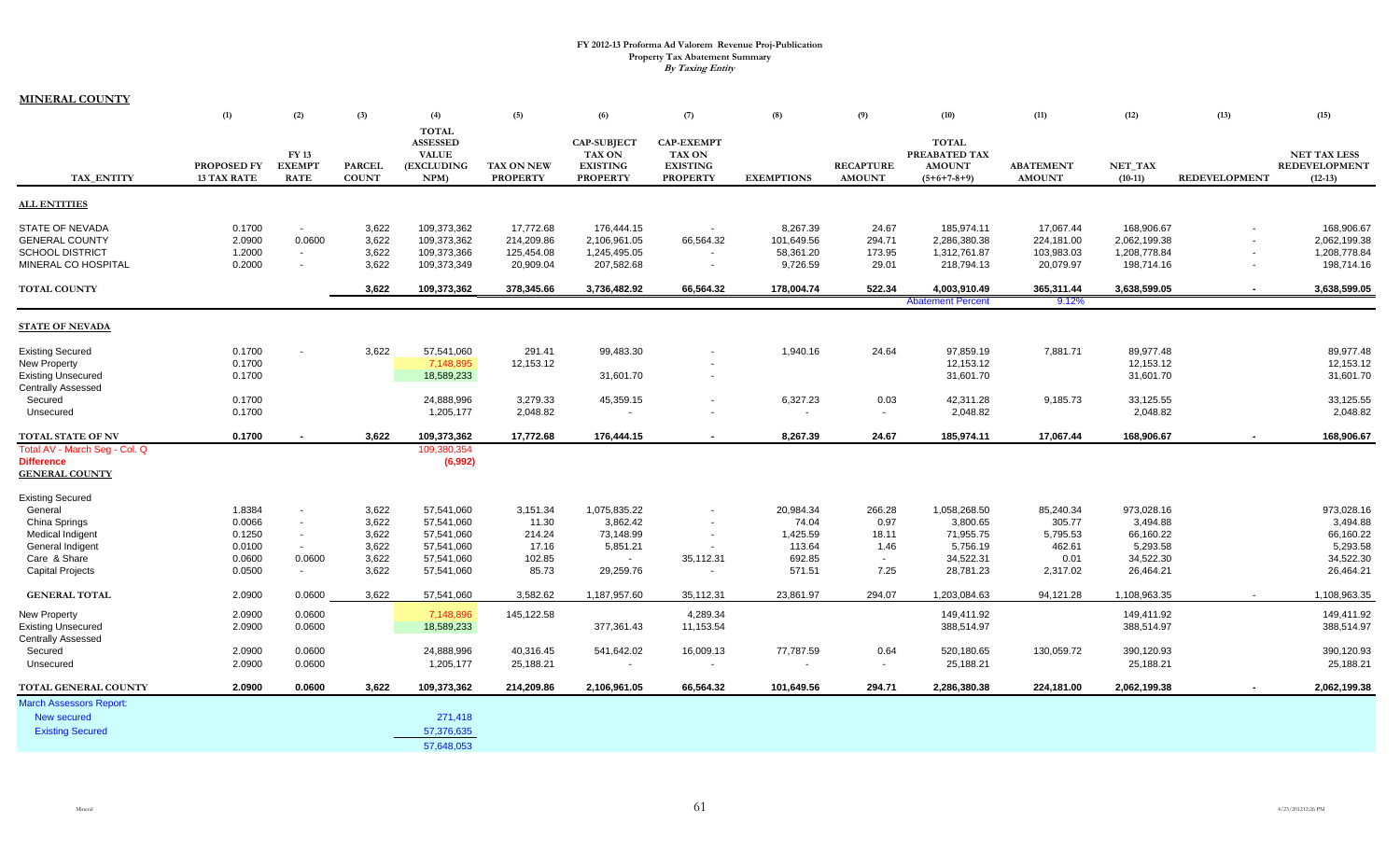|                                                    | (1)                               | (2)                                   | (3)                           | (4)                                                                  | (5)                           | (6)                                                                       | (7)                                                                      | (8)               | (9)                               | (10)                                                            | (11)                              | (12)                 | (13)                 | (15)                                                     |
|----------------------------------------------------|-----------------------------------|---------------------------------------|-------------------------------|----------------------------------------------------------------------|-------------------------------|---------------------------------------------------------------------------|--------------------------------------------------------------------------|-------------------|-----------------------------------|-----------------------------------------------------------------|-----------------------------------|----------------------|----------------------|----------------------------------------------------------|
| <b>TAX ENTITY</b>                                  | PROPOSED FY<br><b>13 TAX RATE</b> | FY 13<br><b>EXEMPT</b><br><b>RATE</b> | <b>PARCEL</b><br><b>COUNT</b> | <b>TOTAL</b><br><b>ASSESSED</b><br><b>VALUE</b><br>(EXCLUDING<br>NPM | TAX ON NEW<br><b>PROPERTY</b> | <b>CAP-SUBJECT</b><br><b>TAX ON</b><br><b>EXISTING</b><br><b>PROPERTY</b> | <b>CAP-EXEMPT</b><br><b>TAX ON</b><br><b>EXISTING</b><br><b>PROPERTY</b> | <b>EXEMPTIONS</b> | <b>RECAPTURE</b><br><b>AMOUNT</b> | <b>TOTAL</b><br>PREABATED TAX<br><b>AMOUNT</b><br>$(5+6+7-8+9)$ | <b>ABATEMENT</b><br><b>AMOUNT</b> | NET_TAX<br>$(10-11)$ | <b>REDEVELOPMENT</b> | <b>NET TAX LESS</b><br><b>REDEVELOPMENT</b><br>$(12-13)$ |
| <b>Difference</b>                                  |                                   |                                       |                               | (106, 993)                                                           | $-0.19%$                      |                                                                           |                                                                          |                   |                                   |                                                                 |                                   |                      |                      |                                                          |
| Total AV - March Seg - Col. Q<br><b>Difference</b> |                                   |                                       |                               | 109,380,354<br>(6,992)                                               |                               |                                                                           |                                                                          |                   |                                   |                                                                 |                                   |                      |                      |                                                          |
|                                                    |                                   |                                       |                               |                                                                      |                               |                                                                           |                                                                          |                   |                                   |                                                                 |                                   |                      |                      |                                                          |
| <b>SCHOOL DISTRICT</b>                             |                                   |                                       |                               |                                                                      |                               |                                                                           |                                                                          |                   |                                   |                                                                 |                                   |                      |                      |                                                          |
| <b>Existing Secured</b>                            | 0.7500                            |                                       | 3,622                         | 57,541,060                                                           | 1,285.60                      | 438,900.87                                                                | $\blacksquare$                                                           | 8,561.33          | 108.67                            | 431,733.81                                                      | 34,773.76                         | 396,960.05           |                      | 396,960.05                                               |
| New Property                                       | 0.7500                            | $\sim$                                |                               | 7,148,900                                                            | 53,616.75                     |                                                                           |                                                                          |                   |                                   | 53,616.75                                                       |                                   | 53,616.75            |                      | 53,616.75                                                |
| <b>Existing Unsecured</b>                          | 0.7500                            |                                       |                               | 18,589,233                                                           |                               | 139,419.25                                                                | $\overline{\phantom{a}}$                                                 |                   |                                   | 139,419.25                                                      |                                   | 139,419.25           |                      | 139,419.25                                               |
| <b>Centrally Assessed</b>                          |                                   |                                       |                               |                                                                      |                               |                                                                           |                                                                          |                   |                                   |                                                                 |                                   |                      |                      |                                                          |
| Secured                                            | 0.7500                            |                                       |                               | 24,888,996                                                           | 14,467.63                     | 200,114.04                                                                | $\blacksquare$                                                           | 27,914.22         | 0.06                              | 186,667.51                                                      | 30,216.11                         | 156,451.40           |                      | 156,451.40                                               |
| Unsecured                                          | 0.7500                            | $\blacksquare$                        |                               | 1,205,177                                                            | 9,038.83                      |                                                                           | $\mathbf{r}$                                                             | $\sim$            | $\sim$                            | 9,038.83                                                        |                                   | 9,038.83             |                      | 9,038.83                                                 |
| TOTAL SCHOOL OPERATING                             | 0.7500                            |                                       | 3,622                         | 109,373,366                                                          | 78,408.80                     | 778,434.16                                                                | $\sim$                                                                   | 36,475.55         | 108.73                            | 820,476.14                                                      | 64,989.87                         | 755,486.27           | $\sim$               | 755,486.27                                               |
|                                                    |                                   |                                       |                               |                                                                      | 23,148.20                     | 320, 182. 47                                                              | $\sim$                                                                   | 44,662.75         | 0.09                              | 298,668.01                                                      | 48,345.77                         | 250,322.24           |                      | 250,322.24                                               |
| <b>SCHOOL DEBT</b>                                 |                                   |                                       |                               |                                                                      | 14,462.12                     |                                                                           |                                                                          |                   | $\sim$                            | 14,462.12                                                       | $\sim$                            | 14,462.12            |                      | 14,462.12                                                |
| <b>Existing Secured</b>                            | 0.4500                            |                                       | 3,622                         | 57,541,060                                                           | 771.39                        | 263,340.91                                                                | $\overline{\phantom{a}}$                                                 | 5,137.12          | 65.19                             | 259,040.37                                                      | 20,863.50                         | 238,176.87           |                      | 238,176.87                                               |
| <b>New Property</b>                                | 0.4500                            | $\sim$                                |                               | 7,148,893                                                            | 32,170.02                     |                                                                           | $\overline{\phantom{a}}$                                                 |                   |                                   | 32,170.02                                                       |                                   | 32,170.02            |                      | 32,170.02                                                |
| <b>Existing Unsecured</b>                          | 0.4500                            | $\sim$                                |                               | 18,589,233                                                           |                               | 83,651.55                                                                 | $\sim$                                                                   |                   |                                   | 83,651.55                                                       |                                   | 83,651.55            |                      | 83,651.55                                                |
| <b>Centrally Assessed</b>                          |                                   |                                       |                               |                                                                      |                               |                                                                           |                                                                          |                   |                                   |                                                                 |                                   |                      |                      |                                                          |
| Secured                                            | 0.4500                            | $\overline{\phantom{a}}$              |                               | 24,888,996                                                           | 8,680.58                      | 120,068.43                                                                | $\overline{\phantom{a}}$                                                 | 16,748.53         | 0.03                              | 112,000.50                                                      | 18,129.66                         | 93,870.84            |                      | 93,870.84                                                |
| Unsecured                                          | 0.4500                            |                                       |                               | 1,205,177                                                            | 5,423.30                      |                                                                           | $\blacksquare$                                                           |                   | $\sim$                            | 5,423.30                                                        |                                   | 5,423.30             |                      | 5,423.30                                                 |
| TOTAL SCHOOL DEBT                                  | 0.4500                            |                                       | 3,622                         | 109,373,359                                                          | 47,045.28                     | 467,060.88                                                                | $\sim$                                                                   | 21,885.65         | 65.22                             | 492,285.74                                                      | 38,993.16                         | 453,292.57           | $\sim$               | 453,292.57                                               |
| TOTAL SCHOOL DISTRICT                              | 1.2000                            |                                       | 3,622                         | 109,373,366                                                          | 125,454.08                    | 1,245,495.05                                                              | $\sim$                                                                   | 58,361.20         | 173.95                            | 1,312,761.87                                                    | 103,983.03                        | 1,208,778.84         | $\sim$               | 1,208,778.84                                             |
| Total AV - March Seg - Col. Q                      |                                   |                                       |                               | 109,380,354                                                          |                               |                                                                           |                                                                          |                   |                                   |                                                                 |                                   |                      |                      |                                                          |
| <b>Difference</b>                                  |                                   |                                       |                               | (6,988)                                                              |                               |                                                                           |                                                                          |                   |                                   |                                                                 |                                   |                      |                      |                                                          |
| MINERAL COUNTY HOSPITAL DISTRICT                   |                                   |                                       |                               |                                                                      |                               |                                                                           |                                                                          |                   |                                   |                                                                 |                                   |                      |                      |                                                          |
| <b>Existing Secured</b>                            | 0.2000                            | $\sim$                                | 3,622                         | 57,541,060                                                           | 342.86                        | 117,040.48                                                                | $\overline{\phantom{a}}$                                                 | 2,282.81          | 28.98                             | 115,129.51                                                      | 9,273.25                          | 105,856.26           |                      | 105,856.26                                               |
| <b>New Property</b>                                | 0.2000                            |                                       |                               | 7,148,883                                                            | 14,297.77                     |                                                                           |                                                                          |                   |                                   | 14,297.77                                                       |                                   | 14,297.77            |                      | 14,297.77                                                |
| <b>Existing Unsecured</b>                          | 0.2000                            | $\sim$                                |                               | 18,589,233                                                           |                               | 37,178.47                                                                 | $\overline{\phantom{a}}$                                                 |                   |                                   | 37,178.47                                                       |                                   | 37,178.47            |                      | 37,178.47                                                |
| <b>Centrally Assessed</b>                          |                                   |                                       |                               |                                                                      |                               |                                                                           |                                                                          |                   |                                   |                                                                 |                                   |                      |                      |                                                          |
| Secured                                            | 0.2000                            | $\overline{\phantom{a}}$              |                               | 24,888,996                                                           | 3,858.04                      | 53,363.73                                                                 | $\blacksquare$                                                           | 7,443.78          | 0.03                              | 49,778.02                                                       | 10,806.72                         | 38,971.30            |                      | 38,971.30                                                |
| Unsecured                                          | 0.2000                            |                                       |                               | 1,205,177                                                            | 2,410.37                      | $\sim$                                                                    | $\blacksquare$                                                           | $\sim$            | $\sim$                            | 2,410.37                                                        |                                   | 2,410.37             |                      | 2,410.37                                                 |
| TOTAL MINERAL CO HOSPITAL                          | 0.2000                            |                                       | 3,622                         | 109,373,349                                                          | 20,909.04                     | 207,582.68                                                                |                                                                          | 9,726.59          | 29.01                             | 218,794.13                                                      | 20,079.97                         | 198,714.16           |                      | 198,714.16                                               |
| Total AV - March Seg - Col. Q                      |                                   |                                       |                               | 109,380,354                                                          |                               |                                                                           |                                                                          |                   |                                   |                                                                 |                                   |                      |                      |                                                          |
| <b>Difference</b>                                  |                                   |                                       |                               | (7,005)                                                              |                               |                                                                           |                                                                          |                   |                                   |                                                                 |                                   |                      |                      |                                                          |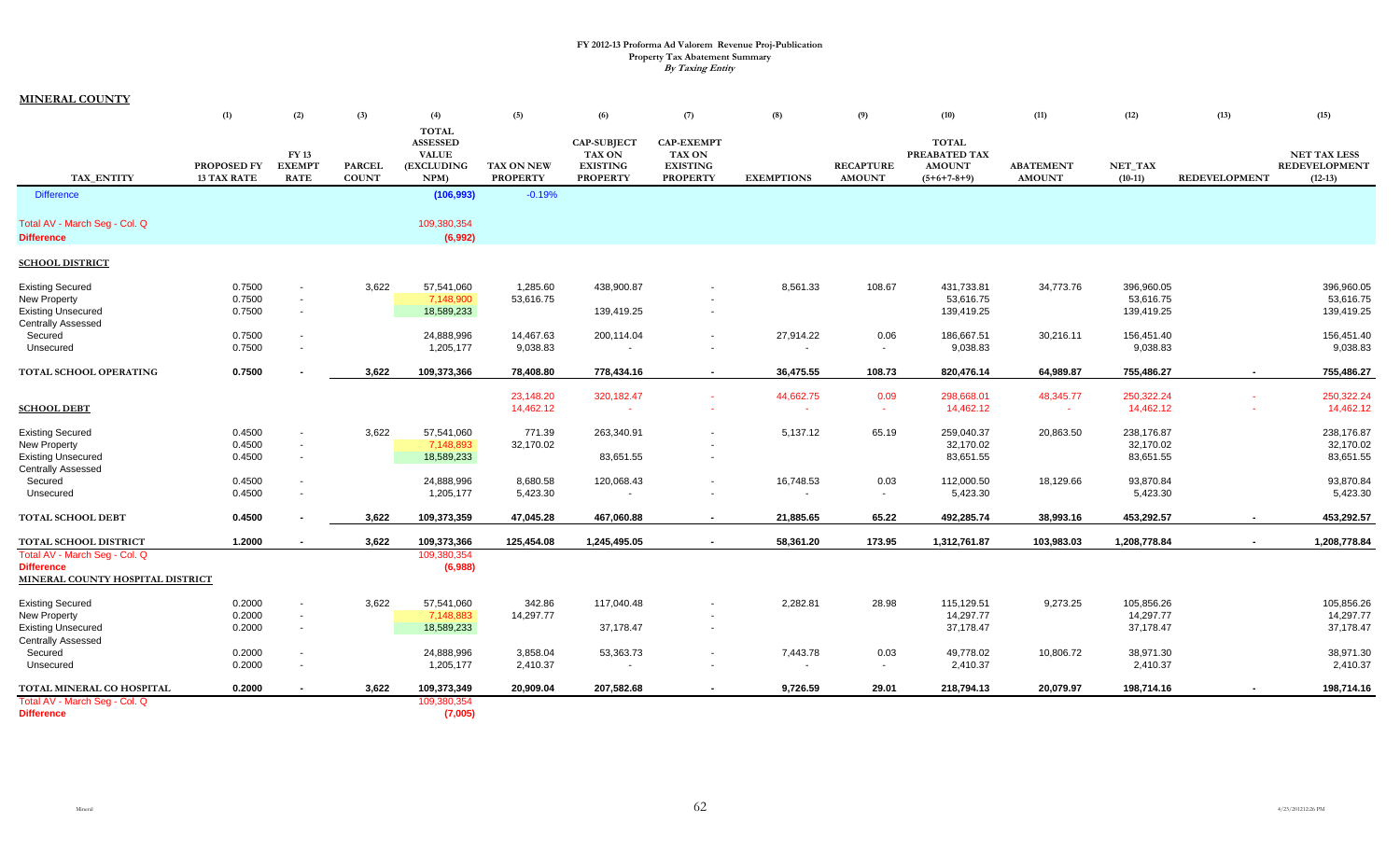| <b>NYE COUNTY</b>               |                                                    |                                       |                               |                                                   |                                      |                                                                    |                                                                          |                   |                                   |                                                                 |                                   |                      |                      |                                                          |
|---------------------------------|----------------------------------------------------|---------------------------------------|-------------------------------|---------------------------------------------------|--------------------------------------|--------------------------------------------------------------------|--------------------------------------------------------------------------|-------------------|-----------------------------------|-----------------------------------------------------------------|-----------------------------------|----------------------|----------------------|----------------------------------------------------------|
|                                 | (1)                                                | (2)                                   | (3)                           | (4)                                               | (5)                                  | (6)                                                                | (7)                                                                      | (8)               | (9)                               | (10)                                                            | (11)                              | (12)                 | (13)                 | (15)                                                     |
| TAX ENTITY                      | <b>PROPOSED</b><br><b>FY 13 TAX</b><br><b>RATE</b> | FY 13<br><b>EXEMPT</b><br><b>RATE</b> | <b>PARCEL</b><br><b>COUNT</b> | <b>TOTAL ASSESSED</b><br>VALUE (EXCLUDING<br>NPM) | <b>TAX ON NEW</b><br><b>PROPERTY</b> | CAP-SUBJECT<br><b>TAX ON</b><br><b>EXISTING</b><br><b>PROPERTY</b> | <b>CAP-EXEMPT</b><br><b>TAX ON</b><br><b>EXISTING</b><br><b>PROPERTY</b> | <b>EXEMPTIONS</b> | <b>RECAPTURE</b><br><b>AMOUNT</b> | <b>TOTAL</b><br>PREABATED TAX<br><b>AMOUNT</b><br>$(5+6+7-8+9)$ | <b>ABATEMENT</b><br><b>AMOUNT</b> | NET_TAX<br>$(10-11)$ | <b>REDEVELOPMENT</b> | <b>NET TAX LESS</b><br><b>REDEVELOPMENT</b><br>$(12-13)$ |
| <b>ALL ENTITIES</b>             |                                                    |                                       |                               |                                                   |                                      |                                                                    |                                                                          |                   |                                   |                                                                 |                                   |                      |                      |                                                          |
| STATE OF NEVADA                 | 0.1700                                             | $\sim$                                | 57,393                        | 1,040,444,963                                     | 182,840.07                           | 1,629,522.96                                                       |                                                                          | 43,591.60         | 782.13                            | 1,769,553.56                                                    | 71,481.71                         | 1,698,071.85         |                      | 1,698,071.85                                             |
| <b>GENERAL COUNTY</b>           | 1.3468                                             |                                       | 57,393                        | 1,040,444,927                                     | 1,448,523.70                         | 12,909,538.42                                                      |                                                                          | 345,348.24        | 6,196.37                          | 14,018,910.25                                                   | 572,434.67                        | 13,446,475.58        |                      | 13,446,475.58                                            |
| <b>SCHOOL DISTRICT</b>          | 1.3350                                             |                                       | 57,393                        | 1,040,444,911                                     | 1,435,832.47                         | 12,796,432.43                                                      |                                                                          | 342,322.48        | 6,142.01                          | 13,896,084.42                                                   | 561,344.10                        | 13,334,740.32        |                      | 13,334,740.32                                            |
| AMARGOSA TOWN                   | 0.4949                                             |                                       | 1,966                         | 36,561,435                                        | 7,258.86                             | 177,998.57                                                         |                                                                          | 4,314.13          | 36.28                             | 180,979.58                                                      | 29,844.68                         | 151,134.90           |                      | 151,134.90                                               |
| <b>BEATTY TOWN</b>              | 0.2105                                             |                                       | 762                           | 20,444,415                                        | 3,463.49                             | 39,690.66                                                          |                                                                          | 118.78            | 16.10                             | 43,051.47                                                       | 4,580.55                          | 38,470.92            |                      | 38,470.92                                                |
| <b>GABBS TOWN</b>               | 0.4846                                             |                                       | 244                           | 6,839,283                                         | 1,618.49                             | 31,928.57                                                          |                                                                          | 403.92            | 13.34                             | 33,156.48                                                       | 1,839.73                          | 31,316.75            |                      | 31,316.75                                                |
| <b>MANHATTAN TOWN</b>           | 0.3164                                             |                                       | 221                           | 2,341,723                                         | 685.67                               | 6,811.97                                                           |                                                                          | 88.50             |                                   | 7,409.15                                                        | 261.56                            | 7,147.59             |                      | 7,147.59                                                 |
| PAHRUMP TOWN                    | 0.4308                                             |                                       | 50,443                        | 688,136,703                                       | 123,480.61                           | 2,830,408.94                                                       |                                                                          | 996.73            | 1,259.06                          | 2,954,151.88                                                    | 157,580.32                        | 2,796,571.56         |                      | 2,796,571.56                                             |
| ROUND MOUNTAIN TOWN             | 0.3164                                             |                                       | 592                           | 97,658,074                                        | 17,108.91                            | 339,938.96                                                         |                                                                          | 48,058.05         | 0.12                              | 308,989.94                                                      | 701.04                            | 308,288.90           |                      | 308,288.90                                               |
| <b>TONOPAH TOWN</b>             | 0.5881                                             |                                       | 1,553                         | 29,445,357                                        | 3,687.99                             | 170,726.16                                                         |                                                                          | 1,246.06          | 310.72                            | 173,478.81                                                      | 29,827.74                         | 143,651.07           |                      | 143,651.07                                               |
| AMARGOSA LIBRARY DISTRICT       | 0.3100                                             |                                       | 2,131                         | 38,461,403                                        | 4,782.06                             | 117,162.33                                                         |                                                                          | 2,713.71          | 22.71                             | 119,253.39                                                      | 18,884.27                         | 100,369.12           |                      | 100,369.12                                               |
| <b>BEATTY LIBRARY DISTRICT</b>  | 0.2741                                             |                                       | 825                           | 22,310,400                                        | 5,030.03                             | 56,285.02                                                          |                                                                          | 162.13            | 29.12                             | 61,182.04                                                       | 6,574.12                          | 54,607.92            |                      | 54,607.92                                                |
| PAHRUMP COMMUNITY LIBRARY DIS   | 0.0781                                             |                                       | 50,443                        | 688,136,840                                       | 22,358.34                            | 513,021.85                                                         |                                                                          | 180.70            | 228.23                            | 535,427.72                                                      | 30,791.28                         | 504,636.44           |                      | 504,636.44                                               |
| PAHRUMP SWIMMING POOL DISTRIC   | 0.0145                                             |                                       | 50,443                        | 688,156,330                                       | 4,174.49                             | 94,354.79                                                          |                                                                          | 33.53             | 41.90                             | 98,537.65                                                       | 4,763.56                          | 93,774.09            |                      | 93,774.09                                                |
| SMOKY VALLEY LIBRARY DISTRICT   | 0.2686                                             |                                       | 1,441                         | 114,528,905                                       | 16,500.24                            | 333,232.96                                                         |                                                                          | 42,108.35         | 0.10                              | 307,624.95                                                      | 11,075.29                         | 296,549.66           |                      | 296,549.66                                               |
| <b>TONOPAH LIBRARY DISTRICT</b> | 0.2000                                             |                                       | 1,775                         | 40,438,396                                        | 2,201.91                             | 80,135.54                                                          |                                                                          | 1,460.54          | 105.67                            | 80,982.58                                                       | 16,051.33                         | 64,931.25            |                      | 64,931.25                                                |
| <b>TOTAL COUNTY</b>             |                                                    |                                       | 57,393                        | 1,040,444,963                                     | 3,279,547.34                         | 32,127,190.13                                                      |                                                                          | 833,147.45        | 15,183.86                         | 34,588,773.88                                                   | 1,518,035.95                      | 33,070,737.93        |                      | 33,070,737.93                                            |
|                                 |                                                    |                                       |                               |                                                   |                                      |                                                                    |                                                                          |                   |                                   | <b>Abatement Percen</b>                                         | 4.39%                             |                      |                      |                                                          |
| <b>STATE OF NEVADA</b>          |                                                    |                                       |                               |                                                   |                                      |                                                                    |                                                                          |                   |                                   |                                                                 |                                   |                      |                      |                                                          |
| <b>Existing Secured</b>         | 0.1700                                             |                                       | 57,393                        | 794,851,634                                       | 3,547.96                             | 1,374,996.65                                                       |                                                                          | 27,281.84         | 782.06                            | 1,352,044.83                                                    | 49,198.41                         | 1,302,846.42         |                      | 1,302,846.42                                             |
| <b>New Property</b>             | 0.1700                                             |                                       |                               | 81,353,170                                        | 138,300.39                           |                                                                    |                                                                          |                   |                                   | 138,300.39                                                      |                                   | 138,300.39           |                      | 138,300.39                                               |
| <b>Existing Unsecured</b>       | 0.1700                                             |                                       |                               | 60,750,906                                        |                                      | 103,276.54                                                         |                                                                          |                   |                                   | 103,276.54                                                      |                                   | 103,276.54           |                      | 103,276.54                                               |
| <b>Centrally Assessed</b>       |                                                    |                                       |                               |                                                   |                                      |                                                                    |                                                                          |                   |                                   |                                                                 |                                   |                      |                      |                                                          |
| Secured                         | 0.1700                                             |                                       |                               | 86,549,721                                        | 14,295.28                            | 149,149.02                                                         |                                                                          | 16,309.76         | 0.07                              | 147,134.61                                                      | 22,283.30                         | 124,851.31           |                      | 124,851.31                                               |
| Unsecured                       | 0.1700                                             |                                       |                               | 16,939,532                                        | 26,696.44                            | 2,100.75                                                           |                                                                          |                   | $\sim$                            | 28,797.19                                                       |                                   | 28,797.19            |                      | 28,797.19                                                |
| <b>TOTAL STATE OF NV</b>        | 0.1700                                             |                                       | 57,393                        | 1,040,444,963                                     | 182,840.07                           | 1,629,522.96                                                       |                                                                          | 43,591.60         | 782.13                            | 1,769,553.56                                                    | 71,481.71                         | 1,698,071.85         |                      | 1,698,071.85                                             |
| Total AV - March Seg - Col. Q   |                                                    |                                       |                               | 1,040,622,140                                     |                                      |                                                                    |                                                                          |                   |                                   |                                                                 |                                   |                      |                      |                                                          |
| <b>Difference</b>               |                                                    |                                       |                               | (177, 177)                                        |                                      |                                                                    |                                                                          |                   |                                   |                                                                 |                                   |                      |                      |                                                          |
| <b>GENERAL COUNTY</b>           |                                                    |                                       |                               |                                                   |                                      |                                                                    |                                                                          |                   |                                   |                                                                 |                                   |                      |                      |                                                          |
| <b>Existing Secured</b>         |                                                    |                                       |                               |                                                   |                                      |                                                                    |                                                                          |                   |                                   |                                                                 |                                   |                      |                      |                                                          |
| General Fund                    | 0.9879                                             |                                       | 57,393                        | 794,851,634                                       | 20,618.03                            | 7,990,310.88                                                       |                                                                          | 158,539.62        | 4,544.73                          | 7,856,934.02                                                    | 285,906.23                        | 7,571,027.79         |                      | 7,571,027.79                                             |
| Road                            | 0.0050                                             | $\overline{\phantom{a}}$              | 57,393                        | 794,851,634                                       | 104.42                               | 40,439.89                                                          |                                                                          | 802.38            | 23.02                             | 39,764.95                                                       | 1,448.31                          | 38,316.64            |                      | 38,316.64                                                |
| <b>Agriculture Extension</b>    | 0.0150                                             | $\sim$                                | 57,393                        | 794,851,634                                       | 313.18                               | 121,310.71                                                         |                                                                          | 2,407.18          | 69.01                             | 119,285.72                                                      | 4,340.08                          | 114,945.64           |                      | 114,945.64                                               |
| Medical & General Indigent      | 0.0798                                             |                                       | 57,393                        | 794,851,634                                       | 1,665.65                             | 645,431.07                                                         |                                                                          | 12,806.42         | 367.10                            | 634,657.40                                                      | 29,182.09                         | 605,475.31           |                      | 605,475.31                                               |
| Dedicated Co. Medical           | 0.0202                                             |                                       | 57,393                        | 794,851,634                                       | 421.40                               | 163,384.63                                                         |                                                                          | 3,241.71          | 92.93                             | 160,657.25                                                      | 5,848.37                          | 154,808.88           |                      | 154,808.88                                               |
| Auto Accident Indigent          | 0.0150                                             |                                       | 57,393                        | 794,851,634                                       | 313.05                               | 121,313.82                                                         |                                                                          | 2,407.25          | 68.98                             | 119,288.60                                                      | 4,340.35                          | 114,948.25           |                      | 114,948.25                                               |
| Museum                          | 0.0117                                             |                                       | 57,393                        | 794,851,634                                       | 244.18                               | 94,656.30                                                          |                                                                          | 1,877.65          | 53.79                             | 93,076.62                                                       | 3,425.44                          | 89,651.18            |                      | 89,651.18                                                |
| Juvenile Probation              | 0.1000                                             |                                       | 57.393                        | 794,851,634                                       | 2.087.14                             | 808,846.55                                                         |                                                                          | 16,048.14         | 460.02                            | 795,345.57                                                      | 28,940.75                         | 766,404.82           |                      | 766.404.82                                               |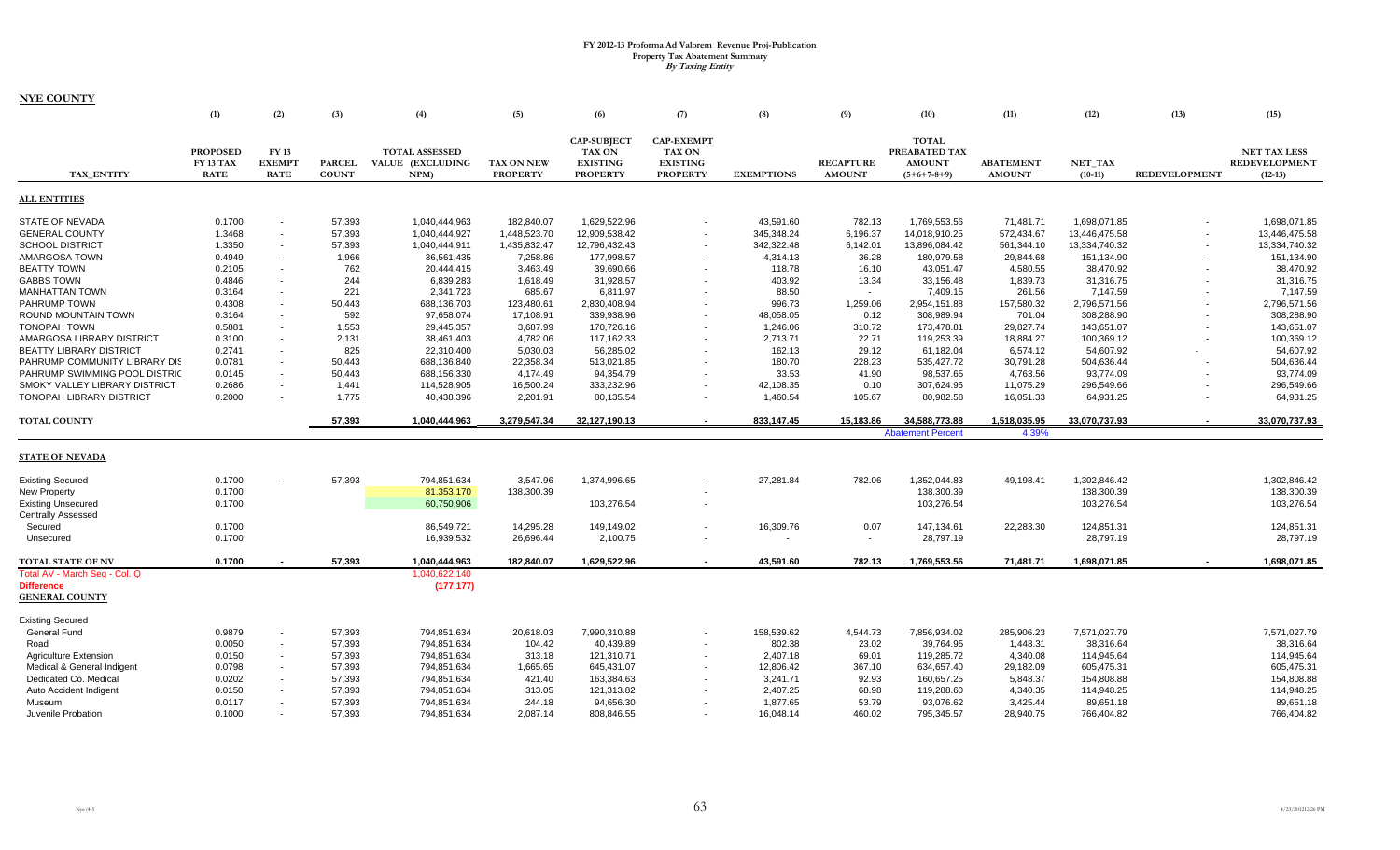|                                                                                               | (1)                                                | (2)                                          | (3)                           | (4)                                                | (5)                                  | (6)                                                                       | (7)                                                               | (8)               | (9)                               | (10)                                                            | (11)                              | (12)                 | (13)                 | (15)                                                     |
|-----------------------------------------------------------------------------------------------|----------------------------------------------------|----------------------------------------------|-------------------------------|----------------------------------------------------|--------------------------------------|---------------------------------------------------------------------------|-------------------------------------------------------------------|-------------------|-----------------------------------|-----------------------------------------------------------------|-----------------------------------|----------------------|----------------------|----------------------------------------------------------|
| TAX ENTITY                                                                                    | <b>PROPOSED</b><br><b>FY 13 TAX</b><br><b>RATE</b> | <b>FY 13</b><br><b>EXEMPT</b><br><b>RATE</b> | <b>PARCEL</b><br><b>COUNT</b> | <b>TOTAL ASSESSED</b><br>VALUE (EXCLUDING<br>NPM)  | <b>TAX ON NEW</b><br><b>PROPERTY</b> | <b>CAP-SUBJECT</b><br><b>TAX ON</b><br><b>EXISTING</b><br><b>PROPERTY</b> | <b>CAP-EXEMPT</b><br>TAX ON<br><b>EXISTING</b><br><b>PROPERTY</b> | <b>EXEMPTIONS</b> | <b>RECAPTURE</b><br><b>AMOUNT</b> | <b>TOTAL</b><br>PREABATED TAX<br><b>AMOUNT</b><br>$(5+6+7-8+9)$ | <b>ABATEMENT</b><br><b>AMOUNT</b> | NET TAX<br>$(10-11)$ | <b>REDEVELOPMENT</b> | <b>NET TAX LESS</b><br><b>REDEVELOPMENT</b><br>$(12-13)$ |
| <b>Health Clinc</b>                                                                           | 0.0395                                             | $\sim$                                       | 57,393                        | 794,851,634                                        | 824.36                               | 319,468.38                                                                |                                                                   | 6,339.03          | 181.77                            | 314,135.48                                                      | 11,430.96                         | 302,704.52           |                      | 302,704.52                                               |
| <b>Capital Projects</b>                                                                       | 0.0177                                             | $\sim$                                       | 57,393                        | 794,851,634                                        | 369.25                               | 143,126.10                                                                |                                                                   | 2,840.52          | 81.38                             | 140,736.21                                                      | 5,120.09                          | 135,616.12           |                      | 135,616.12                                               |
| <b>Special Capital Projects</b>                                                               | 0.0500                                             | $\sim$                                       | 57,393                        | 794,851,634                                        | 1,043.61                             | 404,372.80                                                                |                                                                   | 8,024.07          | 230.08                            | 397,622.42                                                      | 14,470.69                         | 383,151.73           |                      | 383,151.73                                               |
| 911 Emergency                                                                                 | 0.0050                                             |                                              | 57,393                        | 794,851,634                                        | 104.41                               | 40,430.03                                                                 |                                                                   | 802.43            | 22.98                             | 39,754.99                                                       | 1,445.52                          | 38,309.47            |                      | 38,309.47                                                |
| <b>GENERAL TOTAL</b>                                                                          | 1.3468                                             |                                              | 57,393                        | 794,851,634                                        | 28,108.68                            | 10.893.091.16                                                             |                                                                   | 216,136.40        | 6,195.79                          | 10,711,259.23                                                   | 395.898.88                        | 10,315,360.35        |                      | 10,315,360.35                                            |
| <b>New Property</b>                                                                           | 1.3468                                             |                                              |                               | 81,353,133                                         | 1,095,664.00                         |                                                                           |                                                                   |                   |                                   | 1,095,664.00                                                    |                                   | 1,095,664.00         |                      | 1,095,664.00                                             |
| <b>Existing Unsecured</b>                                                                     | 1.3468                                             |                                              |                               | 60,750,906                                         |                                      | 818,193.20                                                                |                                                                   |                   |                                   | 818,193.20                                                      |                                   | 818,193.20           |                      | 818,193.20                                               |
| <b>Centrally Assessed</b>                                                                     |                                                    |                                              |                               |                                                    |                                      |                                                                           |                                                                   |                   |                                   |                                                                 |                                   |                      |                      |                                                          |
| Secured                                                                                       | 1.3468                                             |                                              |                               | 86,549,721                                         | 113,252.36                           | 1,181,611.11                                                              |                                                                   | 129,211.84        | 0.58                              | 1,165,652.21                                                    | 176,535.79                        | 989,116.42           |                      | 989,116.42                                               |
| Unsecured                                                                                     | 1.3468                                             |                                              |                               | 16,939,532                                         | 211,498.66                           | 16,642.95                                                                 |                                                                   |                   | $\sim$                            | 228,141.61                                                      |                                   | 228,141.61           |                      | 228,141.61                                               |
| TOTAL GENERAL COUNTY                                                                          | 1.3468                                             |                                              | 57,393                        | 1,040,444,927                                      | 1,448,523.70                         | 12,909,538.42                                                             |                                                                   | 345,348.24        | 6,196.37                          | 14,018,910.25                                                   | 572,434.67                        | 13,446,475.58        |                      | 13,446,475.58                                            |
| <b>March Assessors Report:</b><br>New secured<br><b>Existing Secured</b><br><b>Difference</b> |                                                    |                                              |                               | 1,154,587<br>792,941,775<br>794,096,362<br>755,272 | 0.10%                                |                                                                           |                                                                   |                   |                                   |                                                                 |                                   |                      |                      |                                                          |
| Total AV - March Seg - Col. Q<br><b>Difference</b>                                            |                                                    |                                              |                               | 1,040,622,140<br>(177, 213)                        |                                      |                                                                           |                                                                   |                   |                                   |                                                                 |                                   |                      |                      |                                                          |
| <b>SCHOOL DISTRICT</b>                                                                        |                                                    |                                              |                               |                                                    |                                      |                                                                           |                                                                   |                   |                                   |                                                                 |                                   |                      |                      |                                                          |
| <b>Existing Secured</b>                                                                       | 0.7500                                             | $\sim$                                       | 57,393                        | 794,851,634                                        | 15,653.16                            | 6,066,094.15                                                              |                                                                   | 120,361.09        | 3,450.24                          | 5,964,836.46                                                    | 217,052.88                        | 5,747,783.58         |                      | 5,747,783.58                                             |
| New Property                                                                                  | 0.7500                                             | $\sim$                                       |                               | 81,353,117                                         | 610,148.38                           |                                                                           |                                                                   |                   |                                   | 610,148.38                                                      |                                   | 610,148.38           |                      | 610,148.38                                               |
| <b>Existing Unsecured</b>                                                                     | 0.7500                                             | $\sim$                                       |                               | 60,750,906                                         |                                      | 455,631.80                                                                |                                                                   |                   |                                   | 455,631.80                                                      |                                   | 455,631.80           |                      | 455,631.80                                               |
| <b>Centrally Assessed</b>                                                                     |                                                    |                                              |                               |                                                    |                                      |                                                                           |                                                                   |                   |                                   |                                                                 |                                   |                      |                      |                                                          |
| Secured                                                                                       | 0.7500                                             | $\sim$                                       |                               | 86,549,721                                         | 63,067.46                            | 658,010.34                                                                |                                                                   | 71,954.90         | 0.32                              | 649,123.22                                                      | 98,308.49                         | 550.814.73           |                      | 550,814.73                                               |
| Unsecured                                                                                     | 0.7500                                             | $\sim$                                       |                               | 16,939,532                                         | 117,778.46                           | 9,268.05                                                                  |                                                                   |                   | $\sim$                            | 127,046.51                                                      |                                   | 127,046.51           |                      | 127,046.51                                               |
| TOTAL SCHOOL OPERATING                                                                        | 0.7500                                             |                                              | 57,393                        | 1,040,444,911                                      | 806,647.45                           | 7,189,004.33                                                              |                                                                   | 192,315.99        | 3,450.56                          | 7,806,786.36                                                    | 315,361.37                        | 7,491,424.99         | $\blacksquare$       | 7,491,424.99                                             |
|                                                                                               |                                                    |                                              |                               |                                                    | 112,260.08                           | 1,171,258.40                                                              |                                                                   | 128,079.72        | 0.57                              | 1,155,439.33                                                    | 174,989.11                        | 980,450.22           |                      | 980,450.22                                               |
| <b>SCHOOL DEBT</b>                                                                            |                                                    |                                              |                               |                                                    | 209,645.65                           | 16,497.13                                                                 |                                                                   |                   | $\sim$                            | 226,142.78                                                      |                                   | 226,142.78           |                      | 226,142.78                                               |
| <b>Existing Secured</b>                                                                       | 0.5850                                             |                                              | 57,393                        | 794,851,634                                        | 12,209.41                            | 4,731,558.15                                                              |                                                                   | 93,881.67         | 2,691.20                          | 4,652,577.09                                                    | 169,302.11                        | 4,483,274.98         |                      | 4,483,274.98                                             |
| New Property                                                                                  | 0.5850                                             | $\sim$                                       |                               | 81,353,126                                         | 475,915.79                           |                                                                           |                                                                   |                   |                                   | 475,915.79                                                      |                                   | 475,915.79           |                      | 475,915.79                                               |
| <b>Existing Unsecured</b>                                                                     | 0.5850                                             | $\sim$                                       |                               | 60,750,906                                         |                                      | 355,392.80                                                                |                                                                   |                   |                                   | 355,392.80                                                      |                                   | 355,392.80           |                      | 355,392.80                                               |
| <b>Centrally Assessed</b><br>Secured                                                          | 0.5850                                             | $\overline{\phantom{a}}$                     |                               | 86,549,721                                         | 49,192.62                            | 513,248.06                                                                |                                                                   | 56,124.82         | 0.25                              | 506,316.11                                                      | 76,680.62                         | 429,635.49           |                      | 429,635.49                                               |
| Unsecured                                                                                     | 0.5850                                             |                                              |                               | 16,939,532                                         | 91,867.19                            | 7,229.08                                                                  |                                                                   | $\sim$            | $\sim$                            | 99,096.27                                                       |                                   | 99,096.27            |                      | 99,096.27                                                |
| <b>TOTAL SCHOOL DEBT</b>                                                                      | 0.5850                                             |                                              | 57,393                        | 1,040,444,920                                      | 629,185.01                           | 5,607,428.09                                                              |                                                                   | 150,006.49        | 2,691.45                          | 6,089,298.06                                                    | 245,982.73                        | 5,843,315.33         |                      | 5,843,315.33                                             |
| TOTAL SCHOOL DISTRICT                                                                         | 1.3350                                             |                                              | 57,393                        | 1,040,444,911                                      | 1,435,832.47                         | 12,796,432.43                                                             |                                                                   | 342,322.48        | 6,142.01                          | 13,896,084.42                                                   | 561,344.10                        | 13,334,740.32        |                      | 13,334,740.32                                            |
| Total AV - March Seg - Col. Q                                                                 |                                                    |                                              |                               | 1,040,622,140                                      |                                      |                                                                           |                                                                   |                   |                                   |                                                                 |                                   |                      |                      |                                                          |
| <b>Difference</b>                                                                             |                                                    |                                              |                               | (177, 229)                                         |                                      |                                                                           |                                                                   |                   |                                   |                                                                 |                                   |                      |                      |                                                          |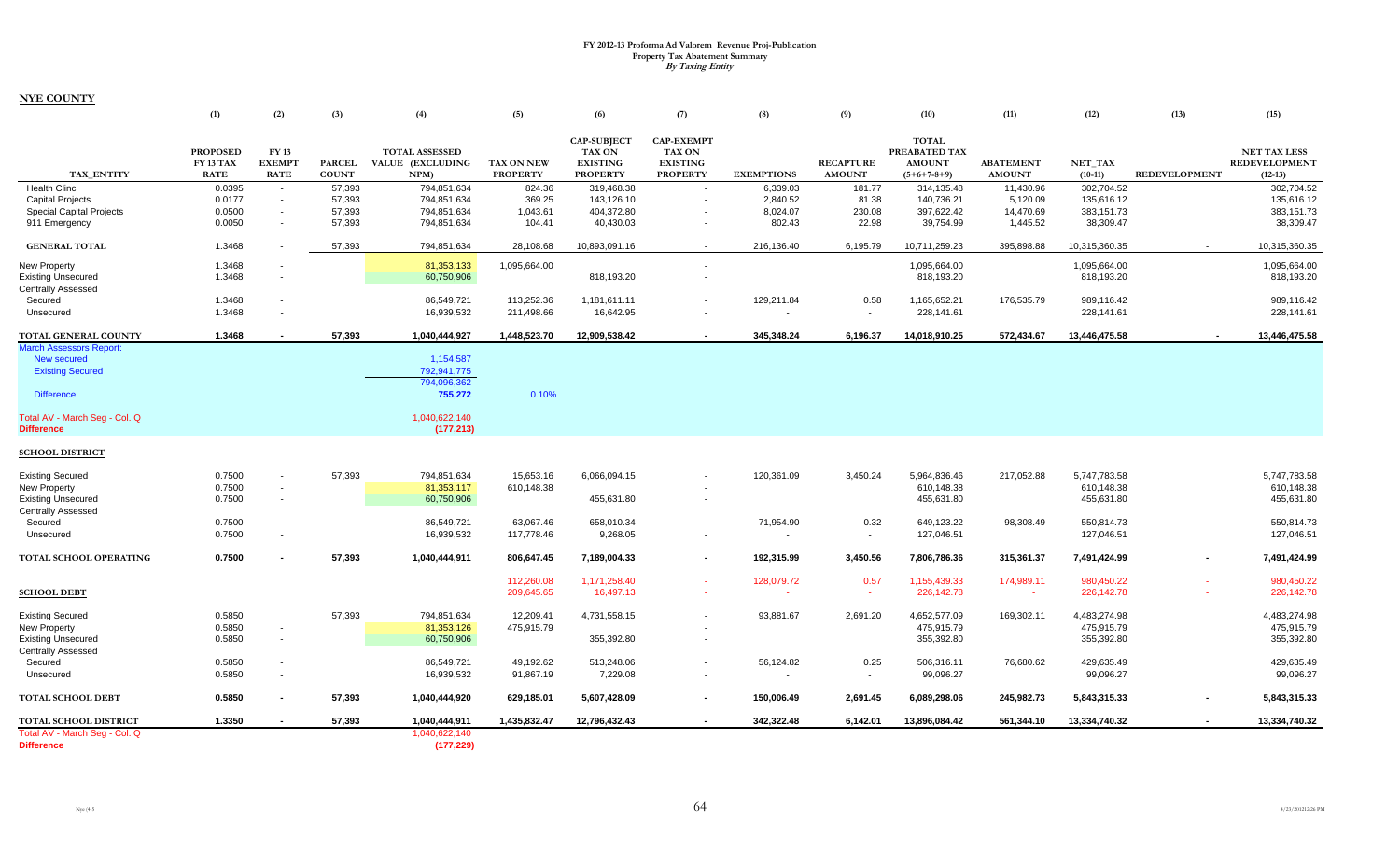|                                                                                                          | (1)                                         | (2)                                   | (3)                    | (4)                                              | (5)                                  | (6)                                                                       | (7)                                                                      | (8)                                | (9)                                                  | (10)                                                            | (11)                              | (12)                               | (13)                     | (15)                                                     |
|----------------------------------------------------------------------------------------------------------|---------------------------------------------|---------------------------------------|------------------------|--------------------------------------------------|--------------------------------------|---------------------------------------------------------------------------|--------------------------------------------------------------------------|------------------------------------|------------------------------------------------------|-----------------------------------------------------------------|-----------------------------------|------------------------------------|--------------------------|----------------------------------------------------------|
| TAX ENTITY                                                                                               | <b>PROPOSED</b><br>FY 13 TAX<br><b>RATE</b> | FY 13<br><b>EXEMPT</b><br><b>RATE</b> | <b>PARCEL</b><br>COUNT | <b>TOTAL ASSESSED</b><br>VALUE (EXCLUDING<br>NPM | <b>TAX ON NEW</b><br><b>PROPERTY</b> | <b>CAP-SUBJECT</b><br><b>TAX ON</b><br><b>EXISTING</b><br><b>PROPERTY</b> | <b>CAP-EXEMPT</b><br><b>TAX ON</b><br><b>EXISTING</b><br><b>PROPERTY</b> | <b>EXEMPTIONS</b>                  | <b>RECAPTURE</b><br><b>AMOUNT</b>                    | <b>TOTAL</b><br>PREABATED TAX<br><b>AMOUNT</b><br>$(5+6+7-8+9)$ | <b>ABATEMENT</b><br><b>AMOUNT</b> | NET_TAX<br>$(10-11)$               | <b>REDEVELOPMENT</b>     | <b>NET TAX LESS</b><br><b>REDEVELOPMENT</b><br>$(12-13)$ |
| <b>AMARGOSA TOWN</b>                                                                                     |                                             |                                       |                        |                                                  |                                      |                                                                           |                                                                          |                                    |                                                      |                                                                 |                                   |                                    |                          |                                                          |
| <b>Existing Secured</b><br><b>New Property</b><br><b>Existing Unsecured</b><br><b>Centrally Assessed</b> | 0.4949<br>0.4949<br>0.4949                  | $\sim$<br>$\sim$<br>$\sim$            | 1,966                  | 27,469,480<br>667,398<br>1,974,471               | 8.82<br>3,302.95                     | 139,950.85<br>9,771.66                                                    | $\sim$                                                                   | 4,012.47                           | 36.28                                                | 135,983.48<br>3,302.95<br>9,771.66                              | 27,467.00                         | 108,516.48<br>3,302.95<br>9,771.66 |                          | 108,516.48<br>3,302.95<br>9,771.66                       |
| Secured                                                                                                  | 0.4949                                      | $\sim$                                |                        | 5,652,535                                        | $\sim$                               | 28,276.06                                                                 |                                                                          | 301.66                             | $\sim$                                               | 27,974.40                                                       | 2,377.68                          | 25,596.72                          |                          | 25,596.72                                                |
| Unsecured                                                                                                | 0.4949                                      | $\overline{\phantom{a}}$              |                        | 797,552                                          | 3,947.09                             |                                                                           |                                                                          | $\overline{\phantom{a}}$           | $\sim$                                               | 3,947.09                                                        |                                   | 3,947.09                           |                          | 3,947.09                                                 |
| <b>TOTAL AMARGOSA</b>                                                                                    | 0.4949                                      |                                       | 1,966                  | 36,561,435                                       | 7,258.86                             | 177,998.57                                                                |                                                                          | 4,314.13                           | 36.28                                                | 180,979.58                                                      | 29,844.68                         | 151,134.90                         |                          | 151,134.90                                               |
| Total AV - March Seg - Col. Q<br><b>Difference</b><br><b>BEATTY TOWN</b>                                 |                                             |                                       |                        | 36,557,601<br>3,834                              |                                      |                                                                           |                                                                          |                                    |                                                      |                                                                 |                                   |                                    |                          |                                                          |
| <b>Existing Secured</b><br>New Property<br><b>Existing Unsecured</b><br><b>Centrally Assessed</b>        | 0.2105<br>0.2105<br>0.2105                  | $\sim$<br>$\sim$<br>$\sim$            | 762                    | 12,398,751<br>829,393<br>1,410,808               | 130.44<br>1,745.87                   | 25,968.81<br>2,969.75                                                     |                                                                          |                                    | 16.10                                                | 26,115.35<br>1,745.87<br>2,969.75                               | 3,595.97                          | 22,519.38<br>1,745.87<br>2,969.75  |                          | 22,519.38<br>1,745.87<br>2,969.75                        |
| Secured<br>Unsecured                                                                                     | 0.2105<br>0.2105                            | $\sim$                                |                        | 5,051,460<br>754,003                             | $\sim$<br>1,587.18                   | 10,752.10<br>$\blacksquare$                                               | $\sim$                                                                   | 118.78<br>$\overline{\phantom{a}}$ | $\sim$<br>$\blacksquare$                             | 10,633.32<br>1,587.18                                           | 984.58                            | 9,648.74<br>1,587.18               |                          | 9,648.74<br>1,587.18                                     |
| <b>TOTAL BEATTY</b>                                                                                      | 0.2105                                      |                                       | 762                    | 20,444,415                                       | 3,463.49                             | 39,690.66                                                                 | $\overline{\phantom{a}}$                                                 | 118.78                             | 16.10                                                | 43,051.47                                                       | 4,580.55                          | 38,470.92                          |                          | 38,470.92                                                |
| Total AV - March Seq - Col. Q<br><b>Difference</b><br><b>GABBS TOWN</b>                                  |                                             |                                       |                        | 20,444,415<br>$\Omega$                           |                                      |                                                                           |                                                                          |                                    |                                                      |                                                                 | 0.05                              |                                    |                          |                                                          |
| <b>Existing Secured</b><br>New Property<br><b>Existing Unsecured</b><br><b>Centrally Assessed</b>        | 0.4846<br>0.4846<br>0.4846                  | $\sim$<br>$\sim$<br>$\sim$            | 244                    | 5,529,607<br>299,407<br>417,877                  | 1,450.93                             | 27,000.53<br>2,025.03                                                     |                                                                          | 204.08                             | 13.34                                                | 26,809.79<br>1,450.93<br>2,025.03                               | 1,330.94                          | 25,478.85<br>1,450.93<br>2,025.03  |                          | 25,478.85<br>1,450.93<br>2,025.03                        |
| Secured<br>Unsecured                                                                                     | 0.4846<br>0.4846                            | $\sim$                                |                        | 557,815<br>34,577                                | $\sim$<br>167.56                     | 2,903.01<br>$\overline{\phantom{a}}$                                      |                                                                          | 199.84<br>$\overline{\phantom{a}}$ | $\overline{\phantom{a}}$<br>$\overline{\phantom{a}}$ | 2,703.17<br>167.56                                              | 508.79                            | 2,194.38<br>167.56                 |                          | 2,194.38<br>167.56                                       |
| <b>TOTAL GABBS</b>                                                                                       | 0.4846                                      |                                       | 244                    | 6,839,283                                        | 1,618.49                             | 31,928.57                                                                 | $\sim$                                                                   | 403.92                             | 13.34                                                | 33,156.48                                                       | 1,839.73                          | 31,316.75                          | $\overline{\phantom{a}}$ | 31,316.75                                                |
| Total AV - March Seq - Col. Q<br><b>Difference</b>                                                       |                                             |                                       |                        | 6,839,284<br>(1)                                 |                                      |                                                                           |                                                                          |                                    |                                                      |                                                                 |                                   |                                    |                          |                                                          |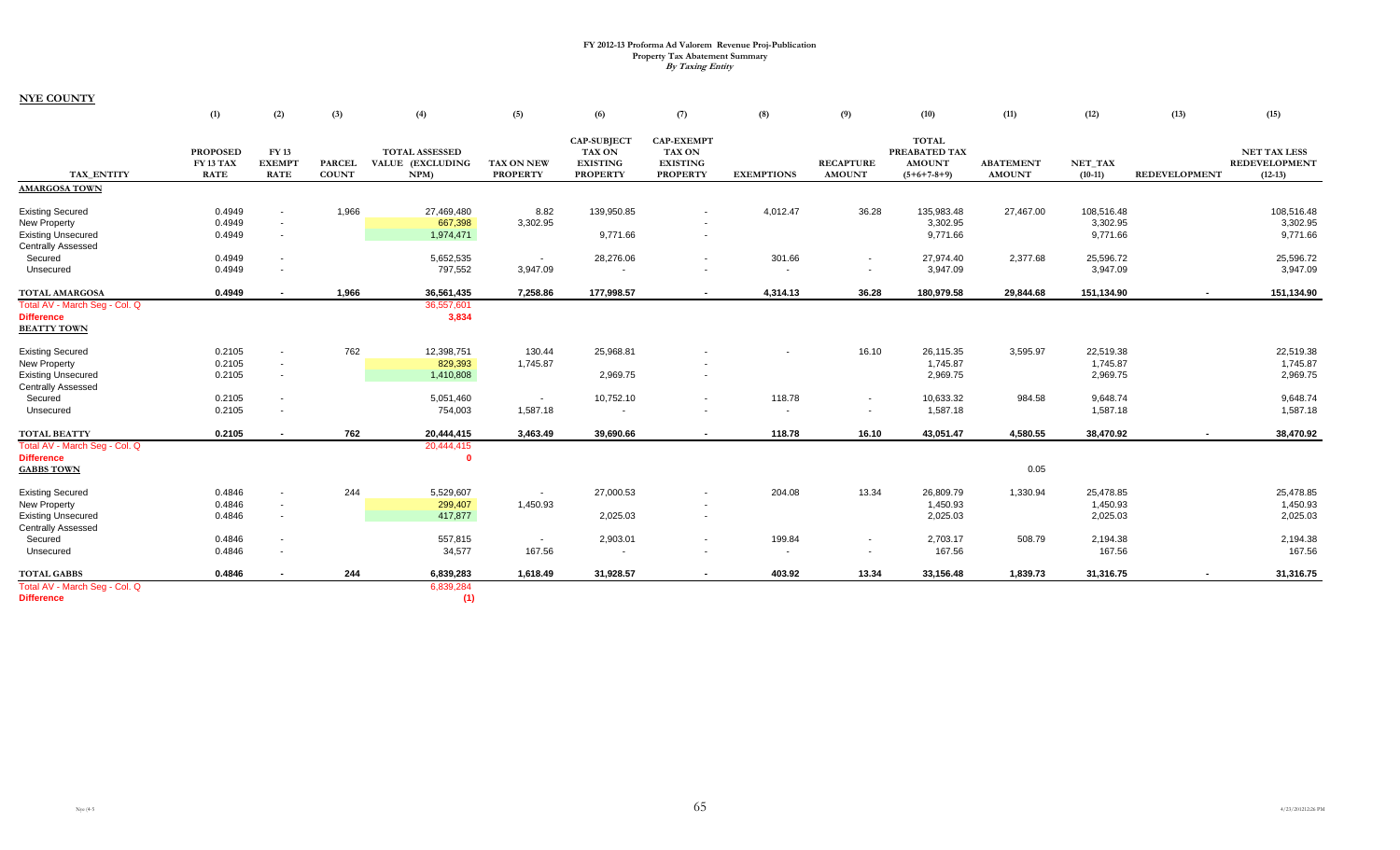|                                                                                                          | (1)                                                | (2)                                   | (3)                           | (4)                                              | (5)                                  | (6)                                                                       | (7)                                                                      | (8)                      | (9)                               | (10)                                                            | (11)                              | (12)                                    | (13)                 | (15)                                                     |
|----------------------------------------------------------------------------------------------------------|----------------------------------------------------|---------------------------------------|-------------------------------|--------------------------------------------------|--------------------------------------|---------------------------------------------------------------------------|--------------------------------------------------------------------------|--------------------------|-----------------------------------|-----------------------------------------------------------------|-----------------------------------|-----------------------------------------|----------------------|----------------------------------------------------------|
| <b>TAX ENTITY</b>                                                                                        | <b>PROPOSED</b><br><b>FY 13 TAX</b><br><b>RATE</b> | FY 13<br><b>EXEMPT</b><br><b>RATE</b> | <b>PARCEL</b><br><b>COUNT</b> | <b>TOTAL ASSESSED</b><br>VALUE (EXCLUDING<br>NPM | <b>TAX ON NEW</b><br><b>PROPERTY</b> | <b>CAP-SUBJECT</b><br><b>TAX ON</b><br><b>EXISTING</b><br><b>PROPERTY</b> | <b>CAP-EXEMPT</b><br><b>TAX ON</b><br><b>EXISTING</b><br><b>PROPERTY</b> | <b>EXEMPTIONS</b>        | <b>RECAPTURE</b><br><b>AMOUNT</b> | <b>TOTAL</b><br>PREABATED TAX<br><b>AMOUNT</b><br>$(5+6+7-8+9)$ | <b>ABATEMENT</b><br><b>AMOUNT</b> | NET TAX<br>$(10-11)$                    | <b>REDEVELOPMENT</b> | <b>NET TAX LESS</b><br><b>REDEVELOPMENT</b><br>$(12-13)$ |
| <b>MANHATTAN TOWN</b>                                                                                    |                                                    |                                       |                               |                                                  |                                      |                                                                           |                                                                          |                          |                                   |                                                                 |                                   |                                         |                      |                                                          |
| <b>Existing Secured</b><br><b>New Property</b><br><b>Existing Unsecured</b><br><b>Centrally Assessed</b> | 0.3164<br>0.3164<br>0.3164                         | $\sim$                                | 221                           | 1,035,108<br>194,069<br>695,858                  | $\sim$<br>614.03                     | 3,275.03<br>2,201.69                                                      |                                                                          |                          |                                   | 3,275.03<br>614.03<br>2,201.69                                  | 36.69                             | 3.238.34<br>614.03<br>2,201.69          |                      | 3,238.34<br>614.03<br>2,201.69                           |
| Secured<br>Unsecured                                                                                     | 0.3164<br>0.3164                                   |                                       |                               | 394,045<br>22,643                                | $\sim$<br>71.64                      | 1,335.25<br>$\overline{\phantom{a}}$                                      |                                                                          | 88.50                    | $\overline{\phantom{a}}$          | 1,246.75<br>71.64                                               | 224.87                            | 1,021.88<br>71.64                       |                      | 1,021.88<br>71.64                                        |
| TOTAL MANHATTAN                                                                                          | 0.3164                                             |                                       | 221                           | 2,341,723                                        | 685.67                               | 6,811.97                                                                  | $\overline{\phantom{a}}$                                                 | 88.50                    | $\overline{\phantom{a}}$          | 7,409.15                                                        | 261.56                            | 7,147.59                                | $\sim$               | 7,147.59                                                 |
| Total AV - March Seg - Col. Q<br><b>Difference</b><br><b>PAHRUMP TOWN</b>                                |                                                    |                                       |                               | 2,341,723<br>(0)                                 |                                      |                                                                           |                                                                          |                          |                                   |                                                                 |                                   |                                         |                      |                                                          |
| <b>Existing Secured</b><br>New Property<br><b>Existing Unsecured</b>                                     | 0.4308<br>0.4308<br>0.4308                         | $\sim$                                | 50,443                        | 616.937.990<br>24,278,240<br>21,804,234          | 8,154.18<br>104,590.66               | 2.639.778.12<br>93,932.64                                                 | $\overline{\phantom{a}}$                                                 | 12.89                    | 1,259.06                          | 2,649,178.47<br>104,590.66<br>93,932.64                         | 122.992.10                        | 2.526.186.37<br>104,590.66<br>93,932.64 |                      | 2,526,186.37<br>104,590.66<br>93,932.64                  |
| <b>Centrally Assessed</b><br>Secured                                                                     | 0.4308                                             |                                       |                               | 22,217,814                                       | $\sim$                               | 96,698.18                                                                 | $\sim$                                                                   | 983.84                   | $\overline{\phantom{a}}$          | 95,714.34                                                       | 34,588.22                         | 61,126.12                               |                      | 61,126.12                                                |
| Unsecured                                                                                                | 0.4308                                             |                                       |                               | 2,898,426                                        | 10,735.77                            | $\overline{\phantom{a}}$                                                  | $\sim$                                                                   | $\overline{\phantom{a}}$ | $\sim$                            | 10,735.77                                                       |                                   | 10,735.77                               |                      | 10,735.77                                                |
| <b>TOTAL PAHRUMP</b>                                                                                     | 0.4308                                             |                                       | 50,443                        | 688,136,703                                      | 123,480.61                           | 2,830,408.94                                                              |                                                                          | 996.73                   | 1,259.06                          | 2,954,151.88                                                    | 157,580.32                        | 2,796,571.56                            | $\blacksquare$       | 2,796,571.56                                             |
| Total AV - March Seg - Col. Q<br><b>Difference</b><br><b>ROUND MOUNTAIN TOWN</b>                         |                                                    |                                       |                               | 688,310,723<br>(174, 020)                        |                                      |                                                                           |                                                                          |                          |                                   |                                                                 |                                   |                                         |                      |                                                          |
| <b>Existing Secured</b><br>New Property<br><b>Existing Unsecured</b><br><b>Centrally Assessed</b>        | 0.3164<br>0.3164<br>0.3164                         | $\sim$                                | 592                           | 88,042,872<br>5,324,388<br>3,215,705             | 67.01<br>16,846.36                   | 326,338.97<br>10,174.49                                                   | $\sim$                                                                   | 47,838.65                | 0.12                              | 278,567.45<br>16,846.36<br>10,174.49                            | 146.74                            | 278,420.71<br>16,846.36<br>10,174.49    |                      | 278,420.71<br>16,846.36<br>10,174.49                     |
| Secured<br>Unsecured                                                                                     | 0.3164<br>0.3164                                   | $\sim$                                |                               | 1,013,307<br>61,802                              | $\sim$<br>195.54                     | 3,425.50                                                                  | $\sim$                                                                   | 219.40                   | $\overline{\phantom{a}}$          | 3,206.10<br>195.54                                              | 554.30                            | 2,651.80<br>195.54                      |                      | 2,651.80<br>195.54                                       |
| TOTAL ROUND MOUNTAIN<br>Total AV - March Seg - Col. Q<br><b>Difference</b><br><b>TONOPAH TOWN</b>        | 0.3164                                             |                                       | 592                           | 97,658,074<br>97,658,073<br>-1                   | 17,108.91                            | 339,938.96                                                                | $\overline{a}$                                                           | 48,058.05                | 0.12                              | 308,989.94                                                      | 701.04                            | 308,288.90                              |                      | 308,288.90                                               |
| <b>Existing Secured</b><br>New Property<br><b>Existing Unsecured</b><br><b>Centrally Assessed</b>        | 0.5881<br>0.5881<br>0.5881                         | $\sim$                                | 1,553                         | 23,321,778<br>459,252<br>1,639,859               | $\sim$<br>2,700.86                   | 137, 155.32<br>9,644.01                                                   |                                                                          |                          | 310.72                            | 137,466.04<br>2,700.86<br>9,644.01                              | 19.011.78                         | 118,454.26<br>2,700.86<br>9,644.01      |                      | 118,454.26<br>2,700.86<br>9,644.01                       |
| Secured<br>Unsecured                                                                                     | 0.5881<br>0.5881                                   |                                       |                               | 3,856,618<br>167,850                             | $\sim$<br>987.13                     | 23,926.83<br>$\sim$                                                       | $\sim$                                                                   | 1,246.06                 | $\sim$                            | 22,680.77<br>987.13                                             | 10,815.96                         | 11,864.81<br>987.13                     |                      | 11,864.81<br>987.13                                      |
| <b>TOTAL TONOPAH</b>                                                                                     | 0.5881                                             |                                       | 1,553                         | 29,445,357                                       | 3,687.99                             | 170,726.16                                                                |                                                                          | 1,246.06                 | 310.72                            | 173,478.81                                                      | 29,827.74                         | 143,651.07                              |                      | 143,651.07                                               |
| Total AV - March Seg - Col. Q<br><b>Difference</b>                                                       |                                                    |                                       |                               | 29,445,357<br>(0)                                |                                      |                                                                           |                                                                          |                          |                                   |                                                                 |                                   |                                         |                      |                                                          |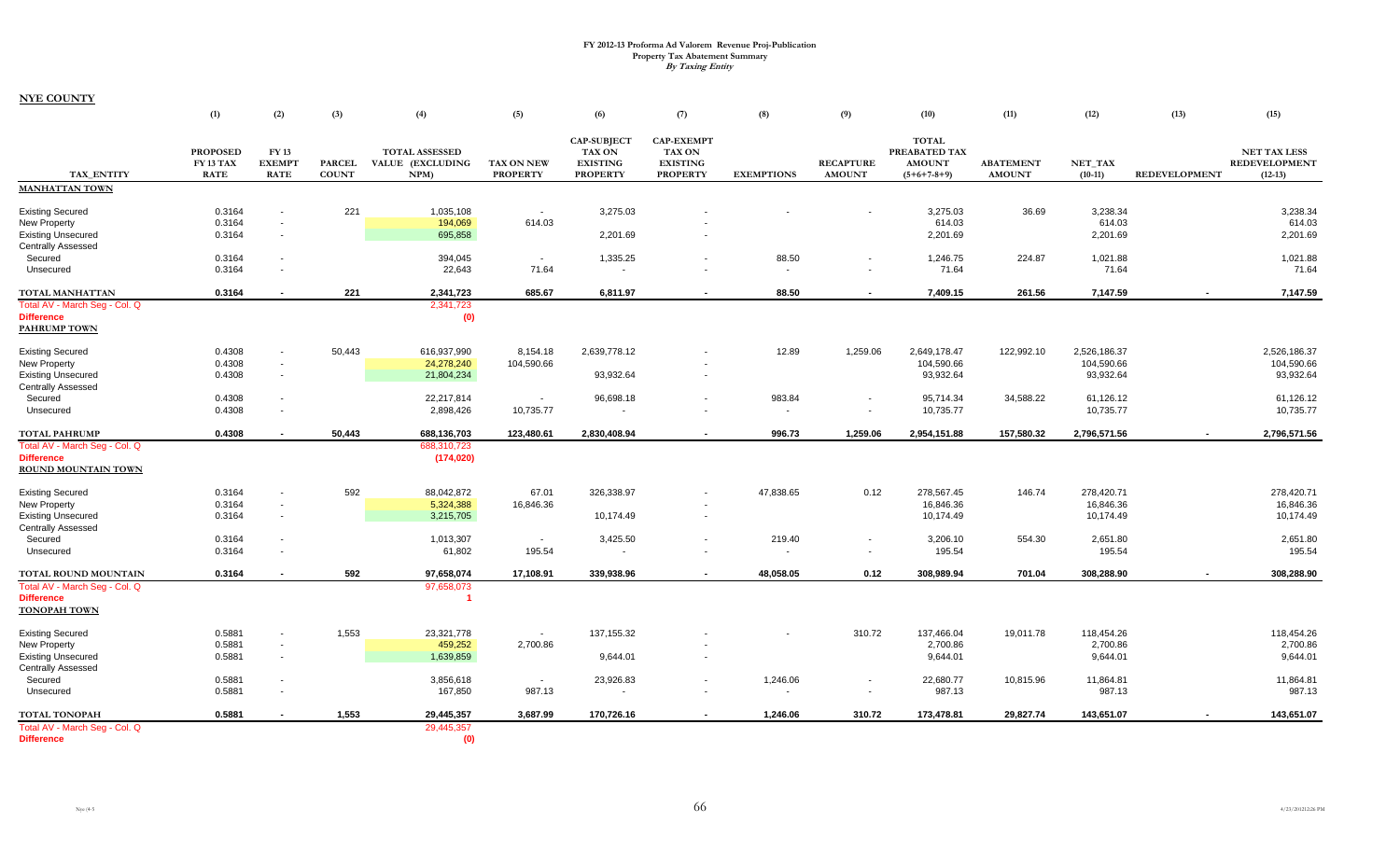|                                                                                                          | (1)                                         | (2)                                          | (3)                           | (4)                                              | (5)                                  | (6)                                                                       | (7)                                                                      | (8)                      | (9)                                | (10)                                                            | (11)                              | (12)                              | (13)                 | (15)                                                     |
|----------------------------------------------------------------------------------------------------------|---------------------------------------------|----------------------------------------------|-------------------------------|--------------------------------------------------|--------------------------------------|---------------------------------------------------------------------------|--------------------------------------------------------------------------|--------------------------|------------------------------------|-----------------------------------------------------------------|-----------------------------------|-----------------------------------|----------------------|----------------------------------------------------------|
| TAX ENTITY                                                                                               | <b>PROPOSED</b><br>FY 13 TAX<br><b>RATE</b> | <b>FY 13</b><br><b>EXEMPT</b><br><b>RATE</b> | <b>PARCEL</b><br><b>COUNT</b> | <b>TOTAL ASSESSED</b><br>VALUE (EXCLUDING<br>NPM | <b>TAX ON NEW</b><br><b>PROPERTY</b> | <b>CAP-SUBJECT</b><br><b>TAX ON</b><br><b>EXISTING</b><br><b>PROPERTY</b> | <b>CAP-EXEMPT</b><br><b>TAX ON</b><br><b>EXISTING</b><br><b>PROPERTY</b> | <b>EXEMPTIONS</b>        | <b>RECAPTURE</b><br><b>AMOUNT</b>  | <b>TOTAL</b><br>PREABATED TAX<br><b>AMOUNT</b><br>$(5+6+7-8+9)$ | <b>ABATEMENT</b><br><b>AMOUNT</b> | NET_TAX<br>$(10-11)$              | <b>REDEVELOPMENT</b> | <b>NET TAX LESS</b><br><b>REDEVELOPMENT</b><br>$(12-13)$ |
| <b>AMARGOSA LIBRARY DISTRICT</b>                                                                         |                                             |                                              |                               |                                                  |                                      |                                                                           |                                                                          |                          |                                    |                                                                 |                                   |                                   |                      |                                                          |
| <b>Existing Secured</b><br><b>New Property</b><br><b>Existing Unsecured</b><br><b>Centrally Assessed</b> | 0.3100<br>0.3100<br>0.3100                  | $\sim$<br>$\overline{\phantom{a}}$<br>$\sim$ | 2,131                         | 28,815,044<br>726,530<br>2,116,667               | 5.53<br>2,252.24                     | 91,839.46<br>6,561.67                                                     |                                                                          | 2,518.02                 | 22.71                              | 89,349.68<br>2,252.24<br>6,561.67                               | 17,394.92                         | 71,954.76<br>2,252.24<br>6,561.67 |                      | 71,954.76<br>2,252.24<br>6,561.67                        |
| Secured                                                                                                  | 0.3100                                      | $\sim$                                       |                               | 5,988,873                                        | $\sim$                               | 18,761.20                                                                 |                                                                          | 195.69                   | $\overline{\phantom{a}}$           | 18,565.51                                                       | 1,489.35                          | 17,076.16                         |                      | 17,076.16                                                |
| Unsecured                                                                                                | 0.3100                                      | $\overline{\phantom{a}}$                     |                               | 814,289                                          | 2,524.29                             | $\overline{\phantom{a}}$                                                  |                                                                          | $\overline{\phantom{a}}$ | $\sim$                             | 2,524.29                                                        |                                   | 2,524.29                          |                      | 2,524.29                                                 |
| TOTAL AMARGOSA LIBRARY                                                                                   | 0.3100                                      |                                              | 2,131                         | 38,461,403                                       | 4,782.06                             | 117,162.33                                                                | $\sim$                                                                   | 2,713.71                 | 22.71                              | 119,253.39                                                      | 18,884.27                         | 100,369.12                        |                      | 100,369.12                                               |
| Total AV - March Seg - Col. Q<br><b>Difference</b><br><b>BEATTY LIBRARY DISTRICT</b>                     |                                             |                                              |                               | 38,457,571<br>3,832                              |                                      |                                                                           |                                                                          |                          |                                    |                                                                 |                                   |                                   |                      |                                                          |
| <b>Existing Secured</b>                                                                                  | 0.2741                                      | $\sim$                                       | 825                           | 13,034,099                                       | 169.86                               | 35,556.72                                                                 |                                                                          |                          | 29.12                              | 35,755.70                                                       | 5.277.72                          | 30,477.98                         |                      | 30,477.98                                                |
| New Property                                                                                             | 0.2741                                      | $\sim$                                       |                               | 1,012,200                                        | 2,774.44                             |                                                                           |                                                                          |                          |                                    | 2,774.44                                                        |                                   | 2,774.44                          |                      | 2,774.44                                                 |
| <b>Existing Unsecured</b>                                                                                | 0.2741                                      | $\sim$                                       |                               | 2,319,153                                        |                                      | 6,356.80                                                                  |                                                                          |                          |                                    | 6,356.80                                                        |                                   | 6,356.80                          |                      | 6,356.80                                                 |
| <b>Centrally Assessed</b><br>Secured                                                                     | 0.2741                                      | $\sim$                                       |                               | 5,184,010                                        | ÷.                                   | 14,371.50                                                                 |                                                                          | 162.13                   | $\sim$                             | 14,209.37                                                       | 1,296.40                          | 12,912.97                         |                      | 12,912.97                                                |
| Unsecured                                                                                                | 0.2741                                      |                                              |                               | 760,938                                          | 2,085.73                             | $\sim$                                                                    |                                                                          | $\overline{\phantom{a}}$ | $\sim$                             | 2,085.73                                                        |                                   | 2,085.73                          |                      | 2,085.73                                                 |
| TOTAL BEATTY LIBRARY                                                                                     | 0.2741                                      |                                              | 825                           | 22,310,400                                       | 5.030.03                             | 56,285.02                                                                 |                                                                          | 162.13                   | 29.12                              | 61,182.04                                                       | 6,574.12                          | 54,607.92                         |                      | 54,607.92                                                |
| Total AV - March Seg - Col. Q<br><b>Difference</b><br>PAHRUMP COMMUNITY LIBRARY DISTRICT                 |                                             |                                              |                               | 22,310,403<br>(3)                                |                                      |                                                                           |                                                                          |                          |                                    |                                                                 |                                   |                                   |                      |                                                          |
| <b>Existing Secured</b>                                                                                  | 0.0781                                      | $\sim$                                       | 50,443                        | 616,937,990                                      | 1,478.17                             | 478,462.26                                                                |                                                                          | 2.34                     | 228.23                             | 480,166.32                                                      | 23,566.53                         | 456.599.79                        |                      | 456,599.79                                               |
| New Property                                                                                             | 0.0781                                      | $\overline{\phantom{a}}$                     |                               | 24,278,376                                       | 18,961.41                            |                                                                           |                                                                          |                          |                                    | 18,961.41                                                       |                                   | 18,961.41                         |                      | 18,961.41                                                |
| <b>Existing Unsecured</b>                                                                                | 0.0781                                      | $\sim$                                       |                               | 21,804,234                                       |                                      | 17,029.11                                                                 | $\sim$                                                                   |                          |                                    | 17,029.11                                                       |                                   | 17,029.11                         |                      | 17,029.11                                                |
| <b>Centrally Assessed</b>                                                                                |                                             |                                              |                               |                                                  |                                      |                                                                           |                                                                          |                          |                                    |                                                                 |                                   |                                   |                      |                                                          |
| Secured<br>Unsecured                                                                                     | 0.0781<br>0.0781                            | $\sim$<br>$\sim$                             |                               | 22,217,814<br>2,898,426                          | $\sim$<br>1.918.76                   | 17,530.48<br>$\overline{\phantom{a}}$                                     | <b>1999</b>                                                              | 178.36<br>$\sim$         | $\overline{\phantom{a}}$<br>$\sim$ | 17,352.12<br>1,918.76                                           | 7,224.75                          | 10,127.37<br>1,918.76             |                      | 10,127.37<br>1,918.76                                    |
| <b>TOTAL PAHRUMP COMM LIBRARY</b>                                                                        | 0.0781                                      |                                              | 50,443                        | 688,136,840                                      | 22,358.34                            | 513,021.85                                                                | $\sim$                                                                   | 180.70                   | 228.23                             | 535,427.72                                                      | 30,791.28                         | 504,636.44                        |                      | 504,636.44                                               |
| Total AV - March Seg - Col. Q<br><b>Difference</b>                                                       |                                             |                                              |                               | 688,310,723<br>(173, 883)                        |                                      |                                                                           |                                                                          |                          |                                    |                                                                 |                                   |                                   |                      |                                                          |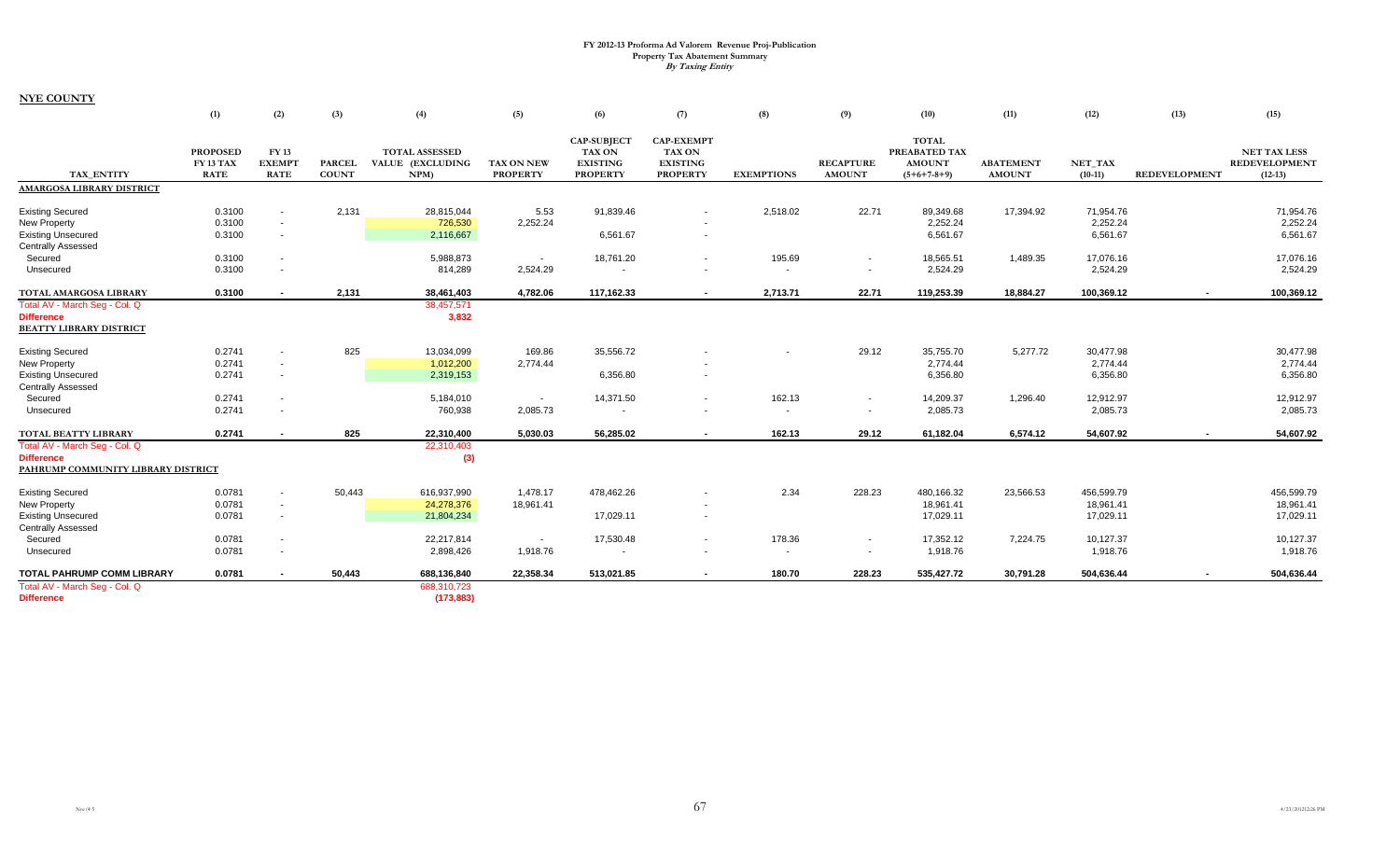|                                                                                                          | (1)                                         | (2)                                          | (3)                           | (4)                                              | (5)                                  | (6)                                                                       | (7)                                                                      | (8)                                  | (9)                                | (10)                                                            | (11)                              | (12)                                 | (13)                 | (15)                                                     |
|----------------------------------------------------------------------------------------------------------|---------------------------------------------|----------------------------------------------|-------------------------------|--------------------------------------------------|--------------------------------------|---------------------------------------------------------------------------|--------------------------------------------------------------------------|--------------------------------------|------------------------------------|-----------------------------------------------------------------|-----------------------------------|--------------------------------------|----------------------|----------------------------------------------------------|
| <b>TAX ENTITY</b>                                                                                        | <b>PROPOSED</b><br>FY 13 TAX<br><b>RATE</b> | FY 13<br><b>EXEMPT</b><br><b>RATE</b>        | <b>PARCEL</b><br><b>COUNT</b> | <b>TOTAL ASSESSED</b><br>VALUE (EXCLUDING<br>NPM | <b>TAX ON NEW</b><br><b>PROPERTY</b> | <b>CAP-SUBJECT</b><br><b>TAX ON</b><br><b>EXISTING</b><br><b>PROPERTY</b> | <b>CAP-EXEMPT</b><br><b>TAX ON</b><br><b>EXISTING</b><br><b>PROPERTY</b> | <b>EXEMPTIONS</b>                    | <b>RECAPTURE</b><br><b>AMOUNT</b>  | <b>TOTAL</b><br>PREABATED TAX<br><b>AMOUNT</b><br>$(5+6+7-8+9)$ | <b>ABATEMENT</b><br><b>AMOUNT</b> | NET_TAX<br>$(10-11)$                 | <b>REDEVELOPMENT</b> | <b>NET TAX LESS</b><br><b>REDEVELOPMENT</b><br>$(12-13)$ |
| PAHRUMP SWIMMING POOL DISTRICT                                                                           |                                             |                                              |                               |                                                  |                                      |                                                                           |                                                                          |                                      |                                    |                                                                 |                                   |                                      |                      |                                                          |
| <b>Existing Secured</b><br><b>New Property</b><br><b>Existing Unsecured</b><br><b>Centrally Assessed</b> | 0.0145<br>0.0145<br>0.0145                  | $\sim$<br>$\sim$<br>$\sim$                   | 50,443                        | 616,937,990<br>24,297,867<br>21,804,234          | 271.61<br>3,523.19                   | 87,938.49<br>3,161.61                                                     |                                                                          | 0.42                                 | 41.90                              | 88,251.58<br>3,523.19<br>3,161.61                               | 3.704.45                          | 84,547.13<br>3,523.19<br>3,161.61    |                      | 84,547.13<br>3,523.19<br>3,161.61                        |
| Secured<br>Unsecured                                                                                     | 0.0145<br>0.0145                            | $\sim$<br>$\sim$                             |                               | 22.217.814<br>2,898,426                          | $\sim$<br>379.69                     | 3,254.69                                                                  |                                                                          | 33.11<br>$\overline{\phantom{a}}$    | $\sim$<br>$\overline{\phantom{a}}$ | 3,221.58<br>379.69                                              | 1,059.11                          | 2,162.47<br>379.69                   |                      | 2,162.47<br>379.69                                       |
| TOTAL PAHRUMP SWIMMING POOL                                                                              | 0.0145                                      |                                              | 50,443                        | 688,156,330                                      | 4,174.49                             | 94,354.79                                                                 |                                                                          | 33.53                                | 41.90                              | 98,537.65                                                       | 4,763.56                          | 93,774.09                            |                      | 93,774.09                                                |
| Total AV - March Seg - Col. Q<br><b>Difference</b><br><b>SMOKY VALLEY LIBRARY DISTRICT</b>               |                                             |                                              |                               | 688,310,723<br>(154, 393)                        |                                      |                                                                           |                                                                          |                                      |                                    |                                                                 |                                   |                                      |                      |                                                          |
| <b>Existing Secured</b><br>New Property<br><b>Existing Unsecured</b><br><b>Centrally Assessed</b>        | 0.2686<br>0.2686<br>0.2686                  | $\sim$<br>$\sim$<br>$\overline{\phantom{a}}$ | 1,441                         | 96,480,256<br>5,562,193<br>4,654,022             | 331.60<br>14,940.05                  | 299,431.39<br>12,500.70                                                   |                                                                          | 40,616.81                            | 0.10                               | 259,146.28<br>14,940.05<br>12,500.70                            | 815.47                            | 258,330.81<br>14,940.05<br>12,500.70 |                      | 258,330.81<br>14,940.05<br>12,500.70                     |
| Secured<br>Unsecured                                                                                     | 0.2686<br>0.2686                            | $\sim$                                       |                               | 7,375,028<br>457,407                             | $\sim$<br>1,228.59                   | 21,300.87<br>$\overline{\phantom{a}}$                                     | $\sim$                                                                   | 1,491.54                             | $\sim$<br>$\sim$                   | 19,809.33<br>1,228.59                                           | 10,259.82                         | 9,549.51<br>1,228.59                 |                      | 9,549.51<br>1,228.59                                     |
| TOTAL SMOKY VLLY LIBRARY                                                                                 | 0.2686                                      |                                              | 1,441                         | 114,528,905                                      | 16,500.24                            | 333,232.96                                                                | $\blacksquare$                                                           | 42,108.35                            | 0.10                               | 307,624.95                                                      | 11,075.29                         | 296,549.66                           | $\blacksquare$       | 296,549.66                                               |
| Total AV - March Seq - Col. Q<br><b>Difference</b><br><b>TONOPAH LIBRARY DISTRICT</b>                    |                                             |                                              |                               | 114,528,907<br>(2)                               |                                      |                                                                           |                                                                          |                                      |                                    |                                                                 |                                   |                                      |                      |                                                          |
| <b>Existing Secured</b><br>New Property<br><b>Existing Unsecured</b>                                     | 0.2000<br>0.2000<br>0.2000                  | $\sim$<br>$\sim$<br>$\sim$                   | 1,775                         | 26,781,256<br>511,959<br>1,956,580               | 1,023.92                             | 53,567.40<br>3,913.16                                                     |                                                                          | 4.76                                 | 105.67                             | 53,668.31<br>1,023.92<br>3,913.16                               | 6,761.87                          | 46,906.44<br>1,023.92<br>3,913.16    |                      | 46,906.44<br>1,023.92<br>3,913.16                        |
| <b>Centrally Assessed</b><br>Secured<br>Unsecured                                                        | 0.2000<br>0.2000                            |                                              |                               | 10,599,604<br>588,997                            | $\sim$<br>1,177.99                   | 22,654.98<br>$\overline{\phantom{a}}$                                     |                                                                          | 1,455.78<br>$\overline{\phantom{a}}$ | $\overline{\phantom{a}}$<br>$\sim$ | 21,199.20<br>1,177.99                                           | 9,289.46                          | 11,909.74<br>1,177.99                |                      | 11,909.74<br>1,177.99                                    |
| <b>TOTAL TONOPAH LIBRARY</b>                                                                             | 0.2000                                      |                                              | 1,775                         | 40,438,396                                       | 2,201.91                             | 80,135.54                                                                 | $\overline{\phantom{a}}$                                                 | 1,460.54                             | 105.67                             | 80,982.58                                                       | 16,051.33                         | 64,931.25                            | $\blacksquare$       | 64,931.25                                                |
| Total AV - March Seg - Col. Q<br><b>Difference</b>                                                       |                                             |                                              |                               | 40,438,397<br>(1)                                |                                      |                                                                           |                                                                          |                                      |                                    |                                                                 |                                   |                                      |                      |                                                          |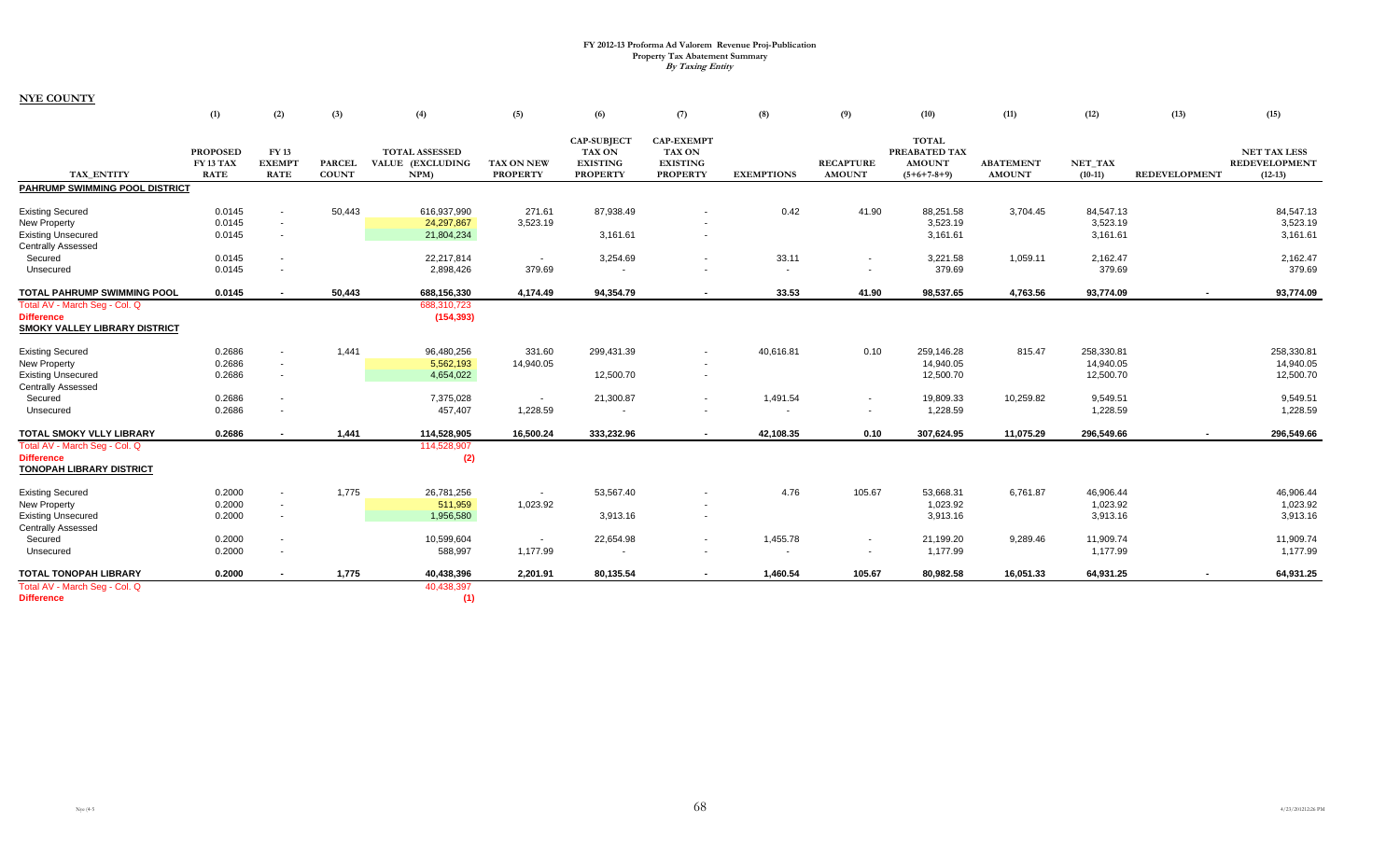**PERSHING COUNTY**

|                               | (1)                                         | (2)                                         | (3)                           | (4)                                                                   | (5)                                  | (6)                                                                       | (7)                                                                      | (8)               | (9)                               | (10)                                                            | (11)                              | (12)                 | (13)                     | (15)                                                     |
|-------------------------------|---------------------------------------------|---------------------------------------------|-------------------------------|-----------------------------------------------------------------------|--------------------------------------|---------------------------------------------------------------------------|--------------------------------------------------------------------------|-------------------|-----------------------------------|-----------------------------------------------------------------|-----------------------------------|----------------------|--------------------------|----------------------------------------------------------|
| TAX ENTITY                    | <b>PROPOSED</b><br>FY 13 TAX<br><b>RATE</b> | <b>FY13</b><br><b>EXEMPT</b><br><b>RATE</b> | <b>PARCEL</b><br><b>COUNT</b> | <b>TOTAL</b><br><b>ASSESSED</b><br><b>VALUE</b><br>(EXCLUDING<br>NPM) | <b>TAX ON NEW</b><br><b>PROPERTY</b> | <b>CAP-SUBJECT</b><br><b>TAX ON</b><br><b>EXISTING</b><br><b>PROPERTY</b> | <b>CAP-EXEMPT</b><br><b>TAX ON</b><br><b>EXISTING</b><br><b>PROPERTY</b> | <b>EXEMPTIONS</b> | <b>RECAPTURE</b><br><b>AMOUNT</b> | <b>TOTAL</b><br>PREABATED TAX<br><b>AMOUNT</b><br>$(5+6+7-8+9)$ | <b>ABATEMENT</b><br><b>AMOUNT</b> | NET TAX<br>$(10-11)$ | REDEVELOPMENT            | <b>NET TAX LESS</b><br><b>REDEVELOPMENT</b><br>$(12-13)$ |
| <b>ALL ENTITIES</b>           |                                             |                                             |                               |                                                                       |                                      |                                                                           |                                                                          |                   |                                   |                                                                 |                                   |                      |                          |                                                          |
| <b>STATE OF NEVADA</b>        | 0.1700                                      | $\sim$                                      | 10,589                        | 204,000,956                                                           | 50,667.41                            | 302,208.62                                                                |                                                                          | 6,072.40          | 51.38                             | 346,855.01                                                      | 30,479.43                         | 316,375.58           |                          | 316,375.58                                               |
| <b>GENERAL COUNTY</b>         | 1.3568                                      | $\sim$                                      | 10,589                        | 204,001,009                                                           | 404,385.64                           | 2,411,978.74                                                              |                                                                          | 48,465.83         | 410.14                            | 2,768,308.69                                                    | 269,081.42                        | 2,499,227.27         | $\blacksquare$           | 2,499,227.27                                             |
| <b>SCHOOL DISTRICT</b>        | 1.1500                                      | $\sim$                                      | 10,589                        | 204,000,999                                                           | 342,750.22                           | 2,044,340.64                                                              |                                                                          | 41,079.63         | 348.93                            | 2,346,360.15                                                    | 247,551.20                        | 2,098,808.95         |                          | 2,098,808.95                                             |
| <b>CITY OF LOVELOCK</b>       | 0.5624                                      | $\sim$                                      | 738                           | 21,637,144                                                            | 2,503.14                             | 121,079.17                                                                |                                                                          | 1,894.56          | 0.02                              | 121,687.77                                                      | 5,721.71                          | 115,966.06           | ٠                        | 115,966.06                                               |
| IMLAY                         | 0.1500                                      | $\sim$                                      | 253                           | 2,137,341                                                             | 219.32                               | 3,066.82                                                                  |                                                                          | 80.06             | 0.01                              | 3,206.08                                                        | 302.97                            | 2,903.11             |                          | 2,903.11                                                 |
| PERSHING CO HOSPITAL          | 0.4200                                      |                                             | 10,589                        | 204,000,977                                                           | 125,178.34                           | 746,616.71                                                                |                                                                          | 15,001.92         | 127.27                            | 856,920.40                                                      | 97,849.01                         | 759,071.39           |                          | 759.071.39                                               |
| <b>TOTAL COUNTY</b>           |                                             |                                             | 10,589                        | 204,000,956                                                           | 925,704.07                           | 5,629,290.70                                                              | $\mathbf{r}$                                                             | 112,594.40        | 937.75                            | 6,443,338.11                                                    | 650,985.74                        | 5,792,352.37         | $\overline{\phantom{a}}$ | 5,792,352.37                                             |
|                               |                                             |                                             |                               |                                                                       |                                      |                                                                           |                                                                          |                   |                                   | <b>Abatement Percent</b>                                        | 10.10%                            |                      |                          |                                                          |
| <b>STATE OF NEVADA</b>        |                                             |                                             |                               |                                                                       |                                      |                                                                           |                                                                          |                   |                                   |                                                                 |                                   |                      |                          |                                                          |
|                               |                                             |                                             |                               |                                                                       |                                      |                                                                           |                                                                          |                   |                                   |                                                                 |                                   |                      |                          |                                                          |
| Existing Secured              | 0.1700                                      | $\sim$                                      | 10,589                        | 91,518,426                                                            | 2,432.65                             | 154,441.64                                                                |                                                                          | 1,290.99          | 50.80                             | 155,634.10                                                      | 10,767.71                         | 144,866.39           |                          | 144,866.39                                               |
| <b>New Property</b>           | 0.1700                                      |                                             |                               | 24,725,246                                                            | 42,032.92                            |                                                                           |                                                                          |                   |                                   | 42,032.92                                                       |                                   | 42,032.92            |                          | 42,032.92                                                |
| <b>Existing Unsecured</b>     | 0.1700                                      |                                             |                               | 30,074,372                                                            |                                      | 51,126.43                                                                 |                                                                          |                   |                                   | 51,126.43                                                       |                                   | 51,126.43            |                          | 51,126.43                                                |
| <b>Centrally Assessed</b>     |                                             |                                             |                               |                                                                       |                                      |                                                                           |                                                                          |                   |                                   |                                                                 |                                   |                      |                          |                                                          |
| Secured                       | 0.1700                                      |                                             |                               | 54,988,984                                                            | 1,907.66                             | 96,354.67                                                                 |                                                                          | 4,781.01          | 0.58                              | 93,481.90                                                       | 19,711.72                         | 73,770.18            |                          | 73,770.18                                                |
| Unsecured                     | 0.1700                                      |                                             |                               | 2,693,928                                                             | 4,294.18                             | 285.88                                                                    |                                                                          | 0.40              | $\sim$                            | 4,579.66                                                        |                                   | 4,579.66             |                          | 4,579.66                                                 |
| <b>TOTAL STATE OF NV</b>      | 0.1700                                      |                                             | 10,589                        | 204,000,956                                                           | 50,667.41                            | 302,208.62                                                                |                                                                          | 6,072.40          | 51.38                             | 346,855.01                                                      | 30,479.43                         | 316,375.58           |                          | 316,375.58                                               |
| Total AV - March Seg - Col. Q |                                             |                                             |                               | 203,993,948                                                           |                                      |                                                                           |                                                                          |                   |                                   |                                                                 |                                   |                      |                          |                                                          |
| <b>Difference</b>             |                                             |                                             |                               | 7,008                                                                 |                                      |                                                                           |                                                                          |                   |                                   |                                                                 |                                   |                      |                          |                                                          |
| <b>GENERAL COUNTY</b>         |                                             |                                             |                               |                                                                       |                                      |                                                                           |                                                                          |                   |                                   |                                                                 |                                   |                      |                          |                                                          |
| <b>Existing Secured</b>       |                                             |                                             |                               |                                                                       |                                      |                                                                           |                                                                          |                   |                                   |                                                                 |                                   |                      |                          |                                                          |
| <b>General Fund</b>           | 0.9532                                      | $\sim$                                      | 10,589                        | 91,518,426                                                            | 13,639.36                            | 865,972.26                                                                |                                                                          | 7,239.45          | 284.74                            | 872,656.91                                                      | 66,988.80                         | 805,668.11           |                          | 805,668.11                                               |
| China Springs                 |                                             | $\sim$                                      | 10,589                        | 91,518,426                                                            |                                      | 5,098.72                                                                  |                                                                          |                   | 1.66                              | 5,137.42                                                        | 353.33                            | 4,784.09             |                          |                                                          |
|                               | 0.0056<br>0.0035                            | $\sim$                                      | 10,589                        |                                                                       | 80.05                                |                                                                           |                                                                          | 43.01<br>26.10    | 1.05                              | 3,206.99                                                        | 224.10                            | 2,982.89             |                          | 4,784.09<br>2,982.89                                     |
| Emergency 911                 |                                             |                                             |                               | 91,518,426                                                            | 50.09                                | 3,181.95                                                                  |                                                                          |                   |                                   |                                                                 |                                   |                      |                          |                                                          |
| General Indigent              | 0.0060                                      | $\sim$                                      | 10,589                        | 91,518,426                                                            | 85.89                                | 5,438.66                                                                  |                                                                          | 45.90             | 1.79                              | 5,480.44                                                        | 377.23                            | 5,103.21             |                          | 5,103.21                                                 |
| Medical Indigent #1           | 0.0605                                      | $\sim$                                      | 10,589                        | 91,518,426                                                            | 865.78                               | 54,965.62                                                                 |                                                                          | 459.12            | 18.05                             | 55,390.33                                                       | 3,834.03                          | 51,556.30            |                          | 51,556.30                                                |
| Medical Indigent HVS          | 0.0150                                      | $\sim$                                      | 10,589                        | 91,518,426                                                            | 214.66                               | 13,630.93                                                                 |                                                                          | 113.58            | 4.47                              | 13,736.48                                                       | 948.55                            | 12,787.93            |                          | 12,787.93                                                |
| Medical Indigent #2           | 0.0700                                      | $\sim$                                      | 10,589                        | 91,518,426                                                            | 1,001.63                             | 63.587.77                                                                 |                                                                          | 531.46            | 20.89                             | 64,078.83                                                       | 4,434.17                          | 59,644.66            |                          | 59,644.66                                                |
| <b>Library Fund</b>           | 0.1360                                      | $\sim$                                      | 10,589                        | 91,518,426                                                            | 1,946.06                             | 123,550.07                                                                |                                                                          | 1,033.05          | 40.62                             | 124,503.70                                                      | 8,611.43                          | 115,892.27           |                          | 115,892.27                                               |
| <b>Agriculture Extension</b>  | 0.0370                                      | $\sim$                                      | 10,589                        | 91,518,426                                                            | 529.53                               | 33,613.04                                                                 |                                                                          | 281.47            | 11.07                             | 33,872.17                                                       | 2,344.05                          | 31,528.12            |                          | 31,528.12                                                |
| Ad Valorem Capital Projects   | 0.0500                                      | $\sim$                                      | 10,589                        | 91,518,426                                                            | 715.41                               | 45,426.00                                                                 |                                                                          | 379.77            | 14.94                             | 45,776.58                                                       | 3,163.94                          | 42,612.64            |                          | 42,612.64                                                |
| Recreation                    | 0.0200                                      | $\sim$                                      | 10,589                        | 91,518,426                                                            | 286.24                               | 18,159.55                                                                 |                                                                          | 151.50            | 5.98                              | 18,300.27                                                       | 1,264.27                          | 17,036.00            |                          | 17,036.00                                                |
| <b>GENERAL</b>                | 1.3568                                      |                                             | 10,589                        | 91,518,426                                                            | 19.414.70                            | 1.232.624.57                                                              |                                                                          | 10,304.41         | 405.26                            | 1,242,140.12                                                    | 92.543.90                         | 1,149,596.22         | $\blacksquare$           | 1,149,596.22                                             |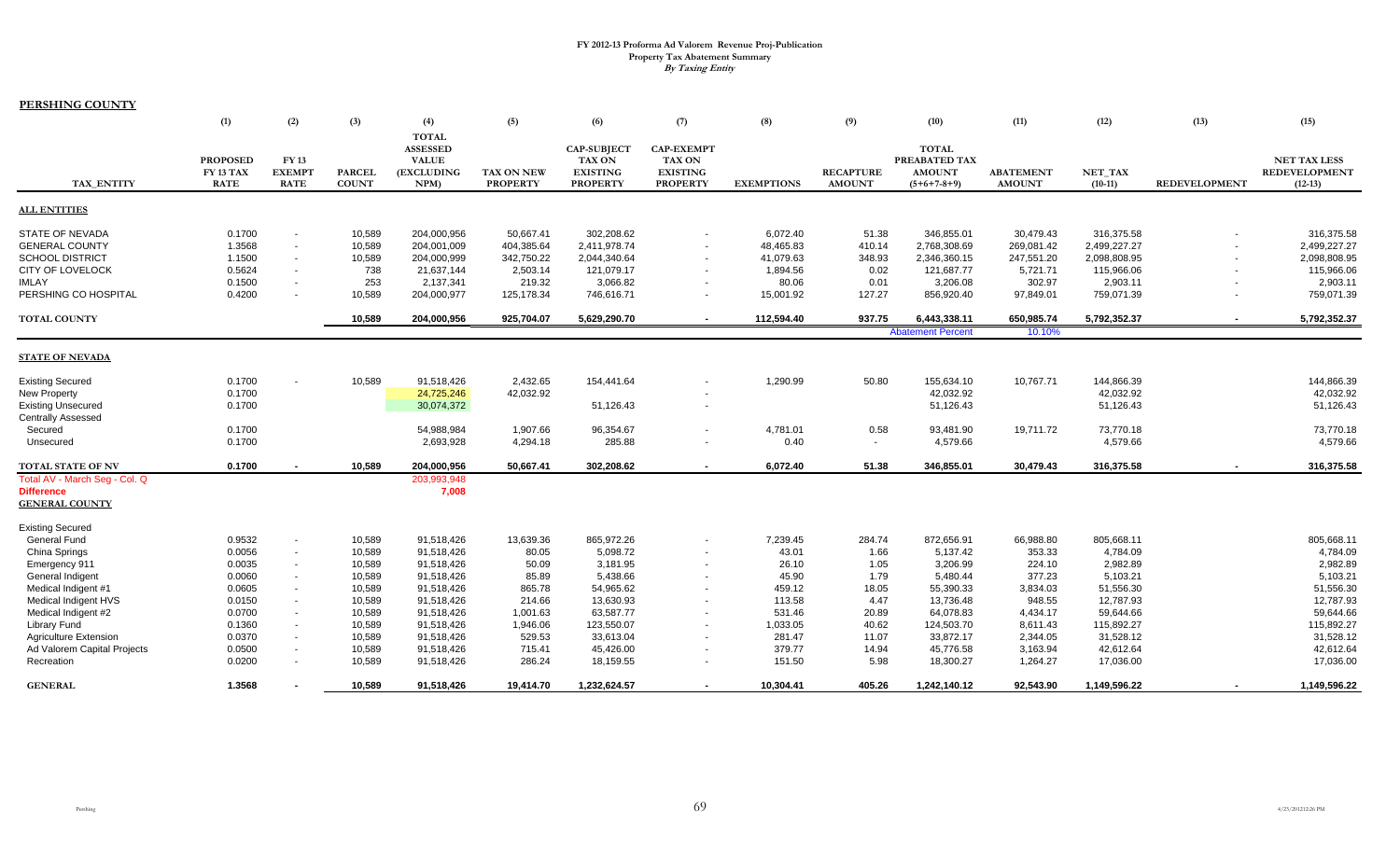**PERSHING COUNTY**

|                                                                                               | (1)                                         | (2)                                          | (3)                           | (4)                                                                  | (5)                           | (6)                                                                       | (7)                                                               | (8)               | (9)                               | (10)                                                            | (11)                              | (12)                     | (13)                 | (15)                                                     |
|-----------------------------------------------------------------------------------------------|---------------------------------------------|----------------------------------------------|-------------------------------|----------------------------------------------------------------------|-------------------------------|---------------------------------------------------------------------------|-------------------------------------------------------------------|-------------------|-----------------------------------|-----------------------------------------------------------------|-----------------------------------|--------------------------|----------------------|----------------------------------------------------------|
| TAX ENTITY                                                                                    | <b>PROPOSED</b><br>FY 13 TAX<br><b>RATE</b> | <b>FY 13</b><br><b>EXEMPT</b><br><b>RATE</b> | <b>PARCEL</b><br><b>COUNT</b> | <b>TOTAL</b><br><b>ASSESSED</b><br><b>VALUE</b><br>(EXCLUDING<br>NPM | TAX ON NEW<br><b>PROPERTY</b> | <b>CAP-SUBJECT</b><br><b>TAX ON</b><br><b>EXISTING</b><br><b>PROPERTY</b> | <b>CAP-EXEMPT</b><br>TAX ON<br><b>EXISTING</b><br><b>PROPERTY</b> | <b>EXEMPTIONS</b> | <b>RECAPTURE</b><br><b>AMOUNT</b> | <b>TOTAL</b><br>PREABATED TAX<br><b>AMOUNT</b><br>$(5+6+7-8+9)$ | <b>ABATEMENT</b><br><b>AMOUNT</b> | NET_TAX<br>$(10-11)$     | <b>REDEVELOPMENT</b> | <b>NET TAX LESS</b><br><b>REDEVELOPMENT</b><br>$(12-13)$ |
| <b>New Property</b>                                                                           | 1.3568                                      | $\sim$                                       |                               | 24,725,299                                                           | 335,472.85                    |                                                                           | $\blacksquare$                                                    |                   |                                   | 335,472.85                                                      |                                   | 335,472.85               |                      | 335,472.85                                               |
| <b>Existing Unsecured</b><br>Centrally Assessed                                               | 1.3568                                      | $\overline{\phantom{a}}$                     |                               | 30,074,372                                                           |                               | 408,049.08                                                                |                                                                   |                   |                                   | 408,049.08                                                      |                                   | 408,049.08               |                      | 408,049.08                                               |
| Secured<br>Unsecured                                                                          | 1.3568<br>1.3568                            | $\sim$<br>$\sim$                             |                               | 54,988,984<br>2,693,928                                              | 15,225.40<br>34,272.69        | 769,023.41<br>2,281.68                                                    | $\overline{\phantom{a}}$<br>$\overline{\phantom{a}}$              | 38,158.25<br>3.17 | 4.88<br>$\sim$                    | 746,095.44<br>36,551.20                                         | 176,537.52                        | 569,557.92<br>36,551.20  |                      | 569,557.92<br>36,551.20                                  |
|                                                                                               |                                             |                                              |                               |                                                                      |                               |                                                                           |                                                                   |                   |                                   |                                                                 |                                   |                          |                      |                                                          |
| TOTAL GENERAL COUNTY                                                                          | 1.3568                                      | $\overline{\phantom{a}}$                     | 10,589                        | 204,001,009                                                          | 404,385.64                    | 2,411,978.74                                                              | $\blacksquare$                                                    | 48,465.83         | 410.14                            | 2,768,308.69                                                    | 269,081.42                        | 2,499,227.27             | $\mathbf{r}$         | 2,499,227.27                                             |
| <b>March Assessors Report:</b><br>New secured<br><b>Existing Secured</b><br><b>Difference</b> |                                             |                                              |                               | 1,437,979<br>90,080,447<br>91,518,426                                | 0.00%                         |                                                                           |                                                                   |                   |                                   |                                                                 |                                   |                          |                      |                                                          |
| Total AV - March Seg - Col. Q<br><b>Difference</b>                                            |                                             |                                              |                               | 203,993,948<br>7,061                                                 |                               |                                                                           |                                                                   |                   |                                   |                                                                 |                                   |                          |                      |                                                          |
| <b>SCHOOL DISTRICT</b>                                                                        |                                             |                                              |                               |                                                                      |                               |                                                                           |                                                                   |                   |                                   |                                                                 |                                   |                          |                      |                                                          |
| <b>Existing Secured</b>                                                                       | 0.7500                                      | $\sim$                                       | 10,589                        | 91,518,426                                                           | 10,731.96                     | 681,352.64                                                                |                                                                   | 5,696.52          | 224.05                            | 686,612.13                                                      | 47,504.69                         | 639,107.44               |                      | 639,107.44                                               |
| <b>New Property</b><br><b>Existing Unsecured</b>                                              | 0.7500<br>0.7500                            | $\sim$<br>$\sim$                             |                               | 24,725,289<br>30,074,372                                             | 185,439.67                    | 225,557.79                                                                | $\overline{\phantom{a}}$                                          |                   |                                   | 185,439.67<br>225,557.79                                        |                                   | 185,439.67<br>225,557.79 |                      | 185,439.67<br>225,557.79                                 |
| Centrally Assessed<br>Secured                                                                 | 0.7500                                      | $\sim$                                       |                               | 54,988,984                                                           | 8,416.16                      | 425,093.99                                                                | $\blacksquare$                                                    | 21,092.78         | 3.50                              | 412,420.87                                                      | 113,941.18                        | 298,479.68               |                      | 298,479.68                                               |
| Unsecured                                                                                     | 0.7500                                      | $\sim$                                       |                               | 2,693,928                                                            | 18,944.96                     | 1,261.25                                                                  | $\sim$                                                            | 1.75              | $\sim$                            | 20,204.46                                                       |                                   | 20,204.46                |                      | 20,204.46                                                |
| TOTAL SCHOOL OPERATING                                                                        | 0.7500                                      |                                              | 10,589                        | 204,000,999                                                          | 223,532.75                    | 1,333,265.67                                                              | $\sim$                                                            | 26,791.06         | 227.55                            | 1,530,234.91                                                    | 161,445.87                        | 1,368,789.04             |                      | 1,368,789.04                                             |
|                                                                                               |                                             |                                              |                               |                                                                      | 12,904.78                     | 651,810.78                                                                | $\sim$                                                            | 32.342.27         | 5.37                              | 632,378.66                                                      | 174,709.81                        | 457,668.85               |                      | 457,668.85                                               |
| <b>SCHOOL DEBT</b>                                                                            |                                             |                                              |                               |                                                                      | 29,048.94                     | 1,933.92                                                                  | $\sim$                                                            | 2.69              | $\sim$                            | 30,980.17                                                       | contract.                         | 30,980.17                |                      | 30,980.17                                                |
| <b>Existing Secured</b>                                                                       | 0.4000                                      | $\sim$                                       | 10,589                        | 91,518,426                                                           | 5,723.74                      | 363,388.02                                                                | $\blacksquare$                                                    | 3,038.15          | 119.51                            | 366,193.12                                                      | 25,336.70                         | 340,856.42               |                      | 340,856.42                                               |
| <b>New Property</b>                                                                           | 0.4000                                      | $\sim$                                       |                               | 24,725,282                                                           | 98,901.13                     |                                                                           |                                                                   |                   |                                   | 98,901.13                                                       |                                   | 98,901.13                |                      | 98,901.13                                                |
| <b>Existing Unsecured</b><br><b>Centrally Assessed</b>                                        | 0.4000                                      | $\sim$                                       |                               | 30,074,372                                                           |                               | 120,297.49                                                                | $\sim$                                                            |                   |                                   | 120,297.49                                                      |                                   | 120,297.49               |                      | 120,297.49                                               |
| Secured                                                                                       | 0.4000                                      | $\overline{\phantom{a}}$                     |                               | 54,988,984                                                           | 4,488.62                      | 226,716.79                                                                | $\blacksquare$                                                    | 11,249.49         | 1.87                              | 219,957.79                                                      | 60,768.63                         | 159,189.17               |                      | 159,189.17                                               |
| Unsecured                                                                                     | 0.4000                                      |                                              |                               | 2,693,928                                                            | 10,103.98                     | 672.67                                                                    | $\overline{\phantom{a}}$                                          | 0.94              |                                   | 10,775.71                                                       |                                   | 10,775.71                |                      | 10,775.71                                                |
| <b>TOTAL SCHOOL DEBT</b>                                                                      | 0.4000                                      |                                              | 10,589                        | 204,000,992                                                          | 119,217.47                    | 711,074.97                                                                | $\sim$                                                            | 14,288.57         | 121.38                            | 816,125.24                                                      | 86,105.33                         | 730,019.91               |                      | 730,019.91                                               |
| TOTAL SCHOOL DISTRICT                                                                         | 1.1500                                      |                                              | 10,589                        | 204,000,999                                                          | 342,750.22                    | 2,044,340.64                                                              | $\sim$                                                            | 41,079.63         | 348.93                            | 2,346,360.15                                                    | 247,551.20                        | 2,098,808.95             |                      | 2,098,808.95                                             |
| Total AV - March Seg - Col. Q                                                                 |                                             |                                              |                               | 203,993,948                                                          |                               |                                                                           |                                                                   |                   |                                   |                                                                 |                                   |                          |                      |                                                          |
| <b>Difference</b>                                                                             |                                             |                                              |                               | 7,051                                                                |                               |                                                                           |                                                                   |                   |                                   |                                                                 |                                   |                          |                      |                                                          |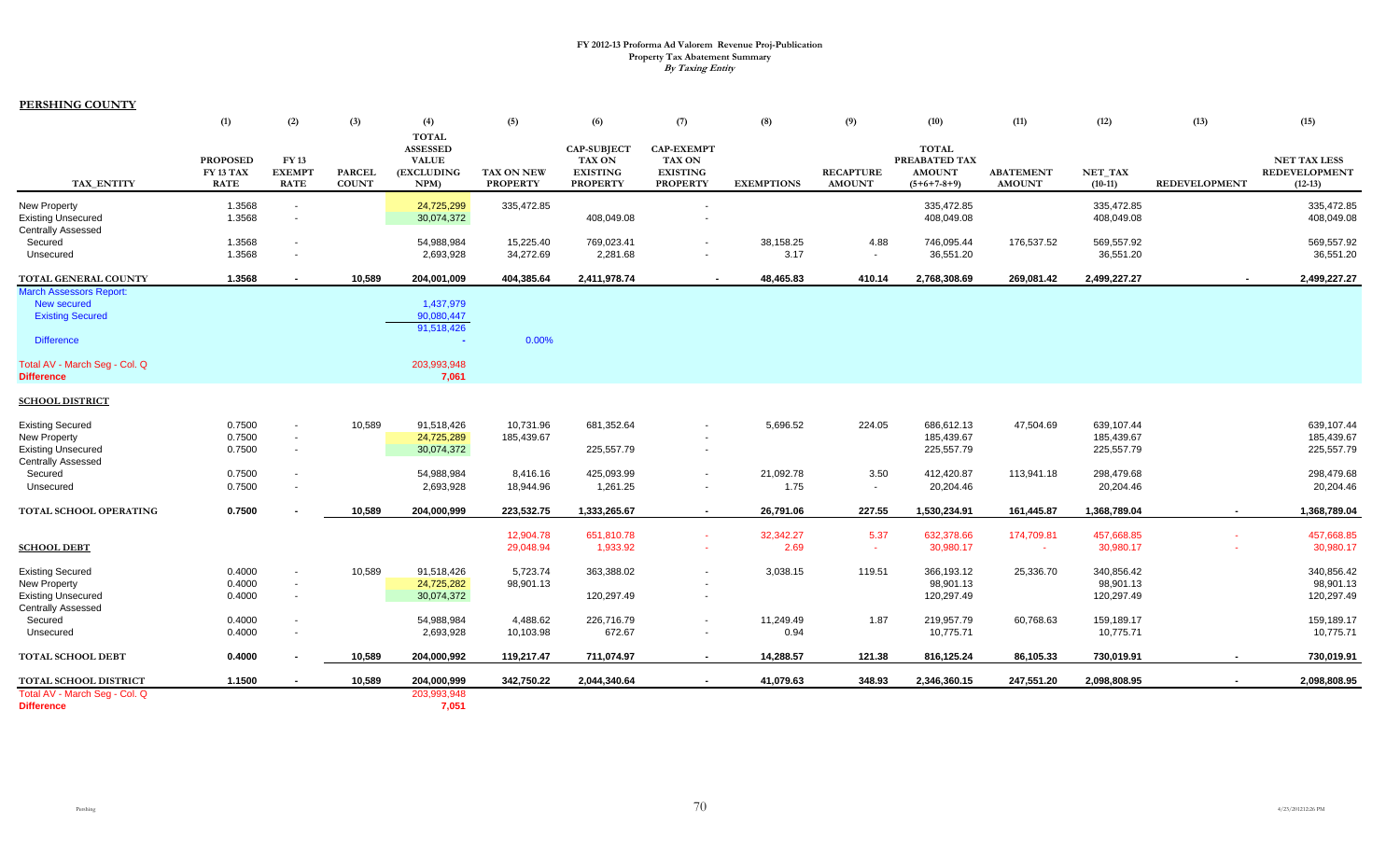**PERSHING COUNTY**

|                                                                                                           | (1)                                         | (2)                                   | (3)                           | (4)                                                                  | (5)                           | (6)                                                                | (7)                                                                      | (8)                | (9)                               | (10)                                                            | (11)                              | (12)                                   | (13)                     | (15)                                                     |
|-----------------------------------------------------------------------------------------------------------|---------------------------------------------|---------------------------------------|-------------------------------|----------------------------------------------------------------------|-------------------------------|--------------------------------------------------------------------|--------------------------------------------------------------------------|--------------------|-----------------------------------|-----------------------------------------------------------------|-----------------------------------|----------------------------------------|--------------------------|----------------------------------------------------------|
| <b>TAX ENTITY</b>                                                                                         | <b>PROPOSED</b><br>FY 13 TAX<br><b>RATE</b> | FY 13<br><b>EXEMPT</b><br><b>RATE</b> | <b>PARCEL</b><br><b>COUNT</b> | <b>TOTAL</b><br><b>ASSESSED</b><br><b>VALUE</b><br>(EXCLUDING<br>NPM | TAX ON NEW<br><b>PROPERTY</b> | <b>CAP-SUBJECT</b><br>TAX ON<br><b>EXISTING</b><br><b>PROPERTY</b> | <b>CAP-EXEMPT</b><br><b>TAX ON</b><br><b>EXISTING</b><br><b>PROPERTY</b> | <b>EXEMPTIONS</b>  | <b>RECAPTURE</b><br><b>AMOUNT</b> | <b>TOTAL</b><br>PREABATED TAX<br><b>AMOUNT</b><br>$(5+6+7-8+9)$ | <b>ABATEMENT</b><br><b>AMOUNT</b> | NET_TAX<br>$(10-11)$                   | <b>REDEVELOPMENT</b>     | <b>NET TAX LESS</b><br><b>REDEVELOPMENT</b><br>$(12-13)$ |
| <b>CITY OF LOVELOCK</b>                                                                                   |                                             |                                       |                               |                                                                      |                               |                                                                    |                                                                          |                    |                                   |                                                                 |                                   |                                        |                          |                                                          |
| <b>Existing Secured</b><br><b>New Property</b><br><b>Existing Unsecured</b><br><b>Centrally Assessed</b>  | 0.5624<br>0.5624<br>0.5624                  | $\sim$<br>$\sim$<br>$\sim$            | 738                           | 17,745,576<br>119,979<br>448,056                                     | 751.76<br>674.76              | 99,775.79<br>2,519.87                                              |                                                                          | 725.98             |                                   | 99,801.57<br>674.76<br>2,519.87                                 | 1,772.57                          | 98,029.00<br>674.76<br>2,519.87        |                          | 98,029.00<br>674.76<br>2,519.87                          |
| Secured<br>Unsecured                                                                                      | 0.5624<br>0.5624                            | $\sim$<br>$\sim$                      |                               | 3,140,951<br>182,582                                                 | 49.77<br>1,026.85             | 18,783.51                                                          |                                                                          | 1,168.58<br>$\sim$ | 0.02<br>$\sim$                    | 17,664.72<br>1,026.85                                           | 3,949.14                          | 13,715.58<br>1,026.85                  |                          | 13,715.58<br>1,026.85                                    |
| <b>TOTAL LOVELOCK</b>                                                                                     | 0.5624                                      | $\sim$                                | 738                           | 21,637,144                                                           | 2,503.14                      | 121,079.17                                                         | $\sim$                                                                   | 1.894.56           | 0.02                              | 121,687.77                                                      | 5,721.71                          | 115,966.06                             | $\overline{\phantom{a}}$ | 115,966.06                                               |
| Total AV - March Seg - Col. Q<br><b>Difference</b><br><b>TOWN OF IMLAY</b>                                |                                             |                                       |                               | 21,637,144<br>(0)                                                    |                               |                                                                    |                                                                          |                    |                                   |                                                                 |                                   |                                        |                          |                                                          |
| <b>Existing Secured</b><br><b>New Property</b><br><b>Existing Unsecured</b><br><b>Centrally Assessed</b>  | 0.1500<br>0.1500<br>0.1500                  | $\sim$<br>$\sim$<br>$\sim$            | 253                           | 1,207,095<br>96,490<br>52,165                                        | 0.94<br>144.74                | 1,850.92<br>78.25                                                  | $\overline{\phantom{a}}$                                                 | 41.17              |                                   | 1,810.69<br>144.74<br>78.25                                     | 87.50                             | 1,723.19<br>144.74<br>78.25            |                          | 1,723.19<br>144.74<br>78.25                              |
| Secured<br>Unsecured                                                                                      | 0.1500<br>0.1500                            | $\sim$<br>$\sim$                      |                               | 753,423<br>28,168                                                    | 31.37<br>42.27                | 1,137.65<br>$\sim$                                                 | $\blacksquare$                                                           | 38.89<br>$\sim$    | 0.01<br>$\sim$                    | 1,130.14<br>42.27                                               | 215.47                            | 914.67<br>42.27                        |                          | 914.67<br>42.27                                          |
| <b>TOTAL IMLAY</b><br>Total AV - March Seg - Col. Q<br><b>Difference</b><br>PERSHING CO HOSPITAL DISTRICT | 0.1500                                      |                                       | 253                           | 2,137,341<br>2,137,337<br>4                                          | 219.32                        | 3,066.82                                                           |                                                                          | 80.06              | 0.01                              | 3,206.08                                                        | 302.97                            | 2,903.11                               |                          | 2,903.11                                                 |
| <b>Existing Secured</b><br>New Property<br><b>Existing Unsecured</b><br><b>Centrally Assessed</b>         | 0.4200<br>0.4200<br>0.4200                  | $\sim$<br>$\sim$<br>$\sim$            | 10,589                        | 91,518,426<br>24,725,267<br>30,074,372                               | 6,009.99<br>103,846.12        | 381,545.42<br>126,312.36                                           | $\overline{\phantom{a}}$                                                 | 3,188.99           | 125.43                            | 384,491.85<br>103,846.12<br>126,312.36                          | 30,966.26                         | 353,525.59<br>103,846.12<br>126,312.36 |                          | 353,525.59<br>103,846.12<br>126,312.36                   |
| Secured<br>Unsecured                                                                                      | 0.4200<br>0.4200                            | $\sim$<br>$\sim$                      |                               | 54,988,984<br>2,693,928                                              | 4,713.04<br>10,609.19         | 238,052.63<br>706.30                                               | $\sim$                                                                   | 11,811.95<br>0.98  | 1.84<br>$\sim$                    | 230,955.56<br>11,314.51                                         | 66,882.75                         | 164,072.81<br>11,314.51                |                          | 164,072.81<br>11,314.51                                  |
| <b>TOTAL PERSHING CO HOSP</b><br>Total AV - March Seg - Col. Q<br><b>Difference</b>                       | 0.4200                                      |                                       | 10,589                        | 204,000,977<br>203,993,948<br>7,029                                  | 125,178.34                    | 746,616.71                                                         | $\sim$                                                                   | 15,001.92          | 127.27                            | 856,920.40                                                      | 97,849.01                         | 759,071.39                             |                          | 759,071.39                                               |
|                                                                                                           |                                             |                                       |                               |                                                                      |                               |                                                                    |                                                                          |                    |                                   |                                                                 |                                   |                                        |                          |                                                          |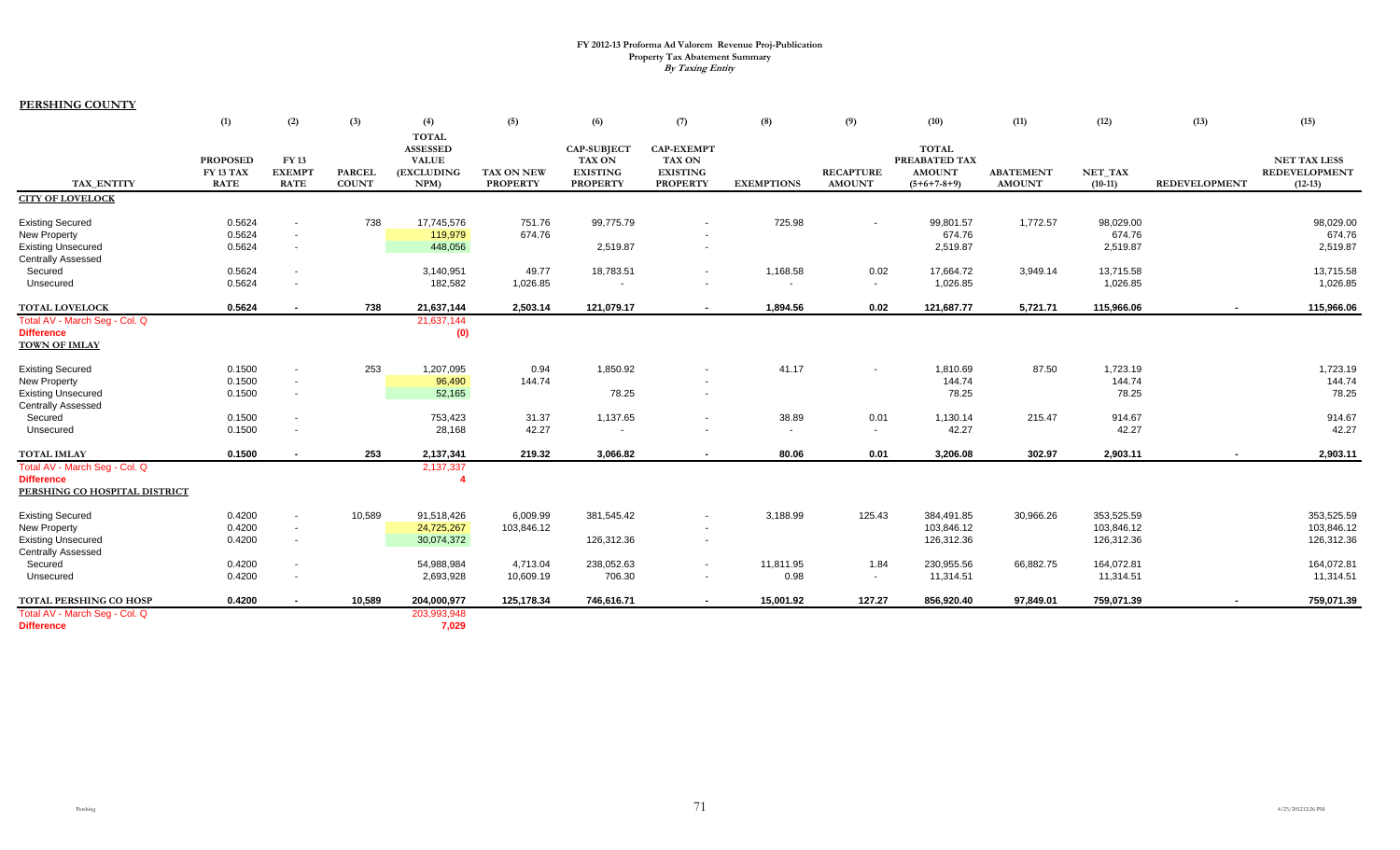**STOREY COUNTY**

|                                                                               | (1)                               | (2)                                          | (3)                           | (4)                                                         | (5)                                | (6)                                                                 | (7)                                                                      | (8)                                   | (9)                               | (10)                                                            | (11)                                  | (12)                                        | (13)                 | (15)                                                     |
|-------------------------------------------------------------------------------|-----------------------------------|----------------------------------------------|-------------------------------|-------------------------------------------------------------|------------------------------------|---------------------------------------------------------------------|--------------------------------------------------------------------------|---------------------------------------|-----------------------------------|-----------------------------------------------------------------|---------------------------------------|---------------------------------------------|----------------------|----------------------------------------------------------|
| TAX ENTITY                                                                    | PROPOSED FY<br><b>13 TAX RATE</b> | <b>FY 13</b><br><b>EXEMPT</b><br><b>RATE</b> | <b>PARCEL</b><br><b>COUNT</b> | <b>TOTAL ASSESSED</b><br><b>VALUE</b><br>(EXCLUDING<br>NPM) | <b>PROPERTY</b>                    | <b>CAP-SUBJECT</b><br>TAX ON NEW TAX ON EXISTING<br><b>PROPERTY</b> | <b>CAP-EXEMPT</b><br><b>TAX ON</b><br><b>EXISTING</b><br><b>PROPERTY</b> | <b>EXEMPTIONS</b>                     | <b>RECAPTURE</b><br><b>AMOUNT</b> | <b>TOTAL</b><br>PREABATED TAX<br><b>AMOUNT</b><br>$(5+6+7-8+9)$ | <b>ABATEMENT</b><br><b>AMOUNT</b>     | NET_TAX<br>$(10-11)$                        | <b>REDEVELOPMENT</b> | <b>NET TAX LESS</b><br><b>REDEVELOPMENT</b><br>$(12-13)$ |
| <b>ALL ENTITIES</b>                                                           |                                   |                                              |                               |                                                             |                                    |                                                                     |                                                                          |                                       |                                   |                                                                 |                                       |                                             |                      |                                                          |
| <b>STATE OF NEVADA</b><br><b>GENERAL COUNTY</b><br><b>SCHOOL DISTRICT</b>     | 0.1700<br>2.3960<br>0.8947        | $\sim$                                       | 4,697<br>4,697<br>4,697       | 509,997,593<br>509,997,573<br>509,997,576                   | 5,430.95<br>76,274.44<br>28,582.91 | 880,985.76<br>12,361,699.46<br>4,636,568.82                         | $\sim$<br>$\sim$                                                         | 19,419.62<br>269,807.40<br>102,205.25 | 30.68<br>422.54<br>159.64         | 867,027.78<br>12,168,589.04<br>4,563,106.13                     | 54,179.24<br>729,891.29<br>251,227.24 | 812,848.54<br>11,438,697.75<br>4,311,878.89 |                      | 812,848.54<br>11,438,697.75<br>4,311,878.89              |
| <b>TOTAL COUNTY</b>                                                           |                                   |                                              | 4,697                         | 509,997,593                                                 | 110,288.30                         | 17,879,254.04                                                       | $\sim$                                                                   | 391,432.27                            | 612.86                            | 17,598,722.94<br><b>Abatement Percent</b>                       | 1,035,297.77<br>5.88%                 | 16,563,425.17                               |                      | 16,563,425.17                                            |
| <b>STATE OF NEVADA</b>                                                        |                                   |                                              |                               |                                                             | 668,712                            |                                                                     |                                                                          |                                       |                                   |                                                                 |                                       |                                             |                      |                                                          |
| <b>Existing Secured</b><br><b>New Property</b><br><b>Existing Unsecured</b>   | 0.1700<br>0.1700<br>0.1700        |                                              | 4,697                         | 298,195,960<br>990,030<br>67,318,679                        | 1,136.81<br>1,683.05               | 506,808.21<br>114,441.75                                            | $\sim$                                                                   | 1,010.66                              | 29.96                             | 506,964.32<br>1,683.05<br>114,441.75                            | 16,536.00                             | 490,428.32<br>1,683.05<br>114,441.75        |                      | 490,428.32<br>1,683.05<br>114,441.75                     |
| <b>Centrally Assessed</b><br>Secured<br>Unsecured                             | 0.1700<br>0.1700                  |                                              |                               | 142,708,151<br>784,773                                      | 1,276.99<br>1,334.10               | 259,735.80                                                          | $\sim$                                                                   | 18,408.96                             | 0.72<br>$\overline{\phantom{a}}$  | 242,604.55<br>1,334.10                                          | 37,643.24                             | 204,961.31<br>1,334.10                      |                      | 204,961.31<br>1,334.10                                   |
| <b>TOTAL STATE OF NV</b>                                                      | 0.1700                            |                                              | 4,697                         | 509,997,593                                                 | 5,430.95                           | 880,985.76                                                          | $\sim$                                                                   | 19,419.62                             | 30.68                             | 867,027.78                                                      | 54,179.24                             | 812,848.54                                  |                      | 812,848.54                                               |
| Total AV - March Seg - Col. Q<br><b>Difference</b><br><b>GENERAL COUNTY</b>   |                                   |                                              |                               | 513,075,638<br>(3,078,045)                                  |                                    |                                                                     |                                                                          |                                       |                                   |                                                                 |                                       |                                             |                      |                                                          |
| <b>Existing Secured</b><br>GENERAL                                            | 1.6974                            | $\sim$                                       | 4,697                         | 298,195,960                                                 | 11,351.09                          | 5,060,325.04                                                        |                                                                          | 10,094.83                             | 299.03                            | 5,061,880.33                                                    | 165,105.73                            | 4,896,774.60                                |                      | 4,896,774.60                                             |
| <b>CAPITAL AQUIS</b><br><b>IND MEDICAL</b>                                    | 0.0500<br>0.0100                  |                                              | 4,697<br>4,697                | 298,195,960<br>298,195,960                                  | 334.37<br>66.85                    | 149,061.57<br>29,812.33                                             |                                                                          | 297.12<br>59.24                       | 8.79<br>1.74                      | 149,107.61<br>29,821.68                                         | 4,863.85<br>972.63                    | 144,243.76<br>28,849.05                     |                      | 144,243.76<br>28,849.05                                  |
| <b>IND ACCIDENT</b><br><b>FORESTRY</b><br>YOUTH SERVICE                       | 0.0150<br>0.1100<br>0.0045        |                                              | 4,697<br>4,697<br>4,697       | 298,195,960<br>298,195,960<br>298,195,960                   | 100.35<br>735.54<br>30.08          | 44,716.10<br>327,934.07<br>13,415.45                                |                                                                          | 88.91<br>653.90<br>26.71              | 2.65<br>19.37<br>0.77             | 44,730.19<br>328,035.08<br>13,419.59                            | 1,458.81<br>10,699.82<br>437.40       | 43,271.38<br>317,335.26<br>12,982.19        |                      | 43,271.38<br>317,335.26<br>12,982.19                     |
| <b>JAIL FUND</b><br><b>FIRE/EMER SRV</b>                                      | 0.0745<br>0.4346                  |                                              | 4,697<br>4,697                | 298,195,960<br>298,195,960                                  | 498.23<br>2,906.30                 | 222,099.30<br>1,295,636.21                                          | $\sim$                                                                   | 442.78<br>2,584.58                    | 13.12<br>76.54                    | 222,167.87<br>1,296,034.47                                      | 7,246.46<br>42,273.51                 | 214,921.41<br>1,253,760.96                  |                      | 214,921.41<br>1,253,760.96                               |
| <b>GENERAL TOTAL</b>                                                          | 2.3960                            |                                              | 4,697                         | 298,195,960                                                 | 16,022.81                          | 7,143,000.07                                                        | $\sim$                                                                   | 14,248.07                             | 422.01                            | 7,145,196.82                                                    | 233,058.21                            | 6,912,138.61                                |                      | 6,912,138.61                                             |
| <b>New Property</b><br><b>Existing Unsecured</b><br><b>Centrally Assessed</b> | 2.3960<br>2.3960                  |                                              |                               | 990,010<br>67,318,679                                       | 23,720.65                          | 1,612,955.55                                                        | $\sim$                                                                   |                                       |                                   | 23,720.65<br>1,612,955.55                                       |                                       | 23,720.65<br>1,612,955.55                   |                      | 23,720.65<br>1,612,955.55                                |
| Secured<br>Unsecured                                                          | 2.3960<br>2.3960                  |                                              |                               | 142,708,151<br>784,773                                      | 17,727.82<br>18,803.16             | 3,605,743.84<br>$\sim$                                              |                                                                          | 255,559.33<br>$\sim$                  | 0.53<br>$\sim$                    | 3,367,912.86<br>18,803.16                                       | 496,833.08                            | 2,871,079.78<br>18,803.16                   |                      | 2,871,079.78<br>18,803.16                                |
| TOTAL GENERAL COUNTY                                                          | 2.3960                            |                                              | 4,697                         | 509,997,573                                                 | 76,274.44                          | 12,361,699.46                                                       |                                                                          | 269,807.40                            | 422.54                            | 12,168,589.04                                                   | 729.891.29                            | 11,438,697.75                               |                      | 11,438,697.75                                            |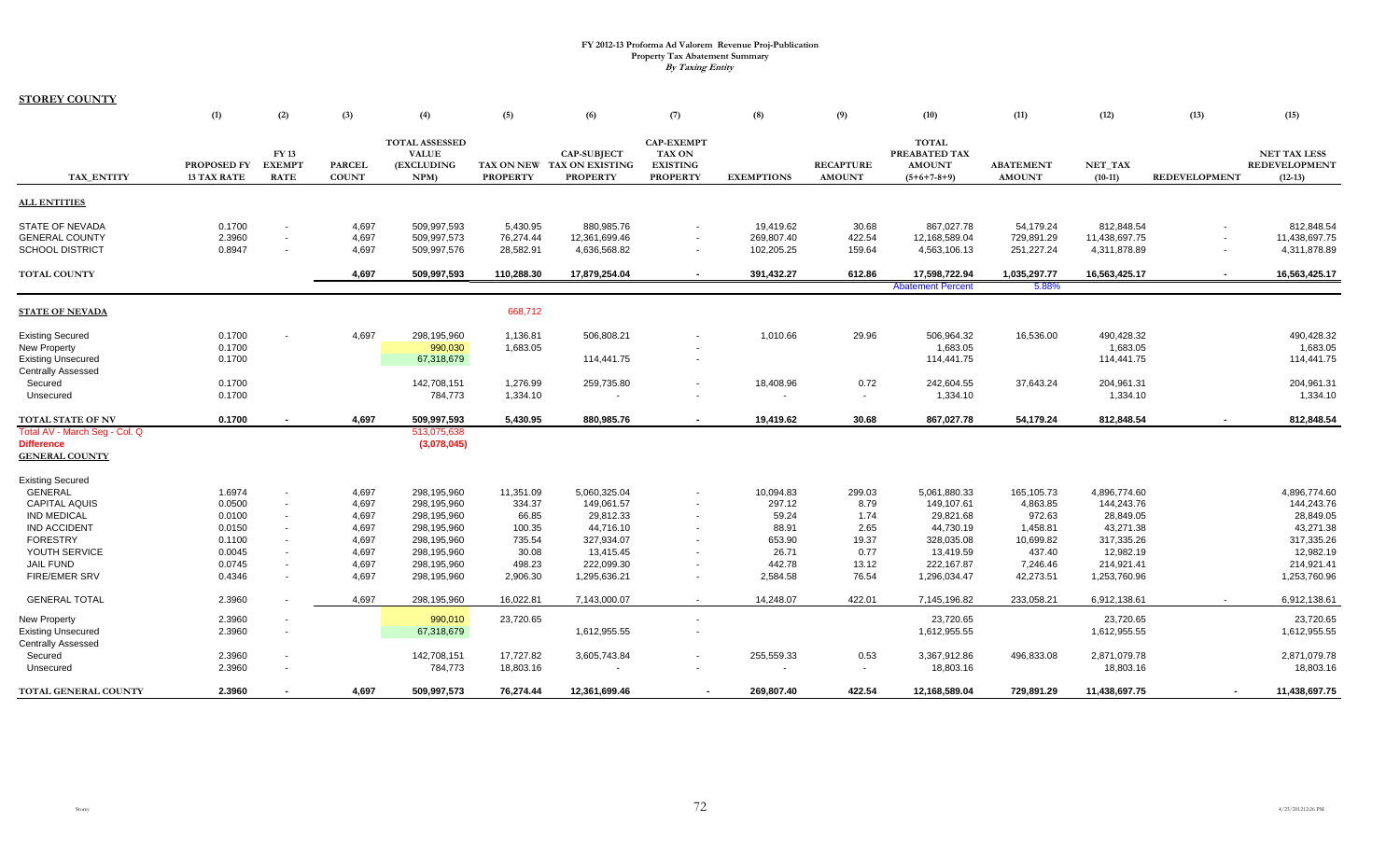**STOREY COUNTY**

|                                                    | (1)                               | (2)                                          | (3)                           | (4)                                                        | (5)             | (6)                                                                 | (7)                                                                      | (8)               | (9)                               | (10)                                                            | (11)                              | (12)                 | (13)                 | (15)                                                     |
|----------------------------------------------------|-----------------------------------|----------------------------------------------|-------------------------------|------------------------------------------------------------|-----------------|---------------------------------------------------------------------|--------------------------------------------------------------------------|-------------------|-----------------------------------|-----------------------------------------------------------------|-----------------------------------|----------------------|----------------------|----------------------------------------------------------|
| TAX_ENTITY                                         | PROPOSED FY<br><b>13 TAX RATE</b> | <b>FY 13</b><br><b>EXEMPT</b><br><b>RATE</b> | <b>PARCEL</b><br><b>COUNT</b> | <b>TOTAL ASSESSED</b><br><b>VALUE</b><br>(EXCLUDING<br>NPM | <b>PROPERTY</b> | <b>CAP-SUBJECT</b><br>TAX ON NEW TAX ON EXISTING<br><b>PROPERTY</b> | <b>CAP-EXEMPT</b><br><b>TAX ON</b><br><b>EXISTING</b><br><b>PROPERTY</b> | <b>EXEMPTIONS</b> | <b>RECAPTURE</b><br><b>AMOUNT</b> | <b>TOTAL</b><br>PREABATED TAX<br><b>AMOUNT</b><br>$(5+6+7-8+9)$ | <b>ABATEMENT</b><br><b>AMOUNT</b> | NET_TAX<br>$(10-11)$ | <b>REDEVELOPMENT</b> | <b>NET TAX LESS</b><br><b>REDEVELOPMENT</b><br>$(12-13)$ |
| <b>March Assessors Report:</b>                     |                                   |                                              |                               |                                                            |                 |                                                                     |                                                                          |                   |                                   |                                                                 |                                   |                      |                      |                                                          |
| New secured                                        |                                   |                                              |                               | 658,742                                                    |                 |                                                                     |                                                                          |                   |                                   |                                                                 |                                   |                      |                      |                                                          |
| <b>Existing Secured</b>                            |                                   |                                              |                               | 300,605,293<br>301,264,035                                 |                 |                                                                     |                                                                          |                   |                                   |                                                                 |                                   |                      |                      |                                                          |
| <b>Difference</b>                                  |                                   |                                              |                               | (3,068,075)                                                | $-1.02%$        |                                                                     |                                                                          |                   |                                   |                                                                 |                                   |                      |                      |                                                          |
| Total AV - March Seg - Col. Q                      |                                   |                                              |                               | 513,075,638                                                |                 |                                                                     |                                                                          |                   |                                   |                                                                 |                                   |                      |                      |                                                          |
| <b>Difference</b>                                  |                                   |                                              |                               | (3,078,065)                                                |                 |                                                                     |                                                                          |                   |                                   |                                                                 |                                   |                      |                      |                                                          |
| <b>SCHOOL DISTRICT</b>                             |                                   |                                              |                               |                                                            |                 |                                                                     |                                                                          |                   |                                   |                                                                 |                                   |                      |                      |                                                          |
| <b>Existing Secured</b>                            | 0.7500                            | $\sim$                                       | 4,697                         | 298,195,960                                                | 5,015.47        | 2,235,913.37                                                        |                                                                          | 4,459.75          | 132.14                            | 2,236,601.23                                                    | 44,523.38                         | 2,192,077.85         |                      | 2,192,077.85                                             |
| <b>New Property</b>                                | 0.7500                            | $\sim$                                       |                               | 990,013                                                    | 7,425.10        |                                                                     |                                                                          |                   |                                   | 7,425.10                                                        |                                   | 7,425.10             |                      | 7,425.10                                                 |
| <b>Existing Unsecured</b>                          | 0.7500                            | $\sim$                                       |                               | 67,318,679                                                 |                 | 504,890.09                                                          |                                                                          |                   |                                   | 504,890.09                                                      |                                   | 504,890.09           |                      | 504,890.09                                               |
| <b>Centrally Assessed</b>                          |                                   |                                              |                               |                                                            |                 |                                                                     |                                                                          |                   |                                   |                                                                 |                                   |                      |                      |                                                          |
| Secured                                            | 0.7500                            | $\sim$                                       |                               | 142,708,151                                                | 5,633.83        | 1,145,893.18                                                        | $\sim$                                                                   | 81,215.90         | 1.69                              | 1,070,312.80                                                    | 166,073.09                        | 904,239.72           |                      | 904,239.72                                               |
| Unsecured                                          | 0.7500                            | $\sim$                                       |                               | 784,773                                                    | 5,885.80        |                                                                     |                                                                          | $\sim$            | $\sim$                            | 5,885.80                                                        |                                   | 5,885.80             |                      | 5,885.80                                                 |
| TOTAL SCHOOL OPERATING                             | 0.7500                            |                                              | 4,697                         | 509,997,576                                                | 23,960.19       | 3,886,696.64                                                        | $\sim$                                                                   | 85,675.65         | 133.83                            | 3,825,115.02                                                    | 210,596.47                        | 3,614,518.56         | $\sim$               | 3,614,518.56                                             |
|                                                    |                                   |                                              |                               |                                                            | 6,720.78        | 1,366,974.17                                                        |                                                                          | 96,885.15         | 2.02                              | 1,276,811.82                                                    | 198,114.12                        | 1,078,697.70         |                      | 1,078,697.70                                             |
| <b>SCHOOL DEBT</b>                                 |                                   |                                              |                               |                                                            | 7,021.37        |                                                                     |                                                                          | $\sim$            | ×.                                | 7,021.37                                                        | $\sim$                            | 7,021.37             |                      | 7,021.37                                                 |
|                                                    |                                   |                                              |                               |                                                            |                 |                                                                     |                                                                          |                   |                                   |                                                                 |                                   |                      |                      |                                                          |
| <b>Existing Secured</b>                            | 0.1447                            | $\sim$                                       | 4,697                         | 298,195,960                                                | 967.66          | 431,381.06                                                          | $\overline{\phantom{a}}$                                                 | 860.35            | 25.48                             | 431,513.85                                                      | 8,589.74                          | 422,924.11           |                      | 422,924.11                                               |
| New Property                                       | 0.1447                            | $\overline{\phantom{a}}$                     |                               | 990,007                                                    | 1,432.54        |                                                                     |                                                                          |                   |                                   | 1,432.54                                                        |                                   | 1,432.54             |                      | 1,432.54                                                 |
| <b>Existing Unsecured</b>                          | 0.1447                            | $\sim$                                       |                               | 67,318,679                                                 |                 | 97,410.13                                                           |                                                                          |                   |                                   | 97,410.13                                                       |                                   | 97,410.13            |                      | 97,410.13                                                |
| <b>Centrally Assessed</b>                          |                                   |                                              |                               |                                                            |                 |                                                                     |                                                                          |                   |                                   |                                                                 |                                   |                      |                      |                                                          |
| Secured                                            | 0.1447                            | $\overline{\phantom{a}}$                     |                               | 142,708,151                                                | 1,086.95        | 221,080.99                                                          | $\sim$                                                                   | 15,669.25         | 0.33                              | 206,499.02                                                      | 32,041.03                         | 174,457.98           |                      | 174,457.98                                               |
| Unsecured                                          | 0.1447                            | $\sim$                                       |                               | 784,773                                                    | 1,135.57        |                                                                     |                                                                          | $\sim$            | $\sim$                            | 1,135.57                                                        |                                   | 1,135.57             |                      | 1,135.57                                                 |
| <b>TOTAL SCHOOL DEBT</b>                           | 0.1447                            |                                              | 4,697                         | 509,997,570                                                | 4,622.72        | 749,872.18                                                          | $\sim$                                                                   | 16,529.60         | 25.81                             | 737,991.10                                                      | 40,630.77                         | 697,360.33           | $\sim$               | 697,360.33                                               |
| TOTAL SCHOOL DISTRICT                              | 0.8947                            | $\blacksquare$                               | 4,697                         | 509,997,576                                                | 28,582.91       | 4,636,568.82                                                        | $\sim$                                                                   | 102,205.25        | 159.64                            | 4,563,106.13                                                    | 251,227.24                        | 4,311,878.89         | $\blacksquare$       | 4,311,878.89                                             |
| Total AV - March Seg - Col. Q<br><b>Difference</b> |                                   |                                              |                               | 513,075,638<br>(3,078,062)                                 |                 |                                                                     |                                                                          |                   |                                   |                                                                 |                                   |                      |                      |                                                          |

**Note: The net revenue in column 15 is not net of LEED abatement.**

73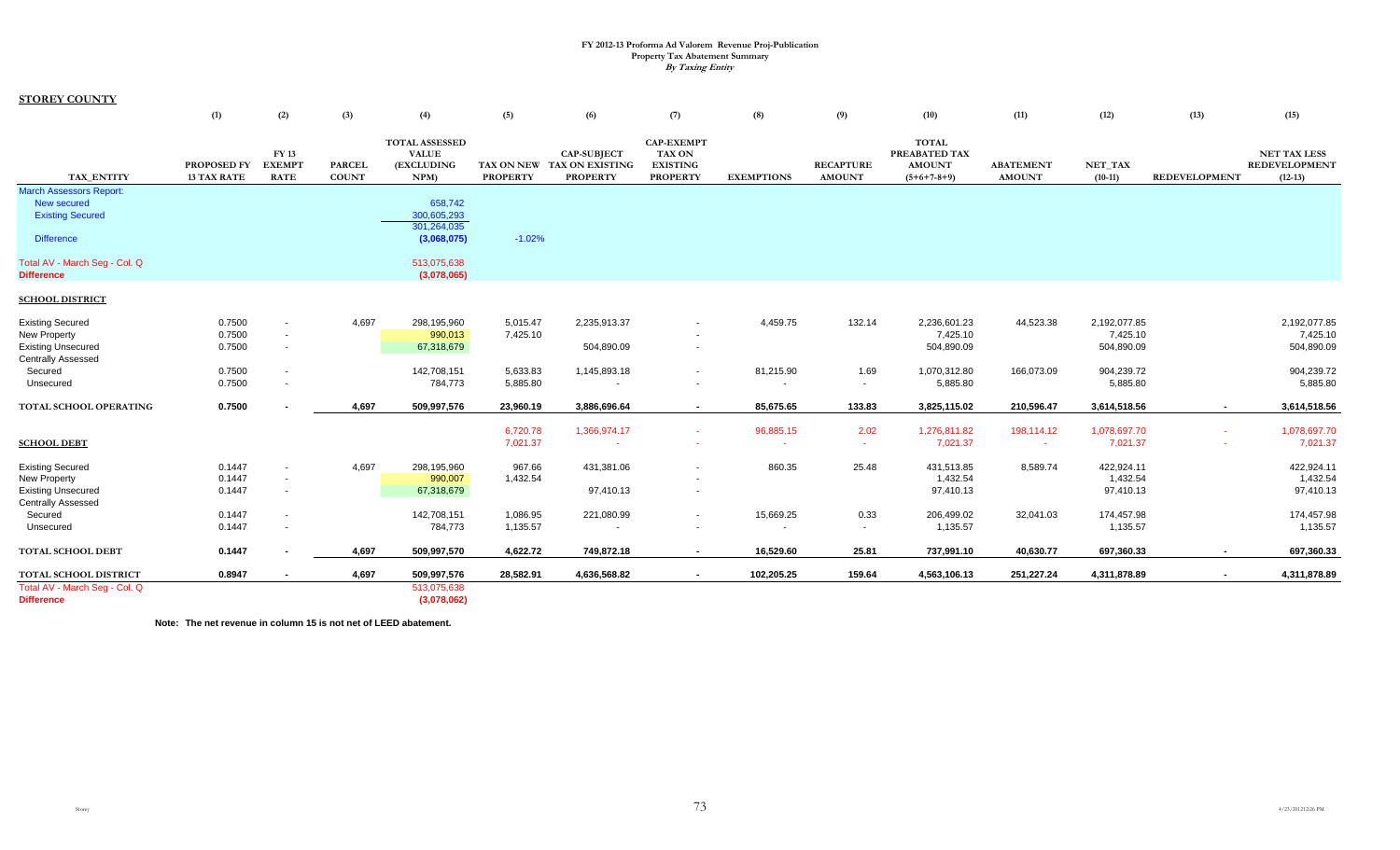**WASHOE COUNTY**

|                                                  | (1)                                      | (2)                        | (3)                           | (4)                                                        | (5)                           | (6)                                                             | (7)                                                                      | (8)               | (9)                               | (10)                                                            | (11)                              | (12)                 | (13)                     | (15)                                                          |
|--------------------------------------------------|------------------------------------------|----------------------------|-------------------------------|------------------------------------------------------------|-------------------------------|-----------------------------------------------------------------|--------------------------------------------------------------------------|-------------------|-----------------------------------|-----------------------------------------------------------------|-----------------------------------|----------------------|--------------------------|---------------------------------------------------------------|
| <b>TAX ENTITY</b>                                | PROPOSED FY EXEMPT<br><b>13 TAX RATE</b> | <b>FY13</b><br><b>RATE</b> | <b>PARCEL</b><br><b>COUNT</b> | <b>TOTAL ASSESSED</b><br><b>VALUE</b><br>(EXCLUDING<br>NPM | TAX ON NEW<br><b>PROPERTY</b> | <b>CAP-SUBJECT TAX</b><br><b>ON EXISTING</b><br><b>PROPERTY</b> | <b>CAP-EXEMPT</b><br><b>TAX ON</b><br><b>EXISTING</b><br><b>PROPERTY</b> | <b>EXEMPTIONS</b> | <b>RECAPTURE</b><br><b>AMOUNT</b> | <b>TOTAL</b><br>PREABATED TAX<br><b>AMOUNT</b><br>$(5+6+7-8+9)$ | <b>ABATEMENT</b><br><b>AMOUNT</b> | NET_TAX<br>$(10-11)$ | NT                       | <b>NET TAX LESS</b><br>REDEVELOPME REDEVELOPMENT<br>$(12-13)$ |
| <b>ALL ENTITIES</b>                              |                                          |                            |                               |                                                            |                               |                                                                 |                                                                          |                   |                                   |                                                                 |                                   |                      |                          |                                                               |
| STATE OF NEVADA                                  | 0.1700                                   | $\overline{\phantom{a}}$   | 171,285                       | 14,810,944,607                                             | 439,027.80                    | 24,765,712.18                                                   | $\overline{\phantom{a}}$                                                 | 4,056,838.04      | 5,016.93                          | 21,152,918.87                                                   | 350,919.72                        | 20,801,999.15        | 246,460.12               | 20,555,539.03                                                 |
| <b>GENERAL COUNTY</b>                            | 1.3917                                   | $\sim$                     | 171,285                       | 14,810,944,668                                             | 3,594,088.48                  | 202,744,599.22                                                  | $\overline{\phantom{a}}$                                                 | 33,211,200.13     | 38,304.01                         | 173, 165, 791.57                                                | 2,872,810.45                      | 170,292,981.12       | 2,052,948.76             | 168.240.032.36                                                |
| <b>SCHOOL DISTRICT</b>                           | 1.1385                                   | $\sim$                     | 171,285                       | 14,810,944,706                                             | 2,940,195.20                  | 165,857,522.45                                                  |                                                                          | 27, 131, 270. 18  | 31,586.27                         | 141,698,033.74                                                  | 2,350,154.15                      | 139,347,879.59       | 1,228,175.46             | 138,119,704.13                                                |
| CITY OF RENO                                     | 0.9456                                   | $\sim$                     | 80,785                        | 7,467,130,359                                              | 1,356,028.95                  | 69,300,871.39                                                   | $\overline{\phantom{a}}$                                                 | 14,429,166.60     | 8,706.26                          | 56,236,440.01                                                   | 602,819.39                        | 55,633,620.62        | 146,569.70               | 55,487,050.92                                                 |
| <b>CITY OF SPARKS</b>                            | 0.9598                                   | $\overline{\phantom{a}}$   | 33,446                        | 2,307,099,980                                              | 509,040.32                    | 21,653,304.46                                                   | $\sim$                                                                   | 1,427,575.39      | 6,929.61                          | 20,741,698.99                                                   | 279,974.48                        | 20,461,724.51        | 1,347,659.72             | 19,114,064.79                                                 |
| <b>INCLINE VILLAGE GID</b>                       | 0.1153                                   | $\sim$                     | 9,323                         | 1,545,284,917                                              | 10,445.31                     | 1,774,715.64                                                    | $\overline{\phantom{a}}$                                                 | 197,963.93        | $\sim$                            | 1,587,197.02                                                    | 189,123.97                        | 1,398,073.05         |                          | 1,398,073.05                                                  |
| NO LAKE TAHOE FIRE PROTECTION                    | 0.6414                                   | $\sim$                     | 9,371                         | 1,559,339,161                                              | 57,823.91                     | 9,956,428.72                                                    | $\sim$                                                                   | 1,169,219.83      | $\sim$                            | 8,845,032.80                                                    | 1,049,122.15                      | 7,795,910.65         | $\sim$                   | 7,795,910.65                                                  |
| PALOMINO VALLEY GID                              | 0.4885                                   | $\sim$                     | 1.487                         | 58,303,404                                                 | 3,631.27                      | 283,304.81                                                      | $\sim$                                                                   | 5,987.89          | 91.17                             | 281,039.36                                                      | 14,807.78                         | 266,231.58           |                          | 266,231.58                                                    |
| <b>RENO INCREMENT DISTRICT</b>                   | $\sim$                                   |                            | 1,725                         | 20,989,648                                                 | 1,168.93                      | 934,945.07                                                      | $\sim$                                                                   | 287,462.43        | $\sim$                            | 648,651.57                                                      | 170,714.65                        | 477,936.92           | 477,936.92               |                                                               |
| <b>RENO REDEVELOPMENT AGENCY</b>                 | a.                                       |                            |                               |                                                            |                               |                                                                 |                                                                          |                   |                                   | п.                                                              |                                   |                      |                          |                                                               |
| SIERRA FOREST FIRE PROTECTION                    | 0.5200                                   | $\sim$                     | 8,510                         | 1,062,443,043                                              | 74,656.77                     | 5,455,040.29                                                    | $\sim$                                                                   | 803,859.73        | 637.28                            | 4,726,474.61                                                    | 89,619.39                         | 4,636,855.22         | $\sim$                   | 4,636,855.22                                                  |
| SPARKS REDEVELOPMENT AGENC                       | $\sim$                                   |                            | 1,770                         | 70,799,887                                                 | 1,021.70                      | 2,684,494.39                                                    | $\sim$                                                                   | 435,977.57        | $\blacksquare$                    | 2,249,538.52                                                    | 20,845.56                         | 2,228,692.96         | 2,228,692.96             | 0.00                                                          |
| <b>SPARKS REDEVELOPMENT AGENC</b>                | a.                                       | $\sim$                     | 609                           | 74,717,908                                                 | 69,583.92                     | 2,369,696.16                                                    | $\sim$                                                                   | 65,260.54         | $\sim$                            | 2,374,019.54                                                    | 229,990.34                        | 2,144,029.20         | 2,144,029.20             |                                                               |
| SUN VALLEY WATER & SANITATION                    | 0.1836                                   | $\sim$                     | 6,067                         | 145,220,920                                                | 3,630.80                      | 263,873.29                                                      | $\sim$                                                                   | 19,839.91         | 181.74                            | 247,845.93                                                      | 5,432.45                          | 242,413.48           | $\sim$                   | 242,413.48                                                    |
| <b>TRUCKEE MEADOWS FIRE PROTE(</b>               | 0.4713                                   | $\sim$                     | 34,424                        | 2,096,802,754                                              | 138,225.77                    | 9,771,689.31                                                    | $\overline{\phantom{a}}$                                                 | 951,533.29        | 1,053.21                          | 8,959,435.00                                                    | 132,852.60                        | 8.826.582.40         | $\overline{\phantom{a}}$ | 8,826,582.40                                                  |
| <b>GERLACH GID</b>                               | 0.2998                                   | $\sim$                     | 195                           | 4,183,585                                                  | 362.07                        | 12,204.37                                                       | $\overline{\phantom{a}}$                                                 | 3,858.49          | 2.00                              | 8,709.94                                                        | 394.39                            | 8,315.55             | $\sim$                   | 8,315.55                                                      |
| <b>TOTAL COUNTY</b>                              |                                          |                            | 171,285                       | 14,810,944,607                                             | 9,127,156.65                  | 511,839,266.12                                                  | $\overline{\phantom{a}}$                                                 | 83,408,313.41     | 92,508.48                         | 437,650,617.84                                                  | 7,938,030.92                      | 429,712,586.92       | 5,021,813.76             | 424,690,773.16                                                |
|                                                  |                                          |                            |                               |                                                            |                               |                                                                 |                                                                          |                   |                                   | <b>Abatement Percent</b>                                        | 1.81%                             |                      |                          |                                                               |
| <b>STATE OF NEVADA</b>                           |                                          |                            |                               |                                                            |                               |                                                                 |                                                                          | 2,371,013,606     |                                   |                                                                 |                                   |                      |                          |                                                               |
| <b>Existing Secured</b>                          | 0.1700                                   |                            | 171,285                       | 13,757,123,557                                             | 59,251.26                     | 23,327,878.15                                                   | $\overline{\phantom{a}}$                                                 | 4,030,723.13      | 4,553.83                          | 19,360,960.11                                                   | 259,409.21                        | 19,101,550.90        | 238,507.65               | 18,863,043.25                                                 |
| <b>New Property</b>                              | 0.1700                                   |                            |                               | 196,763,836                                                | 334,498.52                    |                                                                 |                                                                          |                   |                                   | 334,498.52                                                      |                                   | 334,498.52           |                          | 334,498.52                                                    |
| <b>Existing Unsecured</b>                        | 0.1700                                   |                            |                               | 486,251,250                                                |                               | 826,627.13                                                      | $\overline{\phantom{a}}$                                                 |                   |                                   | 826,627.13                                                      |                                   | 826,627.13           |                          | 826,627.13                                                    |
| <b>Centrally Assessed</b>                        |                                          |                            |                               |                                                            |                               |                                                                 |                                                                          |                   |                                   |                                                                 |                                   |                      |                          |                                                               |
| Secured                                          | 0.1700                                   |                            |                               | 353,644,894                                                | 16,463.03                     | 610,823.45                                                      | $\blacksquare$                                                           | 26,090.28         | 463.10                            | 601,659.30                                                      | 91,510.38                         | 510,148.92           | 7,520.20                 | 502,628.72                                                    |
| Unsecured                                        | 0.1700                                   |                            |                               | 17,161,070                                                 | 28,814.99                     | 383.45                                                          | $\overline{\phantom{a}}$                                                 | 24.63             | $\sim$                            | 29,173.81                                                       | 0.13                              | 29,173.68            | 432.27                   | 28,741.41                                                     |
|                                                  |                                          |                            |                               |                                                            |                               |                                                                 |                                                                          |                   |                                   |                                                                 |                                   |                      |                          |                                                               |
| <b>TOTAL STATE OF NV</b>                         |                                          |                            |                               |                                                            |                               |                                                                 | $\sim$                                                                   | 4,056,838.04      | 5,016.93                          | 21,152,918.87                                                   | 350,919.72                        | 20,801,999.15        | 246,460.12               | 20,555,539.03                                                 |
|                                                  | 0.1700                                   |                            | 171,285                       | 14,810,944,607                                             | 439,027.80                    | 24,765,712.18                                                   |                                                                          |                   |                                   |                                                                 |                                   |                      |                          |                                                               |
| Total AV - March Seg - Col. Q                    |                                          |                            |                               | 12,282,778,238                                             |                               |                                                                 |                                                                          |                   |                                   |                                                                 |                                   |                      |                          |                                                               |
| <b>Difference</b>                                |                                          |                            |                               | 157, 152, 763                                              |                               |                                                                 |                                                                          |                   |                                   |                                                                 |                                   |                      |                          |                                                               |
| <b>GENERAL COUNTY</b>                            |                                          |                            |                               |                                                            |                               |                                                                 |                                                                          |                   |                                   |                                                                 |                                   |                      |                          |                                                               |
|                                                  |                                          |                            |                               |                                                            |                               |                                                                 |                                                                          |                   |                                   |                                                                 |                                   |                      |                          |                                                               |
| <b>Existing Secured</b>                          |                                          |                            |                               |                                                            |                               |                                                                 |                                                                          |                   |                                   |                                                                 |                                   |                      |                          |                                                               |
| AB104 Fair Share                                 |                                          |                            |                               |                                                            |                               |                                                                 |                                                                          |                   |                                   |                                                                 |                                   |                      |                          |                                                               |
| Ag. Extension                                    |                                          |                            |                               |                                                            |                               |                                                                 |                                                                          |                   |                                   |                                                                 |                                   |                      |                          |                                                               |
| <b>Animal Shelter Operating</b>                  |                                          |                            |                               |                                                            |                               |                                                                 |                                                                          |                   |                                   |                                                                 |                                   |                      |                          |                                                               |
| <b>Capital Facilities</b>                        |                                          |                            |                               |                                                            |                               |                                                                 |                                                                          |                   |                                   |                                                                 |                                   |                      |                          |                                                               |
| <b>Child Protection</b><br><b>County General</b> |                                          |                            |                               |                                                            |                               |                                                                 |                                                                          |                   |                                   |                                                                 |                                   |                      |                          |                                                               |

Indigent Health - - -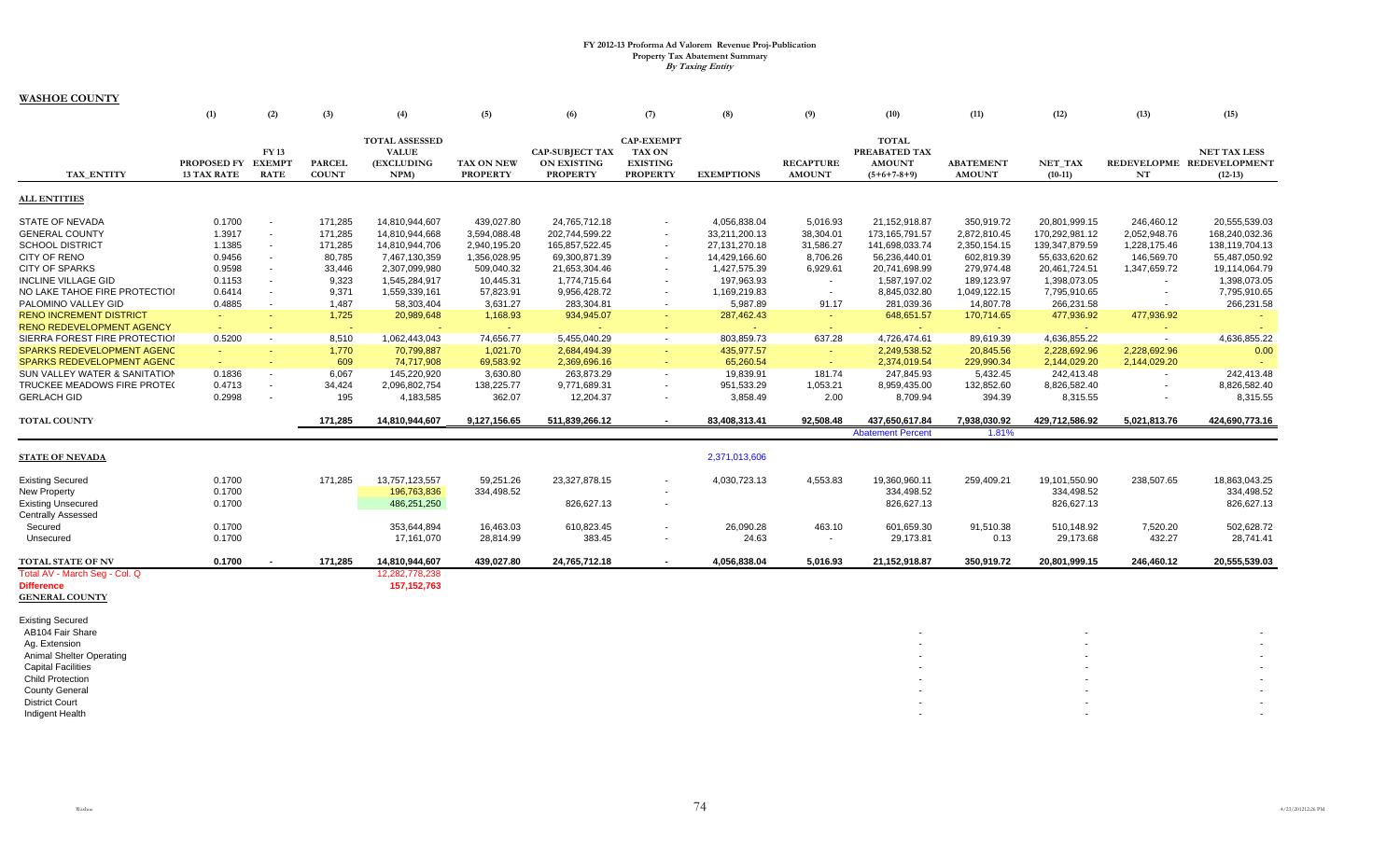|                                                                                                   | (1)                                      | (2)                        | (3)                           | (4)                                                           | (5)                                    | (6)                                                             | (7)                                                                      | (8)                            | (9)                               | (10)                                                            | (11)                              | (12)                                                      | (13)                      | (15)                                                          |
|---------------------------------------------------------------------------------------------------|------------------------------------------|----------------------------|-------------------------------|---------------------------------------------------------------|----------------------------------------|-----------------------------------------------------------------|--------------------------------------------------------------------------|--------------------------------|-----------------------------------|-----------------------------------------------------------------|-----------------------------------|-----------------------------------------------------------|---------------------------|---------------------------------------------------------------|
| TAX_ENTITY                                                                                        | PROPOSED FY EXEMPT<br><b>13 TAX RATE</b> | <b>FY13</b><br><b>RATE</b> | <b>PARCEL</b><br><b>COUNT</b> | <b>TOTAL ASSESSED</b><br><b>VALUE</b><br>(EXCLUDING<br>NPM)   | TAX ON NEW<br><b>PROPERTY</b>          | <b>CAP-SUBJECT TAX</b><br><b>ON EXISTING</b><br><b>PROPERTY</b> | <b>CAP-EXEMPT</b><br><b>TAX ON</b><br><b>EXISTING</b><br><b>PROPERTY</b> | <b>EXEMPTIONS</b>              | <b>RECAPTURE</b><br><b>AMOUNT</b> | <b>TOTAL</b><br>PREABATED TAX<br><b>AMOUNT</b><br>$(5+6+7-8+9)$ | <b>ABATEMENT</b><br><b>AMOUNT</b> | NET TAX<br>$(10-11)$                                      | NT                        | <b>NET TAX LESS</b><br>REDEVELOPME REDEVELOPMENT<br>$(12-13)$ |
| Indigent Insurance<br><b>Library Override</b><br><b>Senior Citizens</b><br>County Jail Override   |                                          |                            |                               |                                                               |                                        |                                                                 |                                                                          |                                |                                   |                                                                 |                                   |                                                           |                           |                                                               |
| <b>Youth Facilities</b><br><b>County Debt</b>                                                     |                                          |                            |                               |                                                               |                                        |                                                                 |                                                                          |                                |                                   |                                                                 |                                   |                                                           |                           |                                                               |
| <b>GENERAL TOTAL</b>                                                                              | 1.3917                                   |                            | 171,285                       | 13,757,123,557                                                | 485,057.85                             | 190.973.812.84                                                  | $\sim$                                                                   | 2,371,014,706<br>32,997,411.66 | 37,283.75                         | 158.498.742.78                                                  | 2.123.662.46                      | 156,375,080.32                                            | 1.987.845.92              | 154.387.234.40                                                |
| New Property<br><b>Existing Unsecured</b><br><b>Centrally Assessed</b>                            | 1.3917<br>1.3917                         |                            |                               | 196,763,897<br>486,251,250                                    | 2,738,363.15                           | 6,767,158.65                                                    | $\overline{\phantom{a}}$<br>$\overline{\phantom{a}}$                     |                                |                                   | 2,738,363.15<br>6,767,158.65                                    |                                   | 2,738,363.15<br>6,767,158.65                              |                           | 2,738,363.15<br>6,767,158.65                                  |
| Secured<br>Unsecured                                                                              | 1.3917<br>1.3917                         |                            |                               | 353,644,894<br>17,161,070                                     | 134,774.23<br>235,893.25               | 5,000,488.70<br>3,139.03                                        | $\overline{\phantom{a}}$<br>$\sim$                                       | 213,586.77<br>201.70           | 1,020.26<br>$\sim$                | 4,922,696.42<br>238,830.58                                      | 749,147.04<br>0.95                | 4,173,549.38<br>238,829.63                                | 61,563.99<br>3,538.85     | 4,111,985.39<br>235,290.78                                    |
| TOTAL GENERAL COUNTY                                                                              | 1.3917                                   |                            | 171,285                       | 14,810,944,668                                                | 3,594,088.48                           | 202,744,599.22                                                  |                                                                          | 33,211,200.13                  | 38,304.01                         | 173,165,791.57                                                  | 2,872,810.45                      | 170,292,981.12                                            | 2,052,948.76              | 168,240,032.36                                                |
| <b>March Assessors Report:</b><br>New secured<br><b>Existing Secured</b><br><b>Difference</b>     |                                          |                            |                               | 31,545,319<br>11,199,213,566<br>11,230,758,885<br>155,349,966 | Value is net of exemptions<br>1.38%    |                                                                 |                                                                          |                                |                                   |                                                                 |                                   |                                                           |                           |                                                               |
| Total AV - March Seg - Col. Q<br><b>Difference</b>                                                |                                          |                            |                               | 12,282,778,238<br>157, 151, 724                               |                                        |                                                                 |                                                                          |                                |                                   |                                                                 |                                   |                                                           |                           |                                                               |
| <b>SCHOOL DISTRICT</b>                                                                            |                                          |                            |                               |                                                               |                                        |                                                                 |                                                                          | 2,367,709,915                  |                                   |                                                                 |                                   |                                                           |                           |                                                               |
| <b>Existing Secured</b><br>New Property<br><b>Existing Unsecured</b><br><b>Centrally Assessed</b> | 0.7500<br>0.7500<br>0.7500               | $\sim$                     | 171,285                       | 13,757,123,557<br>196,763,934<br>486,251,250                  | 261,401.88<br>1,475,729.51             | 102,917,169.28<br>3,646,884.38                                  | $\overline{\phantom{a}}$<br>$\overline{\phantom{a}}$                     | 17,757,824.36                  | 20,092.97                         | 85,440,839.77<br>1,475,729.51<br>3,646,884.38                   | 1,144,468.21                      | 84,296,371.55<br>1,475,729.51<br>3,646,884.38             | 773,990.22                | 83,522,381.34<br>1,475,729.51<br>3,646,884.38                 |
| Secured<br>Unsecured                                                                              | 0.7500<br>0.7500                         |                            |                               | 353,644,894<br>17,161,070                                     | 72,630.99<br>127,125.11                | 2,694,809.66<br>1,691.66                                        | $\sim$                                                                   | 115,103.95<br>108.70           | 714.85                            | 2,653,051.55<br>128,708.07                                      | 403,722.44<br>0.49                | 2,249,329.11<br>128,707.58                                | 33,177.38<br>1,907.14     | 2,216,151.73<br>126,800.44                                    |
| TOTAL SCHOOL OPERATING                                                                            | 0.7500                                   |                            | 171.285                       | 14,810,944,706                                                | 1,936,887.49                           | 109,260,554.97                                                  |                                                                          | 17,873,037.01                  | 20,807.82                         | 93,345,213.27                                                   | 1,548,191.14                      | 91,797,022.13                                             | 809,074.74                | 90,987,947.39                                                 |
| <b>SCHOOL DEBT</b>                                                                                |                                          |                            |                               |                                                               | 396,808.05<br>110,253.84               | 156,228,262.97<br>4,090,721.06                                  | $\sim$<br>$\sim$                                                         | 26,956,377.38<br>174,727.79    | 30,501.13<br>1,085.14             | 129,699,194.77<br>4,027,332.25                                  | 1,737,302.75<br>612,850.66        | 127,961,892.02<br>3,414,481.59                            | 1,174,917.15<br>50,363.27 | 126,786,974.87<br>3,364,118.32                                |
| <b>Existing Secured</b><br>New Property<br><b>Existing Unsecured</b>                              | 0.3885<br>0.3885<br>0.3885               |                            | 171,285                       | 13,757,123,557<br>196,763,934<br>486,251,250                  | 192,975.92<br>135,406.17<br>764,427.88 | 2,567.94<br>53,311,093.69<br>1,889,086.11                       | $\sim$<br>$\sim$<br>$\overline{\phantom{a}}$                             | 165.01<br>9,198,553.02         | a.<br>10,408.16                   | 195,378.85<br>44,258,355.00<br>764,427.88<br>1,889,086.11       | 0.74<br>592,834.54                | 195,378.11<br>43,665,520.47<br>764,427.88<br>1,889,086.11 | 2,895.04<br>400,926.93    | 192,483.07<br>43,264,593.53<br>764,427.88<br>1,889,086.11     |
| <b>Centrally Assessed</b><br>Secured                                                              | 0.3885                                   |                            |                               | 353,644,894                                                   | 37,622.85                              | 1,395,911.40                                                    |                                                                          | 59,623.84                      | 370.29                            | 1,374,280.70                                                    | 209,128.22                        | 1,165,152.48                                              | 17,185.89                 | 1,147,966.59                                                  |
| Unsecured<br><b>TOTAL SCHOOL DEBT</b>                                                             | 0.3885<br>0.3885                         |                            | 171,285                       | 17,161,070<br>14,810,944,706                                  | 65,850.81<br>1,003,307.72              | 876.28<br>56,596,967.48                                         | $\overline{\phantom{a}}$                                                 | 56.31<br>9.258,233.17          | $\sim$<br>10,778.45               | 66,670.78<br>48.352.820.47                                      | 0.25<br>801,963.01                | 66,670.53<br>47,550,857.46                                | 987.90<br>419,100.72      | 65,682.63<br>47, 131, 756. 75                                 |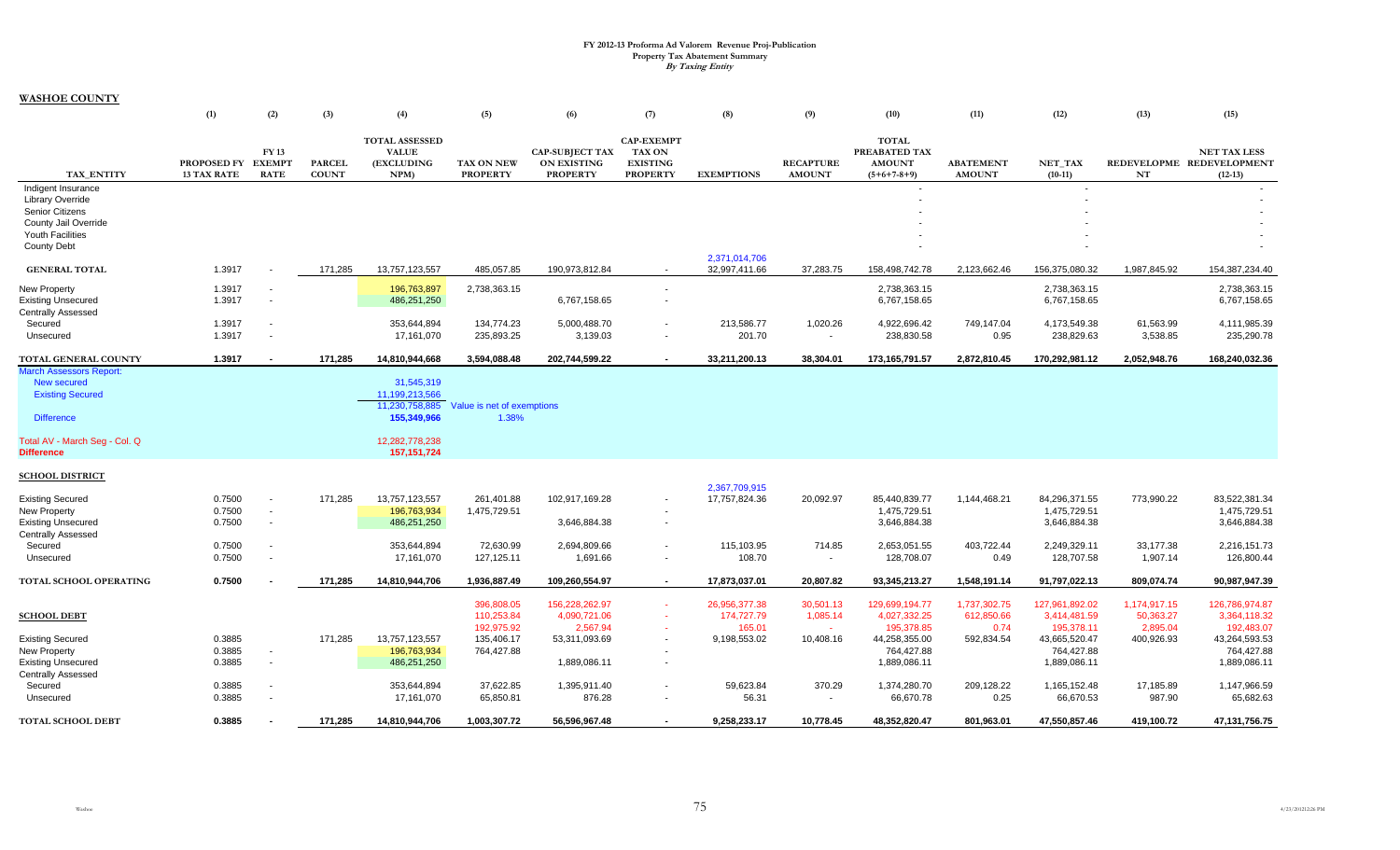|                                                                                                   | (1)                                      | (2)                        | (3)                           | (4)                                                        | (5)                                  | (6)                                                             | (7)                                                                      | (8)                                | (9)                                                  | (10)                                                            | (11)                              | (12)                                          | (13)                  | (15)                                                          |
|---------------------------------------------------------------------------------------------------|------------------------------------------|----------------------------|-------------------------------|------------------------------------------------------------|--------------------------------------|-----------------------------------------------------------------|--------------------------------------------------------------------------|------------------------------------|------------------------------------------------------|-----------------------------------------------------------------|-----------------------------------|-----------------------------------------------|-----------------------|---------------------------------------------------------------|
| <b>TAX ENTITY</b>                                                                                 | PROPOSED FY EXEMPT<br><b>13 TAX RATE</b> | <b>FY13</b><br><b>RATE</b> | <b>PARCEL</b><br><b>COUNT</b> | <b>TOTAL ASSESSED</b><br><b>VALUE</b><br>(EXCLUDING<br>NPM | <b>TAX ON NEW</b><br><b>PROPERTY</b> | <b>CAP-SUBJECT TAX</b><br><b>ON EXISTING</b><br><b>PROPERTY</b> | <b>CAP-EXEMPT</b><br><b>TAX ON</b><br><b>EXISTING</b><br><b>PROPERTY</b> | <b>EXEMPTIONS</b>                  | <b>RECAPTURE</b><br><b>AMOUNT</b>                    | <b>TOTAL</b><br>PREABATED TAX<br><b>AMOUNT</b><br>$(5+6+7-8+9)$ | <b>ABATEMENT</b><br><b>AMOUNT</b> | NET TAX<br>$(10-11)$                          | NT                    | <b>NET TAX LESS</b><br>REDEVELOPME REDEVELOPMENT<br>$(12-13)$ |
| <b>TOTAL SCHOOL DISTRICT</b>                                                                      | 1.1385                                   | $\sim$                     | 171,285                       | 14,810,944,706                                             | 2,940,195.20                         | 165,857,522.45                                                  | $\overline{\phantom{a}}$                                                 | 27,131,270.18                      | 31,586.27                                            | 141,698,033.74                                                  | 2,350,154.15                      | 139,347,879.59                                | 1,228,175.46          | 138,119,704.13                                                |
| Total AV - March Seg - Col. Q<br><b>Difference</b><br><b>CITY OF RENO</b>                         |                                          |                            |                               | 12,282,778,238<br>160,456,553                              |                                      |                                                                 |                                                                          |                                    |                                                      |                                                                 |                                   |                                               |                       |                                                               |
| <b>Existing Secured</b><br><b>New Property</b><br><b>Existing Unsecured</b>                       | 0.9456<br>0.9456<br>0.9456               | $\sim$                     | 80,785                        | 6,916,491,773<br>114,939,352<br>314,191,866                | 199,870.99<br>1,086,866.51           | 65,202,474.40<br>2,970,998.28                                   | $\overline{\phantom{a}}$<br>$\sim$<br>$\overline{\phantom{a}}$           | 1,520,880,938<br>14,381,450.15     | 8,636.04                                             | 51,029,531.28<br>1,086,866.51<br>2,970,998.28                   | 474,295.18                        | 50,555,236.10<br>1,086,866.51<br>2,970,998.28 | 135,130.71            | 50,420,105.39<br>1,086,866.51<br>2,970,998.28                 |
| <b>Centrally Assessed</b><br>Secured<br>Unsecured                                                 | 0.9456<br>0.9456                         |                            |                               | 115,353,275<br>6,154,093                                   | 11,317.87<br>57,973.58               | 1,127,164.10<br>234.61                                          | $\overline{\phantom{a}}$                                                 | 47,701.38<br>15.07                 | 70.22<br>$\overline{\phantom{a}}$                    | 1,090,850.81<br>58,193.12                                       | 128,524.15<br>0.06                | 962,326.66<br>58,193.06                       | 10,870.92<br>568.07   | 951,455.74<br>57,624.99                                       |
| <b>TOTAL RENO</b>                                                                                 | 0.9456                                   |                            | 80,785                        | 7,467,130,359                                              | 1,356,028.95                         | 69,300,871.39                                                   | $\blacksquare$                                                           | 14,429,166.60                      | 8,706.26                                             | 56,236,440.01                                                   | 602,819.39                        | 55,633,620.62                                 | 146,569.70            | 55,487,050.92                                                 |
| Total AV - March Seq - Col. Q<br><b>Difference</b><br><b>CITY OF SPARKS</b>                       |                                          |                            |                               | 5,936,927,777<br>9,321,644                                 |                                      |                                                                 |                                                                          |                                    |                                                      |                                                                 |                                   |                                               |                       |                                                               |
| <b>Existing Secured</b><br>New Property<br><b>Existing Unsecured</b>                              | 0.9598<br>0.9598<br>0.9598               |                            | 33,446                        | 2,132,355,427<br>38,717,369<br>85,099,512                  | 107,016.51<br>371,609.31             | 20,359,330.60<br>816,785.12                                     | $\overline{\phantom{a}}$<br>$\overline{\phantom{a}}$                     | 146.667.094<br>1,407,710.77        | 6,886.19                                             | 19,065,522.53<br>371,609.31<br>816,785.12                       | 228,511.32                        | 18,837,011.21<br>371,609.31<br>816,785.12     | 1,314,257.65          | 17,522,753.56<br>371,609.31<br>816,785.12                     |
| <b>Centrally Assessed</b><br>Secured<br>Unsecured                                                 | 0.9598<br>0.9598                         |                            |                               | 48,490,353<br>2,437,319                                    | 8,240.89<br>22,173.61                | 477,023.44<br>165.30                                            | $\overline{\phantom{a}}$<br>$\sim$                                       | 19,854.00<br>10.62                 | 43.42<br>$\sim$                                      | 465,453.75<br>22,328.29                                         | 51,463.11<br>0.05                 | 413,990.64<br>22,328.24                       | 31,622.94<br>1,779.13 | 382,367.70<br>20,549.11                                       |
| <b>TOTAL SPARKS</b>                                                                               | 0.9598                                   |                            | 33.446                        | 2,307,099,980                                              | 509,040.32                           | 21,653,304.46                                                   | $\blacksquare$                                                           | 1,427,575.39                       | 6.929.61                                             | 20,741,698.99                                                   | 279,974.48                        | 20,461,724.51                                 | 1,347,659.72          | 19,114,064.79                                                 |
| Total AV - March Seq - Col. Q<br><b>Difference</b><br><b>INCLINE VILLAGE GID</b>                  |                                          |                            |                               | 2,013,263,084<br>147,169,802                               |                                      |                                                                 |                                                                          |                                    |                                                      |                                                                 |                                   |                                               |                       |                                                               |
| <b>Existing Secured</b><br>New Property<br><b>Existing Unsecured</b><br><b>Centrally Assessed</b> | 0.1153<br>0.1153<br>0.1153               | $\sim$<br>$\sim$           | 9,323                         | 1,519,517,439<br>7,843,835<br>6,372,482                    | 490.44<br>9,043.94                   | 1,754,549.94<br>7,347.47                                        | $\sim$<br>$\sim$<br>$\overline{\phantom{a}}$                             | 171,327,953<br>197,541.13          |                                                      | 1,557,499.25<br>9,043.94<br>7,347.47                            | 185,631.34                        | 1,371,867.91<br>9,043.94<br>7,347.47          |                       | 1,371,867.91<br>9,043.94<br>7,347.47                          |
| Secured<br>Unsecured                                                                              | 0.1153<br>0.1153                         |                            |                               | 11,046,224<br>504,937                                      | 340.86<br>570.07                     | 12,818.23                                                       | $\overline{\phantom{a}}$                                                 | 422.80<br>$\overline{\phantom{a}}$ | $\overline{\phantom{a}}$<br>$\overline{\phantom{a}}$ | 12,736.29<br>570.07                                             | 3,492.63<br>$\sim$                | 9,243.66<br>570.07                            |                       | 9,243.66<br>570.07                                            |
| TOTAL INCLINE VILLAGE                                                                             | 0.1153                                   |                            | 9.323                         | 1,545,284,917                                              | 10.445.31                            | 1.774.715.64                                                    | $\blacksquare$                                                           | 197,963.93                         | $\sim$                                               | 1,587,197.02                                                    | 189,123.97                        | 1,398,073.05                                  | $\sim$                | 1,398,073.05                                                  |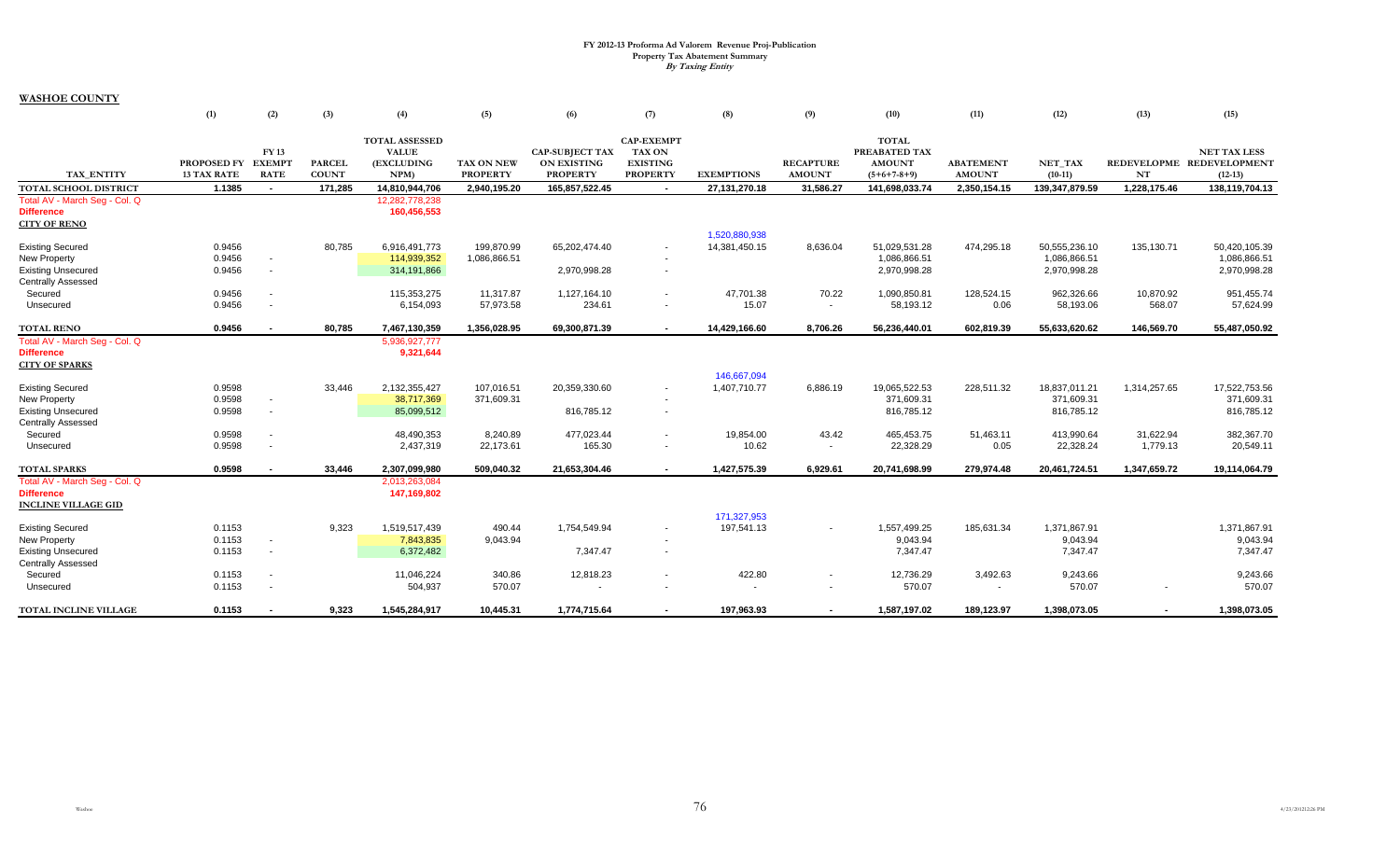|                                                                                           | (1)                                      | (2)                        | (3)                           | (4)                                                        | (5)                           | (6)                                                             | (7)                                                                      | (8)               | (9)                               | (10)                                                            | (11)                              | (12)                 | (13)           | (15)                                                          |
|-------------------------------------------------------------------------------------------|------------------------------------------|----------------------------|-------------------------------|------------------------------------------------------------|-------------------------------|-----------------------------------------------------------------|--------------------------------------------------------------------------|-------------------|-----------------------------------|-----------------------------------------------------------------|-----------------------------------|----------------------|----------------|---------------------------------------------------------------|
| <b>TAX ENTITY</b>                                                                         | PROPOSED FY EXEMPT<br><b>13 TAX RATE</b> | <b>FY13</b><br><b>RATE</b> | <b>PARCEL</b><br><b>COUNT</b> | <b>TOTAL ASSESSED</b><br><b>VALUE</b><br>(EXCLUDING<br>NPM | TAX ON NEW<br><b>PROPERTY</b> | <b>CAP-SUBJECT TAX</b><br><b>ON EXISTING</b><br><b>PROPERTY</b> | <b>CAP-EXEMPT</b><br><b>TAX ON</b><br><b>EXISTING</b><br><b>PROPERTY</b> | <b>EXEMPTIONS</b> | <b>RECAPTURE</b><br><b>AMOUNT</b> | <b>TOTAL</b><br>PREABATED TAX<br><b>AMOUNT</b><br>$(5+6+7-8+9)$ | <b>ABATEMENT</b><br><b>AMOUNT</b> | NET TAX<br>$(10-11)$ | NT             | <b>NET TAX LESS</b><br>REDEVELOPME REDEVELOPMENT<br>$(12-13)$ |
| Total AV - March Seq - Col. Q                                                             |                                          |                            |                               | 1,374,297,099                                              |                               |                                                                 |                                                                          |                   |                                   |                                                                 |                                   |                      |                |                                                               |
| <b>Difference</b>                                                                         |                                          |                            |                               | (340, 135)                                                 |                               |                                                                 |                                                                          |                   |                                   |                                                                 |                                   |                      |                |                                                               |
| NO LAKE TAHOE FIRE PROTECTION DISTRICT                                                    |                                          |                            |                               |                                                            |                               |                                                                 |                                                                          |                   |                                   |                                                                 |                                   |                      |                |                                                               |
|                                                                                           |                                          |                            |                               | 9,836,030.79                                               |                               |                                                                 |                                                                          | 181,922,767       |                                   |                                                                 |                                   |                      |                |                                                               |
| <b>Existing Secured</b>                                                                   | 0.6414                                   |                            | 9,371                         | 1,533,525,225                                              | 2,763.40                      | 9,844,002.06                                                    | $\overline{\phantom{a}}$                                                 | 1,166,852.63      | $\sim$                            | 8,679,912.83                                                    | 1,040,867.84                      | 7,639,044.99         |                | 7,639,044.99                                                  |
| <b>New Property</b>                                                                       | 0.6414                                   | $\overline{\phantom{a}}$   |                               | 7,852,172                                                  | 50,363.83                     |                                                                 |                                                                          |                   |                                   | 50,363.83                                                       |                                   | 50,363.83            |                | 50,363.83                                                     |
| <b>Existing Unsecured</b><br><b>Centrally Assessed</b>                                    | 0.6414                                   | $\sim$                     |                               | 6,377,741                                                  |                               | 40,906.83                                                       | $\sim$                                                                   |                   |                                   | 40,906.83                                                       |                                   | 40,906.83            |                | 40,906.83                                                     |
| Secured                                                                                   | 0.6414                                   | $\overline{\phantom{a}}$   |                               | 11,077,147                                                 | 1,896.19                      | 71,519.83                                                       |                                                                          | 2,367.20          | $\sim$                            | 71,048.82                                                       | 8,254.31                          | 62,794.51            |                | 62,794.51                                                     |
| Unsecured                                                                                 | 0.6414                                   | $\overline{\phantom{a}}$   |                               | 506,876                                                    | 2,800.49                      | $\sim$                                                          |                                                                          |                   | $\sim$                            | 2,800.49                                                        | $\sim$                            | 2,800.49             | $\sim$         | 2,800.49                                                      |
| TOTAL N LAKE TAHOE FIRE                                                                   | 0.6414                                   |                            | 9,371                         | 1,559,339,161                                              | 57,823.91                     | 9,956,428.72                                                    | $\overline{\phantom{a}}$                                                 | 1,169,219.83      | $\sim$                            | 8,845,032.80                                                    | 1,049,122.15                      | 7,795,910.65         | $\sim$         | 7,795,910.65                                                  |
| Total AV - March Seg - Col. Q                                                             |                                          |                            |                               | 1,377,492,344                                              |                               |                                                                 |                                                                          |                   |                                   |                                                                 |                                   |                      |                |                                                               |
| <b>Difference</b>                                                                         |                                          |                            |                               | (75, 950)                                                  |                               |                                                                 |                                                                          |                   |                                   |                                                                 |                                   |                      |                |                                                               |
| PALOMINO VALLEY GID                                                                       |                                          |                            |                               |                                                            |                               |                                                                 |                                                                          |                   |                                   |                                                                 |                                   |                      |                |                                                               |
|                                                                                           |                                          |                            |                               | 244,807.47                                                 |                               |                                                                 |                                                                          | 791,058           |                                   |                                                                 |                                   |                      |                |                                                               |
| <b>Existing Secured</b>                                                                   | 0.4885                                   |                            | 1,487                         | 50,114,119                                                 | 158.22                        | 244,649.62                                                      | $\sim$                                                                   | 3,864.32          | 80.65                             | 241,024.17                                                      | 5,353.50                          | 235,670.67           |                | 235,670.67                                                    |
| <b>New Property</b>                                                                       | 0.4885                                   | ٠                          |                               | 343,334                                                    | 1,677.19                      |                                                                 |                                                                          |                   |                                   | 1,677.19                                                        |                                   | 1,677.19             |                | 1,677.19                                                      |
| <b>Existing Unsecured</b>                                                                 | 0.4885                                   | $\sim$                     |                               | 587,650                                                    |                               | 2,870.67                                                        | $\overline{\phantom{a}}$                                                 |                   |                                   | 2,870.67                                                        |                                   | 2,870.67             |                | 2,870.67                                                      |
| <b>Centrally Assessed</b>                                                                 |                                          |                            |                               |                                                            |                               |                                                                 |                                                                          |                   |                                   |                                                                 |                                   |                      |                |                                                               |
| Secured                                                                                   | 0.4885                                   | ٠                          |                               | 6,890,974                                                  | 1.47                          | 35,784.52                                                       |                                                                          | 2,123.57          | 10.52                             | 33,672.94                                                       | 9,454.28                          | 24,218.66            |                | 24,218.66                                                     |
| Unsecured                                                                                 | 0.4885                                   | $\sim$                     |                               | 367,327                                                    | 1,794.39                      |                                                                 |                                                                          |                   | $\sim$                            | 1,794.39                                                        | $\sim$                            | 1,794.39             | ٠              | 1,794.39                                                      |
| <b>TOTAL PALOMINO VALLEY</b>                                                              | 0.4885                                   |                            | 1,487                         | 58,303,404                                                 | 3,631.27                      | 283,304.81                                                      |                                                                          | 5,987.89          | 91.17                             | 281,039.36                                                      | 14,807.78                         | 266,231.58           | $\blacksquare$ | 266,231.58                                                    |
| Total AV - March Seg - Col. Q<br><b>Difference</b><br><b>RENO REDEVELOPMENT AGENCY #1</b> |                                          |                            |                               | 57,473,460<br>38,886                                       |                               |                                                                 |                                                                          |                   |                                   |                                                                 |                                   |                      |                |                                                               |
| <b>Existing Secured</b>                                                                   |                                          |                            | 1,725                         | 20,980,915                                                 | 1,168.93                      | 934,945.07                                                      | $\sim$                                                                   | 287,462.43        |                                   | 648,651.57                                                      | 170,714.65                        | 477,936.92           | 477,936.92     |                                                               |
| <b>New Property</b>                                                                       |                                          |                            |                               |                                                            | $\overline{\phantom{a}}$      |                                                                 |                                                                          |                   |                                   |                                                                 |                                   | $\sim$               |                |                                                               |
| <b>Existing Unsecured</b>                                                                 |                                          |                            |                               |                                                            |                               |                                                                 |                                                                          |                   |                                   |                                                                 |                                   |                      |                |                                                               |
| <b>Centrally Assessed</b>                                                                 |                                          |                            |                               |                                                            |                               |                                                                 |                                                                          |                   |                                   |                                                                 |                                   |                      |                |                                                               |
| Secured                                                                                   |                                          |                            |                               | 8,198                                                      |                               |                                                                 |                                                                          |                   |                                   |                                                                 |                                   |                      |                |                                                               |
| Unsecured                                                                                 |                                          |                            |                               | 535                                                        |                               |                                                                 |                                                                          |                   |                                   |                                                                 |                                   |                      |                |                                                               |
| <b>TOTAL RENO INCREMENT</b>                                                               |                                          |                            | 1,725                         | 20,989,648                                                 | 1,168.93                      | 934,945.07                                                      |                                                                          | 287,462.43        | $\overline{\phantom{a}}$          | 648,651.57                                                      | 170,714.65                        | 477,936.92           | 477,936.92     |                                                               |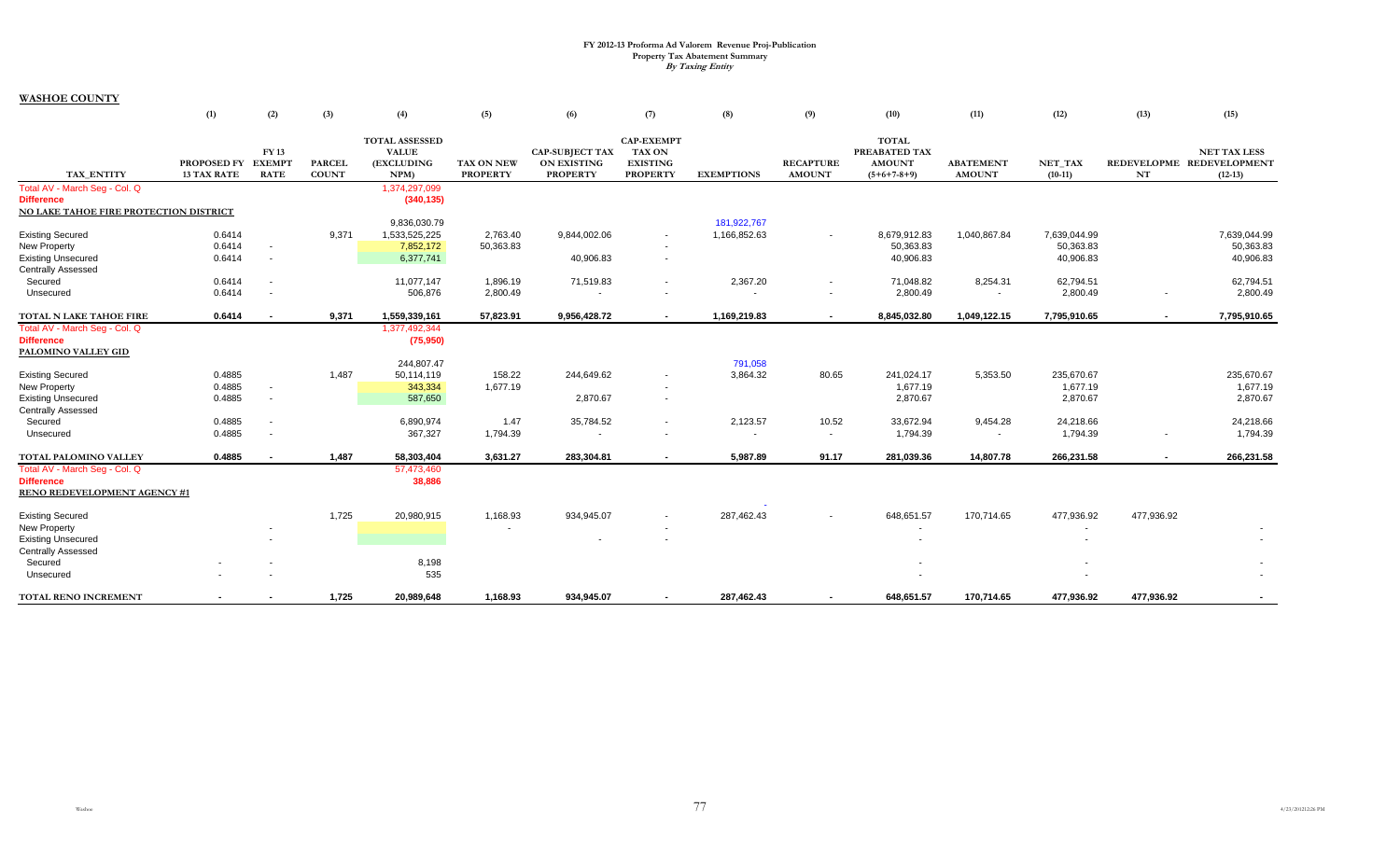|                                                                                    | (1)                                      | (2)                      | (3)                           | (4)                                                        | (5)                           | (6)                                                             | (7)                                                                      | (8)               | (9)                               | (10)                                                            | (11)                              | (12)                 | (13)         | (15)                                                          |
|------------------------------------------------------------------------------------|------------------------------------------|--------------------------|-------------------------------|------------------------------------------------------------|-------------------------------|-----------------------------------------------------------------|--------------------------------------------------------------------------|-------------------|-----------------------------------|-----------------------------------------------------------------|-----------------------------------|----------------------|--------------|---------------------------------------------------------------|
| TAX ENTITY                                                                         | PROPOSED FY EXEMPT<br><b>13 TAX RATE</b> | FY 13<br><b>RATE</b>     | <b>PARCEL</b><br><b>COUNT</b> | <b>TOTAL ASSESSED</b><br><b>VALUE</b><br>(EXCLUDING<br>NPM | TAX ON NEW<br><b>PROPERTY</b> | <b>CAP-SUBJECT TAX</b><br><b>ON EXISTING</b><br><b>PROPERTY</b> | <b>CAP-EXEMPT</b><br><b>TAX ON</b><br><b>EXISTING</b><br><b>PROPERTY</b> | <b>EXEMPTIONS</b> | <b>RECAPTURE</b><br><b>AMOUNT</b> | <b>TOTAL</b><br>PREABATED TAX<br><b>AMOUNT</b><br>$(5+6+7-8+9)$ | <b>ABATEMENT</b><br><b>AMOUNT</b> | NET_TAX<br>$(10-11)$ | $\bf NT$     | <b>NET TAX LESS</b><br>REDEVELOPME REDEVELOPMENT<br>$(12-13)$ |
| Total AV - March Seg - Col. Q<br><b>Difference</b><br>RENO REDEVELOPMENT AGENCY #2 |                                          |                          |                               | #DIV/0!                                                    |                               |                                                                 |                                                                          |                   |                                   |                                                                 |                                   |                      |              |                                                               |
| <b>Existing Secured</b>                                                            |                                          |                          |                               |                                                            |                               |                                                                 |                                                                          |                   |                                   |                                                                 |                                   |                      |              |                                                               |
| New Property                                                                       |                                          |                          |                               |                                                            |                               |                                                                 |                                                                          |                   |                                   |                                                                 |                                   |                      |              |                                                               |
| <b>Existing Unsecured</b>                                                          |                                          |                          |                               |                                                            |                               |                                                                 |                                                                          |                   |                                   |                                                                 |                                   |                      |              |                                                               |
| <b>Centrally Assessed</b>                                                          |                                          |                          |                               |                                                            |                               |                                                                 |                                                                          |                   |                                   |                                                                 |                                   |                      |              |                                                               |
| Secured                                                                            |                                          |                          |                               |                                                            |                               |                                                                 |                                                                          |                   |                                   |                                                                 |                                   |                      |              |                                                               |
| Unsecured                                                                          |                                          |                          |                               |                                                            |                               |                                                                 |                                                                          |                   |                                   |                                                                 |                                   |                      |              |                                                               |
|                                                                                    |                                          |                          |                               |                                                            |                               |                                                                 |                                                                          |                   |                                   |                                                                 |                                   |                      |              |                                                               |
| TOTAL RENO REDEVELOPMENT                                                           |                                          |                          |                               |                                                            |                               |                                                                 |                                                                          |                   |                                   |                                                                 |                                   |                      |              |                                                               |
| Total AV - March Seg - Col. Q                                                      |                                          |                          |                               |                                                            |                               |                                                                 |                                                                          |                   |                                   |                                                                 |                                   |                      |              |                                                               |
| <b>Difference</b>                                                                  |                                          |                          |                               | #DIV/0!                                                    |                               |                                                                 |                                                                          |                   |                                   |                                                                 |                                   |                      |              |                                                               |
| <b>SIERRA FOREST FIRE PROTECTION DIST</b>                                          |                                          |                          |                               |                                                            |                               |                                                                 |                                                                          |                   |                                   |                                                                 |                                   |                      |              |                                                               |
|                                                                                    |                                          |                          |                               |                                                            |                               |                                                                 |                                                                          | 153,627,867       |                                   |                                                                 |                                   |                      |              |                                                               |
| <b>Existing Secured</b>                                                            | 0.5200                                   |                          | 8,510                         | 1,007,742,477                                              | 4,442.95                      | 5,235,816.35                                                    |                                                                          | 798,864.91        | 596.74                            | 4,441,991.13                                                    | 56,748.56                         | 4,385,242.57         |              | 4,385,242.57                                                  |
| New Property                                                                       | 0.5200                                   | $\blacksquare$           |                               | 11,715,133                                                 | 60,918.69                     |                                                                 |                                                                          |                   |                                   | 60,918.69                                                       |                                   | 60,918.69            |              | 60,918.69                                                     |
| <b>Existing Unsecured</b>                                                          | 0.5200                                   | $\overline{\phantom{a}}$ |                               | 11,583,232                                                 |                               | 60,232.81                                                       | $\overline{\phantom{a}}$                                                 |                   |                                   | 60,232.81                                                       |                                   | 60,232.81            |              | 60,232.81                                                     |
| <b>Centrally Assessed</b>                                                          |                                          |                          |                               |                                                            |                               |                                                                 |                                                                          |                   |                                   |                                                                 |                                   |                      |              |                                                               |
| Secured                                                                            | 0.5200                                   | $\overline{\phantom{a}}$ |                               | 30,079,388                                                 | 2,416.49                      | 158,991.13                                                      | $\overline{\phantom{a}}$                                                 | 4,994.82          | 40.54                             | 156,453.34                                                      | 32,870.83                         | 123,582.51           |              | 123,582.51                                                    |
| Unsecured                                                                          | 0.5200                                   | $\blacksquare$           |                               | 1,322,813                                                  | 6,878.64                      |                                                                 |                                                                          | $\blacksquare$    | $\blacksquare$                    | 6,878.64                                                        | $\blacksquare$                    | 6,878.64             |              | 6,878.64                                                      |
| <b>TOTAL SFFPD</b>                                                                 | 0.5200                                   |                          | 8,510                         | 1,062,443,043                                              | 74,656.77                     | 5,455,040.29                                                    |                                                                          | 803,859.73        | 637.28                            | 4,726,474.61                                                    | 89,619.39                         | 4,636,855.22         |              | 4,636,855.22                                                  |
| Total AV - March Seg - Col. Q                                                      |                                          |                          |                               | 911,897,404                                                |                               |                                                                 |                                                                          |                   |                                   |                                                                 |                                   |                      |              |                                                               |
| <b>Difference</b>                                                                  |                                          |                          |                               | (3,082,228)                                                |                               |                                                                 |                                                                          |                   |                                   |                                                                 |                                   |                      |              |                                                               |
| SPARKS REDEVELOPMENT AGENCY                                                        |                                          |                          |                               |                                                            |                               |                                                                 |                                                                          |                   |                                   |                                                                 |                                   |                      |              |                                                               |
| <b>Existing Secured</b>                                                            |                                          |                          | 1,770                         | 70,799,887                                                 | 1,021.70                      | 2,684,494.39                                                    |                                                                          | 435,977.57        |                                   | 2,249,538.52                                                    | 20,845.56                         | 2,228,692.96         | 2,228,692.96 | 0.00                                                          |
| <b>New Property</b>                                                                |                                          |                          |                               |                                                            |                               |                                                                 |                                                                          |                   |                                   | $\overline{\phantom{a}}$                                        |                                   |                      |              |                                                               |
| <b>Existing Unsecured</b>                                                          |                                          |                          |                               |                                                            |                               |                                                                 |                                                                          |                   |                                   | $\overline{\phantom{a}}$                                        |                                   |                      |              |                                                               |
| <b>Centrally Assessed</b>                                                          |                                          |                          |                               |                                                            |                               |                                                                 |                                                                          |                   |                                   |                                                                 |                                   |                      |              |                                                               |
| Secured                                                                            |                                          |                          |                               |                                                            |                               |                                                                 |                                                                          |                   |                                   |                                                                 |                                   |                      |              |                                                               |
| Unsecured                                                                          |                                          |                          |                               |                                                            |                               |                                                                 |                                                                          |                   |                                   |                                                                 |                                   |                      |              |                                                               |
| TOTAL SPARKS REDEVELOPMENT                                                         |                                          |                          | 1,770                         | 70,799,887                                                 | 1,021.70                      | 2,684,494.39                                                    | $\blacksquare$                                                           | 435,977.57        | $\blacksquare$                    | 2,249,538.52                                                    | 20,845.56                         | 2,228,692.96         | 2,228,692.96 | 0.00                                                          |
| Total AV - March Seg - Col. Q                                                      |                                          |                          |                               |                                                            |                               |                                                                 |                                                                          |                   |                                   |                                                                 |                                   |                      |              |                                                               |
| <b>Difference</b>                                                                  |                                          |                          |                               | #DIV/0!                                                    |                               |                                                                 |                                                                          |                   |                                   |                                                                 |                                   |                      |              |                                                               |
| <b>SPARKS REDEVELOPMENT AGENCY #2</b>                                              |                                          |                          |                               |                                                            |                               |                                                                 |                                                                          |                   |                                   |                                                                 |                                   |                      |              |                                                               |
|                                                                                    |                                          |                          |                               |                                                            |                               |                                                                 |                                                                          |                   |                                   |                                                                 |                                   |                      |              |                                                               |
| <b>Existing Secured</b>                                                            |                                          |                          | 609                           | 74,717,908                                                 | 69,583.92                     | 2,369,696.16                                                    |                                                                          | 65,260.54         |                                   | 2,374,019.54                                                    | 229,990.34                        | 2,144,029.20         | 2,144,029.20 |                                                               |
| <b>New Property</b>                                                                |                                          |                          |                               |                                                            |                               |                                                                 |                                                                          |                   |                                   |                                                                 |                                   |                      |              |                                                               |
| <b>Existing Unsecured</b>                                                          |                                          |                          |                               |                                                            |                               |                                                                 |                                                                          |                   |                                   |                                                                 |                                   |                      |              |                                                               |
| <b>Centrally Assessed</b>                                                          |                                          |                          |                               |                                                            |                               |                                                                 |                                                                          |                   |                                   |                                                                 |                                   |                      |              |                                                               |
| Secured                                                                            |                                          |                          |                               |                                                            |                               |                                                                 |                                                                          |                   |                                   |                                                                 |                                   |                      |              |                                                               |
| Unsecured                                                                          |                                          |                          |                               |                                                            |                               |                                                                 |                                                                          |                   |                                   |                                                                 |                                   |                      |              |                                                               |
| TOTAL SPARKS REDEVELOPMENT                                                         |                                          |                          | 609                           | 74,717,908                                                 | 69,583.92                     | 2,369,696.16                                                    |                                                                          | 65,260.54         |                                   | 2.374.019.54                                                    | 229.990.34                        | 2,144,029.20         | 2.144.029.20 |                                                               |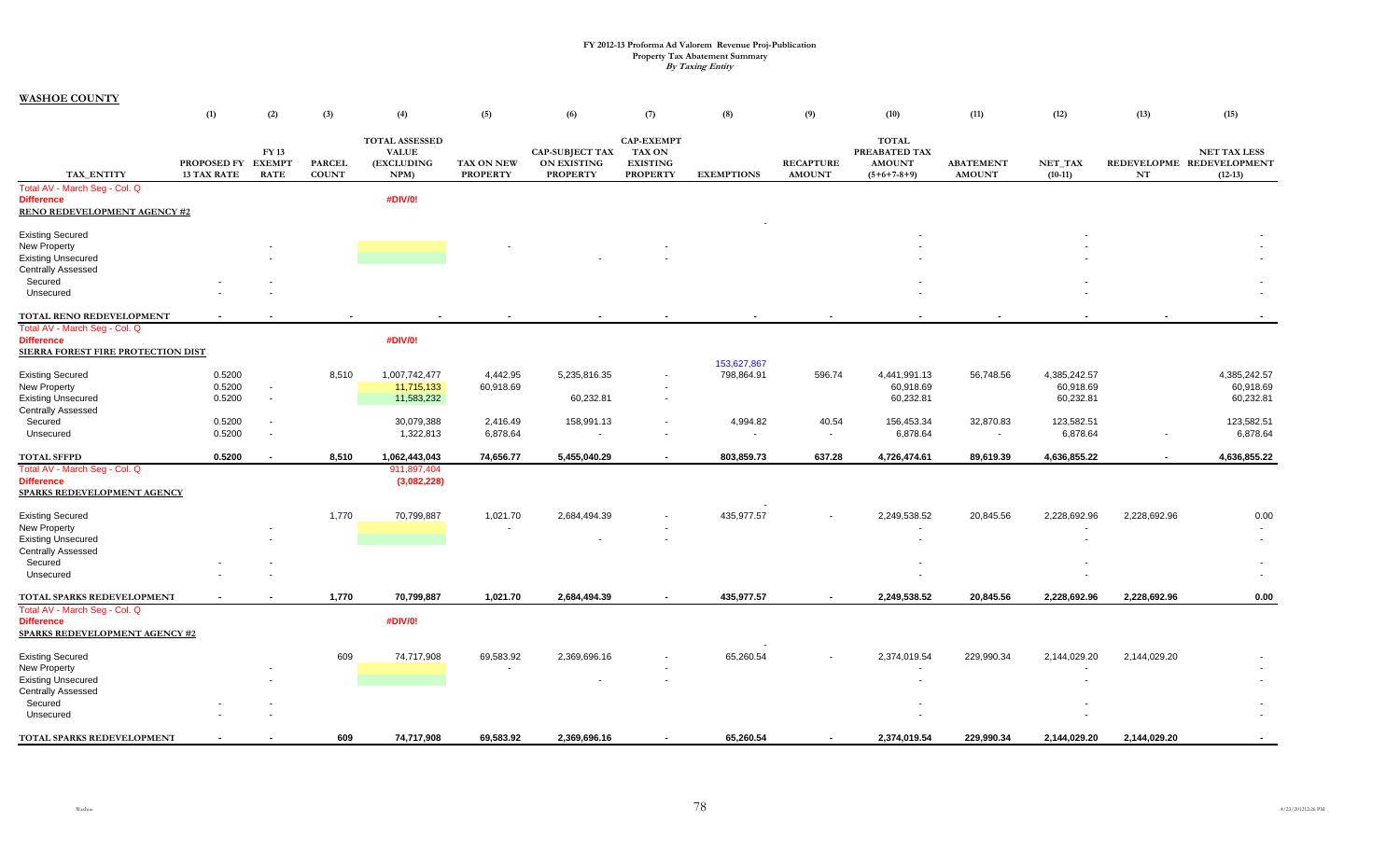|                                        | (1)                                      | (2)                        | (3)                           | (4)                                                               | (5)                                  | (6)                                                             | (7)                                                                      | (8)               | (9)                               | (10)                                                            | (11)                              | (12)                 | (13)                     | (15)                                                          |
|----------------------------------------|------------------------------------------|----------------------------|-------------------------------|-------------------------------------------------------------------|--------------------------------------|-----------------------------------------------------------------|--------------------------------------------------------------------------|-------------------|-----------------------------------|-----------------------------------------------------------------|-----------------------------------|----------------------|--------------------------|---------------------------------------------------------------|
| TAX ENTITY                             | PROPOSED FY EXEMPT<br><b>13 TAX RATE</b> | <b>FY13</b><br><b>RATE</b> | <b>PARCEL</b><br><b>COUNT</b> | <b>TOTAL ASSESSED</b><br><b>VALUE</b><br><b>(EXCLUDING</b><br>NPM | <b>TAX ON NEW</b><br><b>PROPERTY</b> | <b>CAP-SUBJECT TAX</b><br><b>ON EXISTING</b><br><b>PROPERTY</b> | <b>CAP-EXEMPT</b><br><b>TAX ON</b><br><b>EXISTING</b><br><b>PROPERTY</b> | <b>EXEMPTIONS</b> | <b>RECAPTURE</b><br><b>AMOUNT</b> | <b>TOTAL</b><br>PREABATED TAX<br><b>AMOUNT</b><br>$(5+6+7-8+9)$ | <b>ABATEMENT</b><br><b>AMOUNT</b> | NET_TAX<br>$(10-11)$ | $\mathbf{NT}$            | <b>NET TAX LESS</b><br>REDEVELOPME REDEVELOPMENT<br>$(12-13)$ |
| Total AV - March Seq - Col. Q          |                                          |                            |                               |                                                                   |                                      |                                                                 |                                                                          |                   |                                   |                                                                 |                                   |                      |                          |                                                               |
| <b>Difference</b>                      |                                          |                            |                               | #DIV/0!                                                           |                                      |                                                                 |                                                                          |                   |                                   |                                                                 |                                   |                      |                          |                                                               |
| SUN VALLEY WATER & SANITATION DISTRICT |                                          |                            |                               |                                                                   |                                      |                                                                 |                                                                          |                   |                                   |                                                                 |                                   |                      |                          |                                                               |
|                                        |                                          |                            |                               |                                                                   |                                      |                                                                 |                                                                          | 10,299,749        |                                   |                                                                 |                                   |                      |                          |                                                               |
| <b>Existing Secured</b>                | 0.1836                                   |                            | 6,067                         | 124,602,967                                                       | 63.96                                | 228,707.81                                                      | $\sim$                                                                   | 18,910.34         | 167.64                            | 210,029.07                                                      | 1,620.84                          | 208,408.23           |                          | 208,408.23                                                    |
| New Property                           | 0.1836                                   |                            |                               | 1,028,978                                                         | 1,889.20                             |                                                                 |                                                                          |                   |                                   | 1,889.20                                                        |                                   | 1,889.20             |                          | 1,889.20                                                      |
| <b>Existing Unsecured</b>              | 0.1836                                   | $\sim$                     |                               | 8,618,830                                                         |                                      | 15,824.17                                                       | $\sim$                                                                   |                   |                                   | 15,824.17                                                       |                                   | 15,824.17            |                          | 15,824.17                                                     |
| <b>Centrally Assessed</b>              |                                          |                            |                               |                                                                   |                                      |                                                                 |                                                                          | 928.06            |                                   |                                                                 |                                   |                      |                          |                                                               |
| Secured                                | 0.1836<br>0.1836                         |                            |                               | 10,451,686<br>518,459                                             | 799.58<br>878.06                     | 19,317.82<br>23.49                                              | $\overline{\phantom{a}}$                                                 | 1.51              | 14.10                             | 19,203.44<br>900.04                                             | 3,811.59<br>0.02                  | 15,391.85<br>900.02  |                          | 15,391.85<br>900.02                                           |
| Unsecured                              |                                          |                            |                               |                                                                   |                                      |                                                                 | $\overline{\phantom{a}}$                                                 |                   | $\sim$                            |                                                                 |                                   |                      | $\overline{\phantom{a}}$ |                                                               |
| TOTAL SUN VLLY WATER & SANI            | 0.1836                                   |                            | 6,067                         | 145,220,920                                                       | 3,630.80                             | 263,873.29                                                      | $\blacksquare$                                                           | 19,839.91         | 181.74                            | 247,845.93                                                      | 5,432.45                          | 242,413.48           | $\blacksquare$           | 242,413.48                                                    |
| Total AV - March Seg - Col. Q          |                                          |                            |                               | 134,948,730                                                       |                                      |                                                                 |                                                                          |                   |                                   |                                                                 |                                   |                      |                          |                                                               |
| <b>Difference</b>                      |                                          |                            |                               | (27, 559)                                                         |                                      |                                                                 |                                                                          |                   |                                   |                                                                 |                                   |                      |                          |                                                               |
| TRUCKEE MEADOWS FIRE PROTECTION DIST   |                                          |                            |                               |                                                                   |                                      |                                                                 |                                                                          |                   |                                   |                                                                 |                                   |                      |                          |                                                               |
|                                        |                                          |                            |                               |                                                                   |                                      |                                                                 |                                                                          | 196,021,566       |                                   |                                                                 |                                   |                      |                          |                                                               |
| <b>Existing Secured</b>                | 0.4713                                   |                            | 34,424                        | 1,944,610,586                                                     | 5,799.24                             | 9,159,150.50                                                    | $\sim$                                                                   | 923,849.64        | 867.97                            | 8,241,968.07                                                    | 78,568.24                         | 8,163,399.83         |                          | 8,163,399.83                                                  |
| New Property                           | 0.4713                                   |                            |                               | 18,654,587                                                        | 87,919.07                            |                                                                 | $\overline{\phantom{a}}$                                                 |                   |                                   | 87,919.07                                                       |                                   | 87,919.07            |                          | 87,919.07                                                     |
| <b>Existing Unsecured</b>              | 0.4713                                   | $\sim$                     |                               | 38,050,991                                                        |                                      | 179,334.32                                                      | $\overline{\phantom{a}}$                                                 |                   |                                   | 179,334.32                                                      |                                   | 179,334.32           |                          | 179,334.32                                                    |
| <b>Centrally Assessed</b>              |                                          |                            |                               |                                                                   |                                      |                                                                 |                                                                          |                   |                                   |                                                                 |                                   |                      |                          |                                                               |
| Secured                                | 0.4713                                   |                            |                               | 91,493,515                                                        | 26,394.35                            | 432,449.73                                                      | $\overline{\phantom{a}}$                                                 | 27,635.16         | 185.24                            | 431,394.16                                                      | 54,284.14                         | 377,110.02           |                          | 377,110.02                                                    |
| Unsecured                              | 0.4713                                   |                            |                               | 3,993,076                                                         | 18,113.11                            | 754.76                                                          |                                                                          | 48.49             | $\overline{\phantom{a}}$          | 18,819.38                                                       | 0.22                              | 18,819.16            |                          | 18,819.16                                                     |
| TOTAL TRUCKEE MEADOWS FIRE             | 0.4713                                   |                            | 34.424                        | 2,096,802,754                                                     | 138,225.77                           | 9,771,689.31                                                    | $\blacksquare$                                                           | 951,533.29        | 1,053.21                          | 8,959,435.00                                                    | 132,852.60                        | 8,826,582.40         | $\sim$                   | 8,826,582.40                                                  |
| Total AV - March Seg - Col. Q          |                                          |                            |                               | 1,937,781,022                                                     |                                      |                                                                 |                                                                          |                   |                                   |                                                                 |                                   |                      |                          |                                                               |
| <b>Difference</b>                      |                                          |                            |                               | (36,999,834)                                                      |                                      |                                                                 |                                                                          |                   |                                   |                                                                 |                                   |                      |                          |                                                               |
| <b>GERLACH GID</b>                     |                                          |                            |                               |                                                                   |                                      |                                                                 |                                                                          |                   |                                   |                                                                 |                                   |                      |                          |                                                               |
|                                        |                                          |                            |                               |                                                                   |                                      |                                                                 |                                                                          | 1,279,036         |                                   |                                                                 |                                   |                      |                          |                                                               |
| <b>Existing Secured</b>                | 0.2998                                   |                            | 195                           | 3,096,933                                                         | $\sim$                               | 9,284.71                                                        | $\overline{\phantom{a}}$                                                 | 3,834.55          | 2.00                              | 5,452.16                                                        | 276.43                            | 5,175.73             |                          | 5,175.73                                                      |
| New Property                           | 0.2998                                   |                            |                               | 83,788                                                            | 251.20                               |                                                                 |                                                                          |                   |                                   | 251.20                                                          |                                   | 251.20               |                          | 251.20                                                        |
| <b>Existing Unsecured</b>              | 0.2998                                   | $\sim$                     |                               | 281,316                                                           |                                      | 843.39                                                          | $\overline{\phantom{a}}$                                                 |                   |                                   | 843.39                                                          |                                   | 843.39               |                          | 843.39                                                        |
| <b>Centrally Assessed</b>              |                                          |                            |                               |                                                                   |                                      |                                                                 |                                                                          |                   |                                   |                                                                 |                                   |                      |                          |                                                               |
| Secured                                | 0.2998                                   |                            |                               | 715,028                                                           | 91.32                                | 2,076.27                                                        | $\overline{\phantom{a}}$                                                 | 23.94             |                                   | 2,143.65                                                        | 117.96                            | 2,025.69             |                          | 2,025.69                                                      |
| Unsecured                              | 0.2998                                   |                            |                               | 6,520                                                             | 19.55                                |                                                                 |                                                                          |                   |                                   | 19.55                                                           | $\sim$                            | 19.55                |                          | 19.55                                                         |
| TOTAL GERLACH GID                      | 0.2998                                   |                            | 195                           | 4,183,585                                                         | 362.07                               | 12,204.37                                                       | $\overline{\phantom{a}}$                                                 | 3,858.49          | 2.00                              | 8,709.94                                                        | 394.39                            | 8,315.55             | $\sim$                   | 8,315.55                                                      |
| Total AV - March Seg - Col. Q          |                                          |                            |                               | 2,904,550                                                         |                                      |                                                                 |                                                                          |                   |                                   |                                                                 |                                   |                      |                          |                                                               |
| <b>Difference</b>                      |                                          |                            |                               | (1)                                                               |                                      |                                                                 |                                                                          |                   |                                   |                                                                 |                                   |                      |                          |                                                               |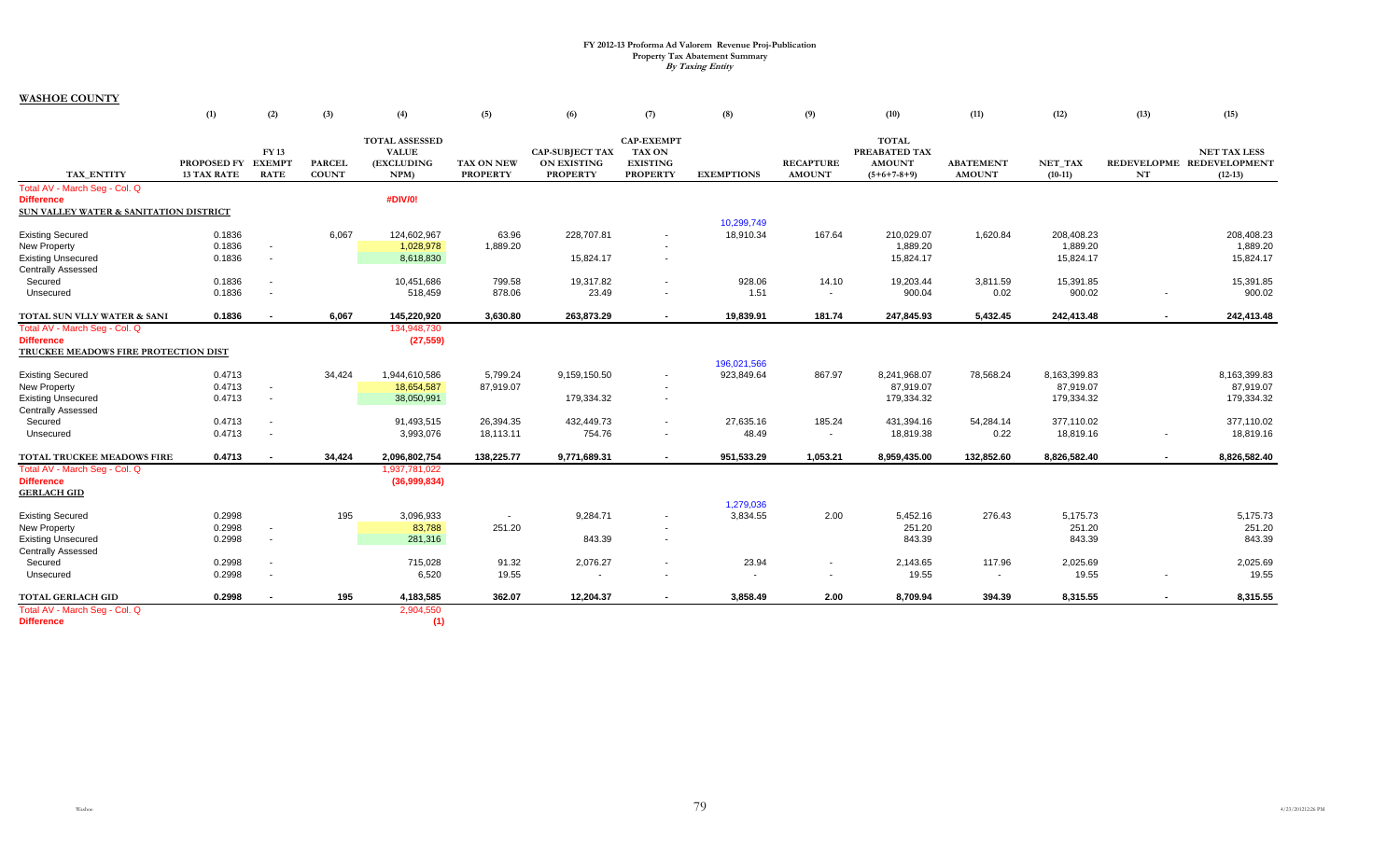| <b>WASHOE COUNTY</b> |                    |               |              |                       |                   |                        |                   |                   |                  |               |                  |                |      |                           |
|----------------------|--------------------|---------------|--------------|-----------------------|-------------------|------------------------|-------------------|-------------------|------------------|---------------|------------------|----------------|------|---------------------------|
|                      |                    |               | (3)          | (4)                   | (5)               | (6)                    | (7)               | (8)               | (9).             | (10)          | (11)             | (12)           | (13) | (15)                      |
|                      |                    |               |              | <b>TOTAL ASSESSED</b> |                   |                        | <b>CAP-EXEMPT</b> |                   |                  | <b>TOTAL</b>  |                  |                |      |                           |
|                      |                    | <b>FY13</b>   |              | <b>VALUE</b>          |                   | <b>CAP-SUBJECT TAX</b> | <b>TAX ON</b>     |                   |                  | PREABATED TAX |                  |                |      | <b>NET TAX LESS</b>       |
|                      | <b>PROPOSED FY</b> | <b>EXEMPT</b> | <b>PARCE</b> | <b>(EXCLUDING</b>     | <b>TAX ON NEW</b> | <b>ON EXISTING</b>     | <b>EXISTING</b>   |                   | <b>RECAPTURE</b> | <b>AMOUNT</b> | <b>ABATEMENT</b> | <b>NET_TAX</b> |      | REDEVELOPME REDEVELOPMENT |
| <b>TAX ENTITY</b>    | <b>13 TAX RATE</b> | <b>RATE</b>   | <b>COUNT</b> | NPM)                  | <b>PROPERTY</b>   | <b>PROPERTY</b>        | <b>PROPERTY</b>   | <b>EXEMPTIONS</b> | <b>AMOUNT</b>    | $(5+6+7-8+9)$ | <b>AMOUNT</b>    | $(10-11)$      | NT   | $(12-13)$                 |

**NOTE: Total existing secured value in column (4) represents gross value.** 

| Total Fair Share Revenue |  | 3,056,232 This amount represents the net taxes from the County's secured value only. |
|--------------------------|--|--------------------------------------------------------------------------------------|
|--------------------------|--|--------------------------------------------------------------------------------------|

| Entity                       | % Share | <b>Rev. Amount</b> |
|------------------------------|---------|--------------------|
| <b>Washoe County</b>         | 66.59%  | 2.035.166.68       |
| Reno                         | 15.53%  | 474.709.52         |
| <b>Sparks</b>                | 7.64%   | 233.348.60         |
| <b>Carson Truckee Water</b>  | 0.13%   | 4.082.58           |
| <b>Incline Village GID</b>   | 1.01%   | 30,950.00          |
| <b>North Lake Tahoe Fire</b> | 2.78%   | 84.987.56          |
| <b>Palomino Valley GID</b>   | 0.15%   | 4.614.76           |
| <b>Sierra Forest Fire</b>    | 1.63%   | 49.701.07          |
| <b>Sun Valley Water</b>      | 0.09%   | 2.761.10           |
| <b>Truckee Meadows Fire</b>  | 4.29%   | 131.236.85         |
| Verdi TV                     | 0.15%   | 4,673.27           |
| Total                        | 100%    | 3,056,232          |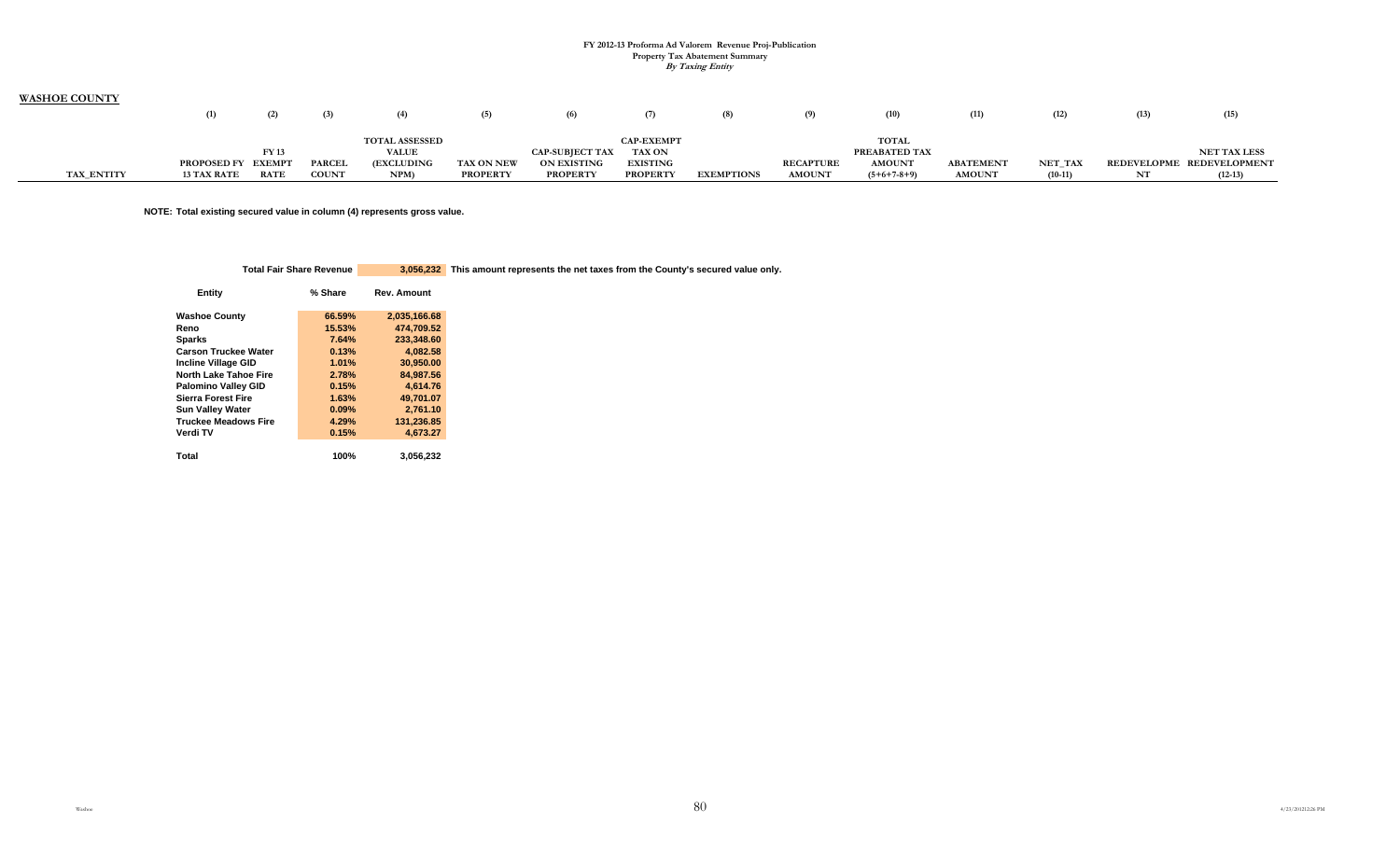**WHITE PINE COUNTY**

|                                            | (1)                               | (2)                                         | (3)                           | (4)                                                        | (5)                           | (6)                                                             | (7)                                                                      | (8)                | (9)                               | (10)                                                                   | (11)                              | (12)                    | (13)                 | (15)                                                     |
|--------------------------------------------|-----------------------------------|---------------------------------------------|-------------------------------|------------------------------------------------------------|-------------------------------|-----------------------------------------------------------------|--------------------------------------------------------------------------|--------------------|-----------------------------------|------------------------------------------------------------------------|-----------------------------------|-------------------------|----------------------|----------------------------------------------------------|
| TAX ENTITY                                 | PROPOSED FY<br><b>13 TAX RATE</b> | <b>FY13</b><br><b>EXEMPT</b><br><b>RATE</b> | <b>PARCEL</b><br><b>COUNT</b> | <b>TOTAL</b><br><b>ASSESSED VALUE</b><br>(EXCLUDING<br>NPM | TAX ON NEW<br><b>PROPERTY</b> | <b>CAP-SUBJECT TAX</b><br><b>ON EXISTING</b><br><b>PROPERTY</b> | <b>CAP-EXEMPT</b><br><b>TAX ON</b><br><b>EXISTING</b><br><b>PROPERTY</b> | <b>EXEMPTIONS</b>  | <b>RECAPTURE</b><br><b>AMOUNT</b> | <b>TOTAL</b><br><b>PREABATED TAX</b><br><b>AMOUNT</b><br>$(5+6+7-8+9)$ | <b>ABATEMENT</b><br><b>AMOUNT</b> | NET_TAX<br>$(10-11)$    | <b>REDEVELOPMENT</b> | <b>NET TAX LESS</b><br><b>REDEVELOPMENT</b><br>$(12-13)$ |
| <b>ALL ENTITIES</b>                        |                                   |                                             |                               |                                                            |                               |                                                                 |                                                                          |                    |                                   |                                                                        |                                   |                         |                      |                                                          |
| <b>STATE OF NEVADA</b>                     | 0.1700                            | $\blacksquare$                              | 7,797                         | 344,433,426                                                | 190,546.20                    | 409,498.25                                                      |                                                                          | 14,403.66          | 5.33                              | 585,646.12                                                             | 55,019.16                         | 530,626.96              | 517.35               | 530,109.61                                               |
| <b>GENERAL COUNTY</b>                      | 1.9510                            | $\blacksquare$                              | 7,797                         | 344,433,448                                                | 2,186,797.76                  | 4,699,597.83                                                    | $\sim$                                                                   | 165,305.38         | 61.16                             | 6,721,151.37                                                           | 639,791.02                        | 6,081,360.35            | 6,491.41             | 6,074,868.94                                             |
| <b>SCHOOL DISTRICT</b>                     | 0.9990                            | $\mathcal{L}_{\mathcal{A}}$                 | 7,797                         | 344,433,426                                                | 1,119,739.11                  | 2,406,415.64                                                    |                                                                          | 84,649.79          | 31.31                             | 3,441,536.27                                                           | 323,220.79                        | 3,118,315.48            | 2,495.43             | 3,115,820.05                                             |
| WHITE PINE CO HOSPITAL                     | 0.5400                            | $\blacksquare$                              | 7,797                         | 344,433,431                                                | 605,264.37                    | 1,300,762.75                                                    |                                                                          | 45,754.22          | 16.93                             | 1,860,289.83                                                           | 174,767.05                        | 1,685,522.78            | 1,796.86             | 1,683,725.92                                             |
| <b>TOTAL COUNTY</b>                        |                                   |                                             | 7,797                         | 344,433,426                                                | 4,102,347.44                  | 8,816,274.48                                                    |                                                                          | 310,113.05         | 114.73                            | 12,608,623.59                                                          | 1,192,798.02                      | 11,415,825.57           | 11,301.05            | 11,404,524.52                                            |
|                                            |                                   |                                             |                               |                                                            |                               |                                                                 |                                                                          |                    |                                   | <b>Abatement Percent</b>                                               | 9.46%                             |                         |                      |                                                          |
| <b>STATE OF NEVADA</b>                     |                                   |                                             |                               |                                                            |                               |                                                                 |                                                                          |                    |                                   |                                                                        |                                   |                         |                      |                                                          |
| <b>Existing Secured</b>                    | 0.1700                            |                                             | 7,797                         | 175,958,223                                                | 2,167.94                      | 309,586.51                                                      |                                                                          | 12,521.51          | 5.33                              | 299,238.27                                                             | 45,377.93                         | 253,860.34              | 517.35               | 253,342.99                                               |
| New Property                               | 0.1700                            |                                             |                               | 82,938,898                                                 | 140,996.13                    |                                                                 |                                                                          |                    |                                   | 140,996.13                                                             |                                   | 140,996.13              |                      | 140,996.13                                               |
| <b>Existing Unsecured</b>                  | 0.1700                            |                                             |                               | 24,168,530                                                 |                               | 41,086.50                                                       |                                                                          |                    |                                   | 41,086.50                                                              |                                   | 41,086.50               |                      | 41,086.50                                                |
| <b>Centrally Assessed</b>                  |                                   |                                             |                               |                                                            |                               |                                                                 |                                                                          |                    |                                   |                                                                        |                                   |                         |                      |                                                          |
| Secured                                    | 0.1700                            |                                             |                               | 35,790,090                                                 | 3,916.41                      | 58,808.90                                                       |                                                                          | 1,882.15           | $\overline{\phantom{a}}$          | 60,843.16                                                              | 9,641.23                          | 51,201.93               |                      | 51,201.93                                                |
| Unsecured                                  | 0.1700                            |                                             |                               | 25,577,686                                                 | 43,465.72                     | 16.34                                                           |                                                                          |                    | $\overline{\phantom{a}}$          | 43,482.06                                                              |                                   | 43,482.06               |                      | 43,482.06                                                |
| <b>TOTAL STATE OF NV</b>                   | 0.1700                            |                                             | 7,797                         | 344,433,426                                                | 190,546.20                    | 409,498.25                                                      |                                                                          | 14,403.66          | 5.33                              | 585,646.12                                                             | 55,019.16                         | 530,626.96              | 517.35               | 530,109.61                                               |
| Total AV - March Seg - Col. Q              |                                   |                                             |                               | 343,597,214                                                |                               |                                                                 |                                                                          |                    |                                   |                                                                        |                                   |                         |                      |                                                          |
| <b>Difference</b><br><b>GENERAL COUNTY</b> |                                   |                                             |                               | 836,212                                                    |                               |                                                                 |                                                                          |                    |                                   |                                                                        |                                   |                         |                      |                                                          |
| <b>Existing Secured</b>                    |                                   |                                             |                               |                                                            |                               |                                                                 |                                                                          |                    |                                   |                                                                        |                                   |                         |                      |                                                          |
| General Fund                               | 1.5504                            | $\overline{\phantom{a}}$                    | 7,797                         | 175,958,223                                                | 19,771.34                     | 2,823,426.26                                                    |                                                                          | 114,191.58         | 48.58                             | 2,729,054.60                                                           | 413,846.09                        | 2,315,208.51            | 5,158.54             | 2,310,049.97                                             |
| Agriculture Dist. #13                      | 0.0350                            | $\blacksquare$                              | 7,797                         | 175,958,223                                                | 446.21                        | 63,733.59                                                       | $\sim$                                                                   | 2,575.46           | 1.10                              | 61,605.44                                                              | 9,340.86                          | 52,264.58               | 116.47               | 52,148.11                                                |
| Agriculture Extension                      | 0.0100                            | $\blacksquare$                              | 7,797                         | 175,958,223                                                | 127.48                        | 18,209.23                                                       |                                                                          | 735.89             | 0.32                              | 17,601.14                                                              | 2,669.62                          | 14,931.52               | 33.32                | 14,898.20                                                |
| County Indigent                            | 0.1000                            | $\overline{\phantom{a}}$                    | 7,797                         | 175,958,223                                                | 1,275.37                      | 182,110.65                                                      |                                                                          | 7,365.87           | 3.14                              | 176,023.29                                                             | 26,692.64                         | 149,330.65              | 332.66               | 148,997.99                                               |
| Senior Citizen                             | 0.0500                            | $\blacksquare$                              | 7,797                         | 175,958,223                                                | 637.57                        | 91,053.87                                                       |                                                                          | 3,683.79           | 1.57                              | 88,009.22                                                              | 13,346.97                         | 74,662.25               | 166.40               | 74,495.85                                                |
| <b>Emergency Medical Svc</b>               | 0.0350                            | $\blacksquare$                              | 7,797                         | 175,958,223                                                | 446.28                        | 63,743.88                                                       |                                                                          | 2,581.05           | 1.10                              | 61,610.21                                                              | 9,342.57                          | 52,267.64               | 116.47               | 52,151.17                                                |
| State Indigent                             | 0.1000<br>0.0150                  | $\mathbf{r}$<br>$\sim$                      | 7,797<br>7,797                | 175,958,223<br>175,958,223                                 | 1,275.37                      | 182,110.65                                                      |                                                                          | 7,365.87           | 3.14                              | 176,023.29                                                             | 26,692.65                         | 149,330.64<br>22,402.77 | 332.66               | 148,997.98<br>22,352.84                                  |
| Indigent Accident                          | 0.0056                            | $\blacksquare$                              | 7,797                         | 175,958,223                                                | 191.27<br>71.42               | 27,322.00<br>10,199.65                                          | $\sim$                                                                   | 1,106.69<br>414.93 | 0.47<br>0.17                      | 26,407.05<br>9,856.31                                                  | 4,004.28<br>1,494.03              | 8,362.28                | 49.93<br>18.56       | 8,343.72                                                 |
| China Springs<br>Capital Improvements      | 0.0500                            | $\sim$                                      | 7,797                         | 175,958,223                                                | 637.57                        | 91,053.87                                                       |                                                                          | 3,683.79           | 1.57                              | 88,009.22                                                              | 13,346.97                         | 74,662.25               | 166.40               | 74,495.85                                                |
| <b>GENERAL TOTAL</b>                       | 1.9510                            |                                             | 7,797                         | 175,958,223                                                | 24,879.88                     | 3,552,963.65                                                    | $\sim$                                                                   | 143,704.92         | 61.16                             | 3.434.199.77                                                           | 520,776.68                        | 2,913,423.09            | 6,491.41             | 2,906,931.68                                             |
| <b>New Property</b>                        | 1.9510                            |                                             |                               | 82,938,920                                                 | 1,618,138.32                  |                                                                 |                                                                          |                    |                                   | 1,618,138.32                                                           |                                   | 1,618,138.32            |                      | 1,618,138.32                                             |
| <b>Existing Unsecured</b>                  | 1.9510                            | $\blacksquare$                              |                               | 24,168,530                                                 |                               | 471,528.02                                                      |                                                                          |                    |                                   | 471,528.02                                                             |                                   | 471,528.02              |                      | 471,528.02                                               |
| <b>Centrally Assessed</b>                  |                                   |                                             |                               |                                                            |                               |                                                                 |                                                                          |                    |                                   |                                                                        |                                   |                         |                      |                                                          |
| Secured                                    | 1.9510                            | $\blacksquare$                              |                               | 35,790,090                                                 | 44,946.47                     | 674,918.62                                                      |                                                                          | 21,600.46          | $\blacksquare$                    | 698,264.63                                                             | 119,014.34                        | 579,250.29              |                      | 579,250.29                                               |
| Unsecured                                  | 1.9510                            | $\blacksquare$                              |                               | 25,577,686                                                 | 498,833.09                    | 187.54                                                          |                                                                          |                    | $\overline{\phantom{a}}$          | 499,020.63                                                             |                                   | 499,020.63              |                      | 499,020.63                                               |
| TOTAL GENERAL COUNTY                       | 1.9510                            |                                             | 7,797                         | 344,433,448                                                | 2,186,797.76                  | 4,699,597.83                                                    |                                                                          | 165,305.38         | 61.16                             | 6,721,151.37                                                           | 639,791.02                        | 6,081,360.35            | 6,491.41             | 6,074,868.94                                             |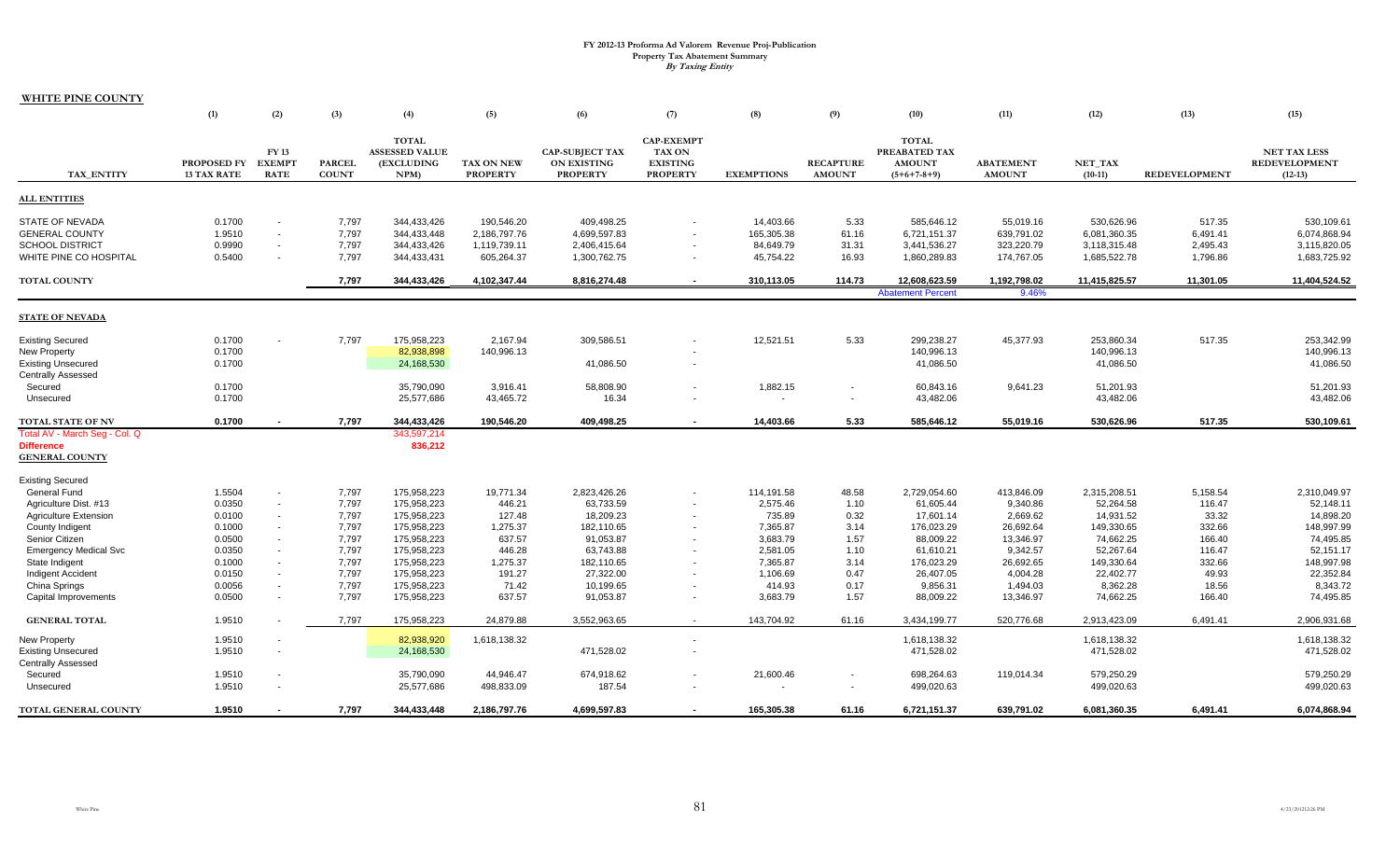**WHITE PINE COUNTY**

|                                                                                                      | (1)                               | (2)                                          | (3)                           | (4)                                                        | (5)                           | (6)                                                             | (7)                                                                      | (8)                 | (9)                                                  | (10)                                                            | (11)                              | (12)                                     | (13)                 | (15)                                                     |
|------------------------------------------------------------------------------------------------------|-----------------------------------|----------------------------------------------|-------------------------------|------------------------------------------------------------|-------------------------------|-----------------------------------------------------------------|--------------------------------------------------------------------------|---------------------|------------------------------------------------------|-----------------------------------------------------------------|-----------------------------------|------------------------------------------|----------------------|----------------------------------------------------------|
| TAX_ENTITY                                                                                           | PROPOSED FY<br><b>13 TAX RATE</b> | <b>FY13</b><br><b>EXEMPT</b><br><b>RATE</b>  | <b>PARCEL</b><br><b>COUNT</b> | <b>TOTAL</b><br><b>ASSESSED VALUE</b><br>(EXCLUDING<br>NPM | TAX ON NEW<br><b>PROPERTY</b> | <b>CAP-SUBJECT TAX</b><br><b>ON EXISTING</b><br><b>PROPERTY</b> | <b>CAP-EXEMPT</b><br><b>TAX ON</b><br><b>EXISTING</b><br><b>PROPERTY</b> | <b>EXEMPTIONS</b>   | <b>RECAPTURE</b><br><b>AMOUNT</b>                    | <b>TOTAL</b><br>PREABATED TAX<br><b>AMOUNT</b><br>$(5+6+7-8+9)$ | <b>ABATEMENT</b><br><b>AMOUNT</b> | NET_TAX<br>$(10-11)$                     | <b>REDEVELOPMENT</b> | <b>NET TAX LESS</b><br><b>REDEVELOPMENT</b><br>$(12-13)$ |
| <b>March Assessors Report:</b><br><b>New secured</b><br><b>Existing Secured</b><br><b>Difference</b> |                                   |                                              |                               | 1,499,960<br>173,846,752<br>175,346,712<br>611,511         | 0.35%                         |                                                                 |                                                                          |                     |                                                      |                                                                 |                                   |                                          |                      |                                                          |
| Total AV - March Seg - Col. Q<br><b>Difference</b>                                                   |                                   |                                              |                               | 343,597,214<br>836,234                                     |                               |                                                                 |                                                                          |                     |                                                      |                                                                 |                                   |                                          |                      |                                                          |
| <b>SCHOOL DISTRICT</b>                                                                               |                                   |                                              |                               |                                                            | 1,275,259                     |                                                                 |                                                                          |                     |                                                      |                                                                 |                                   |                                          |                      |                                                          |
| <b>Existing Secured</b><br>New Property<br><b>Existing Unsecured</b><br><b>Centrally Assessed</b>    | 0.7500<br>0.7500<br>0.7500        | $\sim$<br>$\sim$<br>$\sim$                   | 7,797                         | 175,958,223<br>82,938,898<br>24,168,530                    | 9,564.44<br>622,041.74        | 1,365,828.33<br>181,263.98                                      | $\sim$                                                                   | 55,244.96           | 23.51                                                | 1,320,171.32<br>622,041.74<br>181,263.98                        | 200,196.74                        | 1,119,974.58<br>622,041.74<br>181,263.98 | 2,495.43             | 1,117,479.15<br>622,041.74<br>181,263.98                 |
| Secured<br>Unsecured                                                                                 | 0.7500<br>0.7500                  | $\sim$<br>$\overline{\phantom{a}}$           |                               | 35,790,090<br>25,577,686                                   | 17,278.25<br>191,760.55       | 259,451.05<br>72.09                                             |                                                                          | 8,303.60            | $\blacksquare$<br>۰                                  | 268,425.71<br>191,832.64                                        | 42,461.40                         | 225,964.30<br>191,832.64                 |                      | 225,964.30<br>191,832.64                                 |
| TOTAL SCHOOL OPERATING                                                                               | 0.7500                            |                                              | 7,797                         | 344,433,426                                                | 840,644.98                    | 1,806,615.45                                                    | $\blacksquare$                                                           | 63,548.56           | 23.51                                                | 2,583,735.38                                                    | 242,658.14                        | 2,341,077.24                             | 2,495.43             | 2,338,581.81                                             |
| <b>SCHOOL DEBT</b>                                                                                   |                                   |                                              |                               |                                                            | 23,014.63<br>255,425.05       | 345,588.80<br>96.03                                             |                                                                          | 11,060.39<br>$\sim$ | $\sim$<br>$\sim$                                     | 357,543.04<br>255,521.08                                        | 56,558.59<br><b>Security</b>      | 300,984.45<br>255,521.08                 |                      | 300,984.45<br>255,521.08                                 |
| <b>Existing Secured</b><br>New Property<br><b>Existing Unsecured</b>                                 | 0.2490<br>0.2490<br>0.2490        | $\sim$<br>$\overline{\phantom{a}}$<br>$\sim$ | 7,797                         | 175,958,223<br>82,938,888<br>24,168,530                    | 3,175.42<br>206,517.83        | 453,458.87<br>60,179.64                                         |                                                                          | 18,344.44           | 7.80                                                 | 438,297.65<br>206,517.83<br>60,179.64                           | 66,465.46                         | 371,832.19<br>206,517.83<br>60,179.64    |                      | 371,832.19<br>206,517.83<br>60,179.64                    |
| <b>Centrally Assessed</b><br>Secured<br>Unsecured                                                    | 0.2490<br>0.2490                  | $\sim$<br>$\overline{\phantom{a}}$           |                               | 35,790,090<br>25,577,686                                   | 5,736.38<br>63,664.50         | 86,137.75<br>23.94                                              |                                                                          | 2,756.79            | $\overline{\phantom{a}}$<br>$\overline{\phantom{a}}$ | 89,117.33<br>63,688.44                                          | 14,097.19<br>$\sim$               | 75,020.15<br>63,688.44                   |                      | 75,020.15<br>63,688.44                                   |
| TOTAL SCHOOL DEBT                                                                                    | 0.2490                            |                                              | 7,797                         | 344,433,416                                                | 279,094.13                    | 599,800.19                                                      | $\overline{\phantom{a}}$                                                 | 21,101.23           | 7.80                                                 | 857,800.89                                                      | 80,562.65                         | 777,238.25                               |                      | 777,238.25                                               |
| TOTAL SCHOOL DISTRICT<br>Total AV - March Seg - Col. Q                                               | 0.9990                            |                                              | 7,797                         | 344,433,426<br>343,597,214                                 | 1,119,739.11                  | 2,406,415.64                                                    | $\overline{\phantom{a}}$                                                 | 84,649.79           | 31.31                                                | 3,441,536.27                                                    | 323,220.79                        | 3,118,315.48                             | 2,495.43             | 3,115,820.05                                             |
| <b>Difference</b><br>WHITE PINE COUNTY HOSPITAL DISTRICT                                             |                                   |                                              |                               | 836,212                                                    |                               |                                                                 |                                                                          |                     |                                                      |                                                                 |                                   |                                          |                      |                                                          |
| <b>Existing Secured</b><br>New Property<br><b>Existing Unsecured</b>                                 | 0.5400<br>0.5400<br>0.5400        | $\sim$<br>$\sim$<br>$\sim$                   | 7,797                         | 175,958,223<br>82,938,903<br>24,168,530                    | 6,886.37<br>447,870.08        | 983,396.03<br>130,510.06                                        |                                                                          | 39,775.62           | 16.93                                                | 950,523.71<br>447,870.08<br>130,510.06                          | 144,141.89                        | 806,381.82<br>447,870.08<br>130,510.06   | 1,796.86             | 804,584.96<br>447,870.08<br>130,510.06                   |
| <b>Centrally Assessed</b><br>Secured<br>Unsecured                                                    | 0.5400<br>0.5400                  | $\overline{\phantom{a}}$<br>$\sim$           |                               | 35,790,090<br>25,577,686                                   | 12,440.35<br>138,067.57       | 186,804.75<br>51.91                                             | $\sim$                                                                   | 5,978.60<br>$\sim$  | $\sim$                                               | 193,266.50<br>138,119.48                                        | 30,625.16<br>$\sim$               | 162,641.34<br>138,119.48                 |                      | 162,641.34<br>138,119.48                                 |
| TOTAL WHITE PINE CO HOSPITAL<br>Total AV - March Seg - Col. Q<br><b>Difference</b>                   | 0.5400                            |                                              | 7,797                         | 344,433,431<br>343,597,214<br>836,217                      | 605,264.37                    | 1,300,762.75                                                    |                                                                          | 45,754.22           | 16.93                                                | 1,860,289.83                                                    | 174,767.05                        | 1,685,522.78                             | 1,796.86             | 1,683,725.92                                             |

**Note:**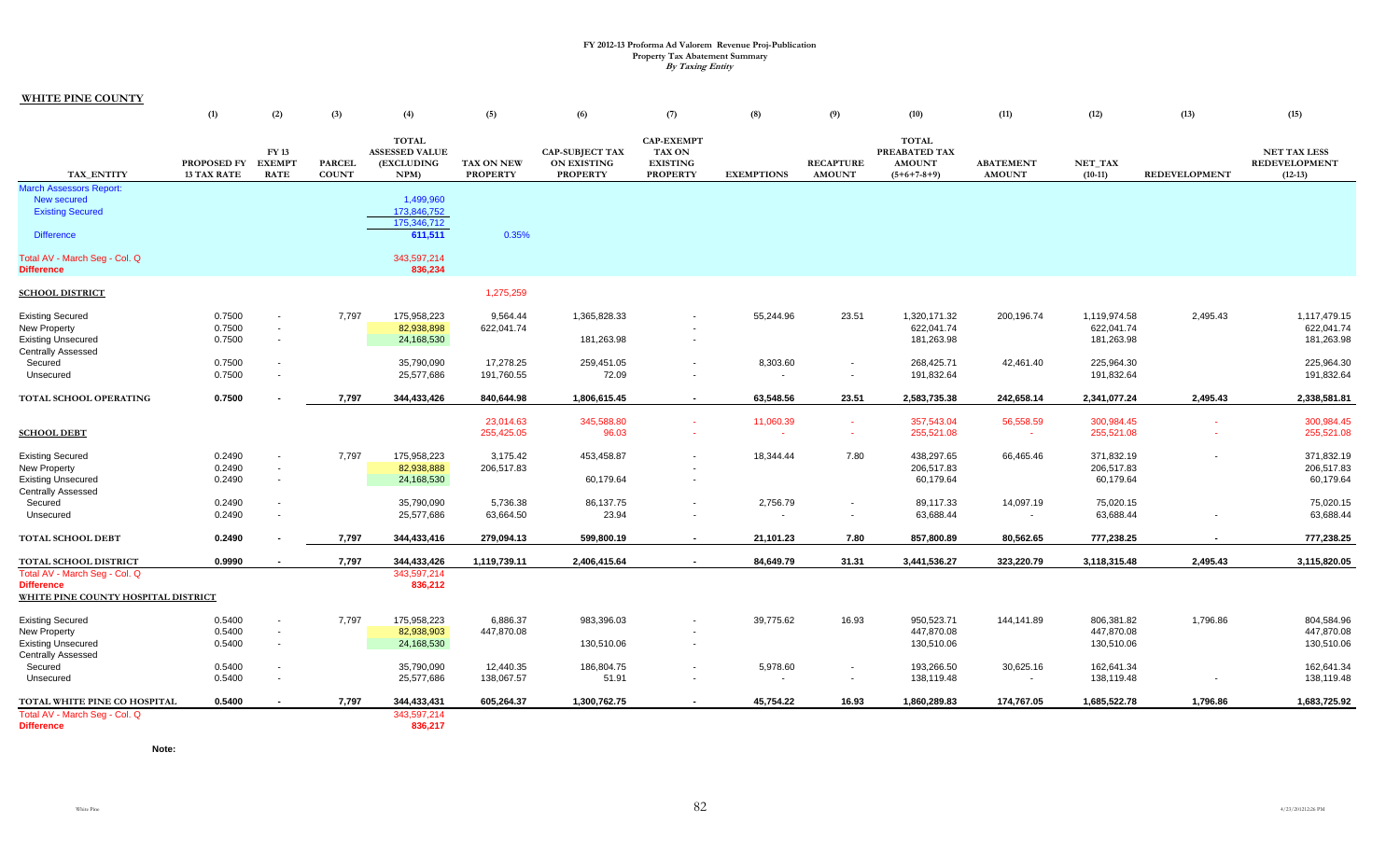#### **2012-13 PROPERTY TAX ABATEMENT REPORT STATEWIDE TOTALS (March 2012)**

|                    | (1)                                                | (2)                                   | (3)                           | (4)                                                      | (5)                           | (6)                                                             | (7)                                                                      | (8)               | (9)                               | (10)                                                            | (11)                              | (12)                        | (13)                 | (15)                                                     |
|--------------------|----------------------------------------------------|---------------------------------------|-------------------------------|----------------------------------------------------------|-------------------------------|-----------------------------------------------------------------|--------------------------------------------------------------------------|-------------------|-----------------------------------|-----------------------------------------------------------------|-----------------------------------|-----------------------------|----------------------|----------------------------------------------------------|
| TAX_ENTITY         | <b>PROPOSED</b><br><b>FY 13 TAX</b><br><b>RATE</b> | FY 13<br><b>EXEMPT</b><br><b>RATE</b> | <b>PARCEL</b><br><b>COUNT</b> | <b>NET ASSESSED</b><br><b>VALUE</b><br>(EXCLUDING<br>NPM | TAX ON NEW<br><b>PROPERTY</b> | <b>CAP-SUBJECT TAX</b><br><b>ON EXISTING</b><br><b>PROPERTY</b> | <b>CAP-EXEMPT</b><br><b>TAX ON</b><br><b>EXISTING</b><br><b>PROPERTY</b> | <b>EXEMPTIONS</b> | <b>RECAPTURE</b><br><b>AMOUNT</b> | <b>TOTAL</b><br>PREABATED TAX<br><b>AMOUNT</b><br>$(5+6+7-8+9)$ | <b>ABATEMENT</b><br><b>AMOUNT</b> | <b>NET_TAX</b><br>$(10-11)$ | <b>REDEVELOPMENT</b> | <b>NET TAX LESS</b><br><b>REDEVELOPMENT</b><br>$(12-13)$ |
| <b>CARSON CITY</b> |                                                    |                                       | 18,445                        | 1,425,196,961                                            | 552,719.87                    | 50,473,149.77                                                   |                                                                          | 181,061.59        | 874.72                            | 50,845,682.77                                                   | 5,457,834.23                      | 45,387,848.54               | 1,735,828.93         | 43,652,019.61                                            |
| <b>CHURCHILL</b>   |                                                    |                                       | 12,062                        | 676,220,213                                              | 2,209,697.76                  | 18,081,358.41                                                   | 202,635.08                                                               | 187,760.43        | 1,847.97                          | 20,307,778.79                                                   | 387,408.17                        | 19,920,370.62               |                      | 19,920,370.62                                            |
| <b>CLARK</b>       |                                                    |                                       | 728,579                       | 65,766,257,086                                           | 29, 204, 732. 44              | 1,955,274,103.16                                                |                                                                          | 317,993,727.90    | 829,395.62                        | 1,667,314,503.32                                                | 64,486,391.52                     | 1,602,828,111.80            | 554,054.78           | 1,602,274,057.02                                         |
| <b>DOUGLAS</b>     |                                                    |                                       | 26,368                        | 2,680,695,829                                            | 1,059,882.00                  | 80,847,611.10                                                   | 546,730.38                                                               | 346,822.34        | 35.11                             | 82,107,436.25                                                   | 10,943,593.03                     | 71,163,843.22               | 1,941,362.64         | 69,222,480.58                                            |
| ELKO               |                                                    |                                       | 42,122                        | 1,302,662,012                                            | 2,416,645.12                  | 37,622,892.85                                                   | $\sim$                                                                   | 1,224,710.04      | 2,862.00                          | 38,817,689.93                                                   | 2,646,909.52                      | 36,170,780.41               | 59,510.13            | 36, 111, 270. 28                                         |
| <b>ESMERALDA</b>   |                                                    |                                       | 2,529                         | 56,667,002                                               | 381,809.49                    | 1,544,512.96                                                    | $\overline{\phantom{a}}$                                                 | 215,261.56        | 786.56                            | 1,711,847.45                                                    | 128,334.43                        | 1,583,513.02                |                      | 1,583,513.02                                             |
| <b>EUREKA</b>      |                                                    |                                       | 3,844                         | 609,575,302                                              | 1,144,882.49                  | 13,987,183.03                                                   | $\sim$                                                                   | 4,286,826.28      | 30.63                             | 10,845,269.87                                                   | 97,501.70                         | 10,747,768.17               |                      | 10,747,768.17                                            |
| <b>HUMBOLDT</b>    |                                                    |                                       | 15,270                        | 727,850,646                                              | 484,433.39                    | 19,403,492.40                                                   | $\sim$                                                                   | 1,778,100.79      | 347.50                            | 18,110,172.50                                                   | 1,673,828.23                      | 16,436,344.27               |                      | 16,436,344.27                                            |
| <b>LANDER</b>      |                                                    |                                       | 6,492                         | 415,256,637                                              | 2,429,023.10                  | 12,512,010.96                                                   | ۰.                                                                       | 962,652.03        | 251.45                            | 13,978,633.48                                                   | 398,532.27                        | 13,580,101.21               |                      | 13,580,101.21                                            |
| <b>LINCOLN</b>     |                                                    |                                       | 4,561                         | 222,102,414                                              | 1,033,091.13                  | 5,973,649.00                                                    | $\overline{\phantom{0}}$                                                 | 82,954.37         | 288.15                            | 6,924,073.91                                                    | 859,965.23                        | 6,064,108.68                |                      | 6,064,108.68                                             |
| <b>LYON</b>        |                                                    |                                       | 32,111                        | 1,219,586,693                                            | 1,139,965.91                  | 38,784,781.29                                                   |                                                                          | 397,035.87        | 1,821.55                          | 39,529,532.88                                                   | 1,956,963.30                      | 37,572,569.58               |                      | 37,572,569.58                                            |
| <b>MINERAL</b>     |                                                    |                                       | 3,622                         | 109,373,362                                              | 378,345.66                    | 3,736,482.92                                                    | 66,564.32                                                                | 178,004.74        | 522.34                            | 4,003,910.49                                                    | 365,311.44                        | 3,638,599.05                |                      | 3,638,599.05                                             |
| <b>NYE</b>         |                                                    |                                       | 57,393                        | 1,040,444,963                                            | 3,279,547.34                  | 32,127,190.13                                                   | $\overline{\phantom{a}}$                                                 | 833,147.45        | 15,183.86                         | 34,588,773.88                                                   | 1,518,035.95                      | 33,070,737.93               |                      | 33,070,737.93                                            |
| <b>PERSHING</b>    |                                                    |                                       | 10,589                        | 204,000,956                                              | 925,704.07                    | 5,629,290.70                                                    | $\overline{\phantom{0}}$                                                 | 112,594.40        | 937.75                            | 6,443,338.11                                                    | 650,985.74                        | 5,792,352.37                |                      | 5,792,352.37                                             |
| <b>STOREY</b>      |                                                    |                                       | 4,697                         | 509,997,593                                              | 110,288.30                    | 17,879,254.04                                                   | ۰                                                                        | 391,432.27        | 612.86                            | 17,598,722.94                                                   | 1,035,297.77                      | 16,563,425.17               |                      | 16,563,425.17                                            |
| WASHOE             |                                                    |                                       | 171,285                       | 14,810,944,607                                           | 9,127,156.65                  | 511,839,266.12                                                  | $\overline{\phantom{a}}$                                                 | 83,408,313.41     | 92,508.48                         | 437,650,617.84                                                  | 7,938,030.92                      | 429,712,586.92              | 5,021,813.76         | 424,690,773.16                                           |
| <b>WHITE PINE</b>  |                                                    |                                       | 7,797                         | 344,433,426                                              | 4,102,347.44                  | 8,816,274.48                                                    | $\sim$                                                                   | 310,113.05        | 114.73                            | 12,608,623.59                                                   | 1,192,798.02                      | 11,415,825.57               | 11,301.05            | 11,404,524.52                                            |
| <b>STATE TOTAL</b> |                                                    |                                       | 1,147,766                     | 92,121,265,705                                           | 59,980,272.14                 | 2,814,532,503.34                                                | 815,929.77                                                               | 412,890,518.52    | 948,421.28                        | 2,463,386,608.01                                                | 101,737,721.47                    | 2,361,648,886.54            | 9,323,871.29         | 2,352,325,015.25                                         |
|                    |                                                    |                                       |                               |                                                          |                               |                                                                 |                                                                          |                   |                                   |                                                                 |                                   |                             |                      |                                                          |

Abatement Percent $4.13%$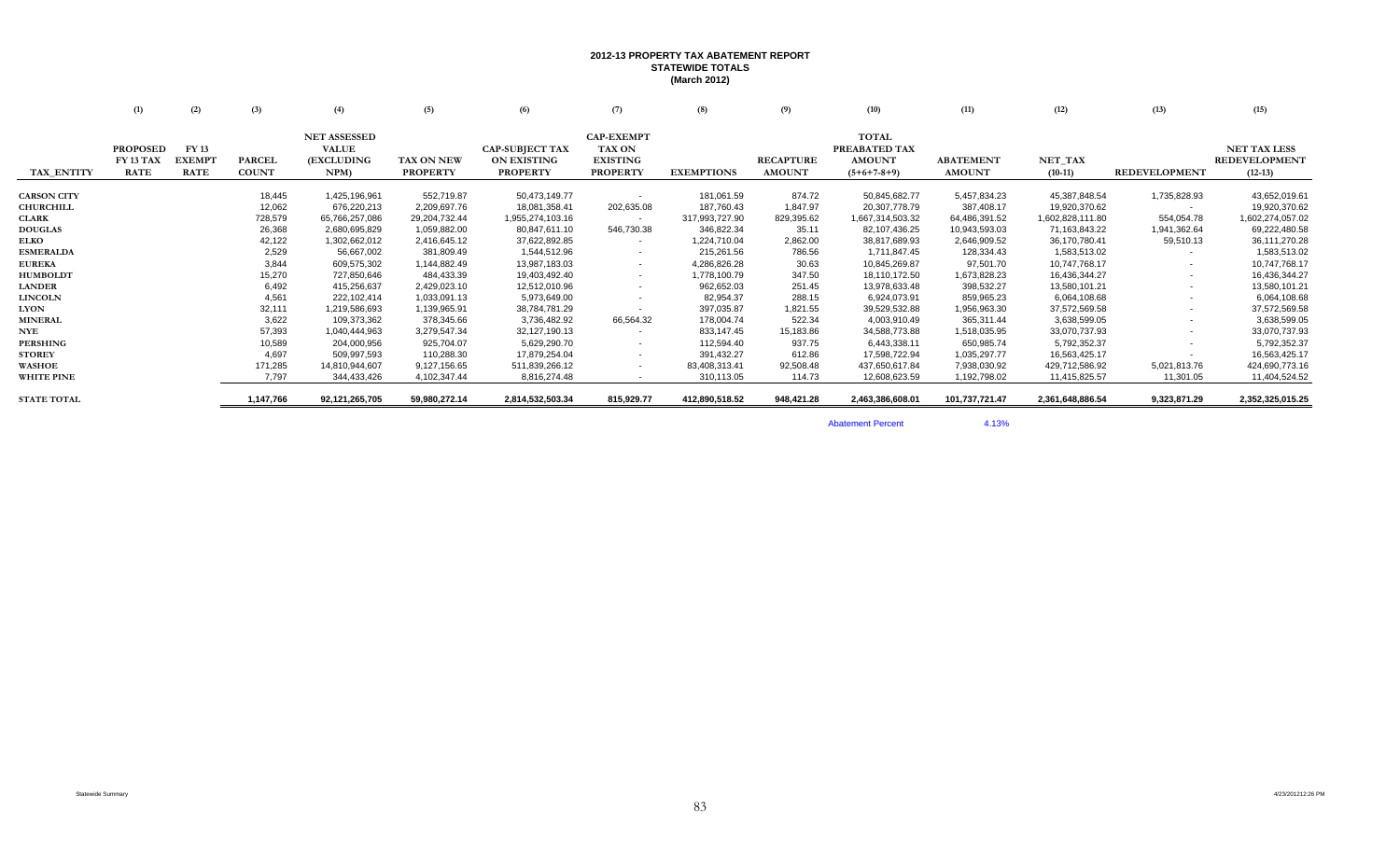# **2012-13 PROPERTY TAX ABATEMENT REPORT STATEWIDE TOTALS (March 2012)**

|                                                                                                          | (1)                                                | (2)                                          | (3)                           | (4)                                                      | (5)                           | (6)                                                             | (7)                                                                      | (8)                          | (9)                                | (10)                                                            | (11)                              | (12)                                  | (13)                      | (15)                                                     |
|----------------------------------------------------------------------------------------------------------|----------------------------------------------------|----------------------------------------------|-------------------------------|----------------------------------------------------------|-------------------------------|-----------------------------------------------------------------|--------------------------------------------------------------------------|------------------------------|------------------------------------|-----------------------------------------------------------------|-----------------------------------|---------------------------------------|---------------------------|----------------------------------------------------------|
| <b>TAX ENTITY</b>                                                                                        | <b>PROPOSED</b><br><b>FY 13 TAX</b><br><b>RATE</b> | <b>FY 13</b><br><b>EXEMPT</b><br><b>RATE</b> | <b>PARCEL</b><br><b>COUNT</b> | <b>NET ASSESSED</b><br><b>VALUE</b><br>(EXCLUDING<br>NPM | TAX ON NEW<br><b>PROPERTY</b> | <b>CAP-SUBJECT TAX</b><br><b>ON EXISTING</b><br><b>PROPERTY</b> | <b>CAP-EXEMPT</b><br><b>TAX ON</b><br><b>EXISTING</b><br><b>PROPERTY</b> | <b>EXEMPTIONS</b>            | <b>RECAPTURE</b><br><b>AMOUNT</b>  | <b>TOTAL</b><br>PREABATED TAX<br><b>AMOUNT</b><br>$(5+6+7-8+9)$ | <b>ABATEMENT</b><br><b>AMOUNT</b> | NET_TAX<br>$(10-11)$                  | <b>REDEVELOPMENT</b>      | <b>NET TAX LESS</b><br><b>REDEVELOPMENT</b><br>$(12-13)$ |
| Total State 17¢                                                                                          |                                                    |                                              |                               |                                                          |                               |                                                                 |                                                                          |                              |                                    |                                                                 |                                   |                                       |                           |                                                          |
| <b>Existing Secured</b><br><b>New Property</b><br><b>Existing Unsecured</b><br><b>Centrally Assessed</b> |                                                    |                                              |                               | 82,793,694,327<br>1,084,396,002<br>4,353,227,676         | 909,573<br>1,843,473          | 138,950,069<br>7,400,487                                        |                                                                          | 22,949,498<br>$\blacksquare$ | 52,396<br>$\overline{\phantom{a}}$ | 116,962,540<br>1,843,473<br>7,400,487                           | 3,159,603                         | 113,802,937<br>1,843,473<br>7,400,487 | 431,180<br>$\blacksquare$ | 113,371,758<br>1,843,473<br>7,400,487                    |
| Secured<br>Unsecured                                                                                     |                                                    |                                              |                               | 3,655,025,300<br>234,922,400                             | 196,982<br>375,901            | 6,606,380<br>24,249                                             |                                                                          | 589,819<br>783               | 532<br>$\blacksquare$              | 6,214,075<br>399,368                                            | 1,721,705                         | 4,492,370<br>399,368                  | 37,273<br>2,283           | 4,455,096<br>397,084                                     |
| TOTAL STATE OF NV                                                                                        |                                                    |                                              |                               | 92,121,265,705                                           | 3,325,929.11                  | 152,981,185.43                                                  | $\sim$                                                                   | 23,540,099.18                | 52,928.04                          | 132,819,943.40                                                  | 4,881,308.69                      | 127,938,634.71                        | 470,735.97                | 127,467,898.74                                           |
| STATE 17¢ BY COUNTY                                                                                      |                                                    |                                              |                               |                                                          |                               |                                                                 |                                                                          |                              |                                    | <b>Abatement Percent</b>                                        | 3.68%                             |                                       |                           |                                                          |
| <b>CARSON CITY</b>                                                                                       |                                                    |                                              | 18,445<br>12,062              | 1,425,196,961                                            | 27,061.12<br>132,749.43       | 2,404,420.89                                                    |                                                                          | 8,674.40                     | 29.32<br>98.55                     | 2,422,836.93                                                    | 41,249.82                         | 2,381,587.11                          | 81,374.10                 | 2,300,213.01                                             |
| <b>CHURCHILL</b><br><b>CLARK</b>                                                                         |                                                    |                                              | 728,579                       | 676,220,213<br>65,766,257,086                            | 1,674,270.84                  | 1,027,734.18<br>108,962,369.42                                  | $\sim$<br>$\sim$                                                         | 10,906.99<br>18,641,209.95   | 46,531.12                          | 1,149,675.17<br>92,041,961.43                                   | 21,212.47<br>3,543,373.01         | 1,128,462.70<br>88,498,588.42         | $\sim$<br>30,443.26       | 1,128,462.70<br>88,468,145.16                            |
| <b>DOUGLAS</b><br><b>ELKO</b>                                                                            |                                                    |                                              | 26,368<br>42,122              | 2,680,695,829<br>1,302,662,012                           | 59,427.16<br>140,110.00       | 4,514,080.40<br>2,155,984.53                                    | $\sim$<br>$\sim$                                                         | 18,023.38<br>81,197.13       | 1.11<br>150.14                     | 4,555,485.29<br>2,215,047.54                                    | 252,364.25<br>170,002.20          | 4,303,121.04<br>2,045,045.34          | 108,535.94<br>3,405.20    | 4,194,585.10<br>2,041,640.14                             |
| <b>ESMERALDA</b><br><b>EUREKA</b>                                                                        |                                                    |                                              | 2,529<br>3,844                | 56,667,002<br>609,575,302                                | 21,496.15<br>109,584.01       | 86,957.17<br>1,337,410.41                                       | $\sim$<br>$\overline{\phantom{a}}$                                       | 12,119.49<br>410,717.56      | 44.29<br>2.94                      | 96,378.13<br>1,036,279.79                                       | 7,225.25<br>9,274.35              | 89,152.88<br>1,027,005.44             | $\overline{\phantom{a}}$  | 89,152.88<br>1,027,005.44                                |
| <b>HUMBOLDT</b><br><b>LANDER</b>                                                                         |                                                    |                                              | 15,270<br>6,492               | 727,850,646<br>415,256,637                               | 33,539.43<br>122,983.97       | 1,338,247.55<br>631,701.94                                      | $\sim$<br>$\sim$                                                         | 134,436.96<br>48,749.49      | 23.18<br>12.75                     | 1,237,373.20<br>705,949.16                                      | 118,406.16<br>20,023.47           | 1,118,967.04<br>685,925.69            |                           | 1,118,967.04<br>685,925.69                               |
| <b>LINCOLN</b><br><b>LYON</b>                                                                            |                                                    |                                              | 4,561<br>32,111               | 222,102,414<br>1,219,586,693                             | 58,355.17<br>60,066.73        | 323,841.38<br>2,034,065.64                                      | $\sim$<br>$\overline{\phantom{a}}$                                       | 4,620.21<br>20,850.91        | 15.35<br>108.17                    | 377,591.68<br>2,073,389.63                                      | 47,146.46<br>71,884.55            | 330,445.22<br>2,001,505.08            |                           | 330,445.22<br>2,001,505.08                               |
| <b>MINERAL</b>                                                                                           |                                                    |                                              | 3,622                         | 109,373,362                                              | 17,772.68                     | 176,444.15                                                      | $\sim$                                                                   | 8,267.39                     | 24.67                              | 185,974.11                                                      | 17,067.44                         | 168,906.67                            |                           | 168,906.67                                               |
| <b>NYE</b><br>PERSHING                                                                                   |                                                    |                                              | 57,393<br>10,589              | 1,040,444,963<br>204,000,956                             | 182,840.07<br>50,667.41       | 1,629,522.96<br>302,208.62                                      | $\overline{\phantom{a}}$<br>$\sim$                                       | 43,591.60<br>6,072.40        | 782.13<br>51.38                    | 1,769,553.56<br>346,855.01                                      | 71,481.71<br>30,479.43            | 1,698,071.85<br>316,375.58            |                           | 1,698,071.85<br>316,375.58                               |
| <b>STOREY</b><br>WASHOE                                                                                  |                                                    |                                              | 4,697<br>171,285              | 509,997,593<br>14,810,944,607                            | 5,430.95<br>439,027.80        | 880,985.76<br>24,765,712.18                                     | $\sim$<br>$\sim$                                                         | 19,419.62<br>4,056,838.04    | 30.68<br>5,016.93                  | 867,027.78<br>21,152,918.87                                     | 54,179.24<br>350,919.72           | 812,848.54<br>20,801,999.15           | 246,460.12                | 812,848.54<br>20,555,539.03                              |
| <b>WHITE PINE</b>                                                                                        |                                                    |                                              | 7,797                         | 344,433,426                                              | 190,546.20                    | 409,498.25                                                      | $\sim$                                                                   | 14,403.66                    | 5.33                               | 585,646.12                                                      | 55,019.16                         | 530,626.96                            | 517.35                    | 530,109.61                                               |
| <b>STATE TOTAL</b>                                                                                       |                                                    |                                              | 1,147,766                     | 92, 121, 265, 705                                        | 3,325,929.11                  | 152,981,185.43                                                  | $\sim$                                                                   | 23,540,099.18                | 52,928.04                          | 132,819,943.40                                                  | 4,881,308.69                      | 127,938,634.71                        | 470,735.97                | 127,467,898.74                                           |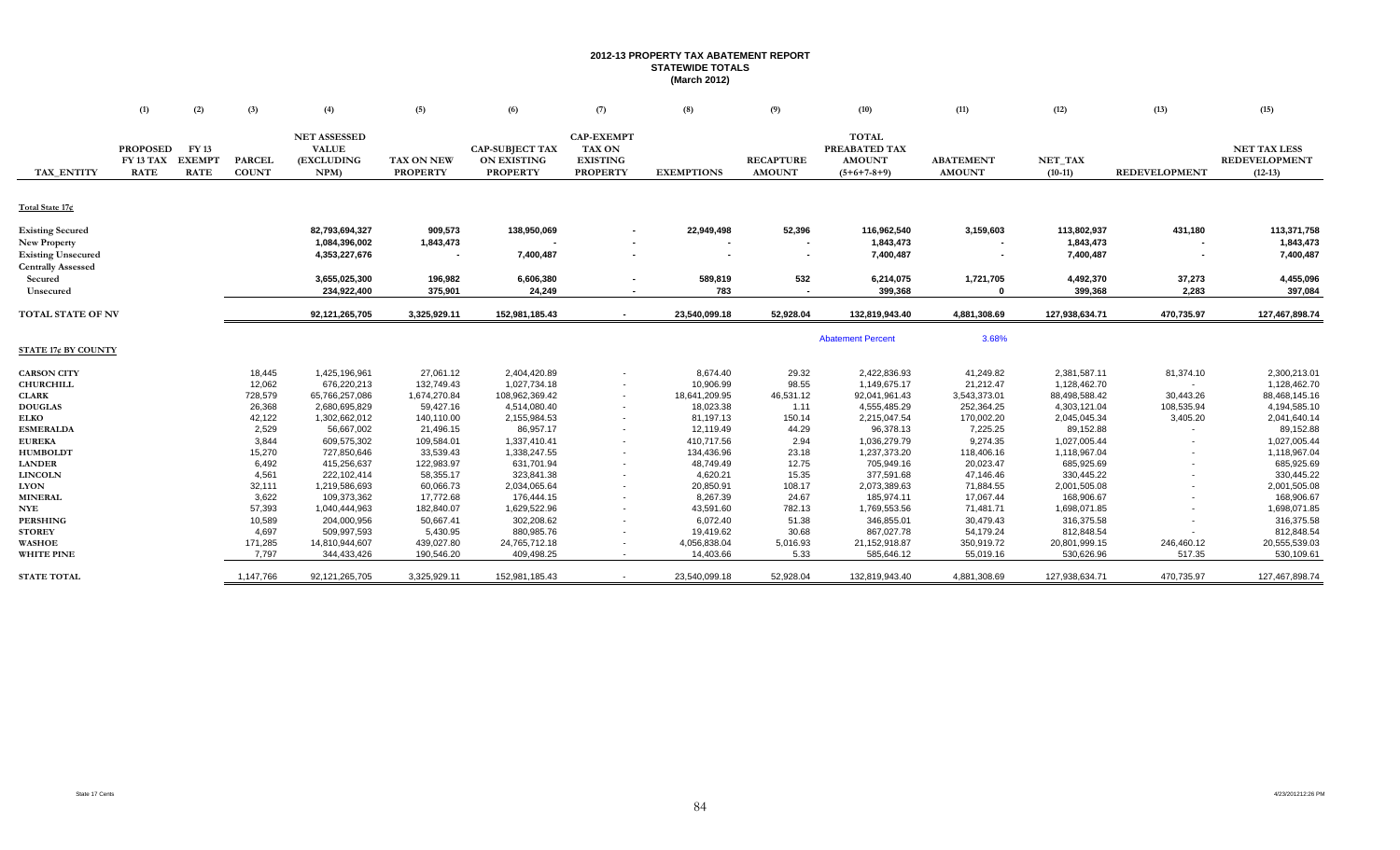#### **2012-13 PROPERTY TAX ABATEMENT REPORT SCHOOL DISTRICTS TOTALS (March 2012)**

#### **SCHOOL DISTRICT OPERATING REVENUE**

| <b>PROPOSED</b><br><b>PROPOSE</b><br>FY 13 TAX |                                 |         |                                                                               |                                                                    |                        |                   |                   |                  |                        |                  |                |                      |                      |
|------------------------------------------------|---------------------------------|---------|-------------------------------------------------------------------------------|--------------------------------------------------------------------|------------------------|-------------------|-------------------|------------------|------------------------|------------------|----------------|----------------------|----------------------|
|                                                |                                 |         |                                                                               |                                                                    |                        |                   |                   |                  |                        |                  |                |                      |                      |
|                                                |                                 |         |                                                                               |                                                                    |                        | <b>CAP-EXEMPT</b> |                   |                  |                        |                  |                |                      |                      |
|                                                |                                 |         | <b>NET ASSESSED</b>                                                           |                                                                    | <b>CAP-SUBJECT TAX</b> | <b>TAX ON</b>     |                   |                  | <b>TOTAL PREABATED</b> |                  |                |                      | <b>NET TAX LESS</b>  |
|                                                | <b>D FY 13</b><br><b>PARCEL</b> |         | <b>VALUE</b>                                                                  | <b>TAX ON NEW</b>                                                  | <b>ON EXISTING</b>     | <b>EXISTING</b>   |                   | <b>RECAPTURE</b> | <b>TAX AMOUNT</b>      | <b>ABATEMENT</b> | NET TAX        |                      | <b>REDEVELOPMENT</b> |
| <b>RATE</b>                                    | <b>TAX RATE</b><br><b>COUNT</b> |         | (EXCLUDING NPM)                                                               | <b>PROPERTY</b>                                                    | <b>PROPERTY</b>        | <b>PROPERTY</b>   | <b>EXEMPTIONS</b> | <b>AMOUNT</b>    | $(5+6+7-8+9)$          | <b>AMOUNT</b>    | $(10-12)$      | <b>REDEVELOPMENT</b> | $(12-13)$            |
|                                                |                                 |         |                                                                               |                                                                    |                        |                   |                   |                  |                        |                  |                |                      |                      |
| 0.7500                                         | $\overline{\phantom{a}}$        | 18,445  | 1,425,196,956                                                                 | 119,387.24                                                         | 10,607,734.15          | $\sim$            | 38,274.19         | 124.92           | 10,688,972.13          | 178,258.39       | 10,510,713.74  | 392,478.55           | 10,118,235.18        |
| 0.7500                                         | $\sim$                          | 12,062  | 676,220,250                                                                   | 585,659.34                                                         | 4,534,119.18           | $\sim$            | 48,123.40         | 434.75           | 5,072,089.86           | 86,043.66        | 4,986,046.20   | $\sim$               | 4,986,046.20         |
| 0.7500                                         | $\sim$                          | 728,579 | 65,766,257,086                                                                | 7,381,185.73                                                       | 480,008,681.12         | $\sim$            | 79,617,255.97     | 204,849.11       | 407,977,459.99         | 15,607,715.06    | 392,369,744.93 | 134,308.10           | 392,235,436.83       |
| 0.7500                                         | $\overline{\phantom{a}}$        | 26,368  | 2,680,695,829                                                                 | 262,178.83                                                         | 19,915,079.52          | $\sim$            | 79,528.53         | 1.31             | 20,097,731.14          | 1,113,436.76     | 18,984,294.38  | 523,008.06           | 18,461,286.32        |
| 0.7500                                         | $\sim$                          | 42,122  | 1,302,661,859                                                                 | 618,132.47                                                         | 9,511,725.59           | $\sim$            | 358,218.23        | 662.54           | 9,772,302.37           | 749,997.44       | 9,022,304.94   | 16,424.14            | 9,005,880.80         |
| 0.7500                                         | $\sim$                          | 2,529   | 56,667,014                                                                    | 94,835.93                                                          | 383,634.40             | $\sim$            | 53,467.90         | 195.38           | 425,197.81             | 31,876.49        | 393,321.32     |                      | 393,321.32           |
| 0.7500                                         | $\sim$                          | 3,844   | 609,575,320                                                                   | 483,458.72                                                         | 5,900,345.34           | $\sim$            | 1,811,989.22      | 12.79            | 4,571,827.62           | 40,580.44        | 4,531,247.18   |                      | 4,531,247.18         |
| 0.7500                                         | $\overline{\phantom{a}}$        | 15,270  | 727,850,679                                                                   | 147,968.17                                                         | 5,904,025.26           | $\sim$            | 593,106.15        | 99.68            | 5,458,986.96           | 522,386.31       | 4,936,600.65   |                      | 4,936,600.65         |
| 0.7500                                         |                                 | 6,492   | 415,256,678                                                                   | 542,576.27                                                         | 2,786,919.15           | $\sim$            | 215,070.45        | 56.21            | 3,114,481.18           | 88,339.91        | 3,026,141.27   |                      | 3,026,141.27         |
| 0.7500                                         | $\sim$                          | 4,561   | 222,102,384                                                                   | 257,449.33                                                         | 1,428,711.55           | $\sim$            | 20,384.23         | 67.78            | 1,665,844.43           | 207,998.80       | 1,457,845.63   |                      | 1,457,845.63         |
| 0.7500                                         | $\sim$                          |         |                                                                               | 265,000.27                                                         | 8,973,808.60           | $\sim$            | 91,997.88         | 413.18           | 9,147,224.18           | 317,120.67       | 8,830,103.50   |                      | 8,830,103.50         |
| 0.7500                                         | $\overline{\phantom{a}}$        |         | 109,373,366                                                                   | 78,408.80                                                          | 778,434.16             | $\sim$            | 36,475.55         | 108.73           | 820,476.14             | 64,989.87        | 755,486.27     |                      | 755,486.27           |
| 0.7500                                         | $\sim$                          |         |                                                                               | 806,647.45                                                         | 7,189,004.33           | $\sim$            | 192,315.99        | 3,450.56         | 7,806,786.36           | 315,361.37       | 7,491,424.99   |                      | 7,491,424.99         |
| 0.7500                                         | $\sim$                          |         | 204,000,999                                                                   | 223,532.75                                                         | 1,333,265.67           | $\sim$            | 26,791.06         | 227.55           | 1,530,234.91           | 161,445.87       | 1,368,789.04   |                      | 1,368,789.04         |
| 0.7500                                         | $\sim$                          |         | 509,997,576                                                                   | 23,960.19                                                          | 3,886,696.64           | $\sim$            | 85,675.65         | 133.83           | 3,825,115.02           | 210,596.47       | 3,614,518.56   |                      | 3,614,518.56         |
| 0.7500                                         |                                 |         |                                                                               | 1,936,887.49                                                       | 109,260,554.97         | $\sim$            | 17,873,037.01     | 20,807.82        | 93,345,213.27          | 1,548,191.14     | 91,797,022.13  | 809,074.74           | 90,987,947.39        |
| 0.7500                                         |                                 |         | 344,433,426                                                                   | 840,644.98                                                         | 1,806,615.45           |                   | 63,548.56         | 23.51            | 2,583,735.38           | 242,658.14       | 2,341,077.24   | 2,495.43             | 2,338,581.81         |
|                                                |                                 |         |                                                                               | 14,667,913.96                                                      | 674,209,355.07         | $\sim$            | 101,205,259.94    | 231,669.64       | 587,903,678.74         | 21,486,996.78    |                | 1,877,789.03         | 564,538,892.93       |
|                                                |                                 |         | 32,111<br>3,622<br>57,393<br>10,589<br>4,697<br>171,285<br>7,797<br>1,147,766 | 1,219,586,587<br>1,040,444,911<br>14,810,944,706<br>92,121,265,624 |                        |                   |                   |                  |                        |                  |                |                      | 566,416,681.96       |

Abatement Percent

3.65%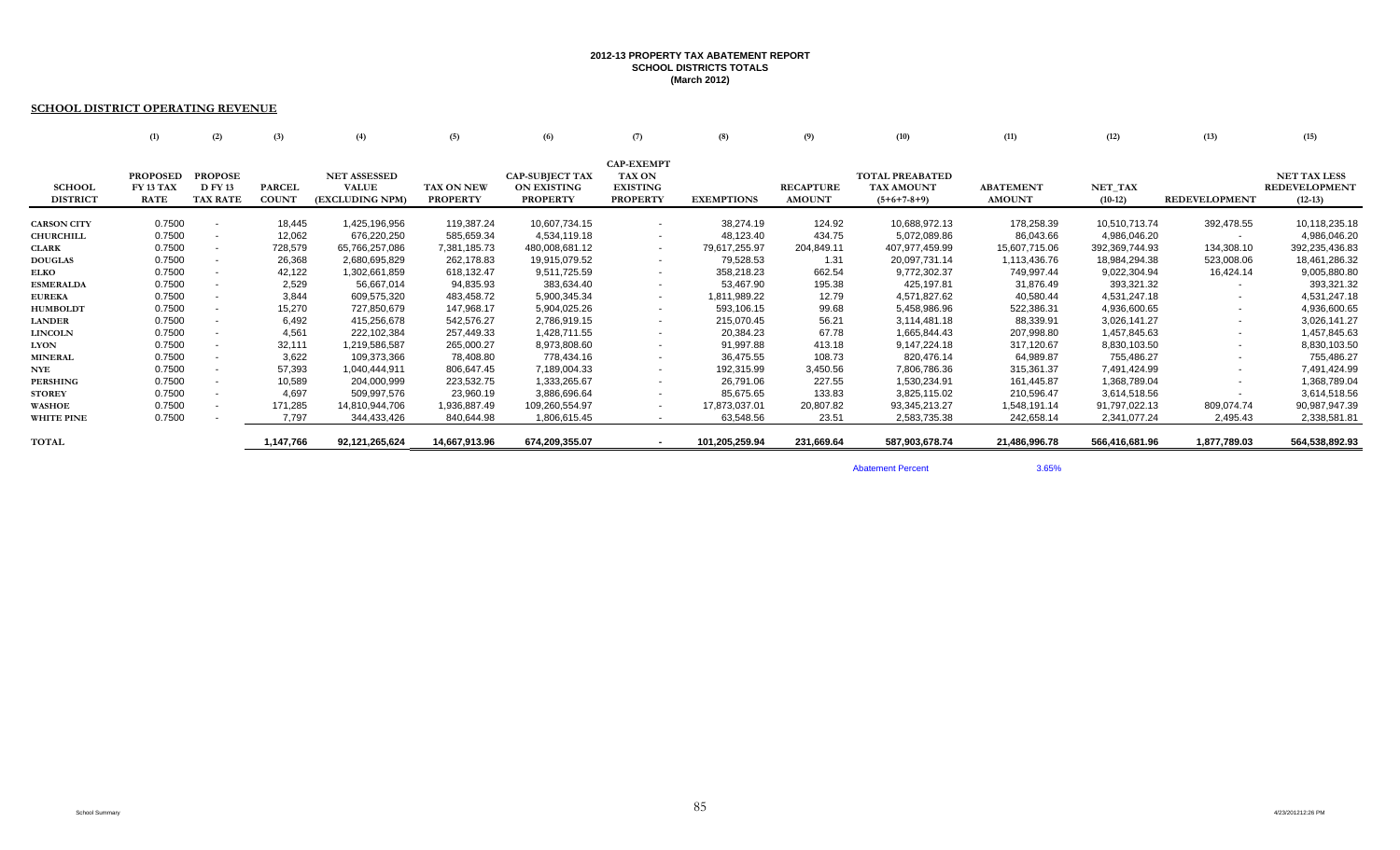#### **2012-13 PROPERTY TAX ABATEMENT REPORT SCHOOL DISTRICTS TOTALS (March 2012)**

#### **SCHOOL DISTRICT DEBT**

|                                                                          | (1)                                                | (2)                                                 | (3)                                   | (4)                                                             | (5)                                                  | (6)                                                             | (7)                                                                      | (8)                                                  | (9)                                   | (10)                                                           | (11)                                                   | (12)                                                           | (13)                                        | (15)                                                           |
|--------------------------------------------------------------------------|----------------------------------------------------|-----------------------------------------------------|---------------------------------------|-----------------------------------------------------------------|------------------------------------------------------|-----------------------------------------------------------------|--------------------------------------------------------------------------|------------------------------------------------------|---------------------------------------|----------------------------------------------------------------|--------------------------------------------------------|----------------------------------------------------------------|---------------------------------------------|----------------------------------------------------------------|
| <b>SCHOOL</b><br><b>DISTRICT</b>                                         | <b>PROPOSED</b><br><b>FY 13 TAX</b><br><b>RATE</b> | <b>PROPOSE</b><br><b>D FY 13</b><br><b>TAX RATE</b> | <b>PARCEL</b><br><b>COUNT</b>         | <b>NET ASSESSED</b><br><b>VALUE</b><br>(EXCLUDING NPM)          | TAX ON NEW<br><b>PROPERTY</b>                        | <b>CAP-SUBJECT TAX</b><br><b>ON EXISTING</b><br><b>PROPERTY</b> | <b>CAP-EXEMPT</b><br><b>TAX ON</b><br><b>EXISTING</b><br><b>PROPERTY</b> | <b>EXEMPTIONS</b>                                    | <b>RECAPTURE</b><br><b>AMOUNT</b>     | <b>TOTAL PREABATED</b><br>TAX AMOUNT<br>$(5+6+7-8+9)$          | <b>ABATEMENT</b><br><b>AMOUNT</b>                      | NET_TAX<br>$(10-12)$                                           | <b>REDEVELOPMENT</b>                        | <b>NET TAX LESS</b><br><b>REDEVELOPMENT</b><br>$(12-13)$       |
| <b>CARSON CITY</b><br><b>CHURCHILL</b><br><b>CLARK</b><br><b>DOUGLAS</b> | 0.4300<br>0.5500<br>0.5534<br>0.1000               | $\sim$<br>$\sim$<br>$\sim$                          | 18,445<br>12,062<br>728,579<br>26,368 | 1,425,196,950<br>676,220,245<br>65,766,257,086<br>2,680,695,829 | 68,448.69<br>429,483.52<br>5,486,154.65<br>34,957.18 | 6,081,768.93<br>3,325,018.94<br>359,496,684.89<br>2,655,342.79  | $\sim$<br>$\sim$<br>$\sim$                                               | 21,943.91<br>35,290.52<br>60,300,261.40<br>10,602.59 | 71.61<br>318.79<br>154,419.87<br>0.18 | 6,128,345.31<br>3,719,530.73<br>304,836,998.01<br>2,679,697.55 | 102,201.76<br>63,096.72<br>11,701,876.38<br>148,447.67 | 6,026,143.56<br>3,656,434.01<br>293,135,121.62<br>2,531,249.88 | 225,021.04<br>$\sim$<br>99,101.47<br>681.08 | 5,801,122.52<br>3,656,434.01<br>293,036,020.15<br>2,530,568.80 |
| <b>ELKO</b><br><b>ESMERALDA</b><br><b>EUREKA</b><br><b>HUMBOLDT</b>      | 0.1350                                             | $\sim$                                              | 15,270                                | 727,850,741                                                     | 26,634.27                                            | 1,062,730.59                                                    |                                                                          | 106,759.09                                           | 18.50                                 | 982,624.27                                                     | 94,028.43                                              | 888,595.85                                                     |                                             | 888,595.85                                                     |
| <b>LANDER</b>                                                            |                                                    |                                                     |                                       |                                                                 |                                                      |                                                                 |                                                                          |                                                      |                                       |                                                                |                                                        |                                                                |                                             |                                                                |
| <b>LINCOLN</b><br><b>LYON</b>                                            | 0.2231<br>0.5867                                   | $\overline{\phantom{a}}$<br>$\sim$                  | 4,561<br>32,111                       | 222,102,393<br>1,219,586,593                                    | 76,582.59<br>207,300.88                              | 424,994.11<br>7,019,912.48                                      | $\sim$<br>$\sim$                                                         | 6,063.71<br>71,968.62                                | 20.16<br>323.23                       | 495,533.15<br>7,155,567.97                                     | 61,873.00<br>248,070.22                                | 433,660.15<br>6,907,497.76                                     |                                             | 433,660.15<br>6,907,497.76                                     |
| <b>MINERAL</b><br><b>NYE</b>                                             | 0.4500<br>0.5850                                   | $\sim$<br>$\overline{\phantom{a}}$                  | 3,622<br>57,393                       | 109,373,359<br>1,040,444,920                                    | 47,045.28<br>629,185.01                              | 467,060.88<br>5,607,428.09                                      | $\overline{\phantom{a}}$<br>$\sim$                                       | 21,885.65<br>150,006.49                              | 65.22<br>2,691.45                     | 492,285.74<br>6,089,298.06                                     | 38,993.16<br>245,982.73                                | 453,292.57<br>5,843,315.33                                     |                                             | 453,292.57<br>5,843,315.33                                     |
| <b>PERSHING</b><br><b>STOREY</b>                                         | 0.4000<br>0.1447                                   | $\sim$<br>$\sim$                                    | 10,589<br>4,697                       | 204,000,992<br>509,997,570                                      | 119,217.47<br>4,622.72                               | 711,074.97<br>749,872.18                                        | $\sim$<br>$\sim$                                                         | 14,288.57<br>16,529.60                               | 121.38<br>25.81                       | 816,125.24<br>737,991.10                                       | 86,105.33<br>40,630.77                                 | 730,019.91<br>697,360.33                                       |                                             | 730,019.91<br>697,360.33                                       |
| WASHOE<br><b>WHITE PINE</b>                                              | 0.3885<br>0.2490                                   | $\sim$<br>$\sim$                                    | 171,285<br>7,797                      | 14,810,944,706<br>344,433,416                                   | 1,003,307.72<br>279,094.13                           | 56,596,967.48<br>599,800.19                                     | $\sim$<br>$\sim$                                                         | 9,258,233.17<br>21,101.23                            | 10,778.45<br>7.80                     | 48,352,820.47<br>857,800.89                                    | 801,963.01<br>80,562.65                                | 47,550,857.46<br>777,238.25                                    | 419,100.72<br>$\overline{\phantom{a}}$      | 47, 131, 756. 75<br>777,238.25                                 |
| <b>TOTAL</b>                                                             |                                                    |                                                     | 1,092,779                             | 89,737,104,799                                                  | 8,412,034.10                                         | 444,798,656.54                                                  | $\sim$                                                                   | 70,034,934.58                                        | 168,862.45                            | 383,344,618.51                                                 | 13,713,831.83                                          | 369,630,786.68                                                 | 743,904.30                                  | 368,886,882.38                                                 |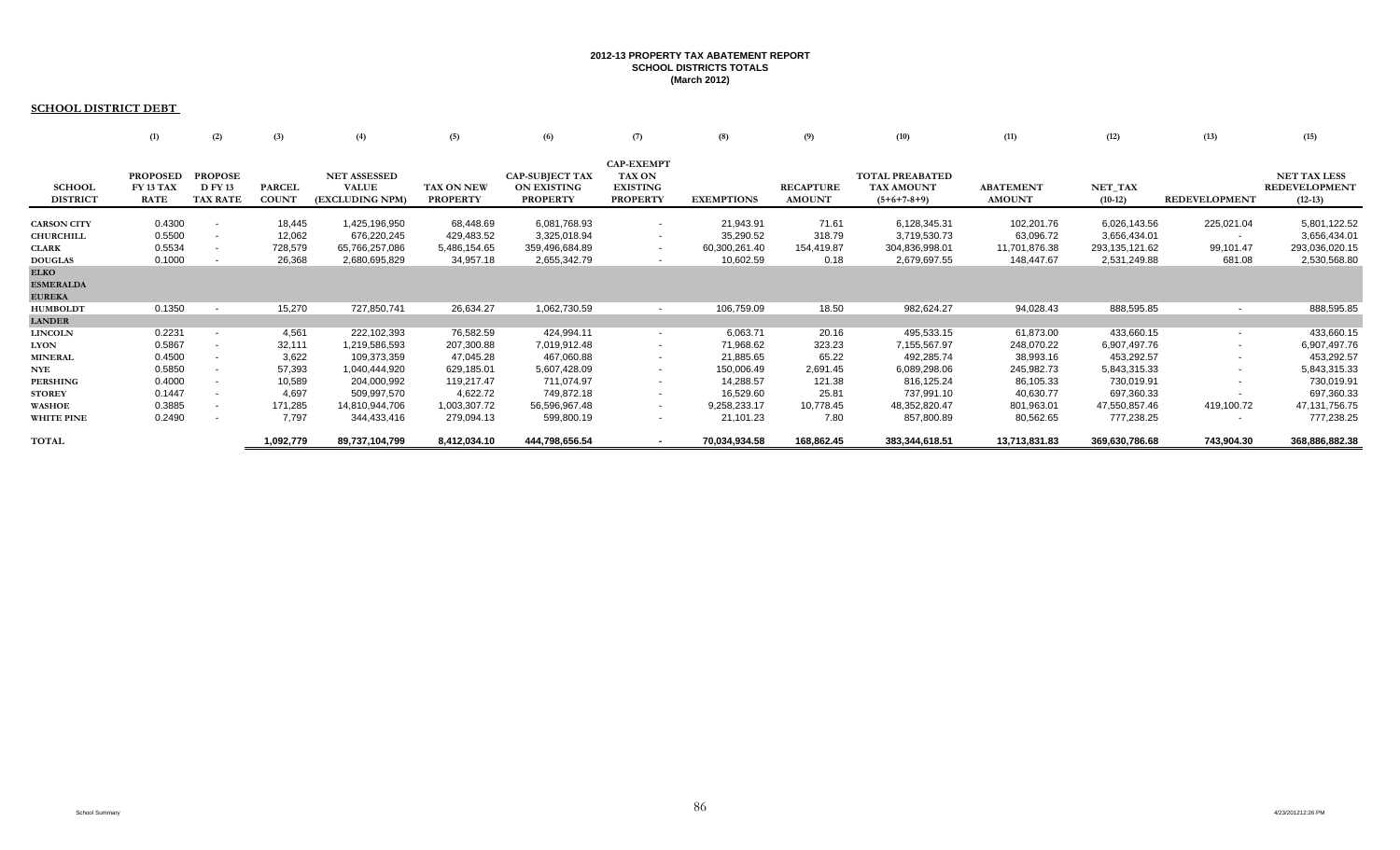# **2012-13 PROPERTY TAX ABATEMENT REPORT SCHOOL DISTRICTS TOTALS (March 2012)**

#### **SCHOOL TOTAL**

|                    | (1)              | (2)                      | (3)           | (4)                 | (5)             | (6)                    |                   | (8)               | (9)              | (10)                   | (11)             | (12)           | (13)                 | (15)                 |
|--------------------|------------------|--------------------------|---------------|---------------------|-----------------|------------------------|-------------------|-------------------|------------------|------------------------|------------------|----------------|----------------------|----------------------|
|                    |                  |                          |               |                     |                 |                        |                   |                   |                  |                        |                  |                |                      |                      |
|                    |                  |                          |               |                     |                 |                        | <b>CAP-EXEMPT</b> |                   |                  |                        |                  |                |                      |                      |
|                    | <b>PROPOSED</b>  | <b>PROPOSE</b>           |               | <b>NET ASSESSED</b> |                 | <b>CAP-SUBJECT TAX</b> | <b>TAX ON</b>     |                   |                  | <b>TOTAL PREABATED</b> |                  |                |                      | <b>NET TAX LESS</b>  |
| <b>SCHOOL</b>      | <b>FY 13 TAX</b> | <b>D FY 13</b>           | <b>PARCEL</b> | <b>VALUE</b>        | TAX ON NEW      | <b>ON EXISTING</b>     | <b>EXISTING</b>   |                   | <b>RECAPTURE</b> | <b>TAX AMOUNT</b>      | <b>ABATEMENT</b> | NET_TAX        |                      | <b>REDEVELOPMENT</b> |
| <b>DISTRICT</b>    | <b>RATE</b>      | <b>TAX RATE</b>          | <b>COUNT</b>  | (EXCLUDING NPM)     | <b>PROPERTY</b> | <b>PROPERTY</b>        | <b>PROPERTY</b>   | <b>EXEMPTIONS</b> | <b>AMOUNT</b>    | $(5+6+7-8+9)$          | <b>AMOUNT</b>    | $(10-12)$      | <b>REDEVELOPMENT</b> | $(12-13)$            |
|                    |                  |                          |               |                     |                 |                        |                   |                   |                  |                        |                  |                |                      |                      |
| <b>CARSON CITY</b> | 1.1800           |                          | 18,445        | 1,425,196,956       | 187,835.93      | 16,689,503.08          | $\sim$            | 60,218.10         | 196.53           | 16,817,317.44          | 280,460.15       | 16,536,857.29  | 617,499.59           | 15,919,357.70        |
| CHURCHILL          | 1.3000           | $\sim$                   | 12,062        | 676,220,250         | 1,015,142.86    | 7,859,138.12           | $\sim$            | 83,413.92         | 753.54           | 8,791,620.60           | 149,140.38       | 8,642,480.22   | $\sim$               | 8,642,480.22         |
| CLARK              | 1.3034           |                          | 728,579       | 65,766,257,086      | 12,867,340.38   | 839,505,366.00         | $\sim$            | 139,917,517.37    | 359,268.98       | 712,814,457.99         | 27,309,591.44    | 685,504,866.55 | 233,409.57           | 685,271,456.98       |
| DOUGLAS            | 0.8500           | $\sim$                   | 26,368        | 2,680,695,829       | 297,136.01      | 22,570,422.32          | $\sim$            | 90,131.12         | 1.49             | 22,777,428.69          | 1,261,884.43     | 21,515,544.26  | 523,689.14           | 20,991,855.12        |
| ELKO               | 0.7500           |                          | 42,122        | 1,302,661,859       | 618,132.47      | 9,511,725.59           | $\sim$            | 358,218.23        | 662.54           | 9,772,302.37           | 749,997.44       | 9,022,304.94   | 16,424.14            | 9,005,880.80         |
| <b>ESMERALDA</b>   | 0.7500           |                          | 2,529         | 56,667,014          | 94,835.93       | 383,634.40             | $\sim$            | 53,467.90         | 195.38           | 425,197.81             | 31,876.49        | 393,321.32     | $\sim$               | 393,321.32           |
| <b>EUREKA</b>      | 0.7500           | $\sim$                   | 3.844         | 609,575,320         | 483,458.72      | 5,900,345.34           | $\sim$            | 1,811,989.22      | 12.79            | 4,571,827.62           | 40,580.44        | 4,531,247.18   | $\sim$               | 4,531,247.18         |
| HUMBOLDT           | 0.8850           |                          | 15,270        | 727,850,679         | 174,602.44      | 6,966,755.85           | $\sim$            | 699,865.24        | 118.18           | 6,441,611.23           | 616,414.74       | 5,825,196.49   | $\sim$               | 5,825,196.49         |
| <b>LANDER</b>      | 0.7500           | $\sim$                   | 6,492         | 415,256,678         | 542,576.27      | 2,786,919.15           | $\sim$            | 215,070.45        | 56.21            | 3,114,481.18           | 88,339.91        | 3,026,141.27   | $\sim$               | 3,026,141.27         |
| LINCOLN            | 0.9731           | $\sim$                   | 4,561         | 222,102,384         | 334,031.92      | 1,853,705.66           | $\sim$            | 26,447.94         | 87.94            | 2,161,377.58           | 269,871.80       | 1,891,505.78   | $\sim$               | 1,891,505.78         |
| LYON               | 1.3367           | $\sim$                   | 32,111        | 1,219,586,587       | 472,301.16      | 15,993,721.08          | $\sim$            | 163,966.50        | 736.41           | 16,302,792.15          | 565,190.89       | 15,737,601.26  |                      | 15,737,601.26        |
| MINERAL            | 1.2000           | $\overline{\phantom{a}}$ | 3,622         | 109,373,366         | 125,454.08      | 1,245,495.05           | $\sim$            | 58,361.20         | 173.95           | 1,312,761.87           | 103,983.03       | 1,208,778.84   | $\sim$               | 1,208,778.84         |
| <b>NYE</b>         | 1.3350           |                          | 57,393        | 1,040,444,911       | 1,435,832.47    | 12,796,432.43          | $\sim$            | 342,322.48        | 6,142.01         | 13,896,084.42          | 561,344.10       | 13,334,740.32  |                      | 13,334,740.32        |
| PERSHING           | 1.1500           | $\sim$                   | 10,589        | 204,000,999         | 342,750.22      | 2,044,340.64           | $\sim$            | 41,079.63         | 348.93           | 2,346,360.15           | 247,551.20       | 2,098,808.95   |                      | 2,098,808.95         |
| STOREY             | 0.8947           | $\overline{\phantom{a}}$ | 4,697         | 509,997,576         | 28,582.91       | 4,636,568.82           | $\sim$            | 102,205.25        | 159.64           | 4,563,106.13           | 251,227.24       | 4,311,878.89   |                      | 4,311,878.89         |
| WASHOE             | 1.1385           | $\sim$                   | 171,285       | 14,810,944,706      | 2,940,195.20    | 165,857,522.45         | $\sim$            | 27, 131, 270. 18  | 31,586.27        | 141,698,033.74         | 2,350,154.15     | 139,347,879.59 | 1,228,175.46         | 138,119,704.13       |
| WHITE PINE         | 0.9990           | $\sim$                   | 7,797         | 344,433,426         | 1,119,739.11    | 2,406,415.64           | $\sim$            | 84,649.79         | 31.31            | 3,441,536.27           | 323,220.79       | 3,118,315.48   | 2,495.43             | 3,115,820.05         |
| <b>TOTAL</b>       |                  |                          | 1,147,766     | 92,121,265,624      | 23,079,948.06   | 1,119,008,011.61       | $\sim$            | 171,240,194.52    | 400,532.10       | 971,248,297.25         | 35,200,828.62    | 936,047,468.64 | 2,621,693.33         | 933,425,775.31       |